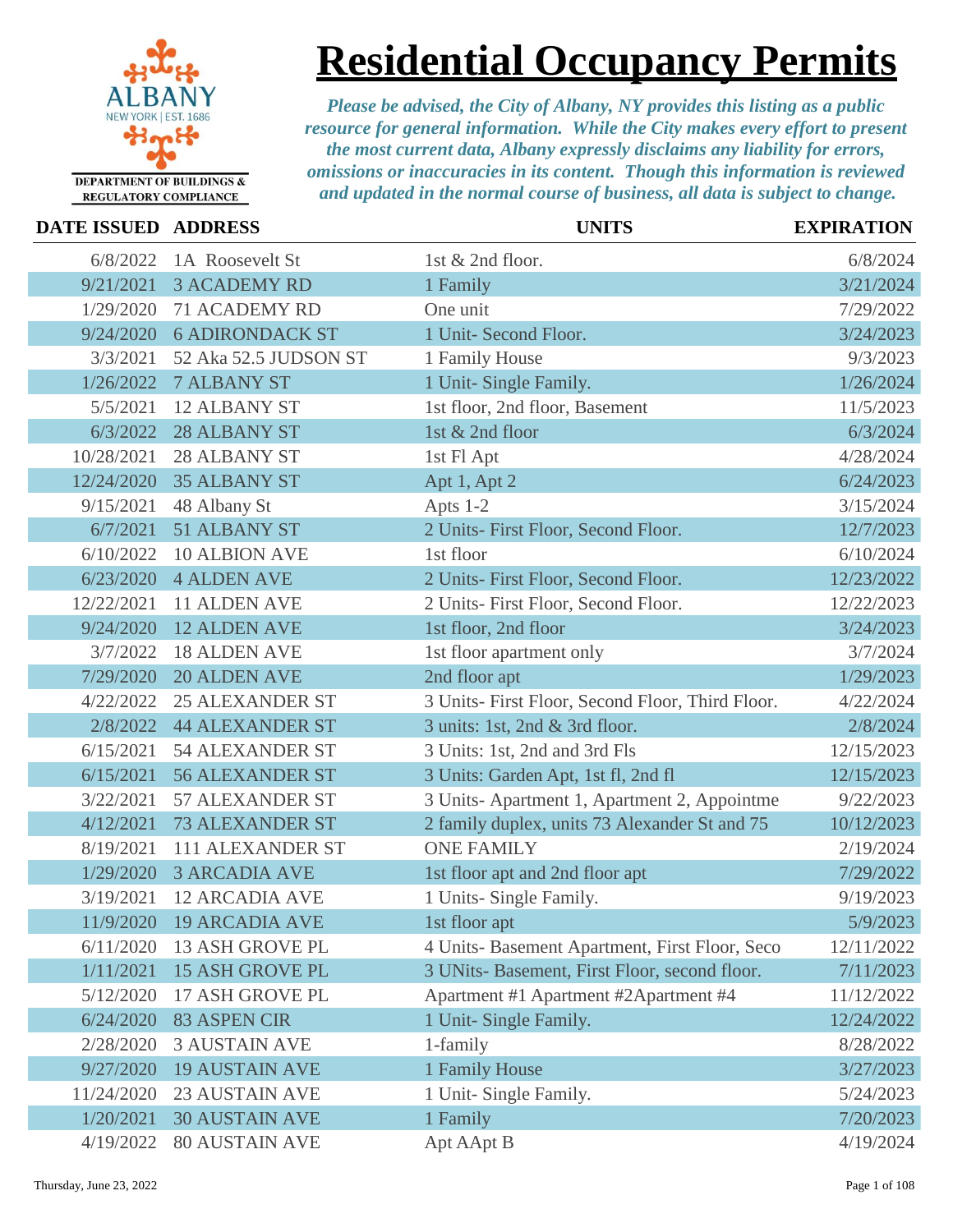

**Residential Occupancy Permits**

| DATE ISSUED ADDRESS |                         | <b>UNITS</b>                                     | <b>EXPIRATION</b> |
|---------------------|-------------------------|--------------------------------------------------|-------------------|
| 11/30/2020          | <b>1 AVENUE B</b>       | 2 UNits- First Floor, Second Floor.              | 5/30/2023         |
| 10/28/2020          | <b>9 AVENUE B</b>       | 1st floor apt and 2nd floor apt                  | 4/28/2023         |
| 6/2/2020            | <b>19 AVENUE B</b>      | 19A, 19B, 19C, 19D, 19E, 19F, 10A, 10B, 10C, 10D | 12/2/2022         |
| 6/2/2020            | <b>20 AVENUE B</b>      | 13A, 13B, 13C, 13D, 13E, 13F, 20A, 20B, 20C, 20D | 12/2/2022         |
| 2/14/2022           | <b>12 BANCKER ST</b>    |                                                  | 2/14/2024         |
| 9/13/2021           | <b>6 BARCLAY ST</b>     | 1st floor apt.                                   | 3/13/2024         |
| 9/13/2021           | <b>7 BARCLAY ST</b>     | Apartments #1 & #2.                              | 3/13/2024         |
| 9/29/2020           | <b>8 BARCLAY ST</b>     | 2 Units - First Floor, Second Floor.             | 3/29/2023         |
| 5/19/2022           | <b>9 BARCLAY ST</b>     | 1F, 1R, 2nd fl                                   | 5/19/2024         |
| 5/11/2021           | <b>14 BARCLAY ST</b>    | 2 UNITS: 1st Fl & 2nd Fl                         | 11/11/2023        |
| 4/29/2020           | <b>25 BARCLAY ST</b>    | First floor apt right                            | 10/29/2022        |
| 1/19/2022           | <b>29 BARCLAY ST</b>    | 2 units: 1st & 2nd floor.                        | 1/19/2024         |
| 12/1/2021           | <b>33 BARCLAY ST</b>    | 1st floor, 2nd floor                             | 12/1/2023         |
| 12/1/2021           | <b>34 BARCLAY ST</b>    | 1st floor, 2nd floor                             | 12/1/2023         |
| 4/20/2022           | <b>36 BARCLAY ST</b>    | 1st & 2nd floor                                  | 4/20/2024         |
| 2/25/2020           | 37 Barclay ST           | 2 Units- First Floor, Second Floor.              | 8/25/2022         |
| 6/24/2021           | <b>9 BARROWS ST</b>     | 2 UNITS: Apt 1 & Apt 2                           | 12/24/2023        |
| 12/1/2020           | <b>10 BARROWS ST</b>    | Apt. 1, Apt. 2                                   | 6/1/2023          |
| 4/5/2020            | <b>19 BARROWS ST</b>    | 1 Unit-Apartment 1.                              | 10/5/2022         |
| 8/4/2021            | <b>26 BARROWS ST</b>    | First Floor Apartment & Second Floor Apartme     | 2/4/2024          |
| 11/13/2020          | <b>28 BARROWS ST</b>    | 1 Unit- First Floor.                             | 5/13/2023         |
| 10/15/2020          | <b>29 BARROWS ST</b>    | First floor                                      | 4/15/2023         |
| 7/28/2020           | 72 BASSETT ST           | <b>BasementFirst Floor</b>                       | 1/28/2023         |
| 6/6/2022            | <b>13 BATCHER ST</b>    | First Floor Apartment & Second Floor Apartme     | 6/6/2024          |
| 5/23/2022           | 27 BEACH AVE            | Apartment a, apartment b.                        | 5/23/2024         |
| 10/8/2020           | <b>5 BEACON AVE</b>     | Apt 2                                            | 4/8/2023          |
| 12/30/2021          | <b>19 BEACON AVE</b>    | <b>Second Floor</b>                              | 12/30/2023        |
| 3/10/2020           | <b>30 BELVIDERE AVE</b> | Apt 1, Apt 2                                     | 9/10/2022         |
| 1/7/2020            | <b>70 BELVIDERE AVE</b> | 1 Family                                         | 7/7/2022          |
| 9/1/2021            | <b>72 BELVIDERE AVE</b> | 1 Family                                         | 3/1/2024          |
| 2/24/2022           | <b>18 BENJAMIN ST</b>   | First Floor, Second Floor.                       | 2/24/2024         |
| 1/6/2021            | <b>3 BENSON ST</b>      | 1st floor apt and 2nd floor apt                  | 7/6/2023          |
| 11/19/2021          | <b>4 BENSON ST</b>      | 1 Unit- Second Floor.                            | 11/19/2023        |
| 3/16/2022           | <b>5 BENSON ST</b>      | 1st floor, 2nd floor                             | 3/16/2024         |
| 3/16/2022           | <b>5 BENSON ST</b>      | 1st floor, 2nd floor                             | 3/16/2024         |
| 4/21/2022           | <b>6 BENSON ST</b>      | 1st floor and 2nd floor apartment                | 4/21/2024         |
| 3/10/2022           | 8 Benson St             | 2 family                                         | 3/10/2024         |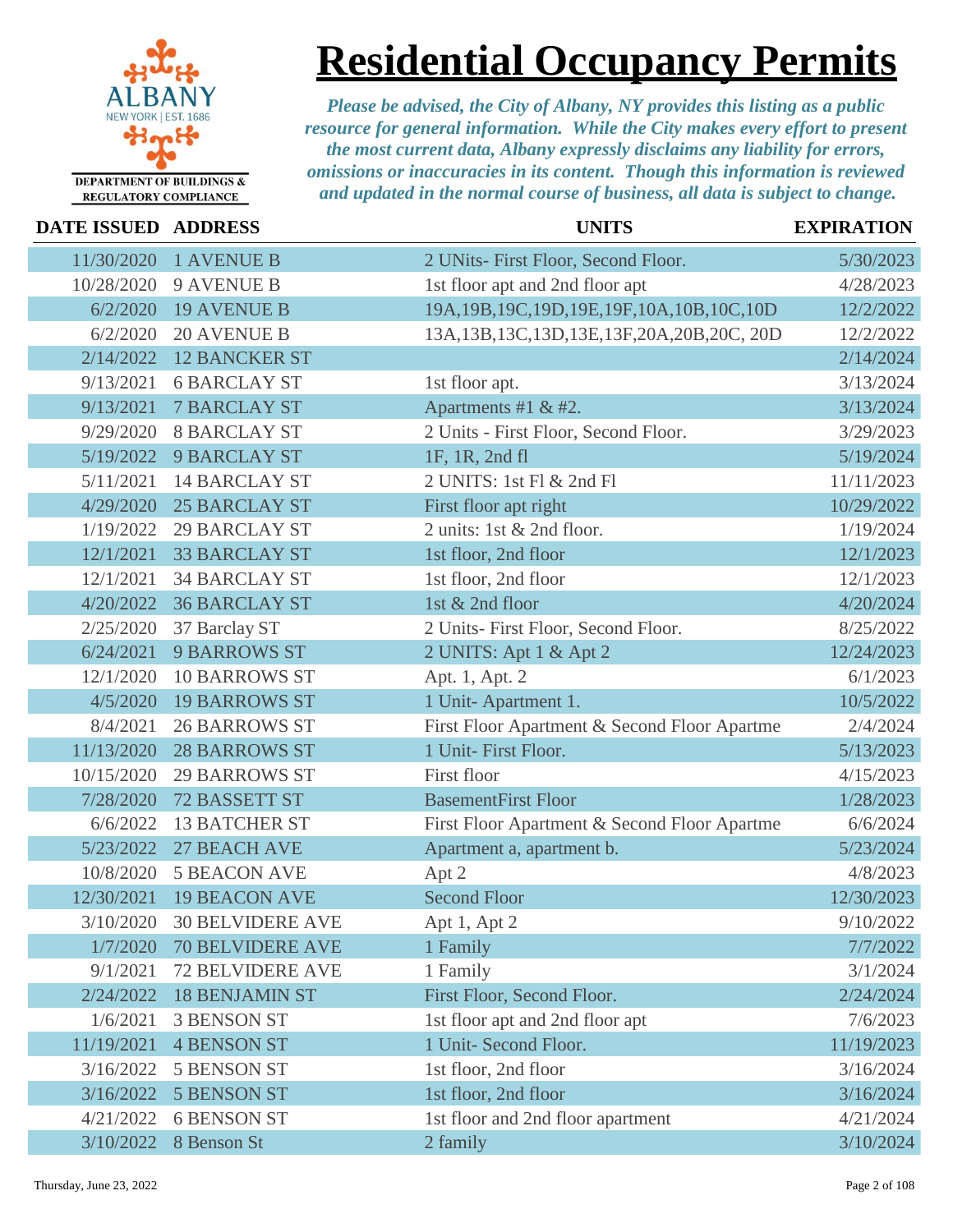

**Residential Occupancy Permits**

| DATE ISSUED ADDRESS |                           | <b>UNITS</b>                                 | <b>EXPIRATION</b> |
|---------------------|---------------------------|----------------------------------------------|-------------------|
| 3/16/2022           | <b>10 BENSON ST</b>       | 1 family                                     | 3/16/2024         |
| 3/16/2022           | <b>10 BENSON ST</b>       | 1 family                                     | 3/16/2024         |
| 6/13/2022           | <b>19 BENSON ST</b>       | 1st floor apartment                          | 6/13/2024         |
| 4/14/2021           | 22 BENSON ST              | 2 UNITS: Apartments 1 & 2                    | 10/14/2023        |
| 12/29/2021          | <b>26 BENSON ST</b>       | $[1st$ floor                                 | 12/29/2023        |
| 7/21/2020           | <b>28 BENSON ST</b>       | Unit #1 & Unit #2                            | 1/21/2023         |
| 1/27/2022           | <b>60 BENSON ST</b>       | Apartment 1-4                                | 1/27/2024         |
| 8/26/2021           | 61 BENSON ST              | 2 Units- First Floor, Second Floor.          | 2/26/2024         |
| 4/26/2022           | 121 BENSON ST             | First floor, Second Floor.                   | 4/26/2024         |
| 6/9/2022            | 143 BENSON ST             | first floor, second floor.                   | 6/9/2024          |
| 11/13/2020          | 143 BENSON ST             | Apt 1, Apt 2                                 | 5/13/2023         |
| 10/30/2020          | 151 BENSON ST             | Apt 1, Apt 2                                 | 4/30/2023         |
| 1/14/2020           | 176 BENSON ST             | 1 Family                                     | 7/14/2022         |
| 7/1/2020            | <b>184 BENSON ST</b>      | 1 Unit- Single Family                        | 1/1/2023          |
| 3/10/2020           | 111 Benson Street         | <b>First Floor</b>                           | 9/10/2022         |
| 10/19/2020          | <b>229 BERKSHIRE BLVD</b> | 229A & 229B                                  | 4/19/2023         |
| 1/13/2020           | <b>5 BERNCLIFFE AVE</b>   | 2nd floor unit                               | 7/13/2022         |
| 1/3/2022            | <b>28 BERNCLIFFE AVE</b>  | 1family house                                | 1/3/2024          |
| 3/19/2020           | <b>9 BERTHA ST</b>        | 1 Unit- First Floor Apartment                | 9/19/2022         |
| 11/16/2020          | <b>14 BERTHA ST</b>       | Apt 1, Apt 2                                 | 5/16/2023         |
| 5/26/2021           | 22 BERTHA ST              | Apartment #1 & Apartment #2                  | 11/26/2023        |
| 5/16/2022           | <b>25 BERTHA ST</b>       | First Flr, Second Flr                        | 5/16/2024         |
| 6/10/2022           | 31 BERTHA ST              | First Floor, Second floor.                   | 6/10/2024         |
| 3/3/2021            | <b>33 BERTHA ST</b>       | Apt 1: Apt 2                                 | 9/3/2023          |
| 5/18/2020           | <b>56 BERTHA ST</b>       | <b>Second Floor</b>                          | 11/18/2022        |
| 3/23/2020           | 56 Bertha St              | 1 Unit- Second Floor                         | 9/23/2022         |
| 11/27/2020          | 58 BERTHA ST              | 2 UNits-First Floor,                         | 5/27/2023         |
|                     | 12/2/2020 26 BESCH AVE    | 1 Unit: FL 2                                 | 6/2/2023          |
| 2/18/2020           | <b>28 BESCH AVE</b>       | One Family                                   | 8/18/2022         |
| 6/15/2021           | <b>29 BESCH AVE</b>       | Second floor Apt                             | 12/15/2023        |
| 4/9/2021            | <b>31 BESCH AVE</b>       | 4 Units-Apartment 1 Front, Apartment 1 Rear, | 10/9/2023         |
| 1/14/2021           | <b>40 BETWOOD ST</b>      | <b>UNITS: 1 Family</b>                       | 7/14/2023         |
| 1/8/2020            | <b>8 BEVERLY AVE</b>      | 1st floor, 2nd floor                         | 7/8/2022          |
| 11/1/2021           | <b>13 BEVERLY AVE</b>     | 2 Units- First Floor, Second Floor.          | 5/1/2024          |
| 4/1/2022            | <b>18 BEVERLY AVE</b>     | First Floor, Second Floor                    | 4/1/2024          |
| 4/1/2022            | <b>18 BEVERLY AVE</b>     | First Floor, Second Floor                    | 4/1/2024          |
| 5/24/2022           | <b>28 BEVERLY AVE</b>     | <b>First Floor Apartment</b>                 | 5/24/2024         |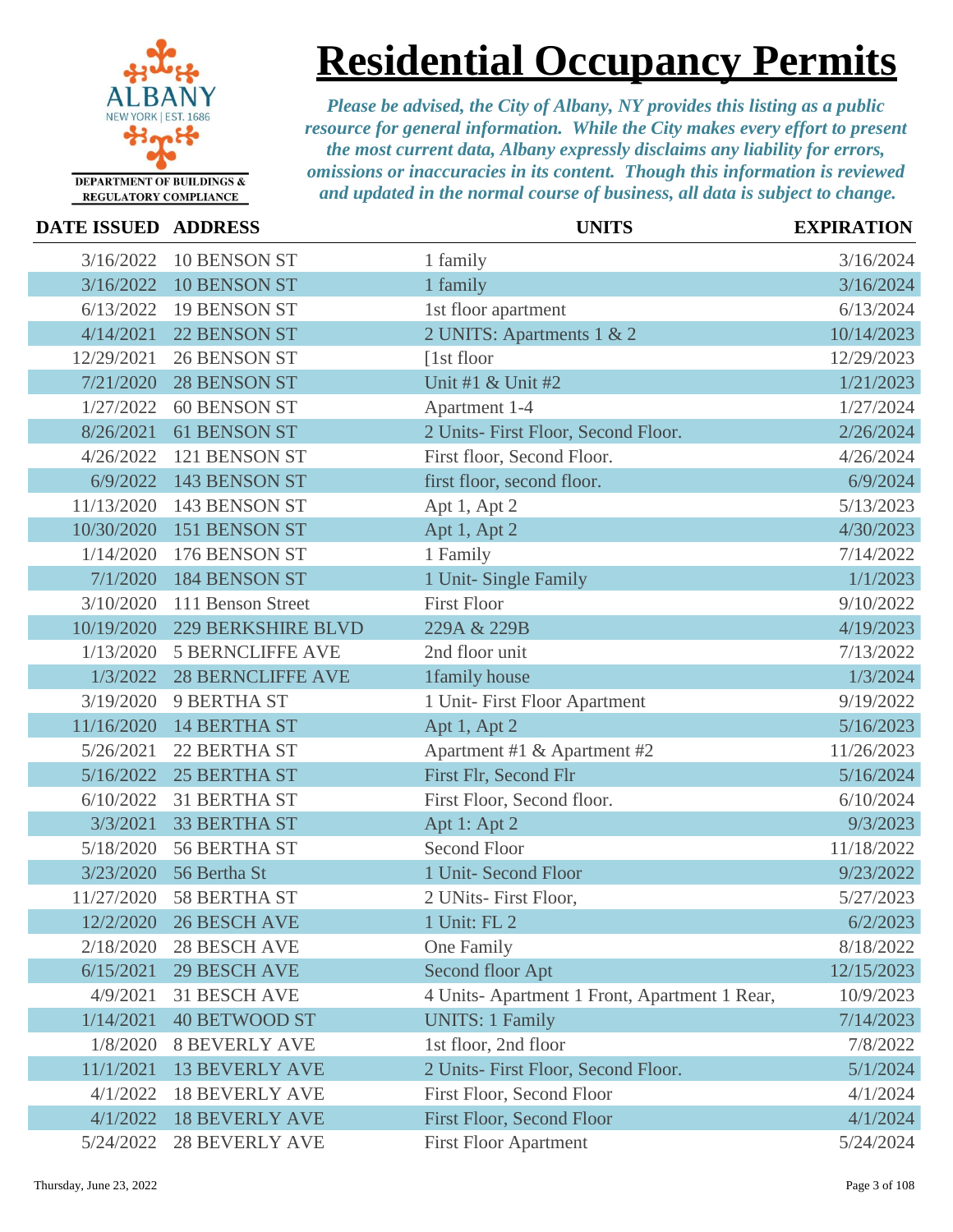

### **Residential Occupancy Permits**

| <b>DATE ISSUED ADDRESS</b> |                       | <b>UNITS</b>                                  | <b>EXPIRATION</b> |
|----------------------------|-----------------------|-----------------------------------------------|-------------------|
| 3/8/2022                   | <b>38 BEVERLY AVE</b> | $\overline{2}$                                | 3/8/2024          |
| 4/25/2022                  | <b>55 BEVERLY AVE</b> | Single family house                           | 4/25/2024         |
| 5/19/2021                  | <b>18 BINGHAM ST</b>  | 1 Family House                                | 11/19/2023        |
| 7/8/2020                   | <b>1 BLEECKER PL</b>  | 1 family                                      | 1/8/2023          |
| 7/10/2020                  | <b>5 BLEECKER PL</b>  | <b>One Family</b>                             | 1/10/2023         |
| 3/12/2021                  | <b>13 BLEECKER PL</b> | First Floor Apartment #1 & Second Floor Apart | 9/12/2023         |
| 12/21/2021                 | <b>15 BLEECKER PL</b> | 1st floor, 2nd floor                          | 12/21/2023        |
| 5/22/2020                  | <b>25 BLEECKER PL</b> | 1st floor apt and 2nd floor apt               | 11/22/2022        |
| 11/23/2021                 | <b>53 BLEECKER ST</b> | First Floor Apartment & Second Floor Apartme  | 11/23/2023        |
| 4/21/2021                  | <b>11 BOENAU ST</b>   | 1st floor apt                                 | 10/21/2023        |
| 12/8/2021                  | <b>15 BOENAU ST</b>   | 2 Units - First Floor, Second Floor.          | 12/8/2023         |
| 11/13/2020                 | <b>30 BOENAU ST</b>   | Apt 1, Apt 2                                  | 5/13/2023         |
| 11/19/2020                 | <b>40 BOENAU ST</b>   | 1st floor                                     | 5/19/2023         |
| 11/4/2020                  | <b>61 BOENAU ST</b>   | <b>Second Floor Apartment</b>                 | 5/4/2023          |
| 8/3/2021                   | <b>3 BOGART TER</b>   | Apartments 1, 2, 3, 4.                        | 2/3/2024          |
| 5/19/2022                  | <b>14 BOGART TER</b>  | First Floor, Second Floor.                    | 5/19/2024         |
| 11/30/2021                 | <b>24 BOGART TER</b>  | 1 Family                                      | 11/30/2023        |
| 11/12/2021                 | <b>32 BOGART TER</b>  | 1 Family                                      | 5/12/2024         |
| 12/22/2020                 | 10 BOHL AVE           | First floor apt.                              | 6/22/2023         |
| 6/8/2020                   | <b>14 BOHL AVE</b>    | 1 Unit- First Floor.                          | 12/8/2022         |
| 11/12/2020                 | <b>16 BOHL AVE</b>    | 1 UNit- Second Floor.                         | 5/12/2023         |
| 12/9/2020                  | 24 BOHL AVE           | Apts 1, apt 2                                 | 6/9/2023          |
| 11/25/2020                 | <b>12 BONHEIM ST</b>  | Apt 1, Apt 2                                  | 5/25/2023         |
| 11/5/2021                  | <b>13 BONHEIM ST</b>  | 1-family                                      | 5/5/2024          |
| 9/7/2021                   | <b>14 BONHEIM ST</b>  | Apt 1: Apt 2                                  | 3/7/2024          |
| 10/14/2021                 | <b>16 BONHEIM ST</b>  | Apartments #1 & #2                            | 4/14/2024         |
| 5/16/2022                  | <b>25 BONHEIM ST</b>  | First & Second Flr                            | 5/16/2024         |
| 2/1/2022                   | <b>15 BRADFORD ST</b> | FIRST FLOOR & SECOND FLOOR                    | 2/1/2024          |
| 7/7/2020                   | <b>15 BRADFORD ST</b> | <b>Basement Apartment</b>                     | 1/7/2023          |
| 11/3/2020                  | <b>17 BRADFORD ST</b> | Apartment 1, Apartment 2                      | 5/3/2023          |
| 4/7/2020                   | <b>21 BRADFORD ST</b> | 2 Units-Apartment 1, Apartment 2.             | 10/7/2022         |
| 2/4/2020                   | <b>28 BRADFORD ST</b> | 2 Units- 1st Floor, 2nd Floor.                | 8/4/2022          |
| 2/4/2020                   | <b>30 BRADFORD ST</b> | 2 Units- 1st Floor, 2nd Floor.                | 8/4/2022          |
| 3/9/2020                   | <b>59 BRADFORD ST</b> | 1 Family                                      | 9/9/2022          |
| 3/16/2021                  | <b>60 BRADFORD ST</b> | 1st floor apt and 2nd floor apt               | 9/16/2023         |
| 10/16/2020                 | <b>69 BRADFORD ST</b> | Floor 1, Floor 2                              | 4/16/2023         |
| 10/16/2020                 | <b>71 BRADFORD ST</b> | Unit 1, Unit 2, Unit 3                        | 4/16/2023         |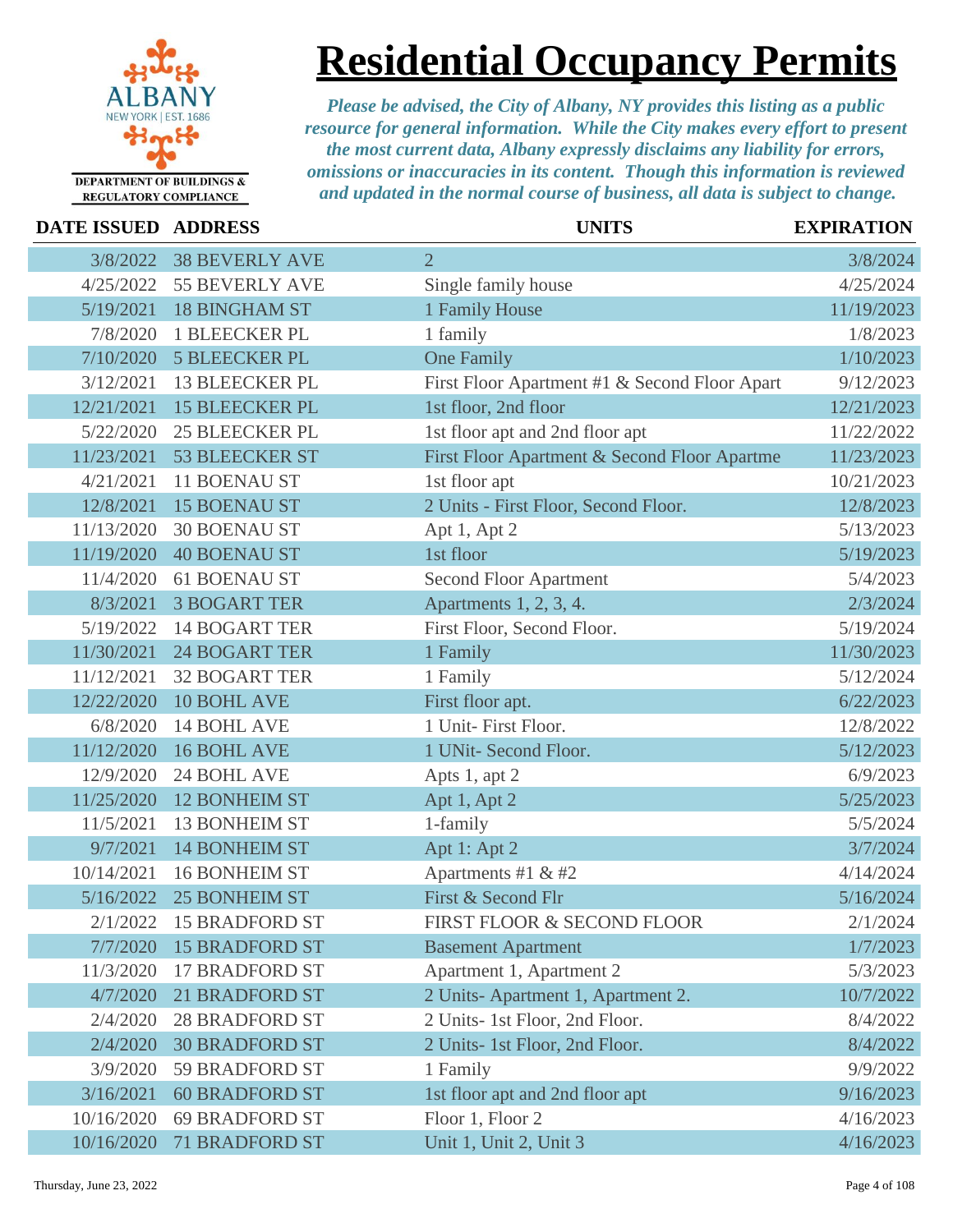

## **Residential Occupancy Permits**

| DATE ISSUED ADDRESS |                          | <b>UNITS</b>                                                                  | <b>EXPIRATION</b> |
|---------------------|--------------------------|-------------------------------------------------------------------------------|-------------------|
| 10/16/2020          | <b>73 BRADFORD ST</b>    | Unit 1, Unit 2, Unit 3                                                        | 4/16/2023         |
| 10/23/2020          | <b>82 BRADFORD ST</b>    | 1 Unit- Second Floor.                                                         | 4/23/2023         |
| 6/21/2021           | <b>86 BRADFORD ST</b>    | 2 Units- First Floor, Second Floor.                                           | 12/21/2023        |
| 10/28/2021          | <b>102 BRADFORD ST</b>   | Apt 1: Apt 2                                                                  | 4/28/2024         |
| 3/17/2022           | <b>104 BRADFORD ST</b>   | 1 family                                                                      | 3/17/2024         |
| 3/17/2022           | <b>104 BRADFORD ST</b>   | 1 family                                                                      | 3/17/2024         |
| 7/20/2021           | <b>144 BRADFORD ST</b>   | Apt1 and apt2                                                                 | 1/20/2024         |
| 8/9/2021            | <b>158 BRADFORD ST</b>   | 2 UNITS: 1st FL & 2nd FL                                                      | 2/9/2024          |
| 12/8/2021           | <b>166 BRADFORD ST</b>   | 166 Bradford 2 apt on 2nd floor.<br>166 Bradford                              | 12/8/2023         |
| 3/12/2021           | <b>433 BRADFORD ST</b>   | Apt 1: Apt 2                                                                  | 9/12/2023         |
| 5/16/2022           | <b>444 BRADFORD ST</b>   | First Floor Apartment, Second Floor Apartment.                                | 5/16/2024         |
| 11/19/2021          | <b>446 BRADFORD ST</b>   | First Floor & Second Floor Aaprtments.                                        | 11/19/2023        |
| 3/13/2020           | <b>453 BRADFORD ST</b>   | Apt 1, Apt 2                                                                  | 9/13/2022         |
| 6/28/2020           | <b>455 BRADFORD ST</b>   | <b>Second Floor Unit</b>                                                      | 12/28/2022        |
| 8/26/2021           | <b>456 BRADFORD ST</b>   | 2 UNITS: Apt 1 & Apt 2                                                        | 2/26/2024         |
| 3/28/2022           | <b>457 BRADFORD ST</b>   | 1st & 2nd floor                                                               | 3/28/2024         |
| 3/28/2022           | <b>457 BRADFORD ST</b>   | 1st & 2nd floor                                                               | 3/28/2024         |
| 9/28/2020           | <b>459 BRADFORD ST</b>   | Apt 1, Apt 2                                                                  | 3/28/2023         |
| 1/12/2021           | 531 BRADFORD ST          | First floor apt; second floor apt                                             | 7/12/2023         |
| 12/8/2020           | 533 BRADFORD ST          | 1 unit                                                                        | 6/8/2023          |
| 1/26/2021           |                          | 514 Bradford St (aka 512 Bradf Unit 1, Unit 2, Unit 3, Unit 4, Unit 5, Unit 6 | 7/26/2023         |
| 4/29/2021           | <b>10 BREVATOR ST</b>    | 12 Units-10-1A, 10-1B, 10-1C, 10-2A, 10-2B,                                   | 10/29/2023        |
| 5/3/2021            | <b>14 BREVATOR ST</b>    | 12 Units-16A, 16B, 16-1A-1D, 2A-2C, 3A-3C                                     | 11/3/2023         |
| 1/7/2021            | <b>69 BREVATOR ST</b>    | Apt 1; Apt 2                                                                  | 7/7/2023          |
| 12/18/2020          | <b>71 BREVATOR ST</b>    | 2 UNITS: Apt 1; Apt 2.                                                        | 6/18/2023         |
| 5/10/2021           | <b>83 BREVATOR ST</b>    | 2 Units- First Floor, Second Floor.                                           | 11/10/2023        |
| 5/10/2021           | <b>85 BREVATOR ST</b>    | 2 Units- First Floor, Second Floor.                                           | 11/10/2023        |
| 5/4/2021            | 20 BREVATOR ST (18 & 20) | 23 Units-18A,18B, 1A-1C, 2A-2D, 3A-3C                                         | 11/4/2023         |
| 12/4/2020           | <b>9 BRIARWOOD TER</b>   | 1 Unit-Single Family                                                          | 6/4/2023          |
| 1/8/2021            | <b>10 BRIARWOOD TER</b>  | 1 family                                                                      | 7/8/2023          |
| 2/16/2022           | <b>49 BROAD ST</b>       | 4 Units-1,2,3,4.                                                              | 2/16/2024         |
| 2/16/2022           | 51 BROAD ST              | 8 Units-1,2,3,4,5,6,7,8.                                                      | 2/16/2024         |
| 5/13/2021           | 92 BROAD ST              | Apt 1: Apt 2: Apt 3                                                           | 11/13/2023        |
| 4/12/2022           | 94 BROAD ST              | 1st floor: 1R, 1L. 2nd floor: 2R, 2L. 3rd floor: 3                            | 4/12/2024         |
| 4/12/2022           | 94 BROAD ST              | 1st floor: 1R, 1L. 2nd floor: 2R, 2L. 3rd floor: 3                            | 4/12/2024         |
| 10/8/2021           | 119 BROAD ST             | first floor apt                                                               | 4/8/2024          |
| 2/1/2021            | 123 BROAD ST             | <b>Basement and First Floor Apartment</b>                                     | 8/1/2023          |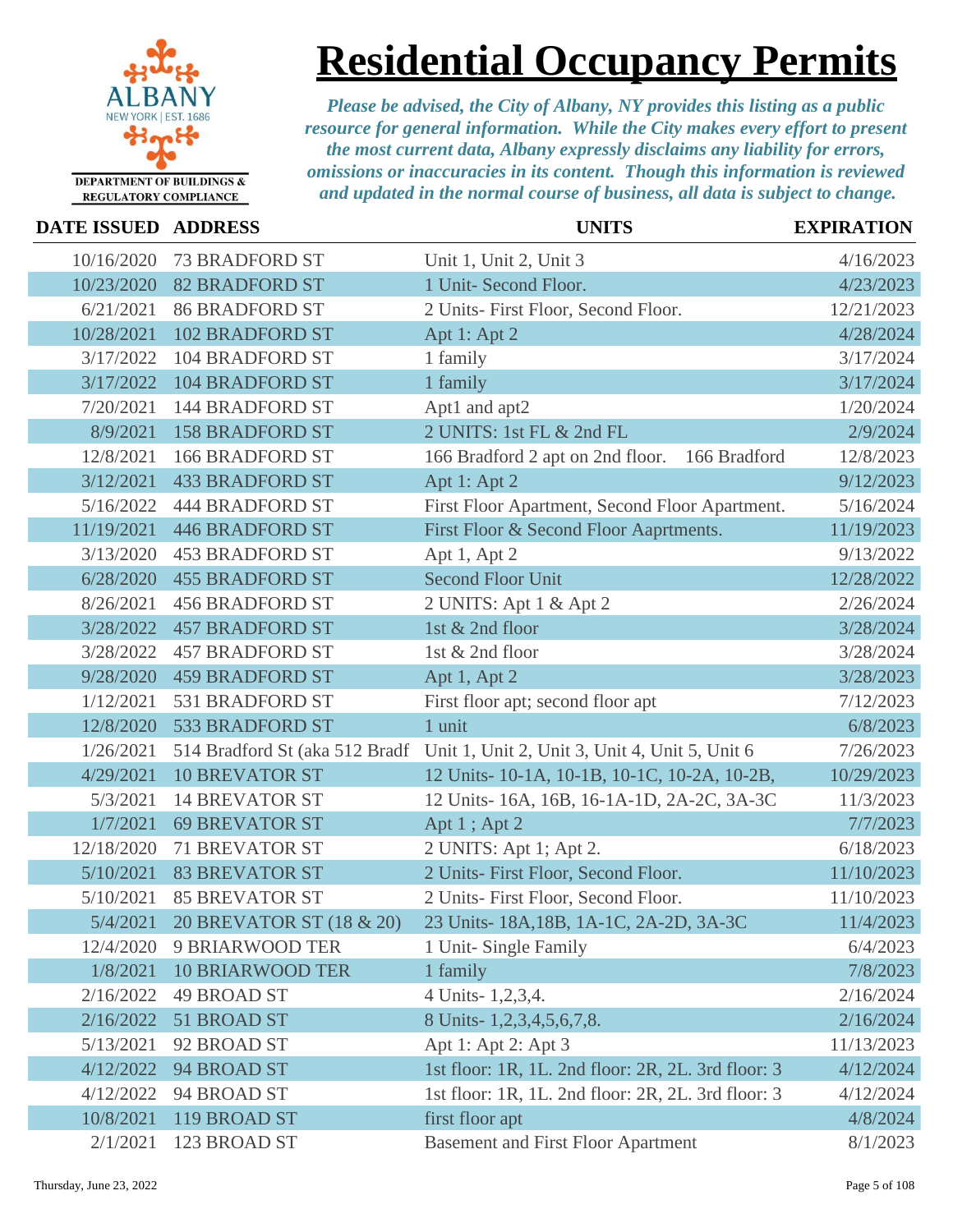

**Residential Occupancy Permits**

| <b>DATE ISSUED ADDRESS</b> |                         | <b>UNITS</b>                                   | <b>EXPIRATION</b> |
|----------------------------|-------------------------|------------------------------------------------|-------------------|
| 3/13/2020                  | 134 BROAD ST            | Apartment # 1 Apartment # 2                    | 9/13/2022         |
| 12/14/2020                 | 135 BROAD ST            | First Floor Apartment & Second Floor Apartme   | 6/14/2023         |
| 2/12/2020                  | 148 BROAD ST            | <b>First Floor, Second Floor</b>               | 8/12/2022         |
| 3/10/2020                  | 149 BROAD ST            | 1st floor apt and 2nd floor apt                | 9/10/2022         |
| 5/21/2021                  | 177 BROAD ST            | Apt 1: Apt 2                                   | 11/21/2023        |
| 5/21/2021                  | 179 BROAD ST            | Apt 1: Apt 2                                   | 11/21/2023        |
| 3/10/2020                  | <b>382 BROADWAY</b>     | Apartments #2A, #2B, #2C, #2D, #2E, #2F        | 9/10/2022         |
| 8/24/2021                  | <b>420 BROADWAY</b>     | 7 Units- Apts: 201,202,301,302,401,402,501     | 2/24/2024         |
| 10/15/2020                 | <b>488 BROADWAY</b>     | 60 Units-201,202,203,204,205,206,207,208,      | 4/15/2023         |
| 4/28/2022                  | 733 BROADWAY            | 100-110200-210300-310                          | 4/28/2024         |
| 4/7/2022                   | 776 BROADWAY            | SECOND FLR THIRD FLR- FOURTH FLR-F             | 4/7/2024          |
| 4/7/2022                   | 776 BROADWAY            | SECOND FLR THIRD FLR- FOURTH FLR-F             | 4/7/2024          |
| 1/31/2022                  | <b>800 BROADWAY</b>     | 800 Broadway: 1st floor, 2nd floor, 3rd floor8 | 1/31/2024         |
| 1/31/2022                  | <b>806 BROADWAY</b>     | 1st floor, 2nd floor, 3rd floor, basement      | 1/31/2024         |
| 2/17/2021                  | 1098 BROADWAY           | 3 UNITS: Apt 1, Apt 2, Apt 3                   | 8/17/2023         |
| 2/26/2021                  | 1100 BROADWAY           | Basement, Floor 1, Floor 2                     | 8/26/2023         |
| 2/25/2021                  | 1154 BROADWAY           | 1 UNIT: Apt 201                                | 8/25/2023         |
| 2/8/2021                   | 1164 BROADWAY           | Floor 1, Floor 2                               | 8/8/2023          |
| 2/9/2021                   | 1172 BROADWAY           | First Floor Apartment, Second Floor Apartment  | 8/9/2023          |
| 5/9/2022                   | 1174 BROADWAY           | 1st & 2nd floor                                | 5/9/2024          |
| 10/15/2021                 | 1204 BROADWAY           | 1 family                                       | 4/15/2024         |
| 2/18/2020                  | 1206 BROADWAY           | Apartment #1 Apartment #2                      | 8/18/2022         |
| 5/27/2022                  | 1208 BROADWAY           | First Floor Apartment & Second Floor Apartme   | 5/27/2024         |
| 6/1/2021                   | 1212 BROADWAY           | Apt 1: Apt 2                                   | 12/1/2023         |
| 2/7/2020                   | 1213 BROADWAY           | Apartment #1 Apartment #2                      | 8/7/2022          |
| 6/15/2022                  | 1214 BROADWAY           | <b>Second Floor</b>                            | 6/15/2024         |
| 11/17/2020                 | 1215 BROADWAY           | Apt 1-3                                        | 5/17/2023         |
| 6/2/2020                   | 1218 BROADWAY           | Apartment # 1Apartment # 2                     | 12/2/2022         |
| 8/24/2020                  | <b>1257 BROADWAY</b>    | 2 Units- First Floor, Second Floor.            | 2/24/2023         |
| 6/9/2021                   | 1290 BROADWAY           | 1 Family House                                 | 12/9/2023         |
| 6/2/2020                   | <b>36 BROOKLINE AVE</b> | 1 Family                                       | 12/2/2022         |
| 3/23/2021                  | <b>18 BUCHANAN ST</b>   | Second Floor Apartment & First Floor Apartme   | 9/23/2023         |
| 8/26/2021                  | <b>25 BUCHANAN ST</b>   | 2 Units- First Floor, Second Floor.            | 2/26/2024         |
| 1/14/2021                  | <b>33 BUCHANAN ST</b>   | Apartment 1, Apartment 2                       | 7/14/2023         |
| 8/6/2020                   | <b>45 BUCHANAN ST</b>   | 1 Unit- Second Floor.                          | 2/6/2023          |
| 10/6/2020                  | <b>36 BUCKINGHAM DR</b> | 1 UNIT: 1 Fa.                                  | 4/6/2023          |
| 8/2/2021                   | <b>37 BUCKINGHAM DR</b> | 1 Family                                       | 2/2/2024          |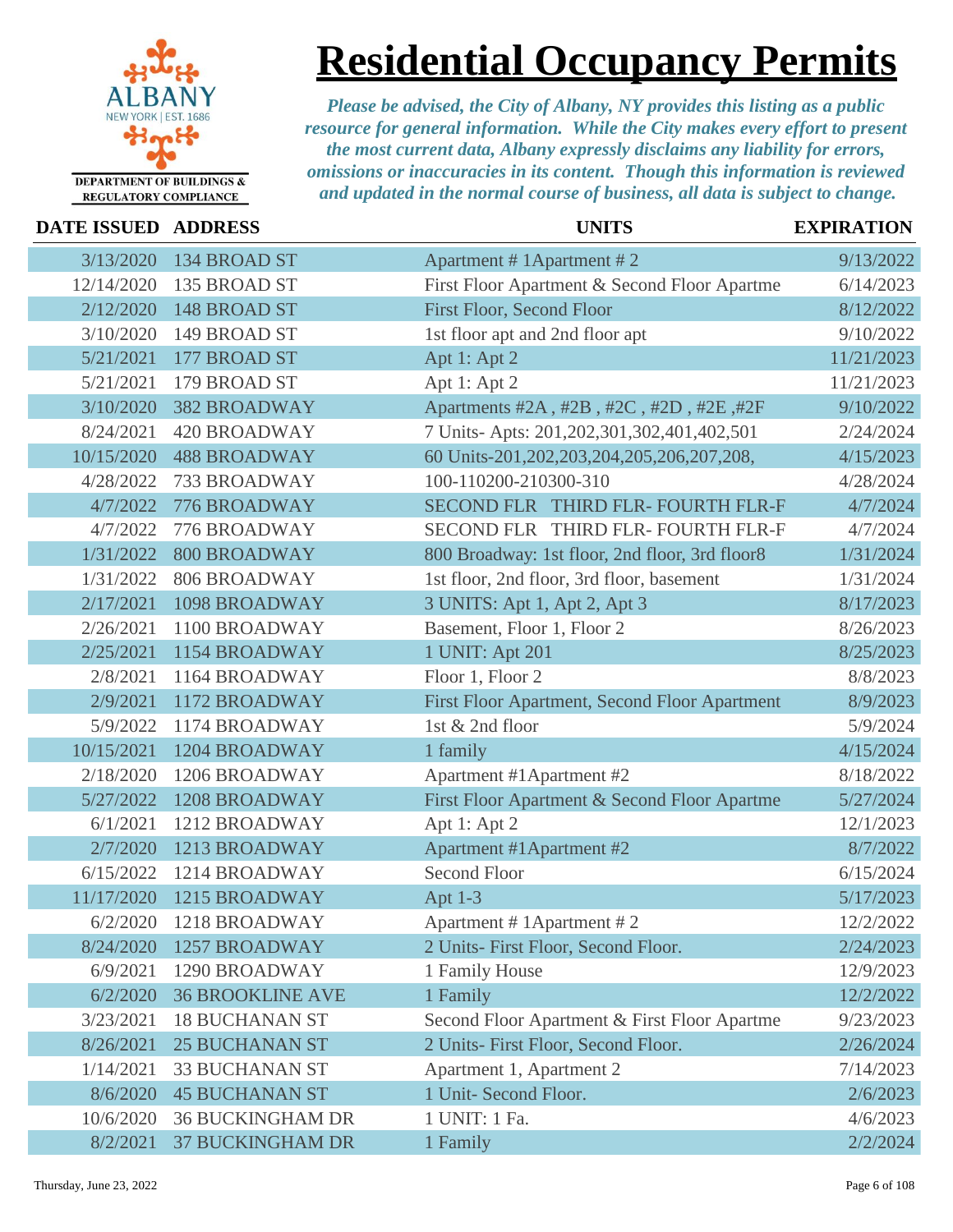

## **Residential Occupancy Permits**

| <b>DATE ISSUED ADDRESS</b> |                                                       | <b>UNITS</b>                                       | <b>EXPIRATION</b> |
|----------------------------|-------------------------------------------------------|----------------------------------------------------|-------------------|
| 12/18/2020                 | <b>2A CAMBRIDGE RD</b>                                | 5 Apartments: Basement, 1st floor N & S, 2nd fl    | 6/18/2023         |
| 12/18/2020                 | <b>2B CAMBRIDGE RD</b>                                | 5 Apartments: Basement, 1st floor N & S, 2nd fl    | 6/18/2023         |
| 9/22/2020                  | <b>31 CARDINAL AVE</b>                                | 2 UNITS: Apts 1 & 2                                | 3/22/2023         |
| 10/13/2021                 | <b>36 CARDINAL AVE</b>                                | Apt 1: Apt 2                                       | 4/13/2024         |
| 1/8/2021                   | <b>50 CARDINAL AVE</b>                                | Second Flr                                         | 7/8/2023          |
| 1/5/2021                   | <b>50 CARDINAL AVE</b>                                | 1 Unit-Apartment 2.                                | 7/5/2023          |
| 1/22/2021                  | <b>57 CARDINAL AVE</b>                                | 1 Family                                           | 7/22/2023         |
| 5/21/2021                  | <b>13 CATHERINE ST</b>                                | Unit 1 and Unit 2                                  | 11/21/2023        |
| 4/27/2021                  | <b>17 CATHERINE ST</b>                                | Apt 1: Apt 2: Apt 3: Apt 4                         | 10/27/2023        |
| 8/12/2020                  | <b>39 CATHERINE ST</b>                                | Basement, 1st floor, Second floor                  | 2/12/2023         |
| 2/1/2022                   | 57 CATHERINE ST                                       | 2 Units- First Floor, Second Floor.                | 2/1/2024          |
| 5/25/2021                  | <b>58 CATHERINE ST</b>                                | Apt 1: Apt 2                                       | 11/25/2023        |
| 9/18/2020                  | <b>61 CATHERINE ST</b>                                | Basement Apartment #1 & Apartment #2 SECO          | 3/18/2023         |
| 6/18/2021                  | <b>64 CATHERINE ST</b>                                | 1 Unit-Basement Apartment.                         | 12/18/2023        |
| 2/22/2022                  | <b>70 CATHERINE ST</b>                                | 2 units                                            | 2/22/2024         |
| 4/29/2022                  | <b>70 CATHERINE ST</b>                                | 1st floor, Basement                                | 4/29/2024         |
| 11/25/2020                 | <b>75 CATHERINE ST</b>                                | Apt 1, Apt 2                                       | 5/25/2023         |
| 2/24/2022                  | <b>79 CATHERINE ST</b>                                | 1 unit                                             | 2/24/2024         |
| 4/17/2021                  | <b>109 CATHERINE ST</b>                               | 1 Familiy House                                    | 10/17/2023        |
| 1/7/2020                   | <b>241 CATHERINE ST</b>                               | <b>One Family</b>                                  | 7/7/2022          |
| 1/4/2022                   | <b>248 CATHERINE ST</b>                               | Apt. 1st, 2nd floor                                | 1/4/2024          |
| 2/25/2021                  | <b>248 CATHERINE ST</b>                               | Apartment 1, Apartment 2                           | 8/25/2023         |
| 11/30/2020                 | 240 CATHERINE ST (260 Cath Apt 1, Apt 2, Apt 3, Apt 4 |                                                    | 5/30/2023         |
| 12/21/2021                 | 11 CATSKILL ST                                        | 1 Family House                                     | 12/21/2023        |
| 3/31/2022                  | <b>26 CENTER ST</b>                                   | First Floor Apartment, Second Floor Apartment,     | 3/31/2024         |
| 3/31/2022                  | <b>26 CENTER ST</b>                                   | First Floor Apartment, Second Floor Apartment,     | 3/31/2024         |
| 1/21/2020                  | 272-274 CENTRAL AVE                                   | Units 1,2,3,4,5,6,7                                | 7/21/2022         |
| 11/6/2020                  | <b>4 CENTRAL AVE</b>                                  | 105, 106, 107, 108, 109, 110201, 202, 203, 204, 20 | 5/6/2023          |
| 1/4/2021                   | <b>18 CENTRAL AVE</b>                                 | Apt 3                                              | 7/4/2023          |
| 9/9/2021                   | <b>20 CENTRAL AVE</b>                                 | 2 Units- Second Floor, Third Floor.                | 3/9/2024          |
| 4/5/2022                   | 21 CENTRAL AVE                                        | Second Floor Apartment, Third Floor Apartmen       | 4/5/2024          |
| 4/5/2022                   | 21 CENTRAL AVE                                        | Second Floor Apartment, Third Floor Apartmen       | 4/5/2024          |
| 7/9/2021                   | <b>56 CENTRAL AVE</b>                                 | Apt 1: Apt 2: Apt 3: Apt 4                         | 1/9/2024          |
| 3/8/2022                   | <b>61 CENTRAL AVE</b>                                 | 61 - 63 central ave 4 apartments 65 - 67 central a | 3/8/2024          |
| 11/9/2021                  | <b>64 CENTRAL AVE</b>                                 | First Floor Rear & Second Floor 2                  | 5/9/2024          |
| 5/17/2021                  | <b>69 CENTRAL AVE</b>                                 | 1 Unit- Second Floor.                              | 11/17/2023        |
| 2/16/2022                  | <b>69 CENTRAL AVE</b>                                 | 2nd floor (East side), 1 unit.                     | 2/16/2024         |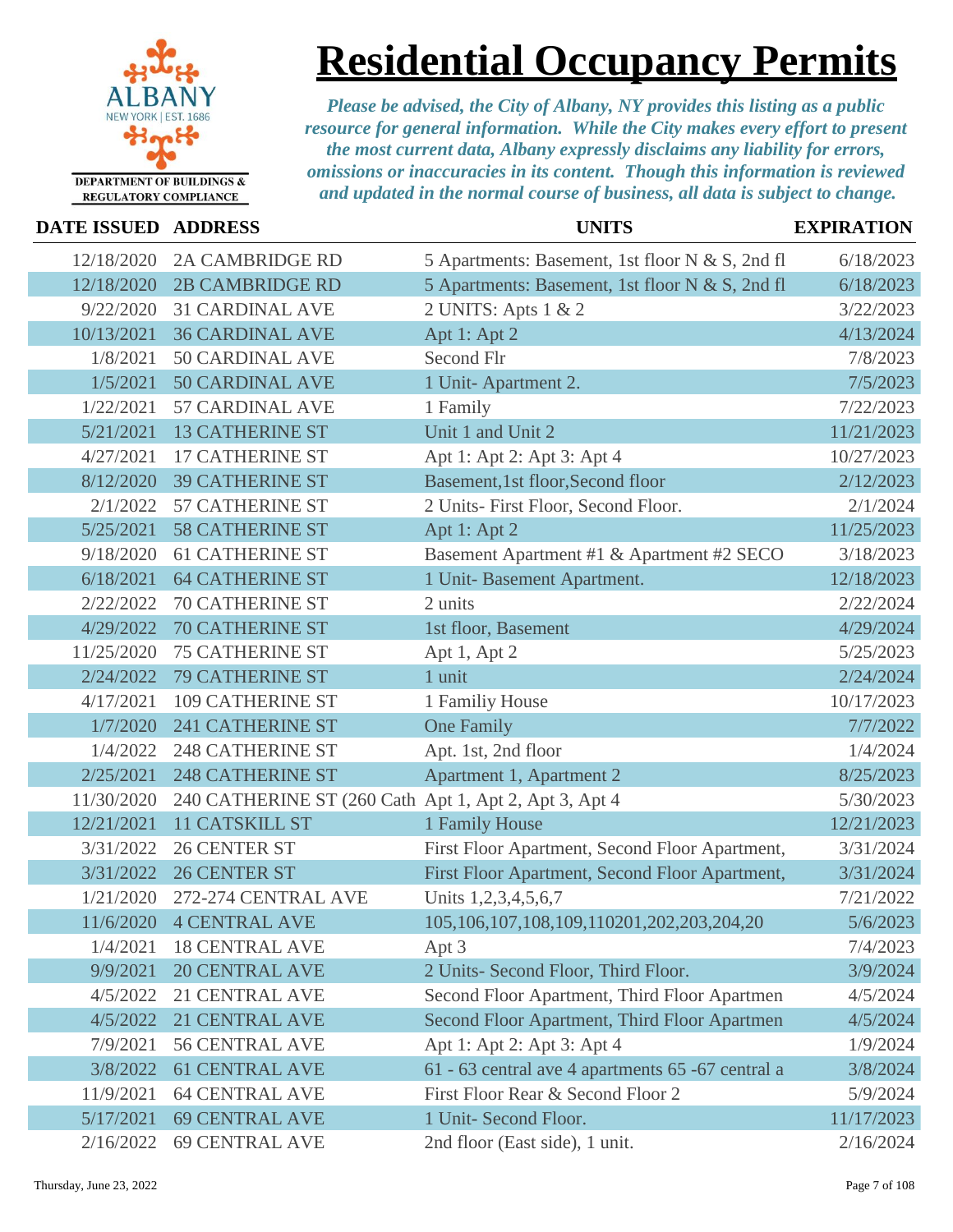

### **Residential Occupancy Permits**

| DATE ISSUED ADDRESS |                        | <b>UNITS</b>                                     | <b>EXPIRATION</b> |
|---------------------|------------------------|--------------------------------------------------|-------------------|
| 6/17/2021           | <b>69 CENTRAL AVE</b>  | 71 central Ave Apt 2                             | 12/17/2023        |
| 5/14/2021           | <b>87 CENTRAL AVE</b>  | 1 UNit- Second Floor.                            | 11/14/2023        |
| 12/16/2021          | <b>92 CENTRAL AVE</b>  | 1A, 1B, 2A, 2B, 3A, and 3B                       | 12/16/2023        |
| 8/20/2020           | 98 CENTRAL AVE         | 10 Units-Apartment 1, Apartment 2, Apartment     | 2/20/2023         |
| 9/13/2021           | <b>109 CENTRAL AVE</b> | Apartment 1                                      | 3/13/2024         |
| 10/23/2021          | 111 CENTRAL AVE        | Second Floor Apartment & Third Floor Apartm      | 4/23/2024         |
| 11/9/2020           | 113 CENTRAL AVE        | Pass- Apartment 1, Apartment 2, Apartment 3,     | 5/9/2023          |
| 9/21/2021           | <b>142 CENTRAL AVE</b> | 1 Unit- Second Floor.                            | 3/21/2024         |
| 9/14/2021           | <b>150 CENTRAL AVE</b> | 3rd Floor Apt                                    | 3/14/2024         |
| 4/29/2021           | <b>169 CENTRAL AVE</b> | Apt 1; Apt 2                                     | 10/29/2023        |
| 7/17/2020           | <b>241 CENTRAL AVE</b> | 4 Units- Apartment 2R, Apartment 2F, Apartme     | 1/17/2023         |
| 4/2/2021            | <b>249 CENTRAL AVE</b> | Apt 1: Apt 2: Apt 3                              | 10/2/2023         |
| 4/6/2022            | <b>253 CENTRAL AVE</b> | 2b and 3 A                                       | 4/6/2024          |
| 4/6/2022            | <b>253 CENTRAL AVE</b> | $2b$ and $3A$                                    | 4/6/2024          |
| 9/8/2020            | <b>259 CENTRAL AVE</b> | <b>Second Floor</b>                              | 3/8/2023          |
| 2/18/2022           | <b>261 CENTRAL AVE</b> | 2nd floor apartments 2 a 2 b 2 c 3rd floor apart | 2/18/2024         |
| 6/25/2020           | <b>261 CENTRAL AVE</b> | Second Flr, Third Flr261 Central AKA 248 S       | 12/25/2022        |
| 1/21/2020           | <b>264 CENTRAL AVE</b> | 2nd floor                                        | 7/21/2022         |
| 9/24/2021           | 284-286 CENTRAL AVE    | 4 Units-Apartment 1-4                            | 3/24/2024         |
| 2/13/2021           | <b>297 CENTRAL AVE</b> | Apartment #1, Apartment #2, Apartment #3, Ap     | 8/13/2023         |
| 3/15/2021           | <b>313 CENTRAL AVE</b> | 2 Unit's- Second Floor, Third Floor.             | 9/15/2023         |
| 1/18/2022           | <b>329 CENTRAL AVE</b> | 2nd floor apartment.                             | 1/18/2024         |
| 8/6/2020            | <b>335 CENTRAL AVE</b> | 2nd Floor Front, 2nd Floor Rear                  | 2/6/2023          |
| 10/5/2021           | <b>363 CENTRAL AVE</b> | <b>First Floor Apartment</b>                     | 4/5/2024          |
| 1/6/2021            | <b>363 CENTRAL AVE</b> | <b>Apartment 2F</b>                              | 7/6/2023          |
| 10/8/2021           | 371 CENTRAL AVE        | Apartments #1, #2, #3.                           | 4/8/2024          |
| 3/1/2021            | <b>375 CENTRAL AVE</b> | 1st floor apt and 2nd floor apt                  | 9/1/2023          |
| 2/9/2022            | <b>400 CENTRAL AVE</b> | 5 Units- 15j, 15p, 13k, 12l, 22d.                | 2/9/2024          |
| 5/17/2022           | <b>407 CENTRAL AVE</b> | 2nd FL3rd FL                                     | 5/17/2024         |
| 10/15/2020          | <b>423 CENTRAL AVE</b> | 5 Units-Apartment 1R, Apartment 2F, Apartme      | 4/15/2023         |
| 6/10/2022           | <b>427 CENTRAL AVE</b> | [Basement apartment]                             | 6/10/2024         |
| 3/10/2022           | <b>427 CENTRAL AVE</b> | 1st and 2nd floor                                | 3/10/2024         |
| 5/6/2021            | <b>473 CENTRAL AVE</b> | Apt 1                                            | 11/6/2023         |
| 6/14/2021           | <b>504 CENTRAL AVE</b> | Apts. 1-51                                       | 12/14/2023        |
| 11/4/2021           | 594 CENTRAL AVE        | 594 Central Ave-BASEMENT                         | 5/4/2024          |
| 1/24/2020           | <b>604 CENTRAL AVE</b> | Apt 1, Apt 2                                     | 7/24/2022         |
| 5/26/2021           | <b>617 CENTRAL AVE</b> | 2 Units-Apartment 1, Apartment 2.                | 11/26/2023        |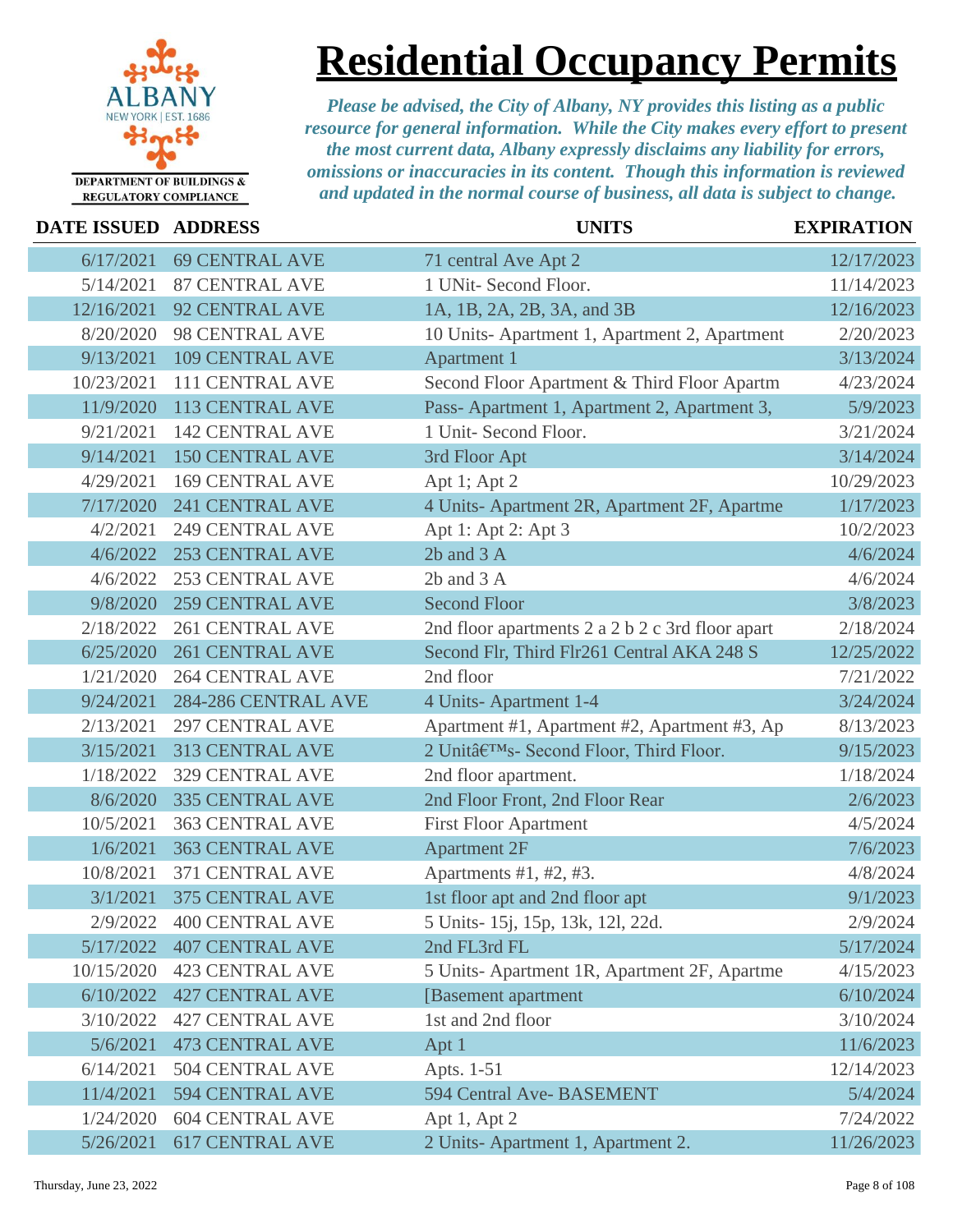

### **Residential Occupancy Permits**

| DATE ISSUED ADDRESS |                           | <b>UNITS</b>                                   | <b>EXPIRATION</b> |
|---------------------|---------------------------|------------------------------------------------|-------------------|
| 4/8/2022            | <b>622 CENTRAL AVE</b>    | Second Floor.                                  | 4/8/2024          |
| 4/8/2022            | <b>622 CENTRAL AVE</b>    | Second Floor.                                  | 4/8/2024          |
| 9/21/2021           | <b>642 CENTRAL AVE</b>    | 3 Units-Apartment 1, Apartment 2, Apartment    | 3/21/2024         |
| 9/21/2021           | <b>644 CENTRAL AVE</b>    | 2 Units- First Floor, Second Floor.            | 3/21/2024         |
| 4/19/2022           | <b>694 CENTRAL AVE</b>    | First Floor Apartment, Second Floor Apartment  | 4/19/2024         |
| 11/30/2020          | 700 CENTRAL AVE           | 3 UNITS: 1st FL, 1st FL Rear, 2nd FL           | 5/30/2023         |
| 2/15/2022           | 704 CENTRAL AVE           | 2 units                                        | 2/15/2024         |
| 2/15/2022           | 706 CENTRAL AVE           | 2 units                                        | 2/15/2024         |
| 10/26/2021          | <b>718 CENTRAL AVE</b>    | Apts: 718-2nd fl F, 2nd fl M, 2nd fl R         | 4/26/2024         |
| 12/16/2020          | 1014 CENTRAL AVE          | Apt 1,2,3                                      | 6/16/2023         |
| 5/20/2020           | 1032 CENTRAL AVE          | Apartment 1, Apartment 2                       | 11/20/2022        |
| 8/2/2021            | 1034 CENTRAL AVE          | 2 Units- First Floor, Second Floor.            | 2/2/2024          |
| 1/5/2022            | 17 CHAPEL ST              | Apt 403                                        | 1/5/2024          |
| 1/6/2021            | <b>58 CHESTNUT ST</b>     | 2 Units- Basement Apartment, First Floor/ Seco | 7/6/2023          |
| 2/23/2022           | <b>67 CHESTNUT ST</b>     | 2 Units- First Floor, Second Floor.            | 2/23/2024         |
| 9/17/2021           | <b>68 CHESTNUT ST</b>     | <b>Basement Apt: Apt 1</b>                     | 3/17/2024         |
| 1/6/2020            | <b>70 CHESTNUT ST</b>     | 1 Unit-Apartment 76a                           | 7/6/2022          |
| 3/30/2020           | <b>70 CHESTNUT ST</b>     | 11 Units-70A, 70B, 70C, 72A, 72B, 72C, 76B,    | 9/30/2022         |
| 1/13/2022           | <b>71 CHESTNUT ST</b>     | 18 UNITS: Apartments 1, 1A, 2, 2A, 3, 4, 5, 6, | 1/13/2024         |
| 11/20/2020          | <b>90 CHESTNUT ST</b>     | 2 UNITS: Basement Apt, Apt 1                   | 5/20/2023         |
| 11/4/2021           | 92 CHESTNUT ST            | <b>Basement Apt</b>                            | 5/4/2024          |
| 1/5/2021            | <b>95 CHESTNUT ST</b>     | Unit 1, Unit 2, Unit 3, Unit 4                 | 7/5/2023          |
| 4/21/2021           | 106 CHESTNUT ST           | 3 UNITS: 2F, 2R & 1st Floor                    | 10/21/2023        |
| 7/23/2021           | 112 CHESTNUT ST           | 2 Units- Basement Apartment, Apartment 1.      | 1/23/2024         |
| 4/13/2022           | <b>120 CHESTNUT ST</b>    | 6 Units-Basement, C, 2f, 2r, 3f, 3r.           | 4/13/2024         |
| 4/13/2022           | <b>120 CHESTNUT ST</b>    | 6 Units-Basement, C, 2f, 2r, 3f, 3r.           | 4/13/2024         |
| 12/2/2020           | <b>136 CHESTNUT ST</b>    | 1 UNIT: 1 Fa                                   | 6/2/2023          |
|                     | 6/29/2021 146 CHESTNUT ST | Apt 1, Apt 2 and Apt 3                         | 12/29/2023        |
| 4/7/2021            | <b>150 CHESTNUT ST</b>    | <b>Basement Apartment</b>                      | 10/7/2023         |
| 1/27/2021           | <b>155 CHESTNUT ST</b>    | Apartment 1, Apartment 2                       | 7/27/2023         |
| 5/20/2020           | <b>165 CHESTNUT ST</b>    | 1 Family                                       | 11/20/2022        |
| 8/17/2020           | 166 CHESTNUT ST           | <b>Basement Apartment</b>                      | 2/17/2023         |
| 8/17/2021           | 174 CHESTNUT ST           | Apt 1: Apt 2: Apt 3                            | 2/17/2024         |
| 10/27/2021          | <b>800 CHESTNUT ST</b>    | 2 Units- First Floor, Second Floor.            | 4/27/2024         |
| 1/18/2022           | <b>835 CHESTNUT ST</b>    | 1sr floor unit.                                | 1/18/2024         |
| 5/19/2020           | 2 CIRCLE LN               | $\overline{0}$                                 | 11/19/2022        |
| 12/27/2021          | <b>3 CLARE AVE</b>        | Apt. 1, Apt. 2                                 | 12/27/2023        |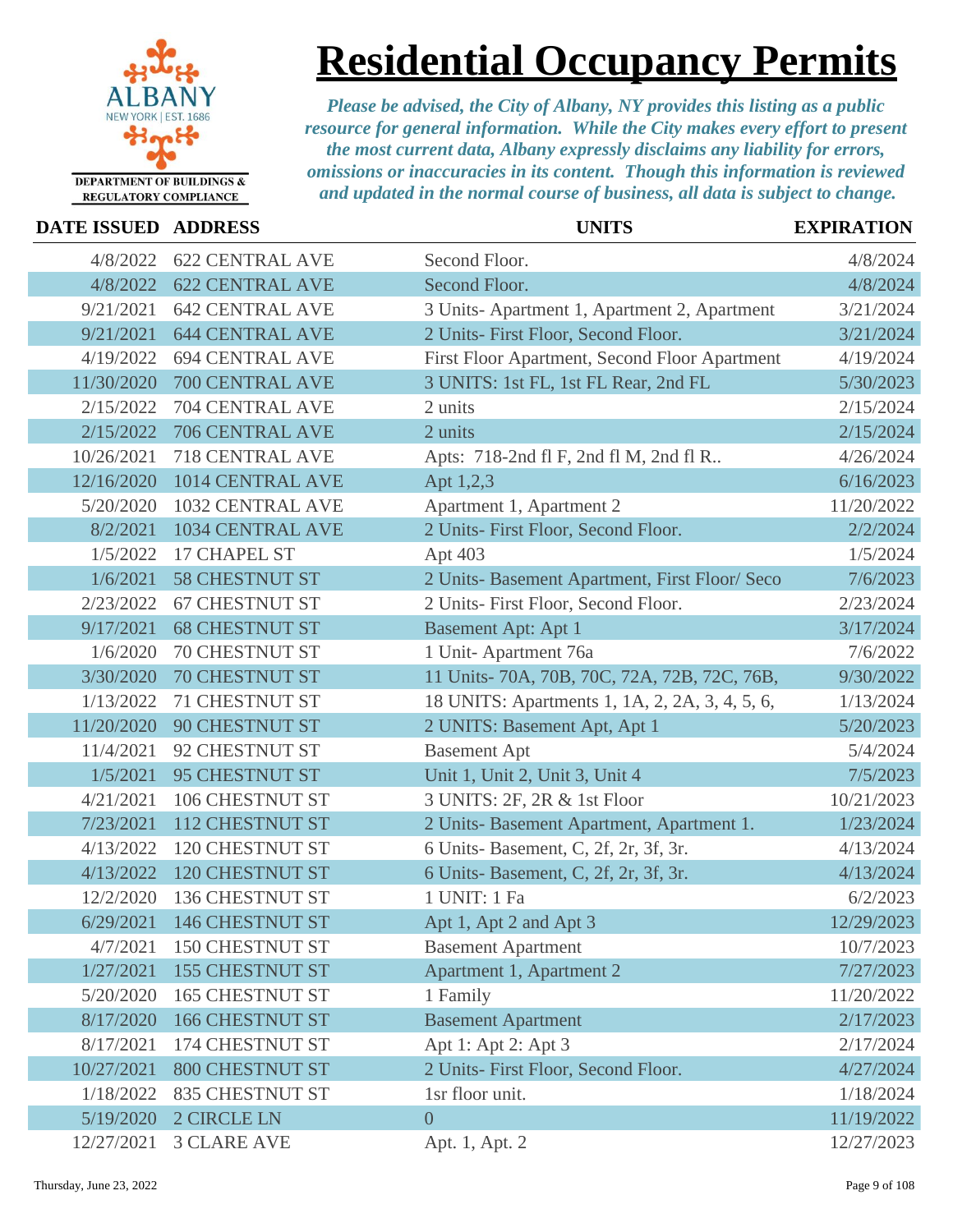

# **Residential Occupancy Permits**

| <b>DATE ISSUED</b> | <b>ADDRESS</b>         | <b>UNITS</b>                                     | <b>EXPIRATION</b> |
|--------------------|------------------------|--------------------------------------------------|-------------------|
| 11/6/2020          | <b>37 CLERMONT ST</b>  | Apt C                                            | 5/6/2023          |
| 2/19/2021          | <b>90 CLERMONT ST</b>  | Apt 1: Apt 2                                     | 8/19/2023         |
| 6/6/2022           | <b>96 CLERMONT ST</b>  | <b>First Floor</b>                               | 6/6/2024          |
| 11/25/2020         | <b>110 CLERMONT ST</b> | 1 UNIT: 1 FA                                     | 5/25/2023         |
| 1/14/2021          | <b>124 CLERMONT ST</b> | Apt 1                                            | 7/14/2023         |
| 5/31/2022          | <b>40 CLEVELAND ST</b> | A,b,c,d,e,f,g,h,i,j,k,l.                         | 5/31/2024         |
| 8/6/2020           | <b>45 CLEVELAND ST</b> | 2 Units-Apartment 1, Apartment 2.                | 2/6/2023          |
| 6/25/2020          | <b>33 CLINTON AVE</b>  | BSMT, FIRST, SECOND                              | 12/25/2022        |
| 4/20/2022          | <b>60 CLINTON AVE</b>  | Unit 1 and unit 2                                | 4/20/2024         |
| 4/5/2020           | <b>60 CLINTON AVE</b>  | 2 Units-Basement Apartment, Apartment 1.         | 10/5/2022         |
| 5/24/2022          | <b>64 CLINTON AVE</b>  | A,B,C.                                           | 5/24/2024         |
| 11/30/2020         | <b>68 CLINTON AVE</b>  | First Floor, Second Floor                        | 5/30/2023         |
| 5/24/2022          | <b>70 CLINTON AVE</b>  | A,b,c.                                           | 5/24/2024         |
| 1/18/2022          | <b>74 CLINTON AVE</b>  | 3 units: (1st & 2nd floor, basement apartment) o | 1/18/2024         |
| 9/9/2021           | <b>95 CLINTON AVE</b>  | Basement, 1st Fl, 2nd Fl and 3rd Fl              | 3/9/2024          |
| 4/25/2022          | 97 CLINTON AVE         | A, B, C                                          | 4/25/2024         |
| 6/1/2022           | <b>99 CLINTON AVE</b>  | A,b,c,d.                                         | 6/1/2024          |
| 6/25/2020          | <b>104 CLINTON AVE</b> | BSMT, First, Second, Third                       | 12/25/2022        |
| 3/23/2022          | <b>115 CLINTON AVE</b> | 1st floor and 2nd floor                          | 3/23/2024         |
| 3/23/2022          | 115 CLINTON AVE        | 1st floor and 2nd floor                          | 3/23/2024         |
| 6/1/2022           | <b>119 CLINTON AVE</b> | A,B,C                                            | 6/1/2024          |
| 6/1/2022           | <b>127 CLINTON AVE</b> | A,B,C                                            | 6/1/2024          |
| 10/26/2020         | <b>127 CLINTON AVE</b> | <b>Basement, First, Second</b>                   | 4/26/2023         |
| 7/16/2020          | <b>135 CLINTON AVE</b> | Basement, First, Second Floor                    | 1/16/2023         |
| 7/8/2020           | <b>137 CLINTON AVE</b> | Basement, First, Second floor                    | 1/8/2023          |
| 3/23/2022          | <b>139 CLINTON AVE</b> | Abc                                              | 3/23/2024         |
| 3/23/2022          | <b>139 CLINTON AVE</b> | Abc                                              | 3/23/2024         |
| 6/1/2021           | <b>145 CLINTON AVE</b> | 3 Units- First Floor, Second Floor, Third Floor. | 12/1/2023         |
| 2/8/2021           | <b>146 CLINTON AVE</b> | <b>Basement</b> apt                              | 8/8/2023          |
| 10/29/2020         | <b>149 CLINTON AVE</b> | Basement, First Floor, Second Floor              | 4/29/2023         |
| 10/26/2020         | <b>151 CLINTON AVE</b> | First Flr, Second Flr                            | 4/26/2023         |
| 3/29/2022          | <b>153 CLINTON AVE</b> | 1st floor and 2nd floor apartment                | 3/29/2024         |
| 3/29/2022          | <b>153 CLINTON AVE</b> | 1st floor and 2nd floor apartment                | 3/29/2024         |
| 6/4/2020           | <b>159 CLINTON AVE</b> | <b>BasementFirst FloorSecond Floor</b>           | 12/4/2022         |
| 2/3/2022           | <b>160 CLINTON AVE</b> | Apartment $a =$ basement                         | 2/3/2024          |
| 1/12/2021          | <b>161 CLINTON AVE</b> | <b>Basement First Second</b>                     | 7/12/2023         |
| 2/28/2020          | 173 Clinton Ave        | <b>BasementFirst FloorSecond Floor</b>           | 8/28/2022         |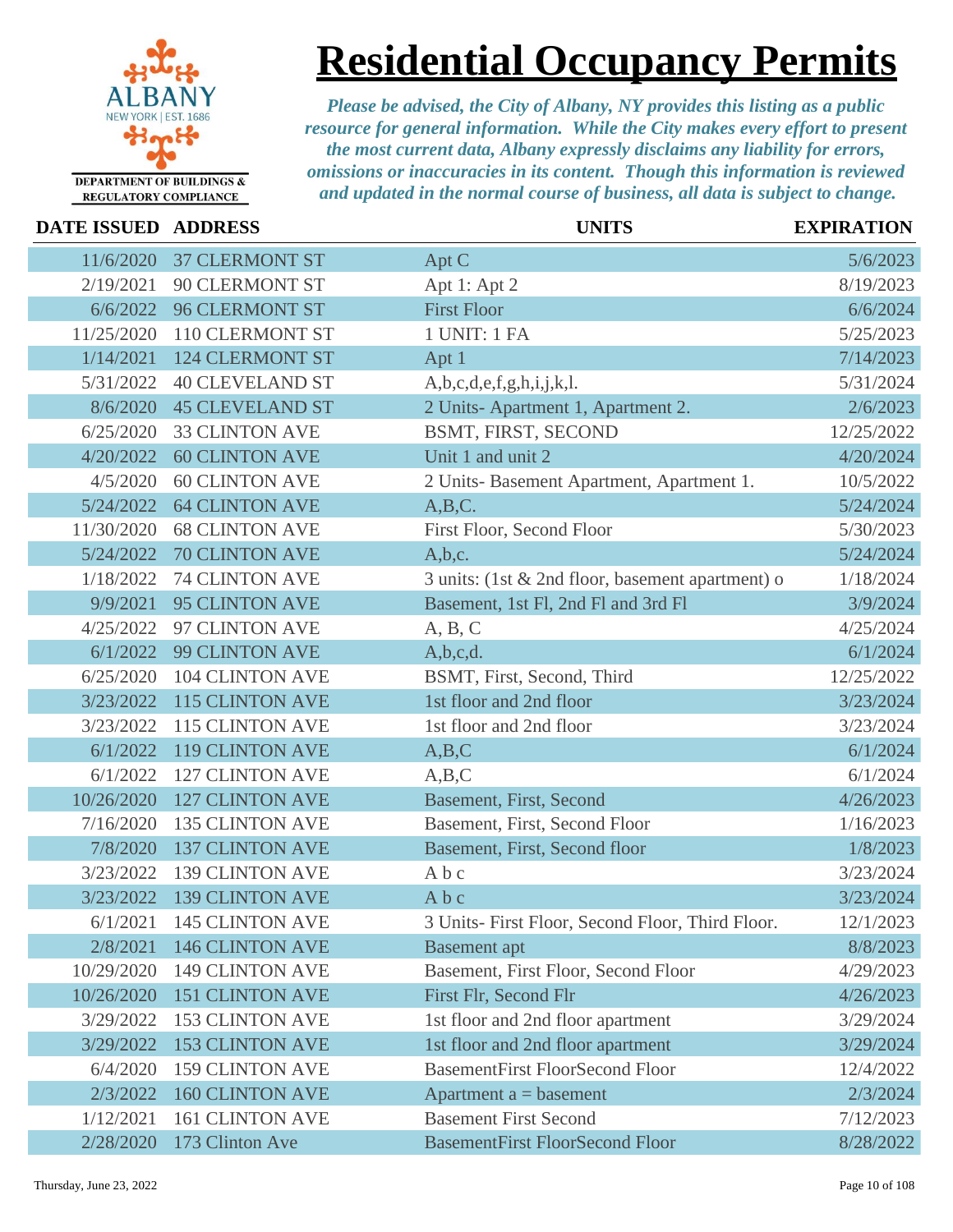

### **Residential Occupancy Permits**

| DATE ISSUED ADDRESS |                        | <b>UNITS</b>                                    | <b>EXPIRATION</b> |
|---------------------|------------------------|-------------------------------------------------|-------------------|
| 1/16/2020           | 176 CLINTON AVE        | Apartment 1F, Apartment 1R, Second Floor        | 7/16/2022         |
| 2/11/2020           | 176 CLINTON AVE        | Apartment#1Apartment#2Apartment#3               | 8/11/2022         |
| 1/12/2021           | 179 CLINTON AVE        | Basement, First, Second Third                   | 7/12/2023         |
| 11/20/2020          | <b>181 CLINTON AVE</b> | 3 Units- Basement, First Floor, Second Floor.   | 5/20/2023         |
| 11/18/2021          | <b>187 CLINTON AVE</b> | 3/4 floor 1unit                                 | 11/18/2023        |
| 3/23/2022           | <b>189 CLINTON AVE</b> | Abcd                                            | 3/23/2024         |
| 3/23/2022           | <b>189 CLINTON AVE</b> | Abcd                                            | 3/23/2024         |
| 10/26/2020          | <b>189 CLINTON AVE</b> | Basement, First Flr, Second Flr, Third Flr      | 4/26/2023         |
| 7/12/2021           | <b>192 CLINTON AVE</b> | 1st floor apt and 2nd floor apt                 | 1/12/2024         |
| 10/29/2020          | <b>195 CLINTON AVE</b> | Basement, First Floor, Second Floor             | 4/29/2023         |
| 10/29/2020          | <b>197 CLINTON AVE</b> | Basement, First Floor, Second Floor, Third Floo | 4/29/2023         |
| 12/28/2021          | <b>200 CLINTON AVE</b> |                                                 | 12/28/2023        |
| 11/30/2020          | <b>201 CLINTON AVE</b> | 3 UNITS: 1st Fl, 2nd Fl, 3rd Fl.                | 5/30/2023         |
| 3/23/2022           | <b>203 CLINTON AVE</b> | Abc                                             | 3/23/2024         |
| 3/23/2022           | <b>203 CLINTON AVE</b> | Abc                                             | 3/23/2024         |
| 3/14/2022           | <b>204 CLINTON AVE</b> | 1Unit (Basement)                                | 3/14/2024         |
| 8/21/2020           | <b>207 CLINTON AVE</b> | <b>Ground Floor</b>                             | 2/21/2023         |
| 2/21/2020           | 216 Clinton Ave        | Apartment #1Apartment #2                        | 8/21/2022         |
| 12/14/2020          | <b>219 CLINTON AVE</b> | Basement, First, Second                         | 6/14/2023         |
| 11/18/2021          | <b>222 CLINTON AVE</b> | 3 Units-Apartment 1, Apartment 2, Apartment     | 11/18/2023        |
| 5/25/2022           | <b>223 CLINTON AVE</b> | 1st 2 nd 3rd floor apartment                    | 5/25/2024         |
| 11/18/2021          | 224 CLINTON AVE        | 2 Units-Apartment 1, Apartment 2.               | 11/18/2023        |
| 5/19/2022           | <b>226 CLINTON AVE</b> | Basement, First Floor, Second Floor             | 5/19/2024         |
| 2/16/2022           | <b>228 CLINTON AVE</b> | Basement apartment and 2nd floor apartment      | 2/16/2024         |
| 10/26/2020          | <b>229 CLINTON AVE</b> | Basement, First, Second AKA 225 Clinton         | 4/26/2023         |
| 10/26/2020          | <b>231 CLINTON AVE</b> | <b>Basement, First, Second</b>                  | 4/26/2023         |
| 10/26/2020          | <b>235 CLINTON AVE</b> | Basement, First, Second                         | 4/26/2023         |
| 12/31/2019          | 255 CLINTON AVE        | Apt 1, Apt 2, Basement                          | 6/30/2022         |
| 2/20/2020           | <b>256 CLINTON AVE</b> | First Flr Second Flr Basement                   | 8/20/2022         |
| 3/23/2022           | <b>256 CLINTON AVE</b> | Abc                                             | 3/23/2024         |
| 3/23/2022           | <b>256 CLINTON AVE</b> | Abc                                             | 3/23/2024         |
| 2/9/2020            | <b>257 CLINTON AVE</b> | <b>First Floor Second Floor</b>                 | 8/9/2022          |
| 2/9/2020            | <b>261 CLINTON AVE</b> | <b>First Floor Second Floor</b>                 | 8/9/2022          |
| 2/9/2020            | <b>263 CLINTON AVE</b> | BSMT, FIRST FLR, SECOND FLR                     | 8/9/2022          |
| 2/20/2020           | <b>269 CLINTON AVE</b> | First Flr Second Flr                            | 8/20/2022         |
| 6/24/2021           | 275 CLINTON AVE        | 2 Units-Apartment C, Apartment D.               | 12/24/2023        |
| 6/8/2021            | <b>280 CLINTON AVE</b> | 5 ROOMS: B1, B2, 1, 2A, 2B                      | 12/8/2023         |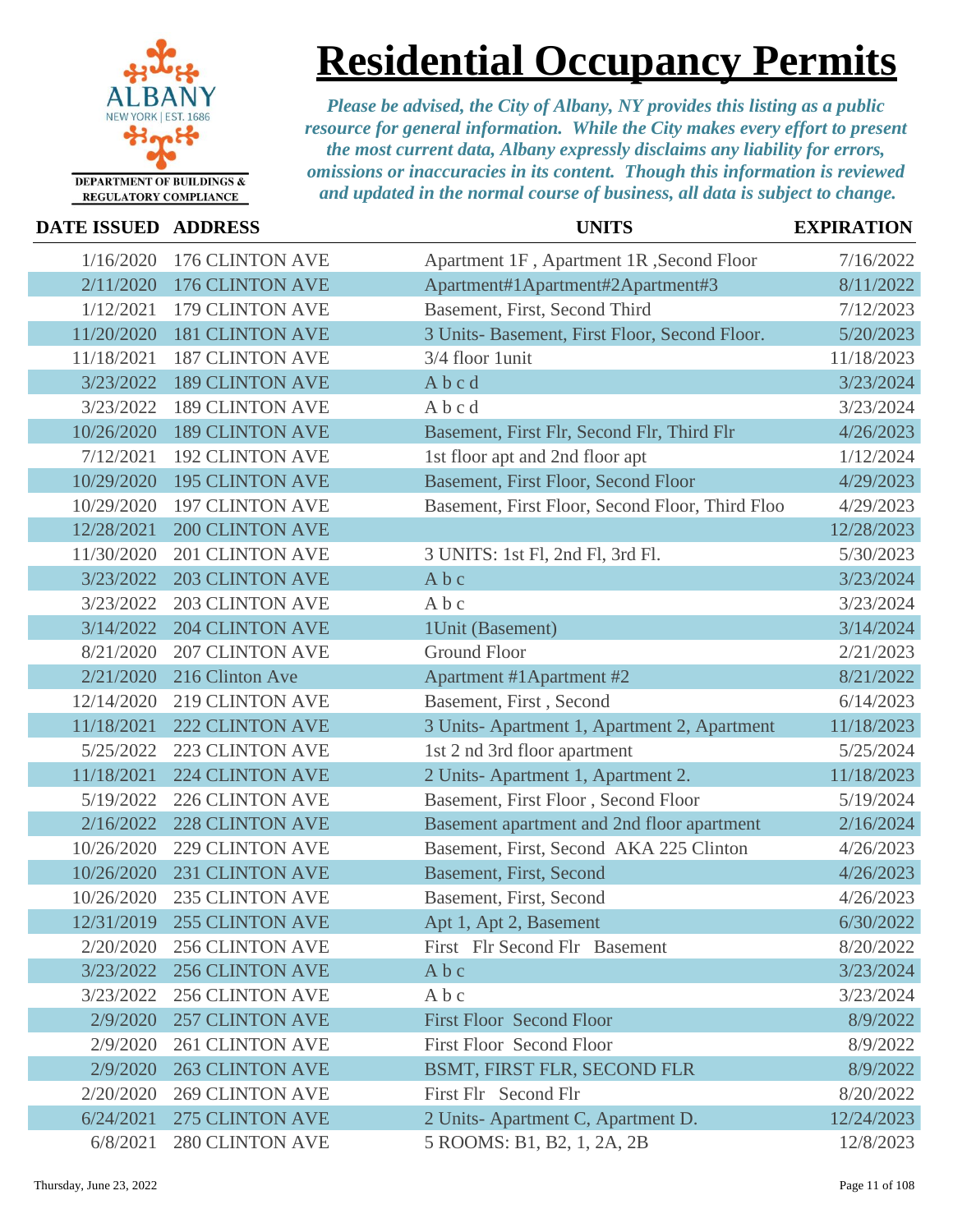

### **Residential Occupancy Permits**

| DATE ISSUED ADDRESS |                        | <b>UNITS</b>                                          | <b>EXPIRATION</b> |
|---------------------|------------------------|-------------------------------------------------------|-------------------|
| 6/8/2021            | <b>282 CLINTON AVE</b> | 3 UNITS: B, 1, 2                                      | 12/8/2023         |
| 3/23/2022           | <b>289 CLINTON AVE</b> | Abcd                                                  | 3/23/2024         |
| 3/23/2022           | <b>289 CLINTON AVE</b> | Abcd                                                  | 3/23/2024         |
| 4/2/2020            | <b>294 CLINTON AVE</b> | Apt. 1, Apt. 2, Basement                              | 10/2/2022         |
| 4/7/2022            | <b>296 CLINTON AVE</b> | 1st 2nd 3rd floor apartment                           | 4/7/2024          |
| 4/7/2022            | <b>296 CLINTON AVE</b> | 1st 2nd 3rd floor apartment                           | 4/7/2024          |
| 3/23/2021           | <b>296 CLINTON AVE</b> | 2nd floor apt                                         | 9/23/2023         |
| 3/14/2022           | <b>298 CLINTON AVE</b> | 1st 2nd and 3rd floor                                 | 3/14/2024         |
| 2/3/2020            | 314 Clinton Ave        | 314-1st fl-fr, R, 2nd fl-fr, R, basement 316-1st fl-f | 8/3/2022          |
| 9/1/2021            | <b>317 CLINTON AVE</b> | Apt B                                                 | 3/1/2024          |
| 3/17/2021           | <b>323 CLINTON AVE</b> | 1st floor, 2nd floor                                  | 9/17/2023         |
| 3/13/2020           | <b>326 CLINTON AVE</b> | Apartment # 1 Apartment # 2                           | 9/13/2022         |
| 7/29/2020           | 330 CLINTON AVE        | BasementApartment #1Apartment #2                      | 1/29/2023         |
| 5/9/2022            | <b>332 CLINTON AVE</b> | Basement Apartment, First Floor Apartment, Se         | 5/9/2024          |
| 7/22/2021           | <b>334 CLINTON AVE</b> | 6 UNITS: Room BA, Room 1A, Room 2A, Roo               | 1/22/2024         |
| 9/2/2020            | <b>338 CLINTON AVE</b> | <b>First Floor</b>                                    | 3/2/2023          |
| 2/21/2020           | <b>350 CLINTON AVE</b> | <b>Basement Apartment #1Apartment #2</b>              | 8/21/2022         |
| 2/26/2020           | 353 CLINTON AVE        | Apartment #1, Apartment #2                            | 8/26/2022         |
| 7/27/2021           | <b>355 CLINTON AVE</b> | apt 1 and apt 2                                       | 1/27/2024         |
| 8/24/2021           | <b>357 CLINTON AVE</b> | 1st floor, 2nd floor                                  | 2/24/2024         |
| 1/17/2020           | <b>362 CLINTON AVE</b> | <b>First Floor</b>                                    | 7/17/2022         |
| 9/10/2020           | <b>362 CLINTON AVE</b> | <b>Second Floor</b>                                   | 3/10/2023         |
| 11/8/2021           | <b>364 CLINTON AVE</b> | 3 Units- Basement Apartment, First Floor, Seco        | 5/8/2024          |
| 4/8/2022            | <b>364 CLINTON AVE</b> | 3 Units- Basement Apartment, First Floor, Seco        | 4/8/2024          |
| 4/8/2022            | <b>364 CLINTON AVE</b> | 3 Units- Basement Apartment, First Floor, Seco        | 4/8/2024          |
| 2/8/2022            | <b>366 CLINTON AVE</b> | 3 units: 1st, 2nd floor & basement.                   | 2/8/2024          |
| 7/29/2020           | <b>367 CLINTON AVE</b> | <b>First FloorSecond FloorThird Floor</b>             | 1/29/2023         |
| 8/12/2020           | <b>368 CLINTON AVE</b> | <b>APARTMENT # 1APARTMENT # 2</b>                     | 2/12/2023         |
| 2/2/2022            | <b>372 CLINTON AVE</b> | Basement, First Floor, Second Floor                   | 2/2/2024          |
| 5/27/2020           | 374 CLINTON AVE        | 1st floor, 2nd floor                                  | 11/27/2022        |
| 4/20/2021           | <b>383 CLINTON AVE</b> | 1 UNIT: 1st Floor                                     | 10/20/2023        |
| 12/6/2021           | <b>391 CLINTON AVE</b> | Apt 1: Apt 2: Apt 3                                   | 12/6/2023         |
| 7/29/2020           | <b>391 CLINTON AVE</b> | <b>BasementFirst Floor Second Floor</b>               | 1/29/2023         |
| 7/22/2021           | <b>392 CLINTON AVE</b> | Basement, 1st Fl and 2nd Fl                           | 1/22/2024         |
| 8/31/2020           | <b>393 CLINTON AVE</b> | <b>Second Floor</b>                                   | 2/28/2023         |
| 9/11/2020           | <b>396 CLINTON AVE</b> | BasementApartment #1Apartment #2Apar                  | 3/11/2023         |
| 10/8/2020           | <b>397 CLINTON AVE</b> | First Floor, Second Floor                             | 4/8/2023          |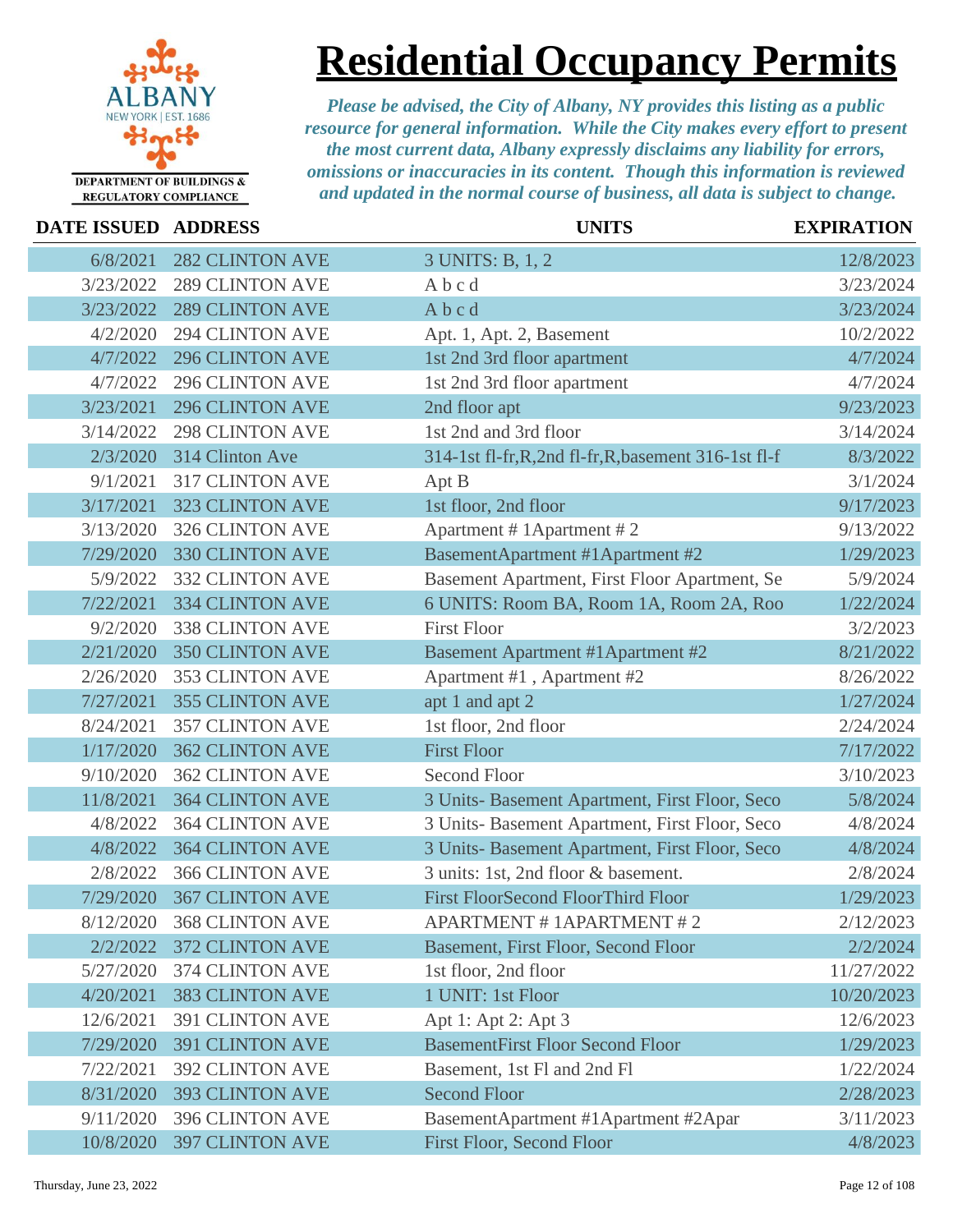

### **Residential Occupancy Permits**

| <b>DATE ISSUED ADDRESS</b> |                           | <b>UNITS</b>                                     | <b>EXPIRATION</b> |
|----------------------------|---------------------------|--------------------------------------------------|-------------------|
| 6/28/2021                  | <b>402 CLINTON AVE</b>    | Apt 1: Apt 2: Apt 3                              | 12/28/2023        |
| 12/14/2020                 | <b>405 CLINTON AVE</b>    | 3 Units- Basement, First Floor, Second Floor.    | 6/14/2023         |
| 9/13/2021                  | <b>407 CLINTON AVE</b>    | 1st floor, 2nd floor, Basement                   | 3/13/2024         |
| 4/19/2021                  | <b>409 CLINTON AVE</b>    | 1 Unit- Second Floor.                            | 10/19/2023        |
| 3/29/2022                  | <b>416 CLINTON AVE</b>    | Basement Apartment, First Floor Apartment &      | 3/29/2024         |
| 3/29/2022                  | <b>416 CLINTON AVE</b>    | Basement Apartment, First Floor Apartment &      | 3/29/2024         |
| 4/26/2022                  | <b>416 CLINTON AVE</b>    | BSMT, FIRST, SECOND                              | 4/26/2024         |
| 12/9/2020                  | <b>423 CLINTON AVE</b>    | apt.1,2,basement                                 | 6/9/2023          |
| 3/23/2021                  | <b>429 CLINTON AVE</b>    | Basement Apartment & Second Floor Apartmen       | 9/23/2023         |
| 2/24/2020                  | <b>431 CLINTON AVE</b>    | Apt. 1, Apt. 2, Basement                         | 8/24/2022         |
| 11/5/2021                  | <b>431 CLINTON AVE</b>    | Apt 3                                            | 5/5/2024          |
| 7/9/2020                   | <b>432 CLINTON AVE</b>    | <b>BasementApartment #1Apartment #2</b>          | 1/9/2023          |
| 10/6/2021                  | <b>433 CLINTON AVE</b>    | 3 Units- First Floor, Second Floor, Third Floor. | 4/6/2024          |
| 10/26/2021                 | <b>436 CLINTON AVE</b>    | <b>Bsmt Apt</b>                                  | 4/26/2024         |
| 3/9/2022                   | <b>438 CLINTON AVE</b>    | 3 family                                         | 3/9/2024          |
| 2/21/2020                  | <b>442 CLINTON AVE</b>    | Unit 1 - Basement                                | 8/21/2022         |
| 12/15/2020                 | <b>442 CLINTON AVE</b>    | 2nd floor apt                                    | 6/15/2023         |
| 2/26/2020                  | <b>446 CLINTON AVE</b>    | <b>One Family</b>                                | 8/26/2022         |
| 2/26/2020                  | <b>448 CLINTON AVE</b>    | Apartment#1Apartment#2                           | 8/26/2022         |
| 2/26/2020                  | <b>461 CLINTON AVE</b>    | BasementApartment #1Apartmenr #2                 | 8/26/2022         |
| 5/19/2022                  | <b>469 CLINTON AVE</b>    | Basement, First Floor, Second Floor              | 5/19/2024         |
| 4/8/2022                   | <b>474 CLINTON AVE</b>    | 3 Units- Basement Apartment, First Floor, Seco   | 4/8/2024          |
| 12/9/2021                  | <b>474 CLINTON AVE</b>    | 3 Units- Basement Apartment, First Floor, Seco   | 12/9/2023         |
| 4/8/2022                   | <b>474 CLINTON AVE</b>    | 3 Units- Basement Apartment, First Floor, Seco   | 4/8/2024          |
| 3/29/2022                  | <b>478 CLINTON AVE</b>    | 1st and 2nd floor apartments                     | 3/29/2024         |
| 3/29/2022                  | <b>478 CLINTON AVE</b>    | 1st and 2nd floor apartments                     | 3/29/2024         |
| 11/3/2020                  | <b>482 CLINTON AVE</b>    | 3 UNITS: BSMT APT, 1ST FL, 2ND FL.               | 5/3/2023          |
| 2/26/2020                  | <b>486 CLINTON AVE</b>    | Apartment #1Apartment #2                         | 8/26/2022         |
| 9/11/2020                  | <b>502 CLINTON AVE</b>    | Apartment #1 Apartment #2 Apartment #3           | 3/11/2023         |
|                            | 2/26/2020 505 CLINTON AVE | BasementApartment #1Apartmenr#2                  | 8/26/2022         |
| 2/8/2022                   | 527 CLINTON AVE           | 1st and 2nd floor apartment                      | 2/8/2024          |
|                            | 2/1/2022 531 CLINTON AVE  | Apt 1, Apt 2, Apt 3                              | 2/1/2024          |
| 2/1/2022                   | 533 CLINTON AVE           | Apt 1, Apt 2, Apt 3                              | 2/1/2024          |
| 2/3/2022                   | <b>534 CLINTON AVE</b>    |                                                  | 2/3/2024          |
| 9/6/2020                   | 537 CLINTON AVE           | <b>Basement</b> , First Floor                    | 3/6/2023          |
| 1/15/2021                  | 570 CLINTON AVE           | Apartment 1, Apartment 2                         | 7/15/2023         |
| 5/12/2022                  | 571 CLINTON AVE           | Basement, First Floor, Second Floor.             | 5/12/2024         |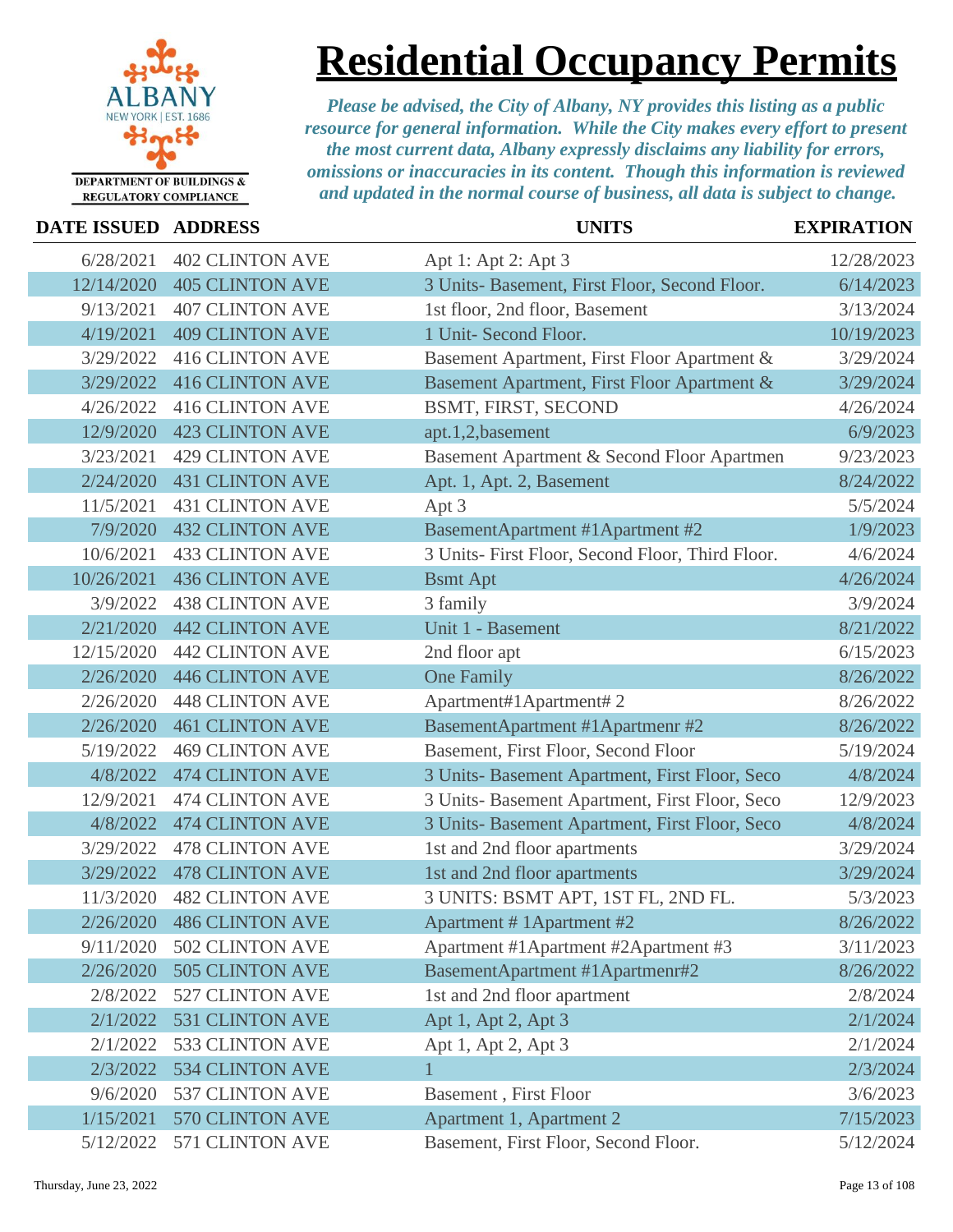

### **Residential Occupancy Permits**

| DATE ISSUED ADDRESS |                        | <b>UNITS</b>                                 | <b>EXPIRATION</b> |
|---------------------|------------------------|----------------------------------------------|-------------------|
| 5/13/2021           | <b>572 CLINTON AVE</b> | 1 Unit- First floor.                         | 11/13/2023        |
| 3/1/2022            | 574 CLINTON AVE        | 1st and. 2nd floor apartment                 | 3/1/2024          |
| 4/14/2021           | 575 CLINTON AVE        | Basement, 1st floor, 2nd apt                 | 10/14/2023        |
| 10/9/2020           | 585 CLINTON AVE        | 3 UNITS: Bsmt, 1st Fl, 2nd Fl                | 4/9/2023          |
| 4/7/2021            | <b>589 CLINTON AVE</b> | Apt 1: Apt 2                                 | 10/7/2023         |
| 9/11/2020           | <b>605 CLINTON AVE</b> | Apartment #1Apartment #2                     | 3/11/2023         |
| 5/17/2022           | <b>609 CLINTON AVE</b> | First Floor Apartment & Second Floor Apartme | 5/17/2024         |
| 2/21/2020           | <b>611 CLINTON AVE</b> | Apartment #1 Apartment #2                    | 8/21/2022         |
| 1/22/2020           | <b>613 CLINTON AVE</b> | Apartments #2F, 3F, 3R                       | 7/22/2022         |
| 8/21/2020           | <b>629 CLINTON AVE</b> | Apartment #1 Apartment #2                    | 2/21/2023         |
| 6/30/2021           | <b>636 CLINTON AVE</b> | 1 Family House                               | 12/30/2023        |
| 9/27/2021           | <b>663 CLINTON AVE</b> | Apartment 2                                  | 3/27/2024         |
| 7/13/2020           | <b>669 CLINTON AVE</b> | 2 Units-Apartment 1, Apartment 2.            | 1/13/2023         |
| 1/6/2020            | <b>671 CLINTON AVE</b> | Apartment #1Apartment#2                      | 7/6/2022          |
| 3/31/2022           | <b>687 CLINTON AVE</b> | 1st and 2nd floor apartment                  | 3/31/2024         |
| 3/31/2022           | <b>687 CLINTON AVE</b> | 1st and 2nd floor apartment                  | 3/31/2024         |
| 2/9/2022            | 710 CLINTON AVE        | First Floor Apartment & Second Floor Apartme | 2/9/2024          |
| 4/7/2021            | 722 CLINTON AVE        | First Fl Apt                                 | 10/7/2023         |
| 3/14/2022           | <b>762 CLINTON AVE</b> | First Floor Apartment & Second Floor Apartme | 3/14/2024         |
| 2/18/2020           | 572 Clinton Ave.       | <b>Basement Apartment</b>                    | 8/18/2022         |
| 4/8/2022            | <b>68 CLINTON ST</b>   | 1 Family                                     | 4/8/2024          |
| 4/8/2022            | <b>68 CLINTON ST</b>   | 1 Family                                     | 4/8/2024          |
| 1/2/2020            | 121 CLINTON ST         | First Floor, Second Floor, Third Floor       | 7/2/2022          |
| 11/10/2020          | 123 CLINTON ST         | 3 UNITS: Apt 1, Apt 2, Apt 3.                | 5/10/2023         |
| 2/10/2021           | 125 CLINTON ST         | Apt. 1, Basement                             | 8/10/2023         |
| 1/13/2020           | <b>137 CLINTON ST</b>  | 11, 1r, 21, 2r, 31, 3r                       | 7/13/2022         |
| 4/28/2022           | 140 CLINTON ST         | 2nd floor                                    | 4/28/2024         |
| 9/8/2020            | 146 CLINTON ST         | 3 UNITS: Bsmt Apt, 1st Fl Apt & 2nd Fl Apt.  | 3/8/2023          |
| 7/23/2021           | 2 COLBY ST             | 6 Units-Apartment 1-6                        | 1/23/2024         |
| 2/7/2020            | <b>36 COLBY ST</b>     | Basement apt.                                | 8/7/2022          |
| 11/20/2021          | <b>152 COLONIE ST</b>  | 1 Family                                     | 11/20/2023        |
| 5/8/2020            | 156 COLONIE ST         | 1 Family                                     | 11/8/2022         |
| 8/11/2020           | 217 COLONIE ST         | Apartment #1Apartment #2                     | 2/11/2023         |
| 3/11/2021           | 243 COLONIE ST         | 1 Family                                     | 9/11/2023         |
| 2/7/2020            | <b>264 COLONIE ST</b>  | Apartment #1 Apartment #2                    | 8/7/2022          |
| 1/25/2021           | 268 COLONIE ST         | 2 Units-Apartment 1, Apartment 2.            | 7/25/2023         |
| 12/4/2020           | 280 COLONIE ST         | Apt 1; Apt 2                                 | 6/4/2023          |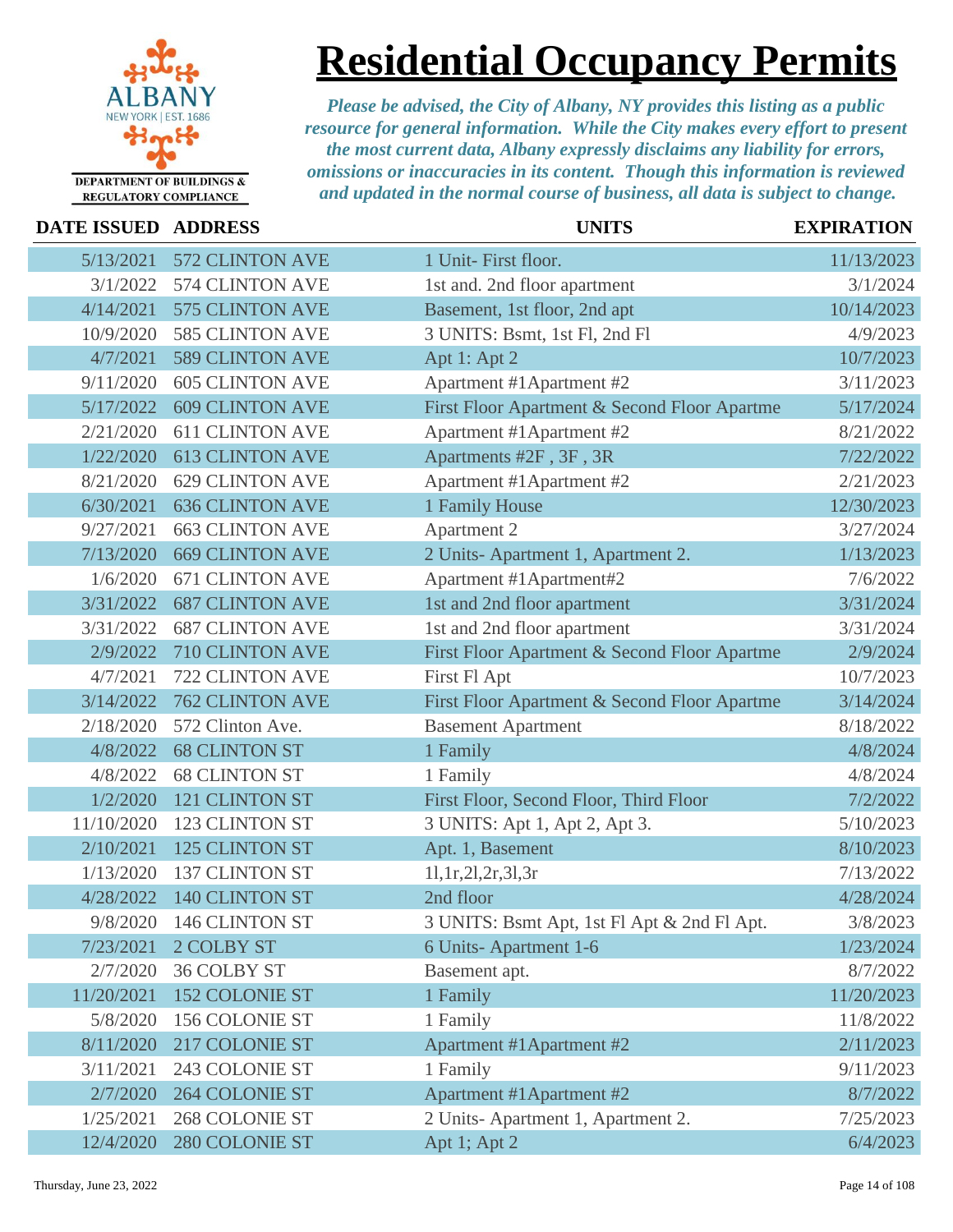

## **Residential Occupancy Permits**

| <b>DATE ISSUED</b> | <b>ADDRESS</b>             | <b>UNITS</b>                                     | <b>EXPIRATION</b> |
|--------------------|----------------------------|--------------------------------------------------|-------------------|
| 5/11/2022          | 1 COLUMBIA PL              | Apartments 11, 21, 22, 31, 32, 41, 42, 43, 44, 5 | 5/11/2024         |
| 4/25/2022          | <b>46 COLUMBIA ST</b>      | 3rd floor apartment                              | 4/25/2024         |
| 12/15/2021         | <b>81 COLUMBIA ST</b>      | 8 Units-Apartments 1-8:                          | 12/15/2023        |
| 6/17/2021          | <b>87 COLUMBIA ST</b>      | Apartments 2F, 2R, 3F, 3R, 4F, 4R                | 12/17/2023        |
| 3/22/2021          | <b>87 COLUMBIA ST</b>      | Ground Floor 2 Bedroom Apartment                 | 9/22/2023         |
| 6/18/2021          | <b>89 COLUMBIA ST</b>      | Apartments #1, #2, #3, #4, #5, #6, #7, #8, #9, # | 12/18/2023        |
| 9/14/2020          | 93 COLUMBIA ST             | Apartment # AApartment # BApartment #            | 3/14/2023         |
| 12/15/2021         | 99 COLUMBIA ST             | 8 Units-Apartments 1-8                           | 12/15/2023        |
| 1/22/2021          | <b>65 COLUMBIA ST 1st</b>  | Apt 1,2,3                                        | 7/22/2023         |
| 1/22/2021          | <b>67 COLUMBIA ST Last</b> | Apt 1,2,3                                        | 7/22/2023         |
| 3/25/2022          | <b>22 CORLEAR ST</b>       | 1st floor 2 apartments 2nd floor 2 apartments    | 3/25/2024         |
| 3/25/2022          | <b>22 CORLEAR ST</b>       | 1st floor 2 apartments 2nd floor 2 apartments    | 3/25/2024         |
| 8/24/2021          | <b>36 CORTLAND PL</b>      | One Family Home                                  | 2/24/2024         |
| 8/2/2021           | <b>38 CORTLAND PL</b>      | One family                                       | 2/2/2024          |
| 3/3/2022           | 546 CORTLAND ST            | 2 family                                         | 3/3/2024          |
| 1/6/2022           | <b>848 CORTLAND ST</b>     | 2 units; 1st & 2nd floor.                        | 1/6/2024          |
| 11/8/2021          | 1054 CORTLAND ST           | 1 Unit- Single Family.                           | 5/8/2024          |
| 3/24/2021          | <b>80 COTTAGE AVE</b>      | Apt 1                                            | 9/24/2023         |
| 12/21/2020         | <b>165 COTTAGE AVE</b>     | First Floor Apartment & Second Floor Apartme     | 6/21/2023         |
| 4/12/2021          | <b>90 CRESCENT DR</b>      | 1 Unit- Single Family.                           | 10/12/2023        |
| 5/17/2022          | <b>6 CROSWELL ST</b>       | 1 family house                                   | 5/17/2024         |
| 12/21/2021         | <b>13 CROSWELL ST</b>      | 1st and 2nd floor apartment                      | 12/21/2023        |
| 9/29/2021          | <b>2 CROWN TER</b>         | Apt 1: Apt 2: Apt 3                              | 3/29/2024         |
| 9/29/2021          | <b>4 CROWN TER</b>         | Apt 1: Apt 2: Apt 3                              | 3/29/2024         |
| 4/27/2021          | <b>5 CROWN TER</b>         | 2 UNITS: APT 1 & APT 2                           | 10/27/2023        |
| 9/29/2021          | <b>5 CROWN TER</b>         | <b>Basement Apt</b>                              | 3/29/2024         |
| 7/27/2021          | <b>6 CROWN TER</b>         | 3 Units- Basement Apartment, Apartment 1, Ap     | 1/27/2024         |
| 7/27/2021          | <b>15 CROWN TER</b>        | 3 Units- Basement Apartment, First Floor, Seco   | 1/27/2024         |
| 9/8/2020           | <b>9 CUYLER AVE</b>        | Apartment 1, Apartment 2, Apartment 3            | 3/8/2023          |
| 8/23/2021          | <b>11 CUYLER AVE</b>       | Apt 1-4                                          | 2/23/2024         |
| 8/5/2021           | <b>15 CUYLER AVE</b>       | Apt 2                                            | 2/5/2024          |
| 1/18/2022          | 27 CUYLER AVE              | 1Unit-Apartment 2.                               | 1/18/2024         |
| 4/30/2021          | <b>45 CUYLER AVE</b>       | Apt 1: Apt 2                                     | 10/30/2023        |
| 6/6/2022           | <b>47 CUYLER AVE</b>       | First, Second                                    | 6/6/2024          |
| 2/24/2021          | <b>61 CUYLER AVE</b>       | Apartment 1, Apartment 2                         | 8/24/2023         |
| 2/18/2022          | <b>3 CUYLER ST</b>         | 1 Unit- Second Floor.                            | 2/18/2024         |
| 3/1/2022           | <b>4 CUYLER ST</b>         | Apartment 1, Apartment 2.                        | 3/1/2024          |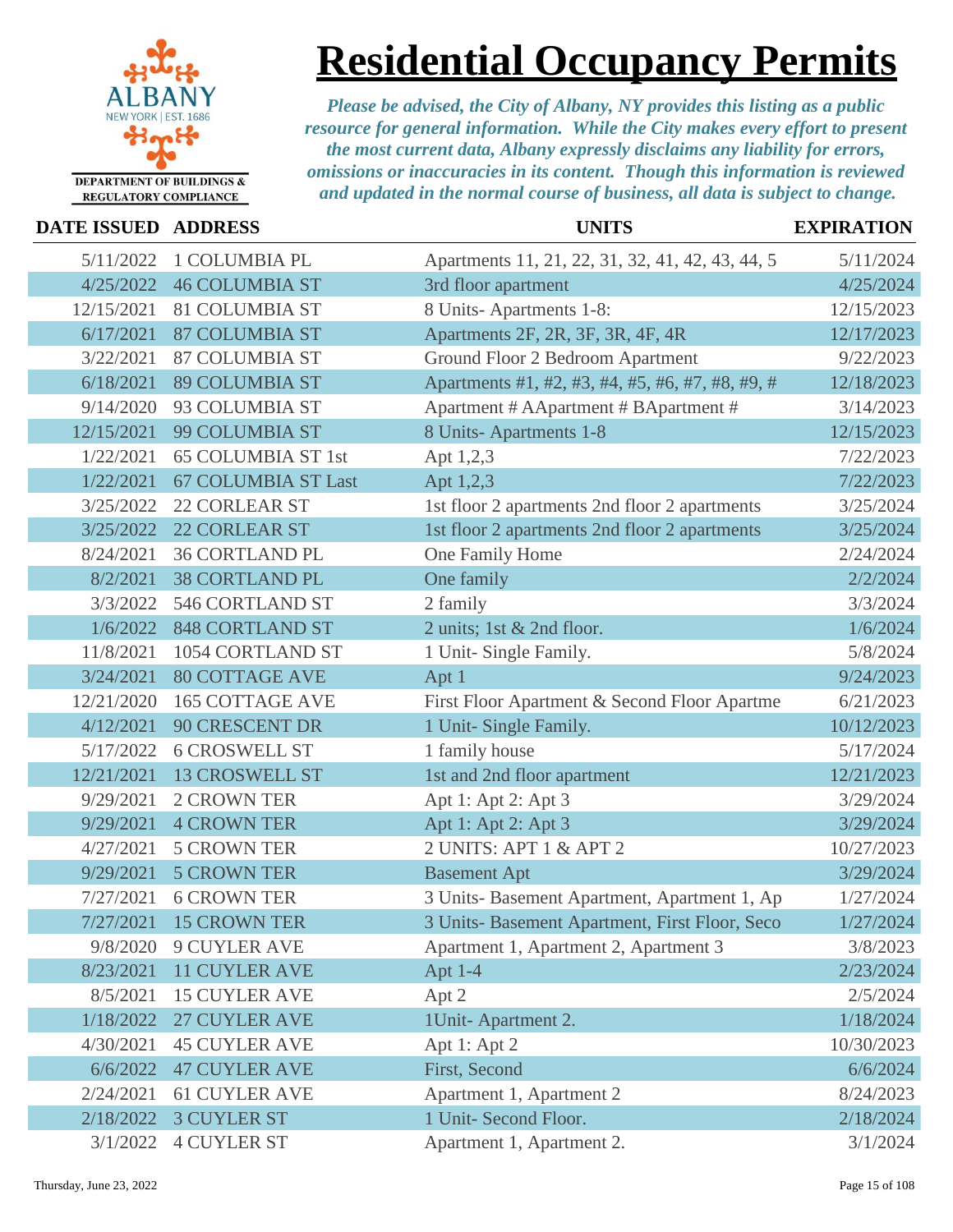

**Residential Occupancy Permits**

*Please be advised, the City of Albany, NY provides this listing as a public resource for general information. While the City makes every effort to present the most current data, Albany expressly disclaims any liability for errors, omissions or inaccuracies in its content. Though this information is reviewed and updated in the normal course of business, all data is subject to change.*

|  | DATE ISSUED ADDRESS |
|--|---------------------|

**REGULATORY COMPLIANCE** 

| DATE ISSUED ADDRESS |                       | <b>UNITS</b>                                    | <b>EXPIRATION</b> |
|---------------------|-----------------------|-------------------------------------------------|-------------------|
| 4/18/2020           | <b>6 CUYLER ST</b>    | Apt 1 Apt 2                                     | 10/18/2022        |
| 6/9/2021            | 11 CUYLER ST          | 1 Family House                                  | 12/9/2023         |
| 1/31/2022           | 14 CUYLER ST          | 1 family unit                                   | 1/31/2024         |
| 5/26/2021           | 1 DANA AVE            | Basement Apartment, First Floor Apartment, Se   | 11/26/2023        |
| 1/14/2022           | 2 DANA AVE            | 1st floor apartment ok                          | 1/14/2024         |
| 5/28/2021           | <b>5 DANA AVE</b>     | Basement Apartment, First Floor Apartment &     | 11/28/2023        |
| 4/18/2022           | <b>11 DANA AVE</b>    | Basement 1st and 2nd floor apartment            | 4/18/2024         |
| 3/21/2022           | <b>12 DANA AVE</b>    | First Floor Apartment & Second Floor Apartme    | 3/21/2024         |
| 3/21/2022           | <b>12 DANA AVE</b>    | First Floor Apartment & Second Floor Apartme    | 3/21/2024         |
| 9/2/2020            | <b>18 DANA AVE</b>    | 2 Units-Apartment 1, Apartment 2.               | 3/2/2023          |
| 12/27/2019          | <b>19 DANA AVE</b>    | Apt1, Apt2                                      | 6/27/2022         |
| 12/16/2020          | <b>26 DANA AVE</b>    | 41 Units: All Units have passed.                | 6/16/2023         |
| 8/21/2020           | 27 DANA AVE           | 2 Units-Apartment 1, Apartment 2.               | 2/21/2023         |
| 9/24/2021           | <b>29 DANA AVE</b>    | Alt 1: Apt $2$                                  | 3/24/2024         |
| 2/21/2020           | <b>31 DANA AVE</b>    | 3 Units-Apartment 1, Apartment 2, Apartment     | 8/21/2022         |
| 7/20/2020           | <b>32 DANA AVE</b>    | 1st floor, 2nd floor                            | 1/20/2023         |
| 8/27/2021           | <b>33 DANA AVE</b>    | 2 Units- First Floor, Second Floor.             | 2/27/2024         |
| 7/20/2020           | <b>34 DANA AVE</b>    | 1st floor, 2nd floor                            | 1/20/2023         |
| 8/27/2021           | <b>35 DANA AVE</b>    | 4 Units- 35-First Floor, Second Floor.35        | 2/27/2024         |
| 3/3/2021            | <b>44 DANA AVE</b>    | 2 Units- First Floor, Second Floor.             | 9/3/2023          |
| 12/21/2020          | <b>49 DANA AVE</b>    | 1 UNIT: 2nd Floor                               | 6/21/2023         |
| 12/9/2020           | <b>49 DANA AVE</b>    | (Information Needed)                            | 6/9/2023          |
| 12/21/2020          | 51 DANA AVE           | 2 UNITS: 1st Fl, 2nd Fl                         | 6/21/2023         |
| 12/21/2020          | 53 DANA AVE           | 2 UNITS: 1st Fl, 2nd Fl.                        | 6/21/2023         |
| 9/24/2021           | 56 DANA AVE           | Bsmt Apt: Apt 1: Apt 2                          | 3/24/2024         |
| 10/28/2021          | 57 DANA AVE           | 1st floor and 2nd floor                         | 4/28/2024         |
| 9/24/2021           | 58 DANA AVE           | Bsmt Apt: Apt 1: Apt 2                          | 3/24/2024         |
|                     | 3/12/2021 65 DANA AVE | Apartment 1, Apartment 2                        | 9/12/2023         |
| 11/17/2020          | 70 DANA AVE           | Basement Apartment, First Floor & Second Flo    | 5/17/2023         |
| 7/6/2021            | <b>75 DANA AVE</b>    | 1st floor apt and 2nd floor apt                 | 1/6/2024          |
| 11/20/2020          | <b>88 DANA AVE</b>    | 1st floor, 2nd floor                            | 5/20/2023         |
| 4/19/2022           | 97 DANA AVE           | 2 Units- First Floor, Second Floor.             | 4/19/2024         |
| 12/30/2019          | 99 DANA AVE           | 1st floor apt and 2nd floor apt                 | 6/30/2022         |
| 1/20/2022           | 131 DANA AVE          | 3 units: #129 Dana: 1st & 2nd floor, ok. #131 D | 1/20/2024         |
| 1/27/2021           | 131 DANA AVE          | <b>Apartment 2</b>                              | 7/27/2023         |
| 9/8/2021            | 143 DANA AVE          | 2 Units- First Floor, Second Floor.             | 3/8/2024          |
| 9/8/2021            | 155 DANA AVE          | 3 Units- Basement Aparmtnet, First Floor, Seco  | 3/8/2024          |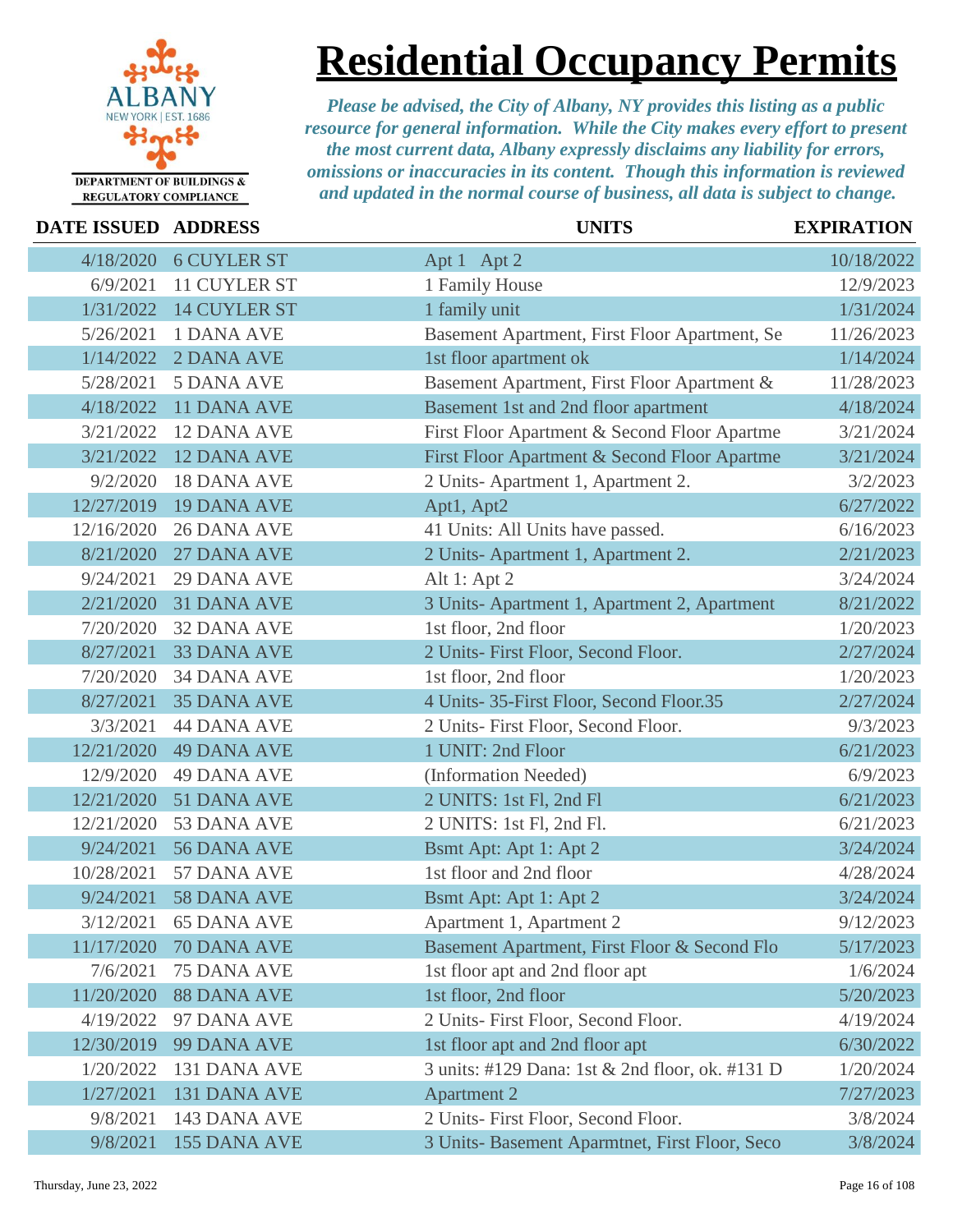

## **Residential Occupancy Permits**

| DATE ISSUED ADDRESS |                          | <b>UNITS</b>                                                | <b>EXPIRATION</b> |
|---------------------|--------------------------|-------------------------------------------------------------|-------------------|
| 9/8/2021            | 161 DANA AVE             | 2 Units- First Floor, Second Floor.                         | 3/8/2024          |
| 9/8/2021            | 163 DANA AVE             | 2 Units- First Floor, Second Floor.                         | 3/8/2024          |
| 1/13/2022           |                          | 93 DANA AVE AKA 95 DAN APARTMENTS 1, 2, 3, 4, 5, 6, 7, 8, 9 | 1/13/2024         |
| 6/9/2021            | 66 DANA AVE Final stop   | First Floor Apt #1 & Second Floor Apt #2                    | 12/9/2023         |
| 7/8/2020            | <b>10 DANKER AVE</b>     | 2 UNITS: F1 1 & F1 2                                        | 1/8/2023          |
| 9/29/2021           | <b>20 DANKER AVE</b>     | Apt 2                                                       | 3/29/2024         |
| 9/23/2020           | <b>36 DARTMOUTH ST</b>   | 1 Unit- Single Family.                                      | 3/23/2023         |
| 2/11/2022           | <b>72 DAVIS AVE</b>      | 1 family house                                              | 2/11/2024         |
| 9/30/2020           | 243 DAVIS AVE            | Unit 1                                                      | 3/30/2023         |
| 12/7/2020           | <b>7 DAYTONA AVE</b>     | 3 UNITS: BSMT APT, APT 1, APT 2                             | 6/7/2023          |
| 5/13/2021           | 9 DAYTONA AVE            | Apartment #2                                                | 11/13/2023        |
| 6/2/2020            | <b>18 DAYTONA AVE</b>    | 1 Unit- Single Family                                       | 12/2/2022         |
| 9/15/2020           | <b>22 DAYTONA AVE</b>    | 1Family House                                               | 3/15/2023         |
| 7/22/2021           | <b>26 DAYTONA AVE</b>    | Apt 2                                                       | 1/22/2024         |
| 6/15/2020           | <b>26 DAYTONA AVE</b>    | 1 UNIT: APT 1                                               | 12/15/2022        |
| 12/10/2021          | <b>30 DAYTONA AVE</b>    | 2 Units- First Floor, Second Floor.                         | 12/10/2023        |
| 10/15/2021          | <b>32 DAYTONA AVE</b>    | Apt. 1, Apt. 2                                              | 4/15/2024         |
| 1/28/2021           | <b>36 DAYTONA AVE</b>    | 1 Family                                                    | 7/28/2023         |
| 4/30/2022           | <b>37 DAYTONA AVE</b>    | Apartment #1 & Apartment #2                                 | 4/30/2024         |
| 7/8/2021            | <b>57 DAYTONA AVE</b>    | 1 UNIT: 1 FA.                                               | 1/8/2024          |
| 4/30/2021           | 92 DAYTONA AVE           | 1 Family House                                              | 10/30/2023        |
| 2/11/2022           | 2 DEERWOOD CT            | 1 Family House                                              | 2/11/2024         |
| 4/28/2021           | <b>500A DELAWARE AVE</b> | 2 UNITS: 1st Fl & 2nd Fl                                    | 10/28/2023        |
| 12/29/2021          | <b>10 DELAWARE AVE</b>   | Apt 1: Apt 2                                                | 12/29/2023        |
| 9/22/2021           | 50 DELAWARE AVE          | 3 Units- First Floor, Second Floor, Third Floor.            | 3/22/2024         |
| 2/11/2021           | <b>56 DELAWARE AVE</b>   | Basement, First Floor, Second Floor                         | 8/11/2023         |
| 2/11/2021           | <b>58 DELAWARE AVE</b>   | First Floor, Second Floor, Third Floor                      | 8/11/2023         |
| 2/11/2021           | <b>60 DELAWARE AVE</b>   | <b>Basement, First Floor, Second Floor</b>                  | 8/11/2023         |
| 2/11/2021           | <b>62 DELAWARE AVE</b>   | First Floor, Second Floor Front, Second Floor R             | 8/11/2023         |
| 1/27/2022           | <b>89 DELAWARE AVE</b>   | 1st floor rear                                              | 1/27/2024         |
| 2/2/2021            | <b>89 DELAWARE AVE</b>   | First floor front, First floor rear, Second floor           | 8/2/2023          |
| 12/8/2021           | 91 DELAWARE AVE          | Apartments #1, #2, #3, #4                                   | 12/8/2023         |
| 5/13/2021           | <b>111 DELAWARE AVE</b>  | Apt 1: Apt 2                                                | 11/13/2023        |
| 3/26/2021           | <b>115 DELAWARE AVE</b>  | 1 Unit- Second Floor.                                       | 9/26/2023         |
| 7/28/2020           | <b>125 DELAWARE AVE</b>  | Apartment #1 & Apartment #2                                 | 1/28/2023         |
| 9/11/2020           | <b>127 DELAWARE AVE</b>  | 1 Unit-Apartment 1.                                         | 3/11/2023         |
| 1/17/2020           | <b>129 DELAWARE AVE</b>  | First Floor, Second Floor                                   | 7/17/2022         |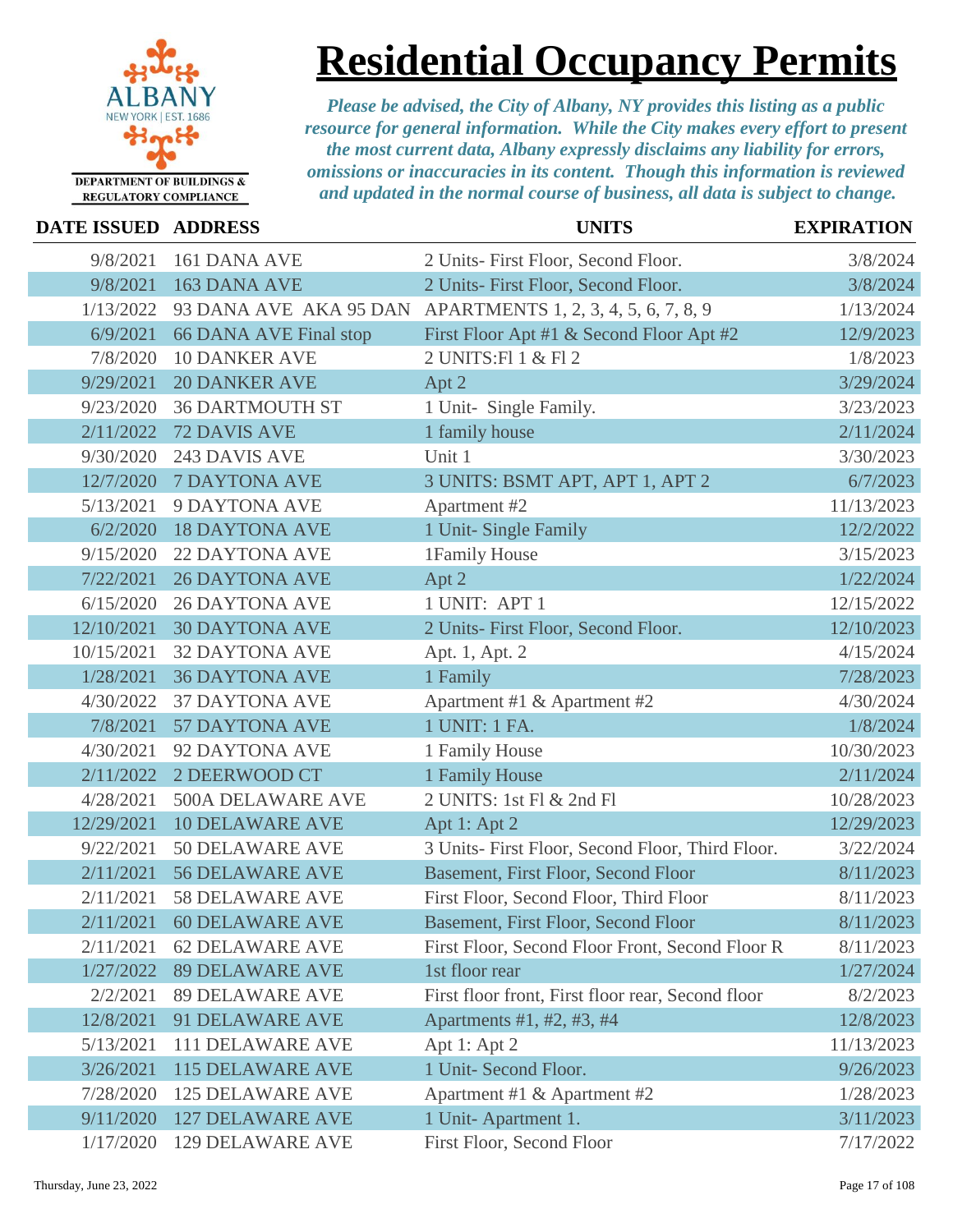

### **Residential Occupancy Permits**

| <b>DATE ISSUED</b> | <b>ADDRESS</b>          | <b>UNITS</b>                                      | <b>EXPIRATION</b> |
|--------------------|-------------------------|---------------------------------------------------|-------------------|
| 11/18/2020         | <b>131 DELAWARE AVE</b> | Apartments #, #2 & #3                             | 5/18/2023         |
| 1/24/2022          | <b>182 DELAWARE AVE</b> | Apartment's #1, #2, #3, #4.                       | 1/24/2024         |
| 10/28/2020         | <b>195 DELAWARE AVE</b> | Apartment #1 & Apartment #2                       | 4/28/2023         |
| 12/13/2021         | <b>205 DELAWARE AVE</b> | Apt 1                                             | 12/13/2023        |
| 5/13/2021          | <b>210 DELAWARE AVE</b> | 2 Units- First Floor, Second Floor                | 11/13/2023        |
| 10/26/2020         | <b>212 DELAWARE AVE</b> | Second Floor - Apartment #2                       | 4/26/2023         |
| 12/27/2021         | <b>218 DELAWARE AVE</b> | 1st floor apartment                               | 12/27/2023        |
| 3/31/2020          | <b>219 DELAWARE AVE</b> | 3 Units-Apartment 1, Apartment 2, Apartment       | 9/30/2022         |
| 2/14/2022          | <b>220 DELAWARE AVE</b> | 2 units                                           | 2/14/2024         |
| 9/1/2021           | <b>228 DELAWARE AVE</b> | Apt 1: Apt 2                                      | 3/1/2024          |
| 2/10/2020          | <b>231 DELAWARE AVE</b> | Apt. 1, Apt. 2                                    | 8/10/2022         |
| 11/17/2020         | <b>236 DELAWARE AVE</b> | Apt 1, Apt 2                                      | 5/17/2023         |
| 2/23/2021          | <b>238 DELAWARE AVE</b> | 1st floor, 2nd floor                              | 8/23/2023         |
| 3/30/2021          | <b>239 DELAWARE AVE</b> | Apartment 2                                       | 9/30/2023         |
| 5/26/2020          | <b>243 DELAWARE AVE</b> | 2 Units- Second floor Apartment, Third floor A    | 11/26/2022        |
| 2/2/2022           | <b>246 DELAWARE AVE</b> | Apartment 1-E, Apartment 1-W, Apartment 2-E       | 2/2/2024          |
| 10/30/2020         | <b>253 DELAWARE AVE</b> | Apts 1-4                                          | 4/30/2023         |
| 2/28/2022          | <b>259 DELAWARE AVE</b> | 4 apartments                                      | 2/28/2024         |
| 8/31/2020          | <b>262 DELAWARE AVE</b> | 2 Units-Apartment 1, Apartment 2.                 | 2/28/2023         |
| 5/23/2022          | <b>281 DELAWARE AVE</b> | 2nd floor                                         | 5/23/2024         |
| 6/30/2021          | <b>287 DELAWARE AVE</b> | 1 Unit- Second Floor.                             | 12/30/2023        |
| 4/1/2021           | <b>291 DELAWARE AVE</b> | <b>Apartment 2</b>                                | 10/1/2023         |
| 11/19/2020         | <b>313 DELAWARE AVE</b> | 3 UNits- First Floor Front, First Floor Rear, Sec | 5/19/2023         |
| 10/21/2021         | <b>314 DELAWARE AVE</b> | 2nd Fl Apt                                        | 4/21/2024         |
| 9/18/2020          | <b>324 DELAWARE AVE</b> | Apartment #2                                      | 3/18/2023         |
| 1/6/2022           | <b>325 DELAWARE AVE</b> | 2 units; 1st & 2nd floor.                         | 1/6/2024          |
| 4/5/2020           | 335 Delaware Ave        | 4 Units-Apartment 1F, Apartment 1R, Apartme       | 10/5/2022         |
| 3/28/2022          | <b>336 DELAWARE AVE</b> | First Floor, Second Floor                         | 3/28/2024         |
| 3/28/2022          | <b>336 DELAWARE AVE</b> | <b>First Floor, Second Floor</b>                  | 3/28/2024         |
| 1/20/2022          | <b>341 DELAWARE AVE</b> | 1 Unit- First Floor.                              | 1/20/2024         |
| 5/7/2022           | <b>341 DELAWARE AVE</b> | Second Floor.                                     | 5/7/2024          |
| 6/8/2020           | <b>343 DELAWARE AVE</b> | 2 Units- First Floor, Second Floor.               | 12/8/2022         |
| 10/29/2020         | <b>378 DELAWARE AVE</b> | Unit 1                                            | 4/29/2023         |
| 1/27/2022          | <b>382 DELAWARE AVE</b> | 1st and 2nd floor apartment                       | 1/27/2024         |
| 6/3/2022           | <b>384 DELAWARE AVE</b> | 1family                                           | 6/3/2024          |
| 6/3/2022           | <b>386 DELAWARE AVE</b> | 1family                                           | 6/3/2024          |
| 10/15/2020         | <b>400 DELAWARE AVE</b> | APT 1A, APT 1B, APT 1C, APT 1D, APT 2A,           | 4/15/2023         |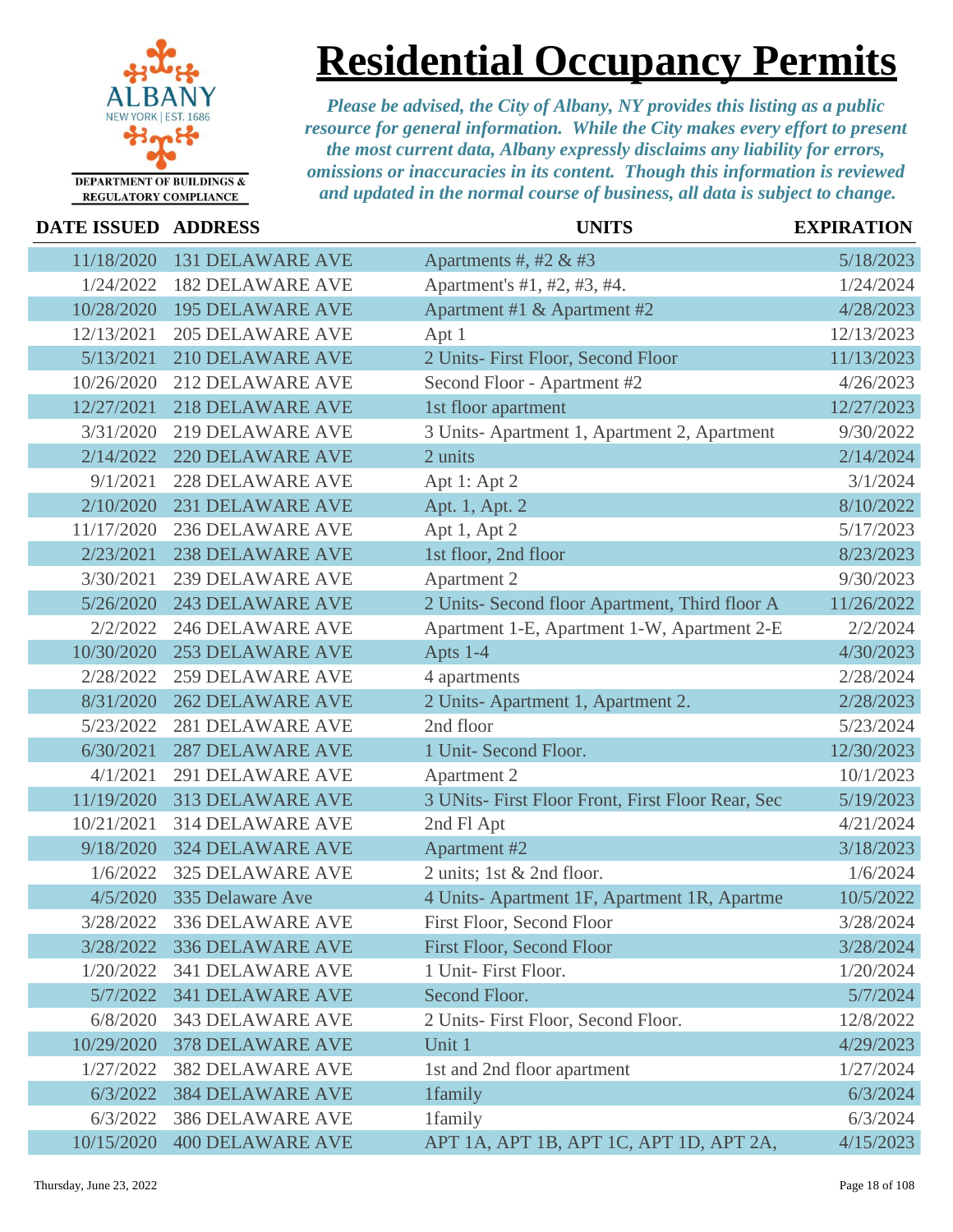

### **Residential Occupancy Permits**

| DATE ISSUED ADDRESS |                                    | <b>UNITS</b>                                                      | <b>EXPIRATION</b> |
|---------------------|------------------------------------|-------------------------------------------------------------------|-------------------|
| 9/17/2021           | <b>409 DELAWARE AVE</b>            | Apt 1: Apt 2                                                      | 3/17/2024         |
| 6/9/2022            | <b>412 DELAWARE AVE</b>            | 1st floor: #3, #4; 2nd floor: #5, #6; Bsmt: #1, #2                | 6/9/2024          |
| 6/9/2022            | <b>414 DELAWARE AVE</b>            | 1st FL                                                            | 6/9/2024          |
| 5/24/2021           | <b>416 DELAWARE AVE</b>            | Apt 1: Apt 2: Apt 3                                               | 11/24/2023        |
| 1/6/2022            | <b>418 DELAWARE AVE</b>            | 1st and 2nd floor apt                                             | 1/6/2024          |
| 6/17/2021           | <b>420 DELAWARE AVE</b>            | 6 UNITS: #1, #2, #3, #4, #5, #6                                   | 12/17/2023        |
| 7/21/2021           | <b>436 DELAWARE AVE</b>            | 2 Units- First Floor, Second Floor.                               | 1/21/2024         |
| 1/6/2022            | <b>438 DELAWARE AVE</b>            | Apt 1 apt 2 apt 3.                                                | 1/6/2024          |
| 6/1/2021            | <b>440 DELAWARE AVE</b>            | 2 Units- First Floor, Second Floor.                               | 12/1/2023         |
| 3/31/2022           | <b>441 DELAWARE AVE</b>            | First Flr. Second Flr                                             | 3/31/2024         |
| 3/31/2022           | <b>441 DELAWARE AVE</b>            | First Flr. Second Flr                                             | 3/31/2024         |
| 6/1/2021            | <b>442 DELAWARE AVE</b>            | 1 Unit- Second Floor.                                             | 12/1/2023         |
| 6/24/2020           | <b>444 DELAWARE AVE</b>            | <b>4 UNITS</b>                                                    | 12/24/2022        |
| 9/10/2021           | <b>447 DELAWARE AVE</b>            | Apt 1: Apt 2                                                      | 3/10/2024         |
| 1/6/2022            | <b>448 DELAWARE AVE</b>            | Apt 1 and apt 2 apt 3                                             | 1/6/2024          |
| 2/8/2022            | <b>449 DELAWARE AVE</b>            | First Floor Front & First Floor Rear                              | 2/8/2024          |
| 8/4/2020            | <b>454 DELAWARE AVE</b>            | Apt 1, Apt 2, Apt 3                                               | 2/4/2023          |
| 5/19/2020           | <b>458 DELAWARE AVE</b>            | <b>Top Unit</b>                                                   | 11/19/2022        |
| 12/16/2021          | <b>460 DELAWARE AVE</b>            | 2 Units- First Floor, Second Floor.                               | 12/16/2023        |
| 3/2/2022            | <b>469 DELAWARE AVE</b>            | 5 Units-Apartment A, Apartment B, Apartment                       | 3/2/2024          |
| 3/9/2022            | <b>476 DELAWARE AVE</b>            | 2 family house                                                    | 3/9/2024          |
| 3/9/2022            | <b>478 DELAWARE AVE</b>            | 2 family house                                                    | 3/9/2024          |
| 3/9/2022            | <b>494 DELAWARE AVE</b>            | 4 apartments                                                      | 3/9/2024          |
| 1/27/2020           | <b>495 DELAWARE AVE</b>            | 2 Units- 1st Floor, 2nd Floor.                                    | 7/27/2022         |
| 3/9/2022            | <b>496 DELAWARE AVE</b>            | 2 apartments                                                      | 3/9/2024          |
| 4/28/2021           | 500 DELAWARE AVE                   | 4 UNITS: #1, #2, #3, #4.                                          | 10/28/2023        |
| 7/23/2021           | 502 DELAWARE AVE                   | 2 UNITS: Apt 1 & Apt 2                                            | 1/23/2024         |
|                     | 4/23/2020 503 DELAWARE AVE         | Apt 1 and Apt 2                                                   | 10/23/2022        |
| 5/12/2021           | 504 DELAWARE AVE                   | 3 Units-Apartment 2, Apartment 3, Apartment                       | 11/12/2023        |
| 7/23/2021           | 505 DELAWARE AVE                   | 2 Units: Apt 1 & Apt 2                                            | 1/23/2024         |
| 7/7/2020            | 512 DELAWARE AVE                   | Second Floor Apartment #2                                         | 1/7/2023          |
| 6/15/2022           | 533 DELAWARE AVE                   | Apartment 1 f 2 f 1 r 2 r                                         | 6/15/2024         |
| 4/21/2022           | 555 DELAWARE AVE                   | 1 family                                                          | 4/21/2024         |
| 1/22/2021           | 560 DELAWARE AVE                   | Second FL apts A & B                                              | 7/22/2023         |
| 10/16/2020          | 400 DELAWARE AVE (AKA 2 Units 1-28 |                                                                   | 4/16/2023         |
| 10/15/2020          |                                    | 400 DELAWARE AVE (AKA 3 31 Stanwix APT 5A, APT 5B, APT 5C, APT 6A | 4/15/2023         |
| 12/15/2020          | <b>7 DELAWARE ST</b>               | 1 UNIT: 2nd Floor                                                 | 6/15/2023         |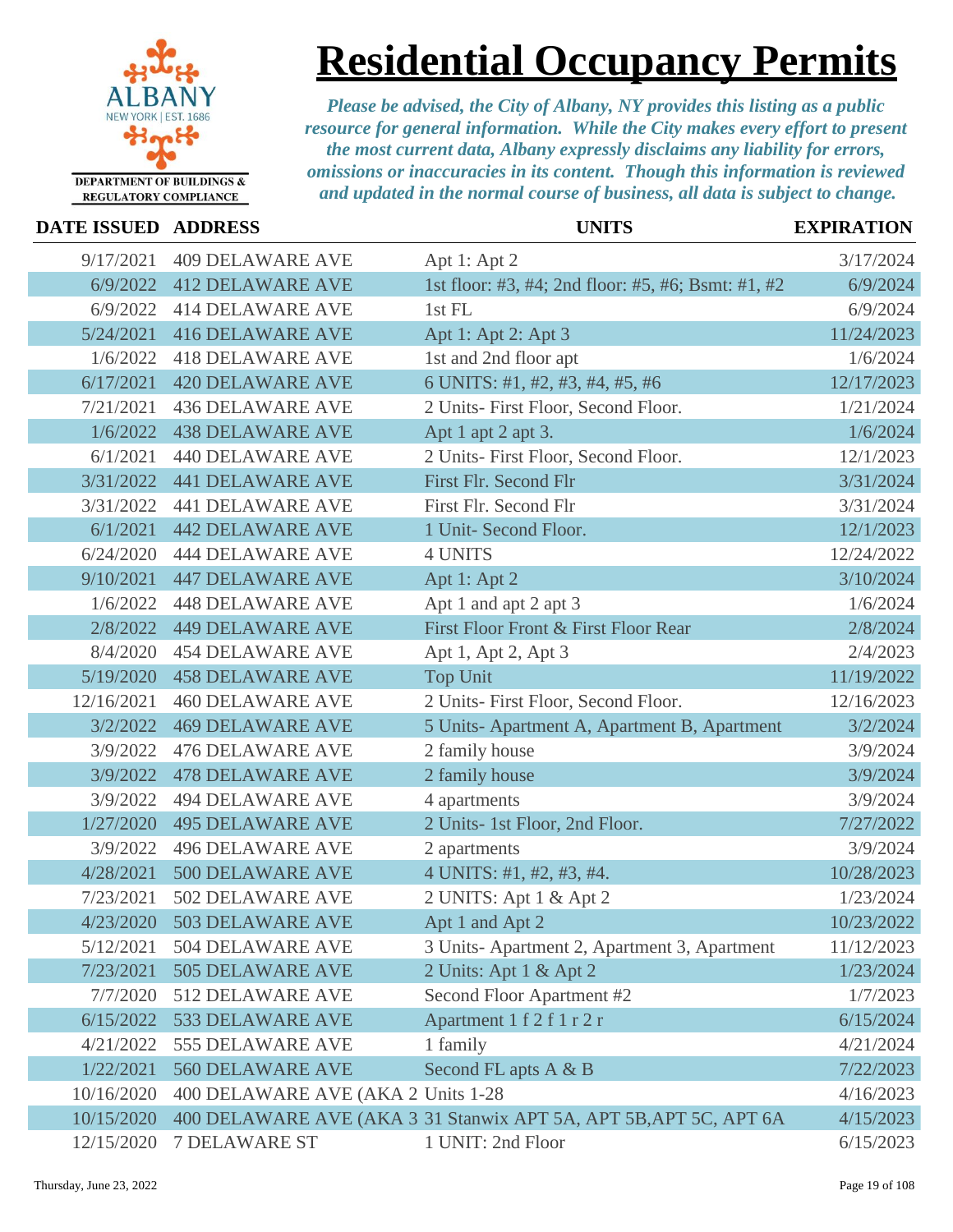

**Residential Occupancy Permits**

| DATE ISSUED ADDRESS |                        | <b>UNITS</b>                                     | <b>EXPIRATION</b> |
|---------------------|------------------------|--------------------------------------------------|-------------------|
| 4/1/2022            | <b>13 DELAWARE ST</b>  | 1st, 2nd & 3rd floor.                            | 4/1/2024          |
| 4/1/2022            | <b>13 DELAWARE ST</b>  | 1st, 2nd & 3rd floor.                            | 4/1/2024          |
| 2/12/2021           | <b>30 DELAWARE ST</b>  | Apt 1 and apt 2                                  | 8/12/2023         |
| 11/9/2021           | <b>38 DELAWARE ST</b>  | 2 UNITS: BASEMENT LEVEL APARTMENT                | 5/9/2024          |
| 4/6/2021            | <b>38 DELAWARE ST</b>  | <b>Basement</b>                                  | 10/6/2023         |
| 4/13/2022           | <b>42 DELAWARE ST</b>  | Second Floor.                                    | 4/13/2024         |
| 4/13/2022           | <b>42 DELAWARE ST</b>  | Second Floor.                                    | 4/13/2024         |
| 9/30/2020           | 92 DELAWARE ST         | 1 Family                                         | 3/30/2023         |
| 9/8/2021            | <b>10 DELAWARE TER</b> | 1 Unit- First Floor.                             | 3/8/2024          |
| 4/9/2021            | <b>16 DELAWARE TER</b> | 1 Unit- Single Family.                           | 10/9/2023         |
| 7/2/2020            | <b>25 DELAWARE TER</b> | $\overline{2}$                                   | 1/2/2023          |
| 7/22/2020           | 22 DOVE ST             | Pass-Basement Apartment, Apartment 1, Apart      | 1/22/2023         |
| 10/13/2021          | 27 DOVE ST             |                                                  | 4/13/2024         |
| 11/23/2021          | 27 DOVE ST             |                                                  | 11/23/2023        |
| 6/22/2021           | 28 DOVE ST             | Apts 1-4                                         | 12/22/2023        |
| 1/28/2021           | 29 DOVE ST             | Unit 1, Unit 2, Unit 3                           | 7/28/2023         |
| 7/22/2021           | <b>45 DOVE ST</b>      | 1 UNIT: Apt 2                                    | 1/22/2024         |
| 12/18/2020          | 53 DOVE ST             | <b>Basement Garden Level Apartment</b>           | 6/18/2023         |
| 11/15/2021          | 54 DOVE ST             | 3 Units- First Floor, Second Floor, Third Floor. | 5/15/2024         |
| 11/26/2021          | 57 DOVE ST             | Second Floor Apartment, Third Floor Apartmen     | 11/26/2023        |
| 3/25/2022           | 63 DOVE ST             |                                                  | 3/25/2024         |
| 4/18/2022           | 63 DOVE ST             | Basement Apartment Ground Floor.                 | 4/18/2024         |
| 10/7/2020           | <b>66 DOVE ST</b>      | 4 Units- Basement Apartment, Apartment 1, Ap     | 4/7/2023          |
| 1/14/2020           | 75 DOVE ST             | 3 Units-Apartment 1, Apartment 2, Apartment      | 7/14/2022         |
| 12/20/2021          | 78 DOVE ST             | Apartment #1 & Apartment #2                      | 12/20/2023        |
| 1/10/2020           | 80 DOVE ST             | Basement, Apt 1, Apt 2, Apt 3                    | 7/10/2022         |
| 5/24/2021           | <b>84 DOVE ST</b>      | 4 Units- First Floor, Second Floor, Third Floor, | 11/24/2023        |
| 3/31/2022           | 90 DOVE ST             | A,B,C go here first                              | 3/31/2024         |
| 3/31/2022           | 90 DOVE ST             | A,B,C go here first                              | 3/31/2024         |
| 3/31/2022           | 103 DOVE ST            | Unit 1                                           | 3/31/2024         |
| 3/31/2022           | 103 DOVE ST            | Unit 1                                           | 3/31/2024         |
| 3/31/2022           | 105 DOVE ST            | One Unit                                         | 3/31/2024         |
| 3/31/2022           | 105 DOVE ST            | One Unit                                         | 3/31/2024         |
| 3/31/2022           | 106 DOVE ST            | Units A, B, C                                    | 3/31/2024         |
| 3/31/2022           | 106 DOVE ST            | Units A, B, C                                    | 3/31/2024         |
| 3/31/2022           | 107 DOVE ST            | One Unit                                         | 3/31/2024         |
| 3/31/2022           | 107 DOVE ST            | One Unit                                         | 3/31/2024         |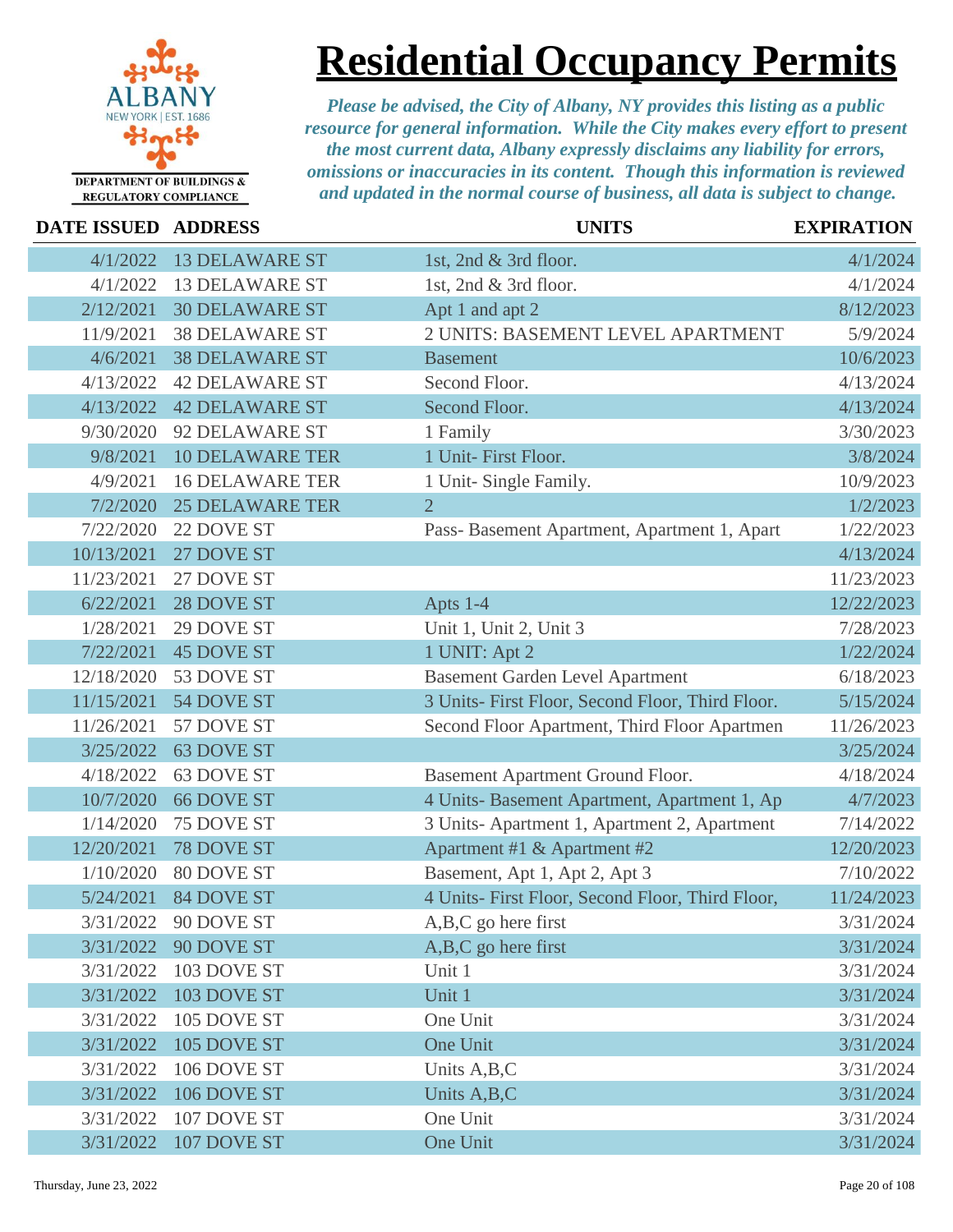

### **Residential Occupancy Permits**

| <b>DATE ISSUED ADDRESS</b> |                        | <b>UNITS</b>                                   | <b>EXPIRATION</b> |
|----------------------------|------------------------|------------------------------------------------|-------------------|
| 4/23/2021                  | 110 DOVE ST            | 1 Unit-Basement Apartment.                     | 10/23/2023        |
| 2/18/2022                  | 113 DOVE ST            | 1st & 2nd floor                                | 2/18/2024         |
| 9/18/2020                  | 123 DOVE ST            | Apartments #1, #2 & #3                         | 3/18/2023         |
| 9/18/2020                  | 125 DOVE ST            | Apartments #1, #2 & #3                         | 3/18/2023         |
| 2/3/2022                   | 128 DOVE ST            | Apt 1: Apt 2                                   | 2/3/2024          |
| 9/18/2020                  | 129 DOVE ST            | Apartments #1, #2 & #3                         | 3/18/2023         |
| 4/29/2022                  | 132 DOVE ST            | First floor.                                   | 4/29/2024         |
| 3/13/2020                  | 136 DOVE ST            | 1st floor, 2nd floor                           | 9/13/2022         |
| 11/10/2020                 | 144 DOVE ST            | Apartment #1 & Apartment #2                    | 5/10/2023         |
| 10/2/2020                  | 153 DOVE ST            | 2 Units- Basement Apartment, First Floor/Seco  | 4/2/2023          |
| 12/15/2020                 | 156 DOVE ST            | Basement Apartment, First Floor Apartment, Se  | 6/15/2023         |
| 5/13/2022                  | 157 DOVE ST            | Basement and 1st floor apartment               | 5/13/2024         |
| 6/25/2020                  | 158 DOVE ST            | BSMT, FIRST, SECOND                            | 12/25/2022        |
| 7/7/2020                   | 158 DOVE ST            | Apartment #1 Apartment #2                      | 1/7/2023          |
| 3/11/2022                  | 162 DOVE ST            | 2 family house.copper water line               | 3/11/2024         |
| 5/22/2020                  | 164 DOVE ST            | 2 Units-Apartment 1, Basement Apartment.       | 11/22/2022        |
| 1/22/2020                  | 166 DOVE ST            | First floor, Second floor                      | 7/22/2022         |
| 3/19/2021                  | 137 EAGLE ST           | 1 Family                                       | 9/19/2023         |
| 3/14/2020                  | 163 EAGLE ST           | 1st floor, 2nd floor, basement                 | 9/14/2022         |
| 2/11/2022                  | 167 EAGLE ST           | 1st and second floor apartment                 | 2/11/2024         |
| 12/8/2020                  | 173 EAGLE ST           | <b>Basement Apartment</b>                      | 6/8/2023          |
| 5/21/2021                  | 179 EAGLE ST           | Basement apt and 1st floor                     | 11/21/2023        |
| 11/8/2021                  | <b>33 EDENBURG AVE</b> | 1 Unit- single family.                         | 5/8/2024          |
| 9/17/2021                  | <b>38 EDENBURG AVE</b> | 1 Family                                       | 3/17/2024         |
| 1/20/2021                  | 54 EDGEWOOD AVE        | 1 Family                                       | 7/20/2023         |
| 4/7/2021                   | 59 EDGEWOOD AVE        | Apt 1a                                         | 10/7/2023         |
| 10/4/2021                  | 73 EDGEWOOD AVE        | Front Left Apartment & Rear Right Apartment.   | 4/4/2024          |
| 1/14/2021                  | <b>78 EDGEWOOD AVE</b> | Apartment 1 A, Apartment 2 B                   | 7/14/2023         |
| 3/15/2021                  | <b>1 EDISON AVE</b>    | Apt 1A; Apt 1B; Apt 1C; Apt 1; Apt 2; Apt 3;   | 9/15/2023         |
| 8/3/2020                   | <b>11 EDISON AVE</b>   | First floor apt and 2nd floor apt              | 2/3/2023          |
| 7/20/2021                  | <b>18 EDISON AVE</b>   | Apts 1-4                                       | 1/20/2024         |
| 2/8/2022                   | <b>75 EILEEN ST</b>    | <b>1 FAMILY HOUSE</b>                          | 2/8/2024          |
| 12/30/2019                 | 101 EILEEN ST          | Apt. 1, Apt. 2, Apt. 3, Apt. 4, Apt. 5, Apt. 6 | 6/30/2022         |
| 7/2/2020                   | 113 EILEEN ST          | 1 UNIT: 1 Fa                                   | 1/2/2023          |
| 6/24/2021                  | 118 EILEEN ST          | Apt 1: Apt 2                                   | 12/24/2023        |
| 6/19/2020                  | <b>3 ELBERON PL</b>    | 1st floor, 2nd floor, 3rd floor                | 12/19/2022        |
| 6/19/2020                  | <b>5 ELBERON PL</b>    | 1st floor, 2nd floor, 3rd floor                | 12/19/2022        |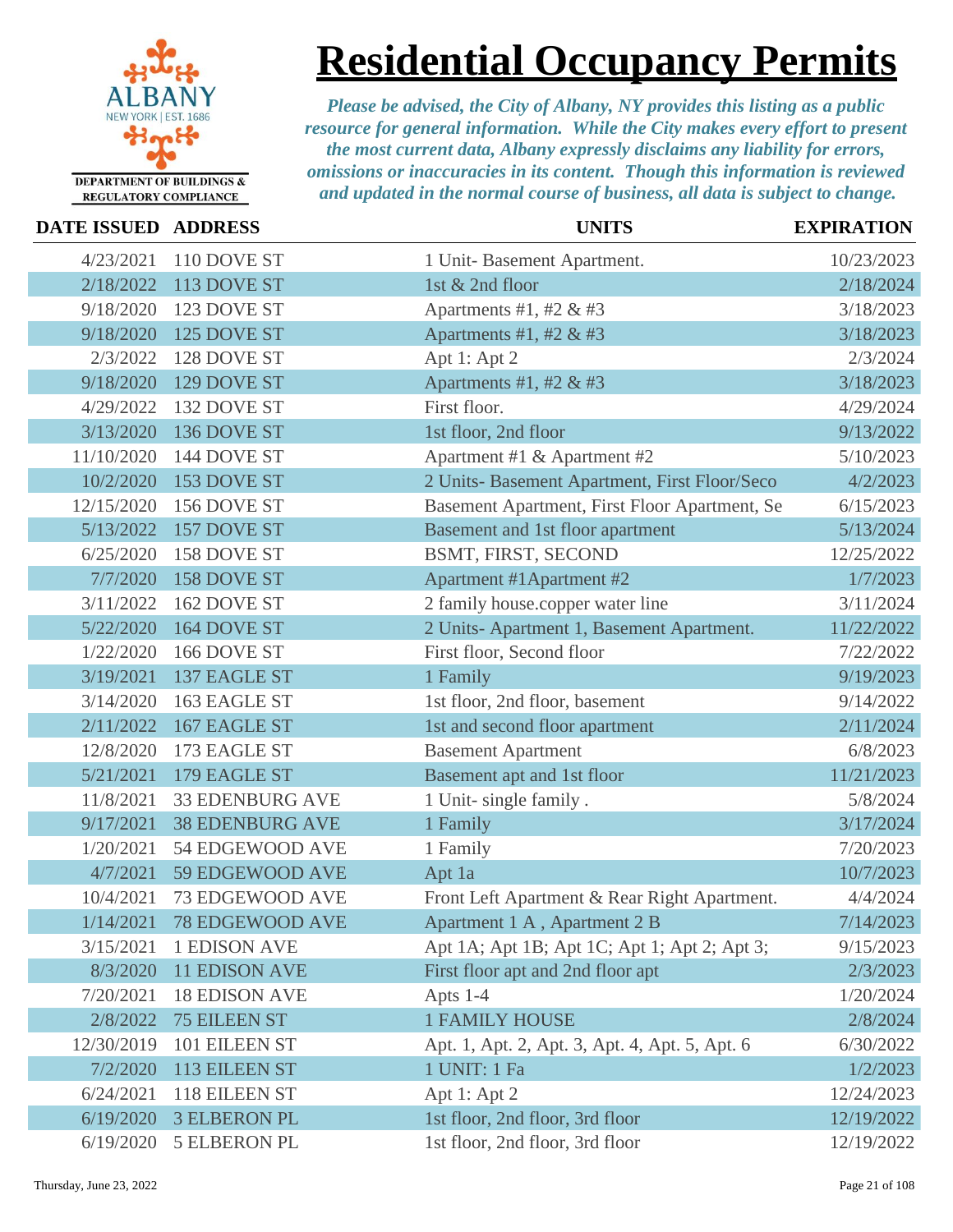

**Residential Occupancy Permits**

| <b>DATE ISSUED ADDRESS</b> |                        | <b>UNITS</b>                                        | <b>EXPIRATION</b> |
|----------------------------|------------------------|-----------------------------------------------------|-------------------|
| 6/19/2020                  | <b>7 ELBERON PL</b>    | 1st floor, 2nd floor front, 2nd floor rear, 3rd flo | 12/19/2022        |
| 6/19/2020                  | 9 ELBERON PL           | 1st floor, 2nd floor, 3rd floor                     | 12/19/2022        |
| 6/19/2020                  | 11 ELBERON PL          | 1st floor, 2nd floor, 3rd floor                     | 12/19/2022        |
| 2/24/2021                  | <b>19 ELBERON PL</b>   | 3 Units- Basement Apartment, First Floor, Seco      | 8/24/2023         |
| 8/28/2020                  | 21 ELBERON PL          | Apartment 1, Apartment 2 & Apartment 3              | 2/28/2023         |
| 4/28/2021                  | 25 ELBERON PL          | 2A: 3A: 2B: 3B                                      | 10/28/2023        |
| 2/24/2021                  | 27 ELBERON PL          | 3 Units- Basement Apartment, First Floor, Seco      | 8/24/2023         |
| 2/24/2021                  | <b>29 ELBERON PL</b>   | 2 Units- First Floor, Second Floor.                 | 8/24/2023         |
| 2/24/2021                  | 31 ELBERON PL          | 3 Units- Basement Apartment, First Floor, Seco      | 8/24/2023         |
| 9/14/2020                  | <b>38 ELBERON PL</b>   | Apartment #1Apartment #2                            | 3/14/2023         |
| 2/24/2021                  | <b>43 ELBERON PL</b>   | 3 Units- Basement Apartment, First Floor, Seco      | 8/24/2023         |
| 5/20/2020                  | <b>45 ELBERON PL</b>   | Units $1, 2$ and $3$                                | 11/20/2022        |
| 3/1/2021                   | <b>45 ELBERON PL</b>   | 3 Units- Basement Apartment, First Floor, Seco      | 9/1/2023          |
| 3/24/2021                  | <b>47 ELBERON PL</b>   | Basement, 1st floor and 2nd floor apt               | 9/24/2023         |
| 3/24/2021                  | <b>49 ELBERON PL</b>   | Basement, 1st floor apt, and 2nd floor apt          | 9/24/2023         |
| 3/24/2021                  | 51 ELBERON PL          | Basement, 1st floor apt, and 2nd floor apt.         | 9/24/2023         |
| 9/15/2021                  | 53 ELBERON PL          | 2 Units- First Floor, Second Floor.                 | 3/15/2024         |
| 3/10/2021                  | 54 ELBERON PL          | Unit 1 and unit 2                                   | 9/10/2023         |
| 3/10/2021                  | 55 ELBERON PL          | apt1 and apt 2                                      | 9/10/2023         |
| 7/14/2021                  | <b>56 ELBERON PL</b>   | 1st floor, 2nd floor                                | 1/14/2024         |
| 10/1/2021                  | 57 ELBERON PL          | 2 Units- First Floor, Second Floor.                 | 4/1/2024          |
| 2/12/2020                  | 58 ELBERON PL          | 1st floor, 2nd floor                                | 8/12/2022         |
| 10/6/2020                  | <b>10 ELIOT AVE</b>    | 1 UNIT: #10 Right Side B                            | 4/6/2023          |
| 3/22/2021                  | <b>36 ELIZABETH ST</b> | Apt. 2                                              | 9/22/2023         |
| 5/10/2021                  | <b>36 ELIZABETH ST</b> | Apartment #1 & Apartment #2                         | 11/10/2023        |
| 11/5/2021                  | <b>46 ELIZABETH ST</b> | 1 Unit- First Floor.                                | 5/5/2024          |
| 10/29/2020                 | 77 ELIZABETH ST        | First Floor, Second Floor                           | 4/29/2023         |
| 12/30/2021                 | 81 ELIZABETH ST        | First Floor Apartment & Second floor Apartmen       | 12/30/2023        |
| 11/18/2020                 | 99 ELIZABETH ST        | Apt 1, Apt 2                                        | 5/18/2023         |
| 5/6/2022                   | 21 ELK ST              | Ground FLApt 201Apt 202Apt 301Apt                   | 5/6/2024          |
| 5/6/2022                   | 25 ELK ST              | 2 Front2 Rear3 Rear3 Front4th FL                    | 5/6/2024          |
| 5/9/2022                   | 29 ELK ST              | Apt 1Apt 2Apt 3Apt 4Apt 5Apt 6A                     | 5/9/2024          |
| 5/10/2022                  | <b>179 ELK ST</b>      | Basement, First Floor, Second Floor.                | 5/10/2024         |
| 4/1/2021                   | 185 ELK ST             | Apt 1: Apt 2: Apt 3                                 | 10/1/2023         |
| 11/5/2021                  | <b>266 ELK ST</b>      | 2 Units- First Floor, Second Floor.                 | 5/5/2024          |
| 9/9/2021                   | 268 ELK ST             | 2 Units- First Floor, Second Floor.                 | 3/9/2024          |
| 2/21/2020                  | <b>269 ELK ST</b>      | Apartment #1Apartment #2                            | 8/21/2022         |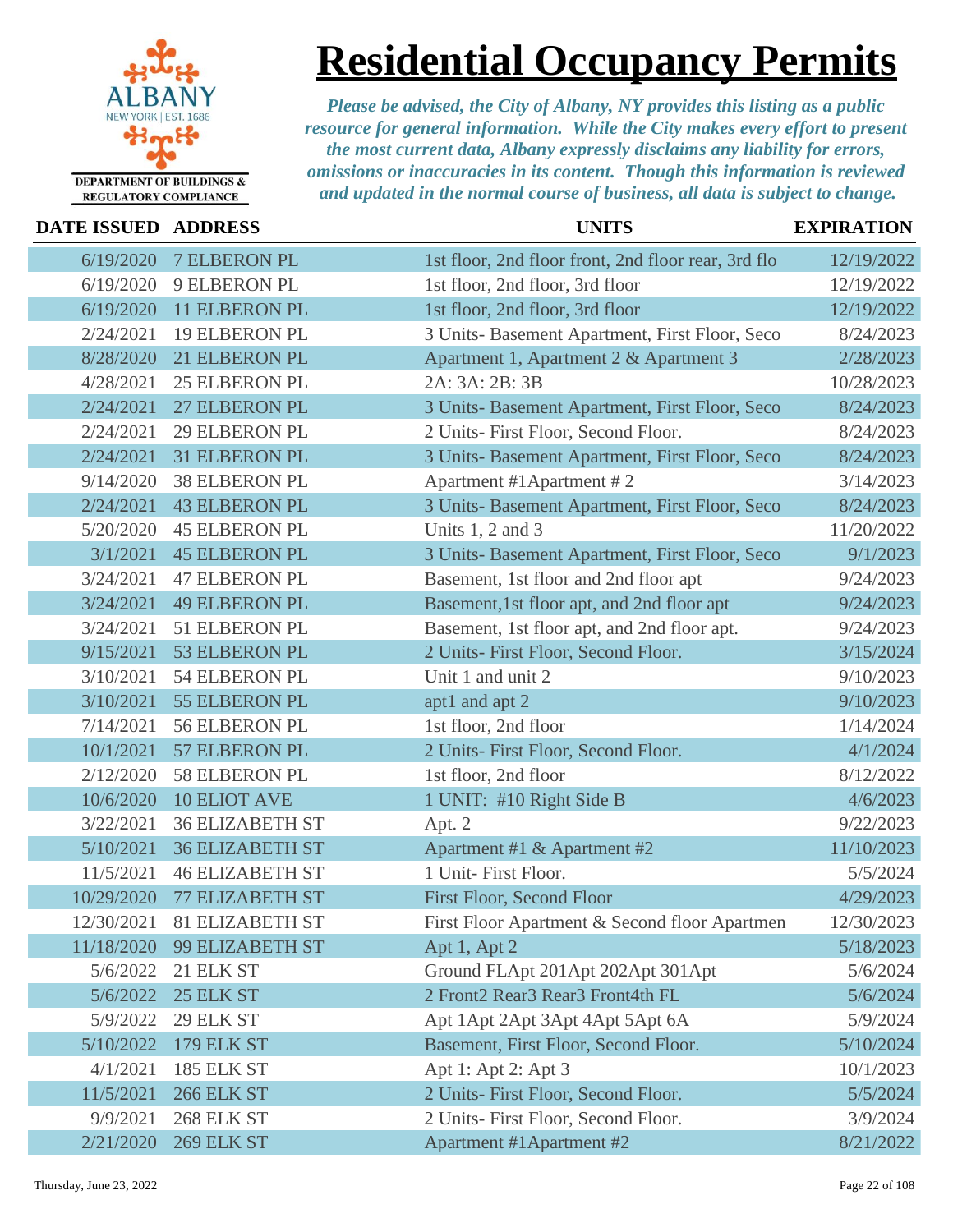

**Residential Occupancy Permits**

| <b>DATE ISSUED ADDRESS</b> |                       | <b>UNITS</b>                                                       | <b>EXPIRATION</b> |
|----------------------------|-----------------------|--------------------------------------------------------------------|-------------------|
| 10/29/2020                 | <b>286 ELK ST</b>     | 2 Units- Basement Apartment, First Floor/Seco                      | 4/29/2023         |
| 11/2/2021                  | <b>293 ELK ST</b>     | 2 Units- First Floor, Second Floor.                                | 5/2/2024          |
| 2/23/2022                  | <b>354 ELK ST</b>     | 2family house                                                      | 2/23/2024         |
| 2/23/2022                  | <b>356 ELK ST</b>     | 3 family                                                           | 2/23/2024         |
| 2/23/2022                  | <b>364 ELK ST</b>     | 3 family                                                           | 2/23/2024         |
| 10/15/2021                 | <b>365 ELK ST</b>     | 1 Unit- Single Family.                                             | 4/15/2024         |
| 4/20/2022                  | <b>367 ELK ST</b>     | 1st FL2nd FL                                                       | 4/20/2024         |
| 6/10/2021                  | <b>370 ELK ST</b>     | Apt 1: Apt 2: Apt 3                                                | 12/10/2023        |
| 5/20/2020                  | <b>374 ELK ST</b>     | <b>First Floor</b>                                                 | 11/20/2022        |
| 2/24/2020                  | 375 Elk St            | <b>One Family</b>                                                  | 8/24/2022         |
| 1/19/2022                  | 408 ELK ST            | 1 Unit- Second Floor.                                              | 1/19/2024         |
| 5/6/2022                   | 417 ELK ST            | 1st & 2nd floor                                                    | 5/6/2024          |
| 3/23/2022                  | 420 ELK ST            | <b>Single Family</b>                                               | 3/23/2024         |
| 3/23/2022                  | 420 ELK ST            | <b>Single Family</b>                                               | 3/23/2024         |
| 10/30/2020                 | 421 ELK ST            | Apartment #1 & Apartment #2                                        | 4/30/2023         |
| 5/6/2022                   | 423 ELK ST            | 1st & 2nd floor                                                    | 5/6/2024          |
| 3/24/2021                  | 424 ELK ST            | 1 Unit- Second floor.                                              | 9/24/2023         |
| 6/7/2021                   | 427 ELK ST            | Apt 1                                                              | 12/7/2023         |
| 7/1/2021                   | 432 ELK ST            | Apt $1-2$                                                          | 1/1/2024          |
| 7/9/2020                   | <b>435 ELK ST</b>     | Apt 1, Apt 2                                                       | 1/9/2023          |
| 10/9/2020                  | <b>441 ELK ST</b>     | <b>Single Family</b>                                               | 4/9/2023          |
| 9/3/2021                   | <b>444 ELK ST</b>     | 1 Family                                                           | 3/3/2024          |
| 3/30/2021                  | 468 ELK ST            | Apartment 1                                                        | 9/30/2023         |
| 9/8/2020                   | <b>469 ELK ST</b>     | 1st floor apt and 2nd floor apt                                    | 3/8/2023          |
| 9/22/2020                  | 478 ELK ST            | 2 UNITS: 1st Floor & 2nd Floor                                     | 3/22/2023         |
| 9/9/2021                   | <b>496 ELK ST</b>     | 1 family                                                           | 3/9/2024          |
| 11/15/2021                 |                       | 257 ELK ST - 1st; then 310 She 2 Units- First Floor, Second Floor. | 5/15/2024         |
| 8/19/2021                  | <b>190 ELK ST 1st</b> | 2 UNITS: 1st Fl Apt and 2nd Fl Apt                                 | 2/19/2024         |
| 5/5/2021                   | 352 ELK ST 1st stop   | Apt 1: Apt 2                                                       | 11/5/2023         |
| 8/19/2021                  | 193 ELK ST 2nd & Last | 2 UNITS: 1st Fl Apt & 2nd Fl Apt                                   | 2/19/2024         |
| 3/24/2021                  | 473 ELK ST; 1st       | Apartment 1, Apartment 2                                           | 9/24/2023         |
| 4/6/2021                   | 235A ELM ST           | 3 Units-Apartment 1, Apartment 2, Apartment                        | 10/6/2023         |
| 5/12/2022                  | 235A ELM ST           | Apt 4.                                                             | 5/12/2024         |
| 3/30/2021                  | 11 ELM ST             | Apt 1: Apt 2: Apt 3: Apt 4                                         | 9/30/2023         |
| 10/29/2020                 | 22 ELM ST             | <b>Basement</b>                                                    | 4/29/2023         |
| 3/23/2021                  | 27 ELM ST             | 2 UNITS: 1st Fl & 2nd Fl                                           | 9/23/2023         |
| 9/8/2021                   | 33 ELM ST             | Apartment A, Apartment B, Apartment C                              | 3/8/2024          |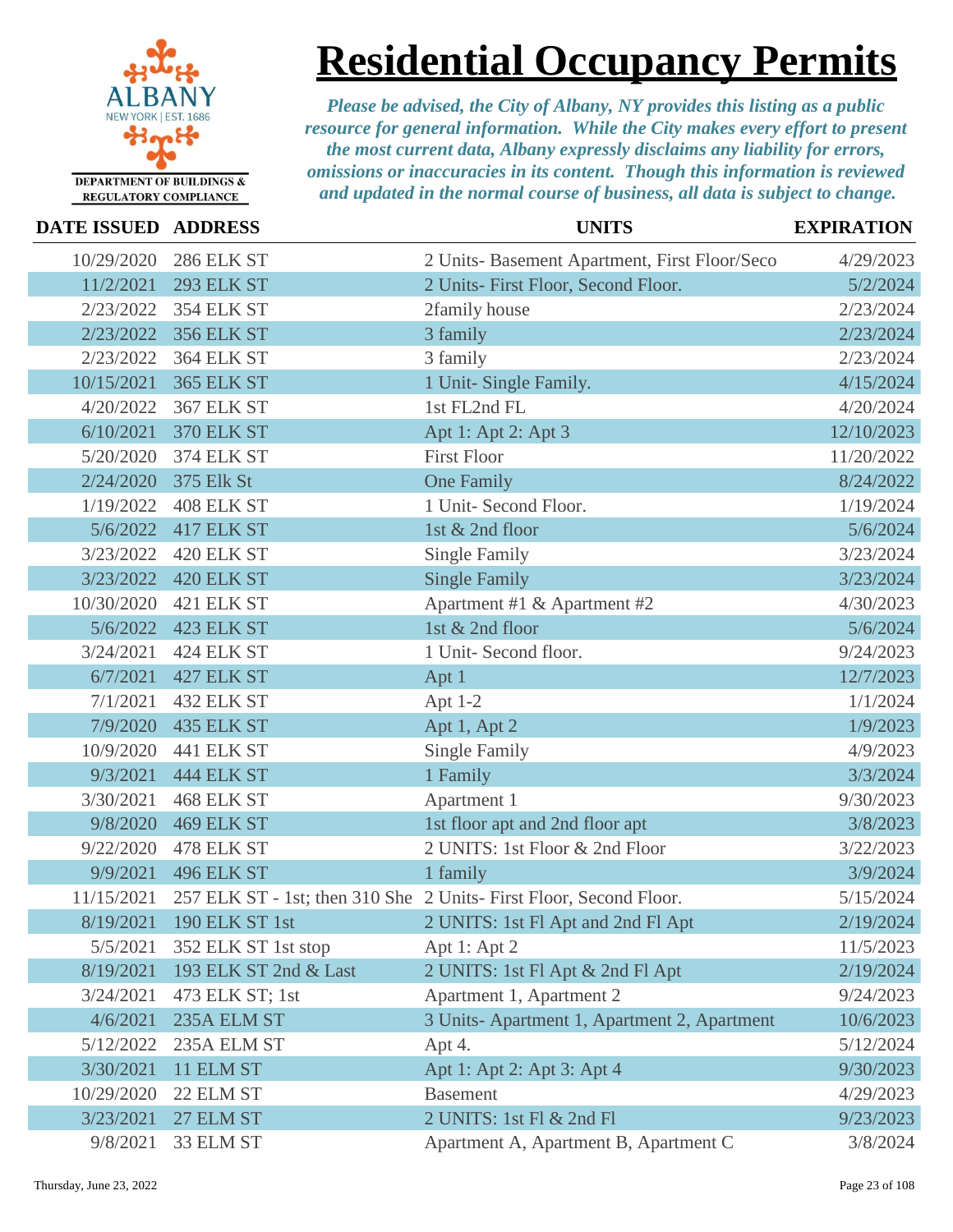

**Residential Occupancy Permits**

| <b>DATE ISSUED ADDRESS</b> |                        | <b>UNITS</b>                                     | <b>EXPIRATION</b> |
|----------------------------|------------------------|--------------------------------------------------|-------------------|
| 9/1/2021                   | 35 ELM ST              | Apt 1: Apt 2: Apt 3: Apt 4                       | 3/1/2024          |
| 2/24/2021                  | 42 ELM ST              | <b>Basement</b> apartment                        | 8/24/2023         |
| 1/21/2021                  | 44 ELM ST              | First fl apt; Second fl apt; Basement apt        | 7/21/2023         |
| 1/21/2020                  | 46 ELM ST              | <b>Basement</b>                                  | 7/21/2022         |
| 7/22/2021                  | 46 ELM ST              | 1st floor apt and 2nd floor apt                  | 1/22/2024         |
| 5/7/2021                   | 47 ELM ST              | 1 Unit-Basement Apartment.                       | 11/7/2023         |
| 8/26/2020                  | 49 ELM ST              | Apt 1, Apt 2, Apt 3                              | 2/26/2023         |
| 6/2/2021                   | 51 ELM ST              | Apt 1: Apt 2: Apt 3: Apt 4: Apt 5: Apt 6: Apt 7: | 12/2/2023         |
| 1/17/2020                  | 52 ELM ST              | Basement apt.                                    | 7/17/2022         |
| 3/11/2021                  | 66 ELM ST              | Apt 2: Apt 3                                     | 9/11/2023         |
| 1/21/2022                  | 68 ELM ST              | 3 Units-Apartment 1, Apartment 2, Apartment      | 1/21/2024         |
| 4/9/2021                   | 203 ELM ST             | 3 Units- First Floor, Second Floor, Third Floor. | 10/9/2023         |
| 10/6/2021                  | <b>205 ELM ST</b>      | 3 Units- Basement Apartment, First Floor, Seco   | 4/6/2024          |
| 11/23/2020                 | 208 ELM ST             | Basement Apartment, First Floor Apartment &      | 5/23/2023         |
| 2/14/2020                  | <b>216 ELM ST</b>      | <b>Basement</b>                                  | 8/14/2022         |
| 10/15/2020                 | 221 ELM ST             | 1 Unit- First Floor.                             | 4/15/2023         |
| 11/24/2020                 | 227 ELM ST             | <b>Basement</b> apt                              | 5/24/2023         |
| 5/13/2022                  | 231 ELM ST             | Basement 1st and 2nd floor apartment             | 5/13/2024         |
| 1/7/2021                   | <b>233 ELM ST</b>      | Basement apt, 1st floor apt and 2nd floor apt    | 7/7/2023          |
| 11/27/2020                 | 239 ELM ST             | Apartment #1 & Apartment #2                      | 5/27/2023         |
| 9/18/2020                  | <b>240 ELM ST</b>      | Apartment #1, #2 & #3                            | 3/18/2023         |
| 11/30/2020                 | <b>241 ELM ST</b>      | Apartment #1 & Apartment #2                      | 5/30/2023         |
| 3/3/2022                   | <b>248 ELM ST</b>      | $\overline{2}$                                   | 3/3/2024          |
| 3/8/2022                   | 275 ELM ST             | 3                                                | 3/8/2024          |
| 5/4/2022                   | 11 EMMET ST            | <b>Single Family</b>                             | 5/4/2024          |
| 2/25/2020                  | 12 Emmet St            | <b>First FloorSecond Floor</b>                   | 8/25/2022         |
| 6/25/2020                  | <b>12 EMMET ST</b>     | BSMT, FIRST FLR, SECOND FLR                      | 12/25/2022        |
| 4/11/2022                  | 58 EMMET ST            | First Flr duplex & Basement Apt.                 | 4/11/2024         |
| 4/11/2022                  | <b>58 EMMET ST</b>     | First Flr duplex & Basement Apt.                 | 4/11/2024         |
| 8/31/2020                  | <b>60 EMMET ST</b>     | <b>Basement</b> apartment                        | 2/28/2023         |
| 2/24/2020                  | 33 Erie St             | Apt 1                                            | 8/24/2022         |
| 2/7/2022                   | 1 ESSEX ST             | 2 apartment?s                                    | 2/7/2024          |
| 2/7/2022                   | <b>3 ESSEX ST</b>      | 6 units                                          | 2/7/2024          |
| 3/24/2022                  | <b>16 FAIRLAWN AVE</b> | Apt 1, Apt 2                                     | 3/24/2024         |
| 3/24/2022                  | <b>16 FAIRLAWN AVE</b> | 1st & 2nd floor                                  | 3/24/2024         |
| 3/24/2022                  | <b>16 FAIRLAWN AVE</b> | 1st & 2nd floor                                  | 3/24/2024         |
| 3/25/2021                  | <b>17 FAIRLAWN AVE</b> | Second fl apt                                    | 9/25/2023         |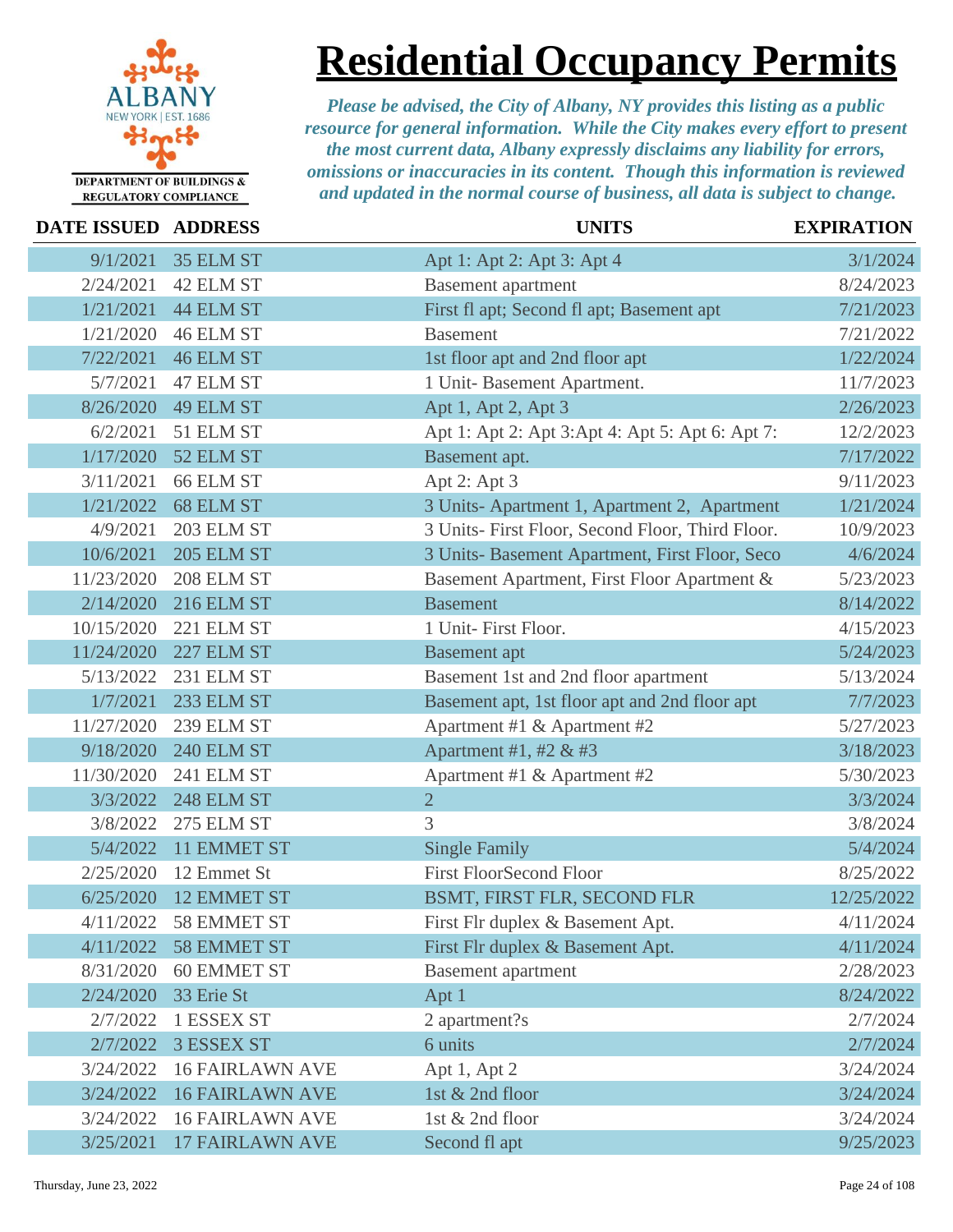

## **Residential Occupancy Permits**

| DATE ISSUED ADDRESS |                         | <b>UNITS</b>                                 | <b>EXPIRATION</b> |
|---------------------|-------------------------|----------------------------------------------|-------------------|
| 2/3/2020            | <b>156 FAIRLAWN AVE</b> | Apartment 1 (Right Side)                     | 8/3/2022          |
| 8/24/2020           | <b>180 FAIRLAWN AVE</b> | Apartment 1, Apartment 2, Apartment 3, Apart | 2/24/2023         |
| 10/8/2020           | <b>125 FAIRVIEW AVE</b> | 1-family                                     | 4/8/2023          |
| 5/18/2020           | 12 FAY ST               | <b>Second Floor</b>                          | 11/18/2022        |
| 5/16/2022           | 13 FAY ST               | 1st & 2nd floor                              | 5/16/2024         |
| 1/19/2021           | 24 FAY ST               | 1st floor apt and 2nd floor apt              | 7/19/2023         |
| 4/11/2022           | 2 FEDERAL ST            | One family                                   | 4/11/2024         |
| 4/11/2022           | 2 FEDERAL ST            | One family                                   | 4/11/2024         |
| 5/26/2020           | <b>6 FEDERAL ST</b>     | 1st floor apt and 2nd floor apt              | 11/26/2022        |
| 11/20/2020          | <b>20 FERNDALE ST</b>   | 2 UNITS: Apt 1, Apt 2                        | 5/20/2023         |
| 11/20/2020          | <b>22 FERNDALE ST</b>   | 1 UNIT: 1 Fa                                 | 5/20/2023         |
| 5/23/2022           | <b>5 FIRST AVE</b>      | Downstairs Unit 1Upstairs Unit 2             | 5/23/2024         |
| 5/6/2022            | <b>20 FIRST AVE</b>     | 1st floor apartment                          | 5/6/2024          |
| 9/27/2021           | <b>22 FIRST AVE</b>     | 1st floor, 2nd floor                         | 3/27/2024         |
| 7/10/2020           | 32 FIRST ST             | <b>UNITS:</b> 1st and 2nd Units              | 1/10/2023         |
| 3/25/2020           | <b>35 FIRST ST</b>      | <b>Third Floor</b>                           | 9/25/2022         |
| 4/27/2021           | <b>35 FIRST ST</b>      | Basement Apartment & First Floor Apartment   | 10/27/2023        |
| 1/31/2020           | <b>43 FIRST ST</b>      | <b>Basement</b>                              | 7/31/2022         |
| 8/18/2021           | <b>44 FIRST ST</b>      | First fl apt                                 | 2/18/2024         |
| 5/6/2022            | <b>44 FIRST ST</b>      | 1st floor and second floor.apartment         | 5/6/2024          |
| 1/27/2022           | 51 FIRST ST             | Basement Apartment & First Floor Duplex Apar | 1/27/2024         |
| 6/9/2021            | 61 FIRST ST             | one family house                             | 12/9/2023         |
| 4/6/2022            | 67 FIRST ST             | 2nd floor apartment                          | 4/6/2024          |
| 12/9/2021           | 67 FIRST ST             | Apt 1                                        | 12/9/2023         |
| 4/6/2022            | 67 FIRST ST             | 2nd floor apartment                          | 4/6/2024          |
| 2/21/2020           | 85 FIRST ST             | <b>Basement</b>                              | 8/21/2022         |
| 1/21/2021           | 175 FIRST ST            | 1 Unit- Basement Apartment.                  | 7/21/2023         |
|                     | 12/7/2020 175 FIRST ST  | 2 Units- First Floor, Second Floor.          | 6/7/2023          |
| 5/17/2021           | 180 FIRST ST            | 28 Units-Rooms: 100-105, 200-209, 300-3      | 11/17/2023        |
| 6/29/2021           | 185 FIRST ST            | 2 Units- First Floor, Second Floor.          | 12/29/2023        |
| 10/30/2020          | 194 FIRST ST            | Basement, First Fl, Second Fl                | 4/30/2023         |
| 1/31/2020           | 195 FIRST ST            | 1st floor, Basement                          | 7/31/2022         |
| 1/29/2020           | 199 FIRST ST            | Apartment $# 1$ , Apartment $# 2$            | 7/29/2022         |
| 10/25/2021          | 200 FIRST ST            | basement apartment and upper level apartment | 4/25/2024         |
| 5/14/2021           | 201 FIRST ST            | Basement and 1st floor apt                   | 11/14/2023        |
| 8/7/2020            | 201 FIRST ST            | Basement and first floor apt                 | 2/7/2023          |
| 5/11/2021           | 203 FIRST ST            | Apt 1: Apt 2                                 | 11/11/2023        |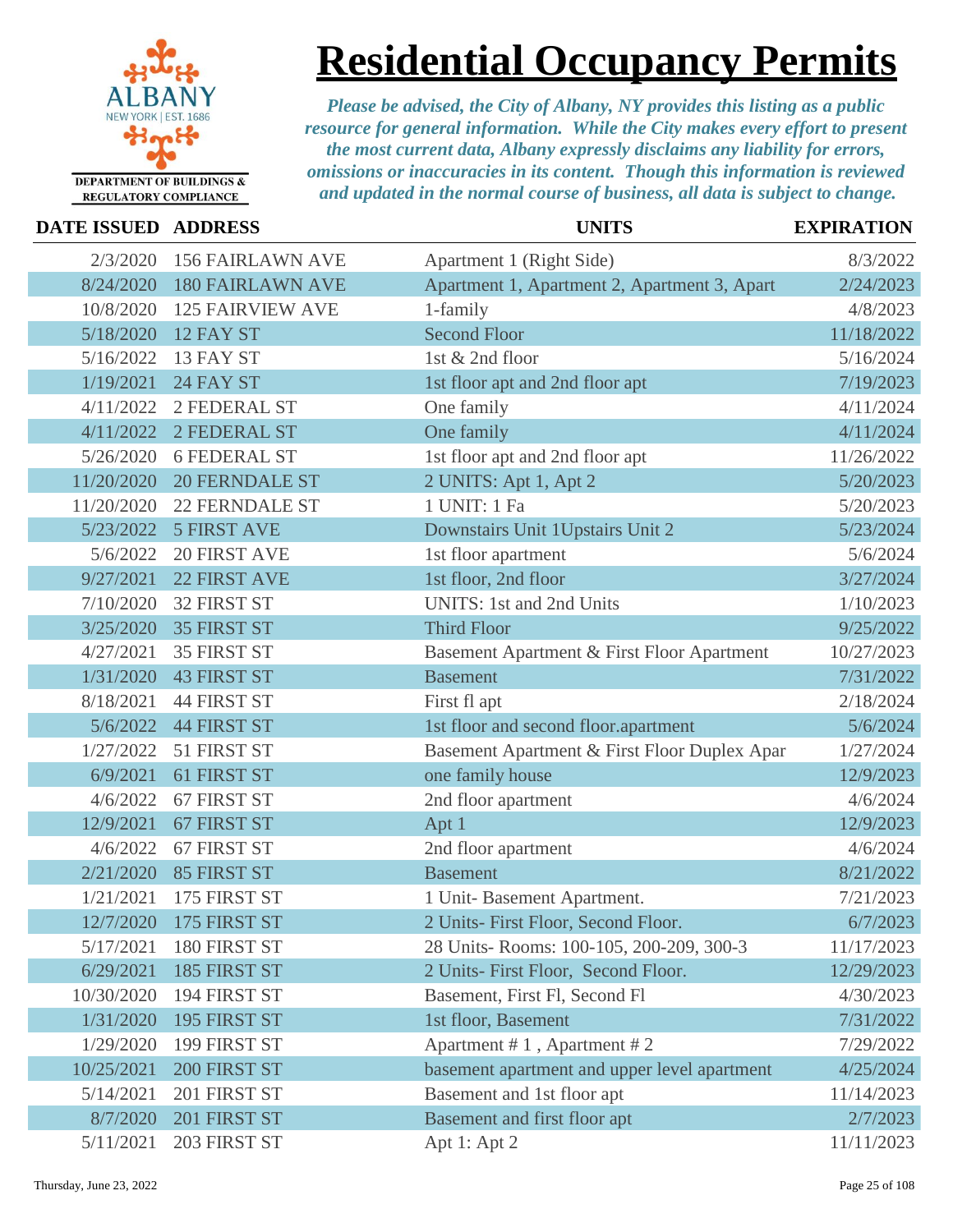

## **Residential Occupancy Permits**

| <b>DATE ISSUED ADDRESS</b> |                     | <b>UNITS</b>                                     | <b>EXPIRATION</b> |
|----------------------------|---------------------|--------------------------------------------------|-------------------|
| 3/4/2022                   | 206 FIRST ST        | 2 Units- Basement Apartment, First/Second Flo    | 3/4/2024          |
| 3/30/2020                  | 210 FIRST ST        |                                                  | 9/30/2022         |
| 3/3/2022                   | 211 FIRST ST        | 2family                                          | 3/3/2024          |
| 10/12/2021                 | 214 FIRST ST        | 1 Units- First Floor.                            | 4/12/2024         |
| 12/2/2020                  | 220 FIRST ST        | 2 UNITS: Basement Apt, Upstairs Apt.             | 6/2/2023          |
| 5/20/2020                  | 221 FIRST ST        | $\overline{0}$                                   | 11/20/2022        |
| 5/11/2021                  | 228 FIRST ST        | Apt 1: Apt 2                                     | 11/11/2023        |
| 3/11/2020                  | 229 FIRST ST        | <b>First floorSecond Floor</b>                   | 9/11/2022         |
| 5/31/2022                  | 258 FIRST ST        | 1st and 2nd floor apartment                      | 5/31/2024         |
| 3/24/2022                  | 268 FIRST ST        | Single Family.                                   | 3/24/2024         |
| 3/24/2022                  | 268 FIRST ST        | Single Family.                                   | 3/24/2024         |
| 3/15/2022                  | 268 FIRST ST        | 1 Family                                         | 3/15/2024         |
| 1/28/2020                  | 292 FIRST ST        | Apartment#2                                      | 7/28/2022         |
| 3/26/2021                  | 292 FIRST ST        | Apartment #1                                     | 9/26/2023         |
| 1/4/2022                   | 293 FIRST ST        | Apt 1&2                                          | 1/4/2024          |
| 7/30/2020                  | 299 FIRST ST        | <b>First Floor</b>                               | 1/30/2023         |
| 9/24/2021                  | 304 FIRST ST        | 1 Family House                                   | 3/24/2024         |
| 4/22/2022                  | 313 FIRST ST        | 1st & 2nd floor, Basement Apt.                   | 4/22/2024         |
| 5/20/2020                  | 318 FIRST ST        | Basement Apartment & Apartment Floor 1 - Ro      | 11/20/2022        |
| 10/1/2020                  | 320 FIRST ST        | 3 Units- Basement Apartment, First Floor, Seco   | 4/1/2023          |
| 12/21/2020                 | 321 FIRST ST        | 2 units- first floor, second floor.              | 6/21/2023         |
| 6/1/2022                   | 322 FIRST ST        | 1st floor only                                   | 6/1/2024          |
| 9/14/2020                  | 322 FIRST ST        | Apt 1 and apt 2                                  | 3/14/2023         |
| 9/15/2020                  | 329 FIRST ST        | Apartment # 1Apartment # 2                       | 3/15/2023         |
| 12/21/2020                 | 331 FIRST ST        | 2 units- forst floor, second floor.              | 6/21/2023         |
| 8/26/2021                  | 335 FIRST ST        | 2 Units- First Floor, Second Floor.              | 2/26/2024         |
| 1/14/2022                  | 339 FIRST ST        | 1st and 2nd floor apartment                      | 1/14/2024         |
| 2/17/2022                  | 370 FIRST ST        | 2 units - First Floor, Second Floor.             | 2/17/2024         |
| 2/17/2021                  | 372 FIRST ST        | Apartment #1 & Apartment #2                      | 8/17/2023         |
| 3/19/2020                  | 385 FIRST ST        | Basement, Apartment #1, Apartment #2             | 9/19/2022         |
| 12/13/2021                 | 386 FIRST ST        | 2 Units- First floor, Second floor.              | 12/13/2023        |
| 3/29/2022                  | <b>405 FIRST ST</b> | 1 family                                         | 3/29/2024         |
| 3/29/2022                  | <b>405 FIRST ST</b> | 1 family                                         | 3/29/2024         |
| 2/8/2022                   | 410 FIRST ST        | 1st and 2nd floor apartment                      | 2/8/2024          |
| 11/29/2021                 | <b>411 FIRST ST</b> | 1st floor, 2nd floor                             | 11/29/2023        |
| 1/18/2022                  | 418 FIRST ST        | 1 unit: 1st floor, up-stairs bedrooms with basem | 1/18/2024         |
| 3/7/2022                   | <b>420 FIRST ST</b> | 2 units                                          | 3/7/2024          |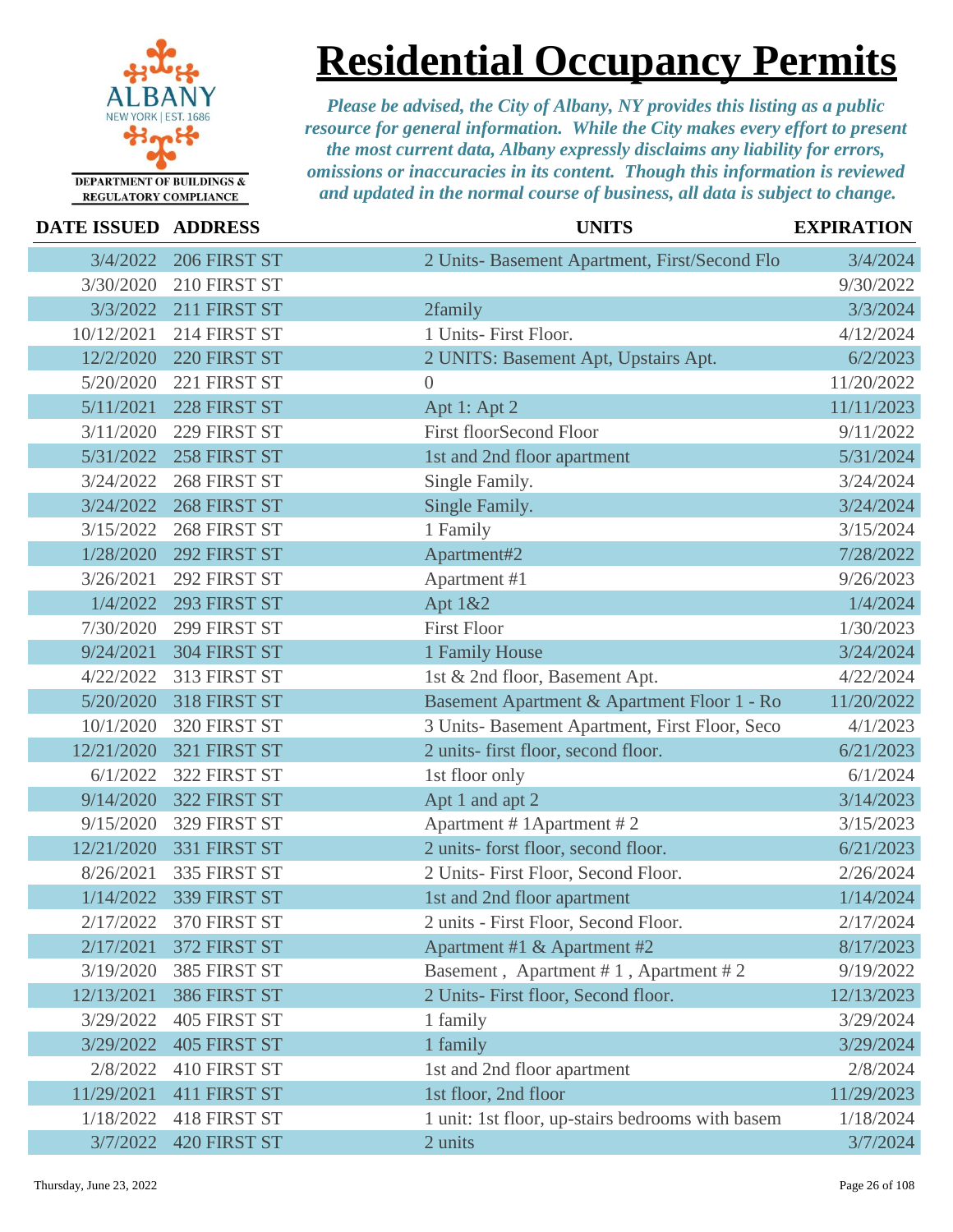

**Residential Occupancy Permits**

| DATE ISSUED ADDRESS |                          | <b>UNITS</b>                                     | <b>EXPIRATION</b> |
|---------------------|--------------------------|--------------------------------------------------|-------------------|
| 10/7/2021           | 453 FIRST ST             | 3 Units- First Floor, Second Floor, Third Floor. | 4/7/2024          |
| 3/15/2022           | <b>459 FIRST ST</b>      | 1st and 2nd floor apartment                      | 3/15/2024         |
| 2/21/2020           | 463 First St             | 1 Family                                         | 8/21/2022         |
| 7/15/2020           | 472 First St             | 1st floor, 2nd floor                             | 1/15/2023         |
| 6/24/2020           | 506 First St             | <b>First FloorSecond Floor</b>                   | 12/24/2022        |
| 11/2/2020           | 510 FIRST ST             | Apartment #1 & Apartment #2                      | 5/2/2023          |
| 12/9/2020           | 511 FIRST ST             | Apartment #1 & Apartment #2                      | 6/9/2023          |
| 10/4/2021           | 516 FIRST ST             | 1 family                                         | 4/4/2024          |
| 11/17/2020          | 521 FIRST ST             | Apt 2                                            | 5/17/2023         |
| 2/24/2021           | 523 FIRST ST             | Apartment 1, Apartment 2                         | 8/24/2023         |
| 12/22/2020          | 524 FIRST ST             | Apt 1, Apt 2                                     | 6/22/2023         |
| 7/8/2020            | 527 FIRST ST             | <b>First Floor Second Floor</b>                  | 1/8/2023          |
| 12/22/2021          | 536 FIRST ST             | 1st and 2nd floor apartment                      | 12/22/2023        |
| 5/25/2022           | 541 FIRST ST             | 2 Units- First Floor, Second Floor.              | 5/25/2024         |
| 12/7/2021           | 550 FIRST ST             | <b>Second Floor Apartment</b>                    | 12/7/2023         |
| 1/12/2022           | 555 FIRST ST             | 1st floor & 2nd floor                            | 1/12/2024         |
| 1/24/2020           | 556 FIRST ST             | 1 Family                                         | 7/24/2022         |
| 3/22/2021           | 557 FIRST ST             | 1st floor apt and 2nd floor apt                  | 9/22/2023         |
| 5/31/2022           | 561 FIRST ST             | One Family Home                                  | 5/31/2024         |
| 6/1/2022            | 562 FIRST ST             | 2 nd floor only                                  | 6/1/2024          |
| 8/6/2021            | 409 FIRST ST 1st stop    | First Floor Apartment & Second Floor Apartme     | 2/6/2024          |
| 1/2/2020            | <b>22 FOREST AVE</b>     | <b>First Floor, Second Floor</b>                 | 7/2/2022          |
| 12/24/2020          | <b>33 FOREST AVE</b>     | 5 UNITS: Apts. 1, 2, 3, 4, 5.                    | 6/24/2023         |
| 12/22/2021          | <b>41 FOREST AVE</b>     | ROP issued for both 1st & 2nd floors             | 12/22/2023        |
| 11/19/2020          | <b>54 FOREST AVE</b>     | 2nd floor                                        | 5/19/2023         |
| 5/7/2022            | <b>85 FOREST AVE</b>     | Single Family.                                   | 5/7/2024          |
| 1/6/2022            | <b>88 FOREST AVE</b>     | 1family house                                    | 1/6/2024          |
|                     | 1/26/2021 4 FOUNTAIN AVE | Apt $2$                                          | 7/26/2023         |
| 9/3/2020            | <b>14 FOUNTAIN AVE</b>   | 1 UNIT: Apt 1                                    | 3/3/2023          |
| 9/27/2021           | <b>22 FOUNTAIN AVE</b>   | 2 Units- First Floor, Second Floor.              | 3/27/2024         |
| 1/14/2020           | <b>26 FOUNTAIN AVE</b>   | Apt 1, Apt 2                                     | 7/14/2022         |
| 1/8/2020            | <b>114 FOURTH AVE</b>    | 2 Units- Basement Apartment, Second Floor Ap     | 7/8/2022          |
| 1/15/2020           | 116 FOURTH AVE           | Apt 1,2, and 3                                   | 7/15/2022         |
| 2/21/2020           | 136 Fourth Ave           | <b>One Family</b>                                | 8/21/2022         |
| 2/28/2022           | <b>139 FOURTH AVE</b>    | First Floor, Second Floor                        | 2/28/2024         |
| 11/17/2020          | <b>149 FOURTH AVE</b>    | 3 units: 1st, 2nd, 3rd fl                        | 5/17/2023         |
| 10/28/2021          | 159 FRANKLIN ST          | 2 Units- Basement Apartment, First Floor.        | 4/28/2024         |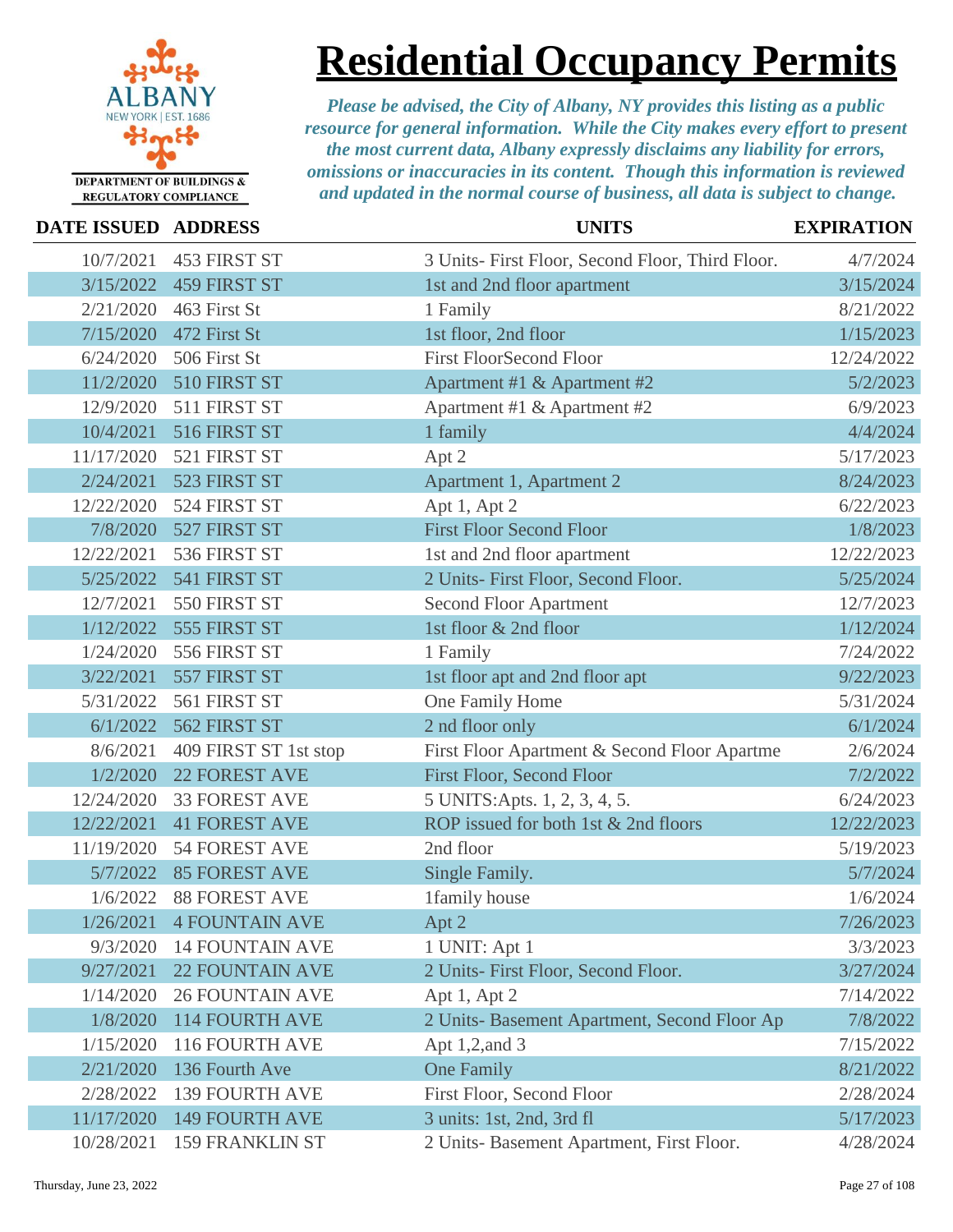

### **Residential Occupancy Permits**

| <b>DATE ISSUED ADDRESS</b> |                        | <b>UNITS</b>                                 | <b>EXPIRATION</b> |
|----------------------------|------------------------|----------------------------------------------|-------------------|
| 5/20/2020                  | <b>161 FRANKLIN ST</b> | Apartments 1 & 2                             | 11/20/2022        |
| 10/28/2021                 | <b>165 FRANKLIN ST</b> | 2 Units- Basement Apartment, First Floor.    | 4/28/2024         |
| 2/7/2020                   | <b>167 FRANKLIN ST</b> | <b>Basement, Apartment 1</b>                 | 8/7/2022          |
| 10/28/2021                 | <b>169 FRANKLIN ST</b> | 2 Units- Basement Apartment, First Floor.    | 4/28/2024         |
| 5/12/2022                  | <b>1 FRISBIE AVE</b>   | Apartment#1                                  | 5/12/2024         |
| 4/14/2021                  | <b>40 FROST PL</b>     | Apartments 1, 2, 3                           | 10/14/2023        |
| 6/15/2020                  | <b>44 FROST PL</b>     | 2 UNITS APT 1 and APT 2                      | 12/15/2022        |
| 11/26/2021                 | 58 FROST PL            | Apartment Right Rear, Apartment Right Front  | 11/26/2023        |
| 6/17/2021                  | <b>24 FULLERTON ST</b> | 1 family                                     | 12/17/2023        |
| 11/19/2021                 | <b>19 GARDEN AVE</b>   | 1 Unit- First Floor.                         | 11/19/2023        |
| 5/22/2020                  | 57 GARDEN ST           | 4 Units- Apartment 1, Apartment 2, Apartment | 11/22/2022        |
| 3/23/2021                  | 11 GARFIELD PL         | Apartment 1, Apartment 2                     | 9/23/2023         |
| 10/12/2021                 | 12 GARFIELD PL         | 2 Units- First Floor, Second Floor.          | 4/12/2024         |
| 10/1/2021                  | <b>20 GARFIELD PL</b>  | 1 Unit- First Floor.                         | 4/1/2024          |
| 11/8/2021                  | <b>24 GARFIELD PL</b>  | 2 Units- First Floor, Second Floor.          | 5/8/2024          |
| 1/23/2020                  | <b>37 GARFIELD PL</b>  | Apartment #2                                 | 7/23/2022         |
| 12/7/2020                  | <b>40 GARFIELD PL</b>  | 2nd Floor Apartment                          | 6/7/2023          |
| 5/20/2021                  | 51 GARFIELD PL         | 4 Units-1st fl $F & R$ , 2nd fl $F & R$      | 11/20/2023        |
| 10/12/2021                 | 52 GLENDALE AVE        | one family house                             | 4/12/2024         |
| 11/5/2020                  | 8 GLENWOOD ST          | Apt 1, Apt 2                                 | 5/5/2023          |
| 2/22/2022                  | 10 GLENWOOD ST         | Second Floor Apartment & First Floor Apartme | 2/22/2024         |
| 4/1/2021                   | 12 GLENWOOD ST         | First Floor Apartment #1 Passed ROPSecond    | 10/1/2023         |
| 3/1/2021                   | 14 GLENWOOD ST         | Apartment #1 & Apartment #2                  | 9/1/2023          |
| 2/22/2022                  | 19 GLENWOOD ST         | 1 unit, 2nd floor.                           | 2/22/2024         |
| 6/12/2020                  | <b>19 GLENWOOD ST</b>  | 1 Unit- First Floor.                         | 12/12/2022        |
| 3/7/2022                   | 21 GLENWOOD ST         | Apt 2                                        | 3/7/2024          |
| 7/31/2020                  | 27 GLENWOOD ST         | Floor 1, Floor 2, Floor 3                    | 1/31/2023         |
| 6/8/2022                   | 38 GLENWOOD ST         | 1,2,3,4,5,6,7,8,9,10                         | 6/8/2024          |
| 10/4/2021                  | <b>43 GLENWOOD ST</b>  | 5 Units-Apartment 1, Apartment 2, Apartment  | 4/4/2024          |
| 10/4/2021                  | 47 GLENWOOD ST         | 5 Units-Apartment 1, Apartment 2, Apartment  | 4/4/2024          |
| 9/25/2020                  | <b>49 GLENWOOD ST</b>  | 1 UNIT: 49 Glenwwood St.                     | 3/25/2023         |
| 9/22/2021                  | 3 GLYNN ST             | 3 Units-Apartments 1-3.                      | 3/22/2024         |
| 9/30/2020                  | 8 GLYNN ST             | Unit 1                                       | 3/30/2023         |
| 9/4/2020                   | 28 GLYNN ST            | 2 UNITS: 1st FL & 2nd FL                     | 3/4/2023          |
| 2/19/2021                  | 30 GLYNN ST            | <b>Second Floor Apartment</b>                | 8/19/2023         |
| 11/8/2021                  | 31 GLYNN ST            | Apt 1: Apt 2                                 | 5/8/2024          |
| 2/22/2022                  | 47 GLYNN ST            | 1 Family House                               | 2/22/2024         |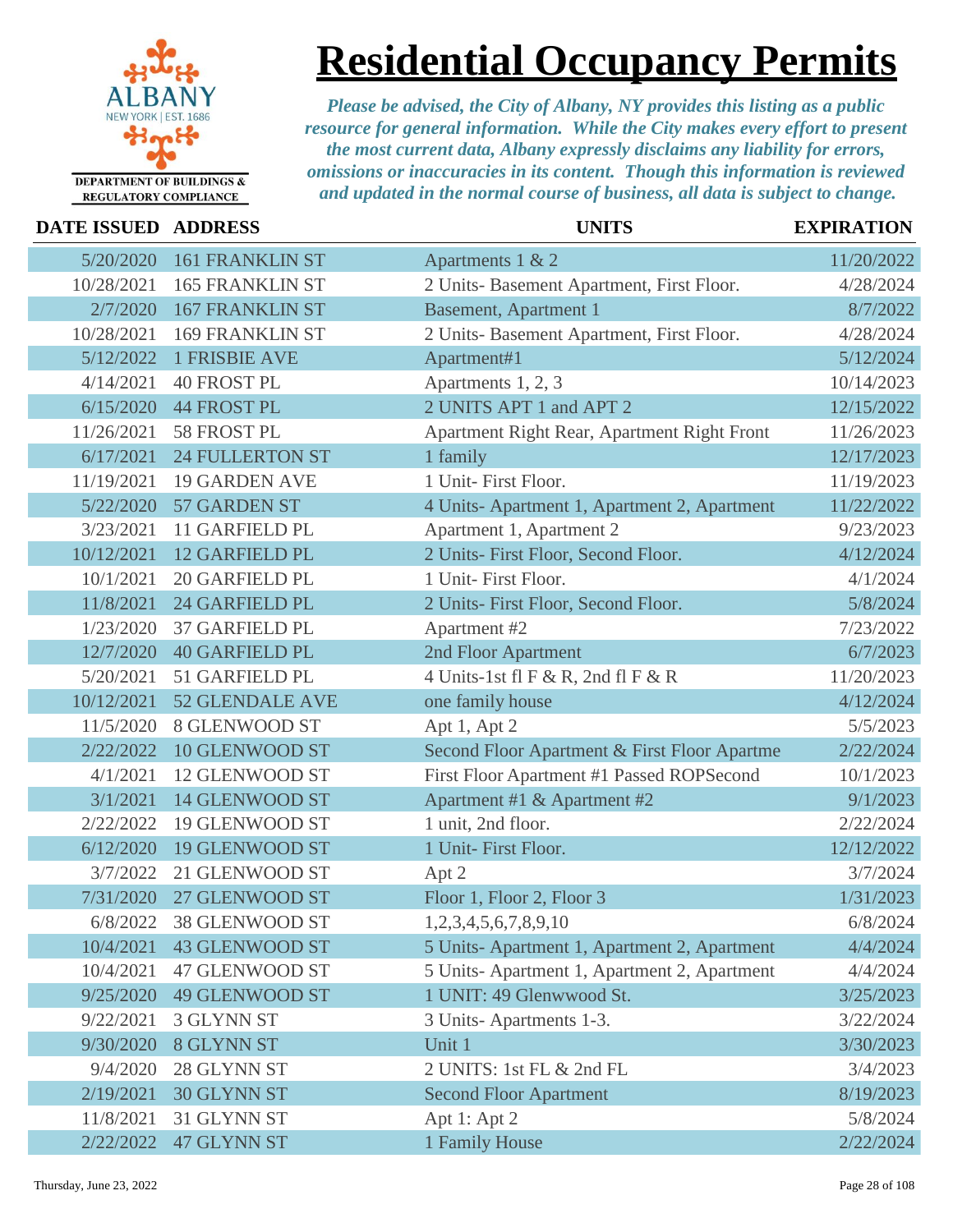

## **Residential Occupancy Permits**

| <b>DATE ISSUED ADDRESS</b> |                       | <b>UNITS</b>                                       | <b>EXPIRATION</b> |
|----------------------------|-----------------------|----------------------------------------------------|-------------------|
| 5/20/2020                  | 50 GLYNN ST           | $1A$ , $1B$                                        | 11/20/2022        |
| 11/12/2021                 | <b>7 GOVERNOR CIR</b> | 1 Unit- Single Family.                             | 5/12/2024         |
| 2/26/2020                  | 53 Grand St           | Apt 1, Apt2                                        | 8/26/2022         |
| 9/30/2021                  | 59 GRAND ST           | Apartments #1, #2, #3.                             | 3/30/2024         |
| 9/2/2020                   | 61 GRAND ST           | 3 UNITS: 1st FL, 2nd FL, and 3rd FL.               | 3/2/2023          |
| 8/30/2021                  | <b>63 GRAND ST</b>    | Apt 1: Apt 2: Apt 3: Apt 4                         | 2/29/2024         |
| 11/4/2020                  | 72 GRAND ST           | 3 UNITS: Apt 1, Apt 2, Apt 3.                      | 5/4/2023          |
| 8/21/2020                  | 73 GRAND ST           | 2 Units- First Floor, Second Floor.                | 2/21/2023         |
| 8/21/2020                  | 73 GRAND ST           | 1 Unit-Third Floor                                 | 2/21/2023         |
| 3/3/2020                   | 74 Grand St           | <b>Basement</b> , First FloorSecond Floor          | 9/3/2022          |
| 6/8/2020                   | 76 GRAND ST           | 3 Units-Basement Apartment, First Floor, Secon     | 12/8/2022         |
| 2/9/2021                   | <b>80 GRAND ST</b>    | <b>Basement Apartment</b>                          | 8/9/2023          |
| 6/8/2020                   | 88 GRAND ST           | 4 Units- Basement Apartment, First Floor, Seco     | 12/8/2022         |
| 6/8/2020                   | 89 GRAND ST           | 4 Units- Basement Apartment, First Floor, Seco     | 12/8/2022         |
| 7/27/2020                  | 92 GRAND ST           | <b>Basement ApartmentFirst Floor</b>               | 1/27/2023         |
| 1/3/2020                   | 96 GRAND ST           | 1st floor, 2nd floor, 3rd floor                    | 7/3/2022          |
| 6/8/2020                   | 97 GRAND ST           | 2 Units-Apartment 1, Apartment 2.                  | 12/8/2022         |
| 3/17/2021                  | 103 GRAND ST          | Basement, first floor, 2nd floor and 3rd floor apt | 9/17/2023         |
| 6/8/2020                   | 104 GRAND ST          | 4 Units- Basement Apartment, First Floor, Seco     | 12/8/2022         |
| 6/5/2020                   | 106 GRAND ST          | 4 Units- Basement Apartment, First Floor, Seco     | 12/5/2022         |
| 3/29/2021                  | 107 GRAND ST          | 4 Units- Basement Apartment, First Floor, Seco     | 9/29/2023         |
| 7/7/2020                   | 108 GRAND ST          | 1 Unit-Basement.                                   | 1/7/2023          |
| 2/13/2020                  | 108 GRAND ST          | Apt. 1, Apt. 3                                     | 8/13/2022         |
| 6/17/2021                  | 108 GRAND ST          | Apt 2                                              | 12/17/2023        |
| 6/5/2020                   | 109 GRAND ST          | 4 Units-Basement Apartment, First Floor, Secon     | 12/5/2022         |
| 6/5/2020                   | 110 GRAND ST          | Basement, 1st floor apt, 2nd, floor apt, and 3rd f | 12/5/2022         |
| 12/28/2021                 | 111 GRAND ST          | First Floor Apartment, Second Floor Apartment      | 12/28/2023        |
| 6/22/2021                  | 111 GRAND ST          |                                                    | 12/22/2023        |
| 3/9/2021                   | 111 GRAND ST          |                                                    | 9/9/2023          |
| 1/19/2022                  | 123 GRAND ST          | 3 Units- Basement Apartment, First Floor, Seco     | 1/19/2024         |
| 6/23/2021                  | 123 GRAND ST          | 1 Unit-Third Floor                                 | 12/23/2023        |
| 9/21/2021                  | 125 GRAND ST          | 3 Units- Basement Apartment, First Floor, Seco     | 3/21/2024         |
| 4/7/2020                   | 127 GRAND ST          | 2 Units-Apartment 1, Apartment 3.                  | 10/7/2022         |
| 8/27/2021                  | 127 GRAND ST          | 1st floor, 2nd floor, 3rd floor, basement          | 2/27/2024         |
| 12/24/2020                 | 130 GRAND ST          | 3 UNITS: Basement Apt, 1st Fl, 2nd Fl.             | 6/24/2023         |
| 8/12/2021                  | 137 GRAND ST          | Apt $1-3$                                          | 2/12/2024         |
| 1/8/2020                   | 140 GRAND ST          | 1st FL, Bsmt                                       | 7/8/2022          |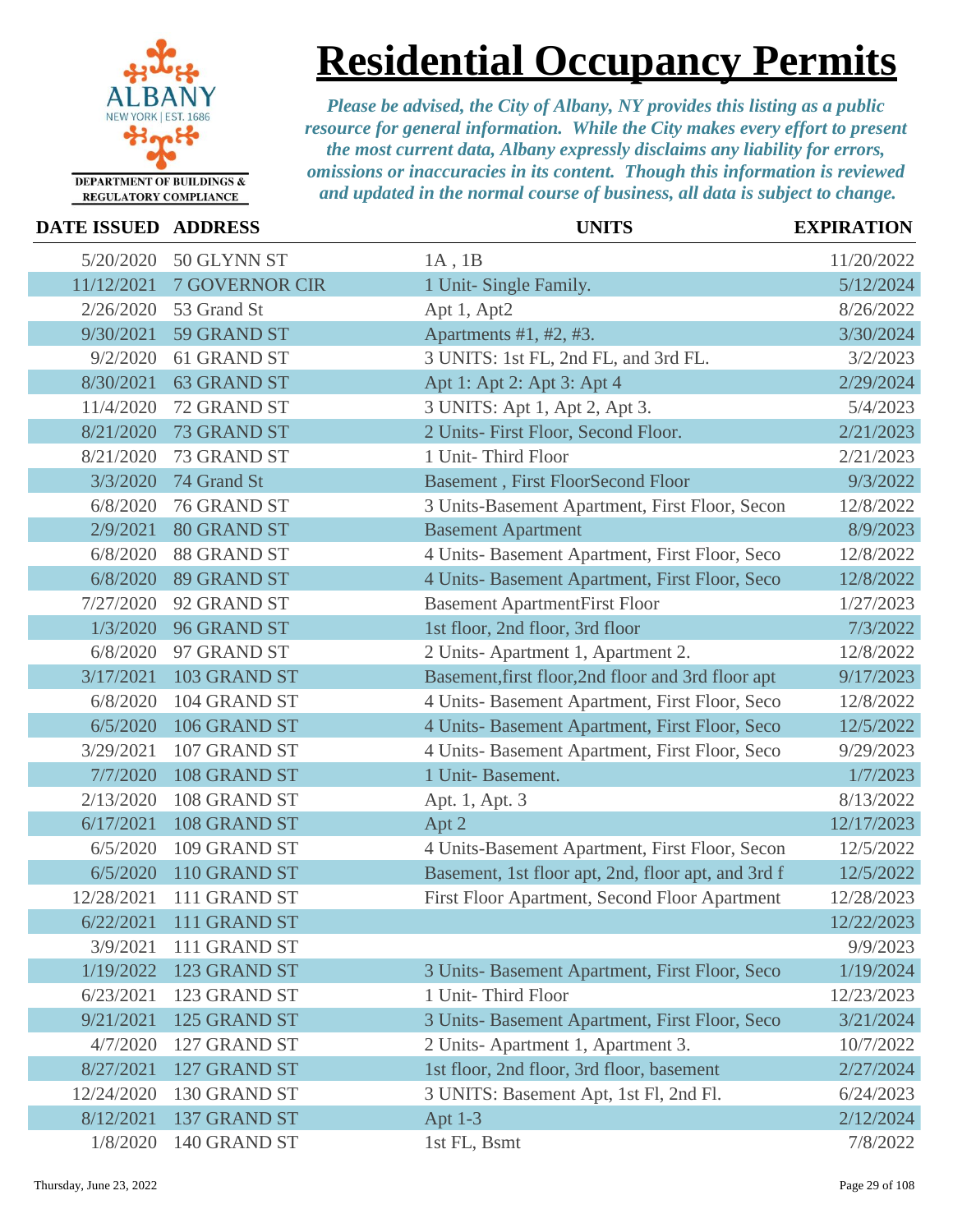

### **Residential Occupancy Permits**

| DATE ISSUED ADDRESS |                          | <b>UNITS</b>                                     | <b>EXPIRATION</b> |
|---------------------|--------------------------|--------------------------------------------------|-------------------|
| 4/30/2021           | 149 GRAND ST             | 3 Units- First Floor, Second Floor, Third Floor. | 10/30/2023        |
| 2/4/2022            | <b>1A GRAND VIEW TER</b> | <b>First Floor Apartment</b>                     | 2/4/2024          |
| 5/27/2020           | <b>7 GRAND VIEW TER</b>  | <b>Single Family</b>                             | 11/27/2022        |
| 4/13/2021           | <b>18 GRAND VIEW TER</b> | 2 UNITS: 1st Floor & 2nd Floor                   | 10/13/2023        |
| 2/28/2020           | <b>19 GRAND VIEW TER</b> | <b>One Family</b>                                | 8/28/2022         |
| 11/20/2020          | <b>22 GRAND VIEW TER</b> | 1st floor, 2nd floor                             | 5/20/2023         |
| 1/21/2022           | <b>34 GRAND VIEW TER</b> | 1family                                          | 1/21/2024         |
| 10/23/2020          | <b>48 GRAND VIEW TER</b> | One family                                       | 4/23/2023         |
| 1/21/2022           | <b>50 GRAND VIEW TER</b> | 1 family                                         | 1/21/2024         |
| 2/14/2022           | <b>62 GRAND VIEW TER</b> | First Floor Apartment #1 & Second Floor Apart    | 2/14/2024         |
| 10/7/2020           | <b>48 GRANT AVE</b>      | 1 unit                                           | 4/7/2023          |
| 1/28/2022           | 50 GRANT AVE             | 1 Unit- Single Family.                           | 1/28/2024         |
| 10/2/2020           | <b>66 GRANT AVE</b>      | 2 UNITS: 1st FL & 2nd FL                         | 4/2/2023          |
| 6/13/2022           | 105 GREEN ST             | Apt 1/ Apt 2                                     | 6/13/2024         |
| 6/13/2022           | 107 GREEN ST             | Apt 1/ Apt 2                                     | 6/13/2024         |
| 6/13/2022           | 109 GREEN ST             | Apt 1/ Apt 2                                     | 6/13/2024         |
| 6/13/2022           | 113 GREEN ST             | Apt A/Apt B/Apt C/Apt D                          | 6/13/2024         |
| 6/13/2022           | 115 GREEN ST             | Apt A/Apt B/Apt C                                | 6/13/2024         |
| 6/13/2022           | 117 GREEN ST             | Apt A/ Apt B/ Apt C                              | 6/13/2024         |
| 6/13/2022           | 118 GREEN ST             | G120A, G120B, G120C                              | 6/13/2024         |
| 6/13/2022           | 118 GREEN ST             | Apt A/ Apt B/ Apt C                              | 6/13/2024         |
| 6/13/2022           | 119 GREEN ST             | Apt A/Apt B                                      | 6/13/2024         |
| 6/13/2022           | 121 GREEN ST             | Apt A/Apt B                                      | 6/13/2024         |
| 4/1/2022            | 129 GREEN ST             | Second Floor.                                    | 4/1/2024          |
| 4/1/2022            | 129 GREEN ST             | Second Floor.                                    | 4/1/2024          |
| 6/19/2020           | 131 GREEN ST             | G131-1, G131-2                                   | 12/19/2022        |
| 6/9/2020            | 137 GREEN ST             | 1 Family Unit                                    | 12/9/2022         |
| 6/22/2020           | 138 GREEN ST             | G138-1, G138-2                                   | 12/22/2022        |
| 12/16/2021          | 139 GREEN ST             | Apt 1: Apt 2: Apt 3                              | 12/16/2023        |
| 6/13/2022           | 144 GREEN ST             | Apt 1/ Apt 2                                     | 6/13/2024         |
| 10/22/2020          | 390 GREENWAY             | 1 Unit- Single Family.                           | 4/22/2023         |
| 4/5/2020            | 104 Greenwich Dr         | 1 Unit- Single Family                            | 10/5/2022         |
| 1/4/2021            | <b>307 GREENWICH DR</b>  | 1 family                                         | 7/4/2023          |
| 8/13/2020           | <b>308 GREENWICH DR</b>  | <b>UNIT: #308</b>                                | 2/13/2023         |
| 4/2/2021            | <b>403 GREENWICH DR</b>  | 1 Family                                         | 10/2/2023         |
| 6/24/2020           | 701 GREENWICH DR         | 1 family                                         | 12/24/2022        |
| 8/20/2020           | 1006 GREENWICH DR        | 1 Family                                         | 2/20/2023         |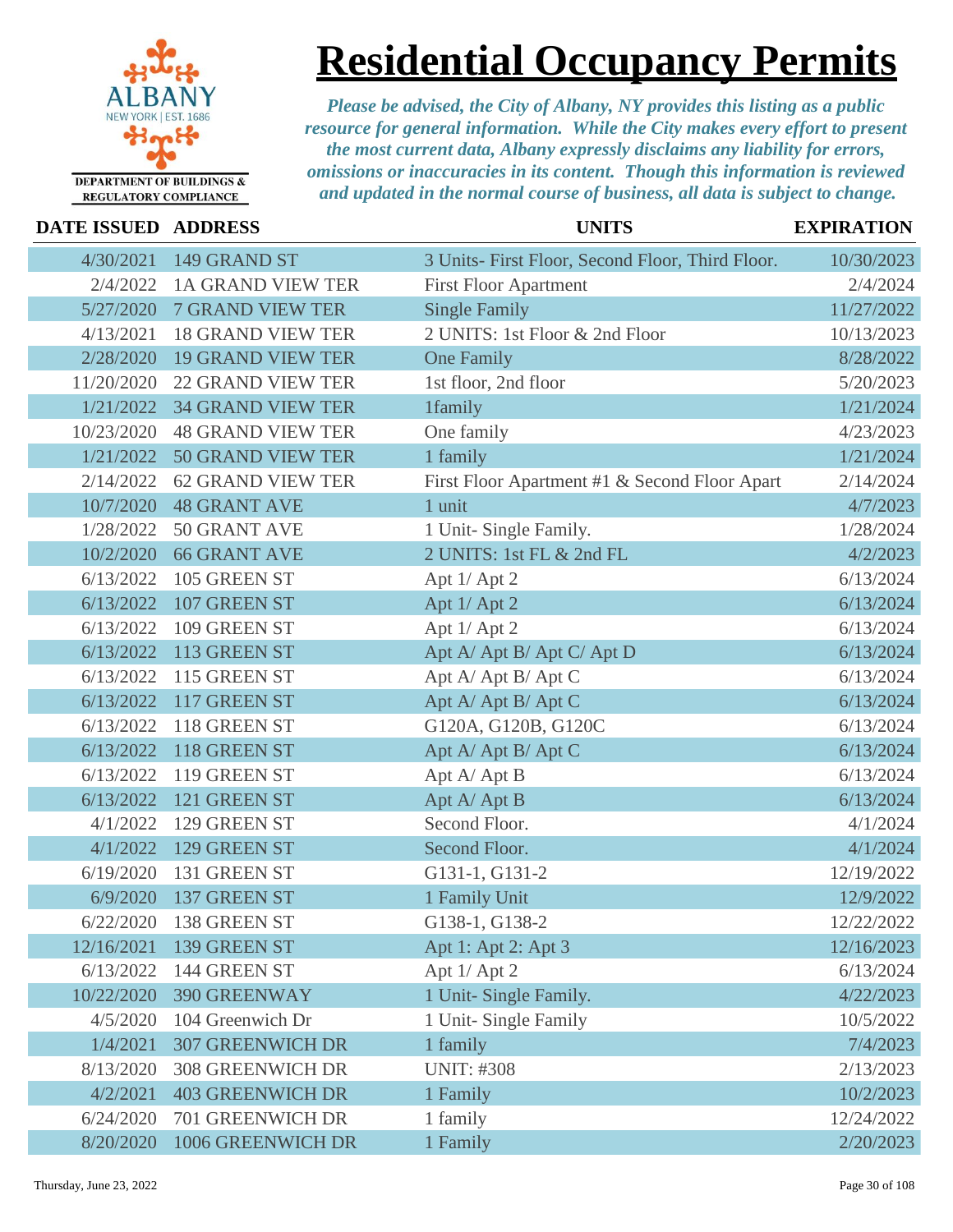

## **Residential Occupancy Permits**

| DATE ISSUED ADDRESS |                                  | <b>UNITS</b>                                     | <b>EXPIRATION</b> |
|---------------------|----------------------------------|--------------------------------------------------|-------------------|
| 8/20/2020           | 1008 GREENWICH DR                | 1 Family                                         | 2/20/2023         |
| 8/27/2021           | 1306 GREENWICH DR                | 1 Family                                         | 2/27/2024         |
| 11/8/2021           | 101 GREENWICH DR AKA 10 ONE UNIT |                                                  | 5/8/2024          |
| 1/28/2021           | <b>14 GROVE AVE</b>              | 2 Units- First Floor, Second Floor.              | 7/28/2023         |
| 6/2/2021            | <b>17 GROVE AVE</b>              | 1 Family                                         | 12/2/2023         |
| 8/20/2021           | <b>27 GROVE AVE</b>              | Apt 1L: Apt 1R: Apt 2L: Apt 2R                   | 2/20/2024         |
| 8/20/2021           | <b>29 GROVE AVE</b>              | Apt 1L: Apt 1R: Apt 2L: Apt 2R                   | 2/20/2024         |
| 1/10/2020           | <b>75 GROVE AVE</b>              | <b>Upstairs unit</b>                             | 7/10/2022         |
| 9/18/2020           | <b>75 GROVE AVE</b>              | 1 Unit: 1st Fl                                   | 3/18/2023         |
| 5/11/2021           | 266-284 HACKETT BLVD             | 18 Units-<br>284-A,B,C,D<br>28                   | 11/11/2023        |
| 2/7/2020            | <b>54 HACKETT BLVD</b>           | 1st Floor rear                                   | 8/7/2022          |
| 9/17/2021           | <b>78 HACKETT BLVD</b>           | 1 family                                         | 3/17/2024         |
| 2/24/2021           | 92 HACKETT BLVD                  | Floor 1, Floor 2                                 | 8/24/2023         |
| 2/24/2021           | <b>94 HACKETT BLVD</b>           | Apartment 1, Apartment 2                         | 8/24/2023         |
| 11/13/2020          | <b>154 HACKETT BLVD</b>          | 1 Unit- Single Family.                           | 5/13/2023         |
| 2/22/2022           | <b>217 HACKETT BLVD</b>          | 1 Unit- Single Family.                           | 2/22/2024         |
| 9/1/2021            | 335-345 HACKETT BLVD             | 333 Hackett Blvd: A, B, C, D335 Hackett Blv      | 3/1/2024          |
| 9/1/2021            | 336-346 HACKETT BLVD             | 336 Hackett Blvd: A, B, C, D338 Hackett Blv      | 3/1/2024          |
| 9/1/2021            | 351-361 HACKETT BLVD             | 351 Hackett Blvd: A, B, C, D353 Hackett Blv      | 3/1/2024          |
| 3/30/2020           | <b>352 HACKETT BLVD</b>          | 352a, 352b, 356a, 356b, 356c, 356d, 356e, 356f,  | 9/30/2022         |
| 9/1/2021            | 365-375 HACKETT BLVD             | 365 Hackett Blvd: A, B, C, D369 Hackett Blv      | 3/1/2024          |
| 1/14/2022           | <b>4 HALL PL</b>                 | Apartments A & B                                 | 1/14/2024         |
| 8/26/2020           | 8 HALL PL                        | Basement, 2nd, 3rd floor apt                     | 2/26/2023         |
| 11/30/2020          | 9 HALL PL                        | <b>Basement Apartment &amp; Unit #1</b>          | 5/30/2023         |
| 4/21/2021           | 488-490 HAMILTON ST              | 488 - First Floor, 490 - Second Floor            | 10/21/2023        |
| 9/10/2021           | <b>130 HAMILTON ST</b>           | 3 Units- First Floor, Second Floor, Third Floor. | 3/10/2024         |
| 10/12/2021          | <b>136 HAMILTON ST</b>           | 3 Units- First Floor, Second Floor, Third Floor. | 4/12/2024         |
| 2/15/2022           | 138 HAMILTON ST                  | 1st 2nd and 3rd floor apartment                  | 2/15/2024         |
| 3/31/2022           | <b>309 HAMILTON ST</b>           | Units A, B, C                                    | 3/31/2024         |
| 3/31/2022           | <b>309 HAMILTON ST</b>           | Units A, B, C                                    | 3/31/2024         |
| 4/1/2022            | <b>311 HAMILTON ST</b>           | 3 Units                                          | 4/1/2024          |
| 4/1/2022            | 313 HAMILTON ST                  | 3 units                                          | 4/1/2024          |
| 4/1/2022            | 313 HAMILTON ST                  | 3 units                                          | 4/1/2024          |
| 3/31/2022           | <b>315 HAMILTON ST</b>           | $\mathbf{A}$                                     | 3/31/2024         |
| 3/31/2022           | <b>315 HAMILTON ST</b>           | $\mathbf{A}$                                     | 3/31/2024         |
| 3/31/2022           | <b>317 HAMILTON ST</b>           | Units A, B                                       | 3/31/2024         |
| 3/31/2022           | 317 HAMILTON ST                  | Units A, B                                       | 3/31/2024         |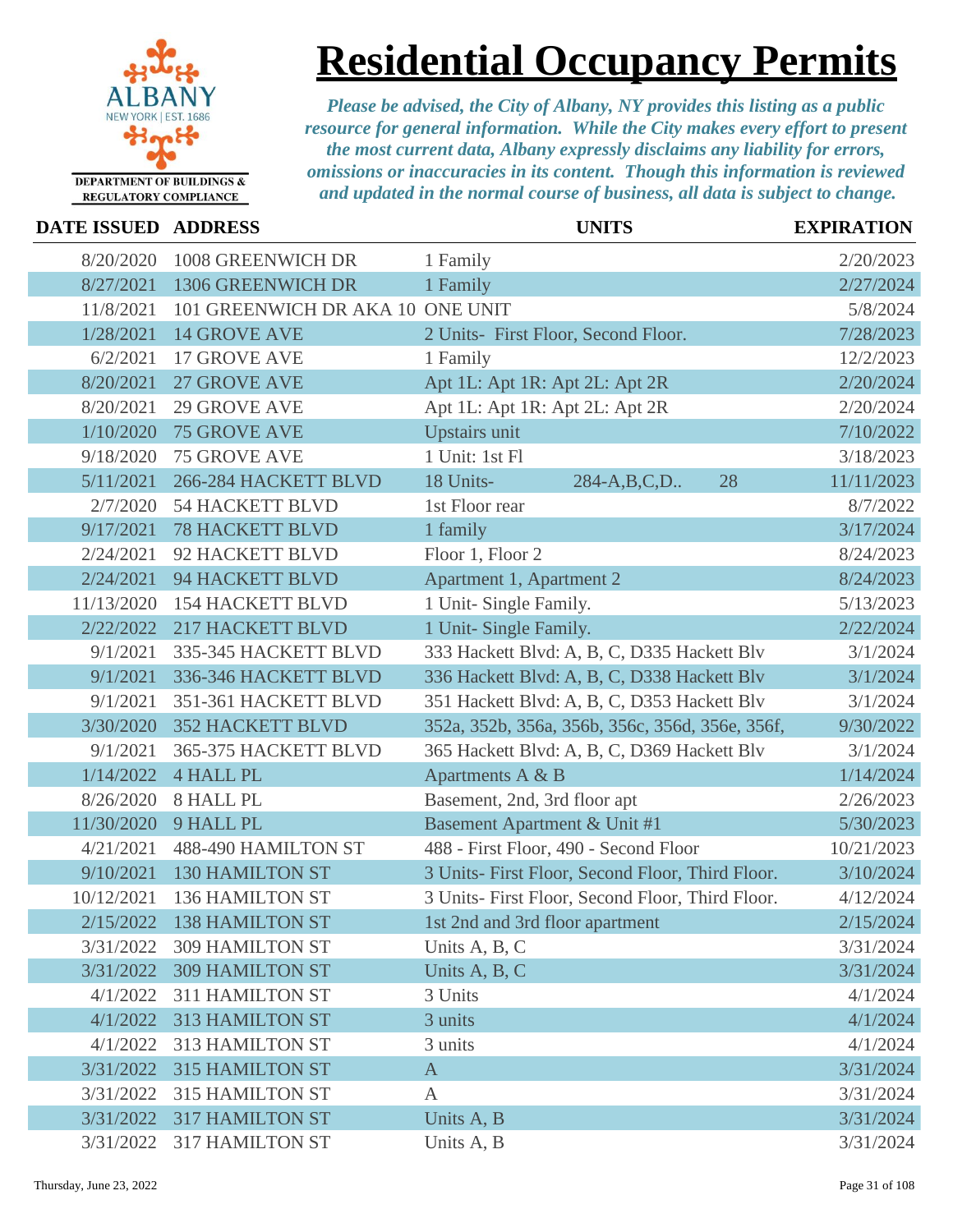

### **Residential Occupancy Permits**

| DATE ISSUED ADDRESS |                        | <b>UNITS</b>                                           | <b>EXPIRATION</b> |
|---------------------|------------------------|--------------------------------------------------------|-------------------|
| 3/31/2022           | <b>319 HAMILTON ST</b> | Units A, B                                             | 3/31/2024         |
| 3/31/2022           | <b>319 HAMILTON ST</b> | Units A, B                                             | 3/31/2024         |
| 4/1/2022            | <b>321 HAMILTON ST</b> | $\mathbf{A}$                                           | 4/1/2024          |
| 4/1/2022            | <b>321 HAMILTON ST</b> | $\mathbf{A}$                                           | 4/1/2024          |
| 4/4/2022            | <b>325 HAMILTON ST</b> | 201, 202, 203, 204, 205, 206, 207, 208, 209, 210, 211, | 4/4/2024          |
| 4/4/2022            | <b>325 HAMILTON ST</b> | 201, 202, 203, 204, 205, 206, 207, 208, 209, 210, 211, | 4/4/2024          |
| 1/10/2020           | <b>325 HAMILTON ST</b> | 1 Family                                               | 7/10/2022         |
| 4/4/2022            | 331 HAMILTON ST        | Basement, First Floor, Second Floor                    | 4/4/2024          |
| 4/4/2022            | 331 HAMILTON ST        | Basement, First Floor, Second Floor                    | 4/4/2024          |
| 1/10/2020           | 331 HAMILTON ST        | Apt 1, Apt 2, Apt 3, Apt 4, Apt 5, Apt 6, Apt 7,       | 7/10/2022         |
| 4/4/2022            | 333 HAMILTON ST        | Basement, First Floor, Second Floor                    | 4/4/2024          |
| 4/4/2022            | 333 HAMILTON ST        | Basement, First Floor, Second Floor                    | 4/4/2024          |
| 4/4/2022            | 335 HAMILTON ST        | Basement, First Floor, Second Floor                    | 4/4/2024          |
| 4/4/2022            | 335 HAMILTON ST        | Basement, First Floor, Second Floor                    | 4/4/2024          |
| 4/5/2022            | 336 HAMILTON ST        | Basement, First Floor, Second Floor                    | 4/5/2024          |
| 4/5/2022            | 336 HAMILTON ST        | Basement, First Floor, Second Floor                    | 4/5/2024          |
| 4/5/2022            | <b>337 HAMILTON ST</b> | Basement, First Floor, Second Floor                    | 4/5/2024          |
| 4/5/2022            | 337 HAMILTON ST        | Basement, First Floor, Second Floor                    | 4/5/2024          |
| 4/6/2022            | <b>341 HAMILTON ST</b> | Basement, First Floor, Second Floor                    | 4/6/2024          |
| 4/6/2022            | 341 HAMILTON ST        | Basement, First Floor, Second Floor                    | 4/6/2024          |
| 9/27/2021           | <b>342 HAMILTON ST</b> | Apt 1: Apt 2                                           | 3/27/2024         |
| 4/6/2022            | <b>345 HAMILTON ST</b> | Basement, First Floor, Second Floor                    | 4/6/2024          |
| 4/6/2022            | <b>345 HAMILTON ST</b> | Basement, First Floor, Second Floor                    | 4/6/2024          |
| 12/8/2021           | <b>358 HAMILTON ST</b> | Apt 1: Apt 2                                           | 12/8/2023         |
| 4/6/2022            | <b>360 HAMILTON ST</b> | <b>Single Family</b>                                   | 4/6/2024          |
| 4/6/2022            | <b>360 HAMILTON ST</b> | <b>Single Family</b>                                   | 4/6/2024          |
| 2/10/2021           | <b>365 HAMILTON ST</b> | Apartments #1 & #2                                     | 8/10/2023         |
| 5/7/2022            | 369 HAMILTON ST        | First Floor, Second Floor.                             | 5/7/2024          |
| 12/30/2019          | 370 HAMILTON ST        | <b>Basement Apartment</b>                              | 6/30/2022         |
| 4/4/2022            | 373 HAMILTON ST        | 2 Units- Garden Apartment, First Floor/Second          | 4/4/2024          |
| 4/4/2022            | 373 HAMILTON ST        | 2 Units- Garden Apartment, First Floor/Second          | 4/4/2024          |
| 5/10/2022           | 376 HAMILTON ST        | 1st floor                                              | 5/10/2024         |
| 4/25/2022           | <b>378 HAMILTON ST</b> | Apartment 1 and apartment 2                            | 4/25/2024         |
| 10/20/2021          | 380 HAMILTON ST        | 1st floor 2nd floor and 3rd floors all passed          | 4/20/2024         |
| 2/20/2020           | <b>390 HAMILTON ST</b> | Basement, first, second, and third floor               | 8/20/2022         |
| 8/25/2021           | <b>392 HAMILTON ST</b> | 1 UNIT: BSMT apt                                       | 2/25/2024         |
| 4/15/2021           | <b>393 HAMILTON ST</b> | <b>Basement Apt</b>                                    | 10/15/2023        |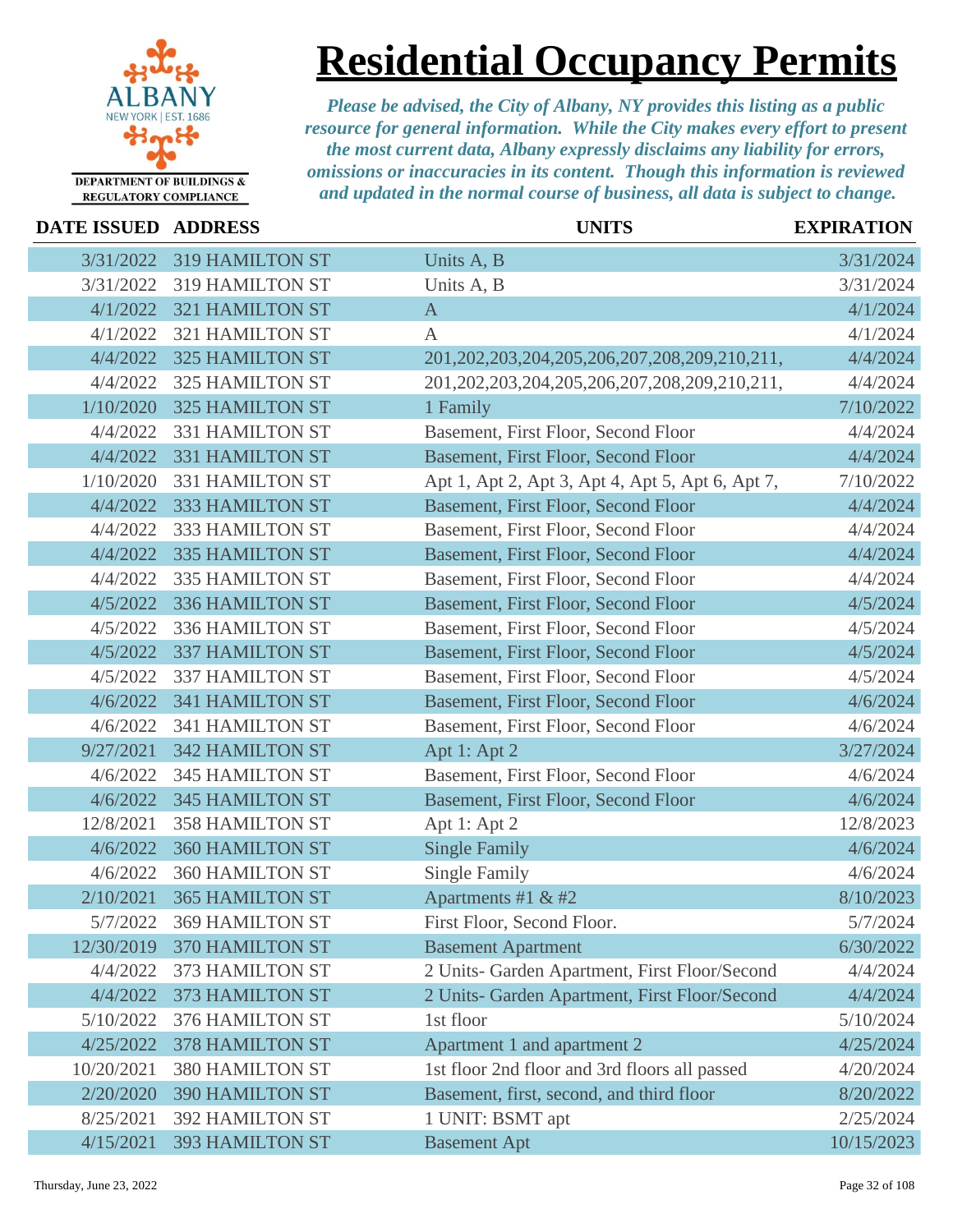

### **Residential Occupancy Permits**

| <b>DATE ISSUED ADDRESS</b> |                           | <b>UNITS</b>                                    | <b>EXPIRATION</b> |
|----------------------------|---------------------------|-------------------------------------------------|-------------------|
| 9/9/2020                   | <b>402 HAMILTON ST</b>    | 3 Units - Basement Apartment, First Floor, Seco | 3/9/2023          |
| 7/5/2020                   | <b>404 HAMILTON ST</b>    | <b>Basement Apartment</b>                       | 1/5/2023          |
| 6/22/2021                  | <b>405 HAMILTON ST</b>    | First floor apartment                           | 12/22/2023        |
| 10/29/2021                 | <b>406 HAMILTON ST</b>    | 1 Unit- Basement Apartment.                     | 4/29/2024         |
| 10/13/2021                 | <b>408 HAMILTON ST</b>    | 3 Units- Basement Apartment, First Floor, Seco  | 4/13/2024         |
| 12/11/2020                 | <b>421 HAMILTON ST</b>    | Apt 1; Apt 2                                    | 6/11/2023         |
| 8/12/2021                  | <b>423 HAMILTON ST</b>    | Apt 1: Apt 2                                    | 2/12/2024         |
| 1/28/2022                  | <b>425 HAMILTON ST</b>    | 1st floor and 2nd floor apartment               | 1/28/2024         |
| 6/10/2020                  | <b>429 HAMILTON ST</b>    | 2 Units- First Floor, Second Floor.             | 12/10/2022        |
| 9/11/2020                  | <b>433 HAMILTON ST</b>    | 2 Units- First Floor, Second Floor.             | 3/11/2023         |
| 11/3/2020                  | <b>435 HAMILTON ST</b>    | Apt 1, Apt 2                                    | 5/3/2023          |
| 4/18/2022                  | <b>437 HAMILTON ST</b>    | Floor 1, Floor 2                                | 4/18/2024         |
| 9/11/2020                  | <b>441 HAMILTON ST</b>    | 2 Units- First Floor, Second Floor.             | 3/11/2023         |
| 8/12/2021                  | 447-449 HAMILTON ST       | Apt 1: Apt 2                                    | 2/12/2024         |
| 1/22/2021                  | <b>453 HAMILTON ST</b>    | Unit #1 & Unit #2                               | 7/22/2023         |
| 12/15/2020                 | <b>456 HAMILTON ST</b>    | Apt 1; Apt 2                                    | 6/15/2023         |
| 1/5/2022                   | <b>457 HAMILTON ST</b>    | 1 family                                        | 1/5/2024          |
| 3/24/2022                  | <b>471 HAMILTON ST</b>    | 1st floor, 2nd floor                            | 3/24/2024         |
| 3/24/2022                  | <b>471 HAMILTON ST</b>    | 1st floor, 2nd floor                            | 3/24/2024         |
| 11/9/2021                  | <b>473 HAMILTON ST</b>    | 2 Units- First Floor, Second Floor.             | 5/9/2024          |
| 3/23/2022                  | <b>476 HAMILTON ST</b>    | 1-family                                        | 3/23/2024         |
| 3/23/2022                  | <b>476 HAMILTON ST</b>    | 1-family                                        | 3/23/2024         |
| 1/24/2020                  | <b>483 HAMILTON ST</b>    | 2 Units-Apartment 1, Apartment 2                | 7/24/2022         |
| 1/24/2020                  | <b>484 HAMILTON ST</b>    | 2 Units-Apartment 1, Apartment 2.               | 7/24/2022         |
| 7/10/2020                  | <b>485 HAMILTON ST</b>    | 2 Units-Apartment 1, Apartment 2.               | 1/10/2023         |
| 2/22/2021                  | <b>487 HAMILTON ST</b>    | 2 Units- First Floor, Second Floor.             | 8/22/2023         |
| 1/13/2021                  | <b>493 HAMILTON ST</b>    | 1 Unit- Second Floor.                           | 7/13/2023         |
|                            | 2/17/2021 493 HAMILTON ST | First fl apt                                    | 8/17/2023         |
| 3/24/2022                  | <b>497 HAMILTON ST</b>    | 2nd floor                                       | 3/24/2024         |
| 3/24/2022                  | <b>497 HAMILTON ST</b>    | 2nd floor                                       | 3/24/2024         |
| 1/11/2021                  | <b>501 HAMILTON ST</b>    | 1st floor apt and 2nd floor apt                 | 7/11/2023         |
| 7/9/2021                   | <b>508 HAMILTON ST</b>    | 2 Units- First Floor, Second Floor.             | 1/9/2024          |
| 7/9/2021                   | <b>511 HAMILTON ST</b>    | 2 Units- First Floor, Second Floor.             | 1/9/2024          |
| 3/24/2022                  | <b>512 HAMILTON ST</b>    | 1st floor, 2nd floor                            | 3/24/2024         |
| 3/24/2022                  | 512 HAMILTON ST           | 1st floor, 2nd floor                            | 3/24/2024         |
| 9/3/2020                   | <b>517 HAMILTON ST</b>    | 2nd floor apt                                   | 3/3/2023          |
| 12/20/2021                 | 519 HAMILTON ST           | 1 Unit- Second Floor.                           | 12/20/2023        |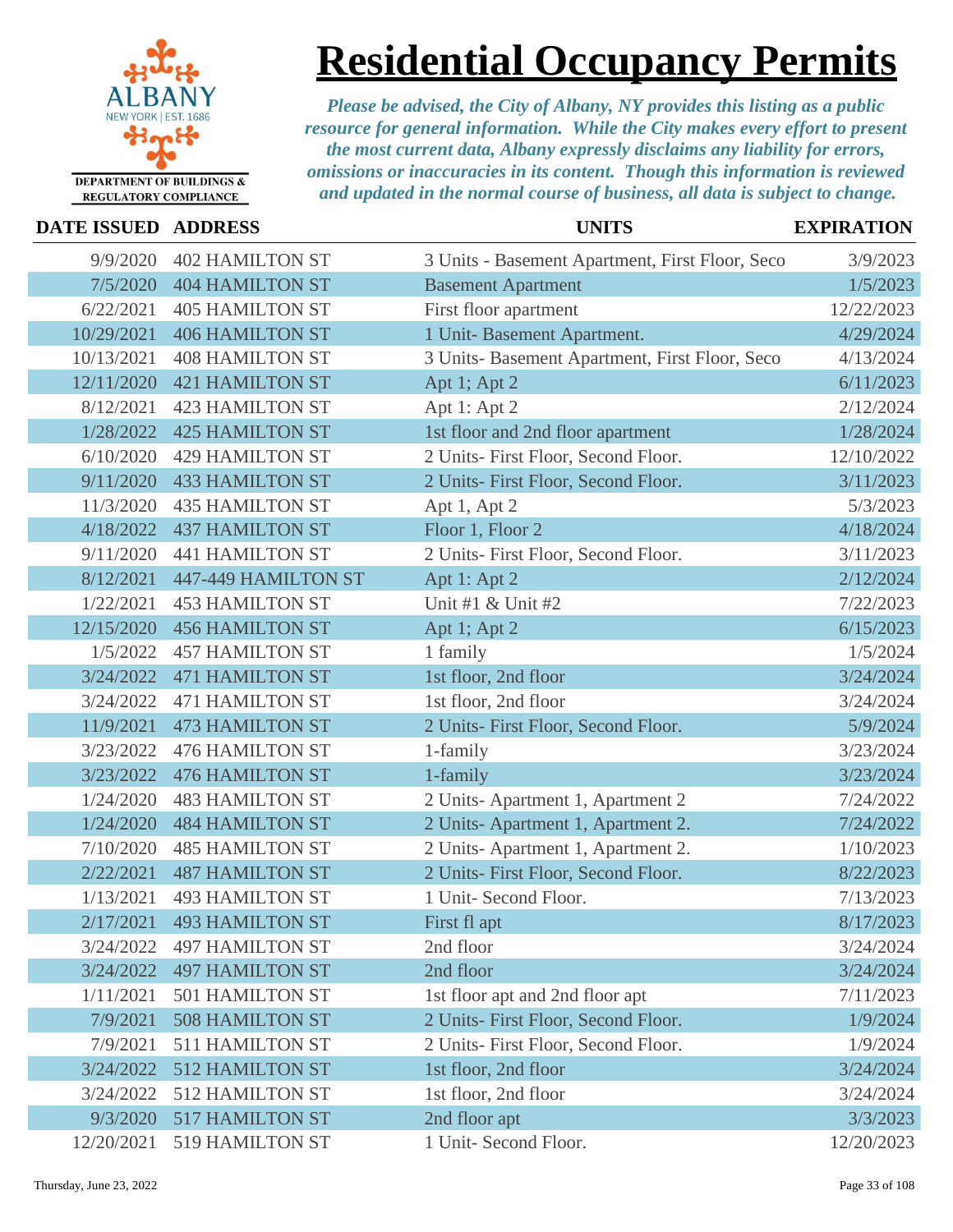

### **Residential Occupancy Permits**

| <b>DATE ISSUED ADDRESS</b> |                                                      | <b>UNITS</b>                                          | <b>EXPIRATION</b> |
|----------------------------|------------------------------------------------------|-------------------------------------------------------|-------------------|
| 1/10/2020                  | 519 HAMILTON ST                                      |                                                       | 7/10/2022         |
| 10/30/2020                 | 519 HAMILTON ST                                      | Pass-First Floor                                      | 4/30/2023         |
| 4/29/2021                  | <b>520 HAMILTON ST</b>                               | 2 Units-Apartment A, Apartment B.                     | 10/29/2023        |
| 3/23/2022                  | 521 HAMILTON ST                                      | 1st floor, 2nd floor                                  | 3/23/2024         |
| 3/23/2022                  | <b>521 HAMILTON ST</b>                               | 1st floor, 2nd floor                                  | 3/23/2024         |
| 3/24/2022                  | 523 HAMILTON ST                                      | 1-family                                              | 3/24/2024         |
| 3/24/2022                  | 523 HAMILTON ST                                      | 1-family                                              | 3/24/2024         |
| 5/14/2021                  | <b>524 HAMILTON ST</b>                               | 1st floor apt. $+$ 2nd floor apt                      | 11/14/2023        |
| 10/13/2020                 | <b>527 HAMILTON ST</b>                               | Unit 1                                                | 4/13/2023         |
| 6/10/2020                  | 529 HAMILTON ST                                      | 2 Units- First Floor, Second Floor.                   | 12/10/2022        |
| 11/19/2020                 | 536 HAMILTON ST                                      | Apt 1, Apt 2                                          | 5/19/2023         |
| 12/15/2020                 | 540 HAMILTON ST                                      | 1 Family House                                        | 6/15/2023         |
| 11/2/2020                  | <b>543 HAMILTON ST</b>                               | 1-family                                              | 5/2/2023          |
| 5/19/2021                  | <b>545 HAMILTON ST</b>                               | 2 Units- First Floor, Second Floor.                   | 11/19/2023        |
| 3/15/2021                  | 140 HAMILTON ST - 1st; then                          | 3 Units- Basement Apartment, First/Second Flo         | 9/15/2023         |
| 3/1/2021                   | 474 HAMILTON ST - 5th; then Apartment 1, Apartment 2 |                                                       | 9/1/2023          |
| 2/19/2021                  | <b>5 HAMPTON ST</b>                                  | 1st floor apt and 2nd floor apt                       | 8/19/2023         |
| 10/13/2021                 | <b>11 HAMPTON ST</b>                                 | 2 Units- First Floor, Second Floor.                   | 4/13/2024         |
| 1/24/2020                  | <b>12 HAMPTON ST</b>                                 | 1 Unit-Apartment 2.                                   | 7/24/2022         |
| 7/7/2021                   | <b>13 HAMPTON ST</b>                                 | 1 family                                              | 1/7/2024          |
| 2/23/2021                  | <b>17 HAMPTON ST</b>                                 | Apt 1: Apt 2: Apt 3                                   | 8/23/2023         |
| 2/23/2022                  | <b>19 HAMPTON ST</b>                                 | 1st fl front 1st floor rear 2nd floor                 | 2/23/2024         |
| 7/12/2021                  | <b>28 HAMPTON ST</b>                                 | 1 UNIT: 2nd Fl.                                       | 1/12/2024         |
| 6/9/2020                   | <b>39 HAMPTON ST</b>                                 | 1 Unit- Second Floor                                  | 12/9/2022         |
| 9/15/2020                  | 273 HANSEN AVE                                       | 2 Units: Unit 1 & Unit 2                              | 3/15/2023         |
| 1/12/2022                  | <b>16 HARRIS AVE</b>                                 | 1st floor: ok2nd floor: okBasement ok                 | 1/12/2024         |
| 6/1/2020                   | <b>38 HARRIS AVE</b>                                 | 2 Units- First Floor, Second Floor.                   | 12/1/2022         |
|                            | 2/27/2020 50 HARRIS AVE                              | 1st floor apt and 2nd floor apt                       | 8/27/2022         |
| 3/9/2022                   | <b>66 HARRIS AVE</b>                                 | 1st floor, 2nd floor                                  | 3/9/2024          |
| 11/8/2021                  | <b>75 HAZELHURST AVE</b>                             | 1 Unit- Single Family.                                | 5/8/2024          |
| 3/4/2021                   | <b>101 HAZELHURST AVE</b>                            | 1 Family House                                        | 9/4/2023          |
| 2/4/2021                   | <b>105 HAZELHURST AVE</b>                            | 1 family                                              | 8/4/2023          |
| 8/25/2021                  | 91 HAZELHURST AVE Final                              | 2 Units- First Floor, Second Floor.                   | 2/25/2024         |
| 4/12/2021                  | 7 HENRY JOHNSON BLVD                                 | Apt. 1, Apt. 2, Apt. 3, Apt. 4, Basement              | 10/12/2023        |
| 10/4/2021                  | 87 HENRY JOHNSON BLVD                                | Apt 1: Apt 2                                          | 4/4/2024          |
| 8/3/2021                   | 93 HENRY JOHNSON BLVD                                | Apt 1 and apt 2                                       | 2/3/2024          |
| 8/23/2021                  |                                                      | 151 HENRY JOHNSON BLVD 2A: 2B: 2C: 2D: 3A: 3B: 3C: 3D | 2/23/2024         |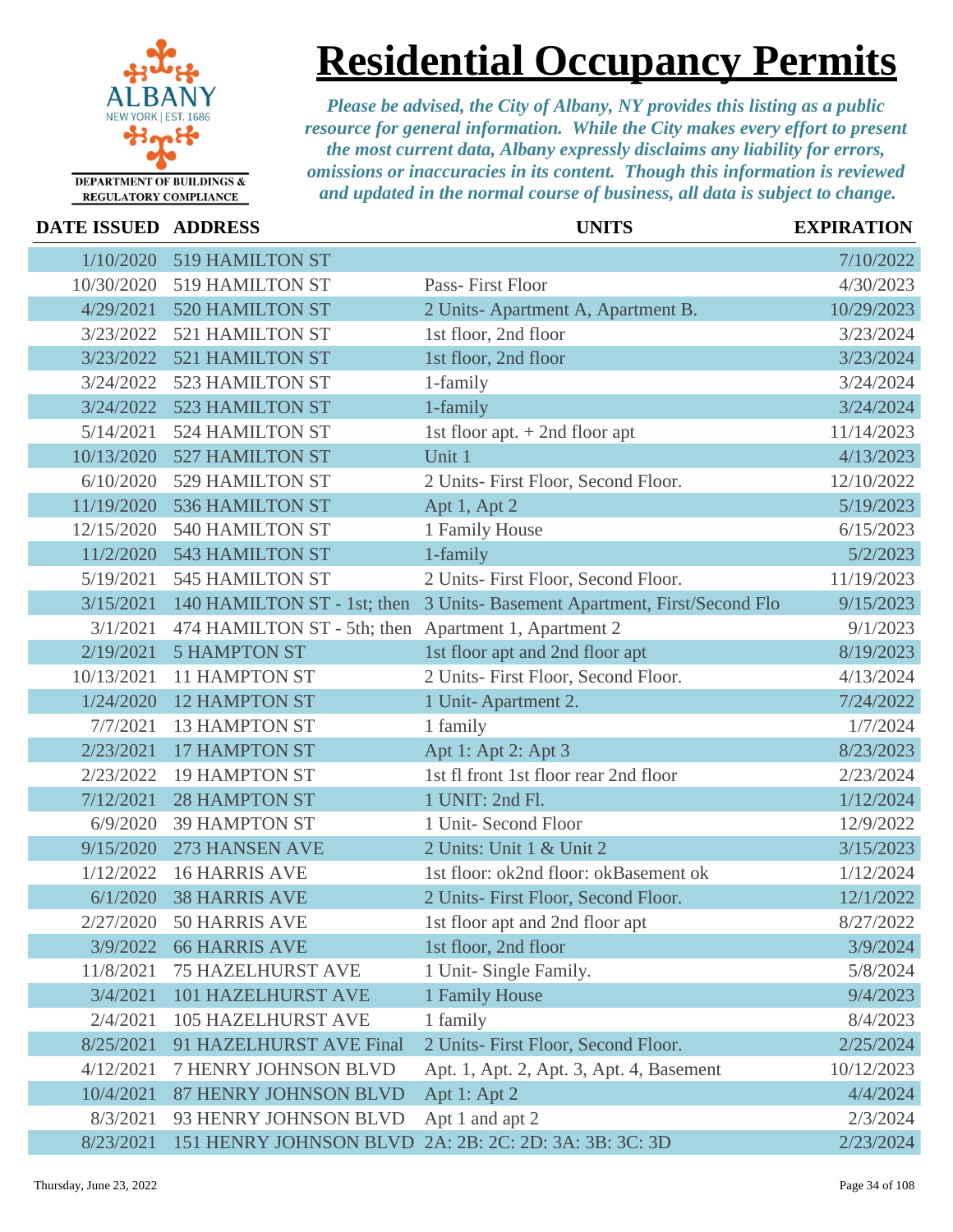

### **Residential Occupancy Permits**

| DATE ISSUED ADDRESS |                                              | <b>UNITS</b>                                 | <b>EXPIRATION</b> |
|---------------------|----------------------------------------------|----------------------------------------------|-------------------|
| 2/28/2020           | 185 HENRY JOHNSON BLVD Top floor apt         |                                              | 8/28/2022         |
| 6/22/2020           | <b>65 HERKIMER ST</b>                        | H65-1, H65-2                                 | 12/22/2022        |
| 6/13/2022           | <b>69 HERKIMER ST</b>                        | Apt 1/ Apt 2/ Apt 3                          | 6/13/2024         |
| 6/19/2020           | 91 HERKIMER ST                               | H91-1, H91-2, H91-3, H91-R                   | 12/19/2022        |
| 6/19/2020           | 91 HERKIMER ST (AKA 101                      | H101-1, H101-2                               | 12/19/2022        |
| 5/8/2020            | 91 HERKIMER ST (aka 103 H                    | H103-1, H103-2, H103-3                       | 11/8/2022         |
| 6/19/2020           | 91 HERKIMER ST (AKA 105                      | H105-1, H105-2, H105-3                       | 12/19/2022        |
| 6/19/2020           | 91 HERKIMER ST (aka 93 HE                    | H93-1, H93-2, H93-3                          | 12/19/2022        |
| 6/19/2020           | 91 HERKIMER ST (AKA 95 H H95-1, H95-2, H95-3 |                                              | 12/19/2022        |
| 6/19/2020           | 91 HERKIMER ST (AKA 97 H H97-1               |                                              | 12/19/2022        |
| 6/19/2020           | 91 HERKIMER ST (AKA 99 H H99-1               |                                              | 12/19/2022        |
| 2/23/2022           | <b>10 HILLCREST AVE</b>                      | 1family house                                | 2/23/2024         |
| 9/30/2020           | <b>12 HILLCREST AVE</b>                      | Unit 1                                       | 3/30/2023         |
| 4/2/2021            | <b>15 HILLCREST AVE</b>                      | One Family Home                              | 10/2/2023         |
| 10/12/2021          | <b>19 HILLCREST AVE</b>                      | 2 UNits- First Floor, Second Floor.          | 4/12/2024         |
| 4/18/2022           | <b>53 HILLCREST AVE</b>                      | First Floor Apartment.                       | 4/18/2024         |
| 8/4/2021            | <b>63 HILLCREST AVE</b>                      | 1 Family                                     | 2/4/2024          |
| 3/11/2022           | <b>71 HILLCREST AVE</b>                      | 1 Unit- First Floor.                         | 3/11/2024         |
| 2/10/2022           | 31 HOLLYWOOD AVE                             | Apartment #1 First Floor & Apartment #2 Seco | 2/10/2024         |
| 11/16/2020          | <b>47 HOLLYWOOD AVE</b>                      | Apt 1, Apt 2                                 | 5/16/2023         |
| 1/25/2021           | 53 HOLLYWOOD AVE                             | Apt 1 and apt2                               | 7/25/2023         |
| 8/14/2020           | 73 HOLLYWOOD AVE                             | <b>UNITS: 1st Fl</b>                         | 2/14/2023         |
| 2/22/2022           | 91 HOLLYWOOD AVE                             | 1 Unit- Single Family.                       | 2/22/2024         |
| 3/24/2021           | 93 HOLLYWOOD AVE                             | 1 Family House                               | 9/24/2023         |
| 12/11/2020          | 107 HOLLYWOOD AVE                            | 2 Units- First Floor, Second Floor.          | 6/11/2023         |
| 3/10/2020           | 110 HOLLYWOOD AVE                            | 2 Units- First Floor. Second Floor.          | 9/10/2022         |
| 6/21/2021           | 120 HOLLYWOOD AVE                            | Apartment #1 & Apartment #2                  | 12/21/2023        |
|                     | 11/3/2021 1 HOLMES CT                        | 1 family house                               | 5/3/2024          |
| 5/19/2021           | <b>34 HOLMES CT</b>                          | 1 Family House                               | 11/19/2023        |
| 1/7/2021            | <b>19 HOME AVE</b>                           | Apartment #1 & Apartment #2                  | 7/7/2023          |
| 3/17/2022           | 23 HOME AVE                                  | 1 Unit-Singe Family                          | 3/17/2024         |
| 3/17/2022           | 23 HOME AVE                                  | 1 Unit- Singe Family                         | 3/17/2024         |
| 4/6/2022            | <b>16 HOMESTEAD AVE</b>                      | [1st and2nd floor apartment]                 | 4/6/2024          |
| 4/6/2022            | <b>16 HOMESTEAD AVE</b>                      | [1st and2nd floor apartment                  | 4/6/2024          |
| 6/7/2022            | <b>17 HOMESTEAD AVE</b>                      | First Floor Apartment & Second Floor Apartme | 6/7/2024          |
| 11/3/2021           | <b>18 HOMESTEAD AVE</b>                      | 1st floor and 2nd floor apartments           | 5/3/2024          |
| 12/13/2021          | <b>19 HOMESTEAD AVE</b>                      | 2 Units- First Floor, Second Floor.          | 12/13/2023        |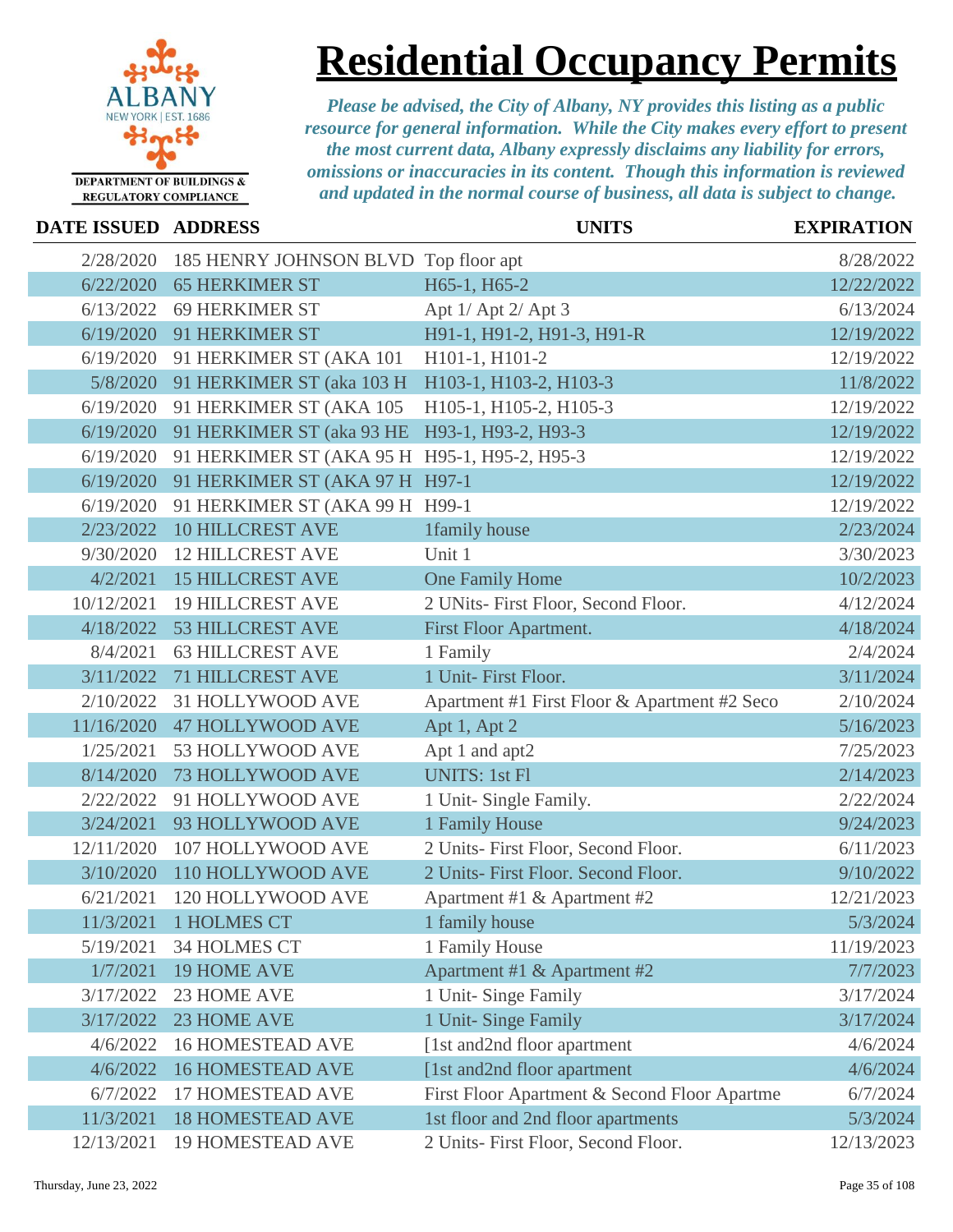

### **Residential Occupancy Permits**

| DATE ISSUED ADDRESS |                           | <b>UNITS</b>                                   | <b>EXPIRATION</b> |
|---------------------|---------------------------|------------------------------------------------|-------------------|
| 11/5/2021           | <b>28 HOMESTEAD AVE</b>   | 1 Family House                                 | 5/5/2024          |
| 5/12/2020           | <b>85 HOMESTEAD AVE</b>   | 1st floor apt and 2nd floor apt                | 11/12/2022        |
| 1/13/2020           | <b>89 HOMESTEAD AVE</b>   | 1st. Floor apt and 2nd floor apt               | 7/13/2022         |
| 11/20/2020          | 91 HOMESTEAD AVE          | Apartment #1 & Apartment #2                    | 5/20/2023         |
| 8/12/2020           | 99 HOMESTEAD AVE          | Apt 1, Apt 2, Apt 3, Apt 4                     | 2/12/2023         |
| 9/11/2020           | <b>102 HOMESTEAD AVE</b>  | Apt 1, 2, 3                                    | 3/11/2023         |
| 10/22/2021          | 106 HOMESTEAD AVE         | First Floor Apartment #1                       | 4/22/2024         |
| 2/17/2021           | 106 HOMESTEAD AVE         | Second Fl                                      | 8/17/2023         |
| 12/12/2021          | <b>107 HOMESTEAD AVE</b>  | First Floor Apartment & Second Floor Apartme   | 12/12/2023        |
| 8/30/2021           | <b>132 HOMESTEAD AVE</b>  | First floor Apt                                | 2/29/2024         |
| 2/17/2022           | <b>134 HOMESTEAD AVE</b>  | 1st and second floor apartment                 | 2/17/2024         |
| 12/30/2019          | <b>159 HOMESTEAD AVE</b>  | Apartment 1, Apartment 2                       | 6/30/2022         |
| 4/4/2022            | <b>164 HOMESTEAD AVE</b>  | Basement S, Basement N, 1S, 1N, 2S, 2N.        | 4/4/2024          |
| 4/4/2022            | <b>164 HOMESTEAD AVE</b>  | Basement S, Basement N, 1S, 1N, 2S, 2N.        | 4/4/2024          |
| 12/7/2021           | 170 HOMESTEAD AVE         | Basement apartment 1 and 2 -1st floor apartmen | 12/7/2023         |
| 10/12/2021          | <b>19 HOMESTEAD ST</b>    | Apt 1: Apt 2                                   | 4/12/2024         |
| 4/12/2022           | <b>28 HOMESTEAD ST</b>    | First Floor Apartment, Second Floor Apartment  | 4/12/2024         |
| 4/12/2022           | <b>28 HOMESTEAD ST</b>    | First Floor Apartment, Second Floor Apartment  | 4/12/2024         |
| 9/30/2020           | <b>30 HOMESTEAD ST</b>    | Unit 1                                         | 3/30/2023         |
| 11/4/2021           | <b>45 HOMESTEAD ST</b>    | 1 Family                                       | 5/4/2024          |
| 7/31/2020           | <b>69 HOMESTEAD ST</b>    | Left Rear, Right Rear                          | 1/31/2023         |
| 10/22/2021          | 79 HOMESTEAD ST           | First Foor Apartment #1 & Second Floor Apart   | 4/22/2024         |
| 6/28/2021           | 420-422 Hudson Ave        | 2 Units- First Floor, Second Floor.            | 12/28/2023        |
| 4/16/2021           | 416-418 HUDSON AVE        | 3 Units- 416 - First Floor. 418 - Second Fl    | 10/16/2023        |
| 3/2/2020            | 428-430 Hudson Ave        | 428-430 Hudson Ave Unit 1, Unit 2, Unit 3, Un  | 9/2/2022          |
| 5/21/2021           | 349A HUDSON AVE           | 4 Units-Apartment 1, Apartment 2, Apartment    | 11/21/2023        |
| 7/15/2020           | <b>452A HUDSON AVE</b>    | 1st floor apt and 2nd floor apt                | 1/15/2023         |
|                     | 12/28/2020 242 HUDSON AVE | Basement, Floor 1, Floor 2                     | 6/28/2023         |
| 1/10/2020           | <b>266 HUDSON AVE</b>     | 8 Units-Apartment 1, Apartment 2, Apartment    | 7/10/2022         |
| 12/28/2021          | 270 HUDSON AVE            | 1 Unit-Apartment 1B.                           | 12/28/2023        |
| 11/16/2020          | 273 HUDSON AVE            | 4 UNITS: 3, 2, 1, B.                           | 5/16/2023         |
| 6/3/2021            | <b>283 HUDSON AVE</b>     | <b>Basement Apt</b>                            | 12/3/2023         |
| 3/21/2022           | <b>293 HUDSON AVE</b>     | Basement 1st floor 2 floor apartment           | 3/21/2024         |
| 3/21/2022           | <b>293 HUDSON AVE</b>     | Basement 1st floor 2 floor apartment           | 3/21/2024         |
| 12/26/2019          | <b>296 HUDSON AVE</b>     | 2 Units- 2nd Floor, 3rd Floor.                 | 6/26/2022         |
| 3/29/2022           | <b>299 HUDSON AVE</b>     | 2 Units- First Floor/Second Floor, Basement.   | 3/29/2024         |
| 3/29/2022           | <b>299 HUDSON AVE</b>     | 2 Units- First Floor/Second Floor, Basement.   | 3/29/2024         |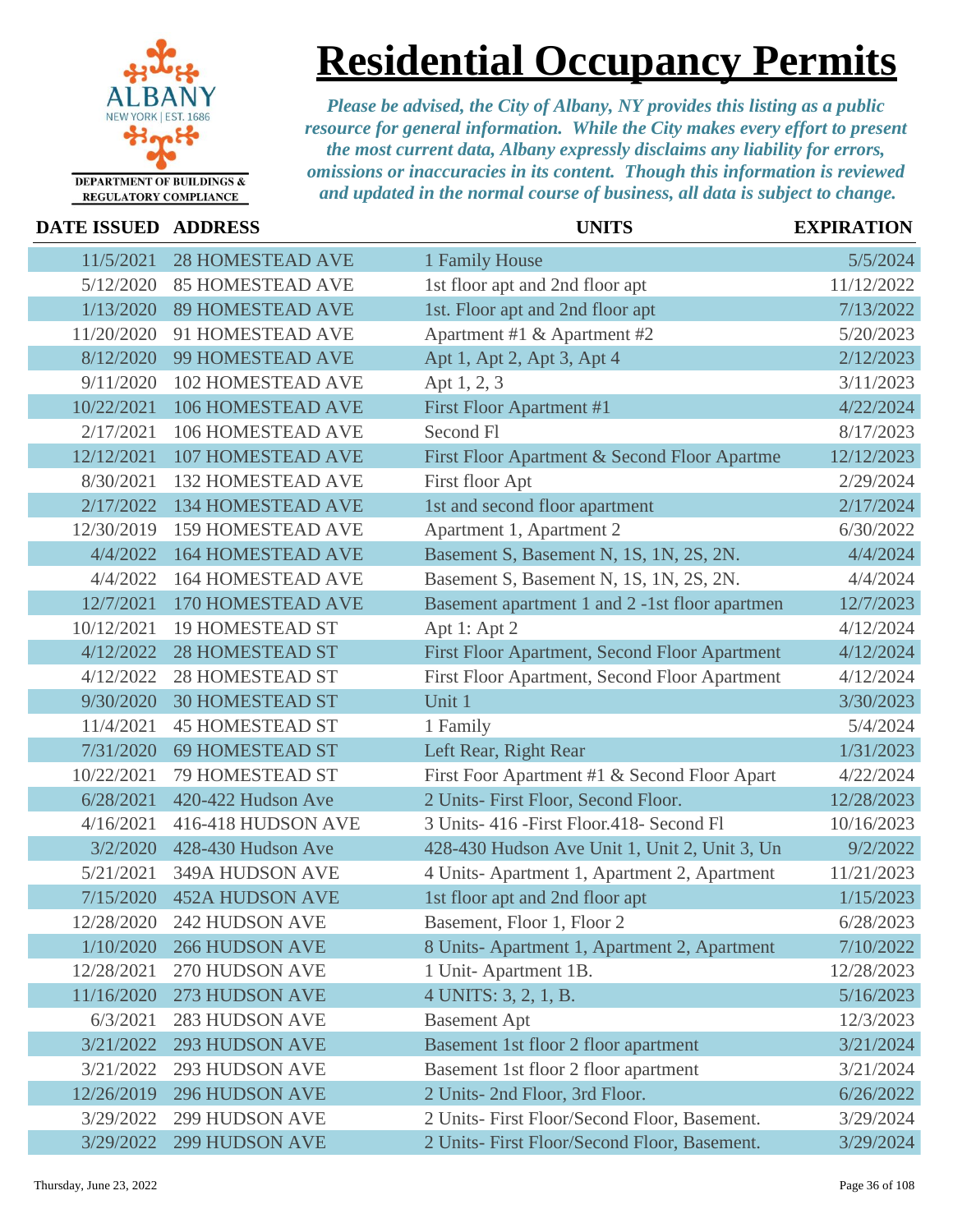

### **Residential Occupancy Permits**

| DATE ISSUED ADDRESS |                          | <b>UNITS</b>                                   | <b>EXPIRATION</b> |
|---------------------|--------------------------|------------------------------------------------|-------------------|
| 12/28/2020          | 306 HUDSON AVE           | Apt 1; apt 2; apt 3; apt 4                     | 6/28/2023         |
| 4/29/2021           | <b>307 HUDSON AVE</b>    | First Floor Apartment & Basement Apartment     | 10/29/2023        |
| 8/25/2021           | 315 HUDSON AVE           | 2 UNITS: Apt 1 (BSMT)& Apt 2 (1st & 2nd FL     | 2/25/2024         |
| 12/2/2021           | 321 HUDSON AVE           | 2 Units- Basement Apartment, , First/Second.   | 12/2/2023         |
| 5/26/2022           | 324 HUDSON AVE           | 3 front 3 rear 1 basement                      | 5/26/2024         |
| 10/13/2020          | 325 HUDSON AVE           | <b>Basement</b> apt                            | 4/13/2023         |
| 8/5/2020            | 327 HUDSON AVE           | 2 Units- Basement Apartment, 327 Hudson Ave    | 2/5/2023          |
| 2/26/2020           | 329 Hudson Ave           | 2 Units- Basement Apartment, 1st Floor Apartm  | 8/26/2022         |
| 6/22/2020           | 330 HUDSON AVE           | 3 UNITS: Units 1 - 3                           | 12/22/2022        |
| 2/24/2021           | 331 HUDSON AVE           | 1 Unit-Basement Apartment.                     | 8/24/2023         |
| 2/15/2022           | 334 HUDSON AVE           | 4 Units- Basement Apartment, Apartment 1, Ap   | 2/15/2024         |
| 11/23/2021          | 335 HUDSON AVE           | 2 Units- First Floor, Second Floor.            | 11/23/2023        |
| 2/24/2022           | 336 HUDSON AVE           | 8 Units- B1, B2, 1,2,3,4,5,6.                  | 2/24/2024         |
| 2/24/2022           | <b>338 HUDSON AVE</b>    | 7 Units-B1, B2, 1, 3, 4, 5.                    | 2/24/2024         |
| 8/24/2021           | 341 HUDSON AVE           | Apt 1: Apt 2                                   | 2/24/2024         |
| 2/1/2022            | 342 HUDSON AVE           | Basement and main level apartment              | 2/1/2024          |
| 7/26/2021           | 345 HUDSON AVE           | Apartment 1, Apartment 2                       | 1/26/2024         |
| 8/25/2021           | <b>352 HUDSON AVE</b>    | 1 Unit- Garden Level.                          | 2/25/2024         |
| 3/8/2021            | 366 HUDSON AVE           | Apt 1: Apt 2                                   | 9/8/2023          |
| 11/24/2021          | <b>368 HUDSON AVE</b>    | 3 Units- Basement Apartment, First Floor, Seco | 11/24/2023        |
| 11/2/2021           | <b>369 HUDSON AVE</b>    | 6 Units-1a, 1b, 2a, 2B, 3a, 3b.                | 5/2/2024          |
| 5/10/2022           | 371 HUDSON AVE           | 1A, 2A, 3A, 1B, 2B, 3B.                        | 5/10/2024         |
| 3/9/2020            | 372 HUDSON AVE           | Apartment 3 rear.                              | 9/9/2022          |
| 6/11/2020           | 373 HUDSON AVE           | 6 Units-Apartments 1A, 1B, 2A, 2B, 3A, 3B.     | 12/11/2022        |
| 9/3/2020            | 393 HUDSON AVE           | Floor 1, Floor 2                               | 3/3/2023          |
| 4/23/2021           | 395 HUDSON AVE           | apt $1,2,3$                                    | 10/23/2023        |
| 3/24/2022           | 399 HUDSON AVE           | 1st floor, 2nd floor, basement                 | 3/24/2024         |
|                     | 3/24/2022 399 HUDSON AVE | 1st floor, 2nd floor, basement                 | 3/24/2024         |
| 6/9/2021            | <b>403 HUDSON AVE</b>    | One Family                                     | 12/9/2023         |
| 1/10/2022           | <b>409 HUDSON AVE</b>    | 1 Unit- Single Family.                         | 1/10/2024         |
| 1/13/2020           | <b>409 HUDSON AVE</b>    | 1-family (3rd floor for storage only)          | 7/13/2022         |
| 4/5/2022            | <b>411 HUDSON AVE</b>    | 1st and 2nd floor apartment                    | 4/5/2024          |
| 4/5/2022            | <b>411 HUDSON AVE</b>    | 1st and 2nd floor apartment                    | 4/5/2024          |
| 1/5/2022            | <b>415 HUDSON AVE</b>    | 1st fl and 2nd fl apt                          | 1/5/2024          |
| 7/30/2021           | <b>417 HUDSON AVE</b>    | 1 Unit- Single Family.                         | 1/30/2024         |
| 7/30/2021           | <b>419 HUDSON AVE</b>    | 2 Units-Apartment 1, Apartment 2.              | 1/30/2024         |
| 4/5/2022            | <b>421 HUDSON AVE</b>    | 1 family                                       | 4/5/2024          |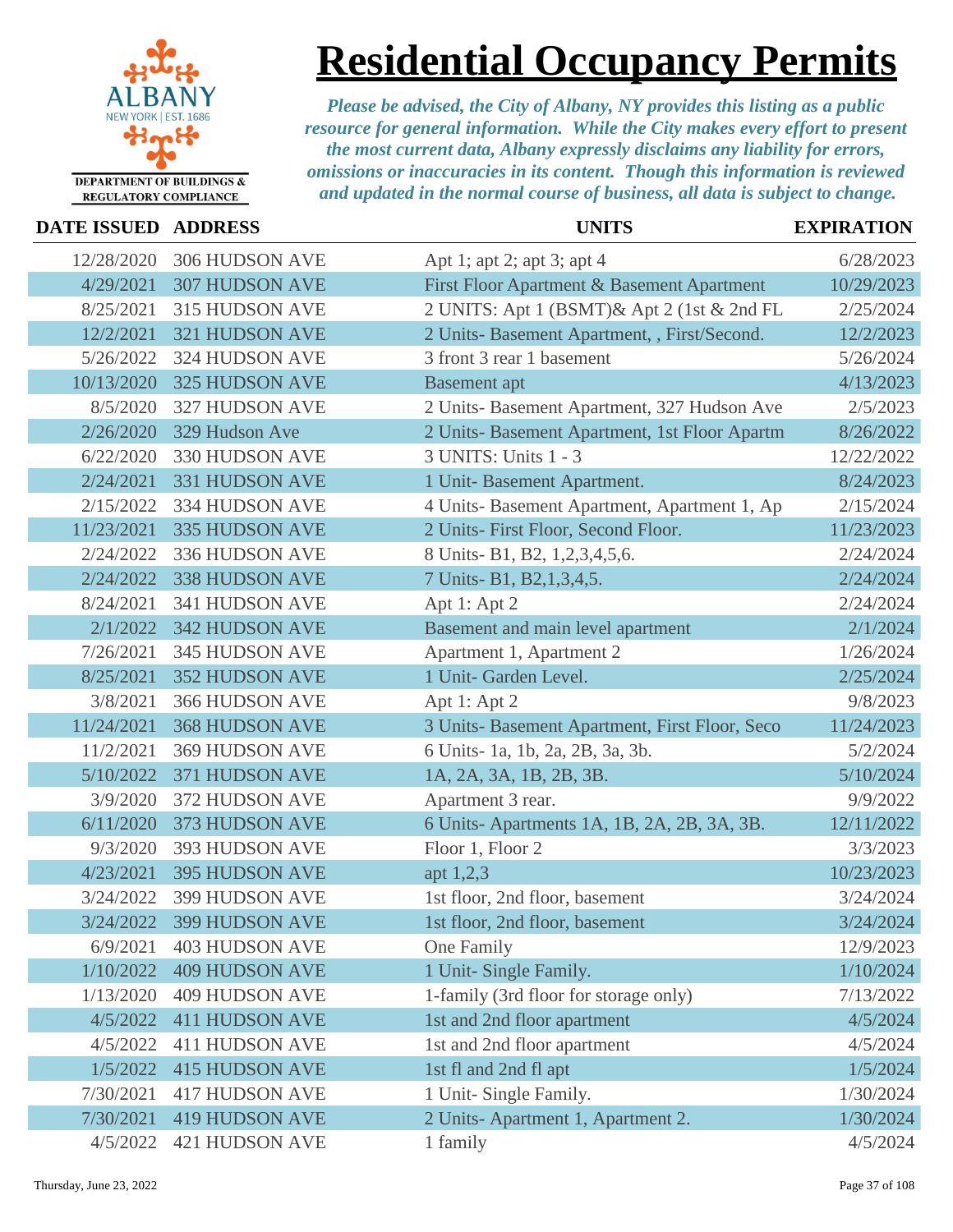

### **Residential Occupancy Permits**

| <b>DATE ISSUED ADDRESS</b> |                       | <b>UNITS</b>                                    | <b>EXPIRATION</b> |
|----------------------------|-----------------------|-------------------------------------------------|-------------------|
| 4/5/2022                   | <b>421 HUDSON AVE</b> | 1 family                                        | 4/5/2024          |
| 7/16/2021                  | 424-426 Hudson Ave    | 2 Units- First Floor, Second Floor.             | 1/16/2024         |
| 7/30/2021                  | <b>425 HUDSON AVE</b> | 2 Units-Apartment 1, Apartment 2.               | 1/30/2024         |
| 7/30/2021                  | <b>431 HUDSON AVE</b> | 1 Unit- Single Family.                          | 1/30/2024         |
| 9/14/2020                  | <b>431 HUDSON AVE</b> | <b>One Family</b>                               | 3/14/2023         |
| 9/14/2020                  | <b>431 HUDSON AVE</b> | One Family                                      | 3/14/2023         |
| 9/21/2021                  | 434-436 Hudson Ave    | Apt 1: Apt 2: Apt 3: Apt 4                      | 3/21/2024         |
| 1/19/2022                  | <b>435 HUDSON AVE</b> | 1 Unit- Single Family.                          | 1/19/2024         |
| 8/24/2021                  | 438-440 HUDSON AVE    | 1st Fl Apt; 2nd Fl Apt                          | 2/24/2024         |
| 12/3/2021                  | <b>439 HUDSON AVE</b> | 1st and 2nd floor                               | 12/3/2023         |
| 3/24/2022                  | <b>444 HUDSON AVE</b> | 1st floor, 2nd floor                            | 3/24/2024         |
| 3/24/2022                  | <b>444 HUDSON AVE</b> | 1st floor, 2nd floor                            | 3/24/2024         |
| 11/2/2020                  | <b>454 HUDSON AVE</b> | 1-family                                        | 5/2/2023          |
| 10/7/2021                  | <b>455 HUDSON AVE</b> | 1st floor and 2nd floor                         | 4/7/2024          |
| 7/30/2021                  | <b>456 HUDSON AVE</b> | 2 Units- First Floor, Second Floor.             | 1/30/2024         |
| 10/7/2021                  | <b>457 HUDSON AVE</b> | 1st floor and 2nd floor                         | 4/7/2024          |
| 7/30/2021                  | <b>458 HUDSON AVE</b> | 2 Units-Apartment 1, Apartment 2.               | 1/30/2024         |
| 2/11/2021                  | <b>463 HUDSON AVE</b> | 1st Fl & 2nd Fl                                 | 8/11/2023         |
| 7/30/2021                  | <b>464 HUDSON AVE</b> | 2 Units-Apartment 1, Apartment 2.               | 1/30/2024         |
| 1/19/2021                  | <b>467 HUDSON AVE</b> | 2 Units: Apt 1 & Apt 2                          | 7/19/2023         |
| 8/17/2021                  | <b>469 HUDSON AVE</b> | Apt 1: Apt 2                                    | 2/17/2024         |
| 1/5/2022                   | <b>470 HUDSON AVE</b> | 1st fl and 2nd fl apt                           | 1/5/2024          |
| 9/1/2020                   | <b>472 HUDSON AVE</b> | Apt. 1, Apt. 2, Apt. 3                          | 3/1/2023          |
| 12/2/2020                  | <b>475 HUDSON AVE</b> | Apt. 1A, Apt. 1B, Apt. 2A, Apt. 2B, Apt. 3, Bas | 6/2/2023          |
| 1/19/2021                  | <b>477 HUDSON AVE</b> | 2 Units: Apt 1 & Apt 2                          | 7/19/2023         |
| 7/30/2021                  | <b>479 HUDSON AVE</b> | 2 Units-Apartment 1, Apartment 2.               | 1/30/2024         |
| 6/17/2020                  | <b>483 HUDSON AVE</b> | <b>First FloorSecond Floor</b>                  | 12/17/2022        |
| 3/8/2022                   | 487 HUDSON AVE        | 2 Units- First Floor, Second Floor.             | 3/8/2024          |
| 7/30/2021                  | <b>490 HUDSON AVE</b> | 2 Units- First Floor, Second Floor.             | 1/30/2024         |
| 7/22/2020                  | <b>490 HUDSON AVE</b> | <b>First FloorSecond Floor</b>                  | 1/22/2023         |
| 11/5/2021                  | 492 Hudson Ave        | 2 Units- First Floor, Second Floor.             | 5/5/2024          |
| 4/27/2021                  | <b>496 HUDSON AVE</b> | First Floor, Second Floor.                      | 10/27/2023        |
| 11/4/2021                  | <b>504 HUDSON AVE</b> | 2nd Fl Apt                                      | 5/4/2024          |
| 1/5/2022                   | 505 HUDSON AVE        | 1st fl and 2nd fl apartment                     | 1/5/2024          |
| 10/26/2021                 | 522 HUDSON AVE        | 1st floor and 2nd floor                         | 4/26/2024         |
| 4/4/2022                   | 524 HUDSON AVE        | <b>Single Family</b>                            | 4/4/2024          |
| 4/4/2022                   | 524 HUDSON AVE        | <b>Single Family</b>                            | 4/4/2024          |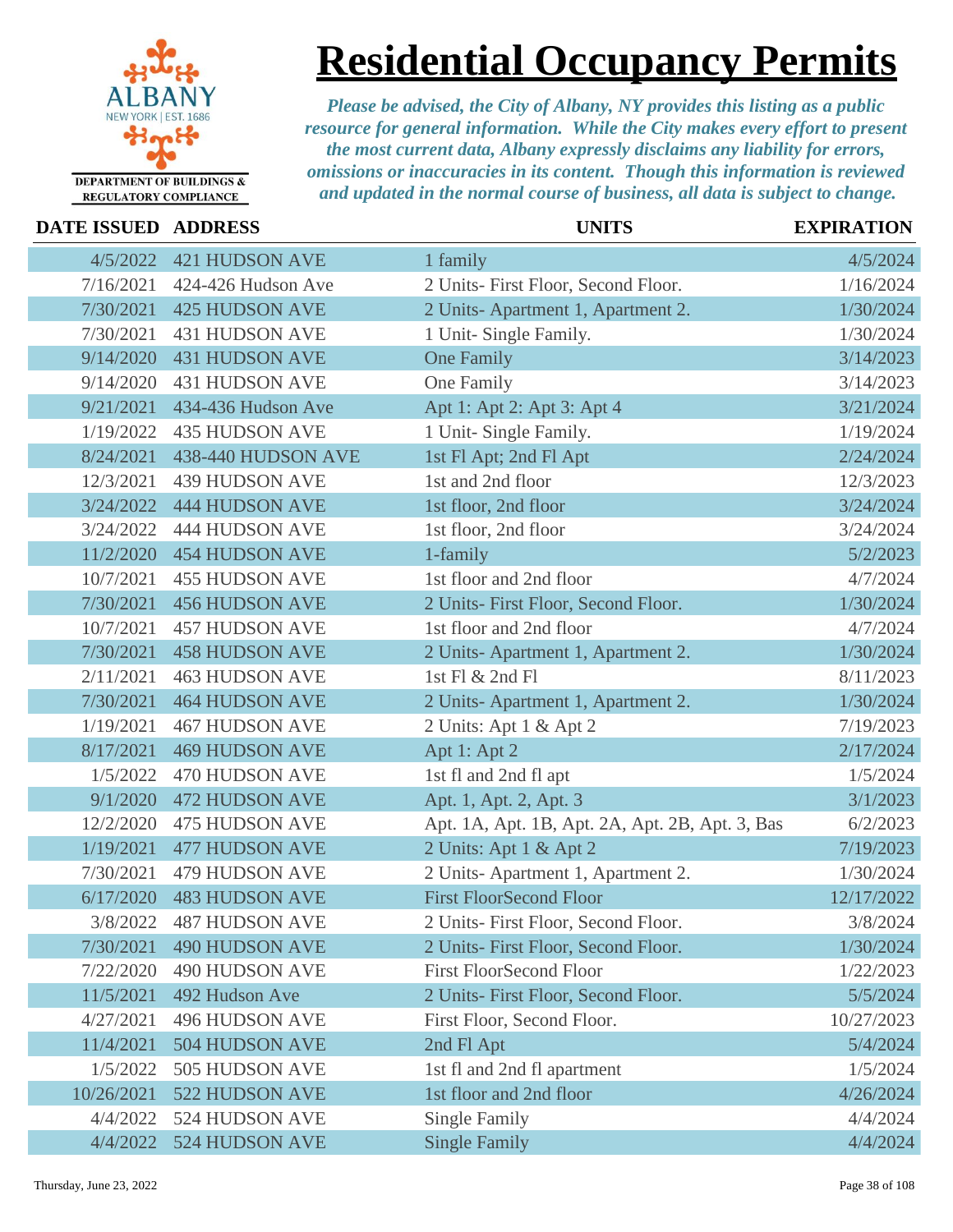

# **Residential Occupancy Permits**

| DATE ISSUED ADDRESS |                            | <b>UNITS</b>                                   | <b>EXPIRATION</b> |
|---------------------|----------------------------|------------------------------------------------|-------------------|
| 9/28/2021           | 528 HUDSON AVE             | First Floor, Second Floor                      | 3/28/2024         |
| 3/11/2022           | 550 HUDSON AVE             | 2 family                                       | 3/11/2024         |
| 3/15/2021           | 552 HUDSON AVE             | 1st floor apt and 2nd floor apt                | 9/15/2023         |
| 3/13/2020           | <b>663 HUDSON AVE</b>      | Apt 1, Apt 2                                   | 9/13/2022         |
| 7/10/2020           | <b>690 HUDSON AVE</b>      | Apartment #1, Apartment #2, Apartment #3, A    | 1/10/2023         |
| 9/1/2021            | 305 HUDSON AVE - 1st       | Apt $1-2$                                      | 3/1/2024          |
| 11/18/2021          | 538 HUDSON AVE - 1st -     | Apt 1: Apt 2                                   | 11/18/2023        |
| 11/18/2021          | 489 HUDSON AVE - 3rd -     | Apt 1: Apt 2                                   | 11/18/2023        |
| 11/18/2021          | 486 HUDSON AVE - 4th -     | Apt 1: Apt 2                                   | 11/18/2023        |
| 11/18/2021          | 481 HUDSON AVE - 5th -     | Apt 1: Apt 2                                   | 11/18/2023        |
| 1/6/2021            | 295 HUDSON AVE 1st         | First Floor, Basement                          | 7/6/2023          |
| 1/6/2021            | 301 HUDSON AVE 2nd         | <b>First Floor, Basement</b>                   | 7/6/2023          |
| 4/5/2021            | 442 HUDSON AVE 3rd; then g | Apartment 1, Apartment 2                       | 10/5/2023         |
| 10/6/2021           | 311 HUDSON AVE Final Stop  | 1st floor, basement                            | 4/6/2024          |
| 2/19/2021           | <b>74 HUNTER AVE</b>       | Apt 1: Apt 2                                   | 8/19/2023         |
| 2/19/2021           | <b>76 HUNTER AVE</b>       | Apt 1: Apt 2                                   | 8/19/2023         |
| 1/26/2021           | <b>80 HUNTER AVE</b>       | Apt 1; Apt 2                                   | 7/26/2023         |
| 7/8/2021            | <b>84 HUNTER AVE</b>       | Apt 1: Apt 2                                   | 1/8/2024          |
| 2/15/2022           | <b>85 HUNTER AVE</b>       | 3 Units- Basement Apartment, First Floor, Seco | 2/15/2024         |
| 2/15/2022           | <b>87 HUNTER AVE</b>       | 3 Units- Basement, First Floor, Second Floor.  | 2/15/2024         |
| 10/29/2021          | <b>88 HUNTER AVE</b>       | Apt 1: Apt 2                                   | 4/29/2024         |
| 11/13/2020          | 91 HUNTER AVE              | Apt 1, Apt 2, Apt 3                            | 5/13/2023         |
| 1/20/2021           | 101 HUNTER AVE             | Basement apt and 2nd floor apt                 | 7/20/2023         |
| 9/8/2020            | <b>103 HUNTER AVE</b>      | Apartment #1Apartment#2                        | 3/8/2023          |
| 5/13/2022           | <b>105 HUNTER AVE</b>      | 2nd FL                                         | 5/13/2024         |
| 2/23/2022           | <b>109 HUNTER AVE</b>      | 2 family house                                 | 2/23/2024         |
| 2/12/2021           | 78 HUNTER AVE (1st)        | Apartment 1, Apartment 2                       | 8/12/2023         |
|                     | 2/8/2022 1 HUNTER ST       | <b>First Floor Apartment</b>                   | 2/8/2024          |
| 8/3/2021            | <b>10 HURLBUT ST</b>       | First floor apartment & Second floor apartment | 2/3/2024          |
| 3/17/2021           | <b>28 HURLBUT ST</b>       | One Family Home                                | 9/17/2023         |
| 7/19/2021           | <b>32 HURLBUT ST</b>       | 2 Units- First Floor, Second Floor.            | 1/19/2024         |
| 2/28/2022           | <b>32 HURLBUT ST</b>       | 1 unit                                         | 2/28/2024         |
| 10/1/2020           | <b>49 HURLBUT ST</b>       | 2 UNITS: 1st Floor & 2nd Floor                 | 4/1/2023          |
| 4/28/2021           | <b>51 HURLBUT ST</b>       | Apartments $#1, #2, #3$                        | 10/28/2023        |
| 2/11/2021           | 1 IRVING ST                | 3 Units- Basement/Garden Apartment, First Flo  | 8/11/2023         |
| 9/11/2020           | <b>4 IRVING ST</b>         | <b>GardenFirst FloorSecond Floor</b>           | 3/11/2023         |
| 3/29/2021           | 5 IRVING ST                | Apartments 1, 2, 3                             | 9/29/2023         |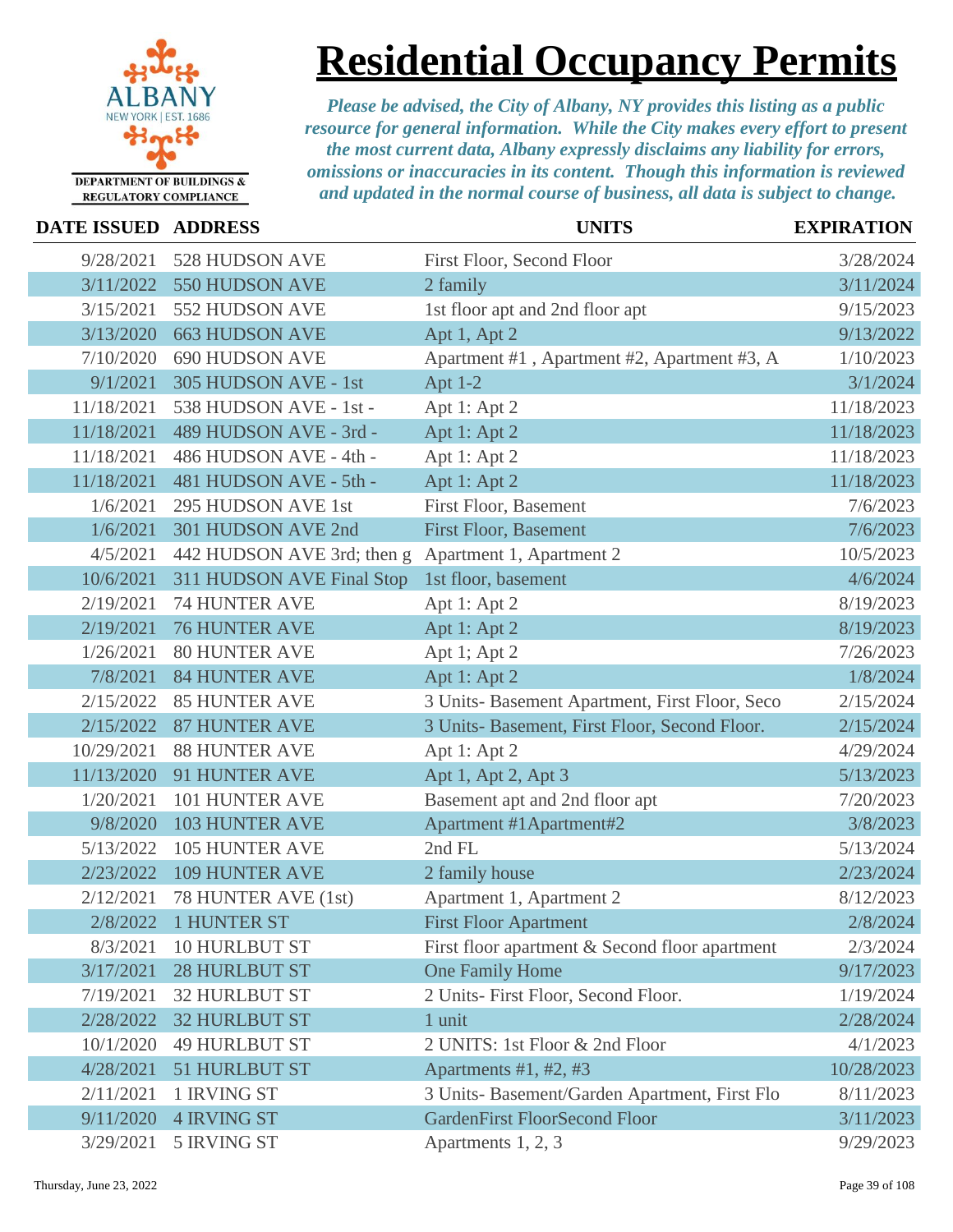

**Residential Occupancy Permits**

| <b>DATE ISSUED ADDRESS</b> |                     | <b>UNITS</b>                                          | <b>EXPIRATION</b> |
|----------------------------|---------------------|-------------------------------------------------------|-------------------|
| 9/13/2021                  | 10 IRVING ST        | Basement Apartment & First Floor Apartment            | 3/13/2024         |
| 2/23/2022                  | <b>12 IRVING ST</b> | Unit 4 Basement Apartment, First Floor Apartm         | 2/23/2024         |
| 12/4/2020                  | <b>18 IRVING ST</b> | Basement apartment #1 & First Floor Apartmen          | 6/4/2023          |
| 4/18/2022                  | 20 IRVING ST        | Basement, First Floor/Second Floor                    | 4/18/2024         |
| 9/22/2020                  | 24 IRVING ST        | 1 Unit-Basement Apartment.                            | 3/22/2023         |
| 11/18/2020                 | 28 IRVING ST        | <b>Basement</b> apt                                   | 5/18/2023         |
| 10/30/2020                 | 39 IRVING ST        | 1 Unit- Second Floor.                                 | 4/30/2023         |
| 11/13/2020                 | <b>43 IRVING ST</b> | Basement apt                                          | 5/13/2023         |
| 1/28/2020                  | <b>44 IRVING ST</b> | Apt A                                                 | 7/28/2022         |
| 12/30/2021                 | <b>44 IRVING ST</b> | 44 B                                                  | 12/30/2023        |
| 5/18/2022                  | <b>46 IRVING ST</b> | Apt. B                                                | 5/18/2024         |
| 10/26/2020                 | 52 IRVING ST        | Apartment #1 & Apartment #2                           | 4/26/2023         |
| 2/4/2022                   | 56 IRVING ST        | 2 units: 1st & 2nd floor.                             | 2/4/2024          |
| 7/20/2021                  | 58 IRVING ST        | Apt 1: Apt 2                                          | 1/20/2024         |
| 6/3/2021                   | 61 IRVING ST        | 3 Units- First Floor, Second Floor, Third Floor.      | 12/3/2023         |
| 5/13/2020                  | 63 IRVING ST        | First floor apt and basement apt                      | 11/13/2022        |
| 2/10/2022                  | 26 JASE CT          | 1 Family House                                        | 2/10/2024         |
| 5/14/2021                  | 133 JAY ST          | 1 family                                              | 11/14/2023        |
| 3/19/2021                  | 133 JAY ST          | 1 Family                                              | 9/19/2023         |
| 2/12/2020                  | <b>141 JAY ST</b>   | Unit 1, 2, 3, 4, 5 and 6                              | 8/12/2022         |
| 8/28/2020                  | <b>144 JAY ST</b>   | 2 Units- Apartment 1, Apartment 2.                    | 2/28/2023         |
| 11/19/2021                 | 146 JAY ST          | 2nd floor apartment. 1st floor rear apartment.1st     | 11/19/2023        |
| 6/6/2022                   | <b>149 JAY ST</b>   | Basement 1st and 2 nd floor apartment                 | 6/6/2024          |
| 9/30/2020                  | <b>156 JAY ST</b>   | 7 Units- Apartment 1, Apartment 2, Apartment          | 3/30/2023         |
| 11/12/2021                 | 158 JAY ST          | 4 Units- Basement Apartment, First Floor, Seco        | 5/12/2024         |
| 4/5/2020                   | <b>164 JAY ST</b>   | 1 Unit- Basement Apartment.                           | 10/5/2022         |
| 10/22/2020                 | <b>175 JAY ST</b>   | 4th fl--4L, 4N, 4O, 4P, 4Q, 4R, 4S, 4T, 4U, 4X.       | 4/22/2023         |
| 11/18/2020                 | 175 JAY ST          | 3A, 3B, 3C, 3D, 3E, 3F, 3G, 3H, 3I, 3K, 3L, 3O, 3P, 3 | 5/18/2023         |
| 10/8/2020                  | <b>175 JAY ST</b>   | First Floor Apartments: 1L, 1K, 1H, 1U, 1G, 1D        | 4/8/2023          |
| 9/23/2021                  | 176 JAY ST          | 1 Unit-Basement Apartment.                            | 3/23/2024         |
| 11/2/2020                  | 184 JAY ST          | 1 Unit-Apartment B.                                   | 5/2/2023          |
| 5/11/2022                  | 200 JAY ST          | 2 Units - Basement, First Floor/Second Floor/ T       | 5/11/2024         |
| 1/17/2020                  | 200 JAY ST          | Apt. 1                                                | 7/17/2022         |
| 6/8/2021                   | 201 JAY ST          | 4 UNITS: 201 Jay St, Apt 1 and 199 Jay St, Apt        | 12/8/2023         |
| 6/11/2020                  | <b>202 JAY ST</b>   | 2 Units-Apartment 1, Apartment 2.                     | 12/11/2022        |
| 10/6/2020                  | <b>204 JAY ST</b>   | <b>Basement</b>                                       | 4/6/2023          |
| 3/17/2021                  | 214 Jay St          | <b>Basement Apartment</b>                             | 9/17/2023         |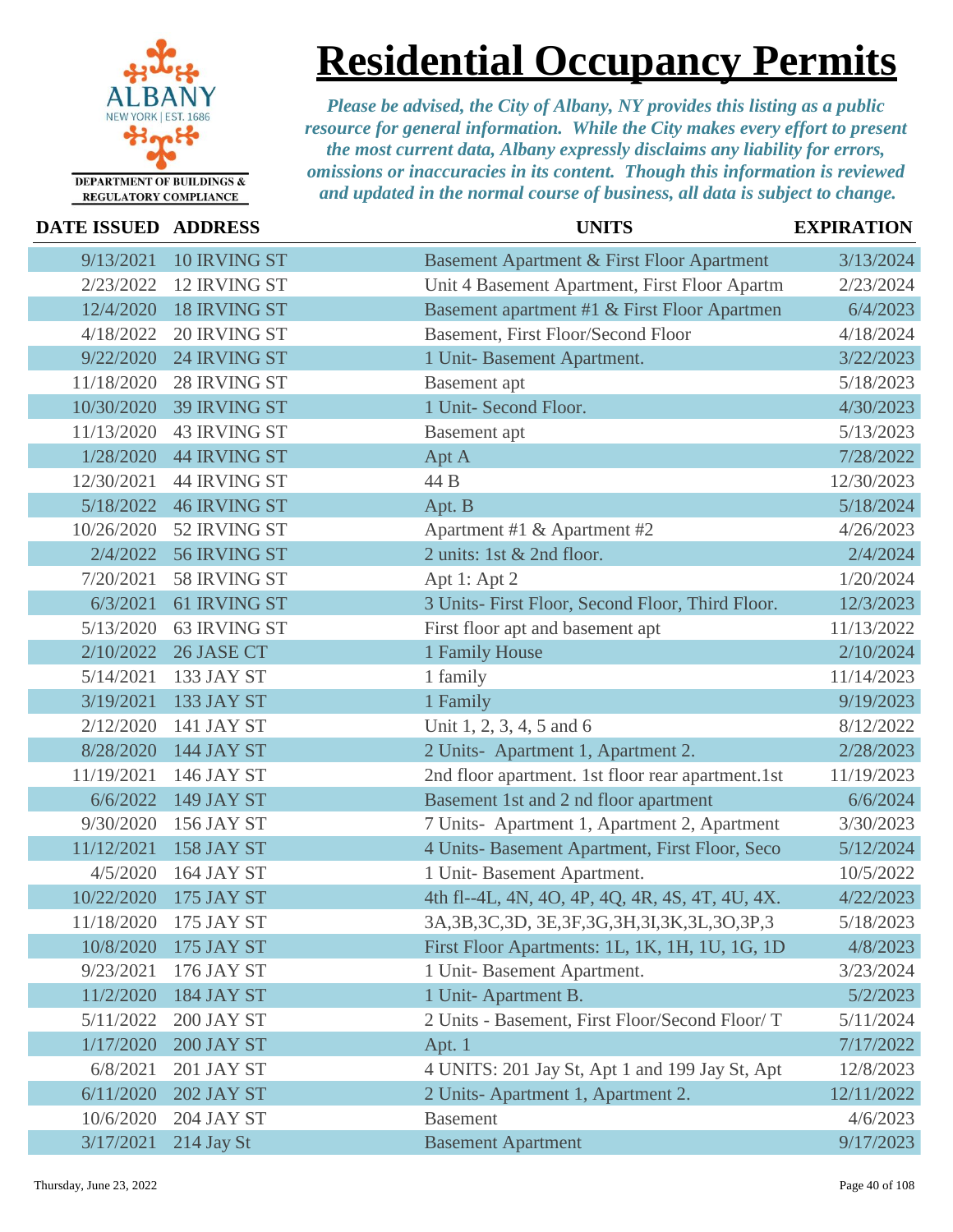

**Residential Occupancy Permits**

| <b>DATE ISSUED ADDRESS</b> |                         | <b>UNITS</b>                                     | <b>EXPIRATION</b> |
|----------------------------|-------------------------|--------------------------------------------------|-------------------|
| 12/9/2020                  | <b>219 JAY ST</b>       | 3 Units: Basement Apt, 1st Floor, 2nd Floor      | 6/9/2023          |
| 3/29/2022                  | <b>220 JAY ST</b>       | Basement apt and 1st floor apartment             | 3/29/2024         |
| 3/29/2022                  | 220 JAY ST              | Basement apt and 1st floor apartment             | 3/29/2024         |
| 6/18/2021                  | <b>221 JAY ST</b>       | Basement and first floor apt                     | 12/18/2023        |
| 6/9/2020                   | 222 JAY ST              | 1 Unit- Basement Apartment.                      | 12/9/2022         |
| 10/13/2020                 | <b>223 JAY ST</b>       | 1st floor apt and 2nd floor apt                  | 4/13/2023         |
| 1/13/2022                  | 226 JAY ST              | Apt 1: Apt 2: Apt 3: Apt 4: Apt 5: Apt 6: Apt 7: | 1/13/2024         |
| 1/27/2021                  | <b>229 JAY ST</b>       | Floor 1, Floor 2                                 | 7/27/2023         |
| 4/19/2022                  | 231 JAY ST              | Apartment #1, Apartment #2, Apartment #3         | 4/19/2024         |
| 12/22/2021                 | <b>845 JAY ST</b>       | 1st floor apartment ROP                          | 12/22/2023        |
| 7/28/2020                  | 845 JAY ST              | Floor 1                                          | 1/28/2023         |
| 4/16/2021                  | <b>11 JEANNETTE ST</b>  | 1 Family                                         | 10/16/2023        |
| 11/19/2021                 | <b>41 JEANNETTE ST</b>  | 13 Units - Apartments 1-13                       | 11/19/2023        |
| 3/3/2022                   | 116 JEFFERSON ST        | 2 Units-Apartment 1, Apartment 2.                | 3/3/2024          |
| 2/26/2021                  | 126 JEFFERSON ST        | Apt 1: Apt 2                                     | 8/26/2023         |
| 2/26/2021                  | <b>128 JEFFERSON ST</b> | Apt 1: apt 2                                     | 8/26/2023         |
| 7/2/2020                   | 134 JEFFERSON ST        | Apartment #1 & Apartment #2                      | 1/2/2023          |
| 3/7/2022                   | <b>158 JEFFERSON ST</b> | $\overline{3}$                                   | 3/7/2024          |
| 2/18/2022                  | <b>162 JEFFERSON ST</b> | 1st and 2nd floor apartment                      | 2/18/2024         |
| 5/23/2022                  | <b>166 JEFFERSON ST</b> | First Floor Apartment & Second Floor Apartme     | 5/23/2024         |
| 1/22/2021                  | 175 JEFFERSON ST        | Top 2nd Floor, Top 3rd Floor                     | 7/22/2023         |
| 10/29/2020                 | <b>180 JEFFERSON ST</b> | 1 Unit- First Floor.                             | 4/29/2023         |
| 9/14/2020                  | <b>192 JEFFERSON ST</b> | 1 Unit-Apartment 2                               | 3/14/2023         |
| 7/28/2020                  | <b>194 JEFFERSON ST</b> | 2nd Floor Apartment                              | 1/28/2023         |
| 10/2/2020                  | 196 JEFFERSON ST        | 1st floor apt and 2nd floor apt                  | 4/2/2023          |
| 1/18/2022                  | <b>202 JEFFERSON ST</b> | 2 units: (1st $&$ 2nd floors).                   | 1/18/2024         |
| 5/4/2022                   | 204 JEFFERSON ST        | 1st and 2 nd floor apartment                     | 5/4/2024          |
| 5/27/2020                  | 7 JERMAIN ST            | 1 Family House                                   | 11/27/2022        |
| 12/31/2020                 | <b>29 JERMAIN ST</b>    | 1 family                                         | 6/30/2023         |
| 5/23/2022                  | 7 JUDSON ST             | First Floor Apartment, Second Floor Apartment    | 5/23/2024         |
| 3/31/2021                  | 12 JUDSON ST            | 1st floor apt and 2nd floor apt                  | 9/30/2023         |
| 6/4/2020                   | <b>15 JUDSON ST</b>     | <b>Second Floor</b>                              | 12/4/2022         |
| 2/28/2022                  | <b>18 JUDSON ST</b>     | 2 units                                          | 2/28/2024         |
| 3/25/2022                  | 22 JUDSON ST            | First Floor, Second Floor.                       | 3/25/2024         |
| 3/25/2022                  | 22 JUDSON ST            | First Floor, Second Floor.                       | 3/25/2024         |
| 5/5/2021                   | 25 JUDSON ST            | 1st floor, 2nd floor                             | 11/5/2023         |
| 5/12/2022                  | 27 JUDSON ST            | First Floor, Second Floor.                       | 5/12/2024         |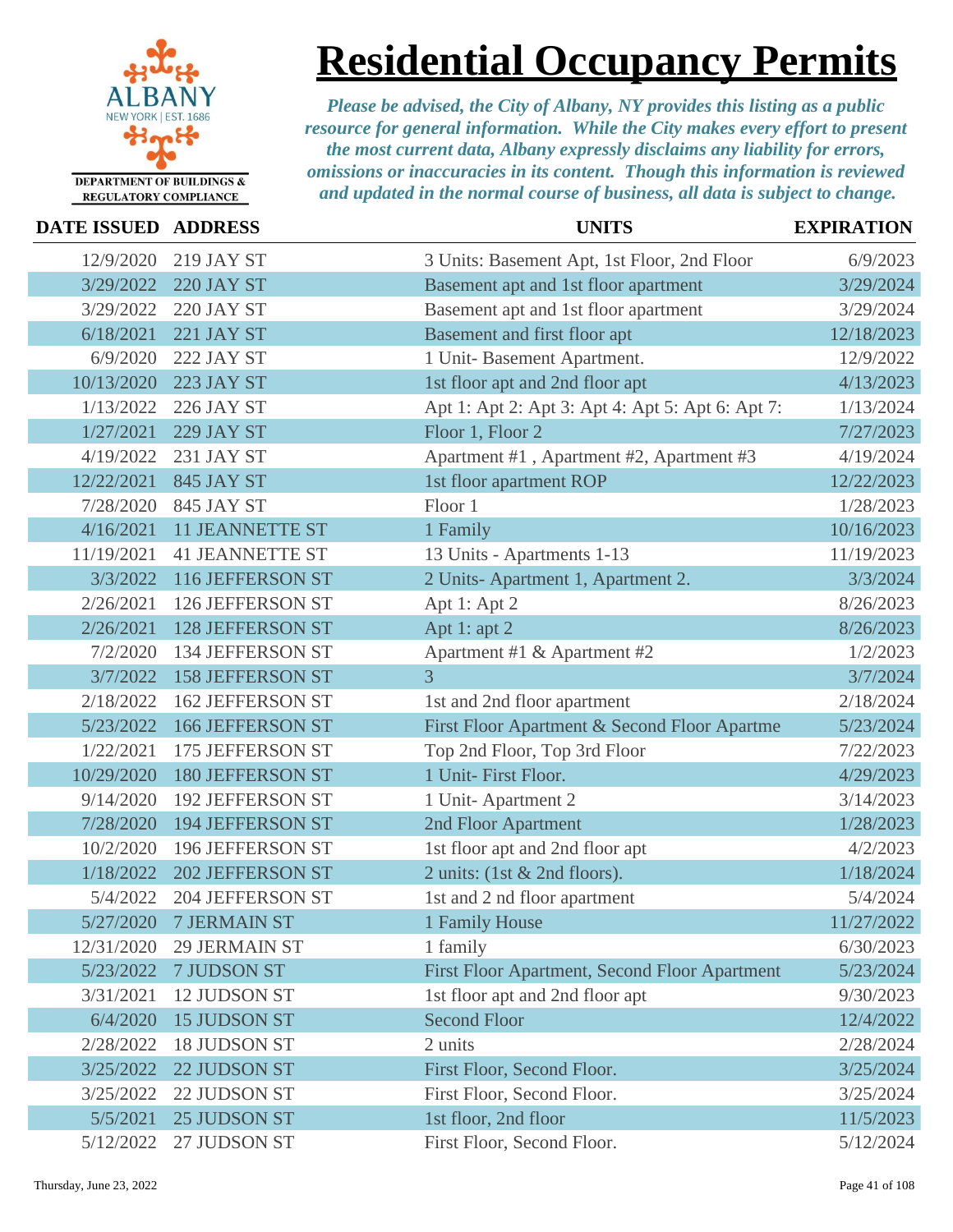

**Residential Occupancy Permits**

| <b>DATE ISSUED ADDRESS</b> |                       | <b>UNITS</b>                                  | <b>EXPIRATION</b> |
|----------------------------|-----------------------|-----------------------------------------------|-------------------|
| 7/1/2020                   | <b>41 JUDSON ST</b>   | <b>One Family House</b>                       | 1/1/2023          |
| 10/23/2021                 | 50 JUDSON ST          | Apt 1: Apt 2: Apt 3                           | 4/23/2024         |
| 7/17/2020                  | 55 JUDSON ST          | <b>One Family</b>                             | 1/17/2023         |
| 12/13/2021                 | 78 JUDSON ST          | 1st floor and 2nd floor apartment             | 12/13/2023        |
| 12/22/2021                 | <b>4 KATE ST</b>      | ROP issued 1st & 2nd floors                   | 12/22/2023        |
| 5/6/2022                   | 11 KELLER ST          | 1st FL2nd FL                                  | 5/6/2024          |
| 6/15/2021                  | 6 KELLER ST 4th/Final | Apt 1/ Apt 2                                  | 12/15/2023        |
| 2/22/2022                  | 27 KENOSHA ST         | 2 Units- First Floor, Second Floor.           | 2/22/2024         |
| 12/7/2021                  | 2 KENT ST             | 2 Units- First Floor, Second Floor.           | 12/7/2023         |
| 8/23/2021                  | <b>6 KENT ST</b>      | Apt 1: Apt 2                                  | 2/23/2024         |
| 11/1/2021                  | <b>8 KENT ST</b>      | 1family house rental                          | 5/1/2024          |
| 8/20/2021                  | 10 KENT ST            | 1st floor, 2nd floor                          | 2/20/2024         |
| 12/22/2021                 | 11 KENT ST            | 1st floor and 2nd floor apartment             | 12/22/2023        |
| 10/23/2020                 | 18 KENT ST            | Apt 1, Apt 2                                  | 4/23/2023         |
| 6/8/2021                   | 20 KENT ST            | 2 UNits- First Floor, Second Floor.           | 12/8/2023         |
| 9/9/2020                   | 24 KENT ST            | Apartment #1 & Apartment #2                   | 3/9/2023          |
| 1/7/2022                   | 28 KENT ST            | First Floor Apartment & Second Floor Apartme  | 1/7/2024          |
| 2/16/2021                  | 77 KENT ST            | 1 Unit- First Floor.                          | 8/16/2023         |
| 5/5/2022                   | 81 KENT ST            | 1st and 2nd floor                             | 5/5/2024          |
| 10/6/2020                  | 82 KENT ST            | 1st floor apt and 2nd floor apt               | 4/6/2023          |
| 8/19/2020                  | 90 KENT ST            | Apartment #1 & Apartment #2                   | 2/19/2023         |
| 3/13/2020                  | 98 KENT ST            | Apt. 2                                        | 9/13/2022         |
| 8/26/2021                  | 98 KENT ST            | 1 Unit- First Floor.                          | 2/26/2024         |
| 8/16/2021                  | 104 KENT ST           | First Floor and Second Floor                  | 2/16/2024         |
| 10/28/2020                 | 118 KENT ST           | Apt 1, Apt 2                                  | 4/28/2023         |
| 10/22/2021                 | 132 KENT ST           | 2 Units- First Floor, Second Floor.           | 4/22/2024         |
| 6/11/2021                  | 134 KENT ST           | Apartment #1 & Apartment #2                   | 12/11/2023        |
| 6/1/2022                   | 136 KENT ST           | 1 unit- First Floor Rear.                     | 6/1/2024          |
| 12/1/2020                  | 138 KENT ST           | 1 UNIT: 1 Family                              | 6/1/2023          |
| 4/8/2021                   | 190 KENT ST           | 1 Unit- Single Family.                        | 10/8/2023         |
| 3/15/2021                  | 207 KENT ST           | 1 UNIT: 1 FAMILY                              | 9/15/2023         |
| 4/20/2021                  | 218 KENT ST           | 1 family                                      | 10/20/2023        |
| 12/27/2021                 | 222 KENT ST           | ROP issue 1st, 2nd, 3rd A&B units             | 12/27/2023        |
| 9/10/2021                  | 16 KING AVE           | Apt 1: Apt 2F: Apt 2R                         | 3/10/2024         |
| 3/23/2020                  | 2 KING ST             | <b>Apartment #2</b>                           | 9/23/2022         |
| 1/11/2021                  | <b>1 KNEELAND AVE</b> | 1 UNIT: Side B                                | 7/11/2023         |
| 11/20/2021                 | 135 KNOX ST           | Bldg 135 - Basement Apt, Apts 1 & 2, Bldg 137 | 11/20/2023        |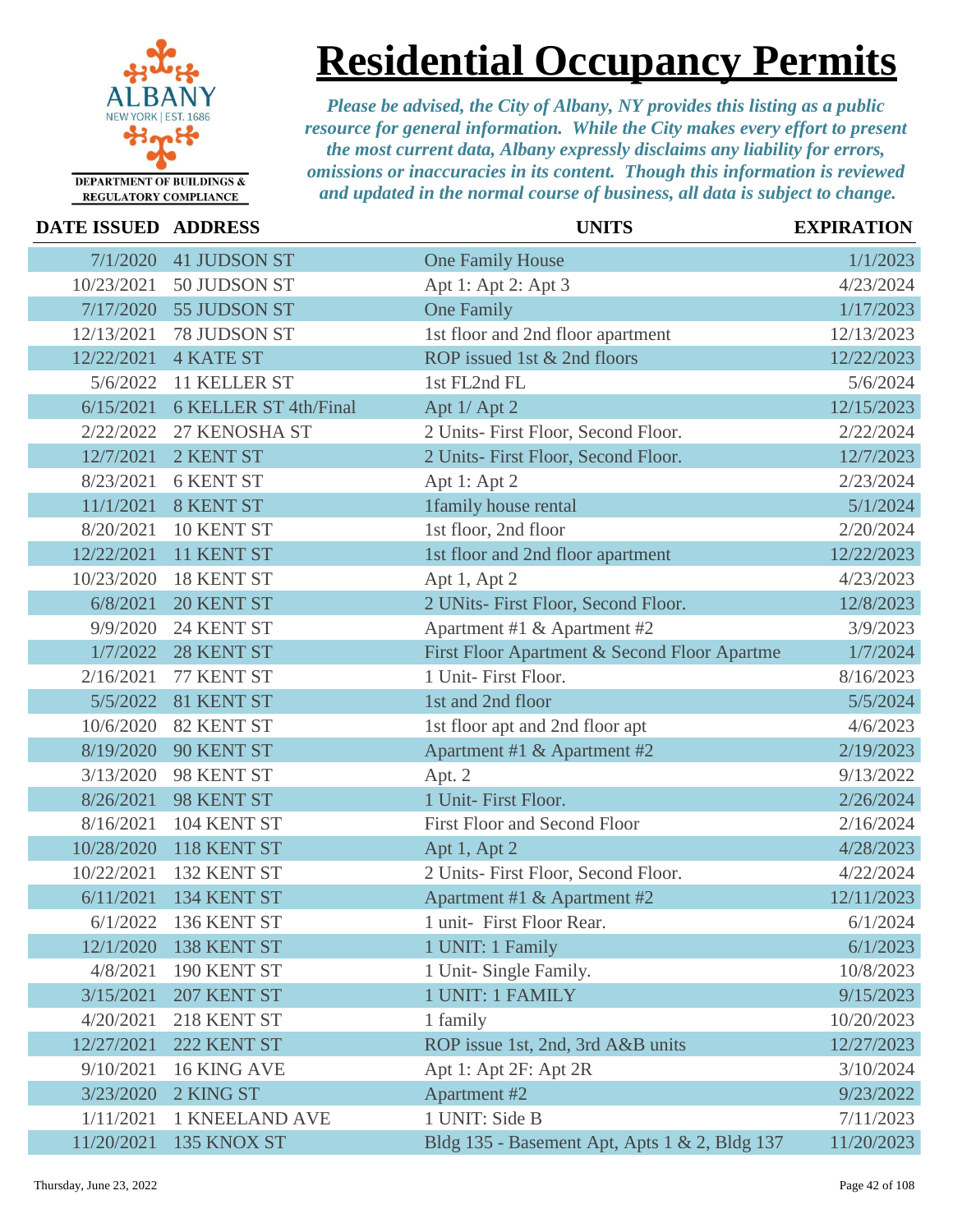

# **Residential Occupancy Permits**

| DATE ISSUED ADDRESS |                            | <b>UNITS</b>                                     | <b>EXPIRATION</b> |
|---------------------|----------------------------|--------------------------------------------------|-------------------|
| 11/19/2020          | 149 KNOX ST                | 3 Units- First Floor, Second Floor, Third Floor. | 5/19/2023         |
| 10/25/2021          | 170 KNOX ST - 6th; Final - | 8 Units-1,2,3,4,5,6,7,8.                         | 4/25/2024         |
| 6/19/2020           | <b>69 KRUMKILL RD</b>      | One Family                                       | 12/19/2022        |
| 3/11/2021           | <b>115 KRUMKILL RD</b>     | 210 Units- 100-117200-217300-317                 | 9/11/2023         |
| 12/2/2020           | 111 LANCASTER ST           | Apt. 1, Apt. 2 Apt. 3                            | 6/2/2023          |
| 7/30/2021           | <b>112 LANCASTER ST</b>    | 4 UNITS: Apts 1, 2, 3, 4                         | 1/30/2024         |
| 2/25/2021           | 115.5 LANCASTER ST         | Basement Apartment, First Floor, Second Floor    | 8/25/2023         |
| 1/14/2022           | <b>120 LANCASTER ST</b>    | 4 Units-Apartment 1, Apartment 2, Apartment      | 1/14/2024         |
| 11/6/2020           | <b>126 LANCASTER ST</b>    | <b>Basement</b> apt                              | 5/6/2023          |
| 1/6/2021            | <b>132 LANCASTER ST</b>    | First Floor, Second Floor, Third Floor, Basemen  | 7/6/2023          |
| 10/14/2020          | <b>135 LANCASTER ST</b>    | closed due to inactivity; new rdr attached       | 4/14/2023         |
| 11/24/2020          | <b>135 LANCASTER ST</b>    | 4 UNITS: APT 1, APT 2, APT 3, BASEMENT           | 5/24/2023         |
| 10/25/2021          | <b>137 LANCASTER ST</b>    | Apt 1: Apt 2: Apt 3: Apt 4                       | 4/25/2024         |
| 1/3/2022            | <b>139 LANCASTER ST</b>    | 1 Unit- Basement Apartment.                      | 1/3/2024          |
| 4/28/2022           | 141A LANCASTER ST          | Basement, First Floor, Second Floor.             | 4/28/2024         |
| 1/14/2022           | <b>151 LANCASTER ST</b>    | 5 Units-Apartment 2, Apartment 4, Apartment      | 1/14/2024         |
| 3/30/2021           | <b>154 LANCASTER ST</b>    | 1st floor, 2nd floor                             | 9/30/2023         |
| 11/18/2020          | <b>155 LANCASTER ST</b>    | Apt B                                            | 5/18/2023         |
| 5/7/2020            | <b>161 LANCASTER ST</b>    | Unit 1                                           | 11/7/2022         |
| 6/9/2020            | 171 LANCASTER ST           | 1-family                                         | 12/9/2022         |
| 6/9/2020            | <b>173 LANCASTER ST</b>    | 1-family                                         | 12/9/2022         |
| 7/2/2020            | <b>183 LANCASTER ST</b>    | 2 Units-Apartment 1, Apartment 2.                | 1/2/2023          |
| 5/28/2021           | <b>186 LANCASTER ST</b>    | Basement Apartment, First Floor Apartment, Se    | 11/28/2023        |
| 6/10/2022           | <b>190 LANCASTER ST</b>    | 1st, 2nd floor & Basement Apt.                   | 6/10/2024         |
| 11/29/2021          | <b>192 LANCASTER ST</b>    | 2 Units- Basement Apartment, First Floor/Seco    | 11/29/2023        |
| 8/28/2020           | <b>192 LANCASTER ST</b>    | 2 Units- 192 Lancaster St. Basement Apartment,   | 2/28/2023         |
| 9/24/2021           | <b>194 LANCASTER ST</b>    | Apt 1: Apt 2                                     | 3/24/2024         |
|                     | 6/2/2020 200 LANCASTER ST  | Apt. 1, Apt. 2F, Apt. 2R, Apt. 3F, Apt. 3R, Base | 12/2/2022         |
| 9/15/2020           | 201 LANCASTER ST           | 1st floor, 2nd floor, 3rd floor                  | 3/15/2023         |
| 9/7/2021            | <b>206 LANCASTER ST</b>    | Apts. 1-3                                        | 3/7/2024          |
| 4/20/2022           | <b>208 LANCASTER ST</b>    | Garden Apartment                                 | 4/20/2024         |
| 11/5/2020           | 212 LANCASTER ST           | <b>Basement</b>                                  | 5/5/2023          |
| 5/26/2022           | 214 LANCASTER ST           | <b>Basement</b> apartment                        | 5/26/2024         |
| 5/2/2022            | 218 LANCASTER ST           | <b>Basement</b> apartment                        | 5/2/2024          |
| 10/29/2021          | <b>221 LANCASTER ST</b>    | basement apt 1st floor 2nd floor 3rd floor apts  | 4/29/2024         |
| 1/24/2020           | 222 LANCASTER ST           | 1 Unit- Single Family                            | 7/24/2022         |
| 11/16/2021          | <b>225 LANCASTER ST</b>    | Apt 1: Apt 2: Apt 3: Apt 4                       | 11/16/2023        |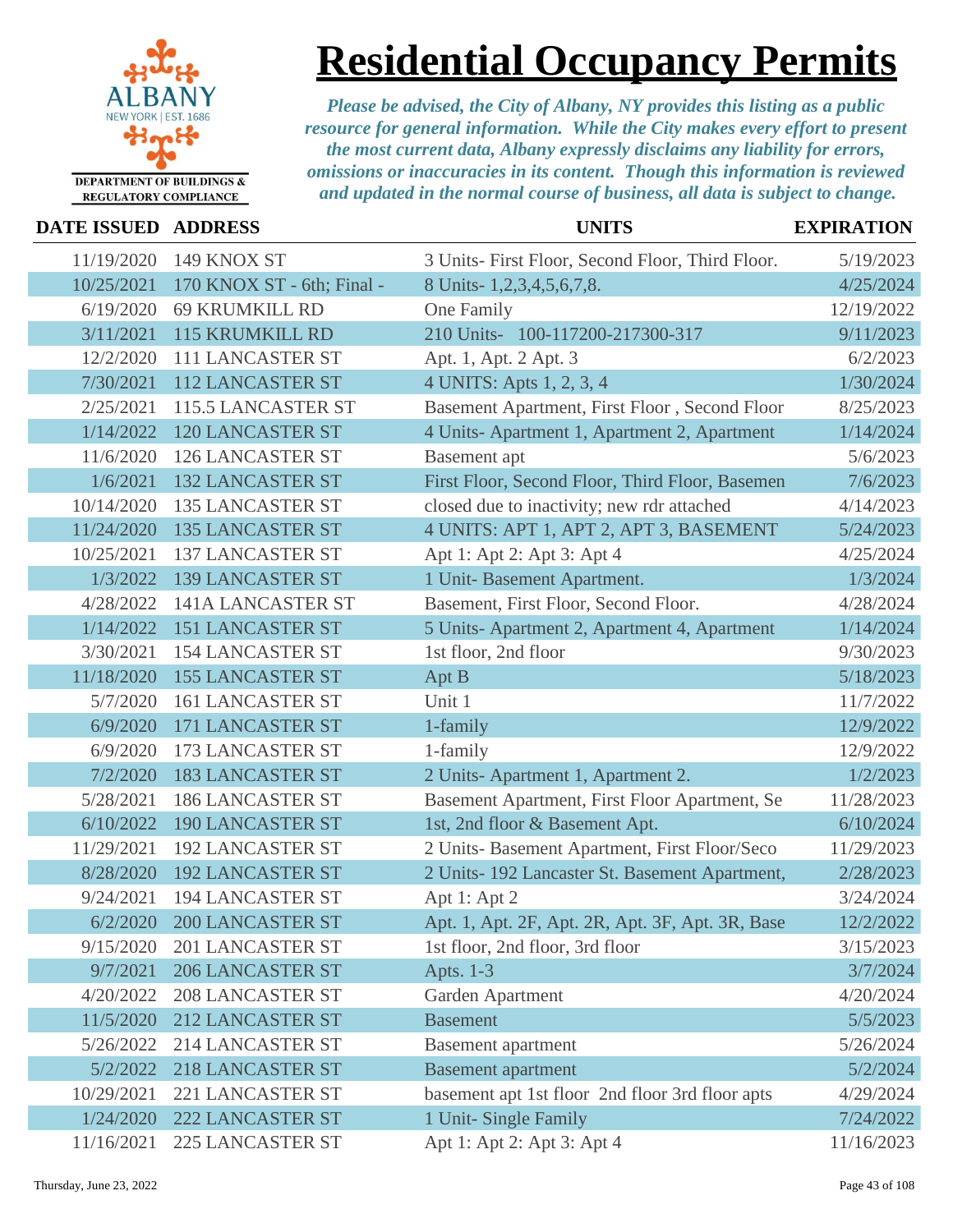

# **Residential Occupancy Permits**

| <b>DATE ISSUED ADDRESS</b> |                         | <b>UNITS</b>                                  | <b>EXPIRATION</b> |
|----------------------------|-------------------------|-----------------------------------------------|-------------------|
| 3/17/2022                  | <b>781 LANCASTER ST</b> | 1st floor, 2nd floor                          | 3/17/2024         |
| 3/17/2022                  | <b>781 LANCASTER ST</b> | 1st floor, 2nd floor                          | 3/17/2024         |
| 8/3/2020                   | <b>787 LANCASTER ST</b> | 1 Family                                      | 2/3/2023          |
| 9/13/2021                  | 794 LANCASTER ST        | Apartments #1, #2, #3, #4.                    | 3/13/2024         |
| 4/11/2022                  | <b>814 LANCASTER ST</b> | <b>One Family Home</b>                        | 4/11/2024         |
| 4/11/2022                  | <b>814 LANCASTER ST</b> | One family house                              | 4/11/2024         |
| 10/13/2020                 | <b>830 LANCASTER ST</b> | Unit 1                                        | 4/13/2023         |
| 7/6/2020                   | <b>838 LANCASTER ST</b> | <b>First Floor Second Floor</b>               | 1/6/2023          |
| 10/13/2020                 | <b>839 LANCASTER ST</b> | Unit 1, Unit 2, Unit 3                        | 4/13/2023         |
| 2/22/2022                  | <b>872 LANCASTER ST</b> | 2 units                                       | 2/22/2024         |
| 6/4/2021                   | <b>886 LANCASTER ST</b> | 886 Lancaster St - 1 Family Unit & Aka 884 La | 12/4/2023         |
| 6/4/2021                   | <b>886 LANCASTER ST</b> | 886; 884                                      | 12/4/2023         |
| 6/4/2021                   | <b>888 LANCASTER ST</b> | 1st Fl: 2nd Fl                                | 12/4/2023         |
| 8/28/2020                  | <b>898 LANCASTER ST</b> | 1st Fl and 2nd Fl                             | 2/28/2023         |
| 2/2/2022                   | 523 LARK DR             | 1 family                                      | 2/2/2024          |
| 8/17/2020                  | 880 LARK DR             | Apartment # 1 Apartment # 2                   | 2/17/2023         |
| 6/10/2021                  | <b>7 LARK ST</b>        | 81 Units-Building A 1-8Building B 1-8         | 12/10/2023        |
| 12/17/2021                 | 53 LARK ST              |                                               | 12/17/2023        |
| 4/17/2020                  | <b>67 LARK ST</b>       |                                               | 10/17/2022        |
| 1/19/2022                  | 73 LARK ST              | Apt 1: Apt 2                                  | 1/19/2024         |
| 1/11/2022                  | <b>86 LARK ST</b>       | 2 Units - Basement, First Floor               | 1/11/2024         |
| 5/26/2021                  | 107 LARK ST             | Apt 1: Apt 2: Apt 3: Apt 4: Apt 5             | 11/26/2023        |
| 12/8/2020                  | 111 LARK ST             | 2 Units- First Floor/Second Floor, Basement.  | 6/8/2023          |
| 9/10/2020                  | 115 LARK ST             | Apartment 1-1st and 2nd floors                | 3/10/2023         |
| 3/2/2022                   | 116 Lark St             | Apt 1: Apt 2: Apt 3                           | 3/2/2024          |
| 7/20/2021                  | 119 LARK ST             | 2 Units- First Floor, Second Floor.           | 1/20/2024         |
| 5/25/2021                  | <b>122.5 LARK ST</b>    | Apt 1 and apt 2                               | 11/25/2023        |
| 3/1/2022                   | 140 LARK ST             | 1st and 2nd floor apartment                   | 3/1/2024          |
| 9/22/2020                  | 141 LARK ST             | Apartments #1 & #2                            | 3/22/2023         |
| 3/1/2022                   | 142 LARK ST             | 1st and 2nd floor apartment                   | 3/1/2024          |
| 12/1/2020                  | 143 LARK ST             | 2 Units- Basement, First Floor/ Second Floor. | 6/1/2023          |
| 12/8/2020                  | 150 LARK ST             | Basement Apartment, Apartment #1, Apartment   | 6/8/2023          |
| 6/10/2022                  | 158 LARK ST             | BasementApt #1Apt #2                          | 6/10/2024         |
| 3/6/2020                   | 159 LARK ST             | Apt 1, Apt 2, Apt 3, Apt 4                    | 9/6/2022          |
| 7/12/2021                  | 189 LARK ST             | Apt 1 and apt 2                               | 1/12/2024         |
| 2/18/2020                  | 224 LARK ST             | 2 Units- Basement Apartment, First Floor.     | 8/18/2022         |
| 11/17/2020                 | 225 LARK ST             | 1 Unit- Second Floor.                         | 5/17/2023         |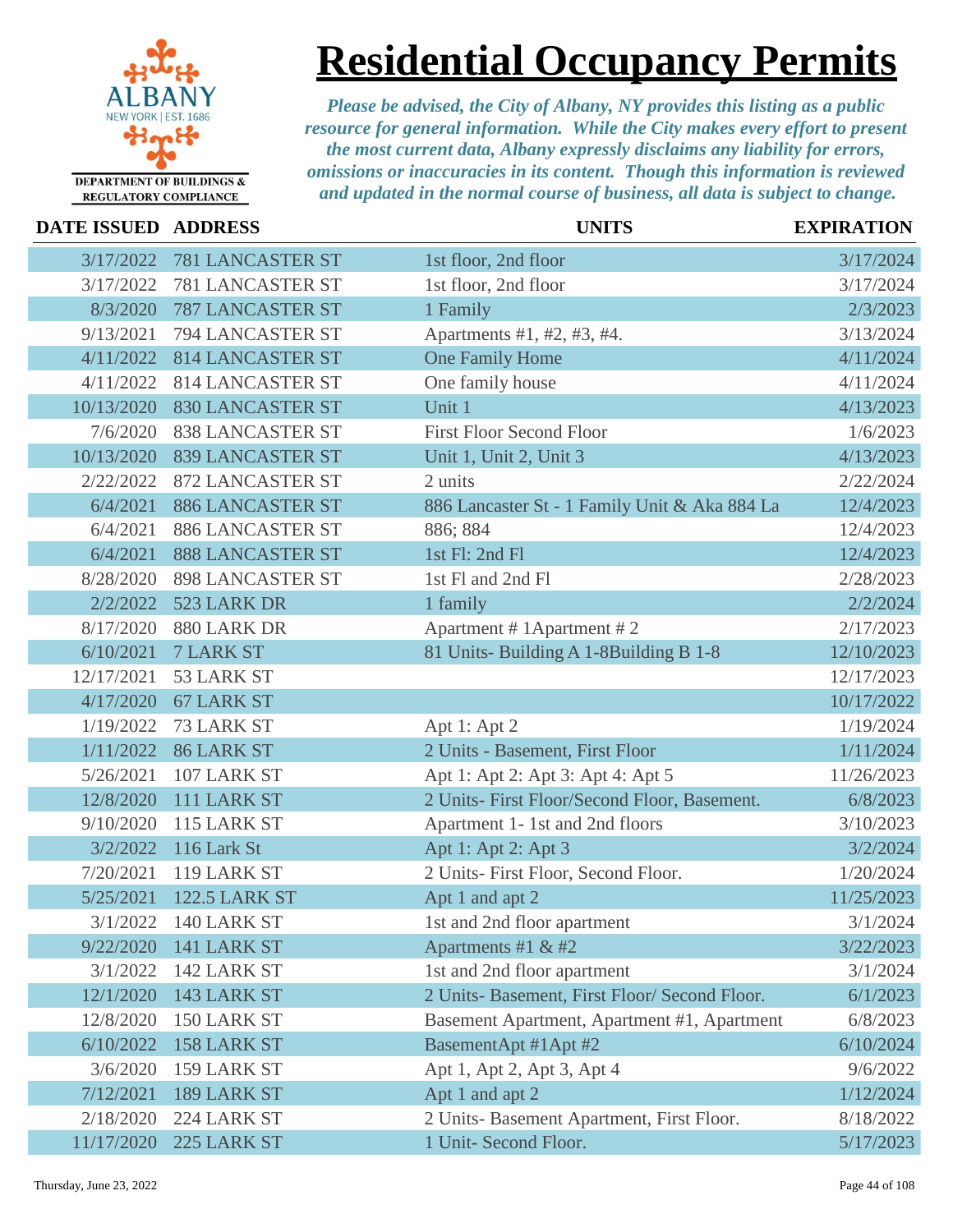

## **Residential Occupancy Permits**

| <b>DATE ISSUED ADDRESS</b> |                          | <b>UNITS</b>                                      | <b>EXPIRATION</b> |
|----------------------------|--------------------------|---------------------------------------------------|-------------------|
| 12/14/2021                 | 226 LARK ST              | First Floor, Second Floor                         | 12/14/2023        |
| 1/11/2022                  | 231 LARK ST              | 1st FL Apt., 2nd FL Apt. front, 2nd FL Apt. rear  | 1/11/2024         |
| 5/27/2022                  | 232 LARK ST              | Bsmt, 1st, 2nd, 3rd, & 4th floor.                 | 5/27/2024         |
| 3/12/2021                  | 236 LARK ST              | Apartment 1, R2, R3, F2, F3, Basement Apartme     | 9/12/2023         |
| 3/30/2022                  | 238 LARK ST              | 1st and 2nd floor apartment                       | 3/30/2024         |
| 3/30/2022                  | 238 LARK ST              | 1st and 2nd floor apartment                       | 3/30/2024         |
| 11/16/2020                 | 240 LARK ST              | 2nd floor                                         | 5/16/2023         |
| 11/16/2020                 | 242 LARK ST              | 1st floor, 2nd floor                              | 5/16/2023         |
| 5/24/2022                  | 244 LARK ST              | 1st floor 2 r 2 f 3 r 3 f                         | 5/24/2024         |
| 2/12/2021                  | 246 LARK ST              | Unit 1, Unit 2, Unit 3, Unit 4, Unit 5, Unit 6, U | 8/12/2023         |
| 2/26/2020                  | 247 LARK ST              | Garden level commercial space, 1st floor comm     | 8/26/2022         |
| 12/6/2021                  | 252 LARK ST              | 1 Unit- Second Floor.                             | 12/6/2023         |
| 2/7/2022                   | 267 LARK ST              | 4 Units-Apartment 1, Apartment 2, Apartment       | 2/7/2024          |
| 9/10/2020                  | 269 LARK ST              | Units #1 & Unit #2                                | 3/10/2023         |
| 3/8/2022                   | <b>275.5 LARK ST</b>     | 2 units: 1st floor & 2nd floor (right).           | 3/8/2024          |
| 5/21/2021                  | 279 LARK ST              | 2 UNITS: 1st Floor & 2nd Floor                    | 11/21/2023        |
| 5/20/2020                  | 279 LARK ST              | 2UNITS: 1st Fl, 2nd Fl.                           | 11/20/2022        |
| 8/12/2020                  | 282 LARK ST              | Unit #1 & Unit #2                                 | 2/12/2023         |
| 10/27/2021                 | 284 LARK ST              | Apt 1: Apt 2: Apt 3                               | 4/27/2024         |
| 12/9/2020                  | 285 LARK ST              | Basement, First Floor& Second Floor               | 6/9/2023          |
| 9/14/2021                  | 287 LARK ST              | Apt 1: Apt 2: Apt 3: Apt 4                        | 3/14/2024         |
| 8/26/2021                  | 288 LARK ST              | 2 UNITS: Apt 1 & Apt 2                            | 2/26/2024         |
| 9/17/2021                  | 289 LARK ST              | <b>Basement Apt: Apt 1</b>                        | 3/17/2024         |
| 8/14/2020                  | 290 LARK ST              | Apt.1,2,3,4                                       | 2/14/2023         |
| 4/15/2021                  | 291 LARK ST              | 1 Unit- Basement Apartment.                       | 10/15/2023        |
| 10/26/2021                 | 292 LARK ST              | 2 Units- First Floor, Second Floor.               | 4/26/2024         |
| 6/25/2020                  | 295 LARK ST              | Basement, First, Second                           | 12/25/2022        |
|                            | 10/29/2020 300 LARK ST   | 2 UNits- Basement Apartment, First Floor/Seco     | 4/29/2023         |
| 1/13/2021                  | 230 LARK ST (AKA 176 CHE | Apartments #1, #2, #3, #4, #5, #6, #7, #8, #9, #  | 7/13/2023         |
| 5/5/2022                   | 123 LARK ST 1st          | basement 1st and 2 nd floor apartment             | 5/5/2024          |
| 9/1/2020                   | <b>14 LAWN AVE</b>       | 1 Family                                          | 3/1/2023          |
| 3/3/2022                   | <b>30 LAWN AVE</b>       | 2 Units- First Floor, Second Floor.               | 3/3/2024          |
| 5/12/2022                  | 71 LAWN AVE              | 1st floor and 2nd floor apartment                 | 5/12/2024         |
| 4/8/2022                   | <b>73 LAWN AVE</b>       | Apt 73AApt 73B                                    | 4/8/2024          |
| 4/8/2022                   | 73 LAWN AVE              | Apt 73AApt 73B                                    | 4/8/2024          |
| 4/8/2022                   | <b>75 LAWN AVE</b>       | Apt 75AApt 75B                                    | 4/8/2024          |
| 4/8/2022                   | 75 LAWN AVE              | Apt 75AApt 75B                                    | 4/8/2024          |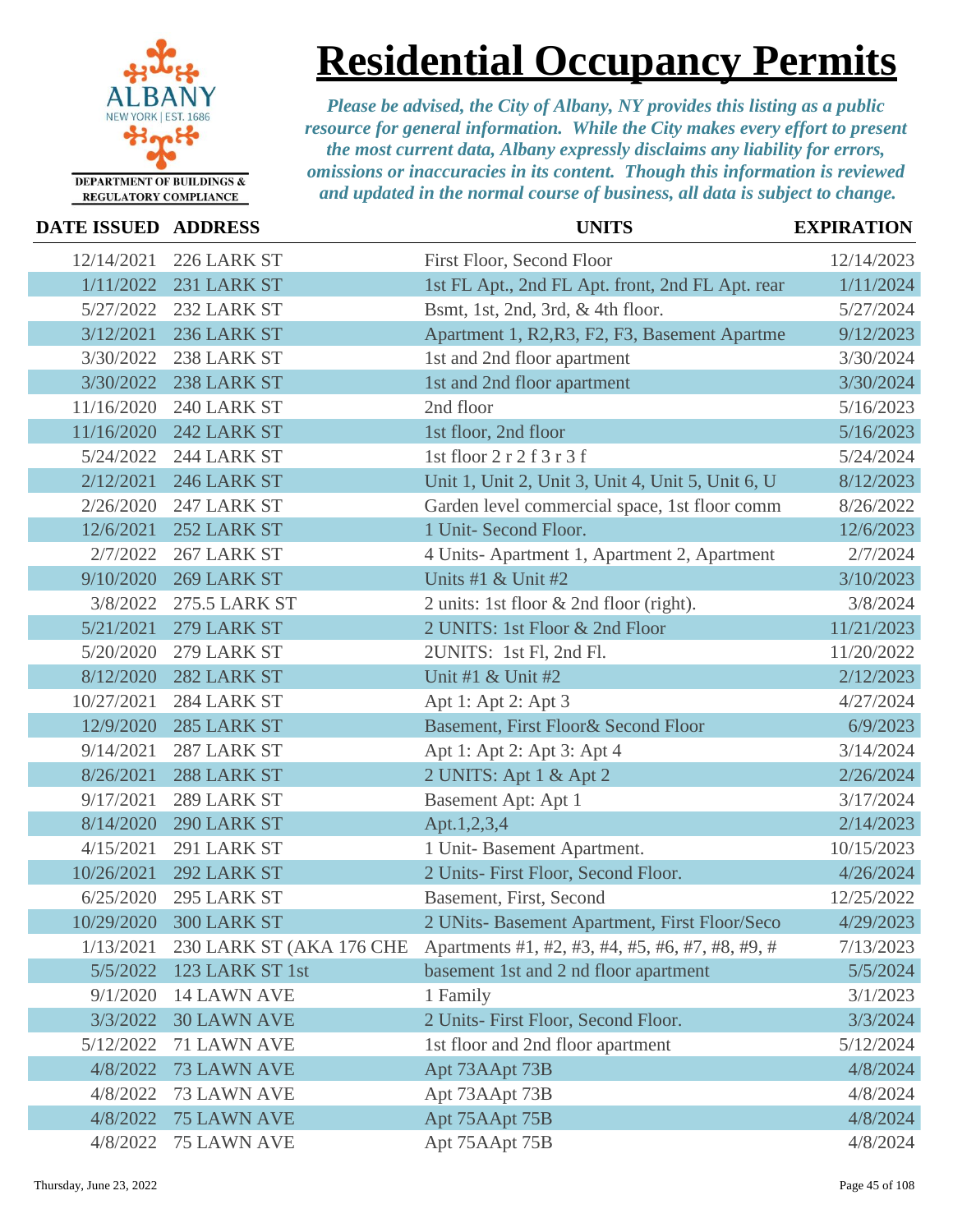

**Residential Occupancy Permits**

| DATE ISSUED ADDRESS |                         | <b>UNITS</b>                                      | <b>EXPIRATION</b> |
|---------------------|-------------------------|---------------------------------------------------|-------------------|
| 10/8/2021           | 79 LAWN AVE             | unit a and unit b                                 | 4/8/2024          |
| 6/2/2022            | <b>19 LAWNRIDGE AVE</b> | Single family Home                                | 6/2/2024          |
| 11/20/2020          | <b>34 LEARNED ST</b>    | 1st floor                                         | 5/20/2023         |
| 11/23/2020          | 356 LEEDALE ST          | Apt 1, Apt 2                                      | 5/23/2023         |
| 10/8/2020           | <b>400 LEEDALE ST</b>   | Apt 1, Apt 2                                      | 4/8/2023          |
| 10/13/2021          | <b>3 LEIGHTON ST</b>    | 2 Units- First Floor, Second Floor.               | 4/13/2024         |
| 7/22/2020           | 1 LEONARD PL            | 1 Leonard Pl. â€" Apt. 1, Apt. 2, Apt. 3, Apt. 4, | 1/22/2023         |
| 7/27/2020           | <b>3 LEONARD PL</b>     | Studio, 1st floor rear, 2nd floor, 3rd floor      | 1/27/2023         |
| 7/27/2020           | <b>4 LEONARD PL</b>     | Studio, 1st floor rear, 2nd floor, 3rd floor      | 1/27/2023         |
| 2/7/2020            | <b>8 LEONARD PL</b>     | Apt 1, Apt 2                                      | 8/7/2022          |
| 2/10/2022           | 9 LEONARD PL            | 1st floor apartment                               | 2/10/2024         |
| 7/8/2020            | 9 LEONARD PL            | Apt. 1                                            | 1/8/2023          |
| 11/13/2020          | <b>10 LEONARD PL</b>    | 3 Unit-Apartment 1, Apartment 2, Apartment 3      | 5/13/2023         |
| 3/16/2022           | <b>14 LEONARD PL</b>    | 1st floor, 2nd floor                              | 3/16/2024         |
| 11/19/2020          | <b>1 LEXINGTON AVE</b>  | 2 UNITS: 1st FL Apt, 2nd FL Apt                   | 5/19/2023         |
| 11/19/2020          | <b>3 LEXINGTON AVE</b>  | 2 UNITS: 1st FL, 2nd FL                           | 5/19/2023         |
| 3/4/2022            | <b>5 LEXINGTON AVE</b>  | <b>Basement</b>                                   | 3/4/2024          |
| 3/24/2021           | 27.5 LEXINGTON AVE      | Apartment 1, Apartment 2, Apartment 3             | 9/24/2023         |
| 12/24/2019          | <b>31 LEXINGTON AVE</b> | 2nd floor unit                                    | 6/24/2022         |
| 10/4/2021           | <b>43 LEXINGTON AVE</b> | 2 Units- First Floor, Second Floor.               | 4/4/2024          |
| 12/15/2020          | <b>47 LEXINGTON AVE</b> | 1st apt. 2nd floor apt                            | 6/15/2023         |
| 9/2/2020            | <b>51 LEXINGTON AVE</b> | Apartment #1                                      | 3/2/2023          |
| 1/6/2021            | <b>69 LEXINGTON AVE</b> | 2 Units-Apartment 1, Apartment 2.                 | 7/6/2023          |
| 4/9/2021            | <b>71 LEXINGTON AVE</b> | Apt 1: Apt 2                                      | 10/9/2023         |
| 5/19/2022           | 93 LEXINGTON AVE        | Apt 1 Apt 2 Apt 3 Apt 4 Apt 5                     | 5/19/2024         |
| 5/19/2022           | 95 LEXINGTON AVE        | Apt 1Apt 2Apt 3                                   | 5/19/2024         |
| 7/14/2021           | 97 LEXINGTON AVE        | Apt 1: Apt 2: Apt 3                               | 1/14/2024         |
| 8/17/2021           | 10 LIEBEL ST            | One Family                                        | 2/17/2024         |
| 9/30/2021           | 22 LIEBEL ST            | 1 Unit- Single Family.                            | 3/30/2024         |
| 3/17/2022           | 31 LIEBEL ST            | First Floor Apartment & Second Floor Apartme      | 3/17/2024         |
| 3/17/2022           | 31 LIEBEL ST            | First Floor Apartment & Second Floor Apartme      | 3/17/2024         |
| 1/4/2021            | <b>33 LIEBEL ST</b>     | Floor 1, Basement Apt                             | 7/4/2023          |
| 8/13/2021           | <b>35 LIEBEL ST</b>     | 2nd floor                                         | 2/13/2024         |
| 8/13/2021           | <b>35 LIEBEL ST</b>     | 1st floor                                         | 2/13/2024         |
| 2/7/2022            | <b>37 LIEBEL ST</b>     | 1 Unit- 1st/2nd Floor.                            | 2/7/2024          |
| 5/4/2022            | 59 LIEBEL ST            | #59 & #61: 1st & 2nd floor                        | 5/4/2024          |
| 12/15/2021          | 62 LIEBEL ST            | 1 Family House                                    | 12/15/2023        |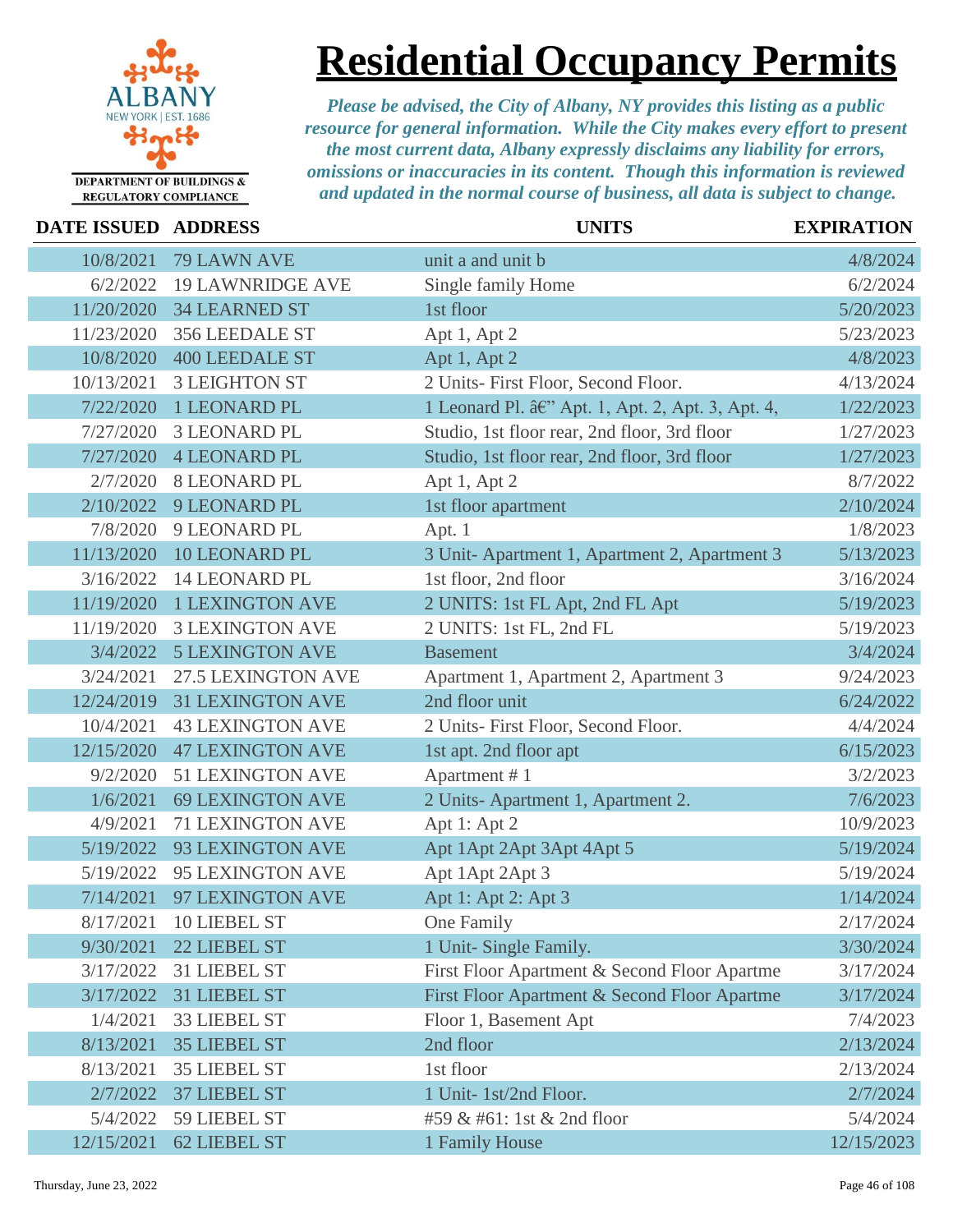

# **Residential Occupancy Permits**

| <b>DATE ISSUED ADDRESS</b> |                           | <b>UNITS</b>                                  | <b>EXPIRATION</b> |
|----------------------------|---------------------------|-----------------------------------------------|-------------------|
| 2/10/2021                  | <b>19B LIMERICK DR</b>    | The right side 19b                            | 8/10/2023         |
| 10/8/2021                  | <b>2 LIMERICK DR</b>      | unit a and unit b                             | 4/8/2024          |
| 10/8/2021                  | <b>4 LIMERICK DR</b>      | unit a and unit b                             | 4/8/2024          |
| 8/26/2021                  | <b>6 LIMERICK DR</b>      | 6A: 6B                                        | 2/26/2024         |
| 8/26/2021                  | <b>8 LIMERICK DR</b>      | 8A: 8B                                        | 2/26/2024         |
| 4/5/2021                   | <b>11 LIMERICK DR</b>     | Apt. 1, Apt. 2                                | 10/5/2023         |
| 2/11/2020                  | <b>12 LIMERICK DR</b>     | Apartment #2                                  | 8/11/2022         |
| 2/5/2020                   | <b>15 LIMERICK DR</b>     | Apt. B                                        | 8/5/2022          |
| 10/8/2021                  | <b>17 LIMERICK DR</b>     | unit a and unit b                             | 4/8/2024          |
| 8/23/2021                  | <b>19B LIMERICK DR</b>    | Apt 19A                                       | 2/23/2024         |
| 10/8/2021                  | <b>21 LIMERICK DR</b>     | unit a and unit b                             | 4/8/2024          |
| 11/2/2021                  | <b>25 LIMERICK DR</b>     | Apt 1: Apt 2                                  | 5/2/2024          |
| 9/15/2021                  | <b>30 LIMERICK DR</b>     | Apt 1                                         | 3/15/2024         |
| 9/17/2021                  | <b>5 LINCOLN AVE</b>      | First Floor Apartment #1 & Second Floor Apart | 3/17/2024         |
| 6/2/2021                   | <b>7 LINCOLN AVE</b>      | apt. 1-2                                      | 12/2/2023         |
| 1/28/2022                  | <b>8 LINCOLN AVE</b>      | 1Unit-Single Family.                          | 1/28/2024         |
| 6/2/2022                   | <b>23 LINCOLN AVE</b>     | First Floor, Second Floor.                    | 6/2/2024          |
| 8/6/2021                   | <b>24 LINCOLN AVE</b>     | 1 Family                                      | 2/6/2024          |
| 12/22/2020                 | <b>25 LINCOLN AVE</b>     | Apt 1, Apt 2                                  | 6/22/2023         |
| 9/9/2020                   | <b>35 LINCOLN AVE</b>     | 2 UNITS: 1st Fl & 2nd Fl                      | 3/9/2023          |
| 1/22/2021                  | <b>49 LINCOLN AVE</b>     | 1 FAMILY                                      | 7/22/2023         |
| 5/28/2021                  | <b>45 LINCOLN AVE 1st</b> | 1 family                                      | 11/28/2023        |
| 5/28/2021                  | 47 LINCOLN AVE 2nd        | 1 family                                      | 11/28/2023        |
| 2/4/2020                   | <b>1 LINDBERGH AVE</b>    | Apartment #1Apartment #2                      | 8/4/2022          |
| 12/14/2020                 | <b>26 LINDBERGH AVE</b>   | 1 Unit- Single Family                         | 6/14/2023         |
| 6/4/2021                   | 187 LIVINGSTON AV - 1st   | 2: Units- First Floor, Second Floor.          | 12/4/2023         |
| 1/19/2022                  | 98 LIVINGSTON AVE         | 1 family                                      | 1/19/2024         |
| 7/29/2020                  | <b>189 LIVINGSTON AVE</b> | Apartment #1Apartment #2                      | 1/29/2023         |
| 12/8/2021                  | <b>193 LIVINGSTON AVE</b> | Apt 1: Apt 2                                  | 12/8/2023         |
| 3/28/2022                  | <b>235 LIVINGSTON AVE</b> | 1st floor, second flr                         | 3/28/2024         |
| 3/28/2022                  | <b>235 LIVINGSTON AVE</b> | 1st floor, second flr                         | 3/28/2024         |
| 3/22/2022                  | <b>239 LIVINGSTON AVE</b> | 1st & 2nd floor.                              | 3/22/2024         |
| 3/22/2022                  | <b>239 LIVINGSTON AVE</b> | 1st & 2nd floor.                              | 3/22/2024         |
| 1/25/2021                  | <b>249 LIVINGSTON AVE</b> | 2 Units- First Floor, Second Floor.           | 7/25/2023         |
| 7/9/2020                   | <b>261 LIVINGSTON AVE</b> | 1st floor, 2nd floor                          | 1/9/2023          |
| 3/2/2021                   | <b>263 LIVINGSTON AVE</b> |                                               | 9/2/2023          |
| 2/1/2022                   | <b>313 LIVINGSTON AVE</b> | 2 units: 1st & 2nd floors: ok.                | 2/1/2024          |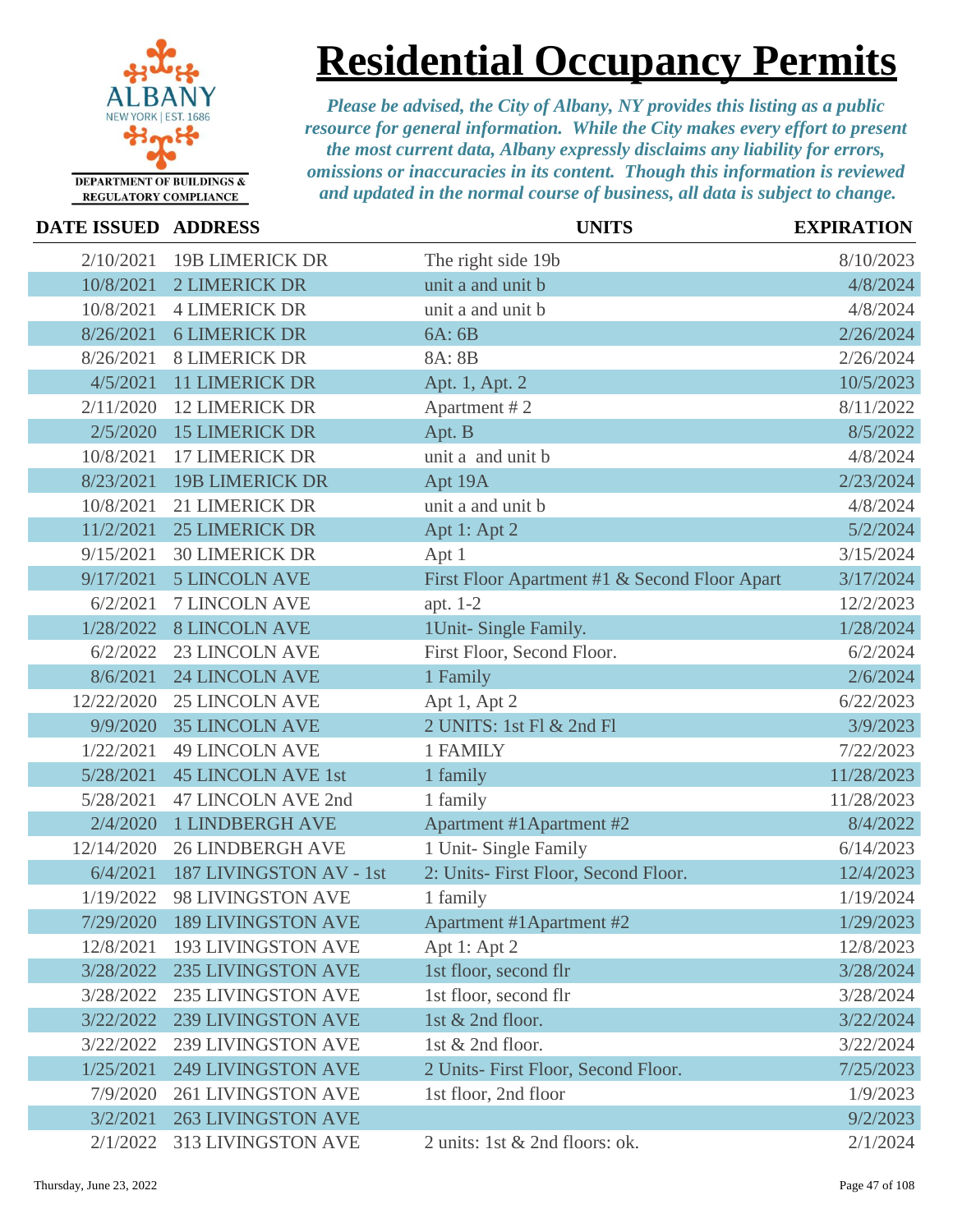

## **Residential Occupancy Permits**

| DATE ISSUED ADDRESS |                               | <b>UNITS</b>                                   | <b>EXPIRATION</b> |
|---------------------|-------------------------------|------------------------------------------------|-------------------|
| 5/18/2021           | <b>327 LIVINGSTON AVE</b>     | Apt 2                                          | 11/18/2023        |
| 1/7/2022            | <b>328 LIVINGSTON AVE</b>     | First Floor Apartment & Second Floor Apartme   | 1/7/2024          |
| 5/2/2022            | <b>334 LIVINGSTON AVE</b>     | basement apartment 1st and 2nd floor apartment | 5/2/2024          |
| 9/28/2021           | 339 LIVINGSTON AVE            | First floor apartment                          | 3/28/2024         |
| 11/19/2021          | <b>344 LIVINGSTON AVE</b>     | <b>First Floor Apartment</b>                   | 11/19/2023        |
| 2/17/2022           | <b>345 LIVINGSTON AVE</b>     | 2nd floor: 1 unit                              | 2/17/2024         |
| 2/12/2020           | <b>345 LIVINGSTON AVE</b>     | Apartment# 1Apartment# 2                       | 8/12/2022         |
| 9/9/2020            | <b>360 LIVINGSTON AVE</b>     | <b>First FloorSecond Floor</b>                 | 3/9/2023          |
| 6/23/2021           | 370 LIVINGSTON AVE            | Apts 1-4                                       | 12/23/2023        |
| 6/9/2020            | <b>382 LIVINGSTON AVE</b>     | 1st floor, 2nd floor                           | 12/9/2022         |
| 9/22/2020           | <b>384 LIVINGSTON AVE</b>     | Apartment #1 & Apartment #2                    | 3/22/2023         |
| 10/9/2020           | <b>385 LIVINGSTON AVE</b>     | 1st floor apt and 2nd floor apt                | 4/9/2023          |
| 3/31/2020           | <b>421 LIVINGSTON AVE</b>     | Units: 453-MB, 453-2B, 455-MA, 455-2B, 457     | 9/30/2022         |
| 2/23/2022           | <b>438 LIVINGSTON AVE</b>     | 2 units                                        | 2/23/2024         |
| 2/23/2022           | <b>440 LIVINGSTON AVE</b>     | 2 units                                        | 2/23/2024         |
| 9/25/2020           | <b>456 LIVINGSTON AVE</b>     | Apartment #1 & Apartment #2                    | 3/25/2023         |
| 1/14/2020           | <b>458 LIVINGSTON AVE</b>     | 1st floor apt and 2nd floor apt                | 7/14/2022         |
| 9/23/2020           | <b>460 LIVINGSTON AVE</b>     | Apartment #1 & #2                              | 3/23/2023         |
| 11/25/2020          | 470 LIVINGSTON AVE            | Second floor                                   | 5/25/2023         |
| 1/20/2022           | 502 LIVINGSTON AVE            | 1 Family House                                 | 1/20/2024         |
| 10/5/2021           | 590 LIVINGSTON AVE            | Apt 1: Apt 2                                   | 4/5/2024          |
| 6/18/2020           | 598 LIVINGSTON AVE            | Apartment #1 Apartment #2                      | 12/18/2022        |
| 9/21/2020           | 609 Livingston Ave            | Apartment 1, Apartment 2                       | 3/21/2023         |
| 12/8/2021           | <b>611 LIVINGSTON AVE</b>     | 2 Units- First Floor, Second Floor.            | 12/8/2023         |
| 2/11/2021           | <b>632 LIVINGSTON AVE</b>     | 1 UNit- Second Floor.                          | 8/11/2023         |
| 7/14/2020           | <b>632 LIVINGSTON AVE</b>     | <b>First Floor</b>                             | 1/14/2023         |
| 7/8/2021            | <b>634 LIVINGSTON AVE</b>     | First Flr, Second Flr                          | 1/8/2024          |
| 1/6/2022            | 761 LIVINGSTON AVE            | <b>FIRST FLR</b>                               | 1/6/2024          |
| 3/12/2021           | <b>767 LIVINGSTON AVE</b>     | <b>Apartment 2</b>                             | 9/12/2023         |
| 10/22/2020          | 771 LIVINGSTON AVE            | 2 Units- First Floor, Sewcond Floor.           | 4/22/2023         |
| 2/12/2021           | 779 LIVINGSTON AVE            | Floor <sub>2</sub>                             | 8/12/2023         |
| 8/14/2020           | 796 LIVINGSTON AVE            | 1st apt                                        | 2/14/2023         |
| 5/11/2022           | <b>810 LIVINGSTON AVE</b>     | <b>Single Family</b>                           | 5/11/2024         |
| 6/17/2020           | <b>841 LIVINGSTON AVE</b>     | 2 Units-Apartment 1, Apartment 2.              | 12/17/2022        |
| 12/22/2020          | <b>845 LIVINGSTON AVE</b>     | basement, Apt1, Apt2                           | 6/22/2023         |
| 12/29/2021          | <b>857 LIVINGSTON AVE</b>     | 2 Units- First Floor, Second Floor.            | 12/29/2023        |
| 8/16/2021           | 851 Livingston Ave - 1st Stop | 1st floor, 2nd floor                           | 2/16/2024         |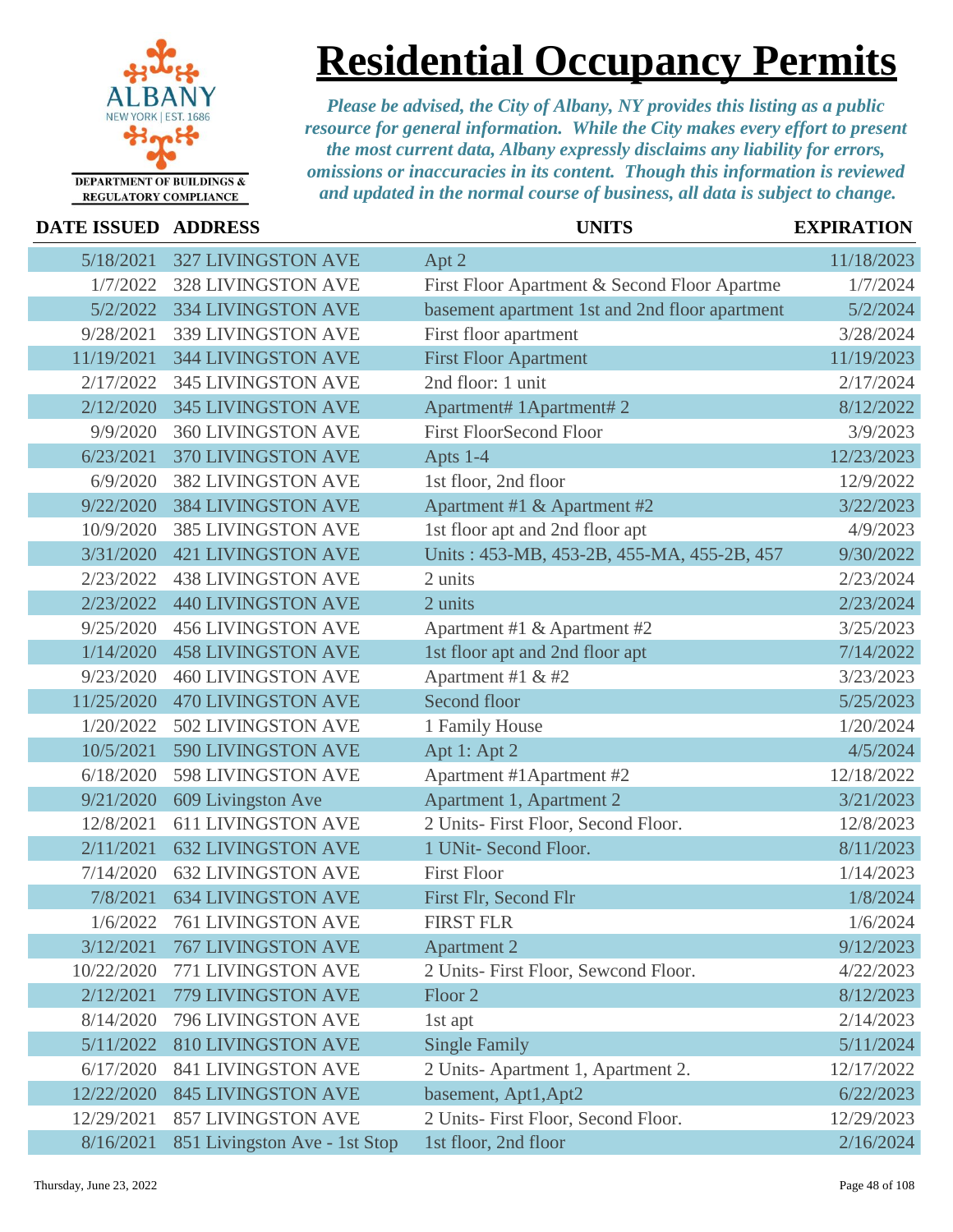

# **Residential Occupancy Permits**

| DATE ISSUED ADDRESS |                           | <b>UNITS</b>                                                           | <b>EXPIRATION</b> |
|---------------------|---------------------------|------------------------------------------------------------------------|-------------------|
| 6/4/2021            | 255 LIVINGSTON AVE - 2nd  | 2 Units-Apartment 1, Apartment 2.                                      | 12/4/2023         |
| 6/4/2021            |                           | 257 LIVINGSTON AVE - 3rd/F 2 Units-Apartment 1, Apartment 2.           | 12/4/2023         |
| 9/16/2020           |                           | 350 LIVINGSTON AVE (AKA 350 Livingston Ave: 1st floor, 2nd floor 30 Sw | 3/16/2023         |
| 3/8/2022            |                           | 421 LIVINGSTON AVE aka 46 421/423/425/427/429/431/433/435/437/439/441  | 3/8/2024          |
| 3/2/2020            | 587 Livingston Ve         | One Family                                                             | 9/2/2022          |
| 6/2/2021            | <b>84 LOWELL ST</b>       | one family                                                             | 12/2/2023         |
| 6/13/2022           | 91 LOWELL ST              | 1 unit- Second Floor.                                                  | 6/13/2024         |
| 3/12/2020           | <b>808B MADISON AVE</b>   | Apt 1 first floor, apt2,2nd floor, apt3 2nd floor                      | 9/12/2022         |
| 9/17/2020           | 349C MADISON AVE          | 2 Units- First Floor, Second Floor.                                    | 3/17/2023         |
| 12/30/2019          | <b>96 MADISON AVE</b>     | 1R                                                                     | 6/30/2022         |
| 5/24/2021           | 98 MADISON AVE            | Apt. A                                                                 | 11/24/2023        |
| 1/23/2020           | <b>98 MADISON AVE</b>     | 98 Apt B,C,D,E - 98 1/2 Apt A, B,C - 100 Apt                           | 7/23/2022         |
| 8/14/2020           | <b>123 MADISON AVE</b>    | Unit #1 $&$ Unit #2                                                    | 2/14/2023         |
| 1/25/2022           | <b>127 MADISON AVE</b>    | 2nd floor apartment                                                    | 1/25/2024         |
| 2/16/2022           | <b>132 MADISON AVE</b>    | <b>Second Floor Apartment</b>                                          | 2/16/2024         |
| 2/1/2022            | <b>141 MADISON AVE</b>    | 1st 3rd and 4 th floor apartment                                       | 2/1/2024          |
| 7/22/2021           | <b>151 MADISON AVE</b>    | Basement, 1st and 2nd floor apt                                        | 1/22/2024         |
| 5/20/2021           | <b>162 MADISON AVE</b>    | 3 Units- First floor, Second Floor, Third Flo                          | 11/20/2023        |
| 8/12/2021           | <b>164 MADISON AVE</b>    | Apartment #1, Apartment #2, Apartment #3                               | 2/12/2024         |
| 4/6/2021            | <b>167 MADISON AVE</b>    | 1 Unit-Apartment A.                                                    | 10/6/2023         |
| 4/19/2022           | 173 MADISON AVE           | Basement, First Floor, Second Floor, Third Floo                        | 4/19/2024         |
| 9/3/2021            | <b>329 MADISON AVE</b>    | 2 Units- Second Floor, Third Floor.                                    | 3/3/2024          |
| 6/21/2021           | 330 MADISON AVE           | Second Floor Apartment & Third Floor Apartm                            | 12/21/2023        |
| 7/13/2020           | <b>332 MADISON AVE</b>    | Apartment #1 Apartment #2 Apartment #3                                 | 1/13/2023         |
| 12/28/2021          | 333 MADISON AVE           | Apt 1: Apt 2: Apt 3                                                    | 12/28/2023        |
| 2/12/2021           | <b>335 MADISON AVE</b>    | Apartment 1, Apartment 2, Apartment 3                                  | 8/12/2023         |
| 3/3/2020            | <b>338 MADISON AVE</b>    | Basement, Apartment#2 Apartment #3, Apar                               | 9/3/2022          |
|                     | 4/30/2020 343 MADISON AVE | 1st floor, 2nd floor                                                   | 10/30/2022        |
| 1/9/2020            | <b>345 MADISON AVE</b>    | Apt 1, Apt 2, Apt 3, Apt 4, Apt 5, Apt 6                               | 7/9/2022          |
| 4/22/2022           | <b>347 MADISON AVE</b>    | basement apartment                                                     | 4/22/2024         |
| 3/26/2021           | <b>348 MADISON AVE</b>    | Apartments 1, 2, 3                                                     | 9/26/2023         |
| 10/1/2020           | <b>350 MADISON AVE</b>    | 3 Units- Basement Apartment, First Floor, Seco                         | 4/1/2023          |
| 3/28/2022           | <b>355 MADISON AVE</b>    | A, B                                                                   | 3/28/2024         |
| 3/28/2022           | <b>355 MADISON AVE</b>    | A, B                                                                   | 3/28/2024         |
| 1/14/2021           | <b>357 MADISON AVE</b>    | Basement, Apartment 1, Apartment 2                                     | 7/14/2023         |
| 1/14/2021           | <b>359 MADISON AVE</b>    | Basement, Apt 1, Apt 2                                                 | 7/14/2023         |
| 2/1/2022            | 360 MADISON AVE           | Basement Apartment, Apartment 1, Apartment                             | 2/1/2024          |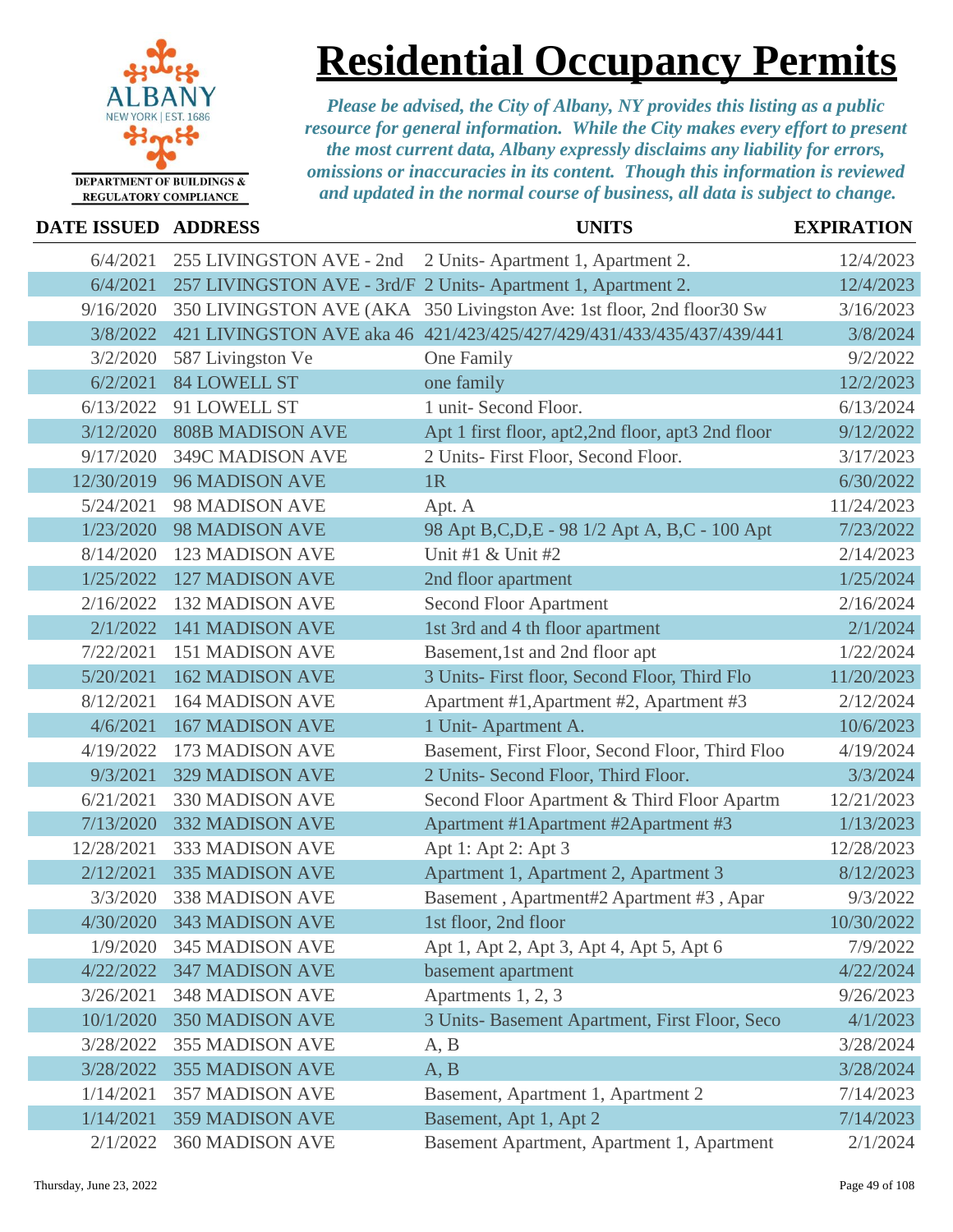

## **Residential Occupancy Permits**

| DATE ISSUED ADDRESS |                         | <b>UNITS</b>                                        | <b>EXPIRATION</b> |
|---------------------|-------------------------|-----------------------------------------------------|-------------------|
| 1/14/2021           | <b>361 MADISON AVE</b>  | Basement, Apartment 1, Apartment 2                  | 7/14/2023         |
| 1/14/2021           | <b>363 MADISON AVE</b>  | Basement, Apartment 1, Apartment 2                  | 7/14/2023         |
| 5/10/2022           | <b>364 MADISON AVE</b>  | 1st 2nd 3 rd floor apartments                       | 5/10/2024         |
| 5/13/2022           | <b>365 MADISON AVE</b>  | 4 UNITS - Basement Apartment, Apartment 1,          | 5/13/2024         |
| 11/2/2021           | <b>366B MADISON AVE</b> | Basement, First Floor Apartment, Second Floor       | 5/2/2024          |
| 11/2/2021           | 366C Madison Ave        | Basement Apartment, First Floor Apartment, Se       | 5/2/2024          |
| 3/4/2021            | <b>367 MADISON AVE</b>  | Basement: first fl: second fl rear: second fl front | 9/4/2023          |
| 3/10/2022           | 370 MADISON AVE         | 2 Units- Basement, First/Second Floor.              | 3/10/2024         |
| 1/20/2022           | <b>376 MADISON AVE</b>  | 1st 2nd and 3rd floor apartment                     | 1/20/2024         |
| 3/16/2022           | 378 MADISON AVE         | Apt. 1 & Apt. 2                                     | 3/16/2024         |
| 3/16/2022           | <b>378 MADISON AVE</b>  | Apt. 1 & Apt. 2                                     | 3/16/2024         |
| 5/5/2022            | 379 MADISON AVE         | 1st & 2nd floor                                     | 5/5/2024          |
| 11/18/2020          | <b>381 MADISON AVE</b>  | 3 Units-Apartment 1, Apartment 2, Apartment         | 5/18/2023         |
| 2/3/2022            | 390 MADISON AVE         | basement apartment                                  | 2/3/2024          |
| 1/6/2021            | <b>391 MADISON AVE</b>  | 6 Units- Basement Apartment, First Floor, Seco      | 7/6/2023          |
| 1/13/2021           | 393 MADISON AVE         | 4 Units- Basement, First Floor, Second Floor, T     | 7/13/2023         |
| 5/5/2022            | <b>400 MADISON AVE</b>  | 1st 2nd and 3 rd floor apartment                    | 5/5/2024          |
| 3/3/2022            | <b>403 MADISON AVE</b>  | Apartment #2                                        | 3/3/2024          |
| 7/20/2020           | <b>403 MADISON AVE</b>  | 1 Unit: 1st Fl                                      | 1/20/2023         |
| 7/1/2021            | <b>420 MADISON AVE</b>  | Apartments 1F, 1R, 2F, 2R, 3F, 3R,                  | 1/1/2024          |
| 11/12/2020          | <b>425 MADISON AVE</b>  | Apartments #1, #2, #3, #4, #5, #6                   | 5/12/2023         |
| 11/17/2020          | <b>445 MADISON AVE</b>  | 3 Units-Apartment 1, Apartment 2, Apartment         | 5/17/2023         |
| 4/24/2020           | <b>452 MADISON AVE</b>  | 2nd floor                                           | 10/24/2022        |
| 11/23/2020          | <b>468 MADISON AVE</b>  | 1 Unit-Basement Apartment.                          | 5/23/2023         |
| 3/9/2022            | <b>476 MADISON AVE</b>  | 4 Units- Basement, First Floor, Second Floor, T     | 3/9/2024          |
| 3/9/2022            | <b>478 MADISON AVE</b>  | 5 Units-Apartments 1, 2, 3, 4, Basement.            | 3/9/2024          |
| 5/26/2020           | 480 Madison Ave         | 2 Units- First Floor, Second Floor.                 | 11/26/2022        |
| 1/27/2020           | <b>482 MADISON AVE</b>  | Pass- 2nd Floor, 3rd Floor.                         | 7/27/2022         |
| 3/29/2021           | <b>488 MADISON AVE</b>  | 1st floor, 2nd floor, 3rd floor, basement           | 9/29/2023         |
| 12/15/2020          | 504 MADISON AVE         | <b>Basement Apartment</b>                           | 6/15/2023         |
| 3/2/2021            | 518 MADISON AVE         | Basement, apt 1, 2,3                                | 9/2/2023          |
| 9/7/2021            | 532 MADISON AVE         | 4 Units- Basement, First Floor, Second Floor fr     | 3/7/2024          |
| 2/9/2021            | 536 MADISON AVE         | <b>INFORMATION NEEDED</b>                           | 8/9/2023          |
| 6/15/2021           | 542 MADISON AVE         | 542- Basement 1, Basement 2, Apartment 1, Ap        | 12/15/2023        |
| 6/23/2021           | 546 MADISON AVE         | Apartments 1, 2, 3, 4, 5, 6, 7, 8                   | 12/23/2023        |
| 7/30/2020           | 550 MADISON AVE         | Apts 1-6 and basement front & rear                  | 1/30/2023         |
| 10/2/2020           | 552 MADISON AVE         | 2 Units-Apartment 1, Apartment 2.                   | 4/2/2023          |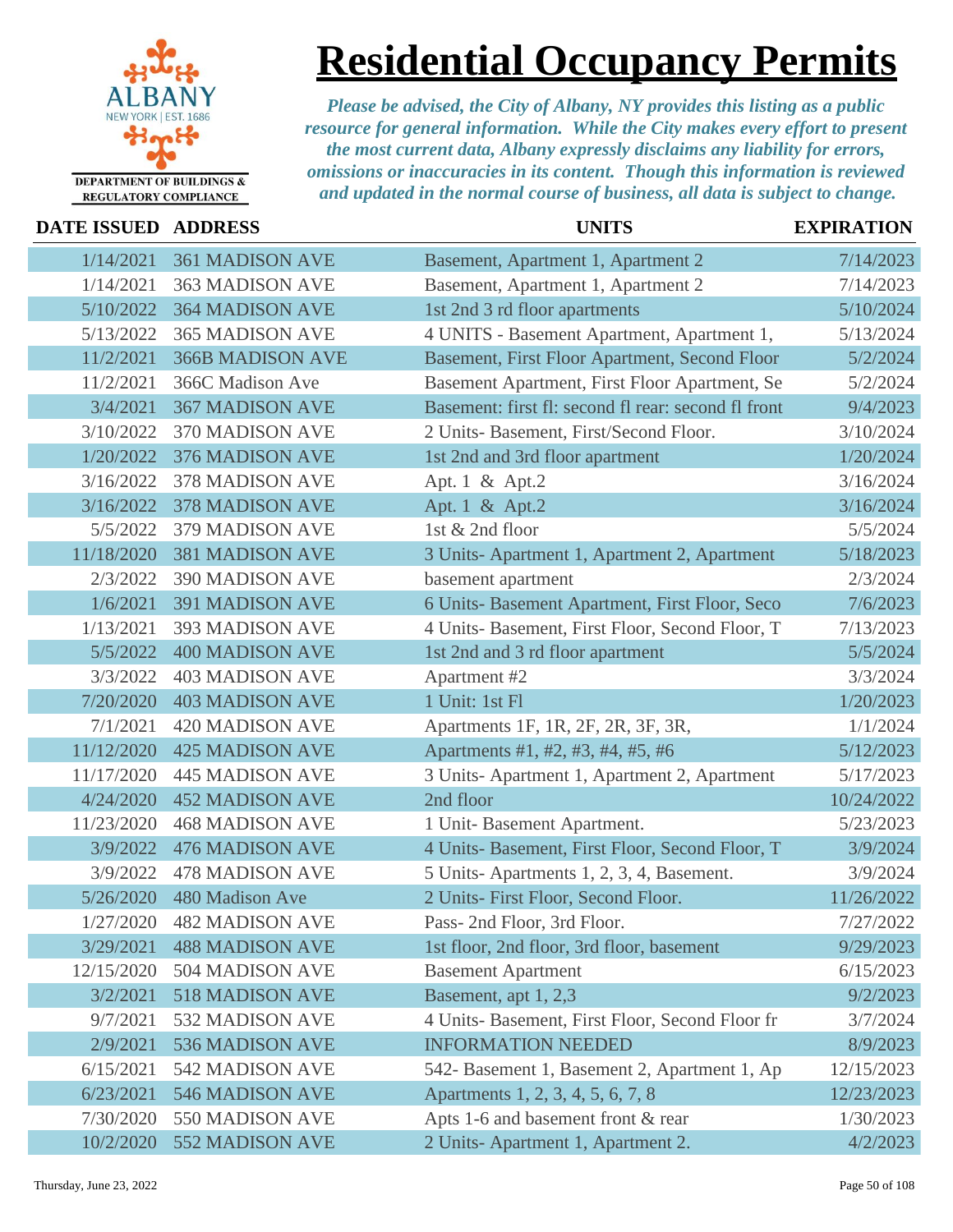

### **Residential Occupancy Permits**

| <b>DATE ISSUED ADDRESS</b> |                            | <b>UNITS</b>                                           | <b>EXPIRATION</b> |
|----------------------------|----------------------------|--------------------------------------------------------|-------------------|
| 10/14/2021                 | 566 MADISON AVE            | Apt 1: Apt 2: Apt 3: Apt 4: Apt 5: Apt 6               | 4/14/2024         |
| 10/14/2021                 | 570 MADISON AVE            | Apt 1: Apt 2: Apt 3: Apt 4: Apt 5: Apt 6               | 4/14/2024         |
| 12/2/2021                  | 580 MADISON AVE            | 4 Units-Apartment 1, Apartment 2F, Apartment           | 12/2/2023         |
| 12/2/2021                  | <b>582 MADISON AVE</b>     | 3 Units- Apartment 1F, Apartment 1R, Apartme           | 12/2/2023         |
| 3/12/2021                  | <b>584 MADISON AVE</b>     | 4 units- Basement Apartment, First Floor, Secon        | 9/12/2023         |
| 12/4/2020                  | <b>586 MADISON AVE</b>     | 4 Units- Basemnt, First Floor, Second Floor, Th        | 6/4/2023          |
| 8/4/2020                   | 590 MADISON AVE            | Apt 2F, Apt 2R, Apt 1R, Apt 1F                         | 2/4/2023          |
| 11/24/2021                 | <b>594 MADISON AVE</b>     | Apt 1: Apt 2: Apt 3                                    | 11/24/2023        |
| 9/8/2021                   | <b>602 MADISON AVE</b>     | Apt 1: Apt 2: Apt 3                                    | 3/8/2024          |
| 10/14/2021                 | <b>604 MADISON AVE</b>     | Apt 1: Apt 2: Apt 3: Apt 4: Apt 5: Apt 6               | 4/14/2024         |
| 9/9/2021                   | <b>606 MADISON AVE</b>     | 5 Units-Apartments 1, Apartment 2, Apartment           | 3/9/2024          |
| 9/9/2021                   | <b>608 MADISON AVE</b>     | 4 Units- Basement Apartment, First Floor, Seco         | 3/9/2024          |
| 9/9/2021                   | <b>610 MADISON AVE</b>     | 4 Units- Basement Apartment, First Floor, Seco         | 3/9/2024          |
| 9/9/2021                   | <b>612 MADISON AVE</b>     | 5 Units- Basement Apartment, Apartment 2F,             | 3/9/2024          |
| 9/9/2021                   | <b>614 MADISON AVE</b>     | 4 Units- Basement Apartment, First Floor, Seco         | 3/9/2024          |
| 9/9/2021                   | <b>616 MADISON AVE</b>     | 5 Units- Basement Apartment, Apartment 2F, A           | 3/9/2024          |
| 9/13/2021                  | <b>618 MADISON AVE</b>     | Apts. 1-7                                              | 3/13/2024         |
| 9/10/2021                  | <b>620 MADISON AVE</b>     | <b>Apts 1-12</b>                                       | 3/10/2024         |
| 10/13/2020                 | <b>692 MADISON AVE</b>     | 2 Units-Apartment 1, Apartment 3.                      | 4/13/2023         |
| 7/27/2020                  | 702 MADISON AVE            | 5 UNITS: #1, #2, #3, #4, #5                            | 1/27/2023         |
| 6/1/2021                   | 725 MADISON AVE            | 1 UNIT: Caretaker's Apartment                          | 12/1/2023         |
| 6/8/2020                   | 728 MADISON AVE            | 101, 102, 103, 104, 201, 202, 203, 204, 205, 206, 207, | 12/8/2022         |
| 5/5/2021                   | <b>761 MADISON AVE</b>     | Apartment 3F, Apartment 3R                             | 11/5/2023         |
| 4/30/2021                  | <b>765 MADISON AVE</b>     | 5 UNITS: Apt 1, Apt 2, Apt 3, Apt 4, Apt 5.            | 10/30/2023        |
| 1/20/2022                  | 771 MADISON AVE            | Apartment 1-2-3-4-5                                    | 1/20/2024         |
| 1/20/2022                  | 773 MADISON AVE            | Apartments 1, 2, 3, 4, 5                               | 1/20/2024         |
| 1/20/2022                  | 775 MADISON AVE            | First, Second, Third Floors                            | 1/20/2024         |
|                            | 10/13/2020 811 MADISON AVE | 8 UNITS: Apts 1, 2, 3, 4, 5, 6, 7, and 8 (Back H)      | 4/13/2023         |
| 6/28/2021                  | <b>828 MADISON AVE</b>     | 2 Units- First Floor, Second Floor.                    | 12/28/2023        |
| 3/17/2021                  | <b>846 MADISON AVE</b>     | Apt 1                                                  | 9/17/2023         |
| 2/10/2022                  | <b>848 MADISON AVE</b>     | 2nd floor apartment                                    | 2/10/2024         |
| 3/18/2022                  | <b>850 MADISON AVE</b>     | 2nd floor apartment                                    | 3/18/2024         |
| 3/18/2022                  | <b>850 MADISON AVE</b>     | 2nd floor apartment                                    | 3/18/2024         |
| 3/14/2022                  | <b>866 MADISON AVE</b>     | 1234                                                   | 3/14/2024         |
| 3/14/2022                  | <b>870 MADISON AVE</b>     | 4 apartments                                           | 3/14/2024         |
| 12/22/2020                 | 1050 MADISON AVE           | 2 UNITS: 2nd Fl Apt, 3rd Fl Apt.                       | 6/22/2023         |
| 7/12/2021                  | 1061 MADISON AVE           | Apt. 1 and apt 2                                       | 1/12/2024         |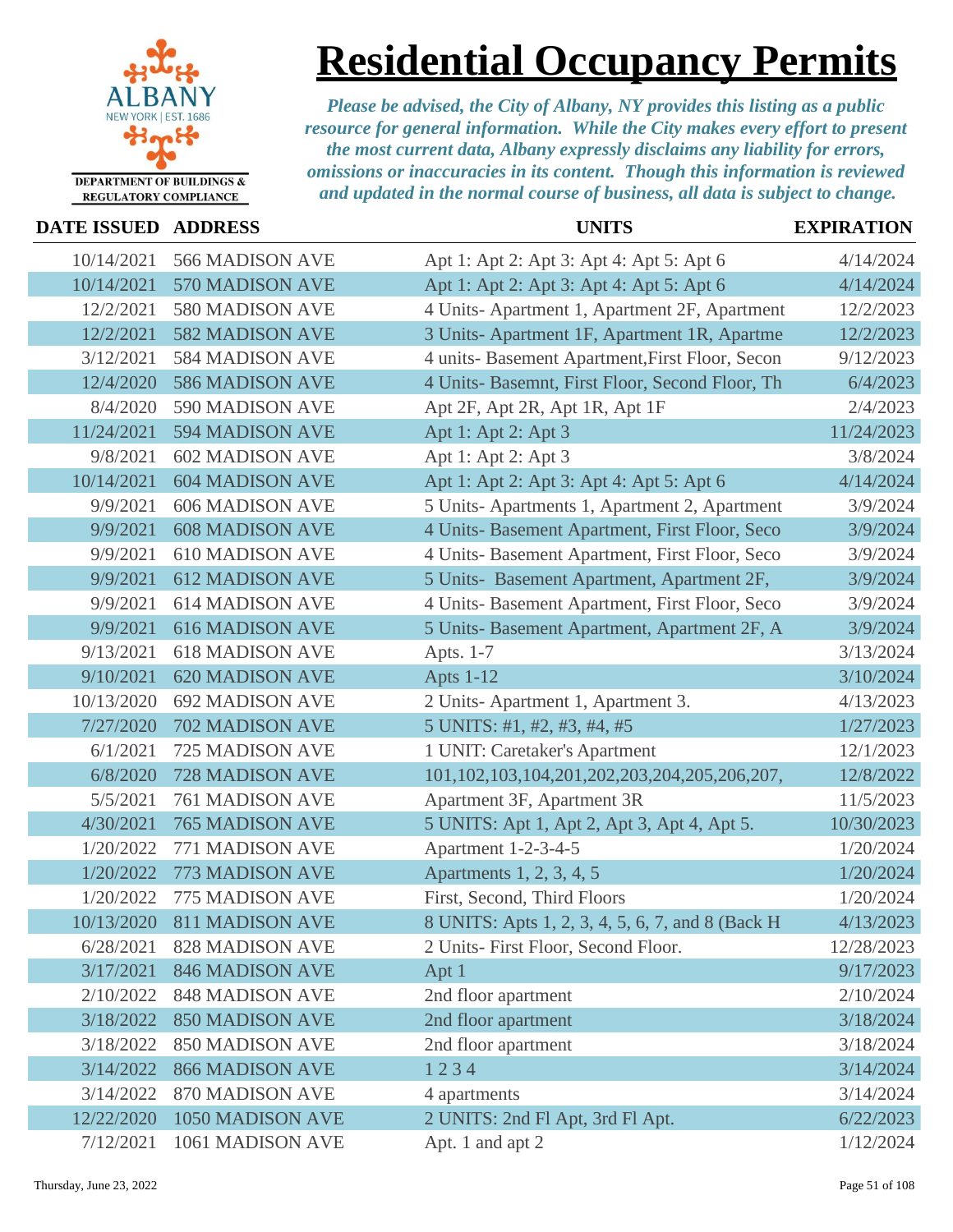

## **Residential Occupancy Permits**

| DATE ISSUED ADDRESS |                              | <b>UNITS</b>                                     | <b>EXPIRATION</b> |
|---------------------|------------------------------|--------------------------------------------------|-------------------|
| 12/2/2020           | 1067 MADISON AVE             | 1st floor apt and 2nd floor apt                  | 6/2/2023          |
| 11/16/2020          | 1069 MADISON AVE             | Apartments 1, #2, $&$ #3                         | 5/16/2023         |
| 12/30/2020          | 1071 MADISON AVE             | 6 Units: 1071 Madison Ave apts 1, 2, 3 and 107   | 6/30/2023         |
| 4/2/2021            | 1078 MADISON AVE             | Apt 1 and apt 2                                  | 10/2/2023         |
| 5/25/2021           | 1080 MADISON AVE             | 4 UNITS: 1R, 2F, 2R, 3                           | 11/25/2023        |
| 5/24/2021           | 1112 MADISON AVE             | Apt 1: Apt 2                                     | 11/24/2023        |
| 9/1/2020            | 1156 MADISON AVE             | 15 Units- Apt 1, 2A Apt 3,3A, Apt 5, 5A, Apt     | 3/1/2023          |
| 3/6/2020            | 419 Madison Ave (aka 421)    | Apartment #1, Apartment #2, Apartment #3         | 9/6/2022          |
| 2/16/2021           | <b>800 MADISON AVE Final</b> | 7 UNITS: APTS 1, 2, 3, 4, 5, 6, 7.               | 8/16/2023         |
| 10/27/2020          | 9 MADISON PL                 | 4 Units- Basement Apartment, Apartment 1, Ap     | 4/27/2023         |
| 7/9/2021            | 10 MADISON PL                | Apt $1-4$                                        | 1/9/2024          |
| 1/18/2022           | 366 MAGAZINE ST              | First Floor Apartment & Second Floor Apartme     | 1/18/2024         |
| 5/7/2022            | 372 MAGAZINE ST              | <b>Single Family</b>                             | 5/7/2024          |
| 11/12/2021          | 385 MAGAZINE ST              | 1family house                                    | 5/12/2024         |
| 11/8/2021           | 396 MAGAZINE ST              | 1 Unit- Single Family.                           | 5/8/2024          |
| 3/18/2021           | <b>405 MAGAZINE ST</b>       | 1 family                                         | 9/18/2023         |
| 11/6/2020           | <b>415 MAGAZINE ST</b>       | Apt. 1, Apt. 2 Basement                          | 5/6/2023          |
| 10/28/2021          | <b>422 MAGAZINE ST</b>       | 1st floor, 2nd floor                             | 4/28/2024         |
| 7/15/2021           | <b>440 MAGAZINE ST</b>       | 1 Unit: 1 Fa.                                    | 1/15/2024         |
| 6/22/2021           | <b>8 MAGNOLIA TER</b>        | 1 Unit- First Floor.                             | 12/22/2023        |
| 12/30/2019          | <b>19 MAGNOLIA TER</b>       | Apt. 1, Apt. 2                                   | 6/30/2022         |
| 9/21/2021           | <b>29 MAIDEN LN</b>          | Apartments #201, #202, #301, #302, #303, #30     | 3/21/2024         |
| 2/26/2020           | <b>33 MAIDEN LN</b>          | 2nd floor and 3fd floor apt                      | 8/26/2022         |
| 4/9/2021            | <b>37 MAIDEN LN</b>          | 2 Units Second Flr2 Units Third Flr2 Units       | 10/9/2023         |
| 2/15/2022           | 31 MAIN ST                   | First Floor Apartment #1 & Second Floor Apart    | 2/15/2024         |
| 5/28/2021           | 71-73 MANNING BLVD           | 3 UNITS: APT 1, 71 Manning Blvd; APTS 2F         | 11/28/2023        |
| 5/28/2020           | 71-73 MANNING BLVD           | 3 Units- 71 First Floor, 73 Second Floor Front,  | 11/28/2022        |
| 2/28/2022           | 96 MANNING BLVD              | 3 apartments                                     | 2/28/2024         |
| 8/24/2021           | 97 MANNING BLVD              | Apt 1                                            | 2/24/2024         |
| 5/6/2021            | 101 MANNING BLVD             | 3 Units- First Floor, Second Floor, Third Floor. | 11/6/2023         |
| 4/1/2022            | 119 MANNING BLVD             | 1st & 2nd floor                                  | 4/1/2024          |
| 4/1/2022            | 119 MANNING BLVD             | 1st & 2nd floor                                  | 4/1/2024          |
| 11/22/2021          | <b>144 MANNING BLVD</b>      | 4 Units-Apartments 1-4.                          | 11/22/2023        |
| 11/22/2021          | <b>148 MANNING BLVD</b>      | 4 Units-Apartments 1-4.                          | 11/22/2023        |
| 2/1/2022            | <b>152 MANNING BLVD</b>      | 5 Units-Apartment 1-5.                           | 2/1/2024          |
| 8/10/2020           | 161 MANNING BLVD             | Apartment #1 Apartment #2                        | 2/10/2023         |
| 12/10/2021          | 231 MANNING BLVD             | Apt 1: Apt 2: Apt 3: Apt 4                       | 12/10/2023        |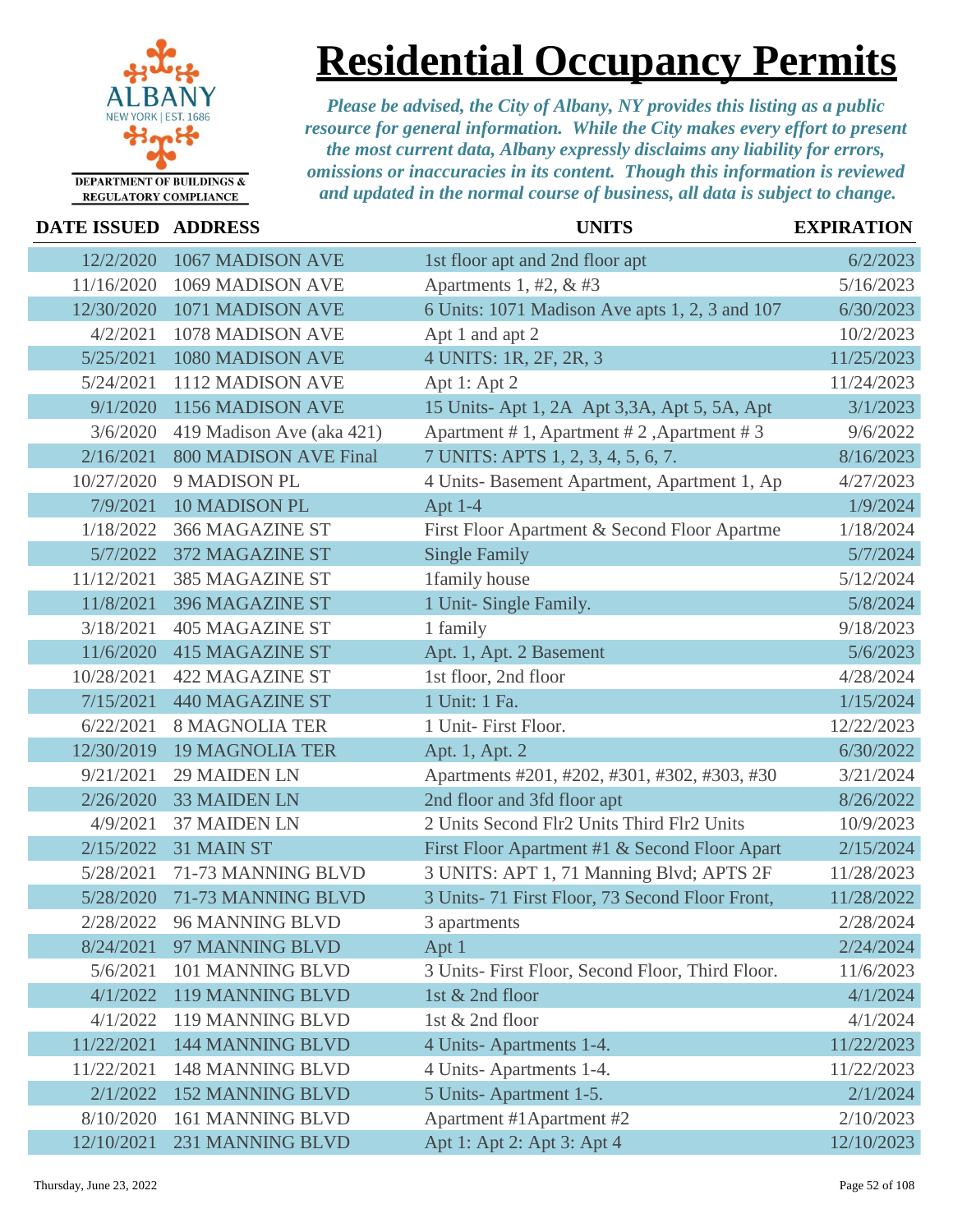

### **Residential Occupancy Permits**

| DATE ISSUED ADDRESS |                            | <b>UNITS</b>                                   | <b>EXPIRATION</b> |
|---------------------|----------------------------|------------------------------------------------|-------------------|
| 1/17/2020           | 241 MANNING BLVD           | Apt $#2$                                       | 7/17/2022         |
| 6/14/2022           | 241 MANNING BLVD           | 2nd floor apartment                            | 6/14/2024         |
| 5/7/2021            | <b>243 MANNING BLVD</b>    | 2 Units- First Floor, Second Floor.            | 11/7/2023         |
| 8/26/2020           | <b>244 MANNING BLVD</b>    | 2 UNits- First Floor, Second Floor.            | 2/26/2023         |
| 8/26/2020           | 246 MANNING BLVD           | 2 Units- First Floor, Second Floor.            | 2/26/2023         |
| 3/11/2022           | <b>249 MANNING BLVD</b>    | [3 family]                                     | 3/11/2024         |
| 7/2/2021            | <b>250 MANNING BLVD</b>    | 2 Units- First Floor, Second Floor.            | 1/2/2024          |
| 9/23/2021           | <b>253 MANNING BLVD</b>    | 2 Units- First Floor, Second Floor.            | 3/23/2024         |
| 9/23/2021           | <b>255 MANNING BLVD</b>    | 2 Units- First Floor, Second Floor.            | 3/23/2024         |
| 9/13/2021           | <b>257 MANNING BLVD</b>    | First Foor Apartment & Second Floor Apartmen   | 3/13/2024         |
| 5/9/2022            | <b>258 MANNING BLVD</b>    | 1st floor                                      | 5/9/2024          |
| 8/4/2021            | <b>264 MANNING BLVD</b>    | 2 Units- First Floor, Second Floor.            | 2/4/2024          |
| 3/3/2022            | 272 MANNING BLVD           | First Floor Apartment & Second Floor Apartme   | 3/3/2024          |
| 9/16/2020           | 279 MANNING BLVD           | 2 UNITS: 1st Fl & 2nd Fl                       | 3/16/2023         |
| 5/25/2021           | <b>280 MANNING BLVD</b>    | Apartment 1, Apartment 2                       | 11/25/2023        |
| 1/31/2020           | <b>282 MANNING BLVD</b>    | 3 Units-Apartment 1, Apartment 2, Apartment    | 7/31/2022         |
| 12/28/2020          | 290 MANNING BLVD           | Apt 1; Apt 2                                   | 6/28/2023         |
| 9/23/2021           | 310 MANNING BLVD           | Apt 1: Apt 2                                   | 3/23/2024         |
| 4/8/2022            | 320 MANNING BLVD           | 1st & 2nd floor                                | 4/8/2024          |
| 4/8/2022            | 320 MANNING BLVD           | 1st & 2nd floor                                | 4/8/2024          |
| 4/21/2022           | 325 MANNING BLVD           | First Floor, Second Floor                      | 4/21/2024         |
| 9/22/2020           | <b>328 MANNING BLVD</b>    | 1-family                                       | 3/22/2023         |
| 3/6/2020            | 331 Manning Blvd           | 1 Family                                       | 9/6/2022          |
| 3/11/2021           | <b>334 MANNING BLVD</b>    | Second Floor Apartment #2                      | 9/11/2023         |
| 5/2/2022            | 340 MANNING BLVD           | First Floor, Second Floor.                     | 5/2/2024          |
| 1/14/2020           | <b>347 MANNING BLVD</b>    | 1 Family                                       | 7/14/2022         |
| 9/20/2021           | 353 MANNING BLVD           | Apartments #1, #2, #3.                         | 3/20/2024         |
|                     | 8/17/2021 361 MANNING BLVD | Apt 1: Apt 2: Apt 3                            | 2/17/2024         |
| 3/28/2022           | <b>369 MANNING BLVD</b>    | 1st floor                                      | 3/28/2024         |
| 3/28/2022           | <b>369 MANNING BLVD</b>    | 1st floor                                      | 3/28/2024         |
| 9/10/2021           | <b>406 MANNING BLVD</b>    | First Fl Apt                                   | 3/10/2024         |
| 4/21/2022           | <b>408 MANNING BLVD</b>    | Second Floor.                                  | 4/21/2024         |
| 9/10/2021           | <b>408 MANNING BLVD</b>    | entered in error.                              | 3/10/2024         |
| 9/30/2020           | <b>414 MANNING BLVD</b>    | Apartments #1, Apartment #2 & Apartment #3     | 3/30/2023         |
| 5/28/2021           | <b>419 MANNING BLVD</b>    | First floor apartment & Second Floor Apartment | 11/28/2023        |
| 12/30/2021          | <b>420 MANNING BLVD</b>    | First floor Front Apartment & Second Floor Fro | 12/30/2023        |
| 4/21/2022           | <b>422 MANNING BLVD</b>    | First Floor, Second Floor.                     | 4/21/2024         |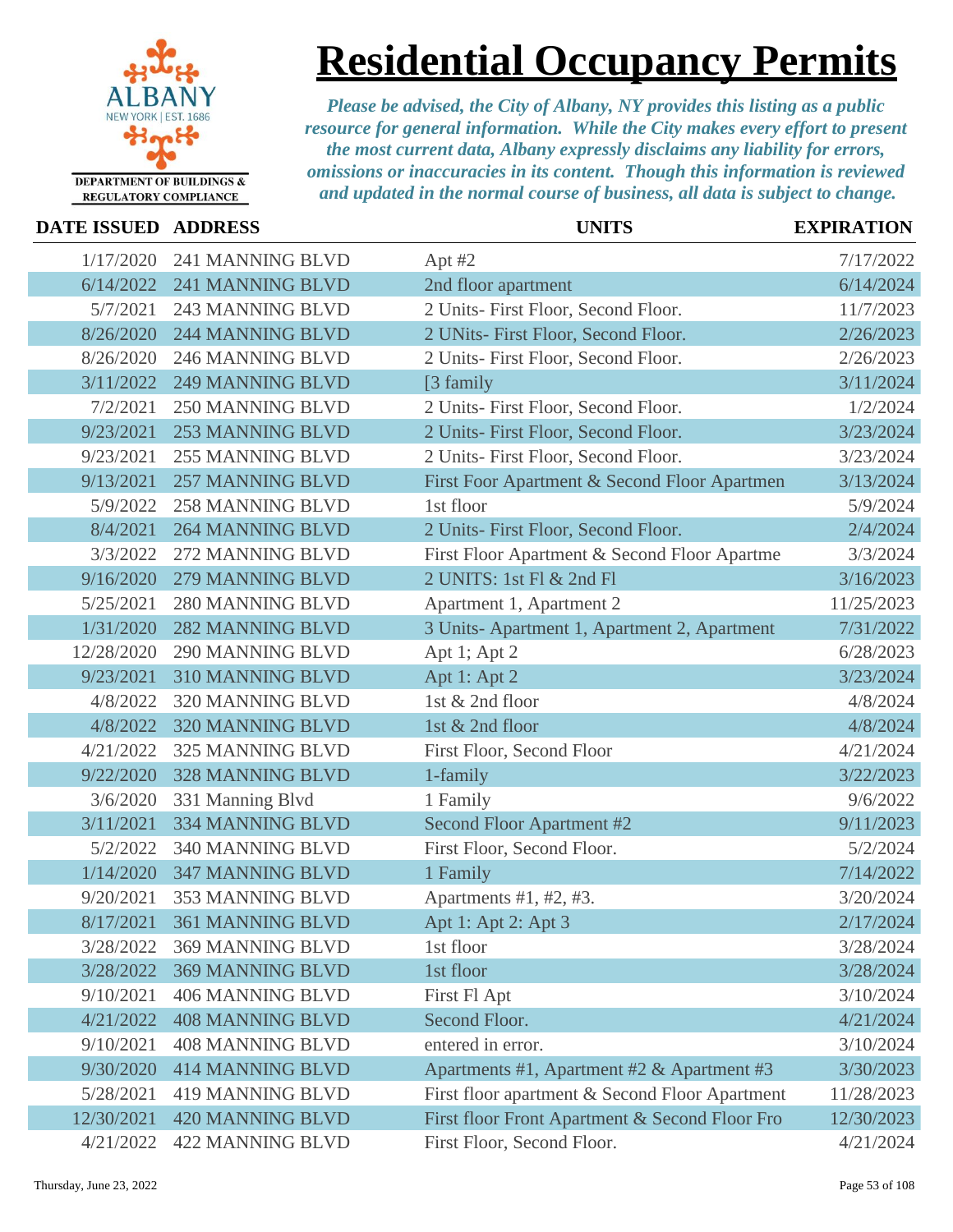

### **Residential Occupancy Permits**

| DATE ISSUED ADDRESS |                          | <b>UNITS</b>                                      | <b>EXPIRATION</b> |
|---------------------|--------------------------|---------------------------------------------------|-------------------|
| 9/30/2020           | <b>425 MANNING BLVD</b>  | Apartment Front, Apartment Rear & Second Flo      | 3/30/2023         |
| 6/17/2021           | <b>429 MANNING BLVD</b>  | Apartments #1, #2 & #3                            | 12/17/2023        |
| 3/4/2022            | <b>430 MANNING BLVD</b>  | First Floor Apartment #1                          | 3/4/2024          |
| 10/4/2021           | 441 MANNING BLVD         | Apt 1: Apt 2                                      | 4/4/2024          |
| 6/15/2021           | <b>626 MANNING BLVD</b>  | Apartment #1                                      | 12/15/2023        |
| 10/25/2021          | 98-100 Manning Blvd.     | Apt 1: Apt 2                                      | 4/25/2024         |
| 6/14/2021           | 1 MANNING SQ             | Apt 1: Apt 2                                      | 12/14/2023        |
| 6/28/2021           | 11 MANNING SQ            | 1 Family                                          | 12/28/2023        |
| 9/13/2021           | <b>4 MAPLE AVE</b>       | 1 Unit-Apartment B                                | 3/13/2024         |
| 1/14/2022           | <b>25 MAPLE AVE</b>      | 1st floor: front & rear units. 2nd floor units #2 | 1/14/2024         |
| 8/12/2021           | <b>32 MAPLE AVE</b>      | 1 Unit- Single Family.                            | 2/12/2024         |
| 3/3/2022            | <b>34 MAPLE AVE</b>      |                                                   | 3/3/2024          |
| 6/24/2020           | <b>16 MAPLERIDGE AVE</b> | 1st floor, 2nd floor                              | 12/24/2022        |
| 2/14/2022           | <b>19 MAPLEWOOD AVE</b>  | 2 units                                           | 2/14/2024         |
| 11/17/2020          | 72 MAPLEWOOD AVE         | 1st floor 2nd floor                               | 5/17/2023         |
| 9/3/2020            | 72 MAPLEWOOD AVE         | Apartment 1 & Apartment 2                         | 3/3/2023          |
| 9/13/2021           | <b>8 MAPLEWOOD ST</b>    | 2 Units- First Floor, Second Floor.               | 3/13/2024         |
| 1/17/2020           | <b>16 MAPLEWOOD ST</b>   | Apartment 1                                       | 7/17/2022         |
| 10/25/2021          | <b>17 MAPLEWOOD ST</b>   | first and second floor apartments                 | 4/25/2024         |
| 4/2/2020            | <b>19 MAPLEWOOD ST</b>   | 1 Unit-Apartment 1.                               | 10/2/2022         |
| 8/25/2021           | 9 MAPLEWOOD ST 1st Stop  | 2 Units- First Floor, Second Floor.               | 2/25/2024         |
| 10/13/2021          | <b>5 MARINELLO TER</b>   | Apartment #1 & Apartment #2                       | 4/13/2024         |
| 7/1/2021            | <b>6 MARINELLO TER</b>   | Unit 1                                            | 1/1/2024          |
| 4/12/2022           | <b>3 MARLBOROUGH CT</b>  | Apt $#2$                                          | 4/12/2024         |
| 4/12/2022           | <b>3 MARLBOROUGH CT</b>  | Apt #2                                            | 4/12/2024         |
| 3/10/2022           | <b>14 MARSHALL ST</b>    | First floor apartment                             | 3/10/2024         |
| 6/2/2022            | 16 MARSHALL ST           | 1 family                                          | 6/2/2024          |
| 6/24/2021           | 35 MARSHALL ST           | 2 UNITS: Apt 1 & Apt 2                            | 12/24/2023        |
| 1/22/2021           | <b>36 MARSHALL ST</b>    | Apt 1, Apt 2                                      | 7/22/2023         |
| 7/22/2020           | <b>43 MARSHALL ST</b>    | Apartment #1 & Apartment #2                       | 1/22/2023         |
| 4/5/2020            | <b>46 MARSHALL ST</b>    | 2 Units- First Floor, Second Floor.               | 10/5/2022         |
| 9/17/2021           | <b>47 MARSHALL ST</b>    | Apt 1: Apt 2                                      | 3/17/2024         |
| 11/16/2021          | <b>40 MARWILL ST</b>     | 1 Family House                                    | 11/16/2023        |
| 2/19/2021           | <b>1 MARWOOD ST</b>      | 1 Family House                                    | 8/19/2023         |
| 5/25/2021           | <b>4 MATILDA ST</b>      | 1 UNIT: 1 Family                                  | 11/25/2023        |
| 5/4/2022            | 24 MATILDA ST            | <b>First Floor</b>                                | 5/4/2024          |
| 3/8/2022            | 27 MATILDA ST            | $\mathbf{1}$                                      | 3/8/2024          |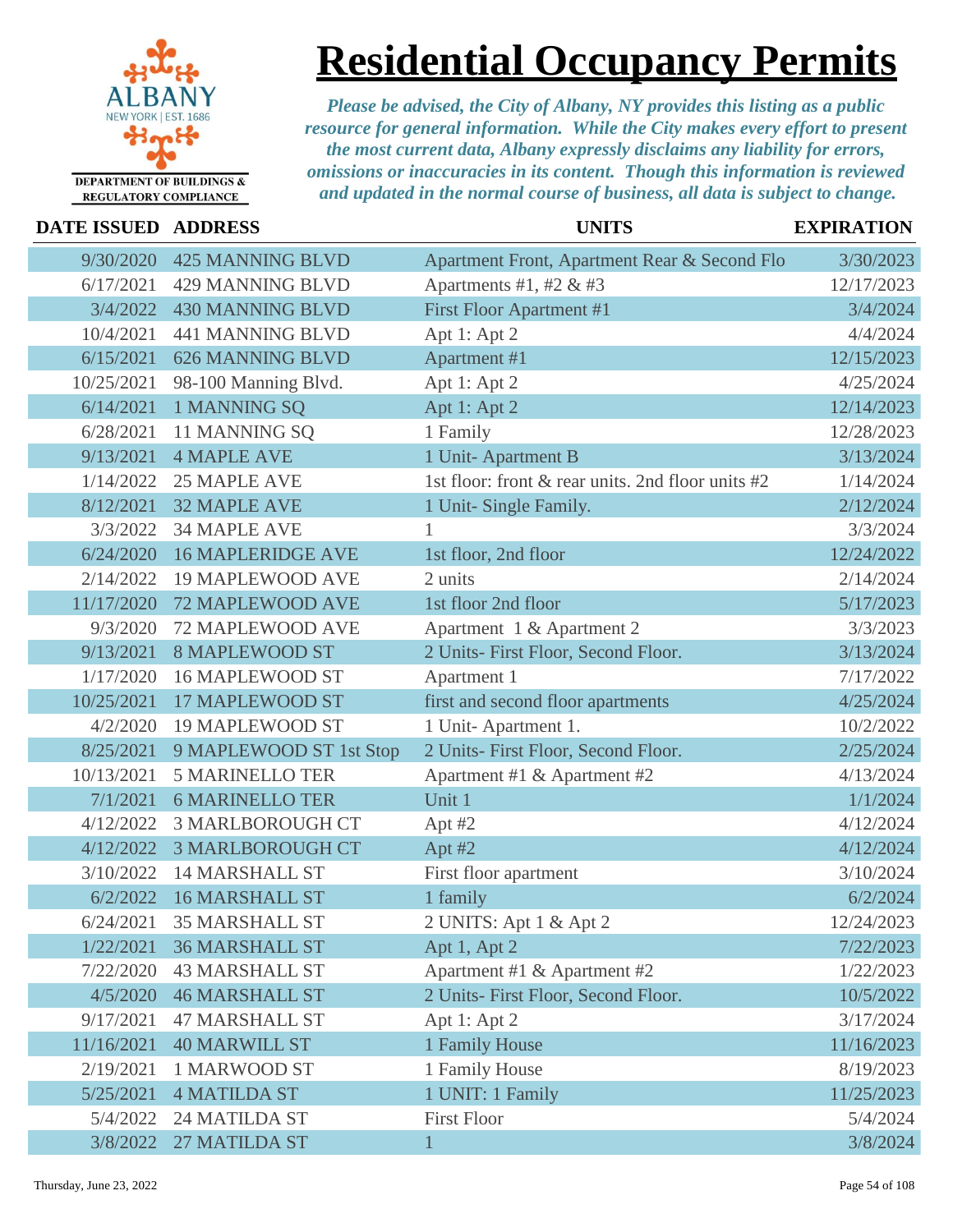

# **Residential Occupancy Permits**

| DATE ISSUED ADDRESS |                          | <b>UNITS</b>                                    | <b>EXPIRATION</b> |
|---------------------|--------------------------|-------------------------------------------------|-------------------|
| 7/8/2020            | <b>48 MATILDA ST</b>     | Apt 1, Apt 2                                    | 1/8/2023          |
|                     | 1/27/2020 55 MATILDA ST  | 1st floor apt and 2nd floor apt                 | 7/27/2022         |
| 9/10/2021           | <b>35 MC ALPIN ST</b>    | Apt 1: Apt 2: Apt 3: Apt 4: Apt 5: Apt 6        | 3/10/2024         |
| 10/29/2021          | 59 MC ALPIN ST           | BB: BA: 1A: 1B: 2A: 2B                          | 4/29/2024         |
| 3/22/2022           | 102 MC ALPIN ST          | Apt 1Apt 2                                      | 3/22/2024         |
| 3/22/2022           | 102 MC ALPIN ST          | Apt 1Apt 2                                      | 3/22/2024         |
| 3/10/2021           | <b>25 MC ARDLE AVE</b>   | 1st floor apt and 2nd floor apt                 | 9/10/2023         |
| 4/8/2021            | 91 MC CARTY AVE          | 1 Unit- Single Family.                          | 10/8/2023         |
| 4/8/2021            | 105 MC CARTY AVE         | 1 Unit- Single Family.                          | 10/8/2023         |
| 2/10/2021           | <b>302 MC CARTY AVE</b>  | 1 family                                        | 8/10/2023         |
| 12/1/2020           | <b>304 MC CARTY AVE</b>  | 1 UNit- Single Family                           | 6/1/2023          |
| 3/19/2021           | 27 MC KINLEY ST          | 1st floor, 2nd floor                            | 9/19/2023         |
| 2/26/2020           | <b>2 MC PHERSON TER</b>  | BasementApartment#1Apartment#2Apart             | 8/26/2022         |
| 2/26/2020           | <b>7 MC PHERSON TER</b>  | <b>One Family</b>                               | 8/26/2022         |
| 12/9/2021           | 1 MC PHERSON TER         | 3 Units- Basement Apartment, First Floor, Seco  | 12/9/2023         |
| 7/13/2020           | <b>7 MC PHERSON TER</b>  | 1 Unit: Basement Apt.                           | 1/13/2023         |
| 12/22/2021          | <b>8 MC PHERSON TER</b>  | Basement apartment 1st floor 2nd floors         | 12/22/2023        |
| 2/17/2021           | <b>10 MC PHERSON TER</b> | 1 Family House                                  | 8/17/2023         |
| 2/28/2020           | <b>12 MC PHERSON TER</b> | One Family                                      | 8/28/2022         |
| 3/30/2020           | 65 McAlpin St            | Apartment 1, Apaprtment 2.                      | 9/30/2022         |
| 8/5/2020            | 15 McDonald Rd           | One Family                                      | 2/5/2023          |
| 2/9/2021            | <b>46 MEADOW LN</b>      | 1 Family                                        | 8/9/2023          |
| 1/13/2020           | <b>31 MELROSE AVE</b>    | 1st floor apt and 2nd floor apt                 | 7/13/2022         |
| 2/5/2021            | 532 MERCER ST            | 1 Family                                        | 8/5/2023          |
| 12/30/2019          | 536 MERCER ST            | Apartment 1, Apartment 2.                       | 6/30/2022         |
| 3/28/2022           | 542 MERCER ST            | 1st and 2nd floor apartment                     | 3/28/2024         |
| 3/28/2022           | 542 MERCER ST            | 1st and 2nd floor apartment                     | 3/28/2024         |
|                     | 10/5/2021 555 MERCER ST  | 3 Units- First Floor, Second Floor Front, Secon | 4/5/2024          |
| 8/17/2021           | 557 Mercer St            | Apt 1                                           | 2/17/2024         |
| 1/12/2021           | 560 MERCER ST            | 2 UNITS: 1st & 2nd Fls                          | 7/12/2023         |
| 4/7/2022            | <b>646 MERCER ST</b>     | Single Family                                   | 4/7/2024          |
| 4/7/2022            | <b>646 MERCER ST</b>     | <b>Single Family</b>                            | 4/7/2024          |
| 9/9/2021            | 871 MERCER ST            | Apt 1: Apt 2                                    | 3/9/2024          |
| 1/7/2021            | 892 MERCER ST            | Apartment 1, Apartment 2                        | 7/7/2023          |
| 5/25/2021           | 927 MERCER ST 1st        | Second fl right: second fl left                 | 11/25/2023        |
| 2/11/2020           | <b>13 MILLER AVE</b>     | Apartment #1, #2                                | 8/11/2022         |
| 9/8/2020            | <b>6 MOHAWK ST</b>       | <b>First FloorSecond Floor</b>                  | 3/8/2023          |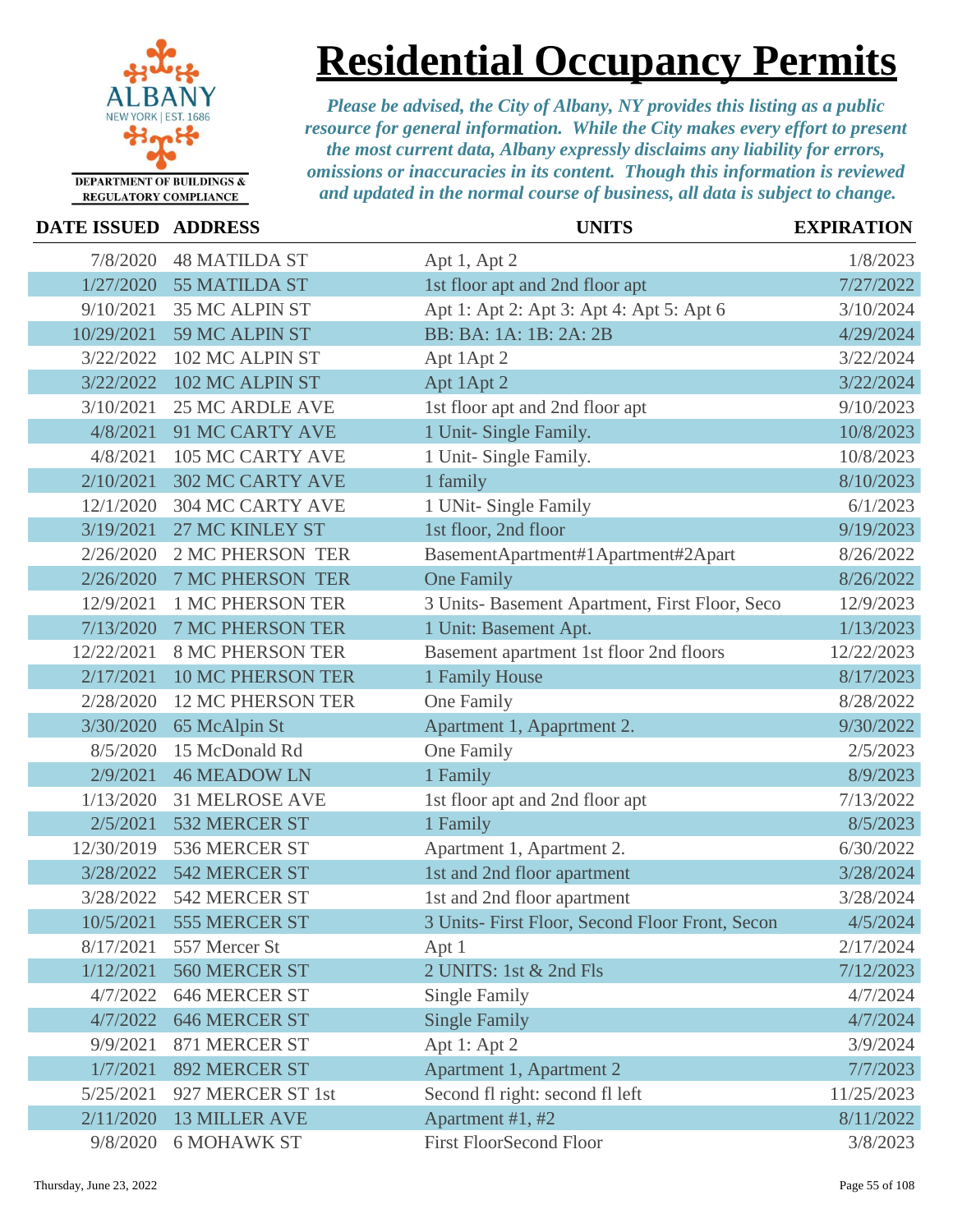

**Residential Occupancy Permits**

| DATE ISSUED ADDRESS |                          | <b>UNITS</b>                                     | <b>EXPIRATION</b> |
|---------------------|--------------------------|--------------------------------------------------|-------------------|
| 5/22/2020           | 2 MOORE ST               | Unit #1 & Unit #2                                | 11/22/2022        |
| 8/26/2020           | 16 MOORE ST              | Apt 1 and apt 2                                  | 2/26/2023         |
| 11/30/2020          | 17 MOORE ST              | Apt 1, Apt 2                                     | 5/30/2023         |
| 8/7/2020            | <b>23 MORELAND AVE</b>   | Apartment #1 & Apartment #2                      | 2/7/2023          |
| 3/31/2022           | <b>32 MORELAND AVE</b>   | 1family house                                    | 3/31/2024         |
| 3/31/2022           | <b>32 MORELAND AVE</b>   | 1family house                                    | 3/31/2024         |
| 12/22/2020          | <b>42 MORELAND AVE</b>   | 2 units- first floor, second floor.              | 6/22/2023         |
| 7/7/2021            | 447-449 MORRIS ST        | 447 - First Floor, 449 - Second Floor            | 1/7/2024          |
| 6/10/2021           | <b>453-455 MORRIS ST</b> | 455 - First Floor, 453 - Second Floor            | 12/10/2023        |
| 2/22/2022           | 394-396 Morris St        | First Floor Apartment, Second Floor Apartment    | 2/22/2024         |
| 6/17/2021           | <b>465-467 MORRIS ST</b> | 465 First Floor, 467 Second Floor                | 12/17/2023        |
| 3/2/2020            | 389-391 MORRIS ST        | 389 Up stairs Unit & 391 Down Stairs Unit        | 9/2/2022          |
| 1/11/2021           | 390-392 MORRIS ST        | 2 UNITS: 1st and 2nd Floors                      | 7/11/2023         |
| 1/20/2021           | 369-371 MORRIS ST        | 6 UNITS: 369 Morris St, Apts 1 & 2; 371 Morri    | 7/20/2023         |
| 5/9/2020            | 21 MORRIS ST             | Unit 1 and unit 2                                | 11/9/2022         |
| 2/9/2021            | 27 MORRIS ST             | Floor 1, Floor 2                                 | 8/9/2023          |
| 6/12/2020           | <b>35 MORRIS ST</b>      | Unit #1 & Unit #2                                | 12/12/2022        |
| 1/22/2021           | <b>40 MORRIS ST</b>      | Floor 1, Floor 2                                 | 7/22/2023         |
| 10/13/2020          | <b>42 MORRIS ST</b>      | 2 Units-Apartment 1, Apartment 2.                | 4/13/2023         |
| 3/30/2020           | 51 MORRIS ST             | First floor, Second floor                        | 9/30/2022         |
| 7/26/2021           | 52 MORRIS ST             | Apt 2                                            | 1/26/2024         |
| 11/6/2020           | 52 MORRIS ST             | 1st floor apt                                    | 5/6/2023          |
| 4/6/2021            | 54 MORRIS ST             | Apt 1: Apt 2                                     | 10/6/2023         |
| 8/6/2020            | <b>66 MORRIS ST</b>      | 2 UNITS: 1st FL, 2nd FL                          | 2/6/2023          |
| 6/15/2022           | <b>68 MORRIS ST</b>      | Apt 1, Apt 2, Apt 3, Apt 4, Apt 5, Apt 6, Apt 7, | 6/15/2024         |
| 10/26/2021          | 84 Morris St             | 1st floor apt and 2nd floor apt                  | 4/26/2024         |
| 11/13/2020          | <b>86 MORRIS ST</b>      | Apt 1, Apt 2                                     | 5/13/2023         |
| 1/29/2021           | <b>89 MORRIS ST</b>      | Apartment #1 & Apartment #2                      | 7/29/2023         |
| 12/26/2019          | 94 MORRIS ST             | 4 Units-Apartment 1F, Apartment 1R, Apartme      | 6/26/2022         |
| 3/28/2022           | 105 MORRIS ST            | First FloorSecond FloorOther Floor (28 Un        | 3/28/2024         |
| 3/28/2022           | 105 MORRIS ST            | First FloorSecond FloorOther Floor (28 Un        | 3/28/2024         |
| 2/1/2021            | 106 MORRIS ST            | Building 106 - Apartments: 1 & 2, Building 108   | 8/1/2023          |
| 11/30/2021          | 114 MORRIS ST            | Apt 1: Apt 2                                     | 11/30/2023        |
| 1/20/2022           | 116 MORRIS ST            | 3: 1st, 2nd floor, Basement Apt. ok              | 1/20/2024         |
| 6/8/2022            | 117 MORRIS ST            | single family                                    | 6/8/2024          |
| 1/20/2022           | 120 MORRIS ST            | 2 units: 1st & 2nd floor, ok.                    | 1/20/2024         |
| 7/2/2020            | 218 MORRIS ST            | 1st. Floor apt 2nd Floor apt                     | 1/2/2023          |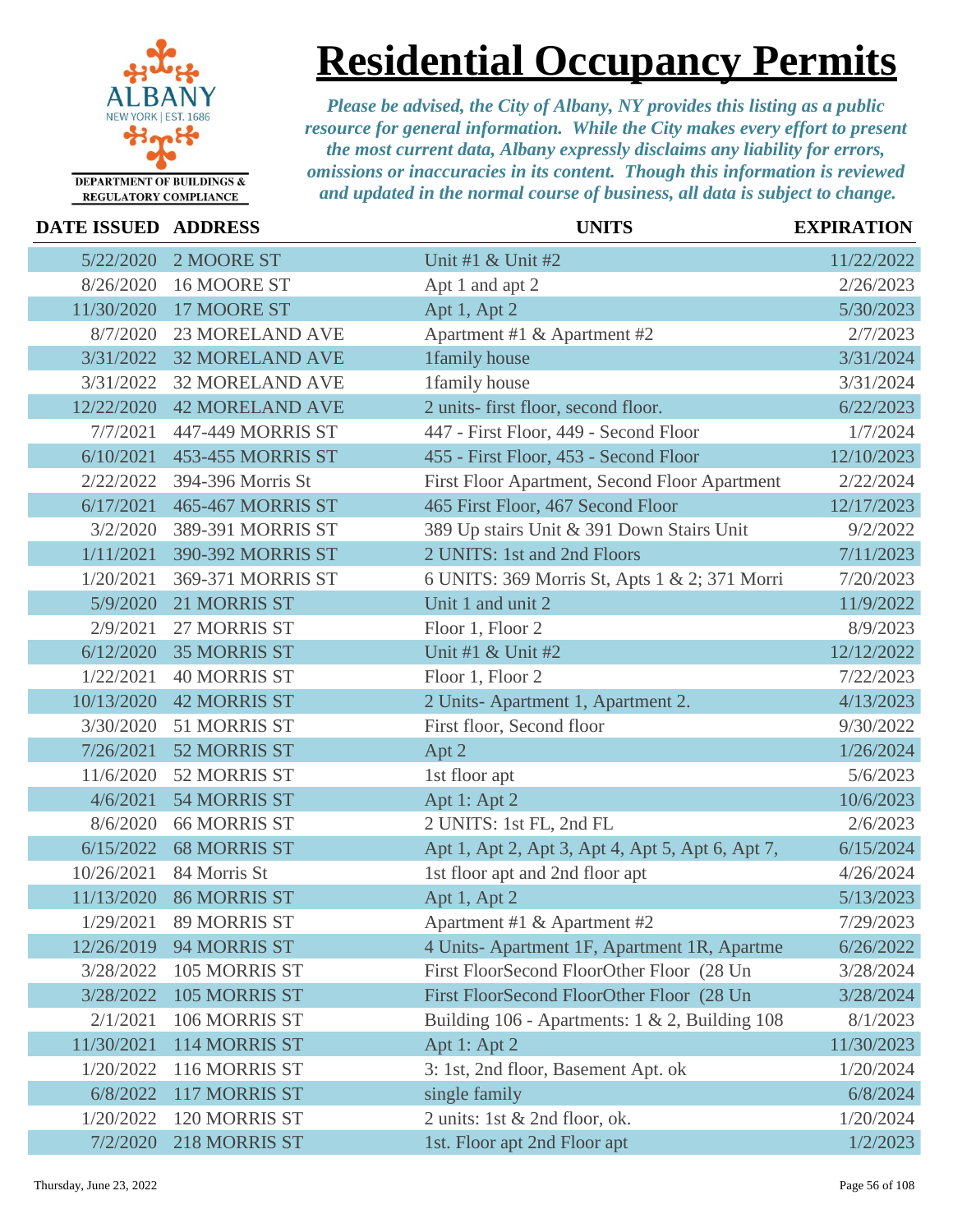

# **Residential Occupancy Permits**

| <b>DATE ISSUED ADDRESS</b> |                      | <b>UNITS</b>                                         | <b>EXPIRATION</b> |
|----------------------------|----------------------|------------------------------------------------------|-------------------|
| 5/20/2020                  | 238 MORRIS ST        | Apt 1, Apt 2                                         | 11/20/2022        |
| 1/12/2021                  | 252 MORRIS ST        | Floor 1, Floor 2                                     | 7/12/2023         |
| 6/8/2022                   | 256 MORRIS ST        | 1st floor                                            | 6/8/2024          |
| 11/8/2021                  | 260 MORRIS ST        | 2 Units- First Floor, Second Floor.                  | 5/8/2024          |
| 5/8/2020                   | 273 MORRIS ST        | Apt. 1,3,3&4                                         | 11/8/2022         |
| 3/18/2020                  | 278 MORRIS ST        | <b>Single Family</b>                                 | 9/18/2022         |
| 5/6/2021                   | 357 MORRIS ST        | B1: B2: 1: 2: 3: 4: 5: 6: 7: 8: 9: 10: 11: 12: 14: 1 | 11/6/2023         |
| 2/24/2021                  | <b>358 MORRIS ST</b> | 1st floor apt                                        | 8/24/2023         |
| 10/30/2020                 | 367 MORRIS ST        | Apartment #1 & #2                                    | 4/30/2023         |
| 10/27/2021                 | 374 MORRIS ST        | First Floor Apartment #1 & Second Floor Apart        | 4/27/2024         |
| 6/10/2020                  | 384 MORRIS ST        | 2 Units- First Floor, Second Floor.                  | 12/10/2022        |
| 12/26/2020                 | <b>385 MORRIS ST</b> | Apartments: B1, B2, B3, B4, B5, B6, B7, B8, 1,       | 6/26/2023         |
| 12/26/2020                 | <b>385 MORRIS ST</b> | Apartments: 15, 16, 18, 19, 20, 21, 22, 23, 24, 2    | 6/26/2023         |
| 3/12/2021                  | <b>432 MORRIS ST</b> | 1 Family                                             | 9/12/2023         |
| 1/24/2020                  | <b>433 MORRIS ST</b> | 2 Units-Apartment 1, Apartment 2.                    | 7/24/2022         |
| 4/25/2021                  | <b>437 MORRIS ST</b> | 1 Family House                                       | 10/25/2023        |
| 6/10/2021                  | <b>439 MORRIS ST</b> | 1 Family House                                       | 12/10/2023        |
| 6/11/2021                  | <b>441 MORRIS ST</b> | 1 Family House                                       | 12/11/2023        |
| 10/22/2020                 | <b>442 MORRIS ST</b> | Apt 1, Apt 2                                         | 4/22/2023         |
| 5/25/2022                  | <b>444 MORRIS ST</b> | 1st and 2nd floor apartment                          | 5/25/2024         |
| 8/20/2020                  | 446 MORRIS ST        | 2 Units: 1st Fl & 2nd Fl                             | 2/20/2023         |
| 6/10/2021                  | <b>454 MORRIS ST</b> | Apartment #1 & Apartment#2                           | 12/10/2023        |
| 6/17/2021                  | <b>466 MORRIS ST</b> | Apt 1. And Apt 2                                     | 12/17/2023        |
| 6/17/2021                  | <b>468 MORRIS ST</b> | 1st floor apt and 2nd floor apt                      | 12/17/2023        |
| 9/22/2020                  | <b>469 MORRIS ST</b> | 2 Units- First Floor, Second Floor.                  | 3/22/2023         |
| 4/23/2021                  | <b>480 MORRIS ST</b> | Apt 1, and apt 2                                     | 10/23/2023        |
| 7/13/2021                  | <b>492 MORRIS ST</b> | Apt 2                                                | 1/13/2024         |
| 9/30/2021                  | 497 MORRIS ST        | 2 Units- First Floor, Second Floor.                  | 3/30/2024         |
| 3/10/2022                  | <b>499 MORRIS ST</b> | 2 Units- First Floor, Second Floor.                  | 3/10/2024         |
| 2/8/2022                   | <b>499 MORRIS ST</b> |                                                      | 2/8/2024          |
| 12/1/2020                  | 504 MORRIS ST        | 2 UNITS: 1st FL, 2nd FL.                             | 6/1/2023          |
| 9/4/2020                   | 505 MORRIS ST        | Apartment #1 & Apartment #2                          | 3/4/2023          |
| 5/19/2021                  | 507 MORRIS ST        | Apt 1: Apt 2                                         | 11/19/2023        |
| 4/15/2022                  | 512 MORRIS ST        | First Floor Apartment, Second Floor Apartment        | 4/15/2024         |
| 4/15/2022                  | 512 MORRIS ST        | First Floor Apartment, Second Floor Apartment        | 4/15/2024         |
| 4/14/2021                  | 520 MORRIS ST        | 8 Units-Apartment 1, Apartment 2, Apartment          | 10/14/2023        |
| 8/12/2021                  | 522 MORRIS ST        | Apt 1: Apt 2                                         | 2/12/2024         |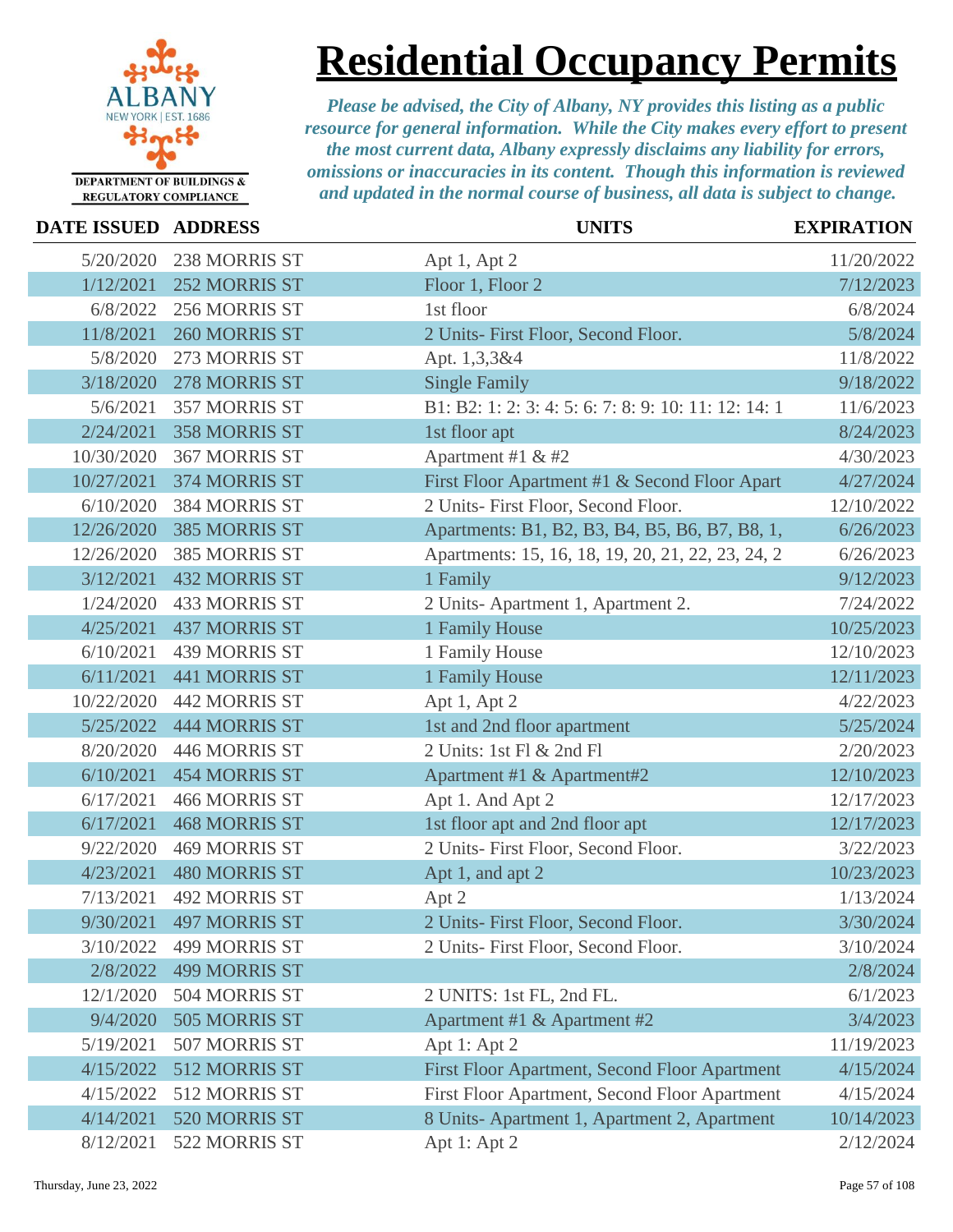

# **Residential Occupancy Permits**

| DATE ISSUED ADDRESS |                       | <b>UNITS</b>                                         | <b>EXPIRATION</b> |
|---------------------|-----------------------|------------------------------------------------------|-------------------|
| 1/25/2021           | 530 MORRIS ST         | Units #1, #2, #3                                     | 7/25/2023         |
| 6/9/2020            | 536 MORRIS ST         | 534 Apt 1, 536 Apt. 2                                | 12/9/2022         |
| 1/3/2020            | 543 MORRIS ST         | 1 Family                                             | 7/3/2022          |
| 7/14/2021           | 547 MORRIS ST         | 1 family                                             | 1/14/2024         |
| 11/18/2020          | 556 MORRIS ST         | 2 UNITS: Apt 1, Apt 2                                | 5/18/2023         |
| 11/10/2021          | 563 MORRIS ST         | 1st floor, 2nd floor                                 | 5/10/2024         |
| 10/5/2021           | 571 MORRIS ST         | 3 Units- Basement Apartment, First Floor, Seco       | 4/5/2024          |
| 6/17/2020           | 573 MORRIS ST         | <b>First FloorSecond Floor</b>                       | 12/17/2022        |
| 1/15/2020           | 590 MORRIS ST         | <b>One Family House</b>                              | 7/15/2022         |
| 10/26/2021          | <b>600 MORRIS ST</b>  | 5 UNits- first front, first rear, second front, seco | 4/26/2024         |
| 5/25/2022           | <b>606 MORRIS ST</b>  | 606 Morris St608 Morris St                           | 5/25/2024         |
| 5/26/2022           | 640 MORRIS ST         | First Floor, Second Floor.                           | 5/26/2024         |
| 1/20/2022           | <b>641 MORRIS ST</b>  | 2 Units- First Floor, Second Floor.                  | 1/20/2024         |
| 5/7/2021            | 700 MORRIS ST         | APTS: 1, 2, 3, 4.                                    | 11/7/2023         |
| 5/27/2021           | 700 MORRIS ST         | 4 UNITS: Apt 1, Apt 2, Apt 3, Apt 4.                 | 11/27/2023        |
| 5/9/2022            | 701 MORRIS ST         | Second Floor Apartment.                              | 5/9/2024          |
| 10/25/2021          | 99 MORRIS ST - 1st -  | 2 Units- First Floor, Second Floor.                  | 4/25/2024         |
| 10/25/2021          | 101 MORRIS ST - 2nd - | 2 Units- First Floor, Second Floor.                  | 4/25/2024         |
| 10/25/2021          | 100 MORRIS ST - 3rd - | 16 Units-1,2,3,4,5,6,7,8,9,10,11,12,14,15,16,17      | 4/25/2024         |
| 10/25/2021          | 98 MORRIS ST - 4th -  | 2 Units-First Floor, Second Floor.                   | 4/25/2024         |
| 10/25/2021          | 96 MORRIS ST - 5th -  | 2 Units- First Floor, Second Floor.                  | 4/25/2024         |
| 6/7/2021            | 30 MORRIS ST 1st stop | 2 Units- First Floor, Second Floor.                  | 12/7/2023         |
| 2/16/2021           | 526 MORRIS ST 3rd     | 2 UNITS: Apt 1 & Apt 2                               | 8/16/2023         |
| 6/17/2021           | 457 Morris St aka 459 | 457 First Floor, 459 Second Floor                    | 12/17/2023        |
| 8/11/2021           | <b>40 MORTON AVE</b>  | Apt 1: Apt 2: Apt 3                                  | 2/11/2024         |
| 1/24/2022           | <b>46 MORTON AVE</b>  | 2 Units- Second Floor, Third Floor.                  | 1/24/2024         |
| 5/28/2021           | <b>76 MORTON AVE</b>  | Apt 1: Apt 2: Apt 3                                  | 11/28/2023        |
| 11/9/2021           | 116 MORTON AVE        | 1 Family House Owner Occupied                        | 5/9/2024          |
| 1/10/2022           | <b>120 MORTON AVE</b> | 1st floor                                            | 1/10/2024         |
| 6/25/2020           | <b>138 MORTON AVE</b> | First Flr, Second Flr                                | 12/25/2022        |
| 3/14/2022           | <b>166 MORTON AVE</b> | 2nd FL                                               | 3/14/2024         |
| 4/2/2021            | 178 MORTON AVE        | Apt 1,2,3                                            | 10/2/2023         |
| 3/15/2022           | <b>202 MORTON AVE</b> | First Floor, Second Floor.                           | 3/15/2024         |
| 11/16/2020          | <b>232 MORTON AVE</b> | Apartment #4, #5, & #6                               | 5/16/2023         |
| 2/18/2022           | <b>238 MORTON AVE</b> | 3 units                                              | 2/18/2024         |
| 2/21/2020           | <b>246 MORTON AVE</b> | 2 Units- First Floor, Second Floor.                  | 8/21/2022         |
| 8/11/2020           | <b>252 MORTON AVE</b> | 1st FL Front, 1st FL Rear and 2nd Fl                 | 2/11/2023         |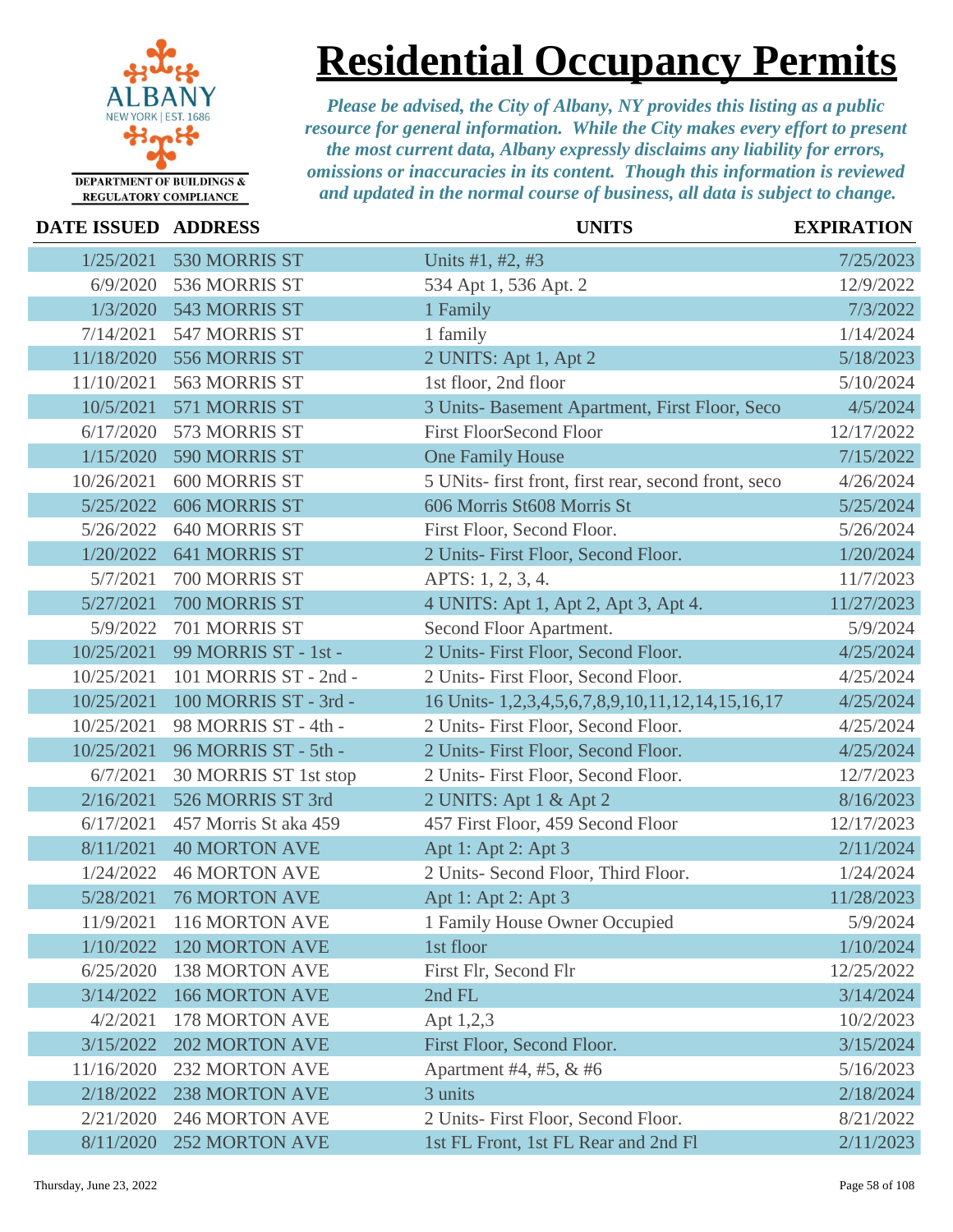

### **Residential Occupancy Permits**

| DATE ISSUED ADDRESS |                        | <b>UNITS</b>                                      | <b>EXPIRATION</b> |
|---------------------|------------------------|---------------------------------------------------|-------------------|
| 12/28/2021          | <b>260 MORTON AVE</b>  | Apt 2                                             | 12/28/2023        |
| 2/3/2021            | <b>264 MORTON AVE</b>  | 1 Unit: 2nd Fl Apt                                | 8/3/2023          |
| 10/27/2021          | <b>266 MORTON AVE</b>  | 2 Units-Apartment 1, Apartment 2.                 | 4/27/2024         |
| 8/6/2020            | <b>272 MORTON AVE</b>  | 4- First Floor Front, First Floor Rear, Second Fl | 2/6/2023          |
| 1/13/2020           | <b>278 MORTON AVE</b>  | 2nd floor apt                                     | 7/13/2022         |
| 3/29/2021           | <b>288 MORTON AVE</b>  | 1 UNIT: 2nd Floor                                 | 9/29/2023         |
| 1/25/2022           | <b>290 MORTON AVE</b>  | Apartments - First Floor Front, First Floor Rear, | 1/25/2024         |
| 1/22/2021           | <b>300 MORTON AVE</b>  | 2 Units- Second Floor, Third Floor.               | 7/22/2023         |
| 10/8/2021           | 106 MOUNT HOPE DR      | 1 Family                                          | 4/8/2024          |
| 10/29/2020          | <b>304 MOUNTAIN ST</b> | 2 Units- First Floor, Second Floor.               | 4/29/2023         |
| 11/8/2021           | <b>325 MOUNTAIN ST</b> | 1 Unit- Single Family.                            | 5/8/2024          |
| 9/17/2021           | <b>335 MOUNTAIN ST</b> | 1 family                                          | 3/17/2024         |
| 12/30/2019          | 336 MOUNTAIN ST        | Second Floor.                                     | 6/30/2022         |
| 6/7/2020            | <b>348 MOUNTAIN ST</b> | Unit 1                                            | 12/7/2022         |
| 3/8/2022            | <b>366 MOUNTAIN ST</b> | First Floor Apartment & Second Floor Apartme      | 3/8/2024          |
| 5/17/2022           | <b>368 MOUNTAIN ST</b> | 1 Family                                          | 5/17/2024         |
| 9/15/2021           | 391 MOUNTAIN ST        | <b>Second Floor Apartment</b>                     | 3/15/2024         |
| 2/19/2021           | <b>1 MYRTLE AVE</b>    | First Flr, Second Flr, Third Flr                  | 8/19/2023         |
| 12/6/2021           | <b>6 MYRTLE AVE</b>    | Apt 1: Apt 2                                      | 12/6/2023         |
| 12/21/2021          | <b>7 MYRTLE AVE</b>    | Apt 1: Apt 2                                      | 12/21/2023        |
| 11/20/2020          | 10 MYRTLE AVE          | 1st floor, 2nd floor, basement                    | 5/20/2023         |
| 5/3/2021            | <b>11 MYRTLE AVE</b>   | Apt 1: Apt 2: Apt 3                               | 11/3/2023         |
| 10/28/2020          | <b>12 MYRTLE AVE</b>   | Apartment #1, #2 & #3                             | 4/28/2023         |
| 1/7/2022            | <b>13 MYRTLE AVE</b>   | 2 units: 1st floor duplex & basement.             | 1/7/2024          |
| 11/25/2020          | <b>21 MYRTLE AVE</b>   | Apt 1, Apt 2, Apt 3                               | 5/25/2023         |
| 1/19/2022           | <b>25 MYRTLE AVE</b>   | Basement apt 1st floor and 2nd floor              | 1/19/2024         |
| 8/18/2020           | <b>36 MYRTLE AVE</b>   | 2 Units-Apartment 1, Apartment 2.                 | 2/18/2023         |
|                     | 6/2/2020 48 MYRTLE AVE | Floor One                                         | 12/2/2022         |
| 6/3/2021            | <b>49 MYRTLE AVE</b>   | 2 Units- Basement Apartment, First Floor/Seco     | 12/3/2023         |
| 1/28/2022           | <b>197 MYRTLE AVE</b>  | 1st floor apartment                               | 1/28/2024         |
| 3/3/2022            | 201 MYRTLE AVE         | 2 family                                          | 3/3/2024          |
| 3/3/2022            | <b>203 MYRTLE AVE</b>  | Apartments #1 & #2                                | 3/3/2024          |
| 6/25/2021           | <b>208 MYRTLE AVE</b>  | Basement Apartment, Apartment #1 & Apartme        | 12/25/2023        |
| 1/3/2020            | 220 MYRTLE AVE         | Bsmt, 1st fl & 2nd Fl                             | 7/3/2022          |
| 10/27/2021          | <b>269 MYRTLE AVE</b>  | 3 Units- First Floor, Second Floor, Third Floor.  | 4/27/2024         |
| 6/23/2021           | <b>337 MYRTLE AVE</b>  | 2 UNITS: 1st Floor & 2nd Floor                    | 12/23/2023        |
| 5/5/2022            | 343 MYRTLE AVE         | 1st & 2nd floor                                   | 5/5/2024          |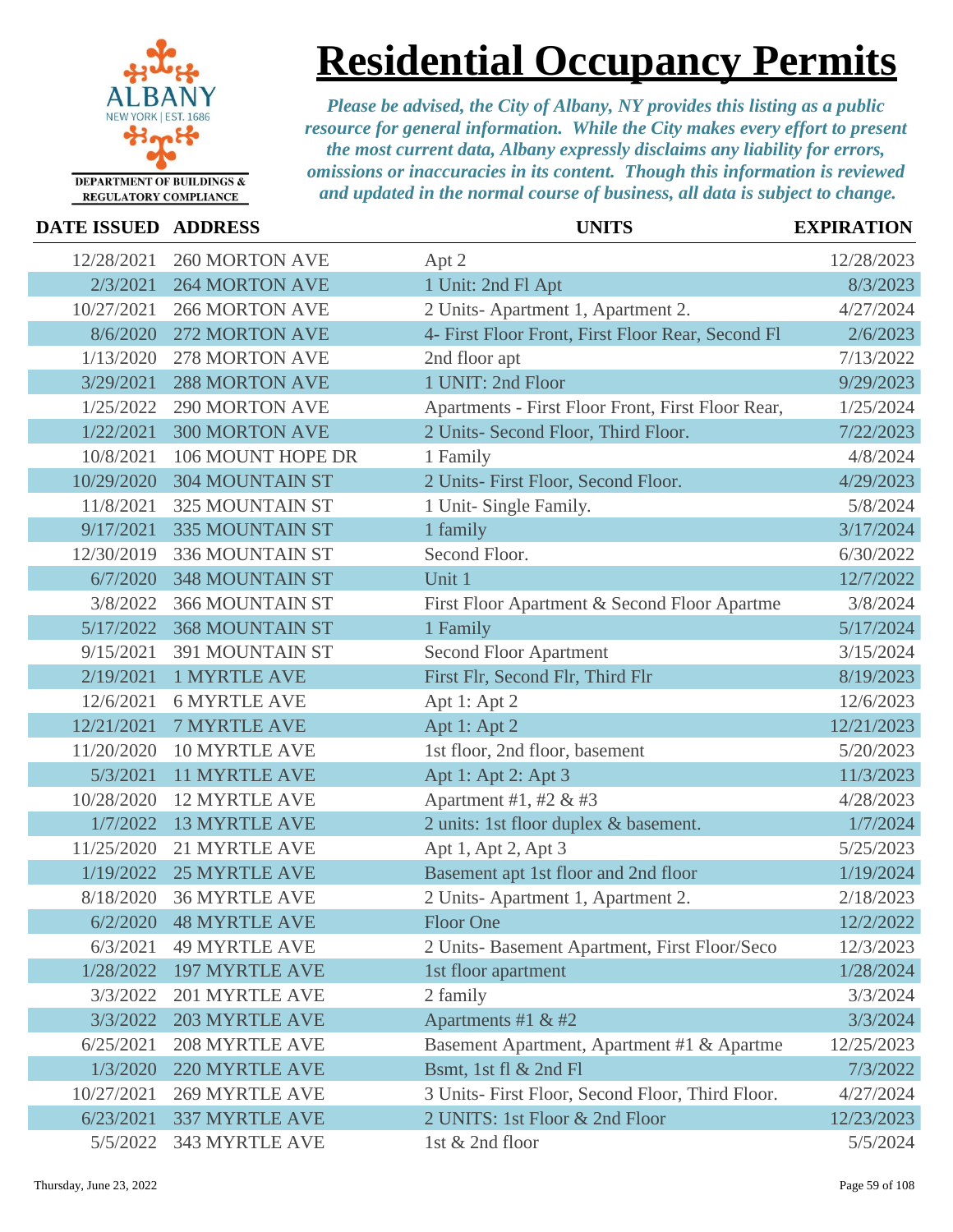

## **Residential Occupancy Permits**

| DATE ISSUED ADDRESS |                       | <b>UNITS</b>                                 | <b>EXPIRATION</b> |
|---------------------|-----------------------|----------------------------------------------|-------------------|
| 12/4/2020           | <b>351 MYRTLE AVE</b> | 7 UNITS: Apts 1, 2, 3, 4, 5, 6, 7.           | 6/4/2023          |
| 5/7/2021            | 355 MYRTLE AVE        | Apt 1: Apt 2: Apt 3                          | 11/7/2023         |
| 12/15/2021          | <b>441 MYRTLE AVE</b> | 2 Units- First Floor, Second Floor.          | 12/15/2023        |
| 6/30/2020           | <b>451 MYRTLE AVE</b> | <b>Second Floor</b>                          | 12/30/2022        |
| 6/25/2021           | <b>457 MYRTLE AVE</b> | Cancelled                                    | 12/25/2023        |
| 10/7/2021           | 465 Myrtle Ave        | Apt 1: Apt 2                                 | 4/7/2024          |
| 1/6/2022            | <b>479 MYRTLE AVE</b> | 1st and 2nd floor apartment                  | 1/6/2024          |
| 1/10/2022           | <b>485 MYRTLE AVE</b> | 2 units: 1st & 2nd floors.                   | 1/10/2024         |
| 1/24/2020           | 541 MYRTLE AVE        | Apt 1A, 2F, 2R, 3                            | 7/24/2022         |
| 1/10/2020           | 545 MYRTLE AVE        | Apt1, Apt 2F, Apt 2R, Apt 3                  | 7/10/2022         |
| 1/21/2021           | 551 MYRTLE AVE        | Apartments #1, #2, #3, #4                    | 7/21/2023         |
| 12/23/2020          | 555 MYRTLE AVE        | 1 Family                                     | 6/23/2023         |
| 3/1/2021            | <b>612 MYRTLE AVE</b> | 1st floor, 2nd floor                         | 9/1/2023          |
| 8/12/2021           | 614 MYRTLE AVE        | Apt 1: Apt 2                                 | 2/12/2024         |
| 2/11/2020           | 619 MYRTLE AVE        | Apt 1. Apt 2                                 | 8/11/2022         |
| 10/13/2021          | 620 MYRTLE AVE        | Apartment #1 & Apartment #2                  | 4/13/2024         |
| 7/19/2021           | <b>626 MYRTLE AVE</b> | 2 Units- First Floor, Second Floor.          | 1/19/2024         |
| 12/15/2020          | 641 MYRTLE AVE        | Apt 1; Apt 2                                 | 6/15/2023         |
| 8/26/2021           | <b>643 MYRTLE AVE</b> | FIRST FLRSECOND FLR                          | 2/26/2024         |
| 4/28/2021           | <b>660 MYRTLE AVE</b> | Apt 1. Apt2                                  | 10/28/2023        |
| 1/28/2021           | <b>662 MYRTLE AVE</b> | 1st floor apt and 2nd floor apt              | 7/28/2023         |
| 4/28/2021           | <b>665 MYRTLE AVE</b> | Apt.1 apt 2                                  | 10/28/2023        |
| 2/24/2022           | 671 MYRTLE AVE        | 2 units                                      | 2/24/2024         |
| 1/21/2021           | 673 MYRTLE AVE        |                                              | 7/21/2023         |
| 3/14/2022           | <b>675 MYRTLE AVE</b> | Apt 1: Apt 2                                 | 3/14/2024         |
| 2/18/2021           | 679 Myrtle Ave        | 1st floor, 2nd floor                         | 8/18/2023         |
| 1/28/2020           | <b>685 MYRTLE AVE</b> | 2 Units- 1st Floor, 2nd Floor.               | 7/28/2022         |
| 1/28/2020           | <b>687 MYRTLE AVE</b> | 2 Units- 1st Floor, 2nd Floor.               | 7/28/2022         |
| 9/28/2021           | <b>688 MYRTLE AVE</b> | 1 Unit- Second Floor.                        | 3/28/2024         |
| 6/16/2020           | <b>689 MYRTLE AVE</b> | <b>First FloorSecond Floor</b>               | 12/16/2022        |
| 12/22/2020          | 700 MYRTLE AVE        | Unit 1,2, and 3                              | 6/22/2023         |
| 3/30/2022           | 706 MYRTLE AVE        | 3 Units-Apartment 1, Apartment 2f, Apartment | 3/30/2024         |
| 5/7/2022            | 706 MYRTLE AVE        | 1, 2f, 2r.                                   | 5/7/2024          |
| 3/30/2022           | 706 MYRTLE AVE        | 3 Units-Apartment 1, Apartment 2f, Apartment | 3/30/2024         |
| 6/16/2020           | 711 MYRTLE AVE        | <b>First FloorSecond Floor</b>               | 12/16/2022        |
| 7/17/2020           | 714 MYRTLE AVE        | 1 Unit-1st Floor.                            | 1/17/2023         |
| 1/20/2021           | 716 MYRTLE AVE        | 2nd Floor                                    | 7/20/2023         |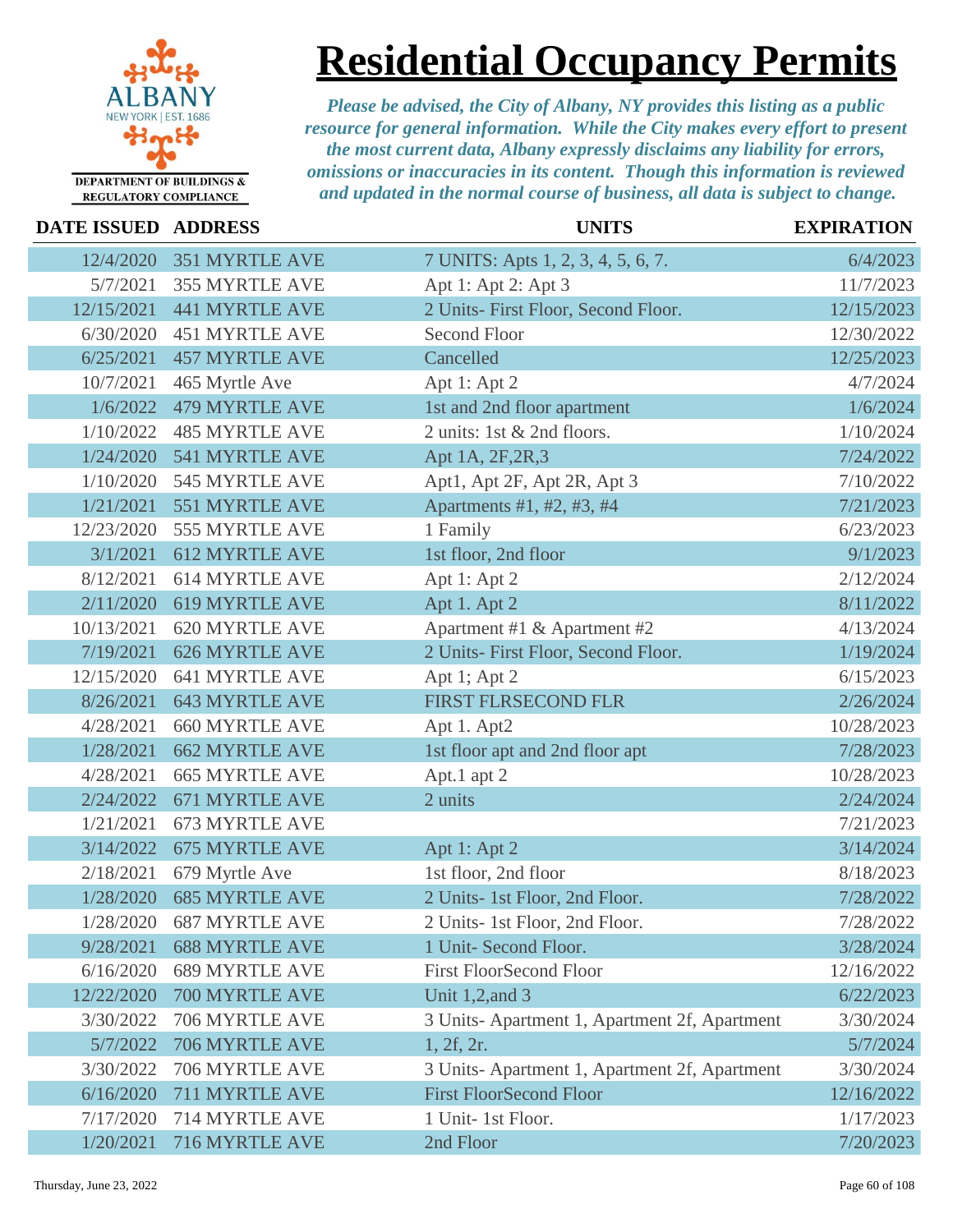

# **Residential Occupancy Permits**

| DATE ISSUED ADDRESS |                            | <b>UNITS</b>                                 | <b>EXPIRATION</b> |
|---------------------|----------------------------|----------------------------------------------|-------------------|
| 2/9/2021            | 717 MYRTLE AVE             | Apt 1; apt 2; apt 3                          | 8/9/2023          |
| 6/25/2021           | 730 MYRTLE AVE             | 1st floor, 2nd floor                         | 12/25/2023        |
| 3/18/2020           | 734 MYRTLE AVE             | Apartments 1 & 2                             | 9/18/2022         |
| 9/16/2020           | 738 MYRTLE AVE             | 2nd floor apt                                | 3/16/2023         |
| 9/1/2020            | 742 MYRTLE AVE             | 2 Units-Apartment 1, Apartment 2.            | 3/1/2023          |
| 8/26/2020           | 744 MYRTLE AVE             | 2 Units- Firtst Floor, Second Floor.         | 2/26/2023         |
| 8/26/2020           | <b>748 MYRTLE AVE</b>      | 2 Units- First Floor, Second Floor.          | 2/26/2023         |
| 9/11/2020           | <b>754 MYRTLE AVE</b>      | Apt 1,apt 2                                  | 3/11/2023         |
| 5/26/2020           | 758 MYRTLE AVE             | $#1$ and $#2$                                | 11/26/2022        |
| 1/28/2021           | 764 MYRTLE AVE             | Apartments 1 & 2                             | 7/28/2023         |
| 1/12/2021           | <b>768 MYRTLE AVE</b>      | 2 UNITS: 1st & 2nd Fls                       | 7/12/2023         |
| 11/29/2021          | 771 MYRTLE AVE             | Apt A                                        | 11/29/2023        |
| 1/5/2021            | 775 MYRTLE AVE             | 30 Units-Apartments-A1, A2, A3, A4. A5,      | 7/5/2023          |
| 2/18/2020           | 779 MYRTLE AVE             | Apartment #1 Apartment#2                     | 8/18/2022         |
| 5/31/2022           | 782 MYRTLE AVE             | 1 family house                               | 5/31/2024         |
| 9/27/2021           | 792-794 MYRTLE AVE         | 2 Units- First Floor, Second Floor.          | 3/27/2024         |
| 2/16/2022           | <b>805 MYRTLE AVE</b>      | 1st floor, 2nd floor                         | 2/16/2024         |
| 5/19/2021           | <b>807 MYRTLE AVE</b>      | Apt 1: Apt 2                                 | 11/19/2023        |
| 9/22/2020           | 808 MYRTLE AVE             | 3 UNITS: 1F, 1R & 2nd Fl                     | 3/22/2023         |
| 10/16/2020          | <b>810 MYRTLE AVE</b>      | Apt. 1, Apt. 2                               | 4/16/2023         |
| 6/16/2020           | <b>818 MYRTLE AVE</b>      | <b>First FloorSecond Floor</b>               | 12/16/2022        |
| 10/16/2020          | <b>819 MYRTLE AVE</b>      | Apt 1, Apt 2                                 | 4/16/2023         |
| 5/27/2020           | 822 MYRTLE AVE             | 1-family                                     | 11/27/2022        |
| 4/13/2021           | <b>823 MYRTLE AVE</b>      | 2 UNITS: Floor 1 and Floor 2                 | 10/13/2023        |
| 5/27/2020           | 824 MYRTLE AVE             | 1-family                                     | 11/27/2022        |
| 5/19/2021           | <b>825 MYRTLE AVE</b>      | Apt 1: Apt 2                                 | 11/19/2023        |
| 5/27/2022           | 826 MYRTLE AVE             | Single Family.                               | 5/27/2024         |
| 5/27/2020           | <b>826 MYRTLE AVE</b>      | 1-family                                     | 11/27/2022        |
| 5/20/2022           | <b>852 MYRTLE AVE</b>      | 1 family                                     | 5/20/2024         |
| 2/1/2021            | <b>858 MYRTLE AVE</b>      | 1st floor apt and 2nd floor apt              | 8/1/2023          |
| 10/5/2020           | <b>864 MYRTLE AVE</b>      | 1st floor apt and 2nd floor apt              | 4/5/2023          |
| 3/29/2021           | <b>866 MYRTLE AVE</b>      | Apt 1                                        | 9/29/2023         |
| 12/21/2021          | 891 MYRTLE AVE             | 1 Unit- Single Family.                       | 12/21/2023        |
| 3/23/2022           | 903 MYRTLE AVE             | First Floor Apartment & Second Floor Apartme | 3/23/2024         |
| 3/23/2022           | 903 MYRTLE AVE             | First Floor Apartment & Second Floor Apartme | 3/23/2024         |
| 6/24/2020           | 918 MYRTLE AVE             | 2 Units- First Floor, Second Floor.          | 12/24/2022        |
| 3/1/2021            | 673 MYRTLE AVE - 6th; then | Apartment 1, Apartment 2                     | 9/1/2023          |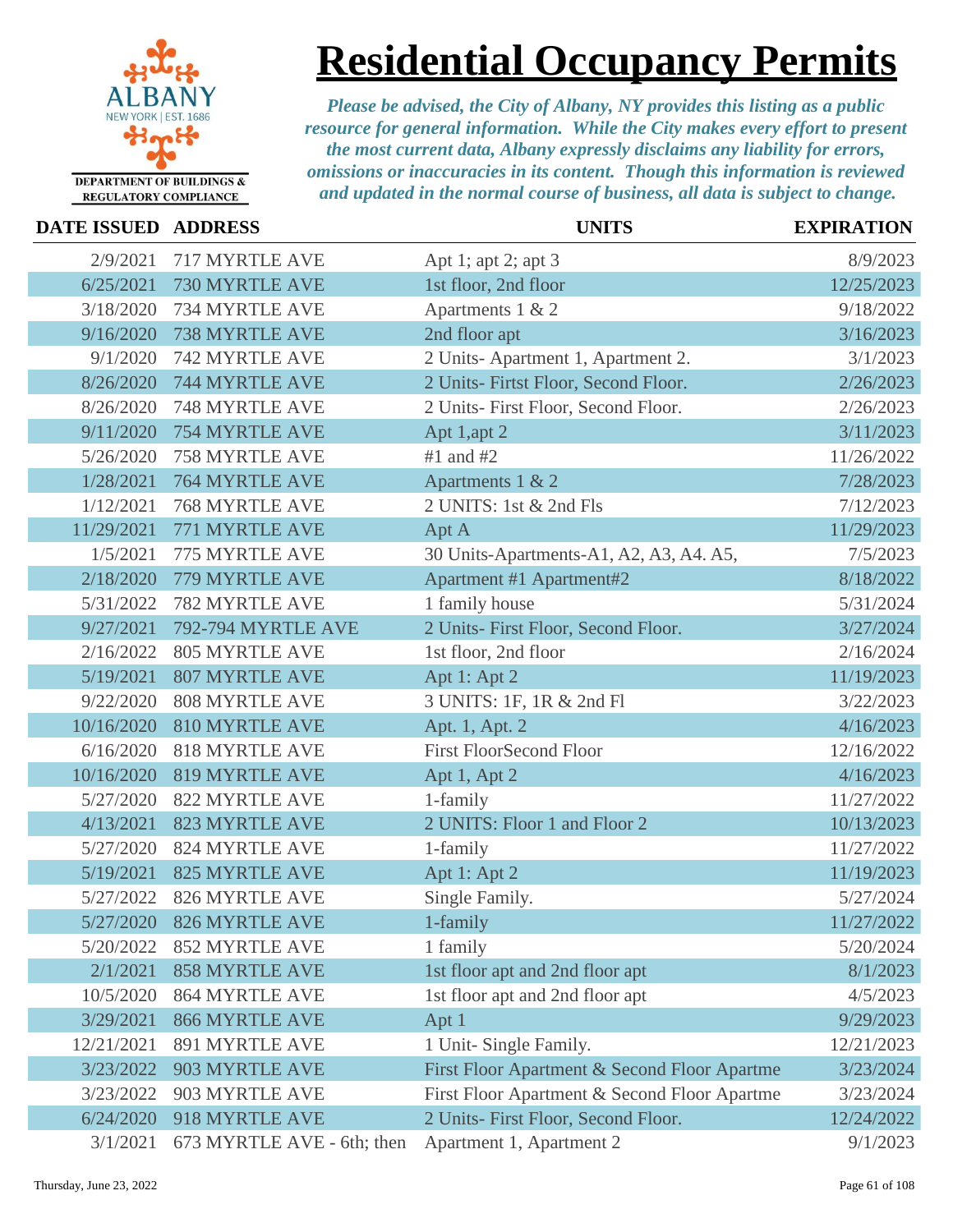

**Residential Occupancy Permits**

*Please be advised, the City of Albany, NY provides this listing as a public resource for general information. While the City makes every effort to present the most current data, Albany expressly disclaims any liability for errors, omissions or inaccuracies in its content. Though this information is reviewed and updated in the normal course of business, all data is subject to change.*

### **DATE ISSUED ADDRESS UNITS EXPIRATION** 8/9/2021 723 MYRTLE AVE Final Stop 1 Family House 2/9/2024 6/14/2021 184-186 N ALLEN ST Apartments #1, #2, #3, #4 12/14/2023 6/26/2020 18 N ALLEN ST Apartment #1 & Apartment #2 12/26/2022 6/29/2020 24 N ALLEN ST Apartment # 1, Apartment # 2Apartment # 3, 12/29/2022 12/11/2020 28 N ALLEN ST 1 Unit- first floor. 6/11/2023 6/11/2023 1/25/2022 50 N ALLEN ST 5 Units- 1F, 1R, 2F, 2R, 3. 1/25/2024 6/24/2020 53 N ALLEN ST Apts: A, B, C, D, E, F, G 12/24/2022 3/24/2021 56 N ALLEN ST 1 UNIT: 2nd Floor 9/24/2023 6/15/2021 61 N ALLEN ST Apt 1/ Apt 2 12/15/2023 3/1/2021 70 N ALLEN ST Apt 1; Apt 2; Apt 3; Apt 4; Apt 5 9/1/2023 9/15/2021 74 N ALLEN ST 2 Units- First Floor, Second Floor. 3/15/2024 2/23/2021 91 N ALLEN ST 8 Units- Apartment 1, Apartment 2, Apartment 8/23/2023 4/5/2022 95 N ALLEN ST Apt 1 apt 2 front 2 rear 3 front 3 rear 4/5/2024 5/12/2022 95 N ALLEN ST Apartments #1, #2, #3, #4, #5 5/12/2024 10/28/2020 106 N ALLEN ST Apt 1-8 4/28/2023 10/28/2020 110 N ALLEN ST Apts 1-8 4/28/2023 12/23/2020 112 N ALLEN ST Apt1,2,and 3 6/23/2023 9/9/2021 113 N ALLEN ST Apt 1: Apt 2 3/9/2024 1/10/2020 122 N ALLEN ST Apt 1, Apt 2 7/10/2022 9/9/2021 123 N ALLEN ST 2nd floor 3/9/2024 1/20/2022 125 N ALLEN ST [1st and 2nd floor apartment 1/20/2024 7/10/2020 127 N ALLEN ST 4 Units: #1, #2, #3, #4 1/10/2023 10/29/2021 135 N ALLEN ST Apt 1: Apt 2 4/29/2024 9/20/2021 136 N ALLEN ST 1 Unit- Second Floor. 3/20/2024 5/6/2021 138 N ALLEN ST Apt 1: Apt 2 11/6/2023 10/8/2020 140 N ALLEN ST Apt 1, Apt 2 4/8/2023 6/10/2021 142 N ALLEN ST Apt 1: Apt 2 12/10/2023 1/23/2020 152 N ALLEN ST Apt.1, 2, and 3 7/23/2022 11/15/2021 156 N ALLEN ST Apt 1: Apt 2 5/15/2024 5/20/2021 162 N ALLEN ST Apt 1: Apt 2 11/20/2023 9/23/2020 163 N ALLEN ST 4 UNITS: Apt 1, Apt 2, Apt 3, Apt 4 3/23/2023 7/21/2021 165 N ALLEN ST First Floor Apartment #1 & Second Floor Apart 1/21/2024 3/3/2021 167 N ALLEN ST Apartment #1 & Apartment #2 9/3/2023 10/29/2020 169 N ALLEN ST 1 Unit- Second Floor. 4/29/2023 5/13/2021 170 N ALLEN ST 1 Unit- Single Family. 11/13/2023 7/30/2021 180 N ALLEN ST 5 Units- Basement Apartment, 1F, 2F, 3, 4. 1/30/2024 10/6/2021 181 N ALLEN ST 183 1st floor, 183 2nd floor left, 183 2nd floor r 4/6/2024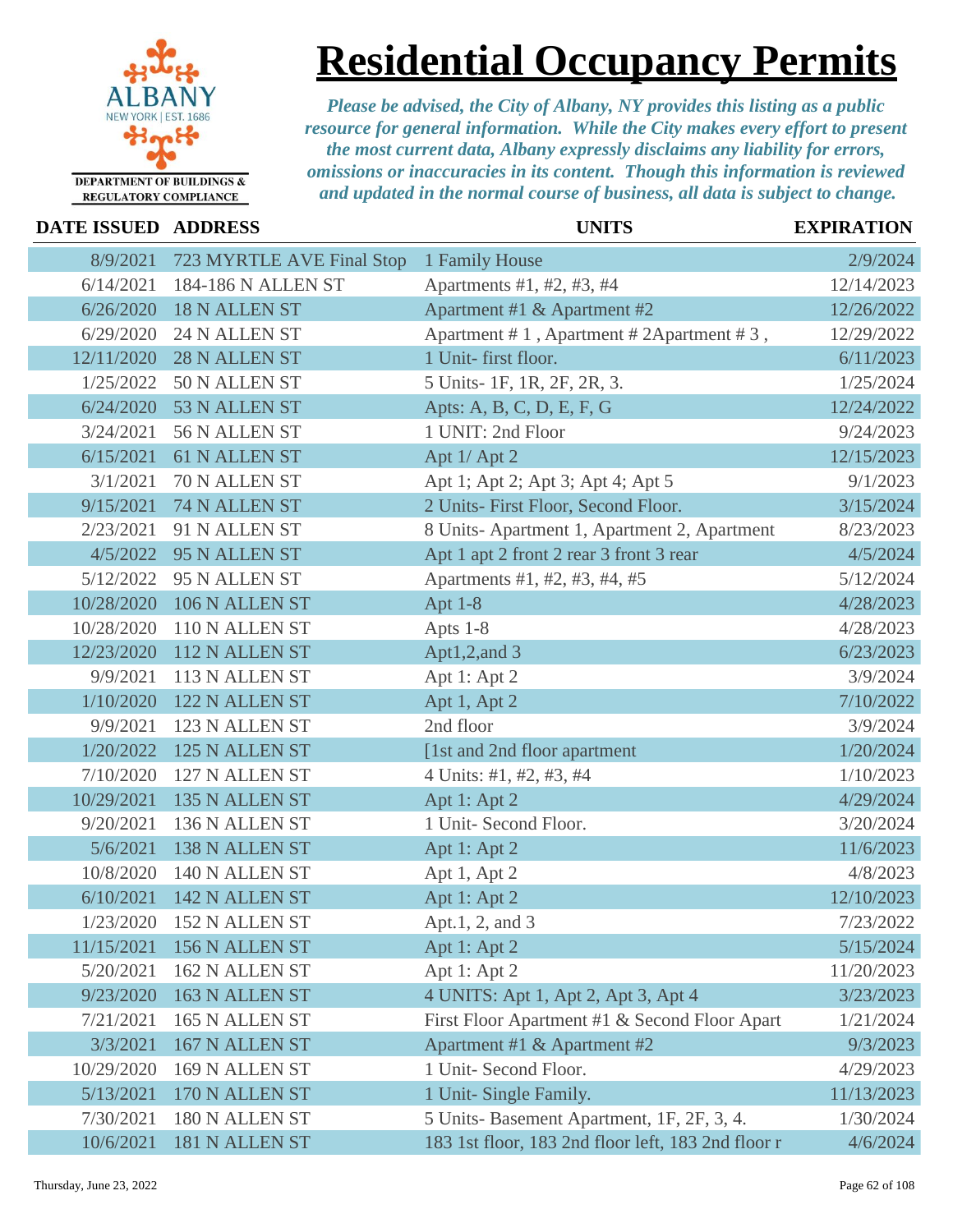

# **Residential Occupancy Permits**

| <b>DATE ISSUED ADDRESS</b> |                           | <b>UNITS</b>                                    | <b>EXPIRATION</b> |
|----------------------------|---------------------------|-------------------------------------------------|-------------------|
| 3/31/2021                  | 187 N ALLEN ST            | 1 UNIT: 1st Floor                               | 9/30/2023         |
| 9/1/2021                   | 199 N ALLEN ST            | Unit A                                          | 3/1/2024          |
| 6/2/2021                   | 203 N ALLEN ST            | apts. $1-4$                                     | 12/2/2023         |
| 9/1/2021                   | 205 N ALLEN ST            | 1st floor, 2nd floor                            | 3/1/2024          |
| 12/8/2021                  | 209 N ALLEN ST            | 2 Units- First Floor, Second Floor.             | 12/8/2023         |
| 7/1/2021                   | 213 N ALLEN ST            | First floor apartment                           | 1/1/2024          |
| 12/1/2021                  | 219 N ALLEN ST            | Apt 1: Apt 2: Apt 3                             | 12/1/2023         |
| 7/7/2021                   | 115 N ALLEN ST 1st        | First floor apartment & Second floor apartment. | 1/7/2024          |
| 7/26/2021                  | 195 N ALLEN ST 1st stop   | Apts $1-3$                                      | 1/26/2024         |
| 7/26/2021                  | 197 N ALLEN ST Final stop | Apts 1 and Apt 2                                | 1/26/2024         |
| 10/29/2021                 | 7 N LAKE AVE              | <b>Second Floor Apartment</b>                   | 4/29/2024         |
| 9/1/2021                   | <b>39 N LAKE AVE</b>      | Apt 1: Apt 2                                    | 3/1/2024          |
| 9/1/2021                   | <b>41 N LAKE AVE</b>      | Apt 1: Apt 2                                    | 3/1/2024          |
| 9/1/2021                   | <b>43 N LAKE AVE</b>      | Apt 1: Apt 2                                    | 3/1/2024          |
| 4/7/2020                   | <b>65 N LAKE AVE</b>      | 2 Units-Apartment 1, Apartment 3.               | 10/7/2022         |
| 8/5/2021                   | 105 N LAKE AVE            | 3 Units- Basement Apartment, First Floor, Seco  | 2/5/2024          |
| 11/9/2021                  | 109 N LAKE AVE            | 1 Unit- Second Floor.                           | 5/9/2024          |
| 10/19/2020                 | 119 N LAKE AVE            | Unit1, Unit2, Unit3                             | 4/19/2023         |
| 1/18/2022                  | 163 N LAKE AVE            | 1st floor apartment.                            | 1/18/2024         |
| 6/20/2020                  | 167 N LAKE AVE            | <b>First Floor</b>                              | 12/20/2022        |
| 12/21/2021                 | 169 N LAKE AVE            | 4 Units-Apartments 1-4.                         | 12/21/2023        |
| 11/17/2021                 | 176 N LAKE AVE            | Apt 1: Apt 2                                    | 11/17/2023        |
| 11/9/2021                  | 178 N LAKE AVE            | First Floor Apartment, Second Floor Apartment   | 5/9/2024          |
| 2/4/2021                   | <b>180 N LAKE AVE</b>     | First Floor, Second Floor                       | 8/4/2023          |
| 5/6/2022                   | <b>182 N LAKE AVE</b>     | 1st FL2nd FL apartment                          | 5/6/2024          |
| 6/29/2021                  | 199 N LAKE AVE            | <b>First FlrSecond Flr</b>                      | 12/29/2023        |
| 1/22/2021                  | <b>3 N MAIN AVE</b>       | 2 UNITS: Apt 1 & Apt 2                          | 7/22/2023         |
| 3/11/2022                  | 15 N MAIN AVE             | 1family                                         | 3/11/2024         |
| 6/28/2021                  | <b>33 N MAIN AVE</b>      | Apt 1-6                                         | 12/28/2023        |
| 4/29/2021                  | <b>35 N MAIN AVE</b>      | <b>First Flr Second Flr</b>                     | 10/29/2023        |
| 1/15/2021                  | <b>65 N MAIN AVE</b>      | Apartment 1, Apartment 2, Apartment 3, Apart    | 7/15/2023         |
| 1/15/2021                  | <b>69 N MAIN AVE</b>      | Apartment 6, Apartment 7, Apartment 8, Apart    | 7/15/2023         |
| 11/10/2020                 | 77 N MAIN AVE             | 2 UNITS: Apt 1 First floor, Apt 2 Second floor. | 5/10/2023         |
| 3/16/2021                  | 79 N MAIN AVE             | 2 Units- First Floor, Second Floor.             | 9/16/2023         |
| 3/24/2022                  | 125 N MAIN AVE            | 125A was wrong side of building when Alfred h   | 3/24/2024         |
| 6/14/2022                  | 125A N Main Ave           | 1 Family                                        | 6/14/2024         |
| 5/26/2022                  | 183 N MAIN AVE            | 1,2,3,4,5,6                                     | 5/26/2024         |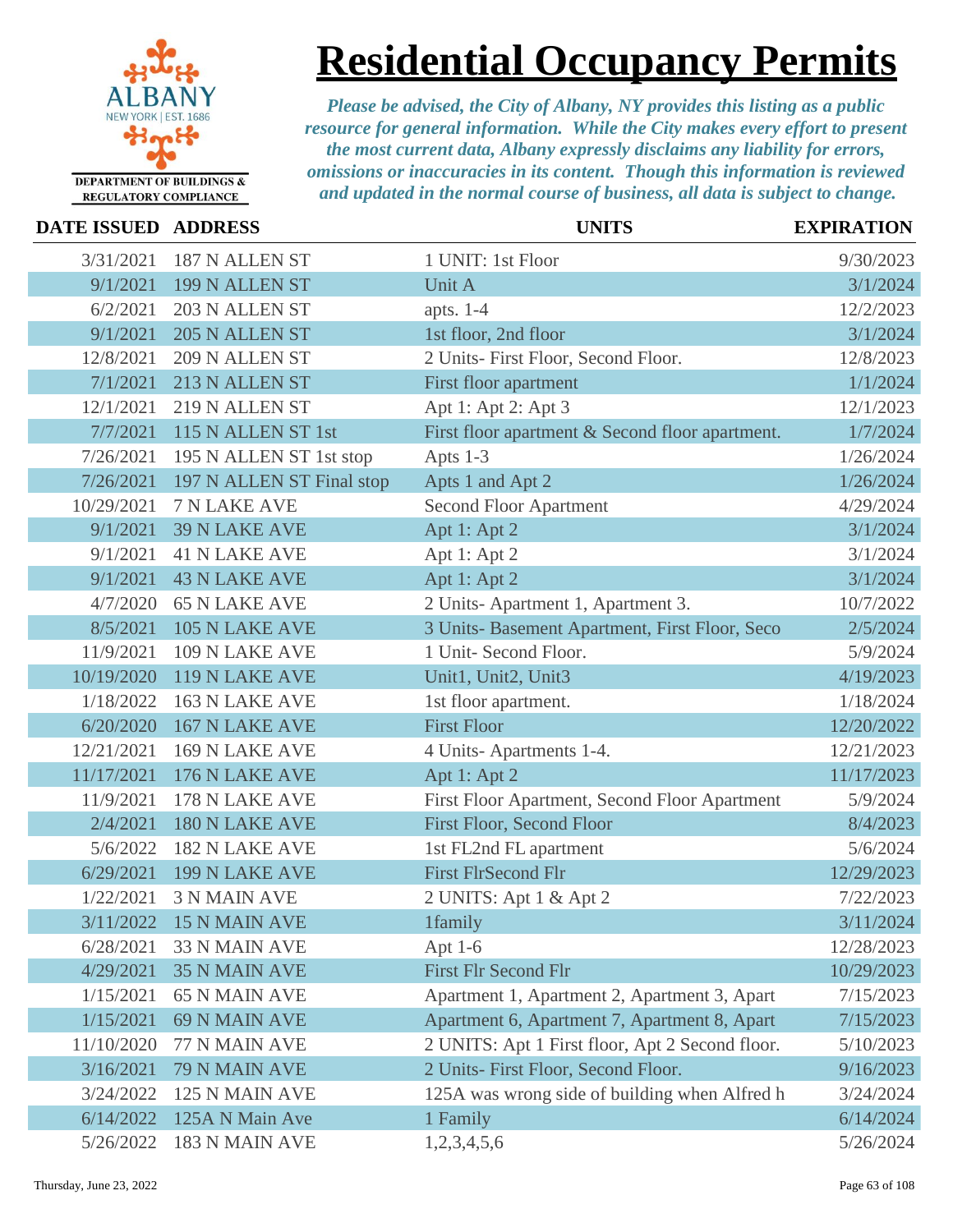

### **Residential Occupancy Permits**

| DATE ISSUED ADDRESS |                                                | <b>UNITS</b>                                   | <b>EXPIRATION</b> |
|---------------------|------------------------------------------------|------------------------------------------------|-------------------|
| 1/11/2022           | 37-39 N MANNING BLVD                           | Number 37 - Unit 1, Unit 2<br>Number 39 - U    | 1/11/2024         |
| 1/11/2022           | 41-43 N MANNING BLVD                           | Number 41 - Unit 1, Unit 2<br>Number 43 - Un   | 1/11/2024         |
| 2/11/2021           | <b>3 N MANNING BLVD</b>                        | 1st floor apt and 2nd floor apt                | 8/11/2023         |
| 9/21/2021           | 11 N MANNING BLVD                              | Apt 1 and Apt 2                                | 3/21/2024         |
| 3/11/2022           | <b>12 N MANNING BLVD</b>                       | $\overline{2}$                                 | 3/11/2024         |
| 3/29/2021           | <b>13 N MANNING BLVD</b>                       | 1 Family                                       | 9/29/2023         |
| 2/1/2022            | <b>14 N MANNING BLVD</b>                       | Building A: Apartments 1-16Building B: Apa     | 2/1/2024          |
| 1/24/2020           | 15 N MANNING BLVD                              | Apt 1, Apt 2                                   | 7/24/2022         |
| 11/8/2021           | <b>18 N MANNING BLVD</b>                       | 31 Units- Bldg. E Apt. E1-E12, F, G, H, IBI    | 5/8/2024          |
| 1/21/2022           | <b>24 N MANNING BLVD</b>                       | 2 units: 1st & 2nd floor.                      | 1/21/2024         |
| 1/21/2022           | <b>26 N MANNING BLVD</b>                       | 2 units: 1st & 2nd floor, ok.                  | 1/21/2024         |
| 1/7/2020            | <b>28 N MANNING BLVD</b>                       | One Family                                     | 7/7/2022          |
| 1/21/2022           | <b>29 N MANNING BLVD</b>                       | 2 units: 1st & 2nd floor ok.                   | 1/21/2024         |
| 1/21/2022           | <b>33 N MANNING BLVD</b>                       | 2 units: 1st & 2nd floor.                      | 1/21/2024         |
| 3/12/2021           | <b>49 N MANNING BLVD</b>                       | First Floor Apartment #1 & Second Floor Apart  | 9/12/2023         |
| 9/3/2020            | 53 N MANNING BLVD                              | <b>First FloorSecond Floor</b>                 | 3/3/2023          |
| 5/26/2021           | 57 N MANNING BLVD                              | 2 Units- First Floor, Seconf Floor.            | 11/26/2023        |
| 4/26/2022           | 59 N MANNING BLVD                              | 1st Fl Apt                                     | 4/26/2024         |
| 1/18/2022           | <b>61 N MANNING BLVD</b>                       | 2 UNits- First Floor, Seconf Floor.            | 1/18/2024         |
| 6/2/2021            | 107 N MANNING BLVD                             | 2 Units- First Floor, Second Floor.            | 12/2/2023         |
| 12/29/2020          | 77 N MANNING BLVD Final                        | <b>First Floor, Second Floor</b>               | 6/29/2023         |
| 8/16/2021           | 22 N MANNING BLVD Final S 1st floor, 2nd floor |                                                | 2/16/2024         |
| 2/23/2021           | 27 N PEARL ST                                  | 18 UNITS: Apartments 1 - 18                    | 8/23/2023         |
| 11/16/2021          | 55 N PEARL ST                                  | third floor apartments 301 302 303 304 305 306 | 11/16/2023        |
| 10/22/2021          | 55 N PEARL ST                                  | Multi-Family ResidentialSecond Flr             | 4/22/2024         |
| 3/2/2021            | <b>61 N PEARL ST</b>                           | 1 UNIT: Penthouse #201                         | 9/2/2023          |
| 12/8/2021           | 196 N PEARL ST                                 | Apartment 1, Apartment 2, Apartment 3, Apart   | 12/8/2023         |
|                     | 9/25/2020 201 N PEARL ST                       | Apt 1, Apt 2                                   | 3/25/2023         |
| 5/7/2022            | 206 N PEARL ST                                 | 105                                            | 5/7/2024          |
| 2/19/2020           | 223 N PEARL ST                                 | Basement and 1st floor unit                    | 8/19/2022         |
| 12/14/2020          | 229 N PEARL ST                                 | 3 Units- Basement, First floor, Second Floor.  | 6/14/2023         |
| 5/11/2022           | 239 N PEARL ST                                 | 1st, 2nd floor, Basement Apt.                  | 5/11/2024         |
| 3/6/2020            | 393 N PEARL ST                                 | Room 24A                                       | 9/6/2022          |
| 5/6/2020            | 393 N PEARL ST                                 | Unit 1                                         | 11/6/2022         |
| 1/3/2020            | 401 N PEARL ST                                 | 1st floor, 2nd floor, basement                 | 7/3/2022          |
| 5/2/2022            | 467 N PEARL ST                                 | Second Floor.                                  | 5/2/2024          |
| 2/18/2020           | 474 N PEARL ST                                 | Apartment #1                                   | 8/18/2022         |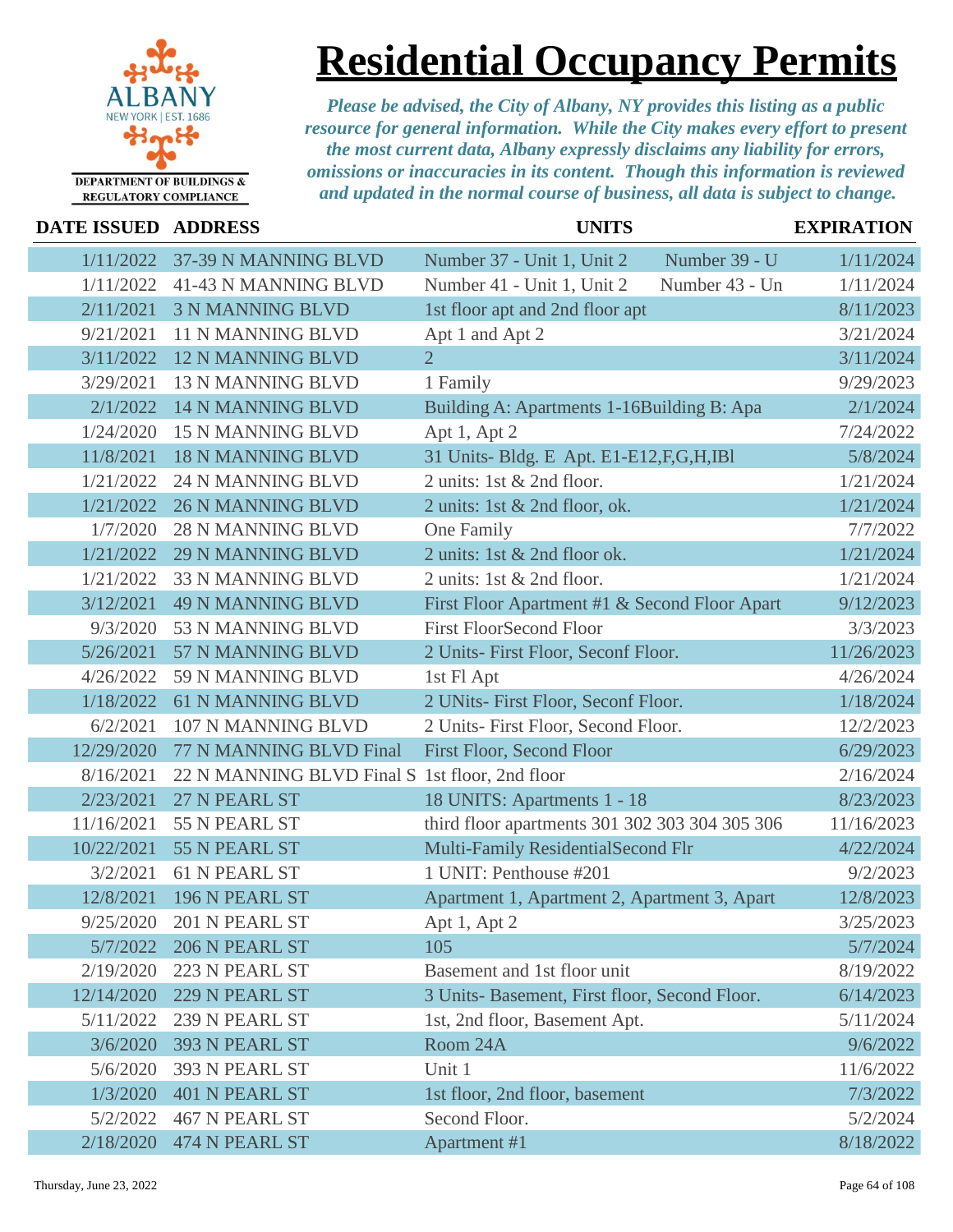

**Residential Occupancy Permits**

| <b>DATE ISSUED ADDRESS</b> |                             | <b>UNITS</b>                                   | <b>EXPIRATION</b> |
|----------------------------|-----------------------------|------------------------------------------------|-------------------|
| 6/10/2020                  | 474 N PEARL ST              | Second Floor                                   | 12/10/2022        |
| 4/19/2021                  | 529 N PEARL ST              | 1 Unit- Seconf Floor.                          | 10/19/2023        |
| 12/22/2021                 | 530 N PEARL ST              | Apt 1: Apt 2                                   | 12/22/2023        |
| 3/2/2022                   | 536 N PEARL ST              | 3 Units- Basements, First floor, Second Floor. | 3/2/2024          |
| 7/16/2020                  | 542 N PEARL ST              | <b>First FloorSecond Floor</b>                 | 1/16/2023         |
| 4/7/2021                   | 550 N PEARL ST              | 1st floor apt.                                 | 10/7/2023         |
| 8/19/2020                  | 560 N PEARL ST              | Apartment #4Apartment #5Apartment #6           | 2/19/2023         |
| 10/25/2021                 | 611 N PEARL ST              | <b>BASEMENT UNIT</b>                           | 4/25/2024         |
| 3/24/2020                  | 624 N PEARL ST              | Apt. 1, Apt. 2, Apt. 3                         | 9/24/2022         |
| 7/22/2020                  | <b>628 N PEARL ST</b>       | Apartment #1Apartment #2                       | 1/22/2023         |
| 11/19/2021                 | 637 N PEARL ST              | 1st Floor apartment and 2nd floor apartment    | 11/19/2023        |
| 8/27/2020                  | <b>660 N PEARL ST</b>       | Apartment #1 .On the North Pearl Street side.  | 2/27/2023         |
| 3/11/2022                  | 693 N PEARL ST              | 1 Unit - Second Floor.                         | 3/11/2024         |
| 7/27/2020                  | 192 N PEARL ST (AKA 194 N   | Apartment #1, Apartment #2, Apartment #3,      | 1/27/2023         |
| 11/22/2021                 | 14 N PINE AVE               | Apt 1: Apt 2F: Apt 2R                          | 11/22/2023        |
| 5/28/2021                  | <b>25 N PINE AVE</b>        | Apartment #1 & Apartment #2                    | 11/28/2023        |
| 7/28/2020                  | 50 N PINE AVE               | Floor 1, Floor 2                               | 1/28/2023         |
| 2/24/2021                  | 55 N PINE AVE               | Apt 1F: 2R: 2F: 2R                             | 8/24/2023         |
| 2/15/2022                  | <b>65 N PINE AVE</b>        | 4 apartments                                   | 2/15/2024         |
| 5/17/2022                  | 76 N PINE AVE               | <b>Single Family</b>                           | 5/17/2024         |
| 5/26/2022                  | 91 N PINE AVE               | Apartment 1 2 3 4 5                            | 5/26/2024         |
| 3/18/2021                  | 94 N PINE AVE               | Apt 1,2,3,4,5                                  | 9/18/2023         |
| 1/27/2022                  | 139 N PINE AVE              | 1 family                                       | 1/27/2024         |
| 12/1/2020                  | 139 N PINE AVE              | <b>1 UNIT: 1 FA</b>                            | 6/1/2023          |
| 3/15/2022                  | 143 N PINE AVE              | 1st and 2nd floor apartment                    | 3/15/2024         |
| 1/28/2021                  | 55-57 N SWAN ST             | Unit 1, Unit 2, Unit 3, Unit 4, Unit 5, Unit 6 | 7/28/2023         |
| 10/15/2021                 | 25 N SWAN ST                | 2 Units- First Floor, Second Floor.            | 4/15/2024         |
|                            | 5/22/2020 84 N SWAN ST      | Apartment#1Apartment#2                         | 11/22/2022        |
| 7/28/2020                  | <b>10 NEW SCOTLAND AVE</b>  | Apt1,2,3,4                                     | 1/28/2023         |
| 4/27/2022                  | <b>33 NEW SCOTLAND AVE</b>  | 17-Apts 200-209, 300-309, 400-409, 500-509, 6  | 4/27/2024         |
| 4/5/2021                   | <b>219 NEW SCOTLAND AVE</b> | 2 UNITS: 1st & 2nd Floors                      | 10/5/2023         |
| 5/20/2021                  | 231 NEW SCOTLAND AVE        | Apt 1: Apt 2                                   | 11/20/2023        |
| 4/11/2022                  | 233 NEW SCOTLAND AVE        | 1st floor apartment                            | 4/11/2024         |
| 4/11/2022                  | 233 NEW SCOTLAND AVE        | 1st floor apartment                            | 4/11/2024         |
| 1/24/2022                  | 233 NEW SCOTLAND AVE        | 2nd floor apartment                            | 1/24/2024         |
| 8/10/2020                  | <b>246 NEW SCOTLAND AVE</b> | 2nd Fl                                         | 2/10/2023         |
| 2/1/2021                   | 255 NEW SCOTLAND AVE        | 1 Unit- Second Floor.                          | 8/1/2023          |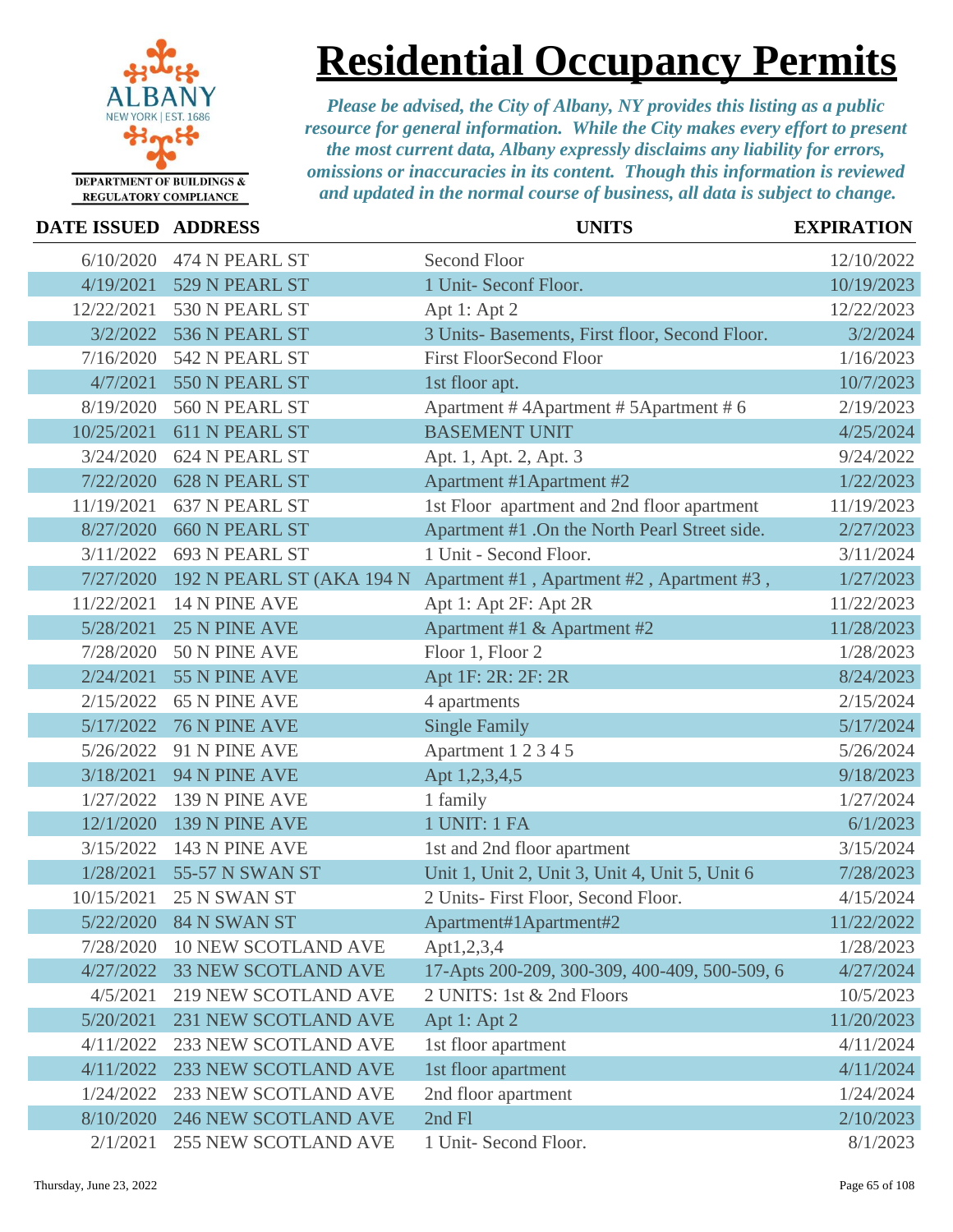

### **DATE ISSUED ADDRESS UNITS EXPIRATION**

### **Residential Occupancy Permits**

| DATE ISSUED ADDRESS |                             | UNLL)                                        | L'AI INATIUN |
|---------------------|-----------------------------|----------------------------------------------|--------------|
| 6/30/2020           | 272 NEW SCOTLAND AVE        | apt 2                                        | 12/30/2022   |
| 4/8/2022            | <b>280 NEW SCOTLAND AVE</b> |                                              | 4/8/2024     |
| 7/10/2020           | <b>280 NEW SCOTLAND AVE</b> | 2 Units-Apartment 1, Apartment 2.            | 1/10/2023    |
| 4/5/2021            | <b>288 NEW SCOTLAND AVE</b> | 2 UNITS: 1st and 2nd Floors                  | 10/5/2023    |
| 11/5/2021           | <b>305 NEW SCOTLAND AVE</b> | 1A: 2A: 3A: 4A: 5A: 6A: 7A: 8A: 9A: 10A: 11  | 5/5/2024     |
| 10/5/2020           | <b>315 NEW SCOTLAND AVE</b> | 2 UNITS: Unit A & Unit B                     | 4/5/2023     |
| 1/14/2020           | <b>320 NEW SCOTLAND AVE</b> | 1 Unit- Single Family.                       | 7/14/2022    |
| 1/6/2020            | 321 NEW SCOTLAND AVE        | Apartments $#1, #2, #3$                      | 7/6/2022     |
| 6/9/2022            | <b>321 NEW SCOTLAND AVE</b> | 1,2,3                                        | 6/9/2024     |
| 3/18/2022           | 330 NEW SCOTLAND AVE        | 3Units-Apartment 1, Apartment 2, Apartment 3 | 3/18/2024    |
| 3/18/2022           | 330 NEW SCOTLAND AVE        | 3Units-Apartment 1, Apartment 2, Apartment 3 | 3/18/2024    |
| 7/23/2020           | 337 NEW SCOTLAND AVE        | Apt. 335-c1, c2Apt. 335-a-1, a2Apt. 337-1, 2 | 1/23/2023    |
| 12/8/2021           | <b>343 NEW SCOTLAND AVE</b> | 2 Units- First Floor, Second Floor.          | 12/8/2023    |
| 3/19/2021           | <b>352 NEW SCOTLAND AVE</b> | Second fl apt                                | 9/19/2023    |
| 3/3/2022            | <b>404 NEW SCOTLAND AVE</b> | $\overline{2}$                               | 3/3/2024     |
| 5/7/2022            | <b>452 NEW SCOTLAND AVE</b> | First Floor, Second Floor.                   | 5/7/2024     |
| 2/24/2021           | <b>481 NEW SCOTLAND AVE</b> | Unit 1, Unit 2, Unit 3, Unit 4, Unit 5       | 8/24/2023    |
| 6/28/2021           | 509 NEW SCOTLAND AVE        | 2 Units- First Floor, Second Floor.          | 12/28/2023   |
| 1/5/2021            | 517 NEW SCOTLAND AVE        | 1st floor apt and 2nd floor apt              | 7/5/2023     |
| 6/2/2021            | 539 NEW SCOTLAND AVE        | Bsmt: 1st Fl: 2nd Fl: 3rd Fl                 | 12/2/2023    |
| 9/1/2021            | 550 NEW SCOTLAND AVE        | 550 New Scotland Ave: A, B, C, D560 New S    | 3/1/2024     |
| 10/21/2020          | 555 NEW SCOTLAND AVE        | 6 Units-Basement Left #1, Basement Right #2, | 4/21/2023    |
| 8/29/2020           | 557 NEW SCOTLAND AVE        | Second floor Rt Apt 2 & Second Fl Left Apt 1 | 2/28/2023    |
| 5/11/2021           | 560 NEW SCOTLAND AVE        | 4 Units-Apts: A,B,C,D.                       | 11/11/2023   |
| 2/24/2022           | 786 NEW SCOTLAND AVE        | <b>Single Family</b>                         | 2/24/2024    |
| 2/24/2022           | 786 NEW SCOTLAND AVE        | single family                                | 2/24/2024    |
| 2/10/2020           | <b>806 NEW SCOTLAND AVE</b> | Apartments #1, #2, #3                        | 8/10/2022    |
| 8/24/2021           | <b>863 NEW SCOTLAND AVE</b> | Apt 1 and apt 2                              | 2/24/2024    |
| 2/23/2021           | 953 NEW SCOTLAND RD         | 1 family house                               | 8/23/2023    |
| 2/14/2022           | 1006 NEW SCOTLAND RD        | 2nd floor                                    | 2/14/2024    |
| 12/21/2020          | <b>241 NORTHERN BLVD</b>    | Apartment #2                                 | 6/21/2023    |
| 1/25/2022           | 241 NORTHERN BLVD           | 2 units: 1st & 2nd floor: ok                 | 1/25/2024    |
| 3/9/2022            | <b>257 NORTHERN BLVD</b>    | $\mathbf{1}$                                 | 3/9/2024     |
| 10/5/2020           | 273 NORTHERN BLVD           | ROP is voided                                | 4/5/2023     |
| 10/23/2020          | 279 NORTHERN BLVD           | Apartments #1 & #2                           | 4/23/2023    |
| 4/18/2022           | <b>285 NORTHERN BLVD</b>    | 1 Family                                     | 4/18/2024    |
| 12/13/2021          | 291 NORTHERN BLVD           | Apt 1: Apt 2                                 | 12/13/2023   |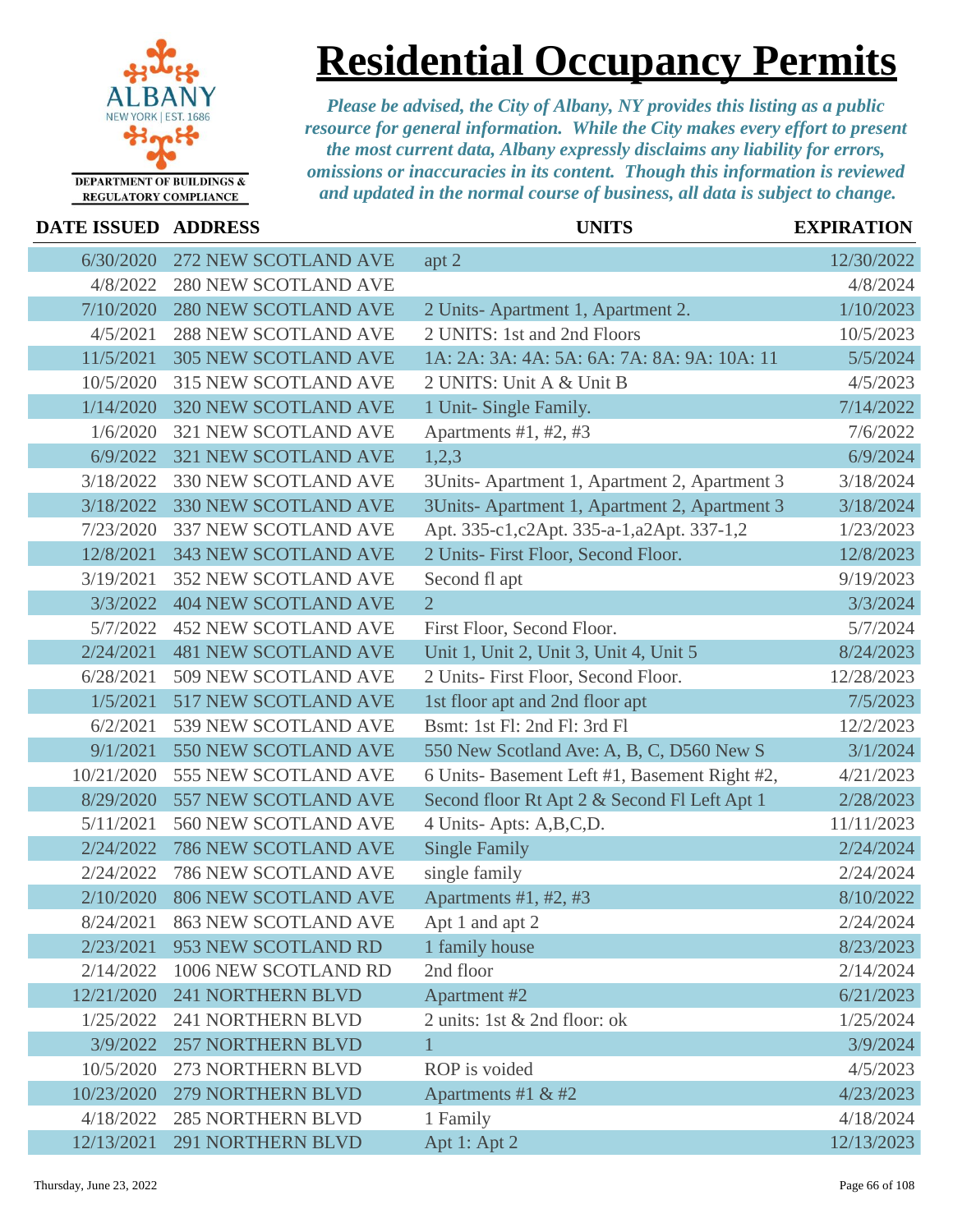

# **Residential Occupancy Permits**

| <b>DATE ISSUED ADDRESS</b> |                          | <b>UNITS</b>                                                    | <b>EXPIRATION</b> |
|----------------------------|--------------------------|-----------------------------------------------------------------|-------------------|
| 12/4/2020                  | <b>315 NORTHERN BLVD</b> | 103 Units-Apartments- 101-137, 201-233, 3                       | 6/4/2023          |
| 6/6/2022                   | <b>345 NORTHERN BLVD</b> | Apts 1,2,3,4,5,6,7,8,9,10,11,12,13,14,15,16,17,                 | 6/6/2024          |
| 5/7/2020                   | 1 NORWOOD AVE            | 1st floor apt and 2nd floor apt                                 | 11/7/2022         |
| 2/27/2020                  | <b>14 NORWOOD AVE</b>    | 1st floor apt and 2nd floor apt                                 | 8/27/2022         |
| 2/27/2020                  | <b>16 NORWOOD AVE</b>    | 1st floor apt and 2nd floor apt                                 | 8/27/2022         |
| 11/13/2020                 | 27 NORWOOD AVE           | 1 Family                                                        | 5/13/2023         |
| 6/23/2021                  | <b>32 NORWOOD AVE</b>    | Apt 1 and apt 2                                                 | 12/23/2023        |
| 2/22/2022                  | <b>43 NORWOOD AVE</b>    | 1st floor apartment                                             | 2/22/2024         |
| 5/19/2020                  | 57 NORWOOD AVE           | Unit 1                                                          | 11/19/2022        |
| 2/27/2020                  |                          | 60 NORWOOD AVE (aka 58 N 1st floor 2 apt and 2nd floor apt 2apt | 8/27/2022         |
| 12/14/2021                 | 5 OAK ST                 | 1 Family                                                        | 12/14/2023        |
| 2/24/2021                  | <b>1 OAKWOOD ST</b>      | Unit 1, Unit 2, Unit 3, Unit 4, Unit 5                          | 8/24/2023         |
| 9/30/2021                  | 31 OAKWOOD ST            | 2 UNits- First Floor, Second Floor.                             | 3/30/2024         |
| 2/28/2022                  | <b>2 O'CONNELL ST</b>    | First Floor Apartment & Second Floor Apartme                    | 2/28/2024         |
| 12/8/2021                  | <b>5 O'CONNELL ST</b>    | 2 Units- First Floor, Second Floor.                             | 12/8/2023         |
| 11/4/2021                  | <b>10 O'CONNELL ST</b>   | Apt 1                                                           | 5/4/2024          |
| 4/8/2021                   | 11 O'CONNELL ST          | Apt 1: Apt 2                                                    | 10/8/2023         |
| 1/6/2021                   | <b>13 O'CONNELL ST</b>   | Apartment #1 & Apartment#2                                      | 7/6/2023          |
| 5/31/2022                  | <b>36 O'CONNELL ST</b>   | Apt 1: Apt 2                                                    | 5/31/2024         |
| 10/29/2021                 | 51 O'CONNELL ST          | 1st floor apt and 2nd floor apt                                 | 4/29/2024         |
| 5/19/2021                  | 8 ODELL ST               | 1 Family House                                                  | 11/19/2023        |
| 12/4/2020                  | <b>20 OLD HICKORY DR</b> | 179 Units- All Apartments have passed.                          | 6/4/2023          |
| 12/4/2020                  | 21 OLD HICKORY DR        | 140 Units-All Aparments have passed.                            | 6/4/2023          |
| 12/1/2020                  | <b>39 OLIVER AVE</b>     | 1 UNit - Second Floor.                                          | 6/1/2023          |
| 6/8/2020                   | <b>13 ONEIDA TER</b>     | Unit 1 - Apartment 1Unit 2 - Apartment 1U                       | 12/8/2022         |
| 11/18/2021                 | <b>19 ONEIDA TER</b>     | 19 Oneida terrace 2units                                        | 11/18/2023        |
| 1/21/2020                  | <b>470B ONTARIO ST</b>   | Apt. 1a,1b,downstairs and 2a,2b upstairs                        | 7/21/2022         |
| 12/31/2019                 | <b>40 ONTARIO ST</b>     | <b>Basement Apartment</b>                                       | 6/30/2022         |
| 3/8/2022                   | <b>40 ONTARIO ST</b>     | 3 Units- Basement, First Floor, Second Floor.                   | 3/8/2024          |
| 9/15/2021                  | <b>41 ONTARIO ST</b>     | Apt 1: Apt 2                                                    | 3/15/2024         |
| 3/18/2022                  | <b>42 ONTARIO ST</b>     | 3 Units- Basement, First Floor, Second Floor.                   | 3/18/2024         |
| 3/18/2022                  | <b>42 ONTARIO ST</b>     | 3 Units- Basement, First Floor, Second Floor.                   | 3/18/2024         |
| 5/8/2020                   | <b>48 ONTARIO ST</b>     | 1 Unit-Apartment 3.                                             | 11/8/2022         |
| 3/3/2022                   | <b>49 ONTARIO ST</b>     | $\overline{2}$                                                  | 3/3/2024          |
| 4/12/2021                  | 52 ONTARIO ST            | 2 Units- First Floor, Second Floor.                             | 10/12/2023        |
| 11/5/2021                  | 59 ONTARIO ST            | Apt. 1, Apt. 2, Apt. 3                                          | 5/5/2024          |
| 12/27/2019                 | <b>60 ONTARIO ST</b>     | Apartment#1, Apartment#2                                        | 6/27/2022         |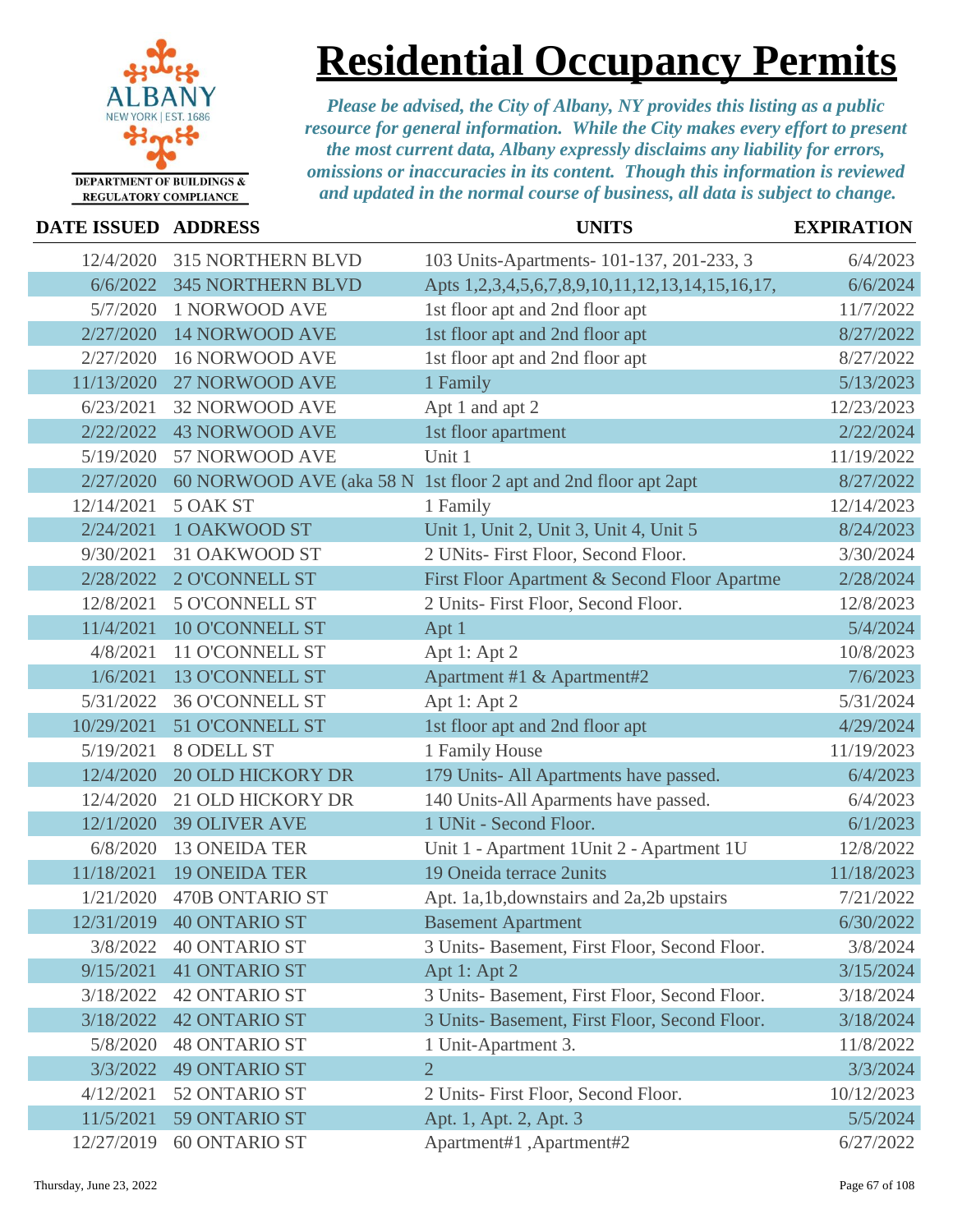

**Residential Occupancy Permits**

| DATE ISSUED ADDRESS |                       | <b>UNITS</b>                                 | <b>EXPIRATION</b> |
|---------------------|-----------------------|----------------------------------------------|-------------------|
| 12/30/2019          | <b>60 ONTARIO ST</b>  | Apartment#1, Apartment#2                     | 6/30/2022         |
| 11/30/2020          | 70 ONTARIO ST         | Units 1,2,3,4,5,6                            | 5/30/2023         |
| 11/3/2021           | 72 ONTARIO ST         | 3rd floor apartment                          | 5/3/2024          |
| 2/11/2022           | 76 ONTARIO ST         | 1st floor front                              | 2/11/2024         |
| 3/7/2022            | 94 ONTARIO ST         | $\overline{2}$                               | 3/7/2024          |
| 12/27/2021          | 98 ONTARIO ST         | [1st floor apartment                         | 12/27/2023        |
| 9/20/2021           | 153 ONTARIO ST        | 2 Units- First Floor, Second Floor.          | 3/20/2024         |
| 1/8/2021            | 157 ONTARIO ST        | Floor 1, Floor 2                             | 7/8/2023          |
| 2/14/2020           | <b>159 ONTARIO ST</b> | 1n, 1s, 2s, $2n$ and apt 5                   | 8/14/2022         |
| 9/21/2021           | 160 ONTARIO ST        | Apt 1: Apt 2                                 | 3/21/2024         |
| 2/23/2022           | 171 ONTARIO ST        | First Floor Apartment & Second Floor Apartme | 2/23/2024         |
| 4/4/2022            | 173 ONTARIO ST        | First Floor Apartment & Second Floor Apartme | 4/4/2024          |
| 4/4/2022            | 173 ONTARIO ST        | First Floor Apartment & Second Floor Apartme | 4/4/2024          |
| 3/8/2021            | 182 ONTARIO ST        | Apt. A, Apt. B, Apt. C, Apt. D               | 9/8/2023          |
| 4/11/2022           | <b>192 ONTARIO ST</b> | Apartments: 1R, 2R, 2R south, 1L, 2L. Baseme | 4/11/2024         |
| 4/11/2022           | <b>192 ONTARIO ST</b> | Apartments: 1R, 2R, 2R south, 1L, 2L. Baseme | 4/11/2024         |
| 2/26/2020           | 198 ONTARIO ST        | 2 Units-Apartment 1, Apartment 2.            | 8/26/2022         |
| 11/24/2021          | 206 ONTARIO ST        | 1st floor, 2nd floor                         | 11/24/2023        |
| 8/12/2021           | 208 ONTARIO ST        | Apt 1: Apt 2                                 | 2/12/2024         |
| 8/4/2021            | 216 ONTARIO ST        | Apt 1 and apt 2                              | 2/4/2024          |
| 8/12/2021           | 218 ONTARIO ST        | Apt 1: Apt 2                                 | 2/12/2024         |
| 3/16/2022           | 242 ONTARIO ST        | 1st floor, 2nd floor                         | 3/16/2024         |
| 3/16/2022           | 242 ONTARIO ST        | 1st floor, 2nd floor                         | 3/16/2024         |
| 2/16/2022           | 244 ONTARIO ST        | 1st floor, 2nd floor                         | 2/16/2024         |
| 5/11/2022           | 254 ONTARIO ST        | One family                                   | 5/11/2024         |
| 11/10/2020          | 254 ONTARIO ST        | Single family.                               | 5/10/2023         |
| 11/2/2020           | 258 ONTARIO ST        | 1st floor, 2nd floor                         | 5/2/2023          |
| 11/2/2020           | 260 ONTARIO ST        | 1st floor, 2nd floor                         | 5/2/2023          |
| 7/14/2021           | 261 ONTARIO ST        | 1st floor, 2nd floor                         | 1/14/2024         |
| 11/2/2021           | 264 ONTARIO ST        | 2 Units- First Floor, Second Floor.          | 5/2/2024          |
| 3/16/2022           | <b>269 ONTARIO ST</b> | 1st floor, 2nd floor                         | 3/16/2024         |
| 3/16/2022           | 269 ONTARIO ST        | 1st floor, 2nd floor                         | 3/16/2024         |
| 9/22/2021           | 271 ONTARIO ST        | 2 Units-Apartment 1, Apartment 2.            | 3/22/2024         |
| 1/24/2020           | 275 ONTARIO ST        | 2 Units-Apartment 1, Apartment 2.            | 7/24/2022         |
| 3/24/2022           | 277 ONTARIO ST        | 1st & 2nd floor: front & back apartments.    | 3/24/2024         |
| 3/24/2022           | 277 ONTARIO ST        | 1st & 2nd floor: front & back apartments.    | 3/24/2024         |
| 2/3/2022            | 279 ONTARIO ST        | 2 units: 1st & 2nd floor.                    | 2/3/2024          |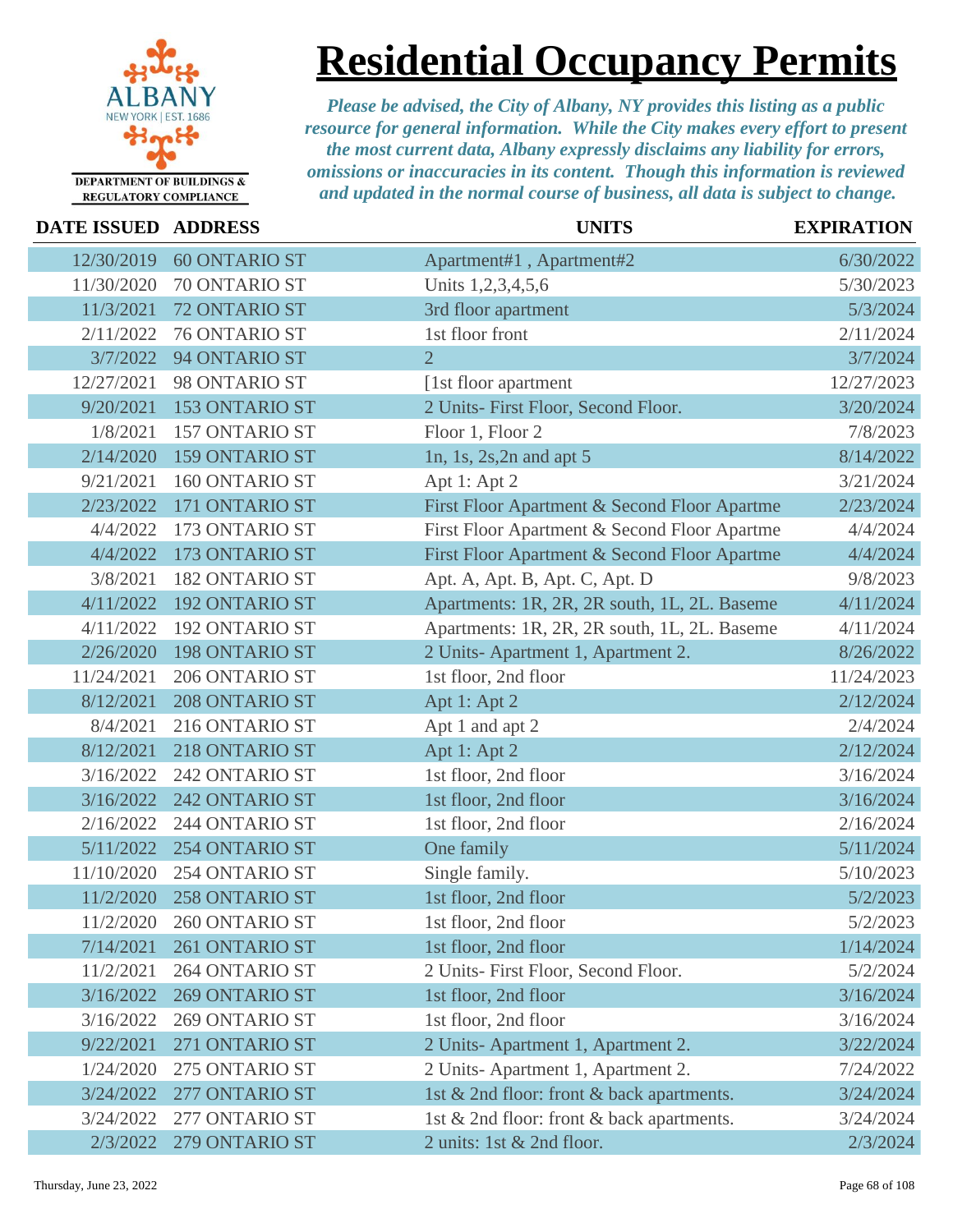

# **Residential Occupancy Permits**

| <b>DATE ISSUED ADDRESS</b> |                                                       | <b>UNITS</b>                                  | <b>EXPIRATION</b> |
|----------------------------|-------------------------------------------------------|-----------------------------------------------|-------------------|
| 6/23/2021                  | 304 ONTARIO ST                                        | 2 Units-Apartment 4, Apartment 5.             | 12/23/2023        |
| 6/17/2020                  | 313 ONTARIO ST                                        | <b>First Floor</b>                            | 12/17/2022        |
| 6/17/2021                  | 316 ONTARIO ST                                        | 1st floor apt and 2nd floor apt               | 12/17/2023        |
| 4/11/2021                  | 316 ONTARIO ST                                        |                                               | 10/11/2023        |
| 8/10/2021                  | 363 ONTARIO ST                                        | BLDG 31st FLR- 10 UNITS2ND FLR-10             | 2/10/2024         |
| 2/24/2020                  | 399 Ontario St                                        | Apt 1, Apt 2                                  | 8/24/2022         |
| 9/16/2021                  | 439 ONTARIO ST                                        | Apt 1: Apt 2                                  | 3/16/2024         |
| 3/5/2021                   | <b>441 ONTARIO ST</b>                                 | Apartment 1, Apartment 2                      | 9/5/2023          |
| 8/24/2020                  | 445 ONTARIO ST                                        | 1st Floor North, 1st Floor South2nd Floor Nor | 2/24/2023         |
| 3/31/2022                  | <b>447 ONTARIO ST</b>                                 | 1st and 2nd floor apartment                   | 3/31/2024         |
| 3/31/2022                  | 447 ONTARIO ST                                        | 1st and 2nd floor apartment                   | 3/31/2024         |
| 7/7/2021                   | <b>455 ONTARIO ST</b>                                 | Apt 1: Apt 2                                  | 1/7/2024          |
| 3/25/2022                  | <b>456 ONTARIO ST</b>                                 | 1st floor and 2nd floor apartment             | 3/25/2024         |
| 3/25/2022                  | <b>456 ONTARIO ST</b>                                 | 1st floor and 2nd floor apartment             | 3/25/2024         |
| 7/21/2021                  | <b>457 ONTARIO ST</b>                                 | Apt 1: Apt 2                                  | 1/21/2024         |
| 11/27/2020                 | <b>466 ONTARIO ST</b>                                 | Apartment #1, & Apartment #2                  | 5/27/2023         |
| 11/20/2020                 | <b>469 ONTARIO ST</b>                                 | Apt 1, 2, 3, 4, 5                             | 5/20/2023         |
| 3/21/2022                  | <b>480 ONTARIO ST</b>                                 | 474 1-4476 1-4                                | 3/21/2024         |
| 3/21/2022                  | <b>480 ONTARIO ST</b>                                 | 474 1-4476 1-4                                | 3/21/2024         |
| 11/18/2021                 | 246 ONTARIO ST - 2nd -                                | Apt 1: Apt 2                                  | 11/18/2023        |
| 4/5/2021                   | 207 ONTARIO ST - 2nd; then g Apartment 1, Apartment 2 |                                               | 10/5/2023         |
| 2/8/2021                   | 304 ONTARIO ST AKA 484 Y Apartment 2                  |                                               | 8/8/2023          |
| 3/30/2022                  | 87 ORANGE ST                                          | 1st FL2nd FL3rd floor is vacant               | 3/30/2024         |
| 3/30/2022                  | <b>87 ORANGE ST</b>                                   | 1st FL2nd FL3rd floor is vacant               | 3/30/2024         |
| 12/9/2020                  | 205 ORANGE ST                                         | 1st floor apt                                 | 6/9/2023          |
| 8/13/2020                  | 207 ORANGE ST                                         | Unit 1 & Unit 2                               | 2/13/2023         |
| 2/24/2020                  | 208 Orange St                                         | <b>Basement Apartment.</b>                    | 8/24/2022         |
| 10/1/2021                  | 231 ORANGE ST                                         | Apt 1: Apt 2: Apt 3                           | 4/1/2024          |
| 7/23/2021                  | 233 ORANGE ST                                         | 2 UNITS: Apt A and Apt B                      | 1/23/2024         |
| 7/23/2021                  | 235 ORANGE ST                                         | 3 UNITS: Apts A, B, & C.                      | 1/23/2024         |
| 1/8/2021                   | 248 ORANGE ST                                         | Apartment 1, Apartment 2                      | 7/8/2023          |
| 3/24/2021                  | <b>252 ORANGE ST</b>                                  | 3 UNITS: Apartments 1, 2 & 3                  | 9/24/2023         |
| 3/2/2021                   | 318 ORANGE ST                                         | Apt 1, apt $2$                                | 9/2/2023          |
| 3/3/2021                   | 331 ORANGE ST                                         | 3 Units- Basement, First Floor, Second Floor. | 9/3/2023          |
| 3/10/2021                  | 337 ORANGE ST                                         | <b>Second Floor</b>                           | 9/10/2023         |
| 2/11/2021                  | 337 ORANGE ST                                         | <b>Basement Apartment</b>                     | 8/11/2023         |
| 12/28/2021                 | 338 ORANGE ST                                         | 1 Unit- First Floor.                          | 12/28/2023        |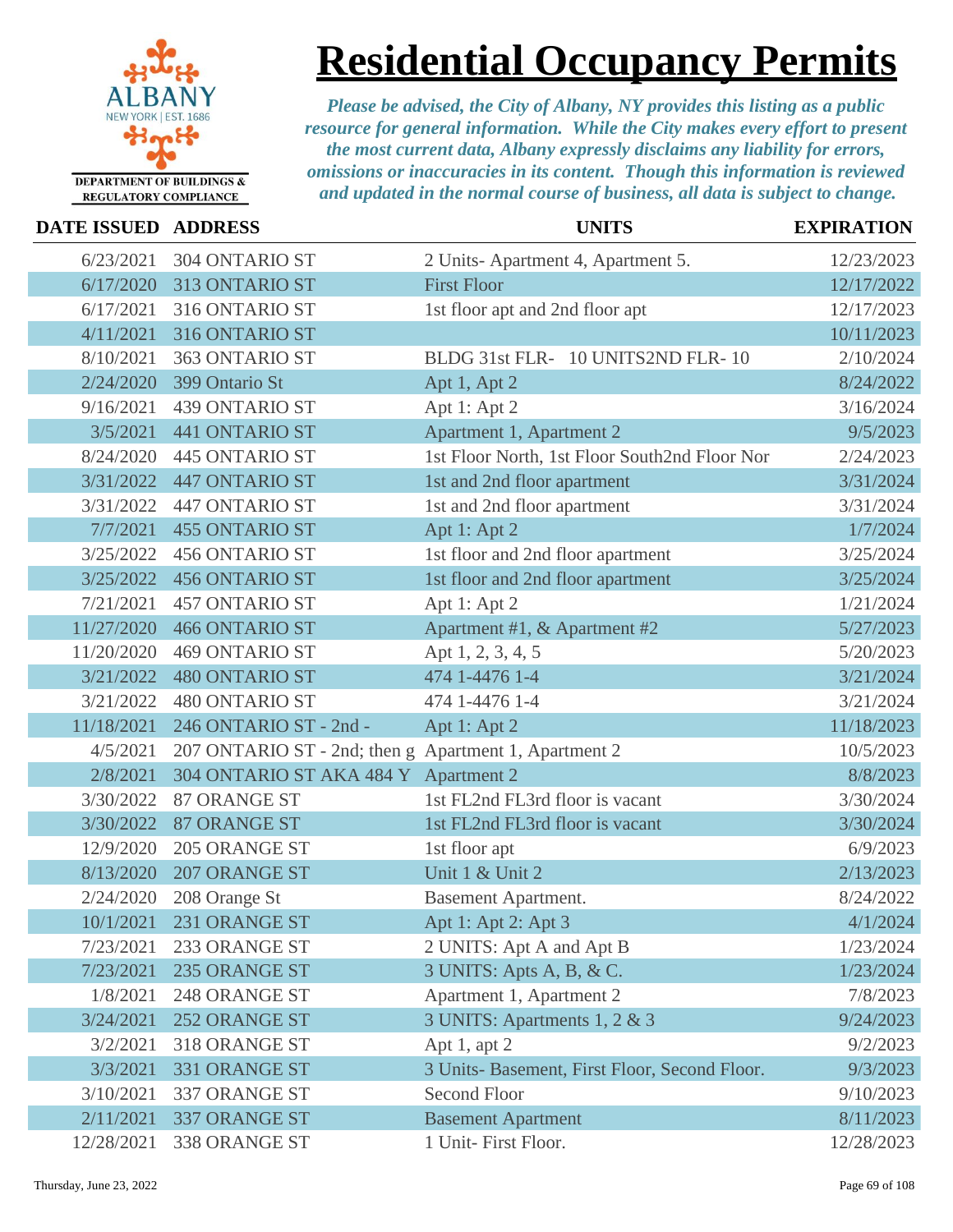

**Residential Occupancy Permits**

| <b>DATE ISSUED ADDRESS</b> |                        | <b>UNITS</b>                                    | <b>EXPIRATION</b> |
|----------------------------|------------------------|-------------------------------------------------|-------------------|
| 2/22/2022                  | 338 ORANGE ST          | 2nd floor apartment                             | 2/22/2024         |
| 4/7/2021                   | 339 ORANGE ST          | 2ND FLOOR APARTMENT                             | 10/7/2023         |
| 2/26/2021                  | 341 ORANGE ST          | 1st floor Apt                                   | 8/26/2023         |
| 11/30/2020                 | 343 ORANGE ST          | 2 Units- First Floor, Second Floor.             | 5/30/2023         |
| 9/27/2021                  | 352 ORANGE ST          | Apartment #1 & Apartment #2                     | 3/27/2024         |
| 4/19/2022                  | 353 ORANGE ST          | <b>Ground Floor Apartment</b>                   | 4/19/2024         |
| 7/29/2020                  | 354 ORANGE ST          | Apartment #1 & Apartment #2                     | 1/29/2023         |
| 1/13/2020                  | 355 ORANGE ST          | Apartments #1, #2, #3                           | 7/13/2022         |
| 11/10/2021                 | 360 ORANGE ST          | 1 Unit- Second Floor.                           | 5/10/2024         |
| 3/9/2020                   | 366 ORANGE ST          | Apt 1, Apt 2                                    | 9/9/2022          |
| 1/14/2020                  | 380 ORANGE ST          | Apartment #1, Apartment#2                       | 7/14/2022         |
| 1/13/2020                  | 380 ORANGE ST          | Apartment#1, Apartment#2                        | 7/13/2022         |
| 1/7/2022                   | 383 ORANGE ST          | Apartment #1 & Apartment #2                     | 1/7/2024          |
| 11/15/2021                 | 410 ORANGE ST          | 1family house                                   | 5/15/2024         |
| 2/24/2020                  | 412 Orange St          | Apartment #1 Apartment #2                       | 8/24/2022         |
| 3/31/2021                  | 417 ORANGE ST          | Apartment 1, Apartment 2                        | 9/30/2023         |
| 1/22/2020                  | <b>432 ORANGE ST</b>   | <b>Second Floor</b>                             | 7/22/2022         |
| 4/16/2021                  | <b>438 ORANGE ST</b>   | 1 Family                                        | 10/16/2023        |
| 2/10/2021                  | <b>464 ORANGE ST</b>   | Apt 1; Apt 2                                    | 8/10/2023         |
| 2/10/2021                  | <b>466 ORANGE ST</b>   | Apt 1; Apt 2                                    | 8/10/2023         |
| 1/30/2020                  | <b>467 ORANGE ST</b>   | First Floor, Second Floor                       | 7/30/2022         |
| 6/7/2021                   | 297 ORANGE ST 2nd stop | 2 Units- Basement Apartment, First Floor/Seco   | 12/7/2023         |
| 6/7/2021                   | 303 ORANGE ST 3rd stop | 3 Units- Basement Apartment, First Floor, Seco  | 12/7/2023         |
| 10/5/2021                  | <b>14 ORCHARD AVE</b>  | First floor apartment & Second floor apartment. | 4/5/2024          |
| 8/25/2021                  | <b>8 ORLANDO AVE</b>   | 1 UNIT: Apt 2                                   | 2/25/2024         |
| 7/6/2021                   | <b>60 ORLANDO AVE</b>  | Apt 1 and apt 2                                 | 1/6/2024          |
| 9/30/2020                  | 95 ORLANDO AVE         | Unit 1                                          | 3/30/2023         |
| 8/5/2021                   | <b>6 ORMOND ST</b>     | 1 Units- Single Family.                         | 2/5/2024          |
| 12/31/2019                 | 22 ORMOND ST           | 2nd floor                                       | 6/30/2022         |
| 6/9/2020                   | 46 Ormond St           | 1st floor apt and 2nd floor apt                 | 12/9/2022         |
| 4/5/2020                   | <b>48 ORMOND ST</b>    | 1 Unit- Second Floor.                           | 10/5/2022         |
| 12/27/2021                 | 72 OSBORNE             | ROP 1st floor                                   | 12/27/2023        |
| 12/27/2019                 | 9 OSBORNE ST           | Apt 1, Apt 2                                    | 6/27/2022         |
| 11/19/2021                 | 11 OSBORNE ST          | 1st floor and 2nd floor apt                     | 11/19/2023        |
| 2/1/2021                   | <b>13 OSBORNE ST</b>   | 1st floor apt                                   | 8/1/2023          |
| 6/7/2022                   | <b>41 OSBORNE ST</b>   | First Floor, Second Floor.                      | 6/7/2024          |
| 10/6/2020                  | <b>43 OSBORNE ST</b>   | Apt 1, Apt 2                                    | 4/6/2023          |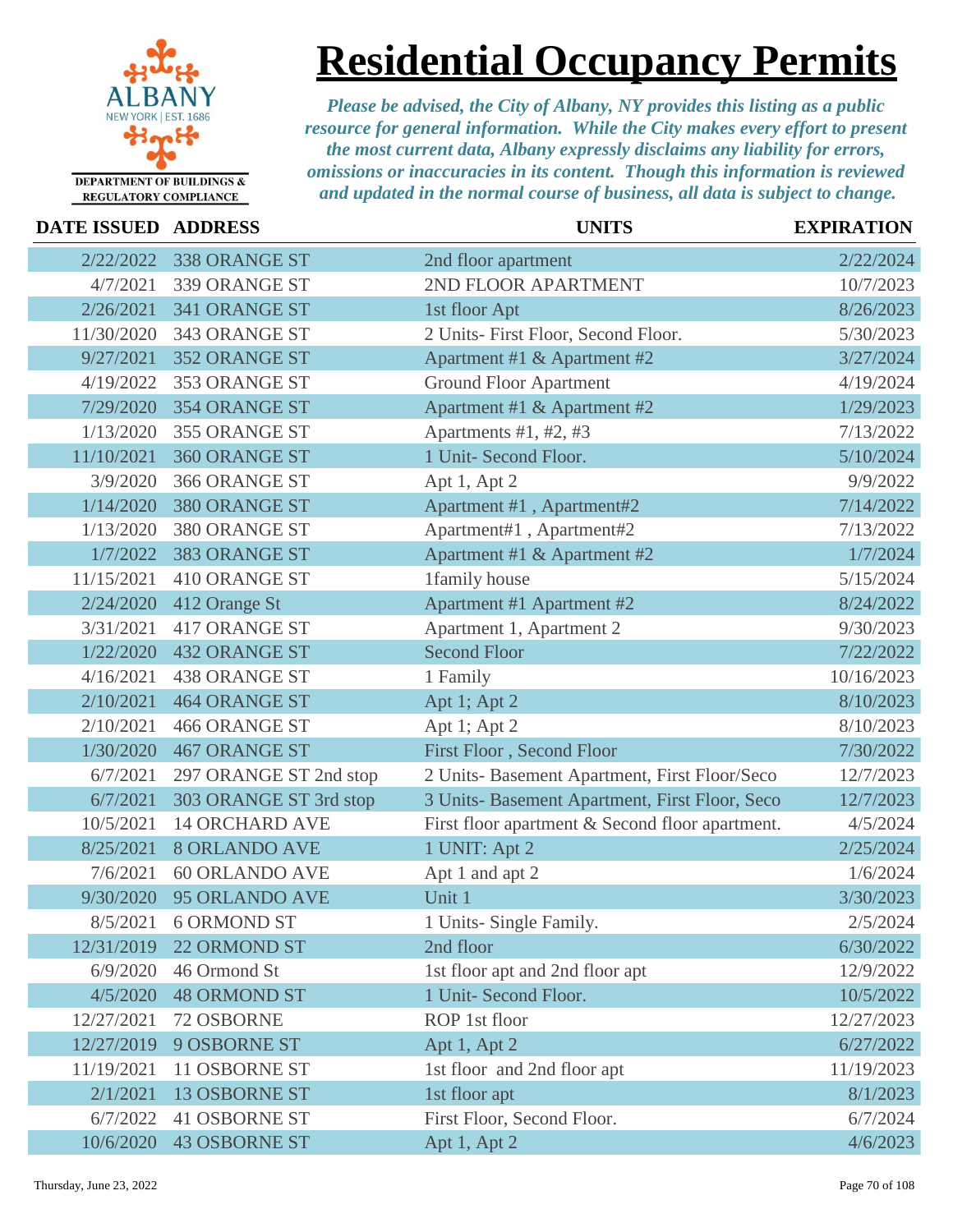

## **Residential Occupancy Permits**

| <b>DATE ISSUED ADDRESS</b> |                     | <b>UNITS</b>                                     | <b>EXPIRATION</b> |
|----------------------------|---------------------|--------------------------------------------------|-------------------|
| 5/3/2022                   | 13 PAR CIR          | 1family house                                    | 5/3/2024          |
| 6/11/2021                  | <b>3 PARK AVE</b>   | Apartment #1 & Apartment #2                      | 12/11/2023        |
| 12/14/2020                 | <b>32 PARK AVE</b>  | 3 Units- First Floor, Second Floor, Third Floor. | 6/14/2023         |
| 9/2/2020                   | <b>36 PARK AVE</b>  | Apt 1,2,3                                        | 3/2/2023          |
| 10/26/2021                 | <b>44 PARK AVE</b>  | BASEMENT, FIRST FLOOR AND SECOND                 | 4/26/2024         |
| 6/29/2021                  | 50 PARK AVE         | Bsmt Apt: First Fl Apt: Second Fl Apt            | 12/29/2023        |
| 5/27/2020                  | 52 PARK AVE         | Apt 3                                            | 11/27/2022        |
| 8/28/2020                  | 55 PARK AVE         | Apt. 2                                           | 2/28/2023         |
| 3/14/2022                  | <b>63 PARK AVE</b>  | Apartment 1                                      | 3/14/2024         |
| 2/7/2020                   | <b>70 PARK AVE</b>  | Basement, Apt1, Apt 2                            | 8/7/2022          |
| 2/7/2020                   | 72 PARK AVE         | Basement, Apt 1, Apt 2                           | 8/7/2022          |
| 4/2/2021                   | 219 PARK AVE        | Apt 1: Apt 2                                     | 10/2/2023         |
| 7/1/2020                   | 227 PARK AVE        | 2 Units-Apartment 1, Apartment 2.                | 1/1/2023          |
| 5/9/2020                   | 237 PARK AVE        | Bsmt, 1st Floor, 2nd Floor                       | 11/9/2022         |
| 3/4/2022                   | 247 PARK AVE        | 2 Units- First Floor, Second Floor.              | 3/4/2024          |
| 5/26/2021                  | <b>249 PARK AVE</b> | Unit 1: Unit 2: Unit 3                           | 11/26/2023        |
| 8/4/2021                   | 550 PARK AVE        | Apt 1. And apt 2                                 | 2/4/2024          |
| 7/21/2020                  | 562 PARK AVE        | 1 Unit-Apartment 2.                              | 1/21/2023         |
| 9/29/2021                  | 568 PARK AVE        | 1st floor, 2nd floor                             | 3/29/2024         |
| 3/15/2021                  | 569 PARK AVE        | Apt 1: Apt 2: Apt 3: Apt 4                       | 9/15/2023         |
| 9/17/2020                  | 572 PARK AVE        | 2 Units- First Floor, Second Floor.              | 3/17/2023         |
| 11/10/2020                 | 582 PARK AVE        | Apt 1-10                                         | 5/10/2023         |
| 2/26/2020                  | 614 Park Ave        | 1 Family                                         | 8/26/2022         |
| 12/15/2020                 | <b>626 PARK AVE</b> | First Floor Apartment & Second Floor Apartme     | 6/15/2023         |
| 11/18/2020                 | <b>628 PARK AVE</b> | 4 UNITS: Apt 1F, 1R, 2F, 2R                      | 5/18/2023         |
| 11/13/2020                 | <b>629 PARK AVE</b> | apt $1-4$                                        | 5/13/2023         |
| 11/18/2020                 | <b>639 PARK AVE</b> | 4 UNITS: Apt 1 Right, 1 Left, 2 Right, 2 Left    | 5/18/2023         |
| 12/30/2021                 | 649 PARK AVE        | Apartment #1 & Apartment #2                      | 12/30/2023        |
| 8/11/2020                  | 677 PARK AVE        | 2 Units- First Floor, Second Floor.              | 2/11/2023         |
| 12/14/2020                 | <b>685 PARK AVE</b> | <b>Second Floor Apartment</b>                    | 6/14/2023         |
| 10/2/2020                  | <b>689 PARK AVE</b> | 2 Units- First Floor, Second Floor.              | 4/2/2023          |
| 5/27/2021                  | <b>690 PARK AVE</b> | 1 Family House                                   | 11/27/2023        |
| 2/10/2020                  | 789 PARK AVE        | 1st floor apt and 2nd floor apt                  | 8/10/2022         |
| 9/27/2021                  | 791-793 PARK AVE    | 2 UNits- First Floor, Second Floor.              | 3/27/2024         |
| 1/7/2021                   | 806 PARK AVE        | Apartment #1 & Apartment #2                      | 7/7/2023          |
| 12/1/2021                  | 816 PARK AVE        | Apt 1: Apt 2                                     | 12/1/2023         |
| 11/9/2021                  | 893 PARK AVE        | Apt 1: Apt 2                                     | 5/9/2024          |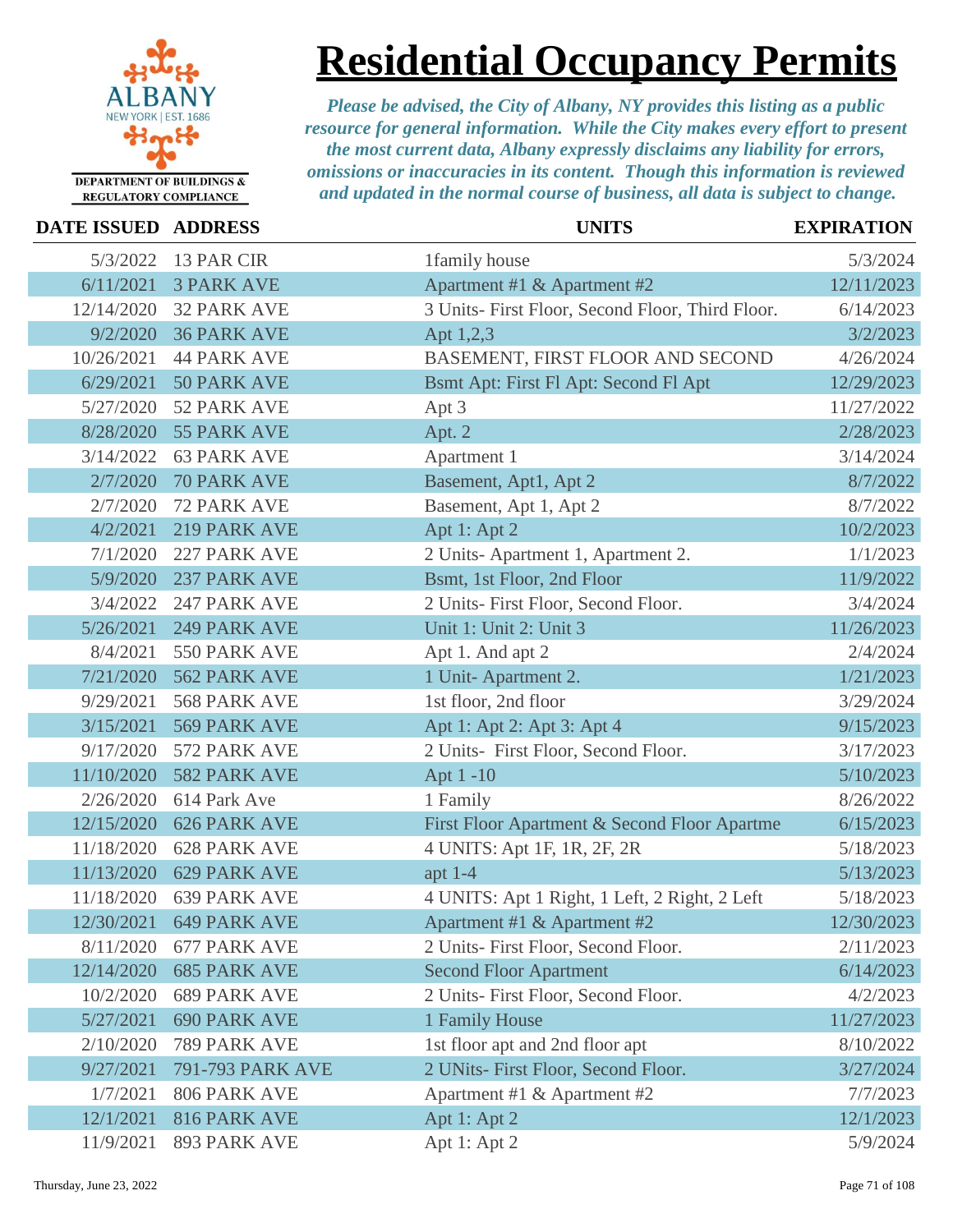

**Residential Occupancy Permits**

| <b>DATE ISSUED ADDRESS</b> |                         | <b>UNITS</b>                                       | <b>EXPIRATION</b> |
|----------------------------|-------------------------|----------------------------------------------------|-------------------|
| 4/15/2022                  | <b>895 PARK AVE</b>     | Apartment #1, 2, 3, 4, 5                           | 4/15/2024         |
| 4/15/2022                  | 895 PARK AVE            | Apartment #1, 2, 3, 4, 5                           | 4/15/2024         |
| 9/8/2021                   | 914 PARK AVE            | 1 family                                           | 3/8/2024          |
| 3/9/2022                   | 916 PARK AVE            | 1st floor, 2nd floor                               | 3/9/2024          |
| 1/21/2020                  | 917 PARK AVE            | Apts: 1, 2, 3, 4, 5, 6, and 7.                     | 7/21/2022         |
| 12/3/2020                  | 918 PARK AVE            | <b>Second Floor Apartment</b>                      | 6/3/2023          |
| 2/27/2020                  | 921 PARK AVE            | Apt. 1, Apt. 2, Apt. 3, Apt. 4, Apt. 5, Apt. 6, Ba | 8/27/2022         |
| 3/12/2021                  | 691 PARK AVE (AKA 693)  | Second Floor Apartment #2                          | 9/12/2023         |
| 5/12/2022                  | <b>1 PARKWOOD ST</b>    | 1st FL2nd FL                                       | 5/12/2024         |
| 5/29/2020                  | <b>5 PARKWOOD ST</b>    | 2nd Floor Unit                                     | 11/29/2022        |
| 10/15/2021                 | <b>7 PARKWOOD ST</b>    | 1 Unit- First Floor.                               | 4/15/2024         |
| 1/30/2020                  | 9 PARKWOOD ST           | 1st floor, 2nd floor                               | 7/30/2022         |
| 1/31/2020                  | <b>14 PARKWOOD ST</b>   | 1 Family                                           | 7/31/2022         |
| 9/4/2020                   | <b>15 PARKWOOD ST</b>   | 2 UNITS: Apt 1 & Apt 2                             | 3/4/2023          |
| 9/9/2021                   | <b>27 PARKWOOD ST</b>   | 1 family                                           | 3/9/2024          |
| 12/22/2021                 | <b>31 PARKWOOD ST</b>   | 6 Units-Apartments 1-6.                            | 12/22/2023        |
| 7/28/2021                  | <b>36 PARKWOOD ST</b>   | Apts 1-4                                           | 1/28/2024         |
| 6/15/2021                  | <b>38 PARKWOOD ST</b>   | Apt 1 apt 2                                        | 12/15/2023        |
| 11/19/2020                 | <b>39 PARKWOOD ST</b>   | 9 UNITS: Apts 1, 2, 3, 4, 5, 6, 7, 8, 9.           | 5/19/2023         |
| 4/20/2021                  | 54 PARKWOOD ST          | 9 Units-Apartment 1, Apartment 2, Apartment        | 10/20/2023        |
| 2/24/2020                  | 35 Parkwood ST.         | Apt 1,apt2, apt 3                                  | 8/24/2022         |
| 4/8/2022                   | <b>47 PARTRIDGE ST</b>  | 1st & 2nd floor                                    | 4/8/2024          |
| 4/8/2022                   | <b>47 PARTRIDGE ST</b>  | 1st & 2nd floor                                    | 4/8/2024          |
| 10/26/2020                 | <b>49 PARTRIDGE ST</b>  | Apartment1, Apartment 2                            | 4/26/2023         |
| 1/15/2021                  | <b>51 PARTRIDGE ST</b>  | 2 UNITS: 1st & 2nd Floors                          | 7/15/2023         |
| 11/8/2021                  | <b>55 PARTRIDGE ST</b>  | Apt 1: Apt 2                                       | 5/8/2024          |
| 6/10/2022                  | <b>67 PARTRIDGE ST</b>  | first floor, second floor.                         | 6/10/2024         |
| 8/19/2020                  | <b>80 PARTRIDGE ST</b>  | Apartment #1 & Apartment #2                        | 2/19/2023         |
| 4/6/2021                   | <b>86 PARTRIDGE ST</b>  | Apartment #A-2                                     | 10/6/2023         |
| 12/10/2020                 | <b>90 PARTRIDGE ST</b>  | Unit 2                                             | 6/10/2023         |
| 3/17/2022                  | <b>203 PARTRIDGE ST</b> | 1st floor, 2nd floor                               | 3/17/2024         |
| 3/17/2022                  | <b>203 PARTRIDGE ST</b> | 1st floor, 2nd floor                               | 3/17/2024         |
| 6/13/2022                  | <b>209 PARTRIDGE ST</b> | 2 units: 1st & 2nd floor                           | 6/13/2024         |
| 7/22/2020                  | 211 Partridge St        | 2 Units- First Floor, Second Floor.                | 1/22/2023         |
| 10/21/2021                 | <b>213 PARTRIDGE ST</b> | 2 Units- First Floor, Second Floor.                | 4/21/2024         |
| 12/1/2020                  | <b>213 PARTRIDGE ST</b> | <b>First floor Apartment</b>                       | 6/1/2023          |
| 9/24/2021                  | <b>217 PARTRIDGE ST</b> | 1 Family House                                     | 3/24/2024         |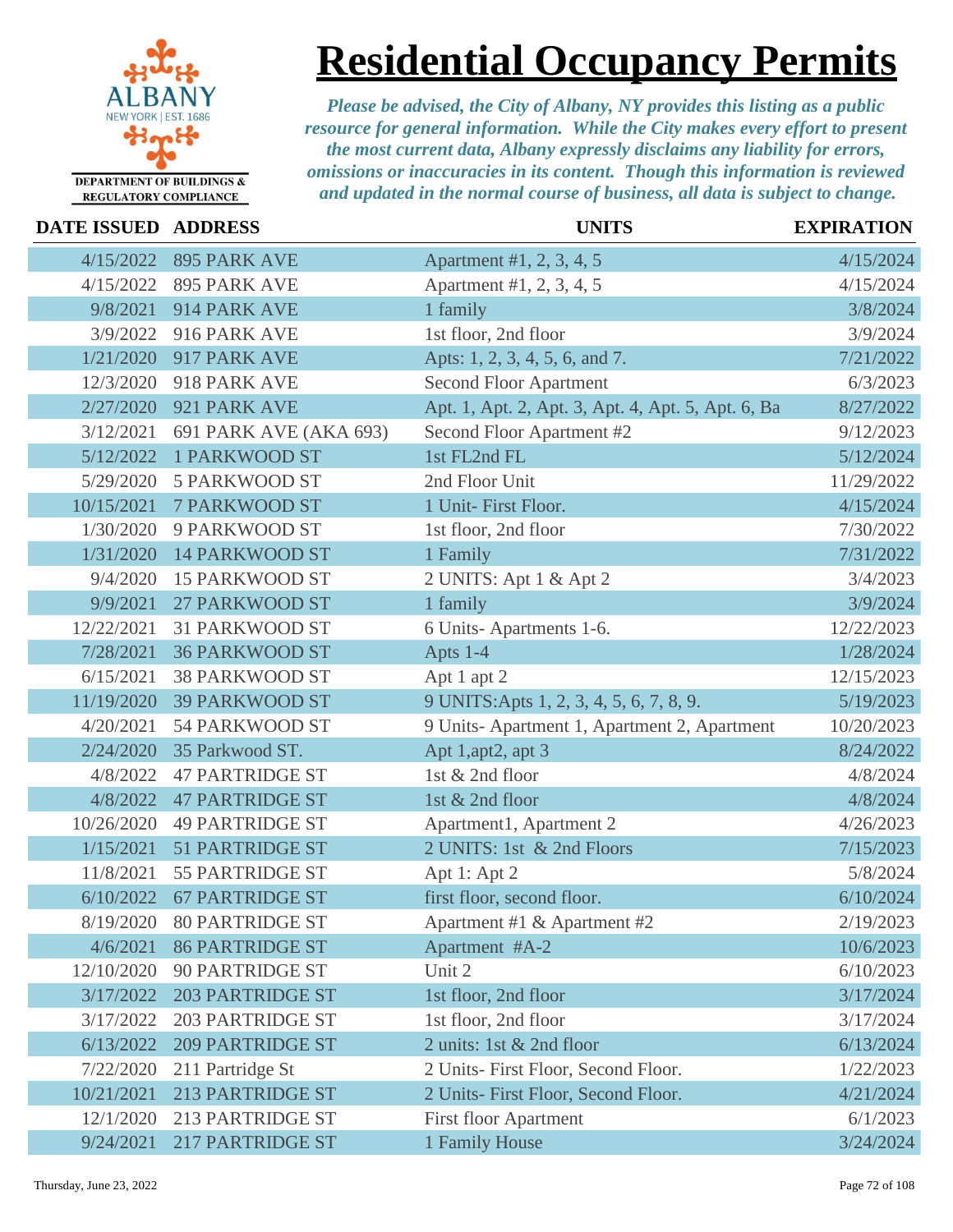

# **Residential Occupancy Permits**

| <b>DATE ISSUED ADDRESS</b> |                               | <b>UNITS</b>                                       | <b>EXPIRATION</b> |
|----------------------------|-------------------------------|----------------------------------------------------|-------------------|
| 4/1/2021                   | <b>254 PARTRIDGE ST</b>       | Apartment #1 & Apartment #2                        | 10/1/2023         |
| 7/10/2020                  | <b>256 PARTRIDGE ST</b>       | 2 Units-Apartment 1, Apartment 2.                  | 1/10/2023         |
| 12/14/2021                 | <b>257 PARTRIDGE ST</b>       | 1 Unit- Single Family.                             | 12/14/2023        |
| 3/2/2021                   | <b>258 PARTRIDGE ST</b>       | 1st floor apt and 2nd floor apt                    | 9/2/2023          |
| 9/8/2021                   | <b>262 PARTRIDGE ST</b>       | 1 family                                           | 3/8/2024          |
| 3/28/2021                  | 311 PARTRIDGE ST              | Basement Apartment, First Floor Apartment, Se      | 9/28/2023         |
| 4/12/2021                  | <b>313 PARTRIDGE ST</b>       | 2 Units-Apartment 1, Apartment 2.                  | 10/12/2023        |
| 6/21/2021                  | <b>315 PARTRIDGE ST</b>       | 1 Unit- Single Family.                             | 12/21/2023        |
| 11/18/2021                 | <b>365 PARTRIDGE ST</b>       | 2 Units- First Floor, Second Floor.                | 11/18/2023        |
| 11/16/2021                 | <b>369 PARTRIDGE ST</b>       | 367 side. basement apt, 1st floor apt, 2nd floor a | 11/16/2023        |
| 2/25/2021                  | <b>435 PARTRIDGE ST</b>       | 1family                                            | 8/25/2023         |
| 3/23/2021                  | <b>255 PATROON CREEK BLVD</b> | apts 1-300                                         | 9/23/2023         |
| 9/28/2021                  | 2 PENNSYLVANIA AVE            | First Floor Apartment & Second Floor Apartme       | 3/28/2024         |
| 9/23/2020                  | <b>3 PENNSYLVANIA AVE</b>     | Building is now vacant                             | 3/23/2023         |
| 4/28/2022                  | <b>19 PENNSYLVANIA AVE</b>    | 1 family                                           | 4/28/2024         |
| 12/15/2020                 | <b>10 PEYSTER ST</b>          | Apt 1; Apt 2; Apt 3; Apt 4; Apt 5                  | 6/15/2023         |
| 2/4/2021                   | 15 PEYSTER ST                 | 2 Units- First Floor, Second floor.                | 8/4/2023          |
| 5/7/2020                   | <b>38 PEYSTER ST</b>          | 1st floor and 2nd floor                            | 11/7/2022         |
| 7/7/2020                   | <b>48 PEYSTER ST</b>          | 2 Units-Apartment 1, Apartment 2                   | 1/7/2023          |
| 10/7/2021                  | <b>62 PEYSTER ST</b>          | 2 Units- First Floor, Second Floor.                | 4/7/2024          |
| 12/2/2020                  | 53 PHILIP ST                  | Apt. 1, Apt. 2 Apt. 3                              | 6/2/2023          |
| 9/1/2021                   | <b>58 PHILIP ST</b>           | Apt 1: Apt 2                                       | 3/1/2024          |
| 6/23/2021                  | 59 PHILIP ST                  | 3 Units- Basement Apartment, Apartment 1, Ap       | 12/23/2023        |
| 6/14/2021                  | <b>70 PHILIP ST</b>           | Apartment #1                                       | 12/14/2023        |
| 7/28/2021                  | 94 PHILIP ST                  | 3 Units- First floor Apartment #1 Second floor     | 1/28/2024         |
| 1/6/2021                   | 97 PHILIP ST                  | Basement Apartment & Apartment #1, Apartme         | 7/6/2023          |
| 12/31/2019                 | 105 PHILIP ST                 | Basement, Apt 1, Apt 2                             | 6/30/2022         |
| 5/3/2021                   | 106 PHILIP ST                 | Apt 1: Apt 2: Bsmt Apt                             | 11/3/2023         |
| 2/7/2022                   | 107 PHILIP ST                 | Apartment 1-5                                      | 2/7/2024          |
| 5/4/2021                   | 112 PHILIP ST                 | Basement, first apt, and 2nd floor apt             | 11/4/2023         |
| 10/7/2021                  | 118 PHILIP ST                 | Apartment #1, #2, #3                               | 4/7/2024          |
| 12/26/2019                 | 115 PHILIP ST (45 PARK, 109)  | 12 Units-109 Phillip st, 115 Phillip st, 45 Park   | 6/26/2022         |
| 7/21/2020                  | 25E Pine Ln                   | 1 Unit-25 E                                        | 1/21/2023         |
| 3/15/2022                  | <b>4 PINE ST</b>              | 2F 2R 3F 3R                                        | 3/15/2024         |
| 5/18/2020                  | <b>4 PINE ST</b>              | Apartments #2F, #2R#3F, #3R                        | 11/18/2022        |
| 3/10/2022                  | <b>5 PINE ST</b>              | 1F, 1R, 2F, 2R, 3F, 3R                             | 3/10/2024         |
| 11/17/2020                 | 6 PINE ST                     | 7 Units-Room 1, Room 2, Room 3, Room 4, R          | 5/17/2023         |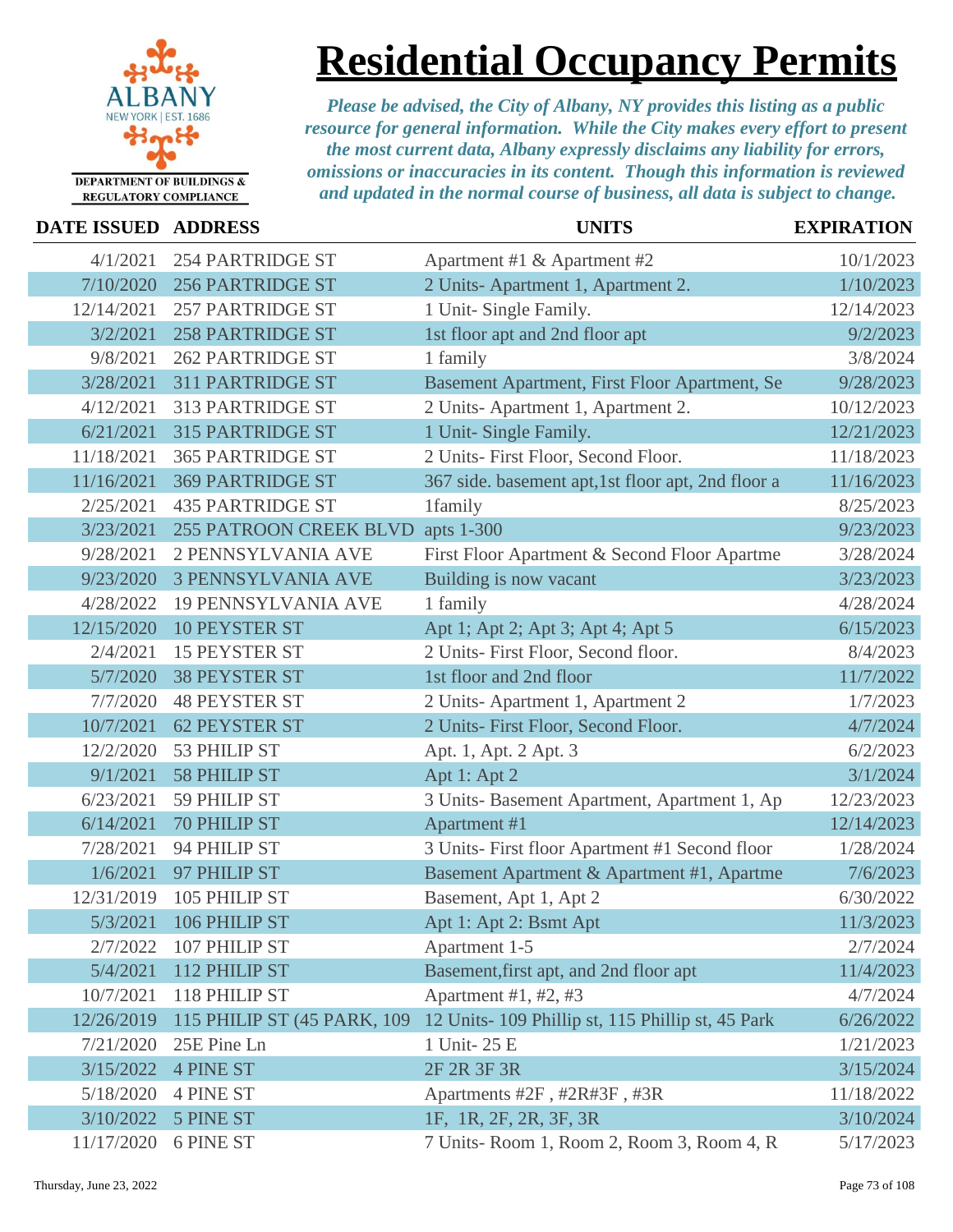

### **Residential Occupancy Permits**

| <b>DATE ISSUED ADDRESS</b> |                             | <b>UNITS</b>                                           | <b>EXPIRATION</b> |
|----------------------------|-----------------------------|--------------------------------------------------------|-------------------|
| 2/22/2021                  | <b>21 PINEHURST AVE</b>     | 1 Unit- Single Family.                                 | 8/22/2023         |
| 4/19/2022                  | <b>23 PINEHURST AVE</b>     | 1st and 2nd floor apartments                           | 4/19/2024         |
| 1/27/2022                  | <b>43 PINEHURST AVE</b>     | Front Apartment & Rear Apartment, Second Flo           | 1/27/2024         |
| 10/30/2020                 | <b>54 PINEHURST AVE</b>     | 1 Unit- Second Floor.                                  | 4/30/2023         |
| 11/13/2020                 | <b>58 PINEHURST AVE</b>     | 2 Units-Apartment 1, Apartment 2.                      | 5/13/2023         |
| 11/13/2020                 | <b>62 PINEHURST AVE</b>     | 2 Units-Apartment 1, Apartment 2.                      | 5/13/2023         |
| 3/1/2021                   | <b>64 PINEHURST AVE</b>     | Apartment 1, Apartment 2                               | 9/1/2023          |
| 2/23/2022                  | <b>65 PINEHURST AVE</b>     | 1family house                                          | 2/23/2024         |
| 2/23/2022                  | <b>94 PINEHURST AVE</b>     | 1family                                                | 2/23/2024         |
| 10/6/2020                  | 97 PINEHURST AVE            | 1 UNIT: 1 FA                                           | 4/6/2023          |
| 2/27/2020                  | <b>19 PINEWOOD AVE</b>      | 1st floor apt and 2nd floor apt                        | 8/27/2022         |
| 11/8/2021                  | <b>30 PINEWOOD AVE</b>      | 1st floor apartment                                    | 5/8/2024          |
| 3/28/2022                  | 57 PINEWOOD AVE             | First Floor Apartment, Second Floor Apartment          | 3/28/2024         |
| 3/28/2022                  | 57 PINEWOOD AVE             | First Floor Apartment, Second Floor Apartment          | 3/28/2024         |
| 11/21/2020                 | <b>69 PINEWOOD AVE</b>      | Apartment #1 & Apartment #2                            | 5/21/2023         |
| 4/13/2021                  | 71 PINEWOOD AVE             | 2 Units-Apartment 1, Apartment 2.                      | 10/13/2023        |
| 9/8/2020                   | <b>73 PINEWOOD AVE</b>      | 1st floor apt and 2nd floor apt                        | 3/8/2023          |
| 7/16/2020                  | <b>88 PINEWOOD AVE</b>      | 1st floor apt and 2nd floor apt                        | 1/16/2023         |
| 12/1/2020                  | 93 PINEWOOD AVE             | 1 family house                                         | 6/1/2023          |
| 10/19/2020                 | <b>15 PLEASANT VIEW AVE</b> | 1 UNIT: 1 Fa                                           | 4/19/2023         |
| 9/30/2020                  | <b>16 PLEASANT VIEW AVE</b> | Unit 1                                                 | 3/30/2023         |
| 9/15/2020                  | 63 PLUM ST                  | 1st floor apt, 2nd, 3rd                                | 3/15/2023         |
| 11/5/2020                  | 212 POINT OF WOODS DR       | 1 Unit                                                 | 5/5/2023          |
| 11/9/2020                  | 219 POINT OF WOODS DR       | 1 Unity- Single Famaily.                               | 5/9/2023          |
| 1/20/2022                  | 237 POINT OF WOODS DR       | 237, 238, 239, 240, 241, 242, 243, 244, 245, 246, 247, | 1/20/2024         |
| 1/20/2022                  | 317 POINT OF WOODS DR       | Apartment numbers 317,318,319,320,321,322,3            | 1/20/2024         |
| 10/21/2020                 | <b>5 PROVIDENCE ST</b>      | 1 UNIT: 1 Fa.                                          | 4/21/2023         |
| 8/17/2021                  | <b>15 PROVIDENCE ST</b>     | Apartment 1, Apartment 2                               | 2/17/2024         |
| 6/2/2020                   | 540 PROVIDENCE ST           | 1 Family                                               | 12/2/2022         |
| 4/13/2022                  | <b>603 PROVIDENCE ST</b>    | Basement, 1st floor apartment 1, apt 2, 2nd flo        | 4/13/2024         |
| 4/13/2022                  | <b>603 PROVIDENCE ST</b>    | Basement, 1st floor apartment 1, apt 2, 2nd flo        | 4/13/2024         |
| 12/1/2020                  | <b>610 PROVIDENCE ST</b>    | 1 UNIT: 1st FLOOR                                      | 6/1/2023          |
| 11/23/2021                 | <b>623 PROVIDENCE ST</b>    | 2 Units - First Floor, Second Floor.                   | 11/23/2023        |
| 9/10/2021                  | <b>627 PROVIDENCE ST</b>    | 2 Units- First Floor, Second Floor.                    | 3/10/2024         |
| 1/28/2020                  | <b>638 PROVIDENCE ST</b>    | Apartment #1, Apartment#2                              | 7/28/2022         |
| 12/22/2021                 | <b>643 PROVIDENCE ST</b>    | Bsmt East: Bsmt West: 1 East: 1 West: 2 East: 2        | 12/22/2023        |
| 2/3/2022                   | <b>647 PROVIDENCE ST</b>    | 6 Units- BE, BW, 1E, 1W, 2E, 2W.                       | 2/3/2024          |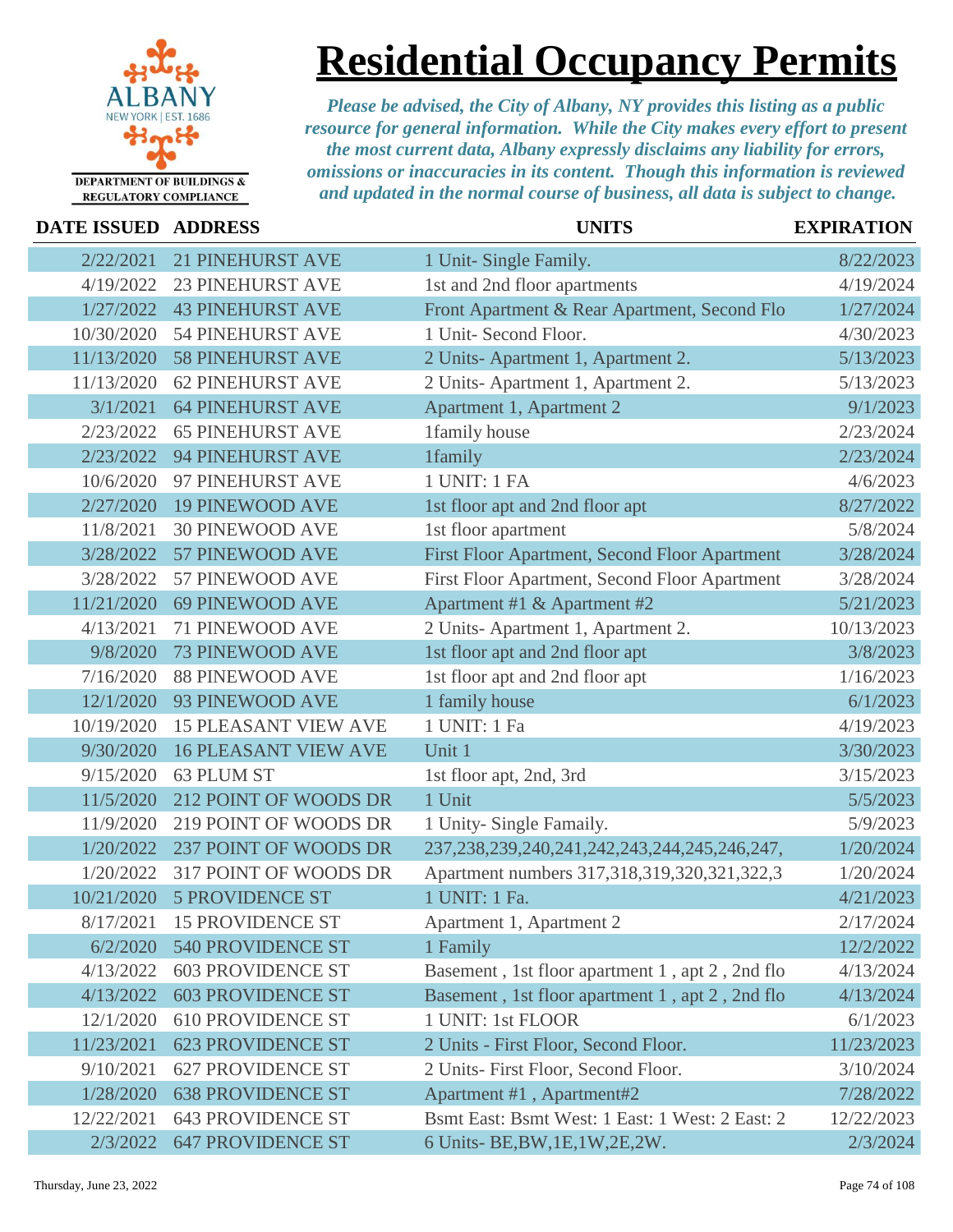

**Residential Occupancy Permits**

| DATE ISSUED ADDRESS |                          | <b>UNITS</b>                                      | <b>EXPIRATION</b> |
|---------------------|--------------------------|---------------------------------------------------|-------------------|
| 2/3/2022            | <b>651 PROVIDENCE ST</b> | 6 Units- BE, BW, 1E, 1W, 2E, 2W.                  | 2/3/2024          |
| 9/28/2021           | <b>5 PUTNAM ST</b>       | 1 Unit- Second Floor.                             | 3/28/2024         |
| 10/6/2020           | <b>8 PUTNAM ST</b>       | 1st floor, 2nd floor                              | 4/6/2023          |
| 5/9/2022            | 237-239 Quail St         | 1st floor 2nd and 3rd floor apartment             | 5/9/2024          |
| 7/9/2021            | 242-244 Quail St         | 2 units- First Floor, Second Floor.               | 1/9/2024          |
| 4/26/2021           | 241-243 QUAIL ST         | Apt 1: Apt 2                                      | 10/26/2023        |
| 1/10/2020           | 230-232 QUAIL ST         | 4 Units- Apartment 1f, Apartment 1r, Apartmen     | 7/10/2022         |
| 2/23/2021           | 10 QUAIL ST              | 2 UNits- First Floor, Second Floor.               | 8/23/2023         |
| 5/13/2021           | 27 QUAIL ST              | 2 Units- First Floor, Second Floor.               | 11/13/2023        |
| 9/14/2021           | 29 QUAIL ST              | Apartment #1 & Apartment #2                       | 3/14/2024         |
| 2/28/2022           | 33 QUAIL ST              | Apartment #1 & Apartment #2                       | 2/28/2024         |
| 6/10/2021           | <b>40 QUAIL ST</b>       | 1 Family                                          | 12/10/2023        |
| 12/22/2020          | <b>44 QUAIL ST</b>       | 2 UNits- first floor, second floor.               | 6/22/2023         |
| 3/1/2021            | <b>65 QUAIL ST</b>       | 2 Units- First Floor, Second Floor.               | 9/1/2023          |
| 8/21/2020           | 114 QUAIL ST             | Apt.1, Apt.2, Apt.3, Apt.4, Apt.5, Apt.6, Apt.7,  | 2/21/2023         |
| 3/3/2020            | 131 Quail St             | 4 UNits_Apartment 1F, Apartment 1R, Apartm        | 9/3/2022          |
| 1/10/2022           | 133 Quail St             | 2 Units- First Floor, Second Floor.               | 1/10/2024         |
| 2/9/2022            | 138 QUAIL ST             | 3 Units- Basement, First Floor, Second Floor.     | 2/9/2024          |
| 5/31/2022           | 139 QUAIL ST             | 2 Units- First Floor, Second Floor                | 5/31/2024         |
| 5/17/2022           | 140 QUAIL ST             | <b>Basement 1st and 2nd</b>                       | 5/17/2024         |
| 12/29/2020          | 145 QUAIL ST             | 12 UNITS: Rooms 1, 2, 3, 4, 5, 6, 7, 8, 9, 10, 11 | 6/29/2023         |
| 7/15/2021           | 146 QUAIL ST             | Apt1 and apt2                                     | 1/15/2024         |
| 6/19/2021           | 158 QUAIL ST             | Basement Apartment & First Floor Apartment #      | 12/19/2023        |
| 12/1/2020           | 169 QUAIL ST             | Basement Apartment, First Floor Apartment &       | 6/1/2023          |
| 4/5/2022            | 171 QUAIL ST             | 1st2nd 3rd floor apartment                        | 4/5/2024          |
| 4/5/2022            | 171 QUAIL ST             | 1st2nd 3rd floor apartment                        | 4/5/2024          |
| 2/28/2020           | 182 QUAIL ST             | First floor, Second Floor                         | 8/28/2022         |
|                     | 8/18/2020 199 QUAIL ST   | First Floor, Second Floor                         | 2/18/2023         |
| 9/16/2020           | 201 QUAIL ST             | 2 UNITS: 1st Fl & 2nd Fl                          | 3/16/2023         |
| 2/23/2021           | 207 QUAIL ST             | 2 UNITS: Apt 1 & Apt 2                            | 8/23/2023         |
| 8/24/2021           | 211 QUAIL ST             | Apt 1: Apt 2                                      | 2/24/2024         |
| 10/30/2020          | 215 QUAIL ST             | closed due to inactivity JG.                      | 4/30/2023         |
| 7/9/2021            | 215 QUAIL ST             | 2 Units- First Floor, Second floor.               | 1/9/2024          |
| 10/30/2020          | 215 QUAIL ST             | 2 Units- First Floor, Second Floor.               | 4/30/2023         |
| 9/14/2020           | 219 QUAIL ST             | <b>APARTMENT # 1APARTMENT # 2</b>                 | 3/14/2023         |
| 6/7/2022            | 220 QUAIL ST             | 2nd floor apartment                               | 6/7/2024          |
| 4/13/2021           | 223 QUAIL ST             | Apt 1, 2                                          | 10/13/2023        |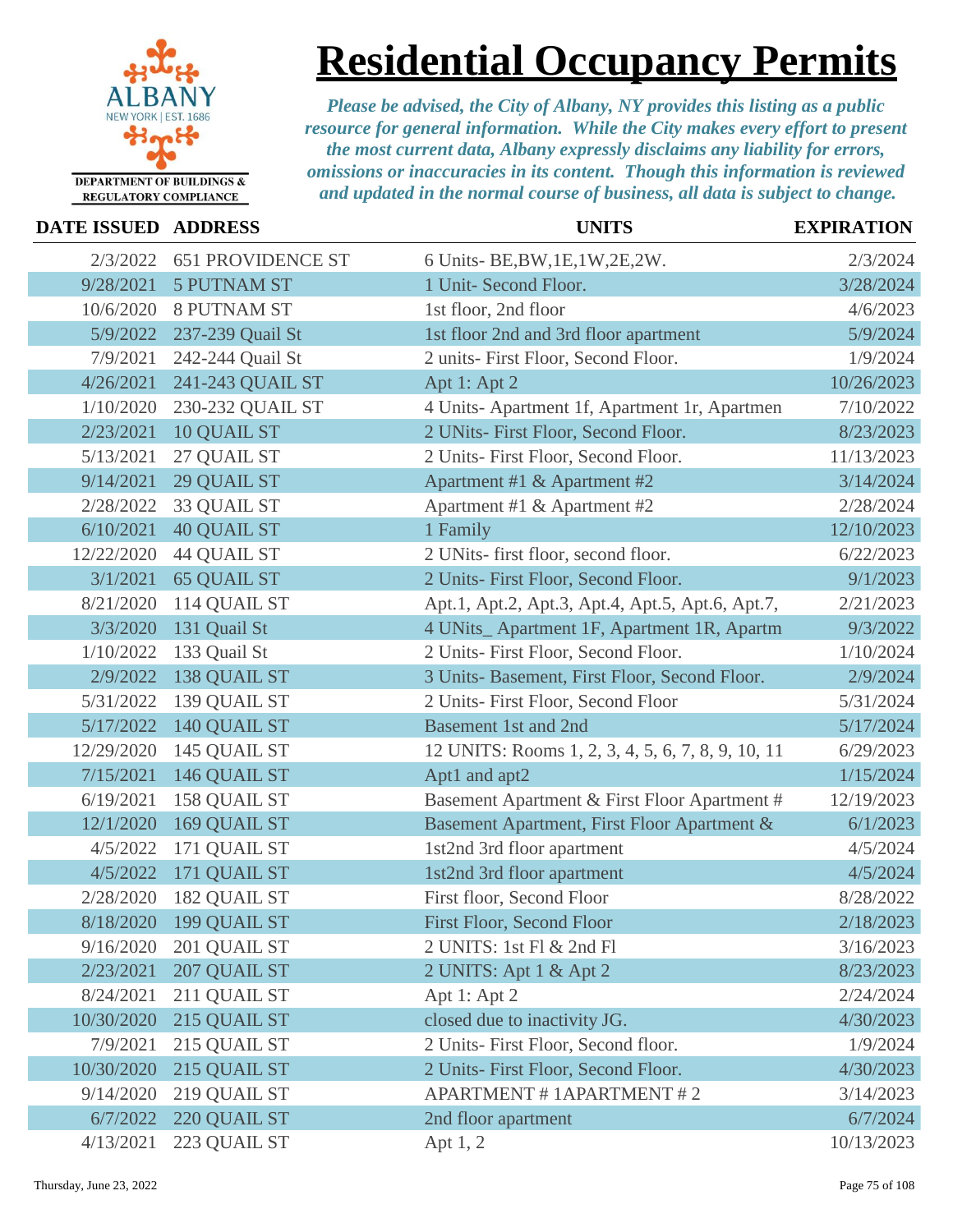

**Residential Occupancy Permits**

| <b>DATE ISSUED ADDRESS</b> |                        | <b>UNITS</b>                                   | <b>EXPIRATION</b> |
|----------------------------|------------------------|------------------------------------------------|-------------------|
| 11/4/2021                  | 233-235 Quail St       | Apt 1: Apt 2: Apt 3: Apt 4                     | 5/4/2024          |
| 1/10/2020                  | 236 QUAIL ST           | 2 Units-Apartment 1, Apartment 2.              | 7/10/2022         |
| 1/24/2020                  | 238 QUAIL ST           | 1 Unit- Single Family.                         | 7/24/2022         |
| 9/14/2020                  | 240 QUAIL ST           | One Family                                     | 3/14/2023         |
| 3/29/2022                  | 247 QUAIL ST           | Basement, 1st & 2nd floor.                     | 3/29/2024         |
| 3/29/2022                  | 247 QUAIL ST           | Basement, 1st & 2nd floor.                     | 3/29/2024         |
| 7/19/2021                  | 251 QUAIL ST           | 3 Units- Basement Apartment, First Floor, Seco | 1/19/2024         |
| 1/22/2020                  | 253 QUAIL ST           | Basement Apt, Apt1, Apt2                       | 7/22/2022         |
| 2/16/2022                  | 259 QUAIL ST           | 1st floor, 2nd floor, basement                 | 2/16/2024         |
| 3/27/2020                  | 268 QUAIL ST           | Apartment#1, Apartment#2, Apartment#3Ap        | 9/27/2022         |
| 2/1/2021                   | 296 QUAIL ST           | Floor 1, Floor 2                               | 8/1/2023          |
| 3/31/2022                  | 299 QUAIL ST           | 1,2,3,4,5,6.                                   | 3/31/2024         |
| 3/31/2022                  | 299 QUAIL ST           | 1,2,3,4,5,6.                                   | 3/31/2024         |
| 7/7/2020                   | 314 QUAIL ST           | APT 1, APT 2                                   | 1/7/2023          |
| 1/10/2022                  | 324 QUAIL ST           | 2 units (1st & 2nd floor)                      | 1/10/2024         |
| 6/30/2020                  | 348 QUAIL ST           | 2 UNITS: 1st Fl and 2nd Fl                     | 12/30/2022        |
| 3/7/2022                   | 360 QUAIL ST           | 2 family                                       | 3/7/2024          |
| 10/14/2021                 | 365 QUAIL ST           | 1 Family House                                 | 4/14/2024         |
| 8/19/2020                  | 419 QUAIL ST           | 1st floor apt and 2nd floor apt                | 2/19/2023         |
| 9/3/2021                   | 1 RAPP RD              | 1A: 1B: 2C: 2D                                 | 3/3/2024          |
| 12/20/2021                 | <b>5 RAPP RD</b>       | 1 family rental house                          | 12/20/2023        |
| 5/18/2020                  | <b>5 RAWSON ST</b>     | APT <sub>2</sub>                               | 11/18/2022        |
| 3/2/2021                   | 9 RAWSON ST            | Apt 1: Apt 2                                   | 9/2/2023          |
| 3/8/2022                   | 7 RAYMO ST             | 2nd floor apartment                            | 3/8/2024          |
| 2/9/2021                   | <b>37 RAYMO ST</b>     | 1 Family                                       | 8/9/2023          |
| 6/10/2022                  | <b>3 REGENT ST</b>     | 1st & 2nd floor                                | 6/10/2024         |
|                            | 1/29/2020 27 REGENT ST | 1 Unit- Single Family.                         | 7/29/2022         |
| 6/8/2020                   | 189 RIDGEFIELD ST      | 1st floor apt and 2nd floor apt                | 12/8/2022         |
| 2/22/2022                  | 101 RIDGEWOOD TER      | 1                                              | 2/22/2024         |
| 3/25/2021                  | 11 ROBIN ST            | 1 Family                                       | 9/25/2023         |
| 8/10/2020                  | 21 ROBIN ST            | Apartment #1 & Apartment #2                    | 2/10/2023         |
| 5/16/2022                  | 23 ROBIN ST            | 1st Fl2nd Fl                                   | 5/16/2024         |
| 9/22/2020                  | 27 ROBIN ST            | 1st Floor                                      | 3/22/2023         |
| 2/16/2021                  | 27 ROBIN ST            | 2nd floor apt                                  | 8/16/2023         |
| 3/16/2022                  | <b>29 ROBIN ST</b>     | Apt 1, Apt 2                                   | 3/16/2024         |
| 5/4/2022                   | <b>32 ROBIN ST</b>     | Apt 1, Apt 2                                   | 5/4/2024          |
| 10/16/2020                 | 90 ROBIN ST            | Unit 1, Unit 2, Unit 3, Unit 4                 | 4/16/2023         |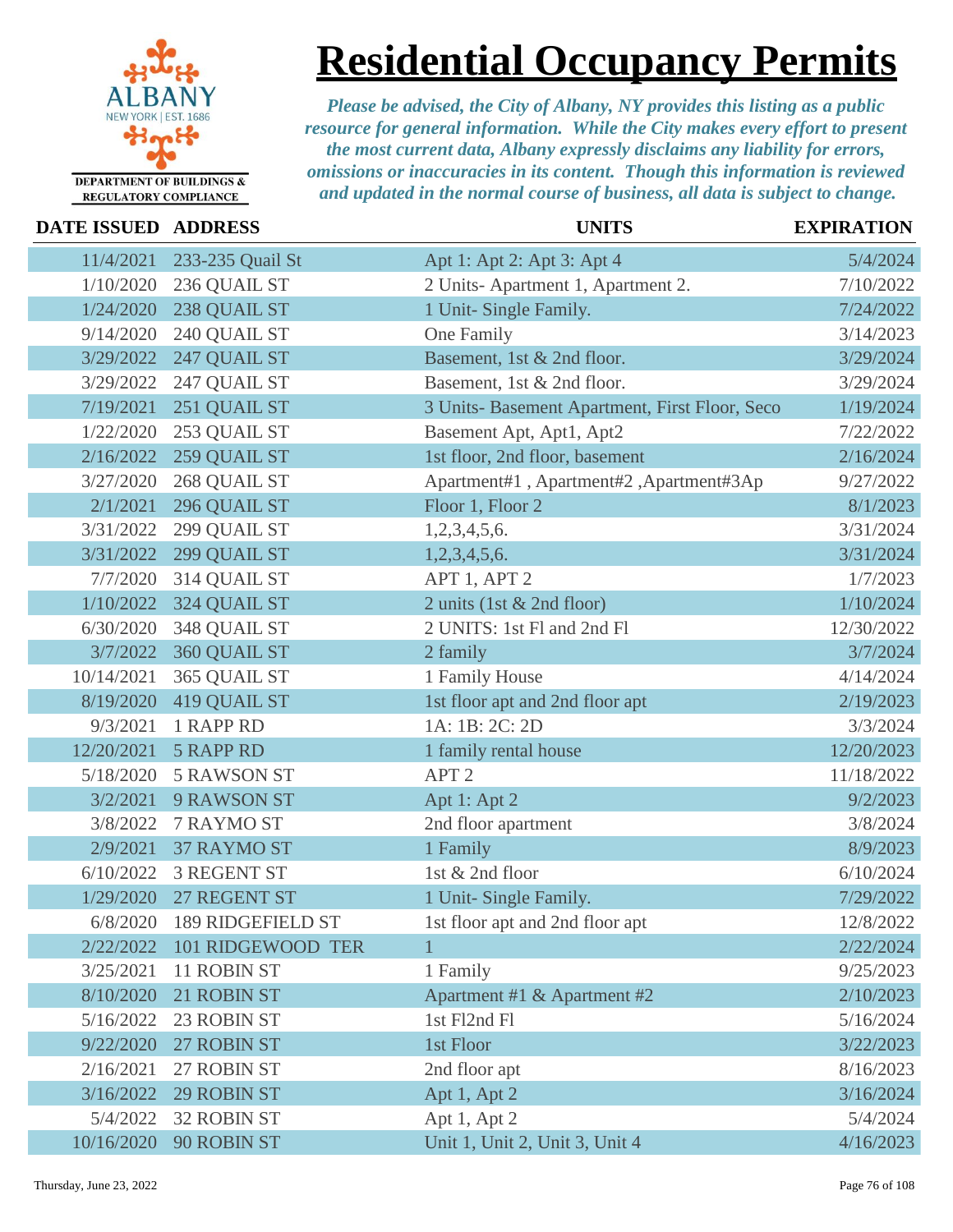

## **Residential Occupancy Permits**

| <b>DATE ISSUED</b> | <b>ADDRESS</b>          | <b>UNITS</b>                                         | <b>EXPIRATION</b> |
|--------------------|-------------------------|------------------------------------------------------|-------------------|
| 9/23/2020          | 80 ROSE CT              | 1 Unit- Single Family.                               | 3/23/2023         |
| 9/23/2020          | 95 ROSE CT              | 1 Unit- Single Family.                               | 3/23/2023         |
| 2/10/2021          | 49A RUSSELL BLESSING RD | 3 Units- First Floor, Second Floor, Third Floor.     | 8/10/2023         |
| 8/25/2020          | 10 RUSSELL BLESSING RD  | Apt 1. Apt 2                                         | 2/25/2023         |
| 8/25/2020          | 51 RUSSELL BLESSING RD  | Apt.1,2,3                                            | 2/25/2023         |
| 3/12/2021          | 70 RUSSELL BLESSING RD  | Apartment 1, Apartment 2, Apartment 3                | 9/12/2023         |
| 3/3/2020           | 113 RUSSELL BLESSING RD | 1 Unit- 2nd Floor Apartment.                         | 9/3/2022          |
| 7/6/2020           | <b>71 RYCKMAN AVE</b>   | Apt 1                                                | 1/6/2023          |
| 2/1/2022           | <b>89 RYCKMAN AVE</b>   | Basement, First Floor, Second Floor                  | 2/1/2024          |
| 6/2/2022           | 93 RYCKMAN AVE          | 1st and 2nd floor                                    | 6/2/2024          |
| 1/12/2021          | 97 RYCKMAN AVE          | Unit #1, Unit #2, Unit #3, Unit #4                   | 7/12/2023         |
| 9/16/2021          | <b>100 RYCKMAN AVE</b>  | 7 Units-100Ryckman Apts: 1, 2F, 2R.46                | 3/16/2024         |
| 3/1/2021           | <b>104 RYCKMAN AVE</b>  | 1 family                                             | 9/1/2023          |
| 8/24/2020          | <b>115 RYCKMAN AVE</b>  | Apartments 1L, 1R, 2L, 2R                            | 2/24/2023         |
| 8/24/2020          | <b>119 RYCKMAN AVE</b>  | Unit 1, Unit 2, Unit 3, Unit 4                       | 2/24/2023         |
| 11/4/2021          | <b>123 RYCKMAN AVE</b>  | 6 total apartments 2 1st floor 2 2nd floor 2on 3r    | 5/4/2024          |
| 11/24/2020         | <b>127 RYCKMAN AVE</b>  | 6 UNITS: 1L, 1R, 2L, 2R, 3L, 3R.                     | 5/24/2023         |
| 11/4/2021          | <b>131 RYCKMAN AVE</b>  | 4apartments 2 on 1st floor 2 on 2nd floor            | 5/4/2024          |
| 2/14/2022          | 20 S ALLEN ST           | 5 Units- Apartment 1, Apartment 2, Apartment         | 2/14/2024         |
| 9/21/2021          | 24 S ALLEN ST           | First Floor Apartment, Second Floor Apartment,       | 3/21/2024         |
| 7/21/2021          | 28 S ALLEN ST           | 5 Units-Apartment 1, Apartment 2, Apartment          | 1/21/2024         |
| 3/30/2021          | <b>32 S ALLEN ST</b>    | Apt 1: Apt 2                                         | 9/30/2023         |
| 9/1/2021           | <b>44 S ALLEN ST</b>    | Apts $1-5$                                           | 3/1/2024          |
| 4/5/2021           | 61 S ALLEN ST           | 1st floor front, 1st floor rear, 2nd floor front, 2n | 10/5/2023         |
| 8/9/2021           | <b>65 S ALLEN ST</b>    | Apt 1 and apt 2                                      | 2/9/2024          |
| 5/21/2020          | <b>87 S ALLEN ST</b>    | Unit 1, Unit 2                                       | 11/21/2022        |
| 6/3/2022           | 88 S ALLEN ST           | 1st, 2nd (#2, #3) & 3rd floor.                       | 6/3/2024          |
|                    | 4/4/2022 95 S ALLEN ST  | 2nd floor                                            | 4/4/2024          |
| 4/4/2022           | 95 S ALLEN ST           | 2nd floor                                            | 4/4/2024          |
| 10/23/2020         | 122 S ALLEN ST          | Unit 1, Unit 2, Unit 3, Unit 4, Unit 5, Unit 6, U    | 4/23/2023         |
| 1/28/2020          | 162 S ALLEN ST          | Apt 1, Apt 2                                         | 7/28/2022         |
| 9/9/2020           | 167 S Allen St          | 4 Units- First Floor Left, First Floor Right, Seco   | 3/9/2023          |
| 9/9/2020           | 169 S ALLEN ST          | 4 Units- First Floor Left, First Floor Right, Seco   | 3/9/2023          |
| 2/18/2020          | 177 S ALLEN ST          | $1a, 1b$ and $2A 2b$                                 | 8/18/2022         |
| 5/28/2020          | 199 S ALLEN ST          | 1st floor apt (s) 1-82nd floor apt (s) 1-8 3rd       | 11/28/2022        |
| 11/30/2021         | 205 S ALLEN ST          | 21 Units- 1A-1G, 2A-2G, 3A-3G.                       | 11/30/2023        |
| 4/13/2022          | 210 S ALLEN ST          | 1st floor Apts.: 1,2,3,4. 2nd floor Apts.: 5,6,7,8.  | 4/13/2024         |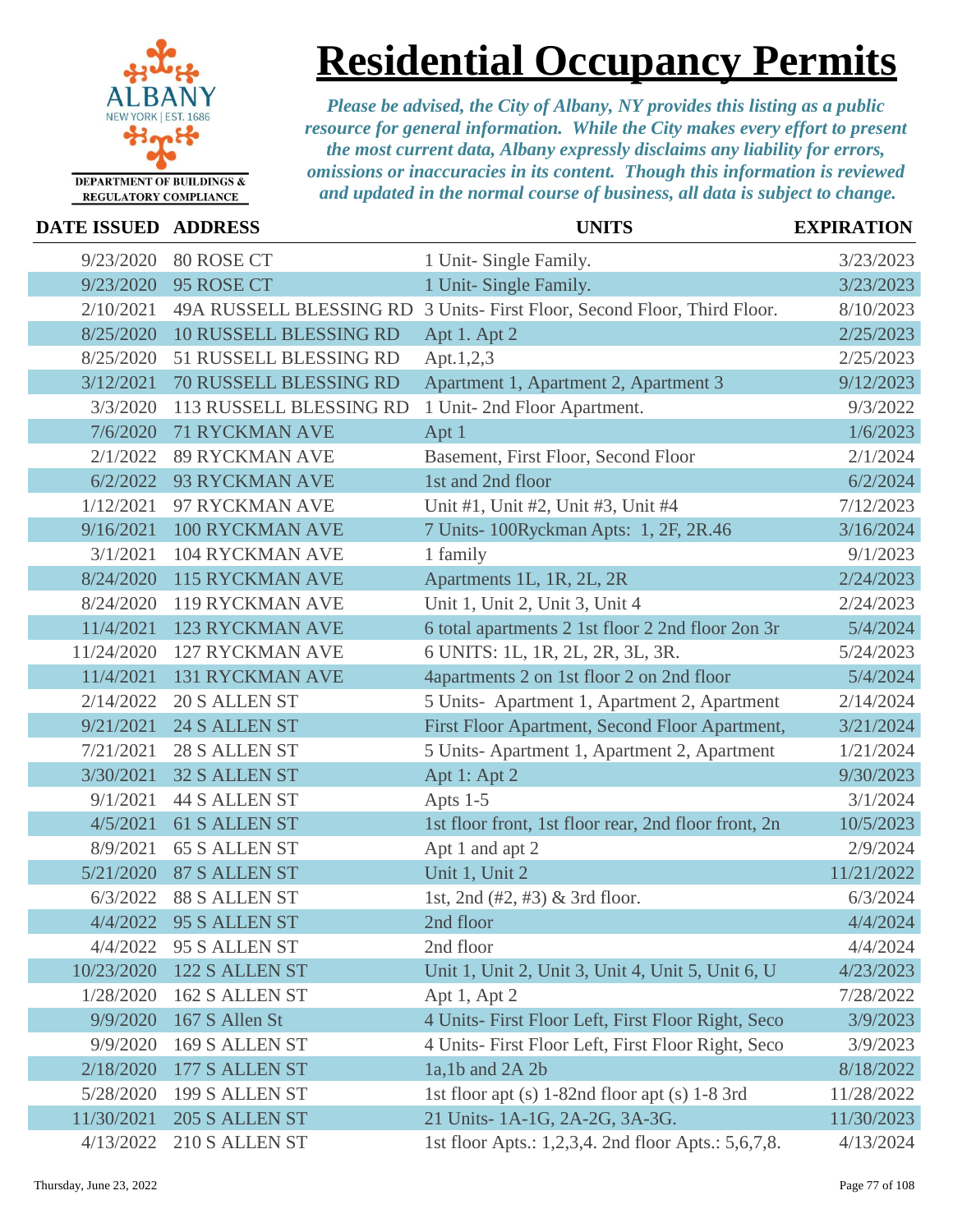

### **Residential Occupancy Permits**

| DATE ISSUED ADDRESS |                                                       | <b>UNITS</b>                                                                      | <b>EXPIRATION</b> |
|---------------------|-------------------------------------------------------|-----------------------------------------------------------------------------------|-------------------|
| 4/13/2022           | 210 S ALLEN ST                                        | 1st floor Apts.: 1,2,3,4. 2nd floor Apts.: 5,6,7,8.                               | 4/13/2024         |
| 5/19/2022           | 258 S ALLEN ST                                        | 1st and2nd floor apartment                                                        | 5/19/2024         |
| 1/20/2022           | 322 S ALLEN ST                                        | 2 Units- First Floor, Second Floor.                                               | 1/20/2024         |
| 11/4/2020           | 277 S ALLEN ST (AKA 271 S                             | Apt. 1, Apt. 2, Apt. 3, Apt. 4, Apt. 5, Apt. 6, Ap                                | 5/4/2023          |
| 8/25/2020           |                                                       | 277 S Allen St (aka 275 S Allen Unit 1, Unit 2, Unit 3, Unit 4, Unit 5, Unit 6    | 2/25/2023         |
| 8/25/2020           |                                                       | 286 S Allen St (aka 284 S Allen Unit 1, Unit 2, Unit 3, Unit 4, Unit 5, Unit 6, U | 2/25/2023         |
| 11/3/2020           | 313 S ALLEN ST (AKA 315 S                             | 1 UNIT: APT 2B                                                                    | 5/3/2023          |
| 1/6/2022            | 1 S DOVE ST                                           | 2nd floor apt only                                                                | 1/6/2024          |
| 5/14/2021           | 3 S DOVE ST                                           | 2nd floor apt.                                                                    | 11/14/2023        |
| 2/9/2022            | 5 S DOVE ST                                           | 2 Units- First Floor, Second Floor.                                               | 2/9/2024          |
| 6/16/2021           | 12 S DOVE ST                                          | 2nd Floor Apartment #2                                                            | 12/16/2023        |
| 7/2/2020            | 12 S DOVE ST                                          | 1 Unit- First Floor                                                               | 1/2/2023          |
| 6/25/2020           | 14 S DOVE ST                                          | First Floor Apt #1 & Second Floor Apt #2                                          | 12/25/2022        |
| 4/26/2021           | 18 S DOVE ST                                          | First floor apt                                                                   | 10/26/2023        |
| 3/19/2021           | 20 S DOVE ST                                          | 1 Unit- First Floor.                                                              | 9/19/2023         |
| 5/18/2022           | 40 S DOVE ST                                          | 1 Family House.                                                                   | 5/18/2024         |
| 2/16/2022           | <b>39 S FERRY ST</b>                                  | 10 Units-1,2,3,4,5,6,7,8,9,10. (AKA-37)                                           | 2/16/2024         |
| 11/12/2020          | <b>45 S FERRY ST</b>                                  | 12 Units-Room 1, Room 2, Room 3, Room 4,                                          | 5/12/2023         |
| 7/13/2021           | 51 S FERRY ST                                         | 2 Units- First Floor, Second Floor.                                               | 1/13/2024         |
| 7/13/2021           | 53 S FERRY ST                                         | 3: Units- First Floor, Second Floor, Third Floor.                                 | 1/13/2024         |
| 7/27/2021           | 59 S FERRY ST                                         | 59 S. Ferry Apts 1, 2 and 361 S. Ferry Apts 1,                                    | 1/27/2024         |
| 7/13/2021           | 59 S FERRY ST                                         | 4 Units-Apartment 1, Apartment 2, Apartment                                       | 1/13/2024         |
| 7/13/2021           | 59 S FERRY ST                                         | 3 Units- First Floor, Second Floor, Third Floor.                                  | 1/13/2024         |
| 7/13/2021           | 71 S FERRY ST                                         | 4: Units-Apartment 1, Apartment 2, Apartment                                      | 1/13/2024         |
| 7/13/2021           | <b>75 S FERRY ST</b>                                  | 2 Units- First Floor, Second Floor.                                               | 1/13/2024         |
| 7/13/2021           | 75 S FERRY ST                                         | 2 Units- First Floor, Second Floor.                                               | 1/13/2024         |
| 7/13/2021           | <b>75 S FERRY ST</b>                                  | 3 Units- First Floor, Second Floor. Third Floor.                                  | 1/13/2024         |
|                     | 7/13/2021 75 S FERRY ST                               | 3 Units- First Floor, Second Floor, Third Floor.                                  | 1/13/2024         |
| 6/22/2020           | 59 S FERRY ST (AKA 65 S FE F65-1, F65-2, F65-3, F65-R |                                                                                   | 12/22/2022        |
| 12/8/2020           | 153 S HAWK ST                                         | Unit 2                                                                            | 6/8/2023          |
| 2/21/2021           | <b>11 S LAKE AVE</b>                                  | Apartment #212                                                                    | 8/21/2023         |
| 7/7/2020            | <b>12 S LAKE AVE</b>                                  | Apartment #1 Apartment #2                                                         | 1/7/2023          |
| 2/10/2022           | <b>16 S LAKE AVE</b>                                  | Apartment 1, Apartment 2, Apartment 3, Apart                                      | 2/10/2024         |
| 6/2/2020            | <b>22 S LAKE AVE</b>                                  | 7 Units-Apartment 1A, Apartment 1B, Apartm                                        | 12/2/2022         |
| 9/23/2021           | 27 S LAKE AVE                                         | Apt 1: Apt 2: Apt 3: Apt 4                                                        | 3/23/2024         |
| 7/20/2020           | <b>45 S LAKE AVE</b>                                  | 1 Unit: Bsmt Apt                                                                  | 1/20/2023         |
| 7/10/2020           | <b>69 S LAKE AVE</b>                                  | Apt 1, Apt 2                                                                      | 1/10/2023         |
|                     |                                                       |                                                                                   |                   |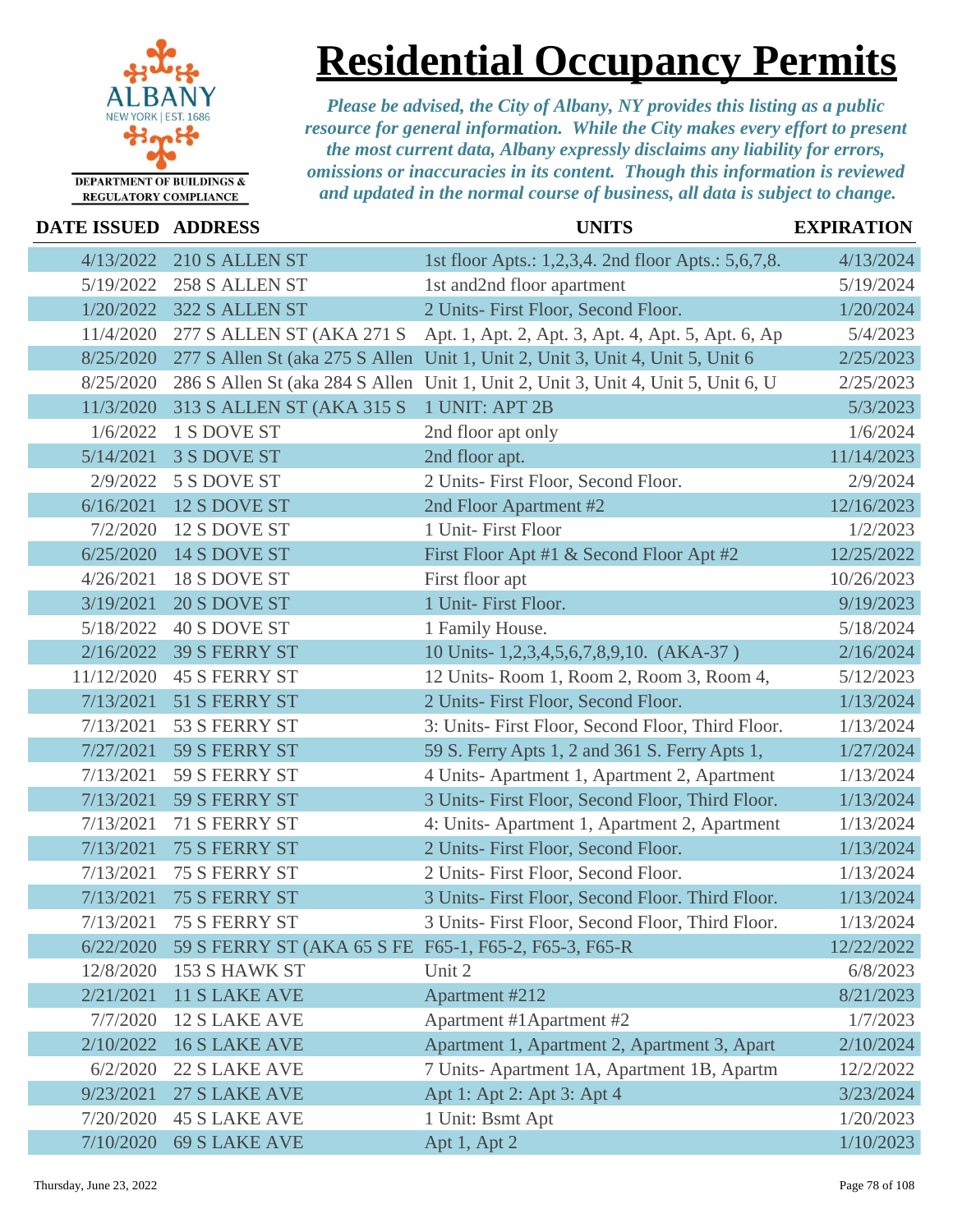

# **Residential Occupancy Permits**

| <b>DATE ISSUED ADDRESS</b> |                                          | <b>UNITS</b>                                      | <b>EXPIRATION</b> |
|----------------------------|------------------------------------------|---------------------------------------------------|-------------------|
| 8/6/2020                   | <b>83 S LAKE AVE</b>                     | Unit #1, Unit #2, Unit#3, Unit#4, Unit#5, Unit#   | 2/6/2023          |
| 11/15/2021                 | 99 S LAKE AVE                            | Apt 1: Apt 2: Apt 3: Apt 4: Apt 5: Apt 6: Apt 7:  | 5/15/2024         |
| 6/15/2021                  | 113 S LAKE AVE                           | First floor apartment                             | 12/15/2023        |
| 5/13/2022                  | 118 S LAKE AVE                           | Apartment 1, Apartment 2, Apartment 3.            | 5/13/2024         |
| 11/19/2020                 | 124 S LAKE AVE                           | 5 Units- Basement Apartment, Apartment 1, A       | 5/19/2023         |
| 7/21/2021                  | <b>127 S LAKE AVE</b>                    | Apts 1-5                                          | 1/21/2024         |
| 8/4/2021                   | 131 S LAKE AVE                           | Apt 1: Apt 2: Apt 3: Apt 4: Apt 5: Apt 6: Apt 7:  | 2/4/2024          |
| 1/30/2020                  | 135 S LAKE AVE                           | 1st fl 2units, 2nd floor 7units, 3rd floor 4units | 7/30/2022         |
| 2/27/2020                  | 159 S LAKE AVE                           | 1st floor apt, 2nd and 3rd floor apt              | 8/27/2022         |
| 6/24/2020                  | <b>161 S LAKE AVE</b>                    | 3 UNITS: APTs 1 - 3                               | 12/24/2022        |
| 6/12/2020                  | 8 S LAKE AVE aka 6 S Lake A Units S1-S33 |                                                   | 12/12/2022        |
| 3/5/2020                   | 8 S LAKE AVE aka 6 S Lake A 33 units     |                                                   | 9/5/2022          |
| 2/22/2021                  | 10 S MAIN AVE                            | 2 UNITS: 1st Fl & 2nd Fl                          | 8/22/2023         |
| 12/16/2020                 | <b>12 S MAIN AVE</b>                     | 2 UNITS: 1st and 2nd Floors.                      | 6/16/2023         |
| 4/13/2022                  | 22 S MAIN AVE                            | 1st, 2nd & 3rd floor                              | 4/13/2024         |
| 9/3/2020                   | 24 S MAIN AVE                            | Apartment 1 & Apartment 2                         | 3/3/2023          |
| 5/20/2022                  | <b>25 S MAIN AVE</b>                     | Apartments-2,3,4,5.                               | 5/20/2024         |
| 5/20/2022                  | 31 S MAIN AVE                            | Apartments- 1,2,3,4,5.                            | 5/20/2024         |
| 5/29/2020                  | 36 S MAIN AVE                            | 4 Units-Apartment 1, Apartment 2, Apartment       | 11/29/2022        |
| 12/21/2020                 | <b>38 S MAIN AVE</b>                     | 21 UNits- All units have passed.                  | 6/21/2023         |
| 10/27/2020                 | <b>41 S MAIN AVE</b>                     | Apt 1, Apt 2, Apt 3, Apt 4, Apt 5                 | 4/27/2023         |
| 1/27/2022                  | <b>46 S MAIN AVE</b>                     | 2 units: 1st & 2nd floor, ok                      | 1/27/2024         |
| 8/17/2021                  | 51 S MAIN AVE                            | Apt 1: Apt 2                                      | 2/17/2024         |
| 3/31/2021                  | 56 S MAIN AVE                            | 6 Units: 1L, 1R, 2L, 2R, 3L, 3R.                  | 9/30/2023         |
| 9/3/2021                   | 57 S MAIN AVE                            | Apt 1: Apt 2                                      | 3/3/2024          |
| 7/13/2021                  | <b>64 S MAIN AVE</b>                     | Apt 1: Apt 2                                      | 1/13/2024         |
| 1/13/2021                  | <b>65 S MAIN AVE</b>                     | 2 Units- First Floor, Second Floor.               | 7/13/2023         |
| 11/8/2021                  | 67 S MAIN AVE                            | 2 UNits- First FLoor, Second Floor.               | 5/8/2024          |
| 3/15/2022                  | <b>68 S MAIN AVE</b>                     | 2                                                 | 3/15/2024         |
| 5/20/2022                  | 93 S MAIN AVE                            | Apartment 1, Apartment 2                          | 5/20/2024         |
| 3/21/2022                  | 101 S MAIN AVE                           | Single Family.                                    | 3/21/2024         |
| 3/21/2022                  | 101 S MAIN AVE                           | Single Family.                                    | 3/21/2024         |
| 7/13/2021                  | 111 S MAIN AVE                           | Apt 1: Apt 2                                      | 1/13/2024         |
| 12/13/2021                 | 117 S MAIN AVE                           | Apt 1                                             | 12/13/2023        |
| 11/2/2020                  | 123 S MAIN AVE                           | Pass-Apartment 1, Apartment 2, Apartment 3, A     | 5/2/2023          |
| 7/26/2021                  | 127 S MAIN AVE                           | Apts 1- apt 2                                     | 1/26/2024         |
| 3/30/2021                  | 129 S MAIN AVE                           | Apartments 1, 2                                   | 9/30/2023         |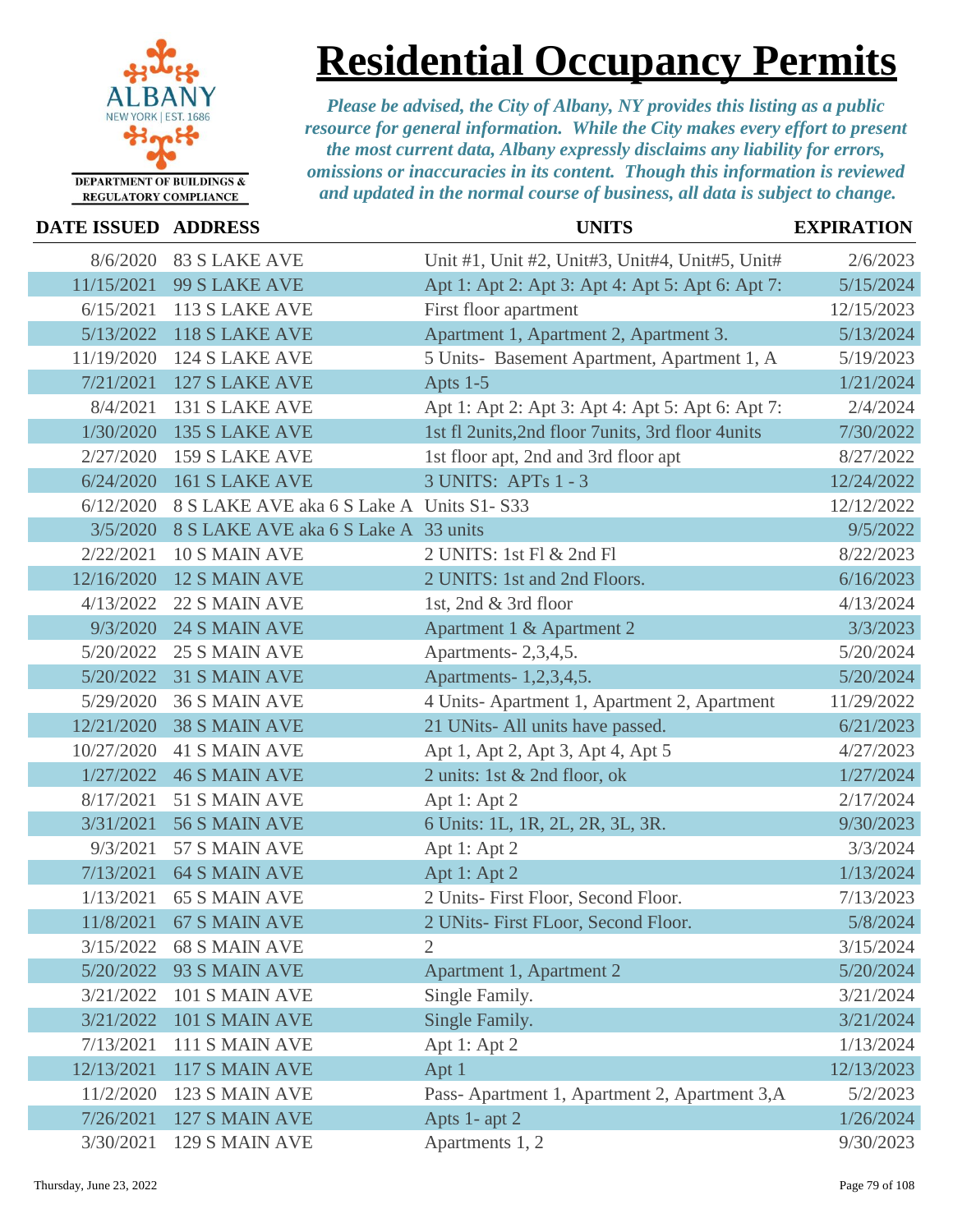

**Residential Occupancy Permits**

| DATE ISSUED ADDRESS |                                  | <b>UNITS</b>                                   | <b>EXPIRATION</b> |
|---------------------|----------------------------------|------------------------------------------------|-------------------|
| 9/23/2020           | 226 S MANNING BLVD               | 1 Unit- Single Family.                         | 3/23/2023         |
| 4/7/2020            | 325 S MANNING BLVD               | 2 units-1 family and side apartment.           | 10/7/2022         |
| 12/20/2021          | 99 S PEARL ST                    | 1A, 1B, 1C, 1D, 1E 1F, 2A, 2B, 2C, 2D, 2E, 2F, | 12/20/2023        |
| 12/14/2021          | 101 S PEARL ST                   | E3A, E3B, E3C, E3D, E3E, E3F, E3G, E3H, E3     | 12/14/2023        |
| 12/17/2021          | 101 S PEARL ST                   | W2C-W2J                                        | 12/17/2023        |
| 1/19/2022           | 115 S PEARL ST                   | 2nd floor 1 apartments 3 rd floor 2 apartment  | 1/19/2024         |
| 1/19/2022           | 123 S PEARL ST                   | lapt on 2nd floor 1 apt on 2nd floor           | 1/19/2024         |
| 11/10/2021          | 148 S PEARL ST                   | 1 Unit- Single Family.                         | 5/10/2024         |
| 11/10/2021          | <b>154 S PEARL ST</b>            | 1 Unit- Single Family.                         | 5/10/2024         |
| 2/4/2022            | 156 S PEARL ST                   | 1 Family House                                 | 2/4/2024          |
| 2/23/2022           | 158 S PEARL ST                   | 1 Family House                                 | 2/23/2024         |
| 5/27/2021           | 162 S PEARL ST                   | 1 Family                                       | 11/27/2023        |
| 3/21/2022           | 164 S PEARL ST                   | One Family Home                                | 3/21/2024         |
| 3/21/2022           | 164 S PEARL ST                   | One Family Home                                | 3/21/2024         |
| 12/1/2021           | 165 S PEARL ST                   | Apartment #1 & Apartment #2                    | 12/1/2023         |
| 4/28/2021           | 166 S PEARL ST                   | 1 Family                                       | 10/28/2023        |
| 7/2/2020            | 169 S Pearl St                   | $\overline{2}$                                 | 1/2/2023          |
| 8/30/2021           | 170 S PEARL ST                   | 1 Family                                       | 2/29/2024         |
| 6/19/2020           | 171 S PEARL ST                   | S171-A, S171-B, S171-C                         | 12/19/2022        |
| 8/19/2020           | 172 S PEARL ST                   | 1 Family                                       | 2/19/2023         |
| 12/10/2021          | 174 S PEARL ST                   |                                                | 12/10/2023        |
| 6/19/2020           | 175 S PEARL ST                   | S175-A, S175-B                                 | 12/19/2022        |
| 6/13/2022           | 175 S PEARL ST                   | S169A/S169B                                    | 6/13/2024         |
| 11/18/2021          | 176 S PEARL ST                   | 1 Family                                       | 11/18/2023        |
| 6/22/2020           | 185 S PEARL ST                   | S185-A, S185-B, S185-C                         | 12/22/2022        |
| 12/29/2021          | 217 S PEARL ST                   | Third Floor Apartment                          | 12/29/2023        |
| 2/8/2022            | 413 S PEARL ST                   | First Floor Apartment & Second Floor Apartme   | 2/8/2024          |
| 3/11/2022           | 475 S PEARL ST                   | Apt 1Apt 2FApt 2B                              | 3/11/2024         |
| 1/19/2022           | 728 S PEARL ST                   | 1 family unit. Ok                              | 1/19/2024         |
| 1/27/2020           | 730 S PEARL ST                   | One Family                                     | 7/27/2022         |
| 1/22/2020           | 750 S PEARL ST                   | 1 Unit- Single Family.                         | 7/22/2022         |
| 1/24/2022           | 754 S PEARL ST                   | 1family house                                  | 1/24/2024         |
| 6/17/2020           | 756 S PEARL ST                   | <b>UNIT: 1 Family</b>                          | 12/17/2022        |
| 6/22/2020           | 185 S PEARL ST (AKA 181 S        | S181-A, S181-B, S181-C, S181-D                 | 12/22/2022        |
| 6/22/2020           | <b>185 S PEARL ST (AKA 183 S</b> | S183-A, S183-B, S183-C                         | 12/22/2022        |
| 6/22/2020           | 185 S PEARL ST (AKA 187 S        | S187-A, S187-B, S187-C                         | 12/22/2022        |
| 6/22/2020           | 185 S PEARL ST (AKA 193 S        | S193-A, S193-B                                 | 12/22/2022        |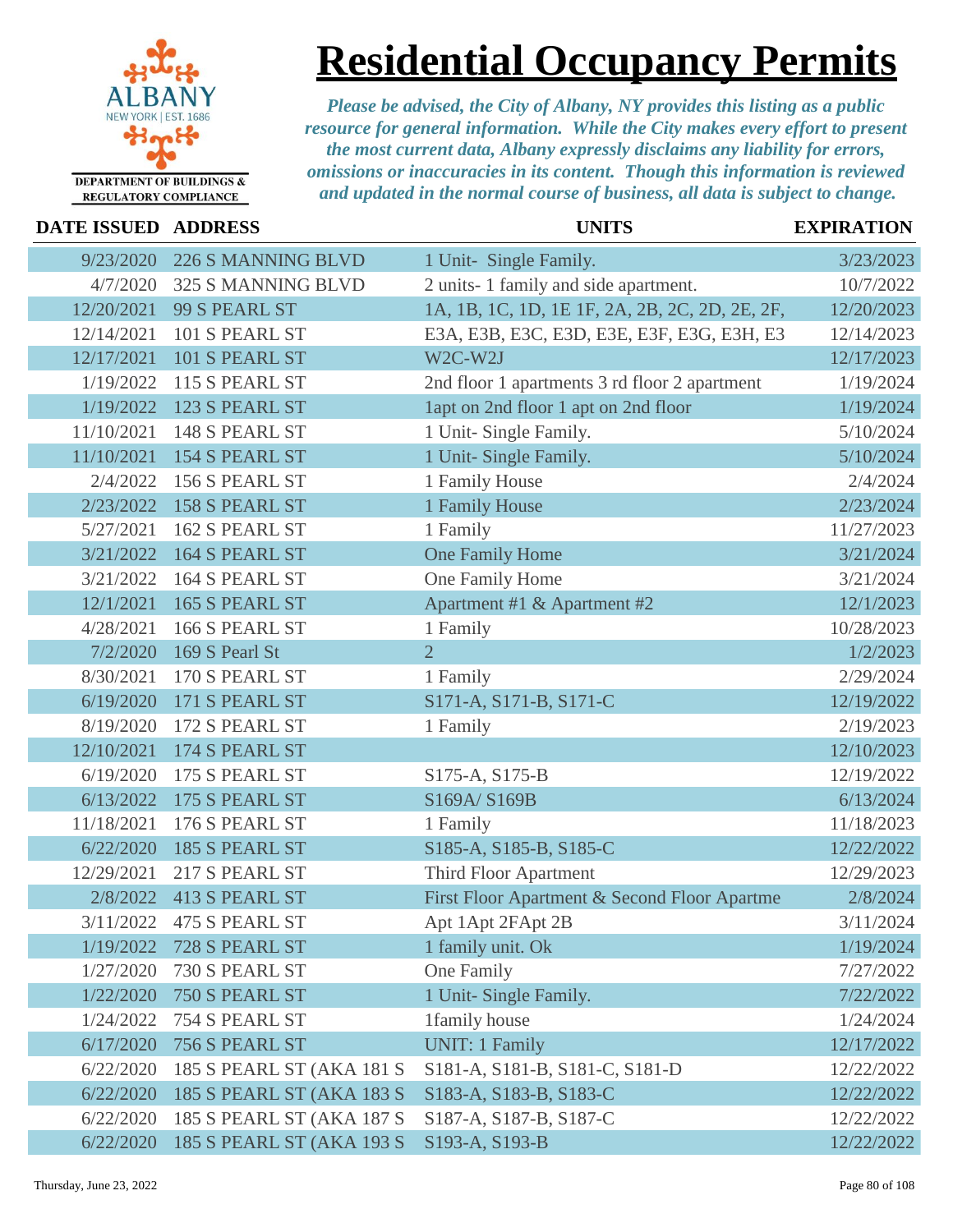

**Residential Occupancy Permits**

| <b>DATE ISSUED ADDRESS</b> |                           | <b>UNITS</b>                                       | <b>EXPIRATION</b> |
|----------------------------|---------------------------|----------------------------------------------------|-------------------|
| 8/28/2020                  | 2 S PINE AVE              | 1 Family                                           | 2/28/2023         |
| 5/27/2020                  | 33 S PINE AVE             | Apt 1, Apt 2, Apt 4                                | 11/27/2022        |
| 7/30/2021                  | 53 S PINE AVE             | 2 UNITS: 1 & 2                                     | 1/30/2024         |
| 5/7/2022                   | 55 S PINE AVE             | First Floor, Second Floor.                         | 5/7/2024          |
| 10/30/2020                 | 57 S PINE AVE             | First Floor Apartment, Second Floor Apartment      | 4/30/2023         |
| 3/4/2021                   | <b>84 S PINE AVE</b>      | Apartment #1 & Apartment #2                        | 9/4/2023          |
| 5/29/2020                  | 87 S PINE AVE             | Unit #1 & Unit #2                                  | 11/29/2022        |
| 11/4/2021                  | <b>89 S PINE AVE</b>      | Apt 1: Apt 2                                       | 5/4/2024          |
| 6/9/2020                   | 90 S PINE AVE             | 4 Units-Apartment a, Apartment b, Apartment        | 12/9/2022         |
| 9/15/2021                  | 101 S PINE AVE            | Apt 1L: Apt 1R: Apt 2F: Apt 2R                     | 3/15/2024         |
| 9/11/2020                  | 132 S PINE AVE (AKA 136 S | One Family                                         | 3/11/2023         |
| 1/10/2020                  | 152 S SWAN ST             | 1st floor                                          | 7/10/2022         |
| 8/11/2020                  | 154 S SWAN ST             | Apt 1,2,3                                          | 2/11/2023         |
| 6/30/2021                  | 156 S SWAN ST             | Apartments #1, #2, #3, #4, #5, #6, #7              | 12/30/2023        |
| 4/5/2020                   | 162 S SWAN ST             | 2 Units-Apartment 1, Apartment 2.                  | 10/5/2022         |
| 3/3/2022                   | 162 S SWAN ST             | Apartment 1, Apartment 2.                          | 3/3/2024          |
| 12/2/2020                  | 176 S SWAN ST             | Apt. 1, Apt. 2 Apt. 3                              | 6/2/2023          |
| 7/12/2021                  | 180 S SWAN ST             | Apt 1: Apt 2: Apt 3                                | 1/12/2024         |
| 2/11/2021                  | 182 S SWAN ST             | 3 Units- First Floor, Second Floor, Third Floor.   | 8/11/2023         |
| 12/22/2020                 | 184 S SWAN ST             | 3 UNITS: Apt 1(Ground Floor); Apt 2; Apt 3(In      | 6/22/2023         |
| 1/4/2021                   | 221 S SWAN ST             | Apt 2                                              | 7/4/2023          |
| 3/9/2020                   | 224 S SWAN ST             | Apartment #2                                       | 9/9/2022          |
| 3/2/2022                   | 227 S SWAN ST             | $\mathfrak{2}$                                     | 3/2/2024          |
| 1/24/2022                  | 231 S SWAN ST             | 1 family house                                     | 1/24/2024         |
| 8/7/2020                   | 25 SAND ST                | Apartment # AApartment # B                         | 2/7/2023          |
| 5/11/2022                  | 1 SCHOOL ST               | 1st floor, Basement                                | 5/11/2024         |
| 8/24/2020                  | 404-406 SECOND AVE        | 404-406                                            | 2/24/2023         |
|                            | 9/23/2021 11 SECOND AVE   | Apt 1                                              | 3/23/2024         |
| 2/24/2022                  | <b>18 SECOND AVE</b>      | 4 Units - 1, 2, 3, 4.                              | 2/24/2024         |
| 9/15/2020                  | <b>25 SECOND AVE</b>      | 25 Second Ave: 1st floor front, 1st floor rear, 2n | 3/15/2023         |
| 2/23/2021                  | 56 SECOND AVE             | 7 Units- Basement Apartment, Apartment 1, Ap       | 8/23/2023         |
| 7/28/2020                  | <b>58 SECOND AVE</b>      | 2 UNITS: 1st FL and 2nd FL                         | 1/28/2023         |
| 9/9/2020                   | <b>63 SECOND AVE</b>      | Apt. 1,2,3,4,5,6,7,8,9,10,11,12,13,14              | 3/9/2023          |
| 1/21/2022                  | <b>69 SECOND AVE</b>      | First Floor Apartment, Second Floor Apartment      | 1/21/2024         |
| 12/23/2020                 | <b>75 SECOND AVE</b>      | First Floor Apartment & Second Floor Apartme       | 6/23/2023         |
| 5/11/2020                  | <b>102 SECOND AVE</b>     | 1 Family                                           | 11/11/2022        |
| 9/9/2020                   | 114 SECOND AVE            | <b>First FloorSecond Floor</b>                     | 3/9/2023          |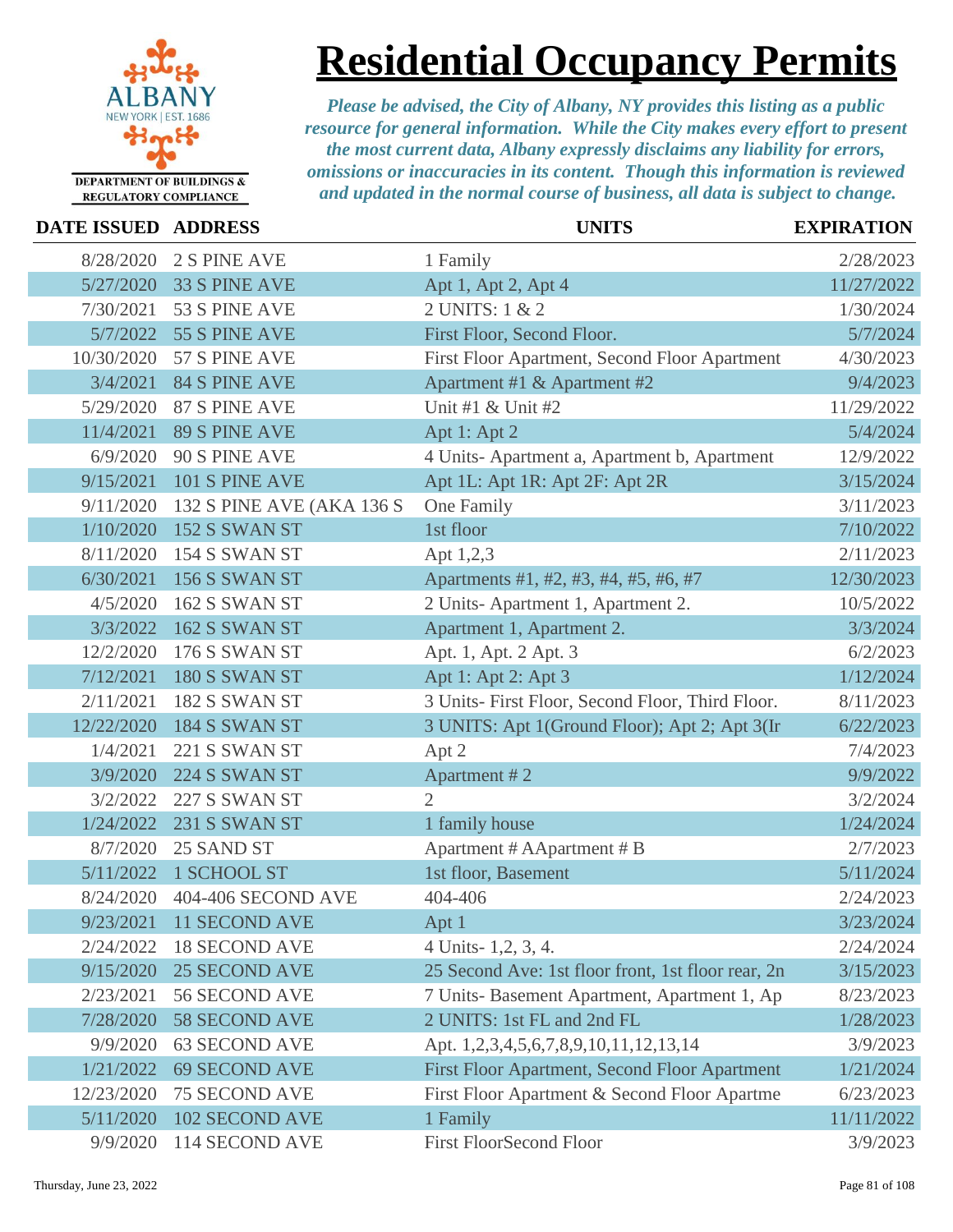

## **Residential Occupancy Permits**

| DATE ISSUED ADDRESS |                          | <b>UNITS</b>                                      | <b>EXPIRATION</b> |
|---------------------|--------------------------|---------------------------------------------------|-------------------|
| 10/5/2021           | <b>134 SECOND AVE</b>    | 1 Unit- Single Family.                            | 4/5/2024          |
| 4/12/2022           | 156 SECOND AVE           | <b>Apartment B</b>                                | 4/12/2024         |
| 4/12/2022           | <b>156 SECOND AVE</b>    | <b>Apartment B</b>                                | 4/12/2024         |
| 12/17/2021          | <b>167 SECOND AVE</b>    | Apt. 1, Apt. 2 and Apt. 3                         | 12/17/2023        |
| 7/22/2020           | 179 SECOND AVE           | 2 Units-Apartment 1, Apartment 2.                 | 1/22/2023         |
| 7/16/2020           | <b>186 SECOND AVE</b>    | Apt1, Apt2                                        | 1/16/2023         |
| 3/10/2020           | 195 Second Ave           | Apt. 1, Apt. 2                                    | 9/10/2022         |
| 2/9/2022            | <b>205 SECOND AVE</b>    | First Floor Apartment & Second Floor Apartme      | 2/9/2024          |
| 7/16/2020           | <b>209 SECOND AVE</b>    | Apt1, Apt2                                        | 1/16/2023         |
| 11/19/2021          | 230 SECOND AVE           | Apt 1: Apt 2: Apt 3                               | 11/19/2023        |
| 6/11/2021           | <b>243 SECOND AVE</b>    | <b>One Family</b>                                 | 12/11/2023        |
| 5/3/2022            | 271 SECOND AVE           | 1 Unit- Second Floor.                             | 5/3/2024          |
| 4/7/2022            | 273 SECOND AVE           | 1st floor unit                                    | 4/7/2024          |
| 4/7/2022            | 273 SECOND AVE           | 1st floor unit                                    | 4/7/2024          |
| 4/7/2020            | 276 SECOND AVE           | 1 Unit- 1st Floor Apartment.                      | 10/7/2022         |
| 11/27/2020          | 276 SECOND AVE           | Apt 2                                             | 5/27/2023         |
| 12/21/2021          | 277 SECOND AVE           | 1st floor, 2nd floor, 3rd floor                   | 12/21/2023        |
| 12/21/2021          | 279 SECOND AVE           | Apt. A, Apt.B                                     | 12/21/2023        |
| 8/27/2021           | <b>282 SECOND AVE</b>    | 2 Units- First Floor, Second Floor.               | 2/27/2024         |
| 4/20/2022           | 288 SECOND AVE           | Apartment a and apartment B                       | 4/20/2024         |
| 5/19/2022           | 291 SECOND AVE           | 1 family                                          | 5/19/2024         |
| 2/25/2022           | 291 SECOND AVE           |                                                   | 2/25/2024         |
| 1/19/2022           | <b>298 SECOND AVE</b>    | 2 Units- First Floor, Second Floor.               | 1/19/2024         |
| 11/22/2021          | 303 SECOND AVE           | 1 Family                                          | 11/22/2023        |
| 2/10/2022           | <b>305 SECOND AVE</b>    | 1 family house                                    | 2/10/2024         |
| 4/20/2022           | 312 SECOND AVE           | 1st floor, 2nd floor Apt. #2 & #3                 | 4/20/2024         |
| 12/30/2021          | 320 SECOND AVE           | 1st and 2nd floor apartment                       | 12/30/2023        |
|                     | 3/25/2022 323 SECOND AVE | 323 Second Ave * (347) 520-6017 * # of UNI        | 3/25/2024         |
| 3/25/2022           | 323 SECOND AVE           | 323 Second Ave * (347) 520-6017 * # of UNI        | 3/25/2024         |
| 12/30/2021          | 326 SECOND AVE           |                                                   | 12/30/2023        |
| 12/30/2021          | <b>328 SECOND AVE</b>    | [1st and 2nd floor apartment]                     | 12/30/2023        |
| 5/14/2021           | 330 SECOND AVE           | 1st floor, 2nd floor                              | 11/14/2023        |
| 8/12/2020           | 335 SECOND AVE           | 1st floor apt and 2nd floor apt                   | 2/12/2023         |
| 3/4/2022            | 356 SECOND AVE           | Top floor apartment                               | 3/4/2024          |
| 8/10/2021           | <b>359 SECOND AVE</b>    | 3 Units- First Floor Front, First Floor Rear, Sec | 2/10/2024         |
| 8/25/2020           | 365 SECOND AVE           | 2 Units- First floor, Second floor.               | 2/25/2023         |
| 1/21/2021           | 370 SECOND AVE           | Apartment 1, Apartment 2, Apartment 3, Apart      | 7/21/2023         |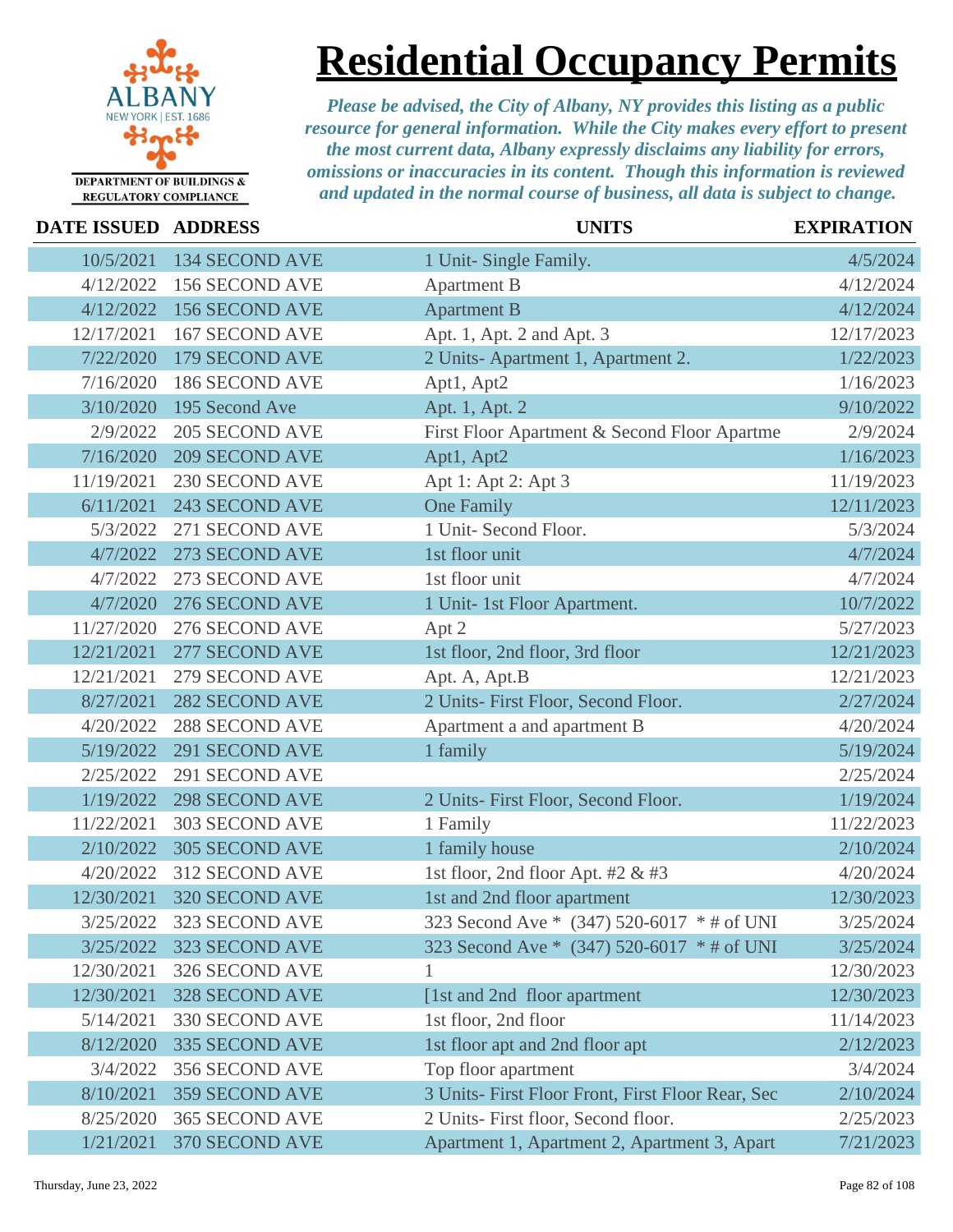

# **Residential Occupancy Permits**

| <b>DATE ISSUED ADDRESS</b> |                       | <b>UNITS</b>                                   | <b>EXPIRATION</b> |
|----------------------------|-----------------------|------------------------------------------------|-------------------|
| 2/24/2022                  | 380 SECOND AVE        | 4 Units-1E, 1W, 2E, 2W.                        | 2/24/2024         |
| 9/24/2021                  | <b>388 SECOND AVE</b> | 4 Units-Apartments 1-4.                        | 3/24/2024         |
| 1/31/2022                  | 399 SECOND AVE        | 2 units: 1st & 2nd floors: ok                  | 1/31/2024         |
| 11/6/2020                  | <b>399 SECOND AVE</b> | 2 Units- First Floor, Second Floor.            | 5/6/2023          |
| 7/10/2020                  | <b>402 SECOND AVE</b> | Apartment #1, Apartment #2                     | 1/10/2023         |
| 11/12/2021                 | <b>412 SECOND AVE</b> | Apt 1: Apt 2                                   | 5/12/2024         |
| 1/5/2021                   | <b>414 SECOND AVE</b> | closed due to inactivity; new RDR and fee sub  | 7/5/2023          |
| 2/26/2021                  | <b>414 SECOND AVE</b> | 1st floor apt                                  | 8/26/2023         |
| 8/4/2021                   | 424 SECOND AVE        | Apt 1: Apt 2                                   | 2/4/2024          |
| 9/10/2021                  | <b>430 SECOND AVE</b> | Apt 1: Apt 2                                   | 3/10/2024         |
| 2/12/2021                  | <b>432 SECOND AVE</b> | Floor <sub>2</sub>                             | 8/12/2023         |
| 6/13/2022                  | <b>436 SECOND AVE</b> | Apt 1                                          | 6/13/2024         |
| 4/19/2022                  | 446 SECOND AVE        | First Floor Apartment & Second Floor Apartme   | 4/19/2024         |
| 3/29/2022                  | <b>448 SECOND AVE</b> | 1st and 2nd floor apartment                    | 3/29/2024         |
| 3/29/2022                  | 448 SECOND AVE        | 1st and 2nd floor apartment                    | 3/29/2024         |
| 10/25/2021                 | <b>460 SECOND AVE</b> | apartment 1 and apartment 2                    | 4/25/2024         |
| 9/13/2021                  | 474 SECOND AVE        | 2 Units- First Floor, Second Floor.            | 3/13/2024         |
| 10/21/2021                 | <b>15 SECOND ST</b>   | Apt 1: Apt 2: Apt 3: Apt 4: Apt 5: Apt 6       | 4/21/2024         |
| 9/24/2020                  | 29 SECOND ST          | 1A, 1B, 1C, 1D, 1E, 1F2A, 2B, 2C, 2D, 2E, 2    | 3/24/2023         |
| 1/11/2021                  | <b>33 SECOND ST</b>   | <b>UNIT1</b>                                   | 7/11/2023         |
| 2/26/2021                  | <b>47 SECOND ST</b>   | Basement, apt1 and apt 2                       | 8/26/2023         |
| 3/21/2022                  | <b>84 SECOND ST</b>   | Basement Apartment & First Floor Apartment     | 3/21/2024         |
| 3/21/2022                  | <b>84 SECOND ST</b>   | Basement Apartment & First Floor Apartment     | 3/21/2024         |
| 2/23/2022                  | 112 SECOND ST         | Apts: 101, 102, 103, 104, 105, 106,            | 2/23/2024         |
| 3/9/2020                   | 119 SECOND ST         | Apt 1                                          | 9/9/2022          |
| 11/2/2020                  | 121 SECOND ST         | First Fl, Second Fl, Third Fl                  | 5/2/2023          |
| 5/6/2021                   | 150 SECOND ST         | Apt 1: Apt 2                                   | 11/6/2023         |
| 9/21/2020                  | 164 SECOND ST         | 3 Units- Basement Apartment, First Floor, Seco | 3/21/2023         |
| 4/28/2022                  | 166 SECOND ST         | Unit 1, Unit 2, Basement                       | 4/28/2024         |
| 7/28/2020                  | 172 SECOND ST         | <b>One Family</b>                              | 1/28/2023         |
| 7/14/2020                  | 244 SECOND ST         | <b>First FloorSecond Floor</b>                 | 1/14/2023         |
| 3/9/2022                   | 246 SECOND ST         | Apt. 1: Apt. 2                                 | 3/9/2024          |
| 3/19/2021                  | 249 SECOND ST         | First Floor Apartment #1 & Second Floor Apart  | 9/19/2023         |
| 9/23/2021                  | 250 SECOND ST         | First Floor Apartment & Second Floor Apartme   | 3/23/2024         |
| 12/22/2020                 | 273 SECOND ST         | 2nd floor                                      | 6/22/2023         |
| 12/22/2020                 | 273 SECOND ST         | 1st floor                                      | 6/22/2023         |
| 10/26/2020                 | 281 SECOND ST         | Apartments 1 & 2                               | 4/26/2023         |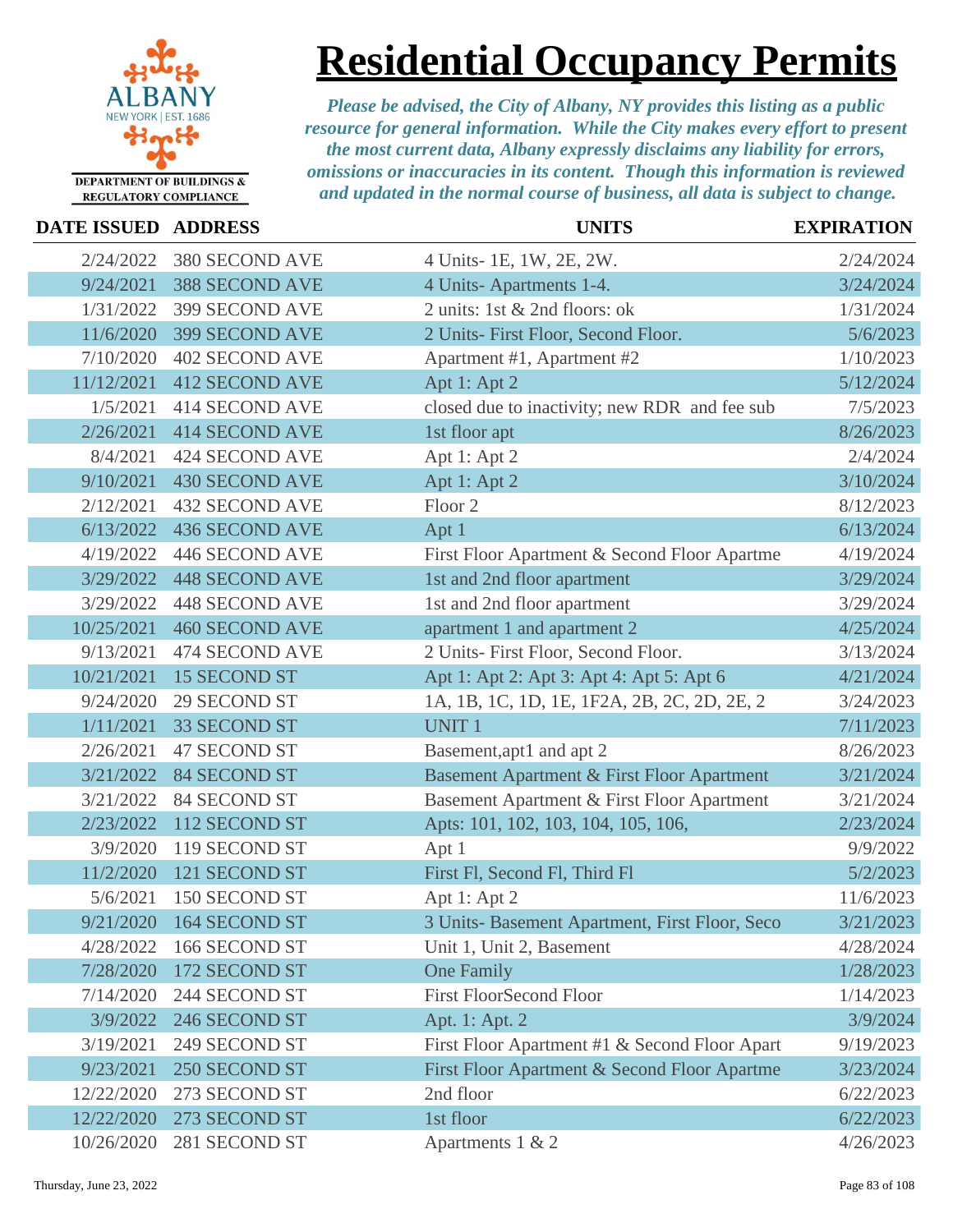

**Residential Occupancy Permits**

| <b>DATE ISSUED ADDRESS</b> |                      | <b>UNITS</b>                                 | <b>EXPIRATION</b> |
|----------------------------|----------------------|----------------------------------------------|-------------------|
| 2/1/2022                   | 282 SECOND ST        | Apartment #1 & Apartment #2                  | 2/1/2024          |
| 2/1/2022                   | 284 SECOND ST        | Apartment #1 & Apartment #2                  | 2/1/2024          |
| 12/2/2021                  | 293 SECOND ST        | 1 Unit- Single Family.                       | 12/2/2023         |
| 6/17/2021                  | 297 SECOND ST        | 2 Units- First Floor, Second Floor.          | 12/17/2023        |
| 9/10/2021                  | 304 SECOND ST        | 1st floor, 2nd floor                         | 3/10/2024         |
| 9/17/2021                  | 308 SECOND ST        | One family                                   | 3/17/2024         |
| 1/14/2020                  | 310 SECOND ST        | Apartment #1, Apartment#2                    | 7/14/2022         |
| 3/18/2020                  | 314 SECOND ST        | Apartment #1                                 | 9/18/2022         |
| 3/4/2022                   | 317 SECOND ST        | 1family                                      | 3/4/2024          |
| 10/13/2021                 | 335 SECOND ST        | Apt 1                                        | 4/13/2024         |
| 9/21/2021                  | 339 SECOND ST        | Apt 1: Apt 2                                 | 3/21/2024         |
| 7/30/2020                  | 352 SECOND ST        | <b>First Floor</b>                           | 1/30/2023         |
| 1/14/2020                  | 358 SECOND ST        | Apartment #1, Apartment#2                    | 7/14/2022         |
| 5/18/2021                  | 369 SECOND ST        | 2 Units- First Floor, Second Floor.          | 11/18/2023        |
| 4/7/2021                   | 376 SECOND ST        | <b>Apartment 2</b>                           | 10/7/2023         |
| 1/22/2022                  | 391 SECOND ST        | First Floor Apartment & Second Floor Apartme | 1/22/2024         |
| 11/24/2021                 | 395 SECOND ST        | 2 Units- First Floor, Second Floor.          | 11/24/2023        |
| 1/4/2022                   | 396 SECOND ST        | 1family house                                | 1/4/2024          |
| 8/25/2021                  | 399 SECOND ST        | Apt 1: Apt 2                                 | 2/25/2024         |
| 6/10/2020                  | 403 SECOND ST        | <b>First FloorSecond Floor</b>               | 12/10/2022        |
| 11/9/2020                  | 406 SECOND ST        | Apartment #1 & Apartment #2                  | 5/9/2023          |
| 10/21/2021                 | 442 SECOND ST        | 1 Unit- First Floor.                         | 4/21/2024         |
| 3/8/2022                   | <b>458 SECOND ST</b> | 2 family                                     | 3/8/2024          |
| 2/10/2022                  | 479 SECOND ST        | 2 Units- First Floor, Second Floor.          | 2/10/2024         |
| 4/22/2022                  | <b>481 SECOND ST</b> | 1st & 2nd floor                              | 4/22/2024         |
| 2/9/2022                   | 483 SECOND ST        | 1 unit- Single Family.                       | 2/9/2024          |
| 8/26/2021                  | <b>485 SECOND ST</b> | 1 UNIT: 1 Family                             | 2/26/2024         |
| 1/21/2020                  | 498 SECOND ST        | 1st floor apt and 2nd floor apt              | 7/21/2022         |
| 7/29/2020                  | 501 SECOND ST        | 2 Units- 1st Floor, 2nd Floor.               | 1/29/2023         |
| 11/16/2020                 | 507 SECOND ST        | Apartments #1 $&$ #2                         | 5/16/2023         |
| 7/13/2021                  | 515 SECOND ST        | Basement Apartment, First Floor Apartment &  | 1/13/2024         |
| 12/8/2020                  | 528 SECOND ST        | 2 Units- First Floor, Second Floor.          | 6/8/2023          |
| 11/9/2020                  | 553 SECOND ST        | 1 Unit- Single Family.                       | 5/9/2023          |
| 2/24/2022                  | 561 SECOND ST        | 3 units                                      | 2/24/2024         |
| 9/1/2020                   | 567 SECOND ST        | Apt. 1F                                      | 3/1/2023          |
| 2/24/2022                  | 581 SECOND ST        | 2 units                                      | 2/24/2024         |
| 5/19/2022                  | 587 SECOND ST        | 1st floor apartment                          | 5/19/2024         |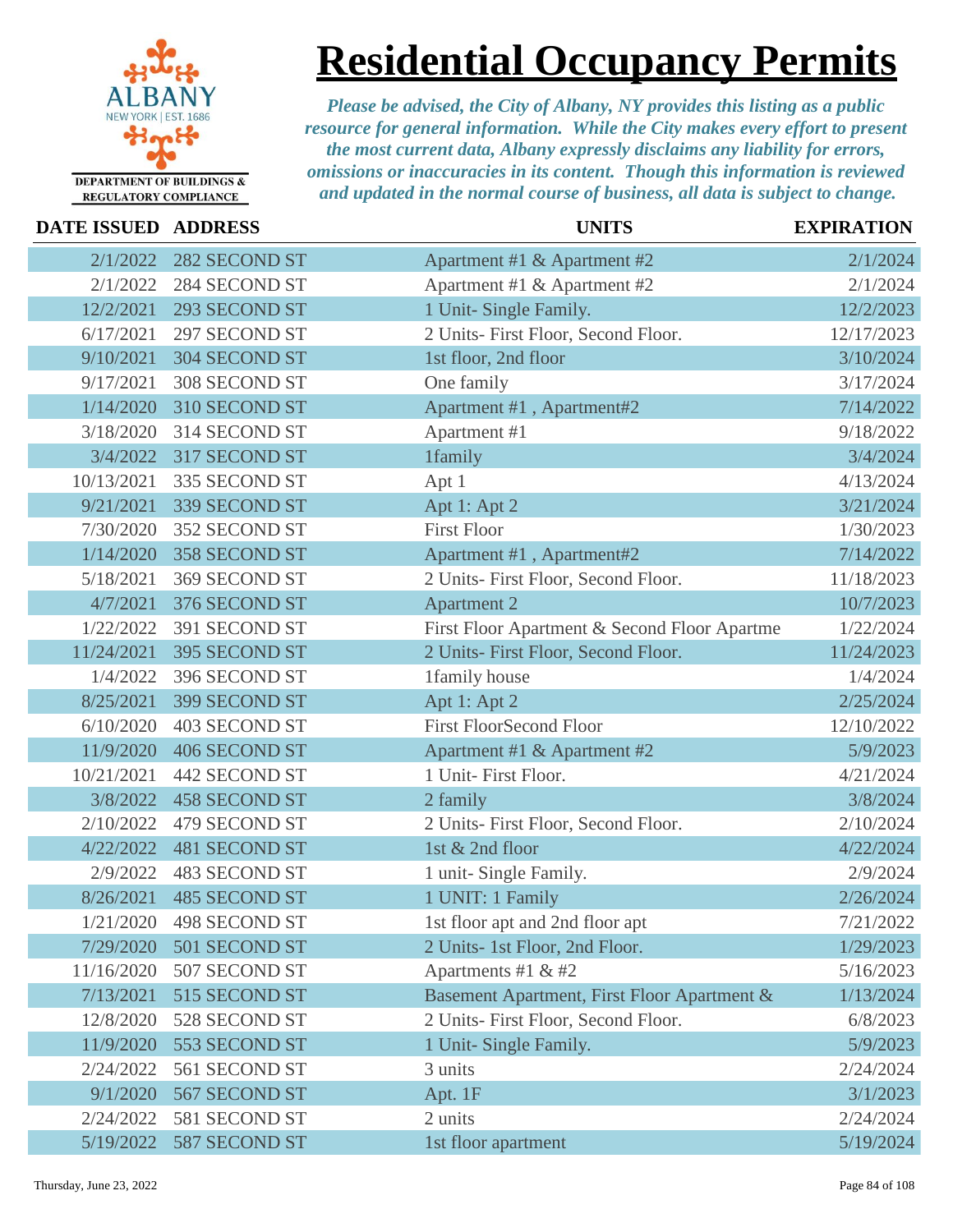

# **Residential Occupancy Permits**

| <b>DATE ISSUED ADDRESS</b> |                           | <b>UNITS</b>                                     | <b>EXPIRATION</b> |
|----------------------------|---------------------------|--------------------------------------------------|-------------------|
| 9/16/2020                  | 597 SECOND ST             | <b>First FloorSecond Floor</b>                   | 3/16/2023         |
| 5/26/2022                  | <b>653 SECOND ST</b>      | <b>Apartment #2</b>                              | 5/26/2024         |
| 11/24/2021                 | 106 SECOND ST - AKA 110 S | 1st Fl Apts 100: 101: 102: 103: 104: 105: 106: 1 | 11/24/2023        |
| 6/7/2021                   | 271 SECOND ST Final stop  | 2 UNits- First Floor, Second Floor.              | 12/7/2023         |
| 11/2/2020                  | <b>36 SEMINOLE AVE</b>    | 3 UNITS: BSMT APT, 1ST FL, 2ND FL.               | 5/2/2023          |
| 4/20/2022                  | <b>40 SEMINOLE AVE</b>    | 1st & 2nd floor, Basement Apt.                   | 4/20/2024         |
| 5/26/2020                  | <b>196 SHAKER RD</b>      | 1 Unit- Single Family.                           | 11/26/2022        |
| 12/1/2021                  | <b>199 SHAKER RD</b>      | 1 Family                                         | 12/1/2023         |
| 3/11/2021                  | <b>207 SHAKER RD</b>      | 1 Unit: 1 Family                                 | 9/11/2023         |
| 12/1/2021                  | 211 SHAKER RD             | 1 Family                                         | 12/1/2023         |
| 12/1/2021                  | 213 SHAKER RD             | 1 Family                                         | 12/1/2023         |
| 5/11/2022                  | 39-49 SHERIDAN AVE        | Apartments 101, 102, 103, 104, 105, 106, 107,    | 5/11/2024         |
| 4/5/2022                   | <b>56 SHERIDAN AVE</b>    | Five Units 1R, 2F, 2R, 3F, 3R                    | 4/5/2024          |
| 5/20/2020                  | <b>56 SHERIDAN AVE</b>    | 1st Fl, 2nd Fl and 3rd Fl                        | 11/20/2022        |
| 4/5/2022                   | <b>56 SHERIDAN AVE</b>    | Five Units 1R, 2F, 2R, 3F, 3R                    | 4/5/2024          |
| 7/22/2021                  | <b>145 SHERIDAN AVE</b>   | 2 UNITS: Apt A & Apt B                           | 1/22/2024         |
| 7/22/2021                  | <b>147 SHERIDAN AVE</b>   | 2 UNITS: Apt A & Apt B                           | 1/22/2024         |
| 7/22/2021                  | <b>157 SHERIDAN AVE</b>   | 2 UNITS: Apt A & Apt B                           | 1/22/2024         |
| 7/22/2021                  | <b>159 SHERIDAN AVE</b>   | 2 UNITS: Apt A & Apt B                           | 1/22/2024         |
| 5/5/2021                   | <b>161 SHERIDAN AVE</b>   | 2 Units- First Floor, Second Floor.              | 11/5/2023         |
| 5/3/2021                   | <b>165 SHERIDAN AVE</b>   | Apartments #1 & #2                               | 11/3/2023         |
| 2/14/2020                  | <b>171 SHERIDAN AVE</b>   | Apartment #1, Apartment #2, Apartment #3,        | 8/14/2022         |
| 5/3/2021                   | <b>175 SHERIDAN AVE</b>   | Apartment #2                                     | 11/3/2023         |
| 5/3/2021                   | <b>177 SHERIDAN AVE</b>   | Apartments #1 & #2                               | 11/3/2023         |
| 3/14/2022                  | <b>181 SHERIDAN AVE</b>   | Apt 1: Apt 2                                     | 3/14/2024         |
| 5/5/2021                   | <b>184 SHERIDAN AVE</b>   | 2 Units- First Floor, Second Floor.              | 11/5/2023         |
| 11/19/2021                 | <b>185 SHERIDAN AVE</b>   | 1st floor apt, 2nd floor apt, 3rd floor apt.     | 11/19/2023        |
| 4/19/2021                  | <b>192 SHERIDAN AVE</b>   | Apt 1, apt 2                                     | 10/19/2023        |
| 4/28/2021                  | <b>199 SHERIDAN AVE</b>   | 2 Units- First Floor, Second Floor.              | 10/28/2023        |
| 5/5/2021                   | <b>207 SHERIDAN AVE</b>   | 12 Units-Apartment 1, Apartment 2, Apartment     | 11/5/2023         |
| 6/7/2021                   | <b>215 SHERIDAN AVE</b>   | Apt 1: Apt 2                                     | 12/7/2023         |
| 9/11/2020                  | <b>238 SHERIDAN AVE</b>   | <b>First FloorSecond Floor</b>                   | 3/11/2023         |
| 9/4/2020                   | <b>240 SHERIDAN AVE</b>   | Apartments # 1A, # 2A, #2B, #2C#3A, #3B          | 3/4/2023          |
| 12/29/2021                 | <b>249 SHERIDAN AVE</b>   | <b>DO NOT ISSUE</b>                              | 12/29/2023        |
| 4/11/2022                  | <b>254 SHERIDAN AVE</b>   | First Floor, Second Floor, Third Floor.          | 4/11/2024         |
| 4/11/2022                  | <b>254 SHERIDAN AVE</b>   | First Floor, Second Floor, Third Floor.          | 4/11/2024         |
| 3/10/2020                  | <b>259 SHERIDAN AVE</b>   | <b>First FloorSecond Floor</b>                   | 9/10/2022         |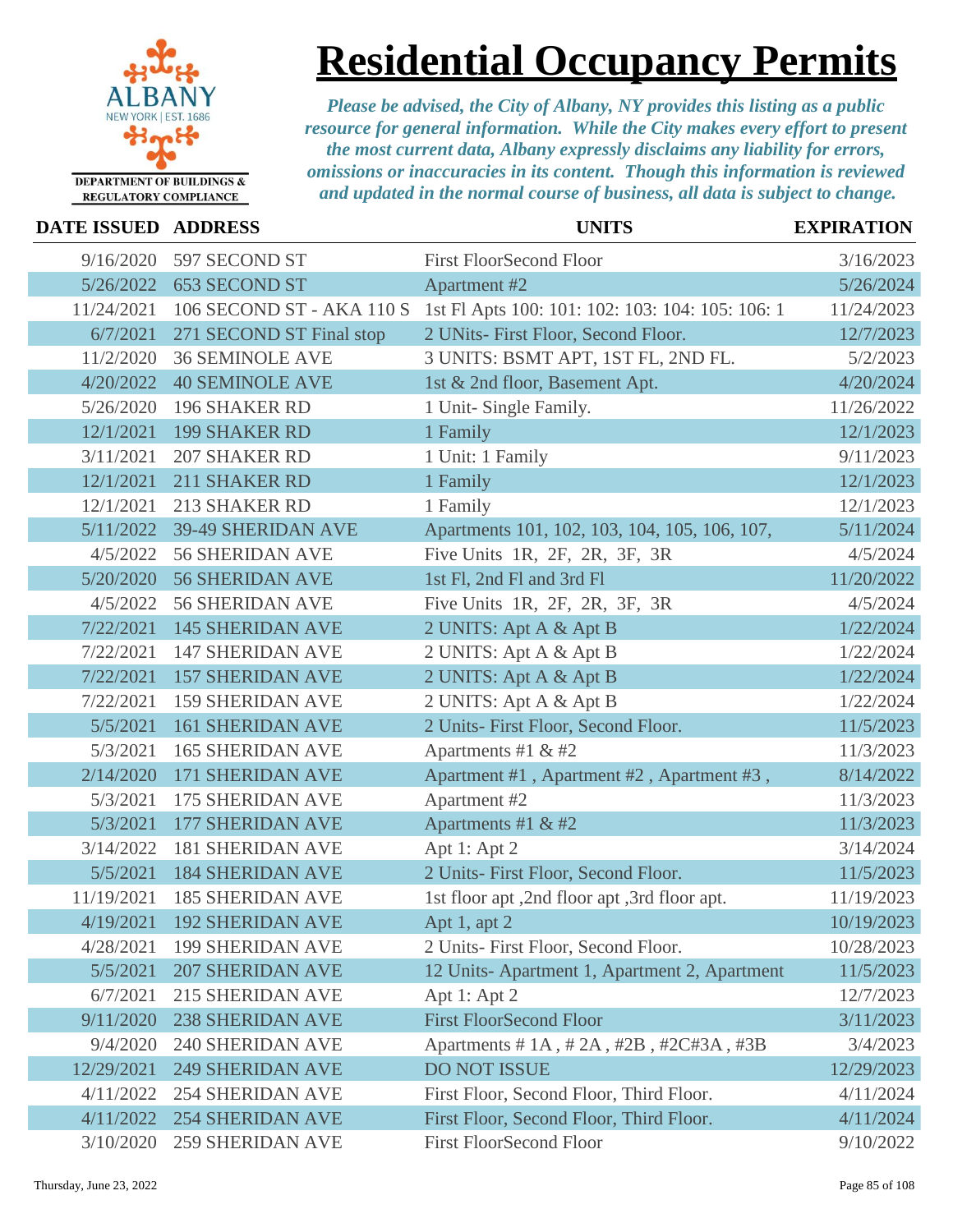

### **Residential Occupancy Permits**

| DATE ISSUED ADDRESS |                                                   | <b>UNITS</b>                                     | <b>EXPIRATION</b> |
|---------------------|---------------------------------------------------|--------------------------------------------------|-------------------|
| 2/22/2021           | <b>263 SHERIDAN AVE</b>                           | 1 Unit- First Floor                              | 8/22/2023         |
| 4/11/2022           | <b>265 SHERIDAN AVE</b>                           | <b>First Floor</b>                               | 4/11/2024         |
| 4/11/2022           | <b>265 SHERIDAN AVE</b>                           | <b>First Floor</b>                               | 4/11/2024         |
| 3/17/2021           | <b>266 SHERIDAN AVE</b>                           | 2 Units- First Floor, Second Floor.              | 9/17/2023         |
| 6/23/2021           | <b>270 SHERIDAN AVE</b>                           | 1st floor and 2nd floor                          | 12/23/2023        |
| 6/18/2020           | 272 SHERIDAN AVE                                  | 1 Family house                                   | 12/18/2022        |
| 3/9/2021            | 273 SHERIDAN AVE                                  | 2 UNITS: Apt 1 & Apt 2                           | 9/9/2023          |
| 3/1/2021            | 274 SHERIDAN AVE                                  | 1st floor apt and 2nd floor apt                  | 9/1/2023          |
| 3/26/2021           | <b>278 SHERIDAN AVE</b>                           | Apt 1: Apt 2                                     | 9/26/2023         |
| 9/22/2021           | <b>286 SHERIDAN AVE</b>                           | First Floor Apartment & Second Floor Apartme     | 3/22/2024         |
| 2/4/2020            | <b>300 SHERIDAN AVE</b>                           | Pass-Apartment 1, Apartment 2.                   | 8/4/2022          |
| 8/17/2020           | <b>301 SHERIDAN AVE</b>                           | Rear Apartment #2                                | 2/17/2023         |
| 8/24/2021           | <b>304 SHERIDAN AVE</b>                           | Apt 1: Apt 2                                     | 2/24/2024         |
| 5/3/2022            | <b>315 SHERIDAN AVE</b>                           | Apt 201Apt 202Apt 203Apt 204Apt 205              | 5/3/2024          |
| 10/6/2021           | <b>327 SHERIDAN AVE</b>                           | 1 Unit- Single Family.                           | 4/6/2024          |
| 5/28/2021           | 373 SHERIDAN AVE                                  | First Floor Apartment #1 & Third Floor Apartm    | 11/28/2023        |
| 5/2/2022            | <b>384 SHERIDAN AVE</b>                           | First Floor, Second Floor.                       | 5/2/2024          |
| 3/31/2021           | <b>387 SHERIDAN AVE</b>                           | Apartment 1, Apartment 2                         | 9/30/2023         |
| 6/6/2022            | <b>418 SHERIDAN AVE</b>                           | First Floor, Second Floor.                       | 6/6/2024          |
| 11/15/2021          | 310 SHERIDAN AVE - Final St 1 Unit- Second Floor. |                                                  | 5/15/2024         |
| 6/15/2021           | 277 SHERIDAN AVE 4th stop                         | 2 Units- First Floor, Second Floor.              | 12/15/2023        |
| 1/12/2021           | <b>3 SHERMAN ST</b>                               | Unit 1, Unit 2, Unit 3                           | 7/12/2023         |
| 11/2/2021           | <b>5 SHERMAN ST</b>                               | Apt. 1, Apt. 2, Apt. 3, Apt. 4, Apt. 5           | 5/2/2024          |
| 1/31/2022           | 13 Sherman St                                     | Apt. 1, Apt. 2 Apt. 3                            | 1/31/2024         |
| 5/26/2022           | <b>51 SHERMAN ST</b>                              | Apt 2                                            | 5/26/2024         |
| 1/24/2020           | <b>59 SHERMAN ST</b>                              | Apartment #1Apartment#2                          | 7/24/2022         |
| 4/14/2021           | <b>133 SHERMAN ST</b>                             | 1 UNit- Second Floor.                            | 10/14/2023        |
| 5/13/2021           | 145 SHERMAN ST                                    | Rm.1, Rm 2, Rm. 3, Rm. 4, Rm. 5, Rm. 6, Rm.      | 11/13/2023        |
| 9/15/2021           | <b>193 SHERMAN ST</b>                             | 43 robin st apt 1: apt 2 & 193 Sherman st apt 1: | 3/15/2024         |
| 5/13/2022           | <b>203 SHERMAN ST</b>                             | First Floor Apartment, Second Floor Apartment    | 5/13/2024         |
| 6/14/2021           | <b>207 SHERMAN ST</b>                             | apt 1 and apt 2                                  | 12/14/2023        |
| 12/13/2021          | 281 SHERMAN ST                                    | 2 Units- First Floor, Second Floor.              | 12/13/2023        |
| 1/5/2022            | 289 Sherman St                                    | 2nd Fl Apt                                       | 1/5/2024          |
| 12/31/2020          | <b>289 SHERMAN ST</b>                             | Floor 1, Floor 2                                 | 6/30/2023         |
| 12/21/2020          | <b>318 SHERMAN ST</b>                             | 1 Unit- Single Family.                           | 6/21/2023         |
| 1/27/2022           | 320 SHERMAN ST                                    | 1st and 2nd floor apartment                      | 1/27/2024         |
| 9/22/2021           | 339 SHERMAN ST                                    | Apt 1: Apt 2                                     | 3/22/2024         |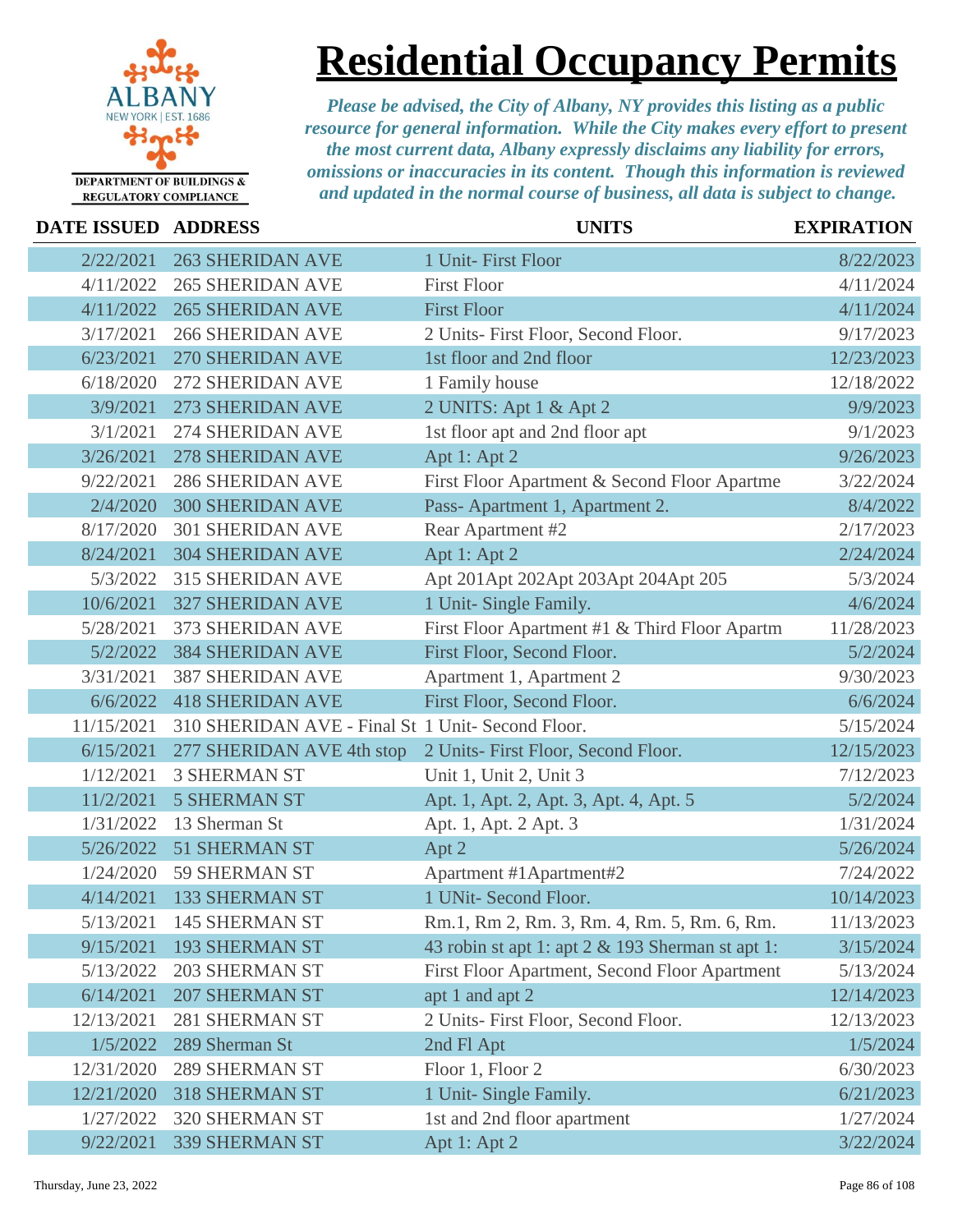

# **Residential Occupancy Permits**

| <b>DATE ISSUED ADDRESS</b> |                             | <b>UNITS</b>                                   | <b>EXPIRATION</b> |
|----------------------------|-----------------------------|------------------------------------------------|-------------------|
| 5/20/2022                  | 340 SHERMAN ST              | 1st FL2nd FL                                   | 5/20/2024         |
| 2/14/2020                  | <b>359 SHERMAN ST</b>       | 1st floor                                      | 8/14/2022         |
| 9/2/2021                   | <b>363 SHERMAN ST</b>       | 1 Family                                       | 3/2/2024          |
| 1/19/2022                  | <b>365 SHERMAN ST</b>       | 1 Family                                       | 1/19/2024         |
| 3/11/2021                  | <b>357 SHERMAN ST Final</b> | Apartment 1, Apartment 2                       | 9/11/2023         |
| 10/29/2020                 | <b>14 SLINGERLAND ST</b>    | 1 Unit- Single Family.                         | 4/29/2023         |
| 3/3/2020                   | 21 SLINGERLAND ST           | 1st floor apt and 2nd floor apt                | 9/3/2022          |
| 12/16/2021                 | <b>6 SLOAN ST</b>           | 1st Floor & 2nd Floor                          | 12/16/2023        |
| 5/12/2022                  | 26 SLOAN ST                 | First Floor, Second Floor.                     | 5/12/2024         |
| 6/4/2021                   | 28 SLOAN ST                 | 2nd floor                                      | 12/4/2023         |
| 8/19/2021                  | 8 SOUTH ST                  | Apt 1: Apt 2                                   | 2/19/2024         |
| 9/15/2020                  | <b>24 SOUTHERN BLVD</b>     | 1 Unit-Apartment 1.                            | 3/15/2023         |
| 4/1/2022                   | <b>25 SOUTHERN BLVD</b>     | 1st and 2nd floor apartment                    | 4/1/2024          |
| 4/1/2022                   | <b>25 SOUTHERN BLVD</b>     | 1st and 2nd floor apartment                    | 4/1/2024          |
| 12/26/2019                 | <b>43 SOUTHERN BLVD</b>     | 1 Unit-Apartment 1.                            | 6/26/2022         |
| 1/6/2021                   | <b>45 SOUTHERN BLVD</b>     | 2 Units- First Floor, Second Floor.            | 7/6/2023          |
| 4/23/2021                  | 94 SOUTHERN BLVD            | 1 unit-second floor.                           | 10/23/2023        |
| 9/30/2021                  | 99 SOUTHERN BLVD            | First Floor Apartment & Second Floor Apartme   | 3/30/2024         |
| 10/28/2020                 | <b>102 SOUTHERN BLVD</b>    | Apartment #2 second floor                      | 4/28/2023         |
| 5/19/2022                  | <b>103 SOUTHERN BLVD</b>    | First Floor, Second Floor.                     | 5/19/2024         |
| 12/2/2020                  | 117 SOUTHERN BLVD           | $\Omega$                                       | 6/2/2023          |
| 6/28/2021                  | <b>4 SPARKILL AVE</b>       | 2 Units- First Floor, Second Floor.            | 12/28/2023        |
| 4/27/2022                  | <b>8 SPARKILL AVE</b>       | <b>First Floor</b>                             | 4/27/2024         |
| 5/16/2022                  | <b>11 SPARKILL AVE</b>      | <b>First Flr</b>                               | 5/16/2024         |
| 2/21/2020                  | <b>17 SPARKILL AVE</b>      | Do not issue ROP until permits are closed      | 8/21/2022         |
| 1/10/2020                  | <b>17 SPARKILL AVE</b>      | 1 Unit- First Floor.                           | 7/10/2022         |
| 7/16/2020                  | <b>19 SPARKILL AVE</b>      | <b>First Floor</b>                             | 1/16/2023         |
| 3/1/2022                   | <b>20 SPARKILL AVE</b>      | 1 Unit- Second Floor.                          | 3/1/2024          |
| 1/11/2022                  | <b>25 SPARKILL AVE</b>      | 2 Units- First Floor, Second Floor.            | 1/11/2024         |
| 11/8/2021                  | 34-36 SPARKILL AVE          | Basement Apartment, First Floor Right 36A, Se  | 5/8/2024          |
| 11/3/2020                  | 1 SPRAGUE PL                | Apts $1-10$                                    | 5/3/2023          |
| 3/26/2021                  | <b>3 SPRAGUE PL</b>         | Basement Apartment, Apartment #1, Apartment    | 9/26/2023         |
| 12/7/2021                  | 14 SPRING ST                | 1 Unit- Single Family.                         | 12/7/2023         |
| 10/5/2020                  | 17 SPRING ST                | 1st, 2nd, and 3rd apts                         | 4/5/2023          |
| 11/5/2020                  | 33 SPRING ST                | Apt 1                                          | 5/5/2023          |
| 7/12/2021                  | 34 SPRING ST                | Apt 1: Apt 2: Apt 3                            | 1/12/2024         |
| 12/15/2021                 | 36 SPRING ST                | Apt. 1, Apt. 2, Apt. 3, Apt. 4, Apt. 5, Apt. 6 | 12/15/2023        |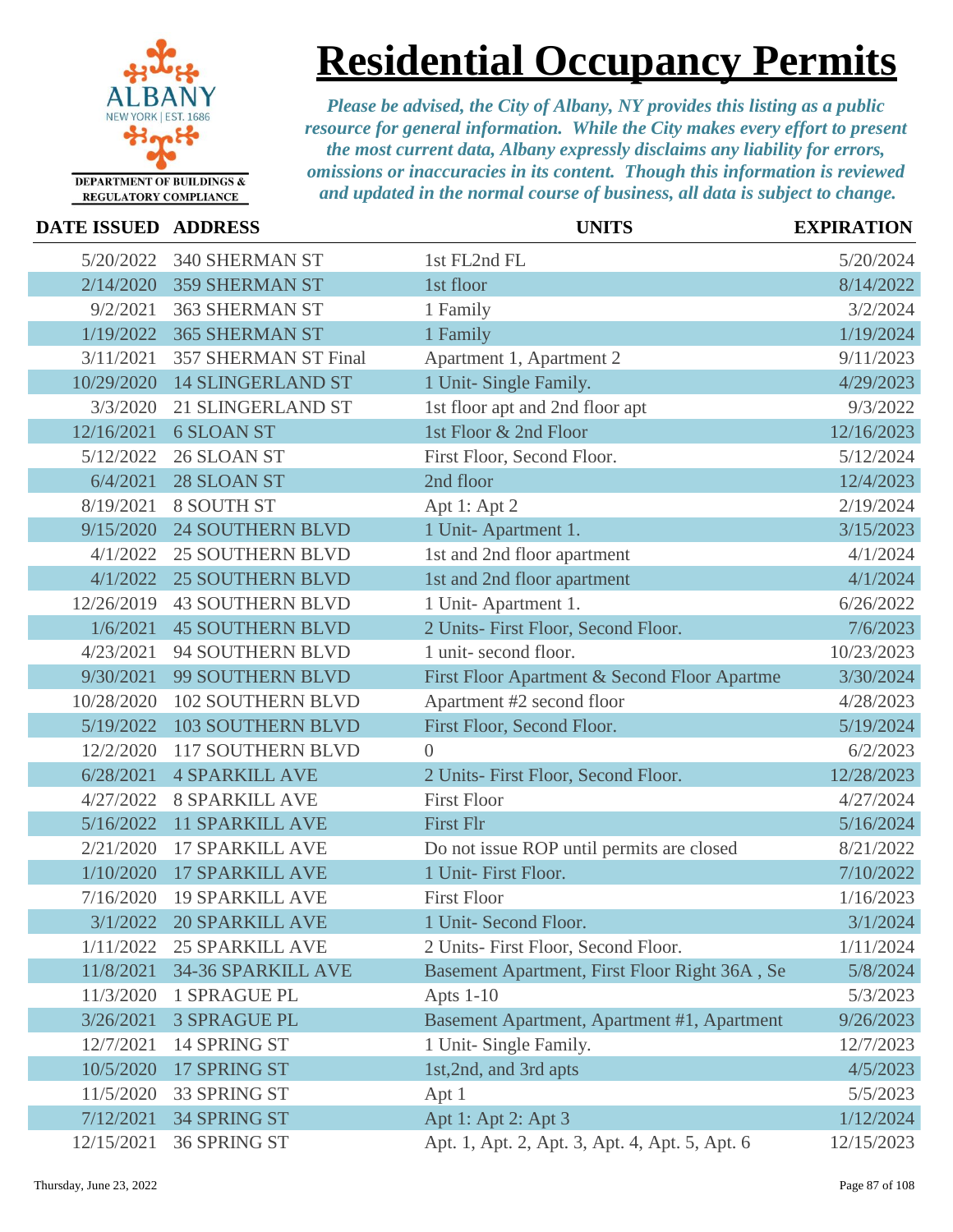

**Residential Occupancy Permits**

| DATE ISSUED ADDRESS |                            | <b>UNITS</b>                                      | <b>EXPIRATION</b> |
|---------------------|----------------------------|---------------------------------------------------|-------------------|
| 1/12/2022           | <b>40 SPRING ST</b>        | 1st floor ok 2nd floor okBasement Apartme         | 1/12/2024         |
| 9/30/2021           | <b>46 SPRING ST</b>        | Apt 1                                             | 3/30/2024         |
| 6/25/2020           | 56 SPRING ST               | BSMT, FIRST, SECOND                               | 12/25/2022        |
| 8/17/2020           | 56.5 SPRING ST             | One Family                                        | 2/17/2023         |
| 2/19/2021           | <b>66 SPRING ST</b>        | Apartment 1, Apartment 2                          | 8/19/2023         |
| 3/15/2021           | 83 SPRING ST               | 1 Unit- Single Family.                            | 9/15/2023         |
| 2/12/2021           | 110 SPRING ST              | Floor 1, Floor 2                                  | 8/12/2023         |
| 2/16/2022           | 124 SPRING ST              | 1 family                                          | 2/16/2024         |
| 3/24/2022           | 126 SPRING ST              | 1st floor, 2nd floor                              | 3/24/2024         |
| 3/24/2022           | 126 SPRING ST              | 1st floor, 2nd floor                              | 3/24/2024         |
| 1/13/2021           | 127 SPRING ST              | First Floor, Second Floor                         | 7/13/2023         |
| 4/29/2021           | 132 SPRING ST              | 4 Units-Apartment 1, Apartment 2, Apartment       | 10/29/2023        |
| 5/21/2020           | 134 SPRING ST              | 1st floor apt and 2nd floor apt                   | 11/21/2022        |
| 9/9/2021            | 154 SPRING ST              | Apt 3                                             | 3/9/2024          |
| 6/4/2021            | 154 SPRING ST              | Apt 2                                             | 12/4/2023         |
| 1/6/2022            | 188 SPRING ST              | First and 2nd floor apt                           | 1/6/2024          |
| 7/26/2021           | 190 SPRING ST              | 8 UNits-1-8                                       | 1/26/2024         |
| 10/5/2020           | 408 SPRING ST              | 3 UNITS: Fl 1, Garden Right & Garden Left.        | 4/5/2023          |
| 5/25/2021           | 2 SPRING ST 2nd/Final stop | Apt 1                                             | 11/25/2023        |
| 11/13/2020          | 218 SPRUCE ST              | 1st floor apt and 2nd floor apt                   | 5/13/2023         |
| 6/7/2021            | <b>TWITCHELL ST</b>        | 2 Units- 5 Twitchell, 7 Twitchell.                | 12/7/2023         |
| 3/31/2021           | <b>1 ST JOSEPH TER</b>     | Apartment #1 & Apartment #2                       | 9/30/2023         |
| 11/6/2021           | 7 ST JOSEPH TER            | Apartment #8 & Apartment #9                       | 5/6/2024          |
| 6/3/2022            | 9 ST JOSEPH TER            | Apt. 0AApt. 1AApt. 2AApt. 3AApt. 0B               | 6/3/2024          |
| 5/3/2021            | <b>6 STANWIX ST</b>        | 2nd floor apt                                     | 11/3/2023         |
| 5/10/2022           | <b>8 STANWIX ST</b>        | First Floor, Second Floor.                        | 5/10/2024         |
| 5/7/2022            | <b>8 STANWIX ST</b>        | First Floor, Second Floor.                        | 5/7/2024          |
| 3/22/2021           | 10 STANWIX ST              | 2 Units- First Floor, Second Floor.               | 9/22/2023         |
| 2/1/2021            | <b>12 STANWIX ST</b>       | 2 Units- First Floor, Second Floor.               | 8/1/2023          |
| 12/21/2021          | <b>19 STANWIX ST</b>       | 2 Units- First Floor, Second Floor.               | 12/21/2023        |
| 10/27/2021          | 21 STANWIX ST              | 2 Units- First Floor, Second Floor.               | 4/27/2024         |
| 1/3/2022            | 346 State St.              | 6th floor $(A,B,C)$ units 5th floor $(A,B)$ units | 1/3/2024          |
| 10/27/2021          | <b>60 STATE ST</b>         | all14 units passed perfectly                      | 4/27/2024         |
| 2/21/2020           | 109 State St               | 2A, 2B, 2C, 2D, 2E, 2F 3A, 3B, 3C                 | 8/21/2022         |
| 7/13/2021           | 111 STATE ST               | Building 113 Apartments: 2A, 2B, 3A, 3B, &        | 1/13/2024         |
| 3/11/2021           | 248 STATE ST               | First Floor Apartments: A, C, D, B, E - Second    | 9/11/2023         |
| 6/15/2021           | 251 STATE ST               | 19 Units-251-B1,1A,1B,2A,2B,3A,3B,4A,             | 12/15/2023        |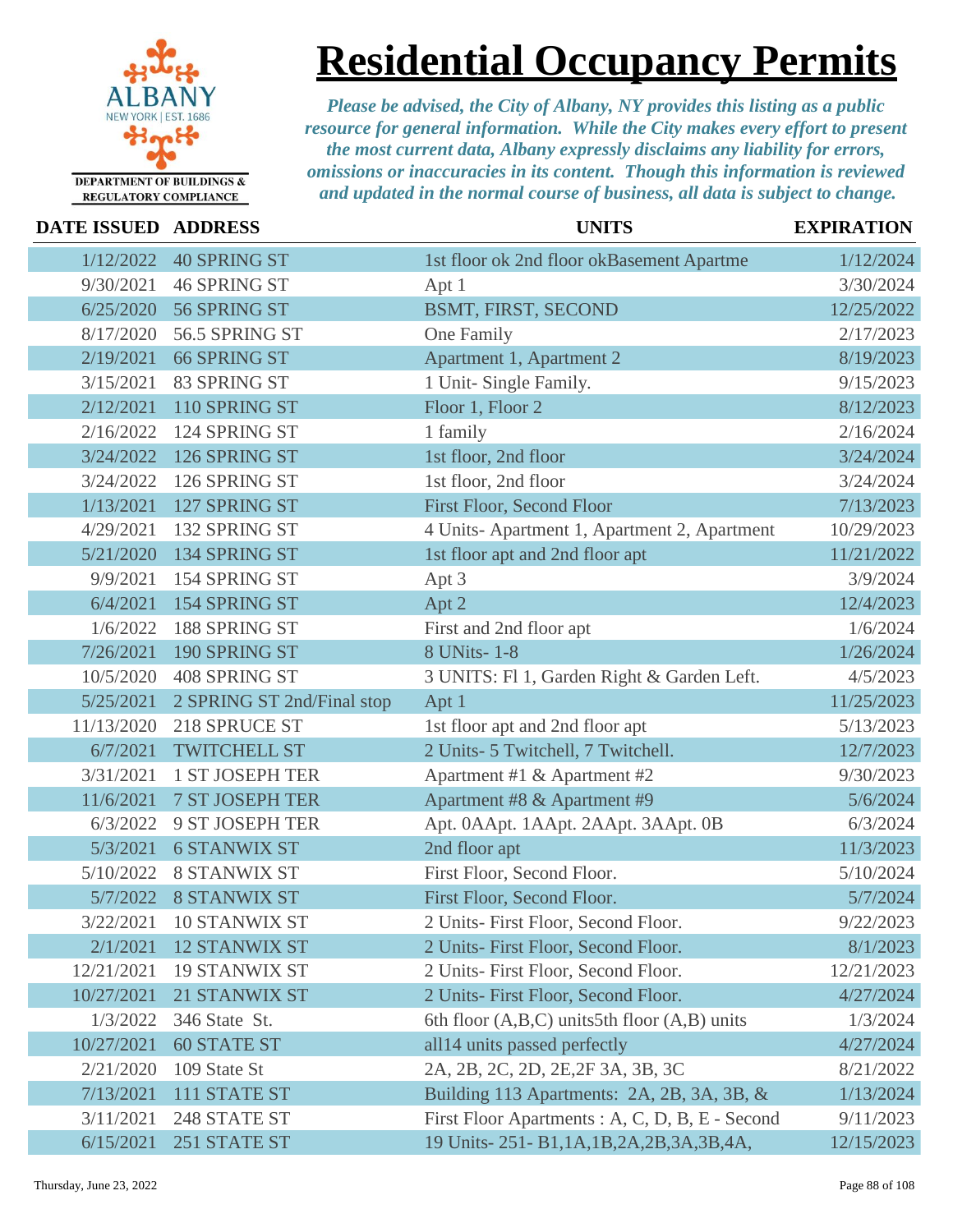

**Residential Occupancy Permits**

| DATE ISSUED ADDRESS |                        | <b>UNITS</b>                                         | <b>EXPIRATION</b> |
|---------------------|------------------------|------------------------------------------------------|-------------------|
| 3/10/2022           | 252 STATE ST           | 13 apartments                                        | 3/10/2024         |
| 11/9/2021           | 253 STATE ST           | basement apt 1st floor apt 2nd floor apt 3rd floo    | 5/9/2024          |
| 3/3/2020            | 255 STATE ST           | Basement Apartment.1Front, 1 Rear2Front              | 9/3/2022          |
| 1/12/2021           | 256 STATE ST           | Apartments #1, #2, #3, #4, #5, #6, #7, #8, #9, #     | 7/12/2023         |
| 3/15/2022           | 259 STATE ST           | Ground 1st and 2nd floor                             | 3/15/2024         |
| 1/26/2022           | 261 STATE ST           | 1st 2nd 3rd floor apartment                          | 1/26/2024         |
| 4/11/2022           | 276 STATE ST           | Apts. A, B, 2,3,4,5,6,7,8,9                          | 4/11/2024         |
| 4/11/2022           | 276 STATE ST           | Apts. A, B, 2,3,4,5,6,7,8,9                          | 4/11/2024         |
| 9/28/2021           | 278 STATE ST           | Apt 1: Apt 2                                         | 3/28/2024         |
| 6/22/2021           | 283 STATE ST           | Apt 1-4                                              | 12/22/2023        |
| 11/9/2020           | 300 STATE ST           | Apartments #1, Apartment #2Apartment #3              | 5/9/2023          |
| 2/21/2020           | 311 STATE ST           | 3rd floor                                            | 8/21/2022         |
| 12/2/2020           | 313 STATE ST           | 4 UNITS: Apts 1, 2, 3, 4.                            | 6/2/2023          |
| 2/15/2022           | 314 STATE ST           | 11 apartments                                        | 2/15/2024         |
| 11/19/2020          | 318 STATE ST           | Apt 1, Apt 2, Apt 3, Apt 4, Apt 5, Apt 6, Apt 7,     | 5/19/2023         |
| 4/6/2022            | 323 STATE ST           | UNITS (9) * Basement, 1F, 1R, 2F, 2R, 3F, 3R,        | 4/6/2024          |
| 4/6/2022            | 323 STATE ST           | UNITS (9) * Basement, 1F, 1R, 2F, 2R, 3F, 3R,        | 4/6/2024          |
| 3/10/2022           | 325 STATE ST           | 9 apartments                                         | 3/10/2024         |
| 8/10/2021           | 327 STATE ST           | 1 UNIT: 1st Floor Bi-level Apt                       | 2/10/2024         |
| 3/24/2022           | 329 STATE ST           | APARTMENTS B1, 1/1, 1/2, 1/3, 2/1, 2/2, 2/3,         | 3/24/2024         |
| 3/24/2022           | 329 STATE ST           | APARTMENTS B1, 1/1, 1/2, 1/3, 2/1, 2/2, 2/3,         | 3/24/2024         |
| 2/3/2022            | 329 STATE ST           | <b>Basement Apartment B2</b>                         | 2/3/2024          |
| 7/1/2020            | 337 STATE ST           | 1 UNIT: Apt 1                                        | 1/1/2023          |
| 9/4/2020            | 340 STATE ST           | 5 Units- First Floor, Second Floor, Third Floor,     | 3/4/2023          |
| 8/31/2021           | 341 STATE ST           | 3 Units- Basement Apartment, First Floor, Seco       | 2/29/2024         |
| 7/8/2020            | 342 STATE ST           | Basement, 1, 2, 3, 4                                 | 1/8/2023          |
| 9/30/2021           | 345 STATE ST           | Basement rear: first fl front: first fl rear: second | 3/30/2024         |
|                     | 9/30/2021 347 STATE ST | Basement front: Basement rear: first fl front: fir   | 3/30/2024         |
| 11/12/2020          | 348 STATE ST           | 3 Units-Apartment 1, Apartment 2, Apartment          | 5/12/2023         |
| 9/30/2021           | 349 STATE ST           | <b>Basement Front: Basement RearFirst Fl front:</b>  | 3/30/2024         |
| 9/8/2021            | 352 STATE ST           | 1 Unit-Apartment 4f.                                 | 3/8/2024          |
| 8/17/2021           | 352 STATE ST           | Apt 5a                                               | 2/17/2024         |
| 10/26/2021          | 352 STATE ST           | Apt 1A                                               | 4/26/2024         |
| 1/28/2020           | 352 STATE ST           | Unit 6B                                              | 7/28/2022         |
| 3/9/2021            | 352 STATE ST           | 1 UNIT: Apt 6C                                       | 9/9/2023          |
| 2/12/2021           | 352 State St           | 1 UNIT: Apt 1D                                       | 8/12/2023         |
| 9/30/2020           | 352 State St           | 1 Unit: 4E                                           | 3/30/2023         |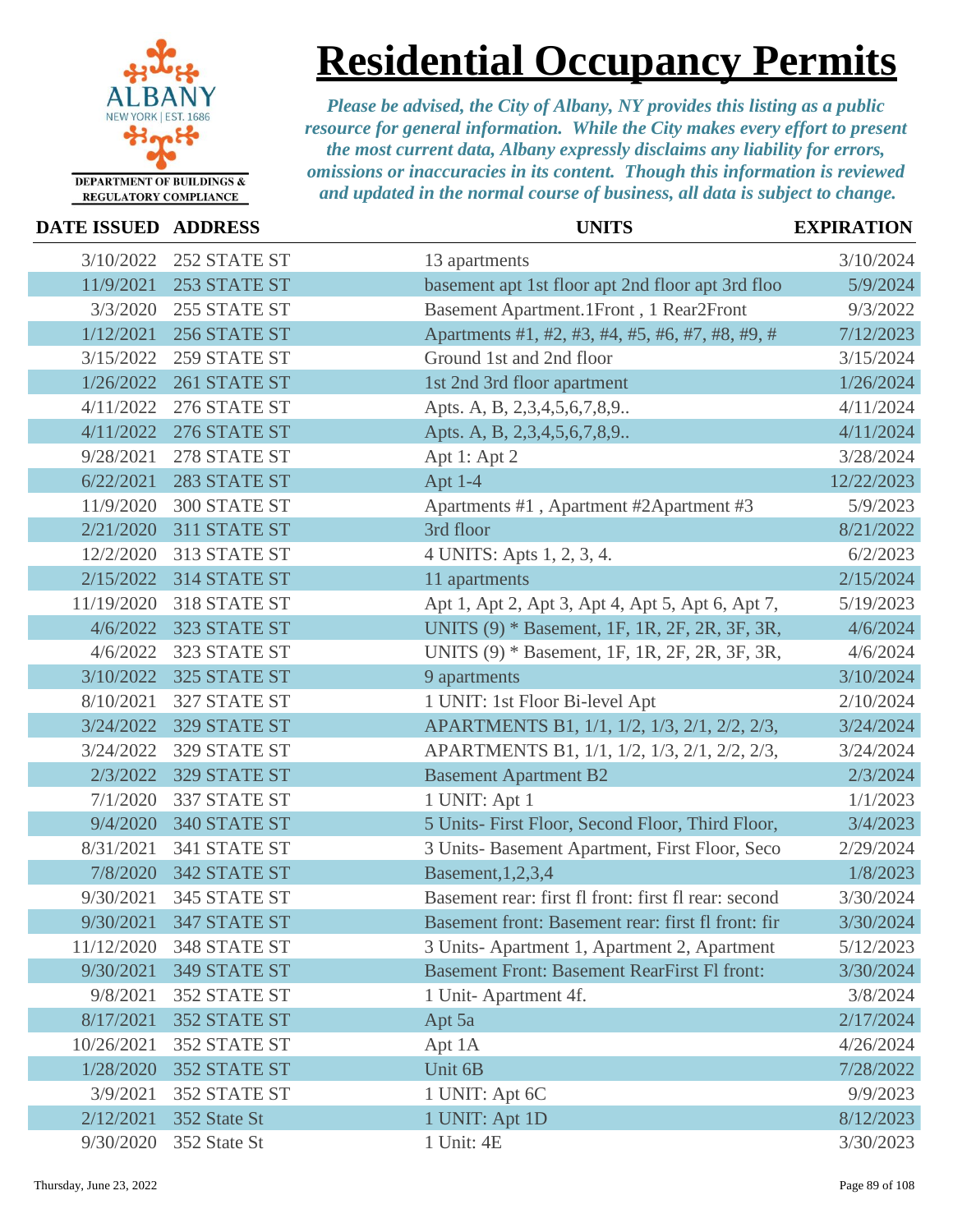

**Residential Occupancy Permits**

| <b>DATE ISSUED ADDRESS</b> |                     | <b>UNITS</b>                                     | <b>EXPIRATION</b> |
|----------------------------|---------------------|--------------------------------------------------|-------------------|
| 1/17/2020                  | 360 STATE ST        | Apt. 1F, Apt. 1R, Apt. 2, Apt. 3, Apt. 4, Baseme | 7/17/2022         |
| 5/11/2022                  | 363 STATE ST        | Basement, 1F, 1R, 2F, 2R, 3F, 3R                 | 5/11/2024         |
| 3/21/2022                  | 385 STATE ST        | Basement Apartment, Apartment 1F, Apartment      | 3/21/2024         |
| 3/21/2022                  | 385 STATE ST        | Basement Apartment, Apartment 1F, Apartment      | 3/21/2024         |
| 3/21/2022                  | 387 STATE ST        | Basement Apartment, Apartment 1R, Apartment      | 3/21/2024         |
| 3/21/2022                  | 387 STATE ST        | Basement Apartment, Apartment 1R, Apartment      | 3/21/2024         |
| 12/4/2021                  | 397 STATE ST        | 60 Units- -397 State- E,F,G,H, J, K, L, M, N,    | 12/4/2023         |
| 1/24/2022                  | 399 STATE ST        | Unit 903 unit 908                                | 1/24/2024         |
| 9/30/2020                  | <b>429 STATE ST</b> | 2 UNITS: Apt 1 & Apt 2                           | 3/30/2023         |
| 11/22/2021                 | <b>433 STATE ST</b> | 1 Unit-Basement Apartment.                       | 11/22/2023        |
| 5/27/2020                  | <b>439 STATE ST</b> | 1 Family                                         | 11/27/2022        |
| 2/28/2022                  | <b>447 STATE ST</b> | <b>Basement</b> apartment                        | 2/28/2024         |
| 11/4/2020                  | <b>461 STATE ST</b> | 8 Units- Basement Apartment, First Floor Front,  | 5/4/2023          |
| 10/30/2020                 | 479 STATE ST        | Apts 1-12                                        | 4/30/2023         |
| 4/26/2021                  | <b>489 STATE ST</b> | Apt 1,2,3,4                                      | 10/26/2023        |
| 11/3/2020                  | <b>497 STATE ST</b> | 5 Units-Apartment 1, Apartment 2, Apartment      | 5/3/2023          |
| 6/14/2022                  | 501 STATE ST        | Basement apartment apartment 2 apartment 3 ap    | 6/14/2024         |
| 9/30/2020                  | 645 STATE ST        | 2 Units: FLOOR 1 & FLOOR 2                       | 3/30/2023         |
| 1/14/2022                  | 647 STATE ST        | 1st & 2nd floors units ok                        | 1/14/2024         |
| 9/24/2021                  | <b>655 STATE ST</b> | First Floor Apartment & Second Floor Apartme     | 3/24/2024         |
| 2/16/2022                  | <b>659 STATE ST</b> | 1st and 2nd floor apartment                      | 2/16/2024         |
| 9/21/2021                  | <b>662 STATE ST</b> | Apt 1: Apt 2                                     | 3/21/2024         |
| 4/15/2022                  | <b>663 STATE ST</b> | First Floor, Second Floor                        | 4/15/2024         |
| 4/15/2022                  | <b>663 STATE ST</b> | First Floor, Second Floor                        | 4/15/2024         |
| 8/24/2021                  | <b>681 STATE ST</b> | 1 Family                                         | 2/24/2024         |
| 4/15/2021                  | <b>683 STATE ST</b> | Apt 1: Apt 2                                     | 10/15/2023        |
| 1/13/2021                  | <b>684 STATE ST</b> | First Floor, Second Floor                        | 7/13/2023         |
| 5/19/2020                  | 686 State St        | 1st and 2nd floor apt                            | 11/19/2022        |
| 8/12/2021                  | <b>687 STATE ST</b> | Apt 1: Apt 2                                     | 2/12/2024         |
| 1/13/2021                  | <b>688 STATE ST</b> | First Floor, Second Floor                        | 7/13/2023         |
| 1/13/2021                  | <b>690 STATE ST</b> | 9 Units- 690- First Floor, Second Floor, Thi     | 7/13/2023         |
| 11/22/2020                 | 691 STATE ST        | First Floor Apartment & Second Floor Apartme     | 5/22/2023         |
| 8/10/2021                  | <b>698 STATE ST</b> | Apt 1: Apt 2                                     | 2/10/2024         |
| 1/24/2020                  | 702 STATE ST        | 2 Units-Apartment 1, Apartment 2.                | 7/24/2022         |
| 11/12/2021                 | 704 STATE ST        | 1st floor apartment and 2nd floor apartment      | 5/12/2024         |
| 8/21/2020                  | 705 STATE ST        | 1-family                                         | 2/21/2023         |
| 2/9/2022                   | 708 STATE ST        | First Flr,. Second Flr.                          | 2/9/2024          |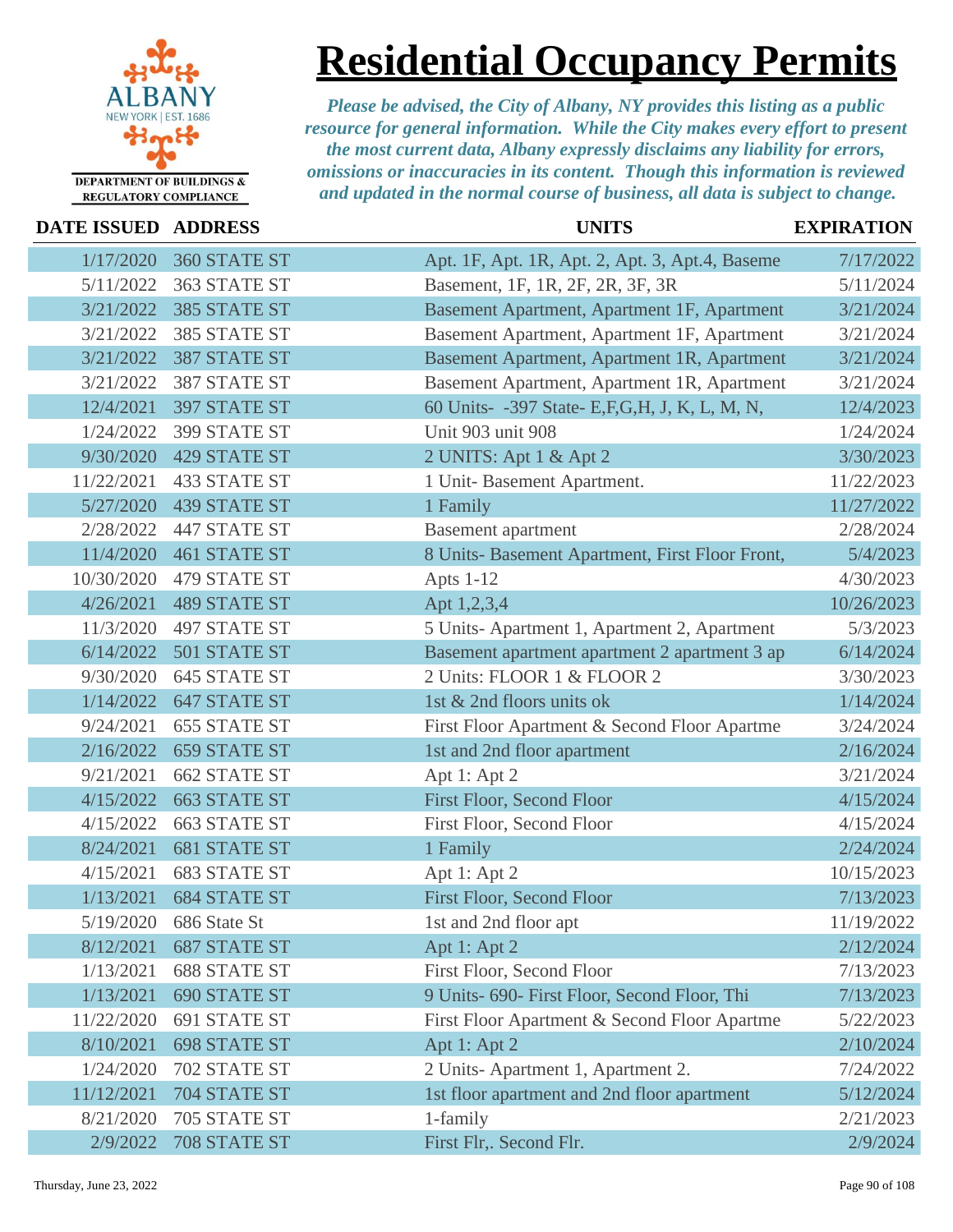

**Residential Occupancy Permits**

| DATE ISSUED ADDRESS |                           | <b>UNITS</b>                                                           | <b>EXPIRATION</b> |
|---------------------|---------------------------|------------------------------------------------------------------------|-------------------|
| 3/9/2022            | 711 STATE ST              | 1st floor, 2nd floor                                                   | 3/9/2024          |
| 9/21/2021           | 713 STATE ST              | Basement, First Floor, Second Floor                                    | 3/21/2024         |
| 2/26/2020           | 716 STATE ST              | 2 Units- First Floor, Second Floor.                                    | 8/26/2022         |
| 9/3/2020            | 721 STATE ST              | <b>First Floor Second Floor</b>                                        | 3/3/2023          |
| 3/9/2022            | 723 STATE ST              | 1st floor, 2nd floor                                                   | 3/9/2024          |
| 6/19/2020           | 998 STATE ST              | Apt #1 & Apt #2                                                        | 12/19/2022        |
| 1/28/2021           | 1000 STATE ST             | 2 Units - First Floor, Second Floor                                    | 7/28/2023         |
| 1/14/2021           | 1102 STATE ST             | Apartment 1, Apartment 2                                               | 7/14/2023         |
| 3/11/2021           | 665 STATE ST - 2nd; Final | 2 Units- First Floor, Second Floor.                                    | 9/11/2023         |
| 9/23/2020           |                           | 493 STATE ST (AKA 491 STA 9 Units-Basement, 1A, 1B, 2A, 2B, 3A, 3B, 4A | 3/23/2023         |
| 1/11/2021           | 391 STATE ST (AKA 88 SPRI | 2nd floor apartment.                                                   | 7/11/2023         |
| 3/15/2022           | <b>29 STEPHEN ST</b>      | 1 family house                                                         | 3/15/2024         |
| 2/12/2020           | <b>30 STEPHEN ST</b>      | Apartment # 1Apartment # 2Apartment # 3                                | 8/12/2022         |
| 1/19/2021           | <b>32 STEPHEN ST</b>      | Apartments #1, #2, $&$ #3                                              | 7/19/2023         |
| 5/5/2022            | <b>40 STEUBEN PL</b>      | 1st floor apartment 101 2nd floor apartment 201                        | 5/5/2024          |
| 7/23/2020           | 2 STONEHENGE LN           | 19 Stonehenge Apt 1A, 1B, 1D, 1E17 Stonehe                             | 1/23/2023         |
| 8/14/2020           | <b>2 STONEHENGE LN</b>    | 24 Units-Bldg.1 Apts: 9A, 9B, 9D, 9E.Bldg.                             | 2/14/2023         |
| 8/6/2020            | 2 STONEHENGE LN           | 24 Units-8 Stonehenge-Apt: 13A, 13B, 13C, 1                            | 2/6/2023          |
| 8/20/2020           | 2 STONEHENGE LN           | 18 Stonehenge Apt, 18A, 18B, 18C, 18D, 18E 18                          | 2/20/2023         |
| 7/30/2020           | <b>2 STONEHENGE LN</b>    | 11 Stonehenge Apt 4A, 4B, 4C, 4D, 4E9 Stoneh                           | 1/30/2023         |
| 1/26/2022           | <b>6 SUMMIT AVE</b>       | 1 Unit- First Floor.                                                   | 1/26/2024         |
| 3/29/2021           | <b>14 SUMMIT AVE</b>      | <b>Owner Occupied</b>                                                  | 9/29/2023         |
| 6/16/2021           | <b>33 SUMMIT AVE</b>      | 1 Unit- First Floor.                                                   | 12/16/2023        |
| 2/7/2020            | <b>35 SUMMIT AVE</b>      | 1st floor apt                                                          | 8/7/2022          |
| 1/8/2021            | <b>40 SUMMIT AVE</b>      | Apt 1, Apt 2                                                           | 7/8/2023          |
| 2/16/2022           | <b>45 SUMMIT AVE</b>      | 1st and 2nd floor apartment                                            | 2/16/2024         |
| 1/28/2020           | <b>47 SUMMIT AVE</b>      | 1st Floor, 2nd Floor, 3rd Floor.                                       | 7/28/2022         |
|                     | 4/18/2022 59 SUMMIT AVE   | 1st floor                                                              | 4/18/2024         |
| 3/18/2022           | <b>60 SUMMIT AVE</b>      | 3 Units- First Floor, Second Floor, Third Floor.                       | 3/18/2024         |
| 3/18/2022           | <b>60 SUMMIT AVE</b>      | 3 Units- First Floor, Second Floor, Third Floor.                       | 3/18/2024         |
| 1/31/2020           | <b>62 SUMMIT AVE</b>      | 2 Units- First Floor, Second Floor.                                    | 7/31/2022         |
| 11/27/2020          | <b>12 SWARTSON CT</b>     | 1 Unit- Single Family.                                                 | 5/27/2023         |
| 7/26/2021           | <b>24 SWARTSON CT</b>     | Apt 1                                                                  | 1/26/2024         |
| 6/22/2020           | <b>20 SYCAMORE ST</b>     | <b>First FloorSecond Floor</b>                                         | 12/22/2022        |
| 8/14/2020           | <b>25 SYCAMORE ST</b>     | Apt 1                                                                  | 2/14/2023         |
| 1/10/2022           | <b>67 SYCAMORE ST</b>     | First Floor Apartment & Second Floor Apartme                           | 1/10/2024         |
| 12/13/2021          | 27 TALLMADGE AVE          | One Family House                                                       | 12/13/2023        |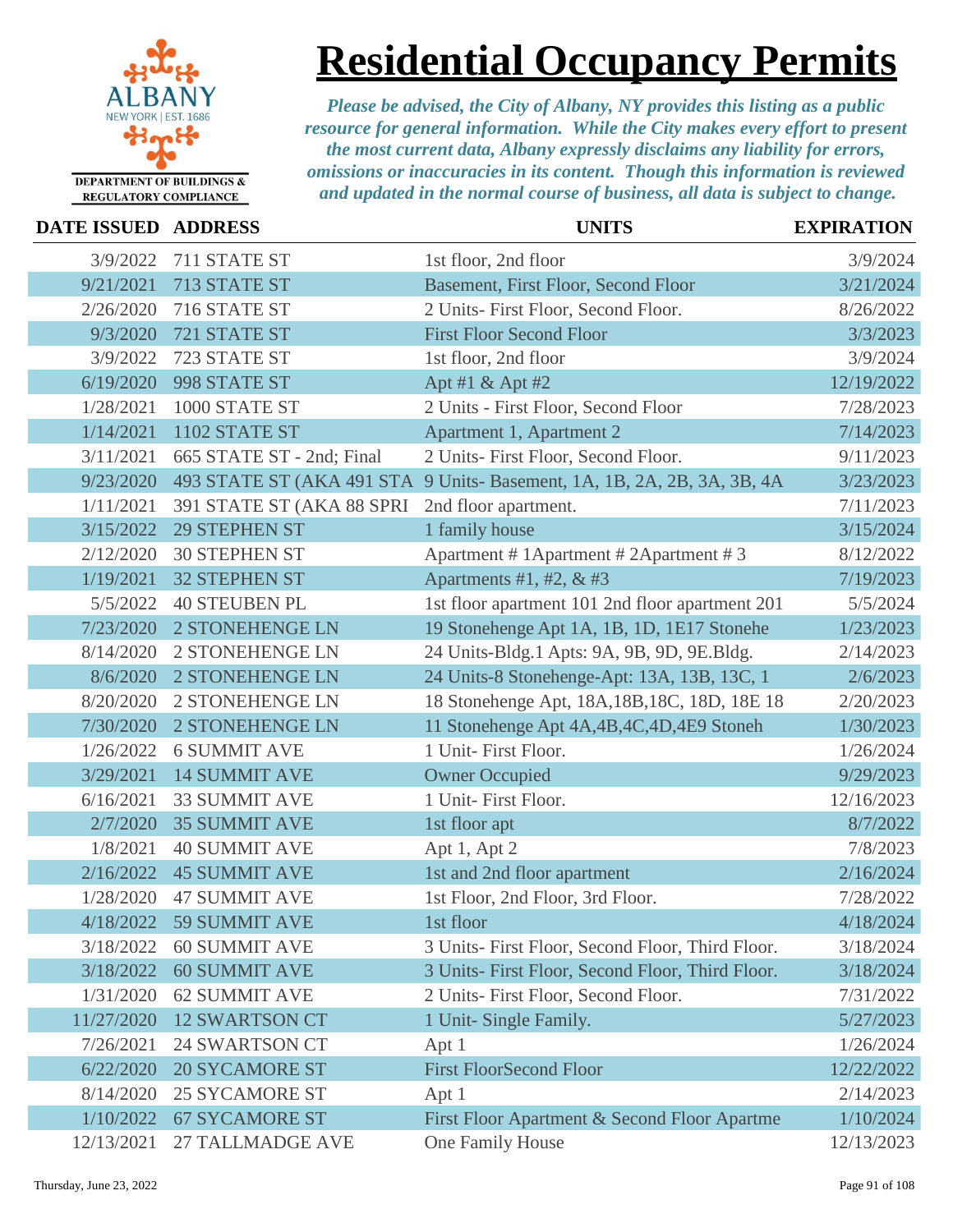

# **Residential Occupancy Permits**

| DATE ISSUED ADDRESS |                         | <b>UNITS</b>                                      | <b>EXPIRATION</b> |
|---------------------|-------------------------|---------------------------------------------------|-------------------|
| 3/22/2022           | <b>9 TAMPA AVE</b>      | <b>Basement Apartment, First Floor Apartment</b>  | 3/22/2024         |
| 3/22/2022           | 9 TAMPA AVE             | <b>Basement Apartment, First Floor Apartment</b>  | 3/22/2024         |
| 10/29/2020          | <b>11 TAMPA AVE</b>     | Apt 1, Apt 2, Apt 3                               | 4/29/2023         |
| 3/11/2020           | 27 TAMPA AVE            | Unit 1 & Unit 2                                   | 9/11/2022         |
| 9/21/2020           | <b>43 TAMPA AVE</b>     | 1-family                                          | 3/21/2023         |
| 8/12/2020           | <b>16 TEN BROECK PL</b> | <b>APARTMENT # 1APARTMENT # 2</b>                 | 2/12/2023         |
| 8/12/2020           | <b>18 TEN BROECK PL</b> | <b>APARTMENT # 1APARTMENT # 2</b>                 | 2/12/2023         |
| 8/25/2021           | <b>1 TEN BROECK ST</b>  | 3 UNITS: Apts 1, 2, 3.                            | 2/25/2024         |
| 11/18/2021          | <b>3 TEN BROECK ST</b>  | Apt 1: Apt 2                                      | 11/18/2023        |
| 8/30/2021           | <b>13 TEN BROECK ST</b> | Apt 1: Apt 2: Apt 3: Apt 4: Apt 5: Apt 6: Apt 7:  | 2/29/2024         |
| 3/18/2020           | <b>13 TEN BROECK ST</b> | Basement Apts: Front, Rear, Rear RightFirst       | 9/18/2022         |
| 12/23/2021          | <b>15 TEN BROECK ST</b> | BSMT 1st FL 3rd FL                                | 12/23/2023        |
| 3/3/2020            | 17 Ten Broeck St        | <b>Basement Apartment</b>                         | 9/3/2022          |
| 9/9/2021            | <b>18 TEN BROECK ST</b> | Apt 1: Apt 2: Apt 3: Apt 4                        | 3/9/2024          |
| 2/15/2022           | <b>20 TEN BROECK ST</b> | Basement 1,2, 3rd floor apartment                 | 2/15/2024         |
| 11/22/2021          | <b>21 TEN BROECK ST</b> | Apt 1: Apt 2: Apt 3: Apt 4: Apt 5: Apt 6: Apt 7:  | 11/22/2023        |
| 3/1/2022            | <b>22 TEN BROECK ST</b> | 3 Units- Apartment 1, Apartment 2, Apartment      | 3/1/2024          |
| 4/25/2022           | <b>29 TEN BROECK ST</b> | Apt 2Bsmt Apt                                     | 4/25/2024         |
| 4/22/2022           | <b>35 TEN BROECK ST</b> | 1st, 2nd floor & Basement Apt.                    | 4/22/2024         |
| 9/28/2021           | <b>37 TEN BROECK ST</b> | Basement Apartment, Apartments #1, #2, #3         | 3/28/2024         |
| 9/28/2021           | <b>39 TEN BROECK ST</b> | Apartments $#1, #2, #3$                           | 3/28/2024         |
| 2/10/2022           | <b>43 TEN BROECK ST</b> | 2 Units-43A(First/Second Floor), 43B(Baseme       | 2/10/2024         |
| 5/12/2022           | <b>45 TEN BROECK ST</b> | <b>Basement</b> apartment                         | 5/12/2024         |
| 12/20/2021          | <b>47 TEN BROECK ST</b> | Apt A: Apt AA: Apt B: Apt C: Apt D                | 12/20/2023        |
| 6/30/2021           | 53 TEN BROECK ST        | 3 UNITS: 1st Fl, 2nd Fl, 3rd Fl                   | 12/30/2023        |
| 12/29/2021          | 55 TEN BROECK ST        | 2 BASEMENT APARTMENTS, FIRST FLOO                 | 12/29/2023        |
| 1/26/2022           | 57 TEN BROECK ST        | Apartment 1 2 3 4.                                | 1/26/2024         |
| 2/15/2022           | 59 TEN BROECK ST        | Basement 1 2nd and 3rd floor apartment            | 2/15/2024         |
| 6/1/2021            | <b>69 TEN BROECK ST</b> | Apt 1: Apt 2: Apt 3: Apt 4                        | 12/1/2023         |
| 6/1/2021            | <b>71 TEN BROECK ST</b> | Apt 1: Apt 2: Apt 3: Apt 4                        | 12/1/2023         |
| 6/22/2021           | <b>73 TEN BROECK ST</b> | Apt 1: Apt 2: Apt 3: Apt 4                        | 12/22/2023        |
| 5/3/2022            | 77 TEN BROECK ST        | basement 1st 2nd 3rd floor apartments             | 5/3/2024          |
| 11/16/2021          | 79 TEN BROECK ST        | Apt 1: Apt 2: Apt 3: Apt 4                        | 11/16/2023        |
| 1/31/2022           | <b>81 TEN BROECK ST</b> | Unit 1, Unit 2, Unit 3, Unit 4, Unit 5, Unit 6, U | 1/31/2024         |
| 1/18/2022           | <b>85 TEN BROECK ST</b> | Basement, First Floor, Second Floor, Third Floo   | 1/18/2024         |
| 2/25/2021           | <b>87 TEN BROECK ST</b> | Basement apt                                      | 8/25/2023         |
| 1/11/2022           | 97 TEN BROECK ST        | Apartment #1, Apartment #2, Apartment #3.         | 1/11/2024         |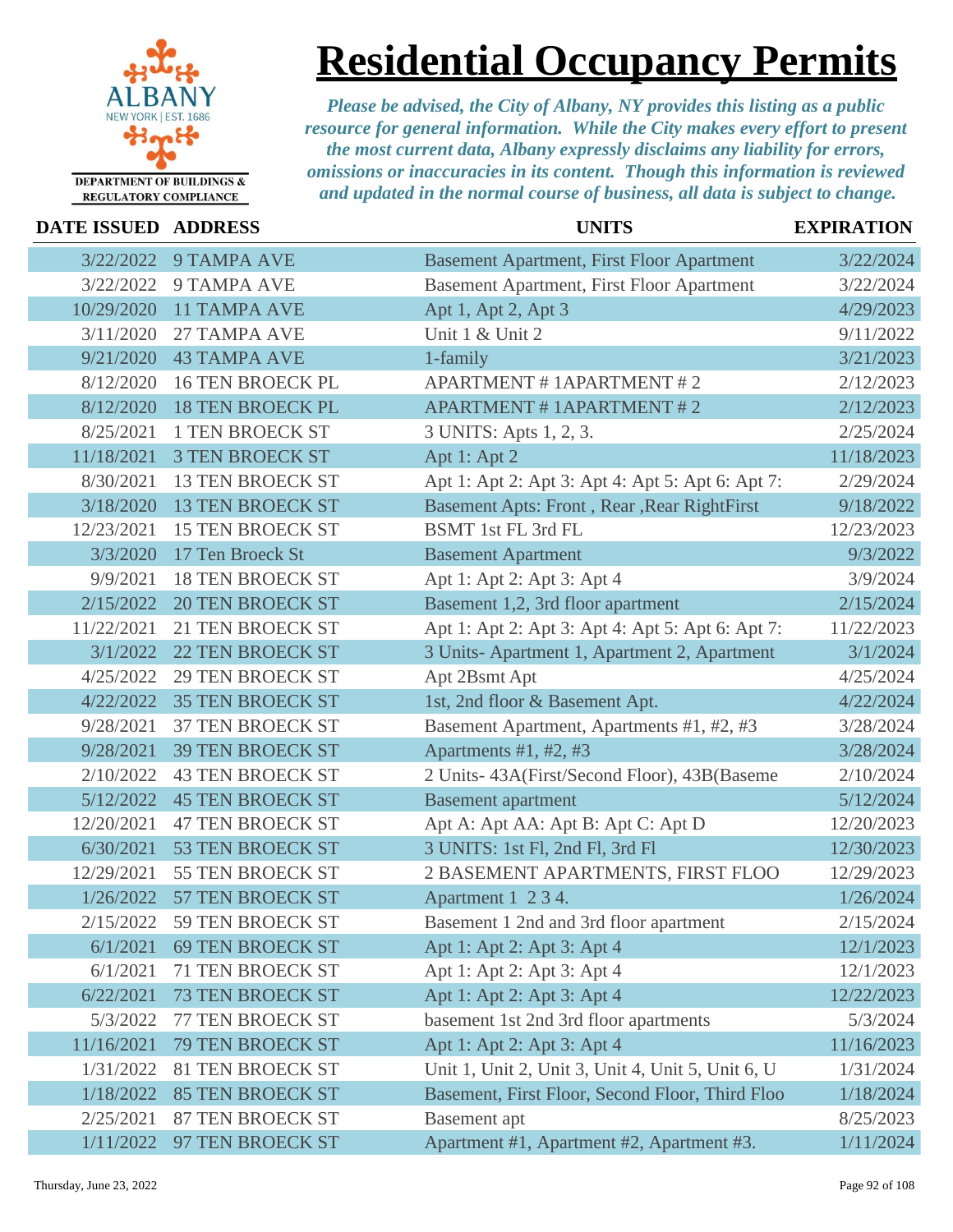

### **Residential Occupancy Permits**

| DATE ISSUED ADDRESS |                          | <b>UNITS</b>                                     | <b>EXPIRATION</b> |
|---------------------|--------------------------|--------------------------------------------------|-------------------|
| 11/3/2021           | 99 TEN BROECK ST         | Unit 1, Unit 2, Unit 3, Garden                   | 5/3/2024          |
| 11/5/2021           | <b>103 TEN BROECK ST</b> | First Floor Apartment #1, Second Floor Apartm    | 5/5/2024          |
| 1/11/2022           | <b>4 TEN EYCK AVE</b>    | 2 Units-Apartment 1, Apartment 2.                | 1/11/2024         |
| 6/11/2020           | <b>5 TEN EYCK AVE</b>    | 3 Units- First Floor, Second Floor, Third Floor. | 12/11/2022        |
| 3/14/2022           | <b>29 TEN EYCK AVE</b>   | 2 Units- First Floor, Second Floor               | 3/14/2024         |
| 1/14/2021           | <b>30 TEN EYCK AVE</b>   | Apartments #1 & #2                               | 7/14/2023         |
| 10/27/2021          | <b>31 TEN EYCK AVE</b>   | 2 Units- First Floor, Second Floor.              | 4/27/2024         |
| 1/7/2021            | <b>33 TEN EYCK AVE</b>   | 1st Floor Apartment and 2nd Floor Apartment      | 7/7/2023          |
| 6/1/2020            | <b>36 TEN EYCK AVE</b>   | 2 Units- First Floor, Second Floor.              | 12/1/2022         |
| 12/22/2021          | <b>41 TEN EYCK AVE</b>   | ROP issued 1st & 2nd floors                      | 12/22/2023        |
| 12/3/2021           | <b>16 TERRACE AVE</b>    | 1 Unit- First Floor.                             | 12/3/2023         |
| 2/8/2022            | <b>3 TEUNIS ST</b>       |                                                  | 2/8/2024          |
| 10/6/2020           | <b>5 TEUNIS ST</b>       | Apt 1, Apt 2                                     | 4/6/2023          |
| 12/11/2020          | <b>6 TEUNIS ST</b>       | Apt 1; Apt 2                                     | 6/11/2023         |
| 7/20/2021           | 9 TEUNIS ST              | apt 1 and apt 2                                  | 1/20/2024         |
| 5/10/2021           | 11 TEUNIS ST             | Apt 1: Apt 2                                     | 11/10/2023        |
| 7/8/2021            | <b>8 THEATER ROW</b>     | Apt $1-3$                                        | 1/8/2024          |
| 8/26/2021           | <b>12 THEATER ROW</b>    | 3 Units- First Floor, Second Floor, Third Floor. | 2/26/2024         |
| 2/9/2022            | <b>76 THIRD AVE</b>      | Apartment 1, Apartment 2                         | 2/9/2024          |
| 3/21/2022           | 77 THIRD AVE             | 1st floor and 2nd floor apartment                | 3/21/2024         |
| 3/21/2022           | 77 THIRD AVE             | 1st floor and 2nd floor apartment                | 3/21/2024         |
| 2/9/2022            | <b>80 THIRD AVE</b>      | Apartment 1, Apartment 2, Apartment 3            | 2/9/2024          |
| 9/17/2021           | <b>83 THIRD AVE</b>      | 2 Units- Basement Apartment, First Floor/Seco    | 3/17/2024         |
| 9/17/2021           | <b>85 THIRD AVE</b>      | 2 UNits- Basement Apartment, First Floor, Seco   | 3/17/2024         |
| 9/17/2021           | <b>87 THIRD AVE</b>      | 2 Units- Basement Apartment, First Floor/ Seco   | 3/17/2024         |
| 11/18/2021          | <b>88 THIRD AVE</b>      | 2 Units- First FLoor, Second Floor.              | 11/18/2023        |
| 9/17/2021           | <b>89 THIRD AVE</b>      | 2 Units- Basement Apartment, First Floor/secon   | 3/17/2024         |
|                     | 12/17/2021 147 Third Ave | 1 Unit- Single Family.                           | 12/17/2023        |
| 2/10/2021           | <b>68 THIRD ST</b>       | 1st floor, 2nd floor                             | 8/10/2023         |
| 3/3/2022            | 95 THIRD ST              | First Floor Apartment & Second Floor Apartme     | 3/3/2024          |
| 10/6/2021           | 234 THIRD ST             | 1 Unit- Second Floor.                            | 4/6/2024          |
| 5/20/2022           | 253 THIRD ST             | 1 family                                         | 5/20/2024         |
| 1/3/2020            | 260 THIRD ST             | First Floor, Second Floor                        | 7/3/2022          |
| 9/17/2020           | 269 Third St             | <b>First Floor Second Floor</b>                  | 3/17/2023         |
| 1/27/2022           | 275 Third St             | 1st and 2nd floor apartment                      | 1/27/2024         |
| 5/16/2022           | 281 THIRD ST             | <b>Second Floor Apartment</b>                    | 5/16/2024         |
| 11/16/2020          | 281 THIRD ST             | 1st floor apt                                    | 5/16/2023         |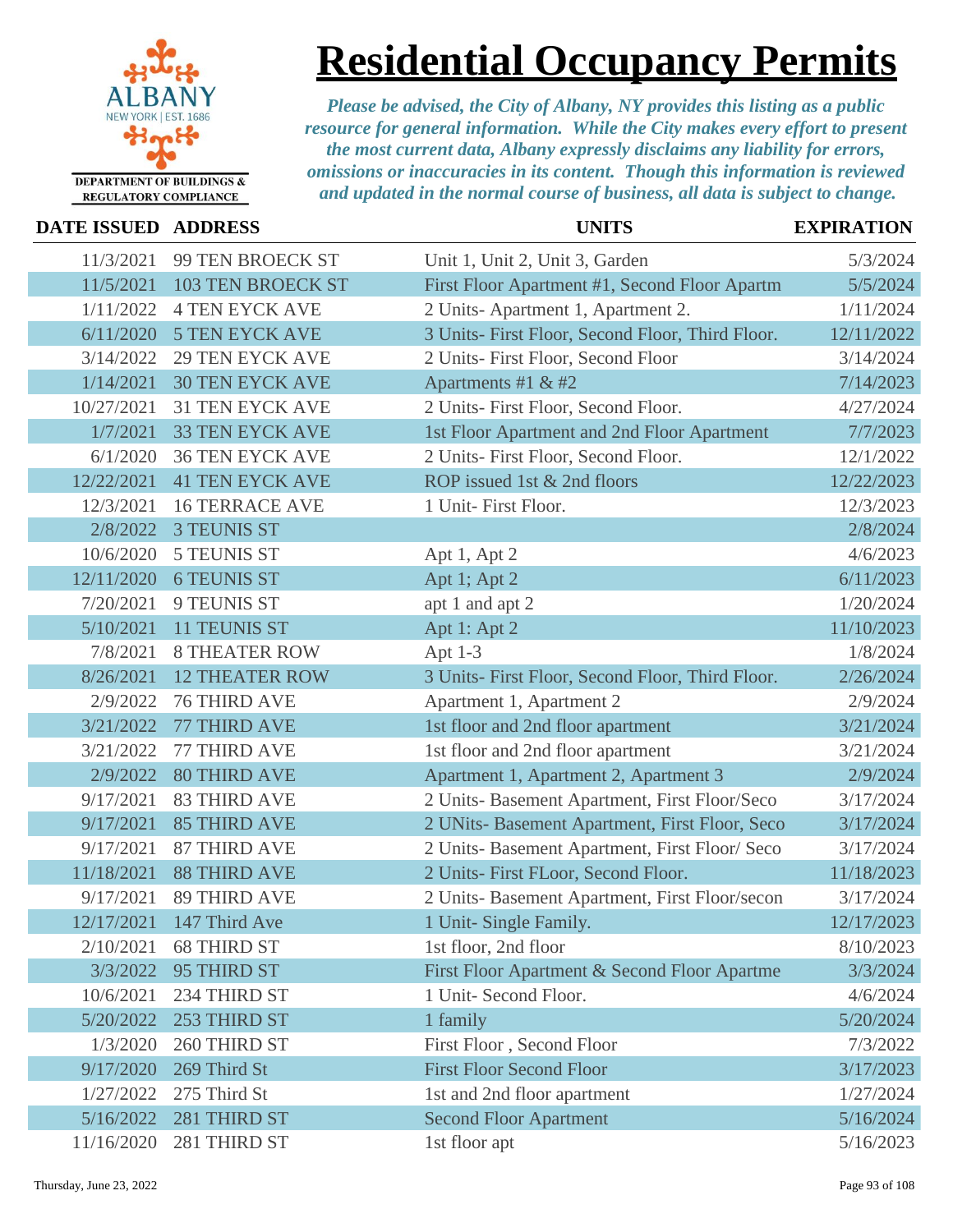

**Residential Occupancy Permits**

*Please be advised, the City of Albany, NY provides this listing as a public resource for general information. While the City makes every effort to present the most current data, Albany expressly disclaims any liability for errors, omissions or inaccuracies in its content. Though this information is reviewed and updated in the normal course of business, all data is subject to change.*

|  | <b>REGULATORY COMPLIANCE</b> |
|--|------------------------------|
|--|------------------------------|

### **DATE ISSUED ADDRESS UNITS EXPIRATION** 3/6/2020 292 THIRD ST **Apt 2** 9/6/2022 1/14/2022 297 THIRD ST 2 UNits- First Floor, Second Floor 1/14/2024 1/14/2022 299 THIRD ST 2 UNits- First Floor, Second Floor 1/14/2024 1/14/2022 301 THIRD ST 2 UNits- First Floor, Second Floor 1/14/2024 1/28/2022 335 THIRD ST Second Floor Apartment 1/28/2024 1/14/2020 335 THIRD ST Apartment#1 7/14/2022 5/1/2020 339 THIRD ST 1st floor apt and 2nd floor apt 11/1/2022 1/28/2021 342 THIRD ST First Floor Apartment, Second Floor Apartment 7/28/2023 4/6/2021 347 THIRD ST Apt 1: Apt 2 10/6/2023 11/13/2020 348 THIRD ST Apartment C 5/13/2023 12/15/2021 379 THIRD ST 1 Unit- First Floor. 12/15/2023 11/12/2021 384 THIRD ST First Floor Apartment & Second Floor Apartme 5/12/2024 3/25/2022 387 THIRD ST 2nd floor 3/25/2024 3/25/2022 387 THIRD ST 2nd floor 3/25/2024 6/1/2021 388 THIRD ST 2 Units- First Floor, Second Floor. 12/1/2023 8/11/2021 390 THIRD ST 2 Units- First Floor, Second Floor. 2/11/2024 8/30/2021 410 THIRD ST 2 Units- First Floor, Second Floor. 2/29/2024 3/24/2021 414 THIRD ST Apartment 1, Apartment 2 9/24/2023 6/8/2020 416 THIRD ST First Floor Second Floor 12/8/2022 8/9/2021 429 THIRD ST 1 UNIT: 1 Family 2/9/2024 10/26/2020 430 THIRD ST Basement apartment, First Floor Apartment #1 4/26/2023 9/14/2021 466 THIRD ST Apt 1: Apt 2 3/14/2024 8/10/2021 466 THIRD ST CLOSED. NEW OWNER OPENED THEIR O 2/10/2024 1/28/2022 474 THIRD ST 1st and 2nd floor apartment 1/28/2024 3/9/2021 480 THIRD ST First floor Apartment #1 & Second Floor Apart 9/9/2023 10/6/2021 503 THIRD ST 2 Units- First Floor, Second Floor. 4/6/2024 6/30/2020 504 THIRD ST 2 Units: 1st Fl and 2nd Fl 12/30/2022 4/5/2021 506 THIRD ST Apartment 1, Apartment 2 10/5/2023 4/5/2021 508 THIRD ST Apartment 1, Apartment 2 10/5/2023 8/26/2020 516 THIRD ST Apartment #1 & Apartment #2 2/26/2023 7/8/2020 524 THIRD ST First Floor Second Floor 1/8/2023 10/28/2021 531 THIRD ST 531 Third St 4/28/2024 5/10/2022 538 THIRD ST 1st floor and 2nd floor apartment 5/10/2024 10/12/2021 540 THIRD ST 2 Units- First Floor, Second Floor. 4/12/2024 9/10/2021 545 THIRD ST 2 Units- First Floor, Second Floor. 3/10/2024 12/29/2021 553 THIRD ST 1st and 2nd floor apartment 12/29/2023 8/25/2021 558 THIRD ST Apt 1: Apt 2 2/25/2024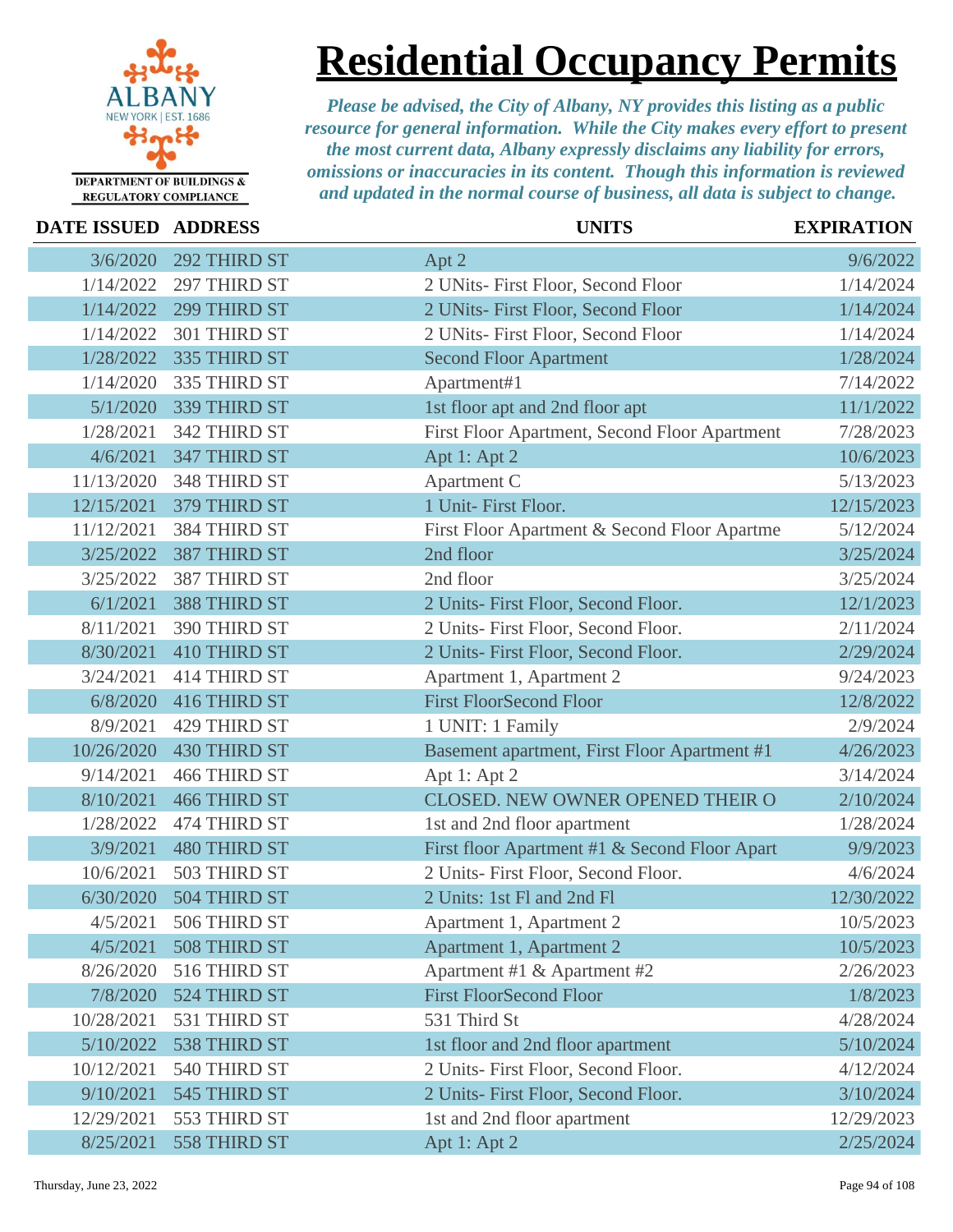

**Residential Occupancy Permits**

| DATE ISSUED ADDRESS |                       | <b>UNITS</b>                                   | <b>EXPIRATION</b> |
|---------------------|-----------------------|------------------------------------------------|-------------------|
| 3/10/2022           | 559 THIRD ST          | 2 Units- First Floor, Second Floor.            | 3/10/2024         |
| 10/7/2021           | 561 THIRD ST          | 2 Units- First Floor, Second Floor.            | 4/7/2024          |
| 7/8/2020            | 562 THIRD ST          | <b>First FloorSecond Floor</b>                 | 1/8/2023          |
| 12/7/2020           | 577 THIRD ST          | First Flr, Second Flr                          | 6/7/2023          |
| 6/21/2021           | 584 THIRD ST          | 2 Units- First Floor, Second Floor.            | 12/21/2023        |
| 2/11/2022           | 586 THIRD ST          | 1 Unit- Second Floor.                          | 2/11/2024         |
| 3/2/2021            | 590 THIRD ST          | 1st floor apt and 2nd floor apt                | 9/2/2023          |
| 8/26/2020           | 593 THIRD ST          | Apt 1, Apt 2                                   | 2/26/2023         |
| 3/30/2021           | 594 THIRD ST          | 1st floor, 2nd floor                           | 9/30/2023         |
| 6/21/2021           | 595 THIRD ST          | 2 Units- First Floor, Second Floor.            | 12/21/2023        |
| 8/25/2021           | 596 THIRD ST          | Apt 1: Apt 2                                   | 2/25/2024         |
| 3/30/2021           | 599 THIRD ST          | 1st floor, 2nd floor                           | 9/30/2023         |
| 1/18/2022           | <b>602 THIRD ST</b>   | 1st floor apartment                            | 1/18/2024         |
| 3/2/2021            | <b>602 THIRD ST</b>   | Apartment #1 & Apartment #2                    | 9/2/2023          |
| 1/28/2020           | <b>604 THIRD ST</b>   | Apt 1, Apt 2                                   | 7/28/2022         |
| 5/5/2022            | <b>605 THIRD ST</b>   | 1st and 2nd floor apartment                    | 5/5/2024          |
| 12/1/2021           | 607 THIRD ST          | First Apartment #1 & Second Floor Apartment    | 12/1/2023         |
| 3/10/2021           | <b>609 THIRD ST</b>   | Apartment 1, Apartment 2                       | 9/10/2023         |
| 11/9/2020           | 609 THIRD ST          | Apt 1, Apt 2                                   | 5/9/2023          |
| 5/27/2020           | 616 THIRD ST          | <b>First FloorSecond Floor</b>                 | 11/27/2022        |
| 1/19/2022           | 627 THIRD ST          | Apt 1: Apt 2                                   | 1/19/2024         |
| 3/23/2022           | 649 THIRD ST          | 2 family side by side                          | 3/23/2024         |
| 3/23/2022           | 649 THIRD ST          | 2 family side by side                          | 3/23/2024         |
| 3/2/2022            | 651 THIRD ST          | 1st floor apartment                            | 3/2/2024          |
| 1/31/2022           | <b>666 THIRD ST</b>   | Bldg 1 101-124 and 201-226Bldg 2 201-208       | 1/31/2024         |
| 5/10/2021           | 679 THIRD ST          | 1Unit- Second Floor.                           | 11/10/2023        |
| 12/11/2020          | <b>685 THIRD ST</b>   | 2 Units- First Floor, Second Floor.            | 6/11/2023         |
| 3/25/2021           | 687 THIRD ST          | Apartment 1                                    | 9/25/2023         |
| 6/5/2020            | 691 THIRD ST          | First Floor FrontFirst Floor Rear              | 12/5/2022         |
| 11/1/2021           | 699 THIRD ST          | 1 Unit- single family.                         | 5/1/2024          |
| 12/21/2021          | 702 THIRD ST          | One Family                                     | 12/21/2023        |
| 3/4/2022            | <b>858 THIRD ST</b>   | 1st and 2nd floor                              | 3/4/2024          |
| 8/27/2020           | 860 THIRD ST          | 1st Fl and 2nd Fl                              | 2/27/2023         |
| 11/13/2020          | 861 THIRD ST          | First floor apartment & Second floor apartment | 5/13/2023         |
| 3/2/2022            | 862 THIRD ST          | First Floor Apartment & Second Floor Apartme   | 3/2/2024          |
| 4/6/2022            | <b>66 THORNTON ST</b> | First Floor, Second Floor.                     | 4/6/2024          |
| 4/6/2022            | <b>66 THORNTON ST</b> | First Floor, Second Floor.                     | 4/6/2024          |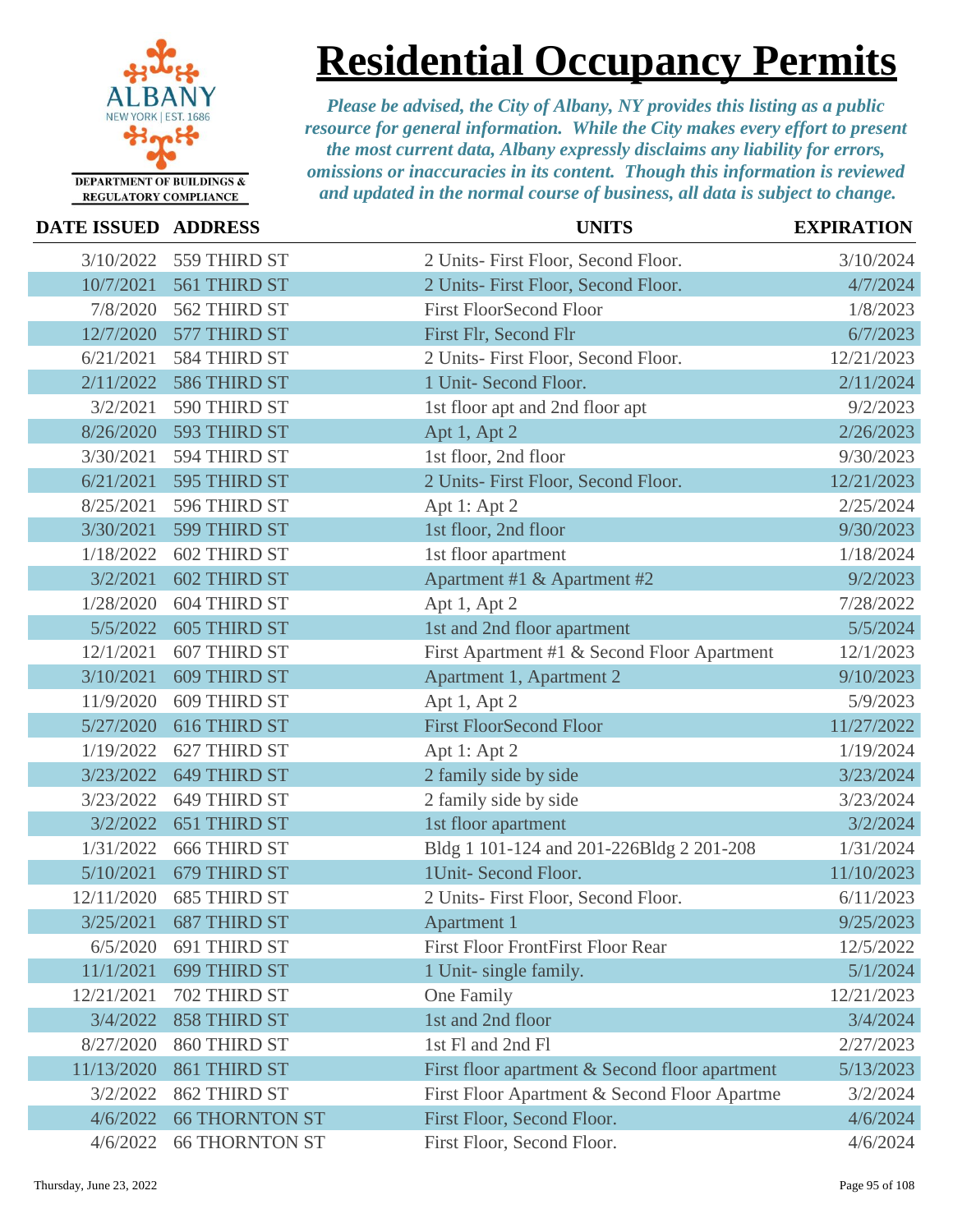

### **Residential Occupancy Permits**

| DATE ISSUED ADDRESS |                          | <b>UNITS</b>                                      | <b>EXPIRATION</b> |
|---------------------|--------------------------|---------------------------------------------------|-------------------|
| 1/11/2022           | <b>80 THORNTON ST</b>    | Apt 1: Apt 2                                      | 1/11/2024         |
| 1/27/2022           | <b>2 THURLOW TER</b>     | 137 Units-1A-1I, 2A-2P, 3A-3P, 4A-4P, 5A          | 1/27/2024         |
| 9/15/2021           | <b>9 THURLOW TER</b>     | Apt 1, Basement                                   | 3/15/2024         |
| 10/8/2020           | 17 TREMONT ST            | 1 Unit                                            | 4/8/2023          |
| 3/10/2021           | 22 TREMONT ST            | Apartment 1, Apartment 2, Apartment 3             | 9/10/2023         |
| 6/12/2020           | <b>36 TREMONT ST</b>     | <b>Single Family</b>                              | 12/12/2022        |
| 7/28/2020           | <b>38 TREMONT ST</b>     | 2 Units-Apartment 1, Apartment 2.                 | 1/28/2023         |
| 3/4/2021            | <b>47 TREMONT ST</b>     | Second fl apt; basement apt                       | 9/4/2023          |
| 3/10/2021           | 51 TREMONT ST            | <b>Basement Apartment</b>                         | 9/10/2023         |
| 1/5/2022            | <b>16 TRINITY PL</b>     | 1st 2nd 3rd floor apartment                       | 1/5/2024          |
| 1/5/2022            | <b>18 TRINITY PL</b>     | 1st fl 2nd fl 3rd fl and basement apt             | 1/5/2024          |
| 1/5/2022            | <b>20 TRINITY PL</b>     | basement, 1st fl, 2nd fl, and 3rd fl apt.         | 1/5/2024          |
| 1/5/2022            | 22 TRINITY PL            | basement apt, 1st.2nd. 3rd floor apartments.      | 1/5/2024          |
| 6/9/2021            | <b>26 TRINITY PL</b>     | Apt 1 and Apt 2                                   | 12/9/2023         |
| 1/19/2022           | <b>30 TRINITY PL</b>     | 3 Units- Basement Apartment, First Floor, Seco    | 1/19/2024         |
| 1/21/2022           | <b>32 TRINITY PL</b>     | 3 Units- Basement Apartment, First Floor, Seco    | 1/21/2024         |
| 11/12/2021          | 37 TRINITY PL            | <b>Basement</b> apartment                         | 5/12/2024         |
| 4/5/2021            | <b>38 TRINITY PL</b>     | Apartment 1, Apartment 2                          | 10/5/2023         |
| 4/5/2021            | <b>43 TRINITY PL</b>     | Apartment 1, Apartment 2                          | 10/5/2023         |
| 4/28/2021           | <b>44 TRINITY PL</b>     | First floor                                       | 10/28/2023        |
| 10/23/2020          | <b>44 TRINITY PL</b>     | Garden Apt (Basement)                             | 4/23/2023         |
| 2/3/2020            | <b>46 TRINITY PL</b>     | First Floor Front, First Floor Rear, Second Floor | 8/3/2022          |
| 4/6/2021            | <b>69 TRINITY PL</b>     | 61 Units-All Units have passed.                   | 10/6/2023         |
| 7/10/2020           | 27 TRYON CT              | 1 Family House                                    | 1/10/2023         |
| 3/17/2022           | <b>30 TRYON CT</b>       | 1 Family House                                    | 3/17/2024         |
| 3/17/2022           | <b>30 TRYON CT</b>       | 1 Family House                                    | 3/17/2024         |
| 1/5/2021            | <b>35 TRYON ST</b>       | 1 Unit- Single Family.                            | 7/5/2023          |
| 3/24/2021           | <b>42 TWILLER ST</b>     | 1 Family                                          | 9/24/2023         |
| 4/5/2021            | <b>49 TWILLER ST</b>     | 1st floor apt                                     | 10/5/2023         |
| 3/16/2020           | <b>50 TWILLER ST</b>     | <b>Single Family</b>                              | 9/16/2022         |
| 6/5/2020            | 24 UPTON RD              | Apt. 2D                                           | 12/5/2022         |
| 2/22/2022           | 57 VAN SCHOICK AVE       | 1 Unit- Single Family.                            | 2/22/2024         |
| 2/18/2022           | <b>2 VERPLANCK ST</b>    | 1 Family House                                    | 2/18/2024         |
| 3/3/2021            | <b>4 VIEW AVE</b>        | First Floor: Second Floor Front: Second Floor R   | 9/3/2023          |
| 6/14/2021           | <b>186 W LAWRENCE ST</b> | 1 UNIT: 2nd Floor                                 | 12/14/2023        |
| 5/4/2022            | 271 W LAWRENCE ST        | 1st floor apartment and 2nd floor apartment       | 5/4/2024          |
| 7/14/2020           | <b>288 W LAWRENCE ST</b> | Apartment 1, Apartment 2, Apartment 3, Apart      | 1/14/2023         |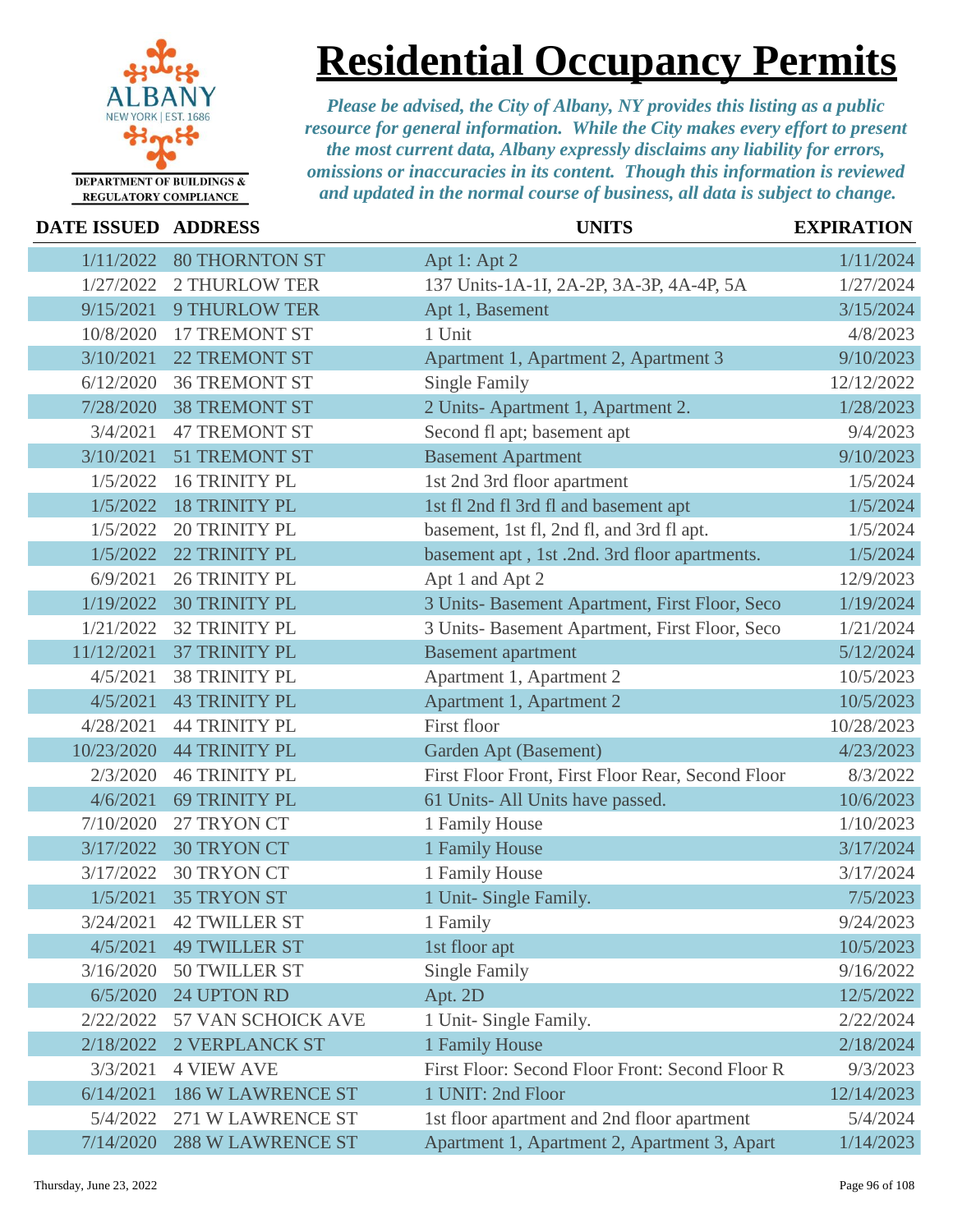

### **Residential Occupancy Permits**

| <b>DATE ISSUED ADDRESS</b> |                            | <b>UNITS</b>                                      | <b>EXPIRATION</b> |
|----------------------------|----------------------------|---------------------------------------------------|-------------------|
| 1/13/2022                  | <b>290 W LAWRENCE ST</b>   | 1st floor & 2nd floor                             | 1/13/2024         |
| 6/19/2020                  | <b>384 W LAWRENCE ST</b>   | 1 Unit- Second Floor                              | 12/19/2022        |
| 2/17/2022                  | <b>458 W LAWRENCE ST</b>   | First Floor Apartment & Second Floor Apartme      | 2/17/2024         |
| 3/24/2022                  | <b>462 W LAWRENCE ST</b>   | <b>Second Floor Apartment</b>                     | 3/24/2024         |
| 3/24/2022                  | <b>462 W LAWRENCE ST</b>   | <b>Second Floor Apartment</b>                     | 3/24/2024         |
| 1/13/2022                  | <b>4 W VAN VECHTEN ST</b>  | First Floor Apartment & Second Floor Apartme      | 1/13/2024         |
| 6/11/2021                  | 5 W VAN VECHTEN ST         | 1 Family House                                    | 12/11/2023        |
| 7/6/2021                   | <b>13 W VAN VECHTEN ST</b> | First Floor Apartment #1 & Second Floor Apart     | 1/6/2024          |
| 7/26/2021                  | <b>18 W VAN VECHTEN ST</b> | 2 Units: Apt 1 & Apt 2                            | 1/26/2024         |
| 7/31/2020                  | <b>32 W VAN VECHTEN ST</b> | <b>One Family</b>                                 | 1/31/2023         |
| 7/31/2020                  | 34 W VAN VECHTEN ST        | 1st floor apt and 2nd floor apt                   | 1/31/2023         |
| 8/3/2020                   | <b>34 W VAN VECHTEN ST</b> | Apt. 1&2                                          | 2/3/2023          |
| 6/15/2021                  | 54 W VAN VECHTEN ST        | 1st Floor Front, 2nd Floor Front, 1st Floor Rear, | 12/15/2023        |
| 10/25/2021                 | <b>8 WALTER ST</b>         | Second Floor Apartment #2                         | 4/25/2024         |
| 4/22/2022                  | <b>15 WALTER ST</b>        | 1st & 2nd floor                                   | 4/22/2024         |
| 1/24/2022                  | <b>19 WALTER ST</b>        | Basement 1st floor and 2nd floor apartment        | 1/24/2024         |
| 2/23/2022                  | <b>24 WALTER ST</b>        | 2 Units- First Floor, Second Floor.               | 2/23/2024         |
| 9/2/2021                   | <b>26 WALTER ST</b>        | 2 Units- First Floor, Second Floor.               | 3/2/2024          |
| 4/28/2021                  | <b>29 WALTER ST</b>        | 12 UNITS: Rm 1, Rm 2, Rm 3, Rm 4, Rm 5, R         | 10/28/2023        |
| 1/12/2022                  | <b>30 WALTER ST</b>        | 1 Unit- Second Floor.                             | 1/12/2024         |
| 8/5/2021                   | <b>30 WALTER ST</b>        | 1 Unit: 1st Floor Apt.                            | 2/5/2024          |
| 1/24/2022                  | 55 WALTER ST               | 1st floor and 2nd floor apartment                 | 1/24/2024         |
| 11/8/2021                  | <b>65 WALTER ST</b>        | 1st floor, 2nd floor                              | 5/8/2024          |
| 11/3/2020                  | <b>83 WALTER ST</b>        | 1 Family House                                    | 5/3/2023          |
| 1/20/2022                  | 520 WARREN ST              | One Family Home                                   | 1/20/2024         |
| 1/25/2022                  | 530 WARREN ST              | 2 Units- First Floor, Second Floor.               | 1/25/2024         |
| 6/13/2022                  | 531 WARREN ST              | Apt 1: Apt 2                                      | 6/13/2024         |
|                            | 10/23/2020 532 WARREN ST   | Apartments #1, #2, #3, #4                         | 4/23/2023         |
| 1/14/2020                  | 543 WARREN ST              | 10 Units-Apartment 1, Apartment 2, Apartment      | 7/14/2022         |
| 12/30/2020                 | 549 WARREN ST              | First floor apt and 2nd floor apt                 | 6/30/2023         |
| 5/23/2022                  | 600 WARREN ST              | 345 Quail 1-6, 364 Ontario 1-6, 597 Mercer 1-     | 5/23/2024         |
| 5/26/2020                  | <b>852 WARREN ST</b>       | 4 Units-Apartment 1, Apartment 2, Apartment       | 11/26/2022        |
| 8/5/2021                   | 874 WARREN ST              | 2 Units - First Floor, Second Floor.              | 2/5/2024          |
| 2/26/2021                  | 876 WARREN ST              | Floor 1, Floor 2                                  | 8/26/2023         |
| 2/17/2022                  | 429-431 Washington Ave     | 429 has basement apartment- apt 1 apt 2 e 2 w.    | 2/17/2024         |
| 1/5/2022                   | <b>138 WASHINGTON AVE</b>  | Apartments #1, #2, #3, #4, #5, #6, #7             | 1/5/2024          |
| 11/5/2021                  | 140 WASHINGTON AVE         | 3 Units- 3 Front, 4 Rear, Apartment 6.            | 5/5/2024          |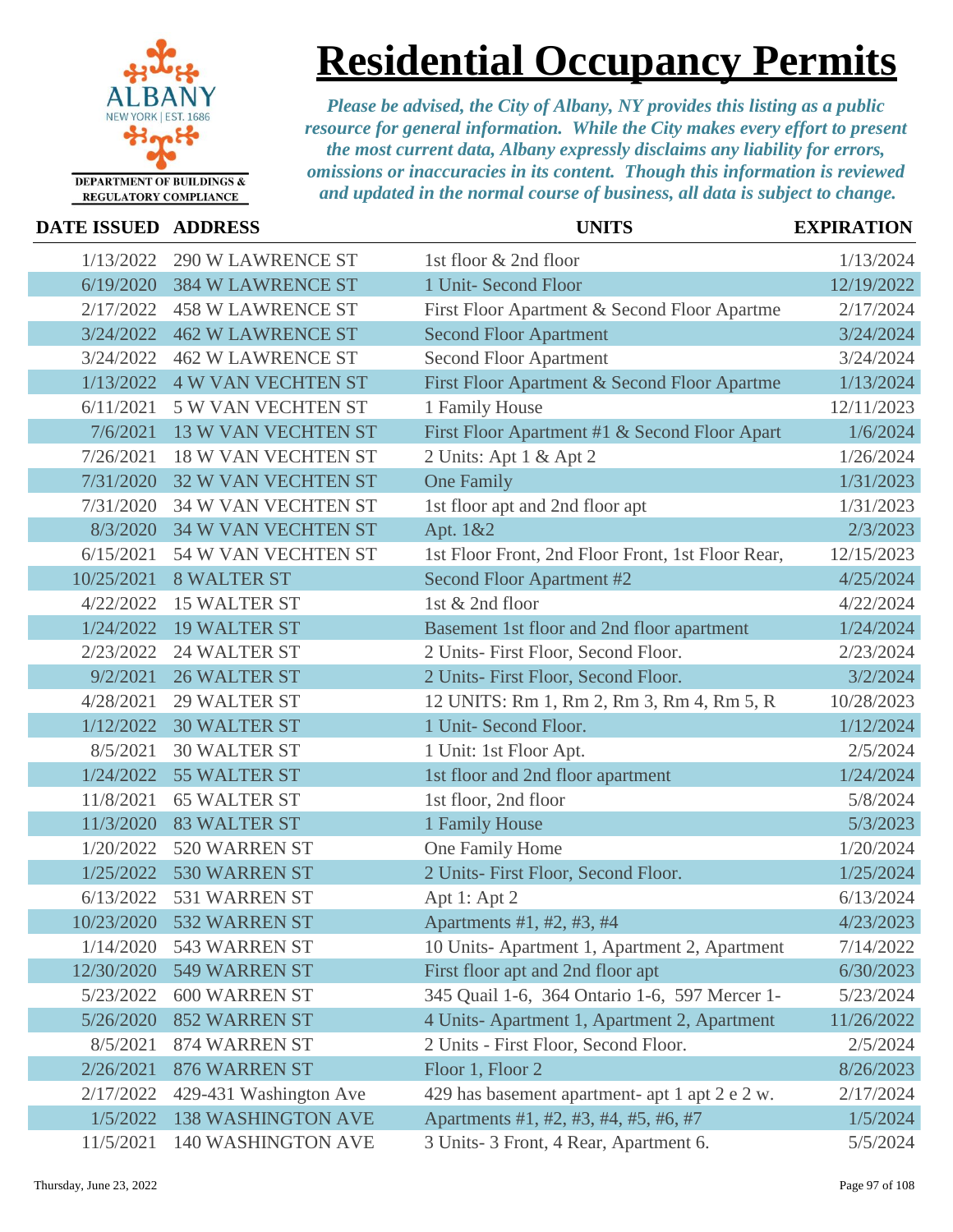

### **Residential Occupancy Permits**

| DATE ISSUED ADDRESS |                           | <b>UNITS</b>                                       | <b>EXPIRATION</b> |
|---------------------|---------------------------|----------------------------------------------------|-------------------|
| 8/5/2021            | <b>142 WASHINGTON AVE</b> | Apts 1-8                                           | 2/5/2024          |
| 8/11/2021           | <b>144 WASHINGTON AVE</b> | Apts 1-4                                           | 2/11/2024         |
| 3/24/2021           | 176 WASHINGTON AVE        | Apartment 1, Apartment 2, Apartment 3, Apart       | 9/24/2023         |
| 3/25/2021           | <b>180 WASHINGTON AVE</b> | Apartment 101, 102, 103, 104, 105, 201, 204, 2     | 9/25/2023         |
| 3/25/2021           | <b>180 WASHINGTON AVE</b> | Apartments 404, 405, 501, 502, 503, 504, 505, 506, | 9/25/2023         |
| 4/8/2021            | <b>180 WASHINGTON AVE</b> | 9 Units- 603,604,605,701,702,703,704,705,706       | 10/8/2023         |
| 5/11/2021           | <b>180 WASHINGTON AVE</b> | 10 Units-All units have passed.                    | 11/11/2023        |
| 12/29/2021          | 184 Washington Ave        | Apt 1A: Apt 1B: Apt 2A: Apt 2B: Apt 3A: Apt        | 12/29/2023        |
| 11/16/2020          | <b>196 WASHINGTON AVE</b> | Apt 1, Apt 2, Apt 3, Apt 4, Apt 5, Apt 6, Apt 7,   | 5/16/2023         |
| 9/27/2021           | <b>232 WASHINGTON AVE</b> | Apt 1: Apt 2: Apt 3: Apt 4                         | 3/27/2024         |
| 4/7/2022            | <b>260 WASHINGTON AVE</b> | Units: 101, 102, 103, 104, 105Units: 201, 202      | 4/7/2024          |
| 4/7/2022            | <b>260 WASHINGTON AVE</b> | Units: 101, 102, 103, 104, 105 Units: 201, 202     | 4/7/2024          |
| 4/6/2022            | <b>266 WASHINGTON AVE</b> | <b>Second Floor Apartment</b>                      | 4/6/2024          |
| 4/6/2022            | <b>266 WASHINGTON AVE</b> | <b>Second Floor Apartment</b>                      | 4/6/2024          |
| 3/28/2022           | <b>268 WASHINGTON AVE</b> | 34 Units ~1-34                                     | 3/28/2024         |
| 3/28/2022           | <b>268 WASHINGTON AVE</b> | 34 Units ~1-34                                     | 3/28/2024         |
| 12/4/2021           | <b>268 WASHINGTON AVE</b> | LA, 1A, 1B, 2A, 2B, 3A, 3B, 4A, 4B, 1C, 1D, 1      | 12/4/2023         |
| 12/29/2021          | <b>285 WASHINGTON AVE</b> | Apt 2L: Apt 2R: Apt 3L: Apt 3R                     | 12/29/2023        |
| 11/6/2020           | <b>288 WASHINGTON AVE</b> | Apt 1, Apt 2, Apt 3, Apt 4                         | 5/6/2023          |
| 6/1/2020            | <b>290 WASHINGTON AVE</b> | 1st floor, 2nd floor, Basement                     | 12/1/2022         |
| 3/19/2020           | <b>293 WASHINGTON AVE</b> | 1 Unit-1st/2nd Floor                               | 9/19/2022         |
| 11/19/2020          | <b>294 WASHINGTON AVE</b> | Unit 1, Unit 2, Unit 3, Unit 4, Unit 5, Unit 6     | 5/19/2023         |
| 11/30/2020          | <b>302 WASHINGTON AVE</b> | Apts $1-5$                                         | 5/30/2023         |
| 1/21/2021           | 313 WASHINGTON AVE        | 2 Units- First Floor, Second Floor.                | 7/21/2023         |
| 11/13/2020          | 323 WASHINGTON AVE        | 3 Units- First Floor, Second Floor, Basement.      | 5/13/2023         |
| 4/5/2020            | <b>338 WASHINGTON AVE</b> | Pass- Basement Apartment, Apartment 1, Apart       | 10/5/2022         |
| 2/3/2020            | <b>355 WASHINGTON AVE</b> | 1st floor, 2nd floor                               | 8/3/2022          |
| 12/3/2021           | <b>361 WASHINGTON AVE</b> | Apt 1: Apt 2: Apt 3: Apt 4: Apt 5: Apt 6: Apt 7:   | 12/3/2023         |
| 7/8/2020            | 377 WASHINGTON AVE        | Apt 1, Apt 2                                       | 1/8/2023          |
| 10/30/2020          | <b>385 WASHINGTON AVE</b> | Apartment #1 & Apartment #2, & Basement Ap         | 4/30/2023         |
| 11/16/2020          | <b>391 WASHINGTON AVE</b> | Apartments #1, #2 & #3                             | 5/16/2023         |
| 7/16/2020           | 397 WASHINGTON AVE        | 3 Units- Basement Apartment, Apartment 1, Ap       | 1/16/2023         |
| 9/17/2021           | <b>456 WASHINGTON AVE</b> | 6 Units - Apartments 1-6                           | 3/17/2024         |
| 4/14/2021           | <b>458 WASHINGTON AVE</b> | Basement and 1st floor apt                         | 10/14/2023        |
| 9/16/2021           | <b>460 WASHINGTON AVE</b> | Apt 1: Apt 2: Apt 3: Apt 4: Apt 5                  | 3/16/2024         |
| 4/19/2022           | <b>461 WASHINGTON AVE</b> | 1-family                                           | 4/19/2024         |
| 12/11/2020          | <b>463 WASHINGTON AVE</b> | 1-family                                           | 6/11/2023         |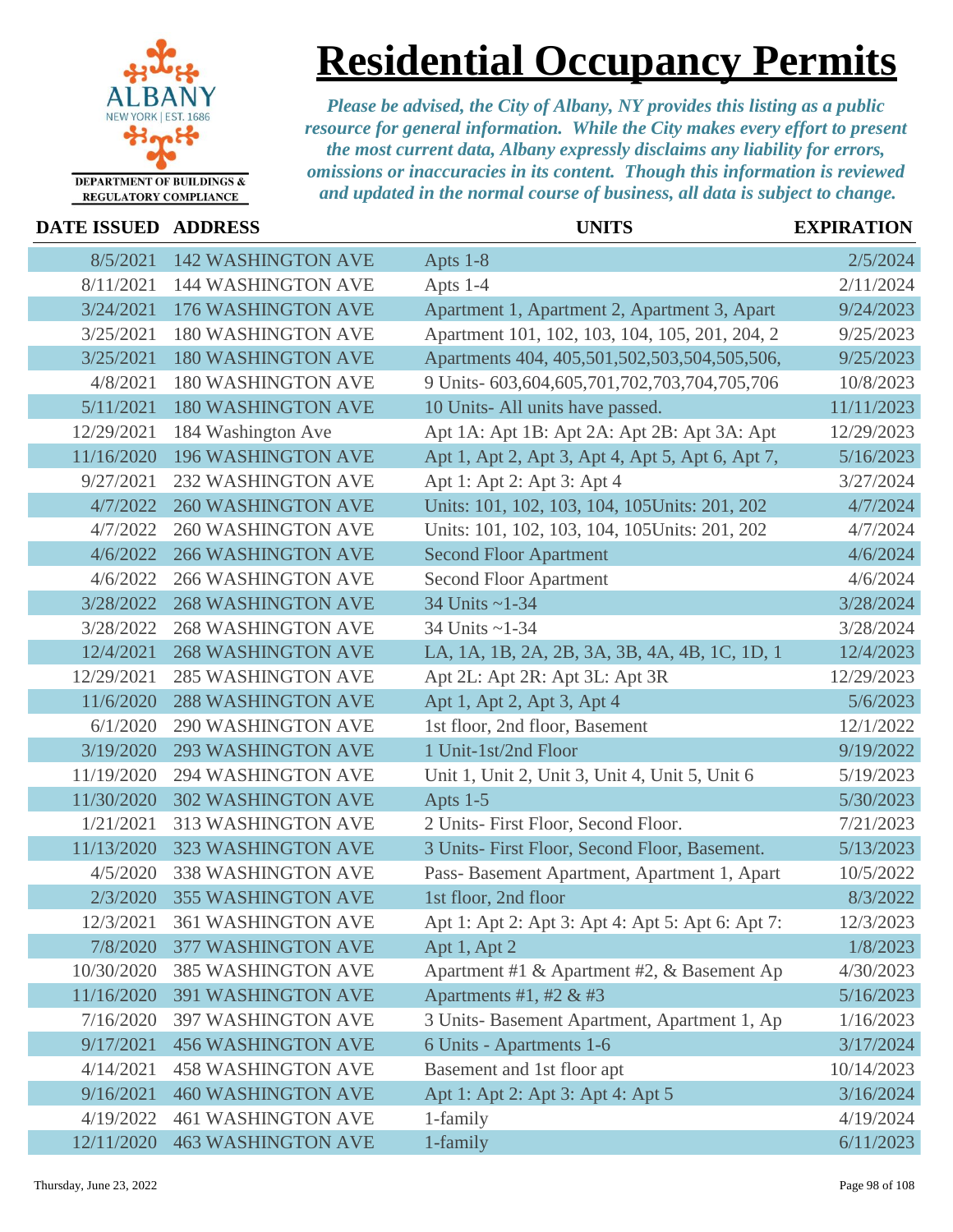

# **Residential Occupancy Permits**

| <b>DATE ISSUED ADDRESS</b> |                           | <b>UNITS</b>                                        | <b>EXPIRATION</b> |
|----------------------------|---------------------------|-----------------------------------------------------|-------------------|
| 10/30/2020                 | <b>464 WASHINGTON AVE</b> | First Second Thrd                                   | 4/30/2023         |
| 10/30/2020                 | <b>466 WASHINGTON AVE</b> | First Second Third                                  | 4/30/2023         |
| 3/28/2022                  | <b>467 WASHINGTON AVE</b> | 1family house                                       | 3/28/2024         |
| 3/28/2022                  | <b>467 WASHINGTON AVE</b> | 1family house                                       | 3/28/2024         |
| 9/17/2021                  | <b>473 WASHINGTON AVE</b> | 2 Units- First Floor, Second Floor.                 | 3/17/2024         |
| 10/8/2021                  | <b>475 WASHINGTON AVE</b> | Apartments #1 & #2                                  | 4/8/2024          |
| 11/30/2020                 | <b>488 WASHINGTON AVE</b> | Apt 1, Apt 2, Apt 3                                 | 5/30/2023         |
| 8/19/2020                  | <b>489 WASHINGTON AVE</b> | Apartment #1 & Apartment #2                         | 2/19/2023         |
| 11/17/2020                 | <b>491 WASHINGTON AVE</b> | Apt 1, Apt 2, Apt 3                                 | 5/17/2023         |
| 2/12/2020                  | 495 Washington Ave        | 1st floor, 2nd floor                                | 8/12/2022         |
| 9/13/2021                  | <b>497 WASHINGTON AVE</b> | <b>Second Floor Apartment</b>                       | 3/13/2024         |
| 1/21/2020                  | <b>499 WASHINGTON AVE</b> | Apt 1, Apt 2                                        | 7/21/2022         |
| 5/17/2022                  | 500 WASHINGTON AVE        | First Floor, Second Floor.                          | 5/17/2024         |
| 10/26/2020                 | 503 WASHINGTON AVE        | Apt 1, Apt 2                                        | 4/26/2023         |
| 2/1/2022                   | 509 WASHINGTON AVE        | 2 Units- First Floor, Second Floor.                 | 2/1/2024          |
| 11/5/2021                  | 516 WASHINGTON AVE        | 1st fl and 2nd fl                                   | 5/5/2024          |
| 5/22/2020                  | 517 WASHINGTON AVE        | 1st floor, 2nd floor front, 2nd floor rear          | 11/22/2022        |
| 12/20/2021                 | 518 WASHINGTON AVE        | 2nd floor apartment                                 | 12/20/2023        |
| 2/2/2022                   | 519 WASHINGTON AVE        |                                                     | 2/2/2024          |
| 10/23/2021                 | 519 WASHINGTON AVE        |                                                     | 4/23/2024         |
| 1/7/2022                   | 520 WASHINGTON AVE        | 2nd floor apartment                                 | 1/7/2024          |
| 12/8/2021                  | 521 WASHINGTON AVE        | Apt 1: Apt 2: Apt 3: Apt 4                          | 12/8/2023         |
| 5/6/2021                   | 522 WASHINGTON AVE        | 30 Units- 1a, 1b, 1c, 1d, 1e, 2a, 2b, 2c, 2d, 2e, 2 | 11/6/2023         |
| 6/17/2020                  | 523 WASHINGTON AVE        | <b>First FloorSecond Floor</b>                      | 12/17/2022        |
| 2/4/2021                   | 531 WASHINGTON AVE        | 1st floor apt and 2nd floor apt                     | 8/4/2023          |
| 12/8/2021                  | 533 WASHINGTON AVE        | First Floor Apartment & Second Floor Apartme        | 12/8/2023         |
| 5/16/2022                  | 535 WASHINGTON AVE        | 1st & 2nd floor                                     | 5/16/2024         |
| 6/1/2022                   | 539 WASHINGTON AVE        | Second Floor Apartment & First Floor Apartme        | 6/1/2024          |
| 6/9/2021                   | 541 WASHINGTON AVE        | first floor apt and second floor apt                | 12/9/2023         |
| 6/16/2020                  | 550 WASHINGTON AVE        | 1 Unit: Apt 1                                       | 12/16/2022        |
| 2/12/2020                  | 554 WASHINGTON AVE        | 1st floor, 2nd floor                                | 8/12/2022         |
| 10/5/2021                  | 559 WASHINGTON AVE        | one family                                          | 4/5/2024          |
| 9/10/2021                  | 561 WASHINGTON AVE        | Apt 1 and apt 2                                     | 3/10/2024         |
| 6/1/2021                   | <b>563 WASHINGTON AVE</b> | 2 Units- First Floor, Second Floor.                 | 12/1/2023         |
| 5/20/2021                  | 564 WASHINGTON AVE        | 1st floor, 2nd floor                                | 11/20/2023        |
| 11/3/2021                  | <b>567 WASHINGTON AVE</b> | first floor and second floor                        | 5/3/2024          |
| 1/14/2022                  | 575 WASHINGTON AVE        | first floor and second floor                        | 1/14/2024         |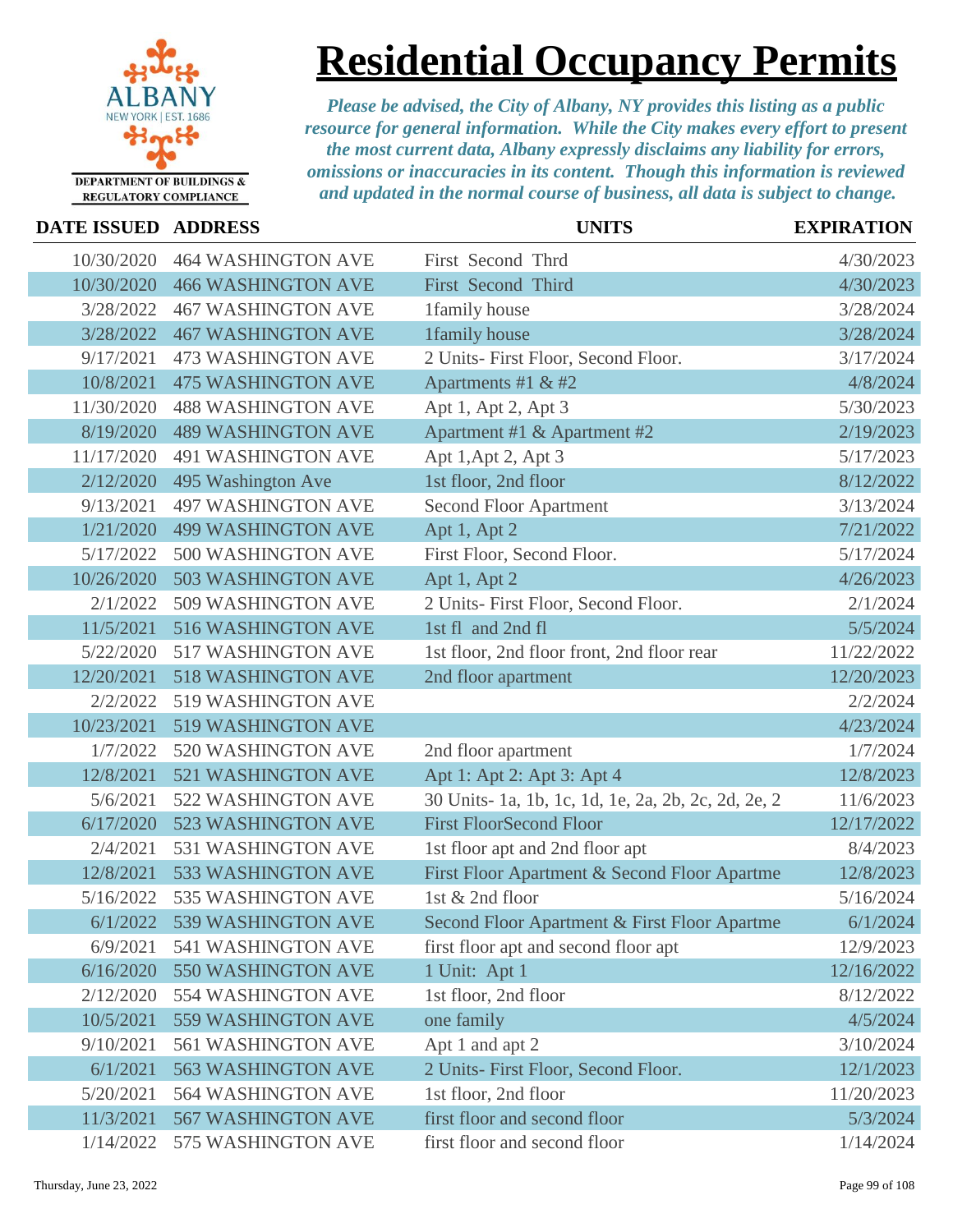

# **Residential Occupancy Permits**

| <b>DATE ISSUED</b> | <b>ADDRESS</b>                                     | <b>UNITS</b>                                         | <b>EXPIRATION</b> |
|--------------------|----------------------------------------------------|------------------------------------------------------|-------------------|
| 10/7/2020          | 579 WASHINGTON AVE                                 | 1st floor apt and 2nd floor apt                      | 4/7/2023          |
| 5/25/2021          | <b>585 WASHINGTON AVE</b>                          | First Floor & Second Floor                           | 11/25/2023        |
| 4/5/2020           | <b>587 WASHINGTON AVE</b>                          | 2 Units-Apartment 1, Apartment 2.                    | 10/5/2022         |
| 9/8/2021           | 589 WASHINGTON AVE                                 | Apt 1: Apt 2                                         | 3/8/2024          |
| 2/16/2022          | <b>637 WASHINGTON AVE</b>                          | 1st and second floor apartment                       | 2/16/2024         |
| 6/4/2021           | <b>645 WASHINGTON AVE</b>                          | apt $1-4$                                            | 12/4/2023         |
| 5/25/2021          | <b>665 WASHINGTON AVE</b>                          | 2 UNITS: 1st Floor and 2nd Floor                     | 11/25/2023        |
| 2/7/2020           | <b>669 WASHINGTON AVE</b>                          | 3 Units- First Floor, Second Floor, Third Floor.     | 8/7/2022          |
| 3/23/2021          | <b>681 WASHINGTON AVE</b>                          | Apartment 1, Apartment 2                             | 9/23/2023         |
| 2/21/2021          | 713 WASHINGTON AVE                                 | 1 UNIT: 1 Fa                                         | 8/21/2023         |
| 6/6/2022           | <b>733 WASHINGTON AVE</b>                          | 2nd floor only                                       | 6/6/2024          |
| 10/12/2021         | <b>784 WASHINGTON AVE</b>                          | apt 1: apt 2: apt 3, apt 4: apt 5: apt 2F: apt 2R: a | 4/12/2024         |
| 3/10/2021          | 795 WASHINGTON AVE                                 | Apt 1; Apt 2                                         | 9/10/2023         |
| 6/29/2021          | <b>798 WASHINGTON AVE</b>                          |                                                      | 12/29/2023        |
| 3/28/2022          | 799 WASHINGTON AVE                                 | 1st floor                                            | 3/28/2024         |
| 6/14/2021          | 799 WASHINGTON AVE                                 | <b>Second Floor Apartment</b>                        | 12/14/2023        |
| 3/28/2022          | 799 WASHINGTON AVE                                 | 1st floor                                            | 3/28/2024         |
| 5/12/2021          | 800 WASHINGTON AVE                                 | Apt 1: Apt 2                                         | 11/12/2023        |
| 10/19/2020         | <b>801 WASHINGTON AVE</b>                          | <b>First Floor, Second Floor</b>                     | 4/19/2023         |
| 4/28/2022          | <b>808 WASHINGTON AVE</b>                          | First Floor, Second Floor.                           | 4/28/2024         |
| 11/2/2021          | <b>811 WASHINGTON AVE</b>                          | 2 Units- First Floor, Second Floor.                  | 5/2/2024          |
| 4/13/2022          | <b>818 WASHINGTON AVE</b>                          | 2nd FL                                               | 4/13/2024         |
| 4/13/2022          | <b>818 WASHINGTON AVE</b>                          | 2nd FL                                               | 4/13/2024         |
| 11/6/2020          | <b>831 WASHINGTON AVE</b>                          | Apt1, Apt2                                           | 5/6/2023          |
| 1/27/2022          | 860 WASHINGTON AVE                                 | 2 units: 1st & 2nd floor,                            | 1/27/2024         |
| 12/28/2020         | 964 WASHINGTON AVE                                 | Unit 1, Unit 2, Unit 3, Unit 4, Unit 5               | 6/28/2023         |
| 1/14/2021          | 970 WASHINGTON AVE                                 | Apartment 1, Apartment 2, Apartment 3, Apart         | 7/14/2023         |
| 3/10/2022          | 971 WASHINGTON AVE                                 | 1 family                                             | 3/10/2024         |
| 1/20/2021          | 1026 WASHINGTON AVE                                | 1 Family                                             | 7/20/2023         |
| 8/31/2020          | 1040 WASHINGTON AVE                                | 1 UNIT: UNIT 2                                       | 2/28/2023         |
| 7/28/2020          | 1056 WASHINGTON AVE                                | Floor 1, Floor 2                                     | 1/28/2023         |
| 6/9/2020           | 1064 Washington Ave                                | 1st floor apt and 2nd floor apt                      | 12/9/2022         |
| 3/1/2021           | 789 WASHINGTON AVE - 1st; Apartment 1, Apartment 2 |                                                      | 9/1/2023          |
| 8/26/2021          | 371 Washington Ave - 2nd                           | Apt 1: Apt 2                                         | 2/26/2024         |
| 8/26/2021          | 373 Washington Ave - Final                         | Apt 1: Apt 2                                         | 2/26/2024         |
| 8/12/2020          | <b>21 WATERVLIET AVE</b>                           | Apartments 1, 2, 3, 4, 5, 6                          | 2/12/2023         |
| 8/12/2020          | <b>23 WATERVLIET AVE</b>                           | Apartments 1, 2, 3, 4                                | 2/12/2023         |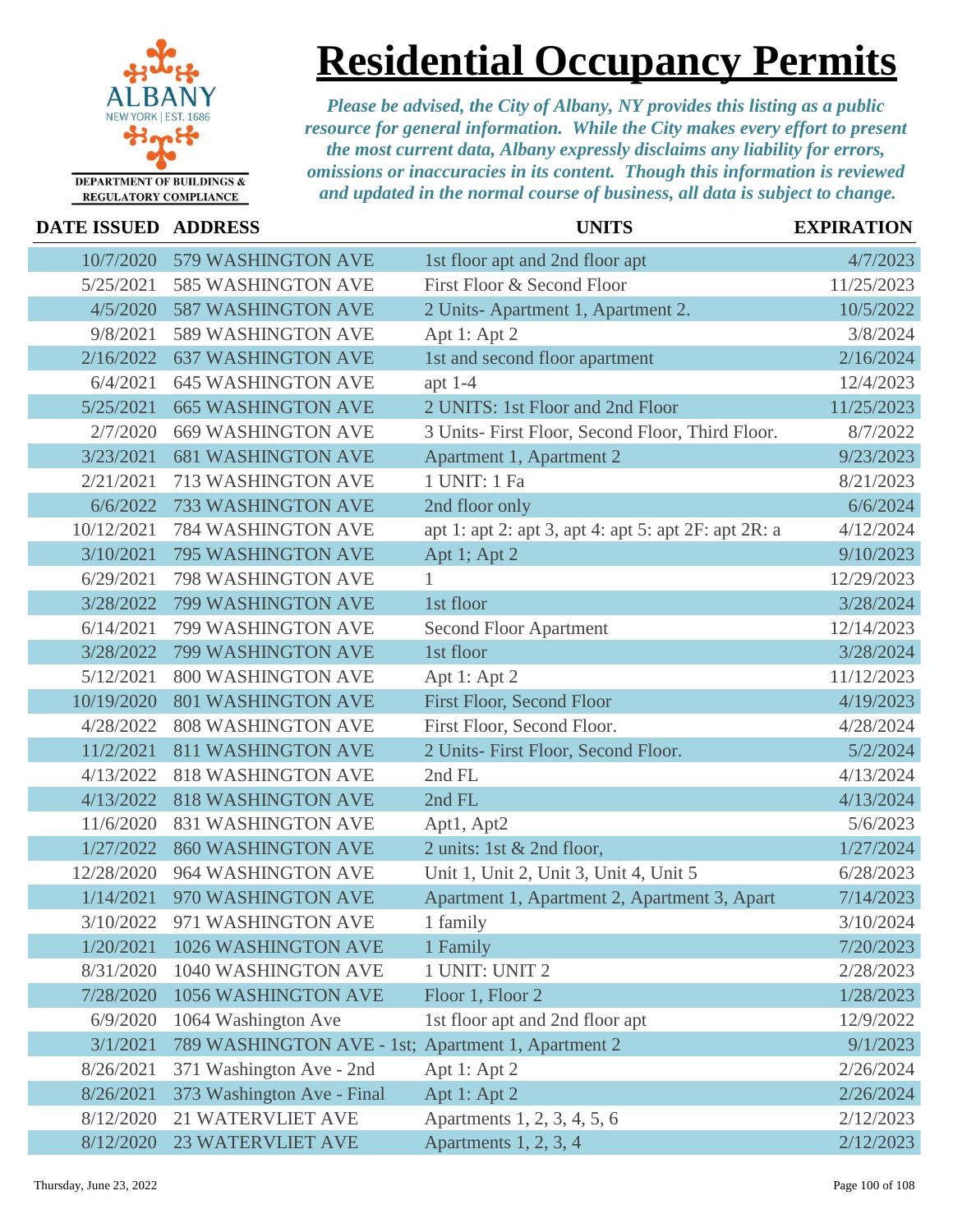

### **Residential Occupancy Permits**

| DATE ISSUED ADDRESS |                                                   | <b>UNITS</b>                                     | <b>EXPIRATION</b> |
|---------------------|---------------------------------------------------|--------------------------------------------------|-------------------|
| 10/23/2020          | <b>25 WATERVLIET AVE</b>                          | Unit 2                                           | 4/23/2023         |
| 1/25/2021           | <b>41 WATERVLIET AVE</b>                          | Apartment 1 & Apartment 2                        | 7/25/2023         |
| 6/22/2020           | <b>43 WATERVLIET AVE</b>                          | <b>First FloorSecond Floor</b>                   | 12/22/2022        |
| 6/17/2020           | <b>45 WATERVLIET AVE</b>                          | 1st floor front, 1st floor rear, 2nd floor       | 12/17/2022        |
| 12/22/2021          | <b>52 WATERVLIET AVE</b>                          | 6 Units-Apartments 1-6.                          | 12/22/2023        |
| 7/13/2021           | <b>60 WATERVLIET AVE</b>                          | Apartment #1 & Apartment #2                      | 1/13/2024         |
| 6/25/2021           | <b>62 WATERVLIET AVE</b>                          | Basement Apartment, Apartment #1 & Apartme       | 12/25/2023        |
| 11/9/2020           | <b>69 WATERVLIET AVE</b>                          | Apt 1, Apt 2                                     | 5/9/2023          |
| 3/8/2022            | <b>70 WATERVLIET AVE</b>                          | 1st fl, 2nd fl                                   | 3/8/2024          |
| 11/9/2020           | <b>71 WATERVLIET AVE</b>                          | Apt 1, Apt 2                                     | 5/9/2023          |
| 1/22/2022           | <b>72 WATERVLIET AVE</b>                          | First Floor Apartment & Second Floor Apartme     | 1/22/2024         |
| 6/1/2020            | <b>74 WATERVLIET AVE</b>                          | 1st Fl & 2nd Fl                                  | 12/1/2022         |
| 6/8/2021            | <b>78 WATERVLIET AVE</b>                          | 3 Units: Bsmt, Apt 1, Apt 2                      | 12/8/2023         |
| 6/8/2021            | <b>80 WATERVLIET AVE</b>                          | 3 UNITS: Bsmt, Apt 1, Apt 2                      | 12/8/2023         |
| 3/1/2022            | 38 WATERVLIET AVE - 2 Uni 1st floor and 2nd floor |                                                  | 3/1/2024          |
| 9/1/2021            | 7 WEIS RD                                         | 7 Weis Rd: A, B, C, D11 Weis Rd: A, B15          | 3/1/2024          |
| 9/1/2021            | 27 WEIS RD                                        | 27 Weis Rd: A, B, C, D33 Weis Rd: A, B, C,       | 3/1/2024          |
| 5/11/2021           | 28 WEIS RD                                        | 18 Units-28a, 28b, 28c, 28d, 32a, 32b, 36a, 3    | 11/11/2023        |
| 9/1/2021            | 35 WEIS RD                                        | 35 Weis Rd: A, B, C, D41 Weis Rd: A, B, C,       | 3/1/2024          |
| 9/1/2021            | <b>45 WEIS RD</b>                                 | 45 Weis Rd: A, B, C, D49 Weis Rd: A, B55         | 3/1/2024          |
| 5/11/2021           | <b>48 WEIS RD</b>                                 | 18 Units-48a, 48b, 48c, 48d, 52a, 52b, 56a,      | 11/11/2023        |
| 9/1/2021            | 69 WEIS RD                                        | 71 Weis Rd: A, B75 Weis Rd: A, B79 Weis          | 3/1/2024          |
| 5/11/2021           | 70 WEIS RD                                        | 20 Units - Apts: 70-A,B<br>$74 - A, B$ .         | 11/11/2023        |
| 2/16/2022           | <b>31 WELLINGTON AVE</b>                          | 1st floor front and 1st floor rear               | 2/16/2024         |
| 10/21/2021          | <b>33 WELLINGTON AVE</b>                          | First floor apartment                            | 4/21/2024         |
| 8/12/2020           | <b>38 WELLINGTON AVE</b>                          | 2 Units: 1st Floor and 2nd Floor                 | 2/12/2023         |
| 12/15/2021          | <b>63 WELLINGTON AVE</b>                          | 2 Units- First Floor, Second Floor.              | 12/15/2023        |
|                     | 12/23/2020 71 WELLINGTON AVE                      | Basement 1 unit                                  | 6/23/2023         |
| 2/7/2020            | <b>76 WELLINGTON AVE</b>                          | 2 Units- First Floor, Second Floor.              | 8/7/2022          |
| 6/4/2021            | 79 WELLINGTON AVE                                 | Apt A and apt B                                  | 12/4/2023         |
| 6/15/2022           | <b>80 WELLINGTON AVE</b>                          | 1st Floor2nd Floor                               | 6/15/2024         |
| 5/2/2022            | <b>119 WELLINGTON AVE</b>                         | Apartment 1 apartment 2                          | 5/2/2024          |
| 4/26/2022           | <b>122 WELLINGTON AVE</b>                         | <b>Second Floor</b>                              | 4/26/2024         |
| 5/17/2022           | <b>129 WELLINGTON AVE</b>                         | 129 A 129B                                       | 5/17/2024         |
| 8/10/2021           | <b>14 WEST ERIE ST</b>                            | 1ST FLR 1 UNIT2ND FLR 2 UNITS3RD                 | 2/10/2024         |
| 6/17/2021           | <b>26 WEST ERIE ST</b>                            | Apt. 1 and Apt 2                                 | 12/17/2023        |
| 1/26/2022           | 92-94 WEST ST                                     | #92 2 units: 1st & 2nd floor. #94 2 units: 1st & | 1/26/2024         |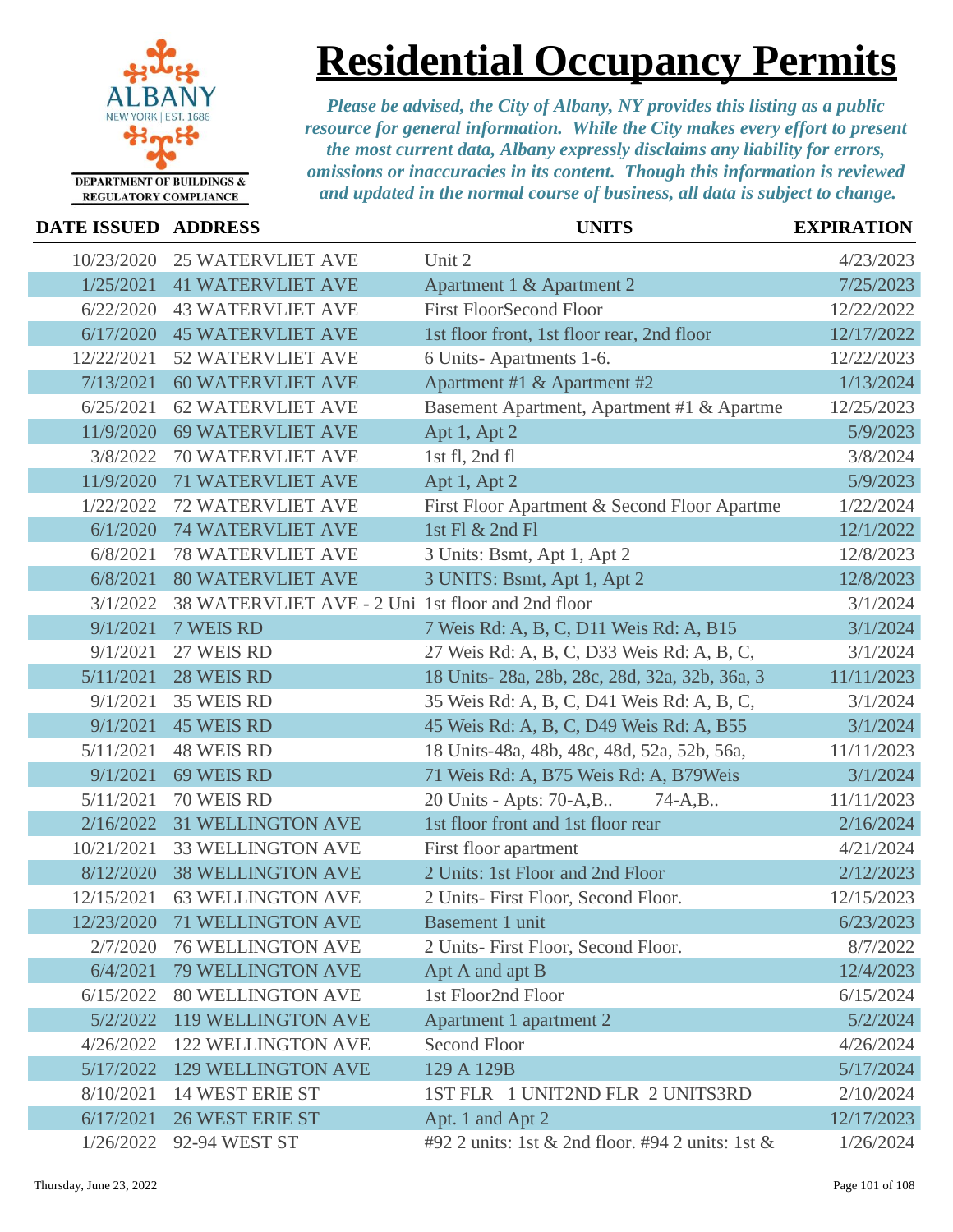

## **Residential Occupancy Permits**

| <b>DATE ISSUED ADDRESS</b> |                       | <b>UNITS</b>                                     | <b>EXPIRATION</b> |
|----------------------------|-----------------------|--------------------------------------------------|-------------------|
| 11/18/2021                 | 5 WEST ST             | 3 Units- First Floor, Second Floor, Third Floor. | 11/18/2023        |
| 7/2/2020                   | 7 WEST ST             | 1st floor, 2nd floor                             | 1/2/2023          |
| 2/9/2021                   | 17 WEST ST            | Floor 1, Floor 2                                 | 8/9/2023          |
| 6/18/2021                  | 27 WEST ST            | First Floor Apartment & Second Floor Apartme     | 12/18/2023        |
| 2/10/2021                  | 27 WEST ST            | First Floor Apartment & Second Floor Apartme     | 8/10/2023         |
| 6/15/2022                  | 31 WEST ST            | Basement apartment 1st floor and 2 nd floor apa  | 6/15/2024         |
| 11/9/2021                  | 33 WEST ST            | 2 Units- First Floor, Second Floor.              | 5/9/2024          |
| 8/12/2020                  | 47 WEST ST            | 1 Unit- First Floor.                             | 2/12/2023         |
| 1/7/2022                   | <b>49 WEST ST</b>     | 1st fl and 2nd floor apartment                   | 1/7/2024          |
| 11/3/2020                  | 50 WEST ST            | 2 Units- First Floor, Second Floor.              | 5/3/2023          |
| 1/21/2021                  | <b>65 WEST ST</b>     | Floor 1, Floor 2                                 | 7/21/2023         |
| 11/2/2020                  | 78 WEST ST            | Unit #1 $&$ Unit #2                              | 5/2/2023          |
| 12/21/2021                 | 82 WEST ST            | 1st and 2nd floor apartment                      | 12/21/2023        |
| 11/10/2021                 | 97 WEST ST            | 2 Units- First Floor, Second Floor.              | 5/10/2024         |
| 6/24/2021                  | 105 WEST ST           | Apt. 1, Apt. 2                                   | 12/24/2023        |
| 9/20/2021                  | 455 WEST ST           | 2 Units- First Floor, Second Floor.              | 3/20/2024         |
| 9/11/2020                  | <b>457 WEST ST</b>    | 2 Units- First Floor, Second Floor.              | 3/11/2023         |
| 6/3/2020                   | 459 WEST ST           | first floor apt and 2nd floor apt                | 12/3/2022         |
| 1/28/2022                  | 460 WEST ST           | 2 Units- First Floor, Second Floor.              | 1/28/2024         |
| 10/21/2021                 | 461 WEST ST           | 2 Units: First Floor, Second Floor               | 4/21/2024         |
| 9/16/2020                  | 462 WEST ST           | Apartment #1 & Apartment #2                      | 3/16/2023         |
| 4/2/2021                   | 464 WEST ST           | First Floor and Second Floor Apartments          | 10/2/2023         |
| 2/25/2020                  | <b>468 WEST ST</b>    | Unit #2, 2nd floor Apartment                     | 8/25/2022         |
| 5/24/2022                  | 468 WEST ST           | Apartment 1.                                     | 5/24/2024         |
| 3/29/2021                  | 470 WEST ST           | Apartment 1, Apartment 2                         | 9/29/2023         |
| 5/27/2020                  | 474 WEST ST           | APT 1, APT 2                                     | 11/27/2022        |
| 4/8/2021                   | 478 WEST ST           | Apt 1: Apt 2                                     | 10/8/2023         |
| 7/27/2021                  | 479 WEST ST           | First Floor Apartment & Second Floor Apartme     | 1/27/2024         |
| 9/10/2021                  | <b>482 WEST ST</b>    | 2 Units- First Floor, Second Floor.              | 3/10/2024         |
| 10/25/2021                 | <b>36 WESTERLO ST</b> |                                                  | 4/25/2024         |
| 9/23/2021                  | <b>36 WESTERLO ST</b> | Second Floor Apartment Duplex Owner Occupi       | 3/23/2024         |
| 1/23/2020                  | <b>44 WESTERLO ST</b> | Apt 44-1, Apt 46-1                               | 7/23/2022         |
| 6/13/2022                  | <b>48 WESTERLO ST</b> | Apt 1/ Apt 2                                     | 6/13/2024         |
| 1/3/2022                   | <b>48 WESTERLO ST</b> | Heater unit Apt. 1 repaired with proper mounts   | 1/3/2024          |
| 7/13/2021                  | 52 WESTERLO ST        | 1 Unit-Apartment 3.                              | 1/13/2024         |
| 12/20/2021                 | 52 WESTERLO ST        | Apt 1: Apt 2                                     | 12/20/2023        |
| 4/1/2022                   | <b>62 WESTERLO ST</b> | Floor 2 unit d                                   | 4/1/2024          |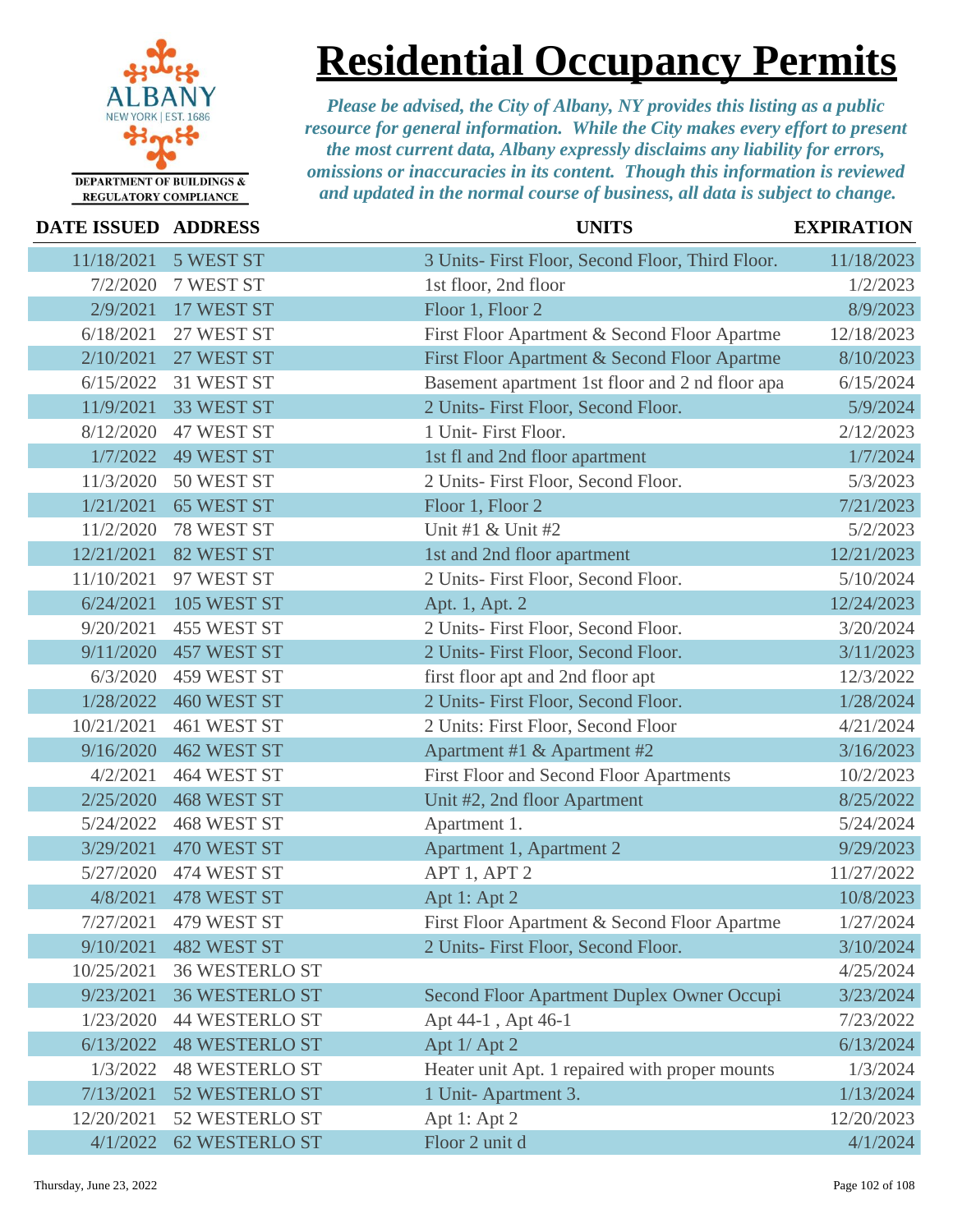

# **Residential Occupancy Permits**

| DATE ISSUED ADDRESS |                                        | <b>UNITS</b>                                     | <b>EXPIRATION</b> |
|---------------------|----------------------------------------|--------------------------------------------------|-------------------|
| 4/1/2022            | <b>62 WESTERLO ST</b>                  | Floor 2 unit d                                   | 4/1/2024          |
|                     | 6/13/2022 64 WESTERLO ST               | Apt 1/ Apt 2/ Apt 3                              | 6/13/2024         |
| 6/22/2020           | <b>64 WESTERLO ST</b>                  | W64-1, W64-2, W64-3                              | 12/22/2022        |
| 10/18/2021          | 69 WESTERLO ST                         | 1st floor is not renting out.owner was confused. | 4/18/2024         |
| 1/23/2020           | 70 WESTERLO ST                         | Apt A, Apt B                                     | 7/23/2022         |
| 7/13/2021           | 71 WESTERLO ST                         | 1 Unit-71 Westerlo.                              | 1/13/2024         |
| 7/13/2021           | 71 WESTERLO ST                         | 2 Units-First Floor, Second Floor.               | 1/13/2024         |
| 6/13/2022           | 71 WESTERLO ST                         | Apt 1/ Apt 2                                     | 6/13/2024         |
| 11/29/2021          | 71 WESTERLO ST                         | Apt 1: Apt 2                                     | 11/29/2023        |
| 10/30/2020          | 74 WESTERLO ST                         | Apartment 1, Apartment 2                         | 4/30/2023         |
| 7/13/2021           | <b>76 WESTERLO ST</b>                  | 1 Unit-76 Westerlo.                              | 1/13/2024         |
| 6/13/2022           | <b>83 WESTERLO ST</b>                  | S197A, S197B, S197C                              | 6/13/2024         |
| 11/29/2021          | 93 WESTERLO ST                         | Apt 1: Apt 2: Apt 3                              | 11/29/2023        |
| 6/24/2020           | 70 WESTERLO ST (aka 68 We W68-B, W68-C |                                                  | 12/24/2022        |
| 1/23/2020           | 57 Westerlo St.                        | Apt A, B, C, D, E                                | 7/23/2022         |
| 1/10/2020           | 260-262 WESTERN AVE                    | 1st floor front, 1st floor rear, 2nd floor       | 7/10/2022         |
| 11/19/2020          | <b>253A WESTERN AVE</b>                | Apt 1, Apt 2, Apt 3                              | 5/19/2023         |
| 1/11/2022           | <b>9 WESTERN AVE</b>                   | 1st, 2nd, 3rd floor ok, Basement ok.             | 1/11/2024         |
| 2/26/2021           | 17 WESTERN AVE                         | 3 Units- Basement Apartment, First Floor, Seco   | 8/26/2023         |
| 1/13/2021           | <b>19 WESTERN AVE</b>                  | Apt.1, Apt. 2, Apt. 3, Basement                  | 7/13/2023         |
| 2/12/2021           | <b>23 WESTERN AVE</b>                  | 2 Units- First Floor, Second Floor.              | 8/12/2023         |
| 12/27/2020          | 27 WESTERN AVE                         | 3J; 3I; 3G; 3H; 3F; 3E; 3D; 3C; 3B; 3A2C;        | 6/27/2023         |
| 7/15/2021           | 143 WESTERN AVE                        | 4 units- 2nd fl front & Rear, 3rd Fl Front & Rea | 1/15/2024         |
| 3/16/2022           | <b>149 WESTERN AVE</b>                 | 1st floor, 2nd floor                             | 3/16/2024         |
| 3/16/2022           | 149 WESTERN AVE                        | 1st floor, 2nd floor                             | 3/16/2024         |
| 10/22/2020          | <b>151 WESTERN AVE</b>                 | 4 UNits-Apartment 1, Apartment 2, Apartment      | 4/22/2023         |
| 6/10/2021           | <b>152 WESTERN AVE</b>                 | 1:2F:2R:3F:3R                                    | 12/10/2023        |
|                     | 8/23/2021 153 WESTERN AVE              | Apt 1F: Apt 1R: Apt 2F: Apt 2R                   | 2/23/2024         |
| 10/28/2020          | 159 WESTERN AVE                        | Apt 1, Apt 2                                     | 4/28/2023         |
| 6/6/2022            | 174 WESTERN AVE                        | 1st, 2nd, 3rd floor, Basement Apt.               | 6/6/2024          |
| 3/31/2021           | <b>182 WESTERN AVE</b>                 | Apartment 1, Apartment 2, Apartment 3            | 9/30/2023         |
| 1/30/2020           | <b>198 WESTERN AVE</b>                 | Units #1, #2, #3                                 | 7/30/2022         |
| 9/10/2020           | <b>202 WESTERN AVE</b>                 | basement                                         | 3/10/2023         |
| 3/23/2021           | <b>208 WESTERN AVE</b>                 | Apt 1: Apt 2: Apt 3: Apt 4: Apt 5: Apt 6         | 9/23/2023         |
| 8/12/2021           | 210 WESTERN AVE                        | 3 Units-Apartment 1, Apartment 2, Apartment      | 2/12/2024         |
| 7/6/2021            | <b>217 WESTERN AVE</b>                 | 2 UNITS: Apt 1, Apt 2.                           | 1/6/2024          |
| 5/10/2022           | 221 WESTERN AVE                        | Basement 1st and 2nd floor apartment             | 5/10/2024         |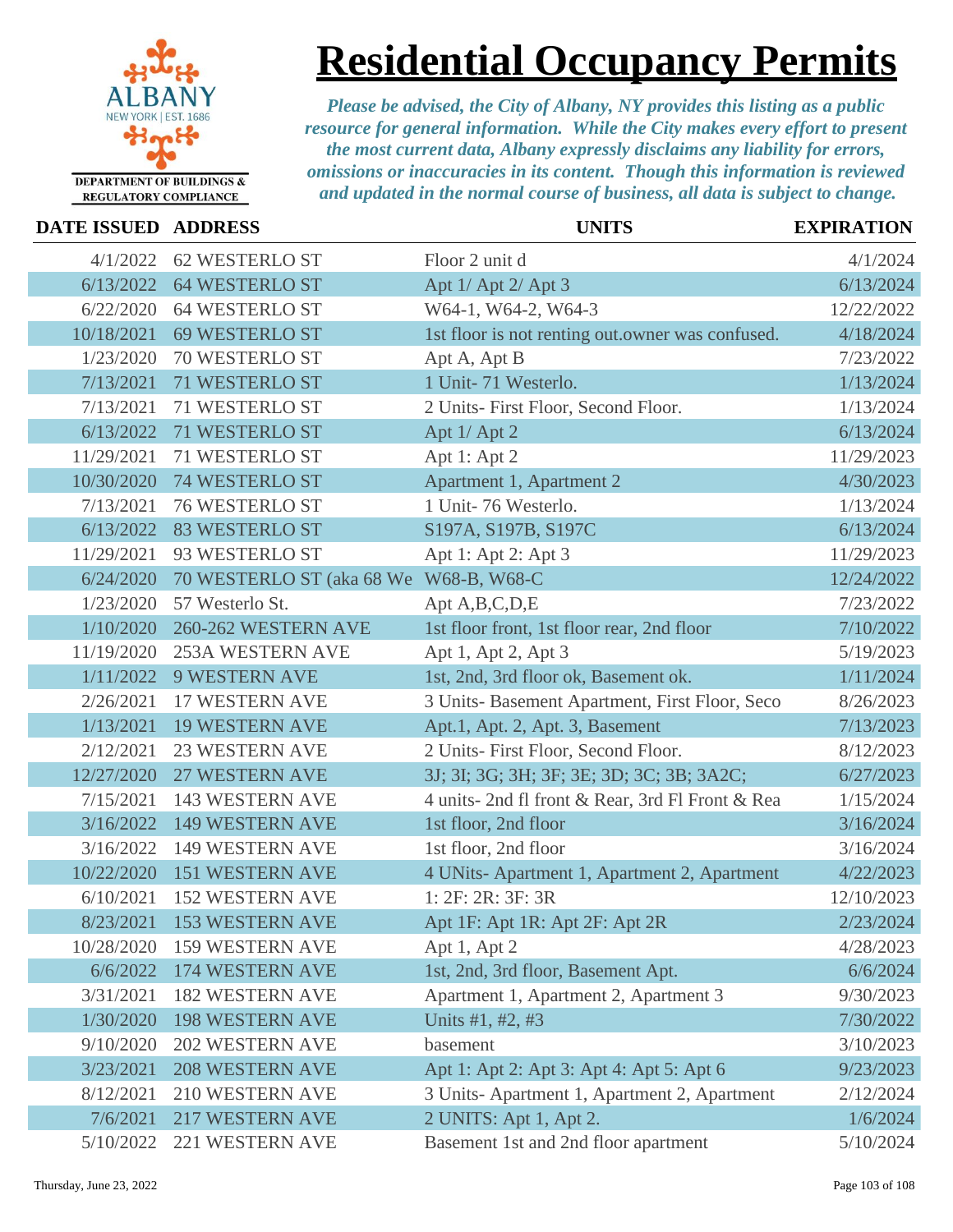

### **Residential Occupancy Permits**

| DATE ISSUED ADDRESS |                        | <b>UNITS</b>                                   | <b>EXPIRATION</b> |
|---------------------|------------------------|------------------------------------------------|-------------------|
| 3/9/2021            | <b>223 WESTERN AVE</b> | First Floor Apartment #1 & Second Floor Apart  | 9/9/2023          |
| 3/19/2021           | <b>225 WESTERN AVE</b> | 2 Units- First Floor, Second Floor.            | 9/19/2023         |
| 2/16/2022           | <b>230 WESTERN AVE</b> | 1st floor, 2nd floor                           | 2/16/2024         |
| 11/18/2020          | 236 WESTERN AVE        | Apartments #1, #2, $&$ #3                      | 5/18/2023         |
| 6/25/2020           | <b>247 WESTERN AVE</b> | 5 Units- Basement Apartment, Apartment 1F,     | 12/25/2022        |
| 2/16/2022           | <b>249 WESTERN AVE</b> | 1st floor, 2nd floor                           | 2/16/2024         |
| 2/28/2020           | <b>252 WESTERN AVE</b> | First floor, second floor                      | 8/28/2022         |
| 11/19/2020          | <b>253 WESTERN AVE</b> | Apt 1, Apt 2, Apt 3                            | 5/19/2023         |
| 9/24/2021           | <b>255 WESTERN AVE</b> | 3 Units- Basement, First Floor, Second Floor.  | 3/24/2024         |
| 6/1/2020            | <b>256 WESTERN AVE</b> | 2 Units-Apartment 1, Apartment 2.              | 12/1/2022         |
| 9/24/2021           | <b>257 WESTERN AVE</b> | 3 Units- Basement Apartment, First Floor, Seco | 3/24/2024         |
| 5/18/2020           | <b>259 WESTERN AVE</b> | 3 UNITS: Apts 1, 2 and 3.                      | 11/18/2022        |
| 1/27/2022           | <b>261 WESTERN AVE</b> | 3 units: Basement, 1st & 2nd floor, ok         | 1/27/2024         |
| 6/15/2022           | <b>263 WESTERN AVE</b> | Floor 1, Floor 2, Floor 3                      | 6/15/2024         |
| 7/23/2020           | <b>268 WESTERN AVE</b> | Apartment #1 & Apartment #2                    | 1/23/2023         |
| 10/27/2021          | 273 WESTERN AVE        | Apartments $#1, #2, #3.$                       | 4/27/2024         |
| 8/18/2020           | 274 WESTERN AVE        | <b>One Family House</b>                        | 2/18/2023         |
| 3/25/2022           | 275 WESTERN AVE        | 1st and 2nd floor                              | 3/25/2024         |
| 3/25/2022           | 275 WESTERN AVE        | 1st and 2nd floor                              | 3/25/2024         |
| 1/25/2021           | 278 WESTERN AVE        | 3 Units-Apartment A, Apartment B, Apartment    | 7/25/2023         |
| 8/26/2020           | <b>284 WESTERN AVE</b> | 5 Units-Apartment 1, Apartment 2, Apartment    | 2/26/2023         |
| 3/30/2022           | <b>286 WESTERN AVE</b> | 1st & 2nd floor                                | 3/30/2024         |
| 3/30/2022           | <b>286 WESTERN AVE</b> | 1st & 2nd floor                                | 3/30/2024         |
| 3/26/2021           | <b>298 WESTERN AVE</b> | Apartment #1 & Apartment #2                    | 9/26/2023         |
| 6/16/2021           | <b>298 WESTERN AVE</b> | Apartment #1 & Apartment #2                    | 12/16/2023        |
| 3/29/2021           | <b>302 WESTERN AVE</b> | Apt 1: Apt 2                                   | 9/29/2023         |
| 4/4/2022            | 306 WESTERN AVE        | First Floor, Second Floor.                     | 4/4/2024          |
| 3/7/2022            | 306 WESTERN AVE        | 2 family                                       | 3/7/2024          |
| 4/4/2022            | <b>306 WESTERN AVE</b> | First Floor, Second Floor.                     | 4/4/2024          |
| 9/9/2021            | 310 WESTERN AVE        | Alt 1: Apt 2                                   | 3/9/2024          |
| 2/17/2022           | <b>320 WESTERN AVE</b> | 3 Units-Apartment 1, Apartment 2, Apartment    | 2/17/2024         |
| 6/18/2021           | 322 WESTERN AVE        | 2 Units- First Floor, Second Floor.            | 12/18/2023        |
| 3/9/2022            | <b>328 WESTERN AVE</b> | 10 Units-Apartments 1-10                       | 3/9/2024          |
| 6/17/2021           | <b>445 WESTERN AVE</b> | Apartment #1 First Floor                       | 12/17/2023        |
| 1/7/2020            | <b>453 WESTERN AVE</b> | Apt. 1f, 1r, 2F, 2r and top floor apt          | 7/7/2022          |
| 6/22/2021           | <b>457 WESTERN AVE</b> | Apartment #1 & Apartment #2                    | 12/22/2023        |
| 5/25/2021           | <b>465 WESTERN AVE</b> | Apt. 1-5                                       | 11/25/2023        |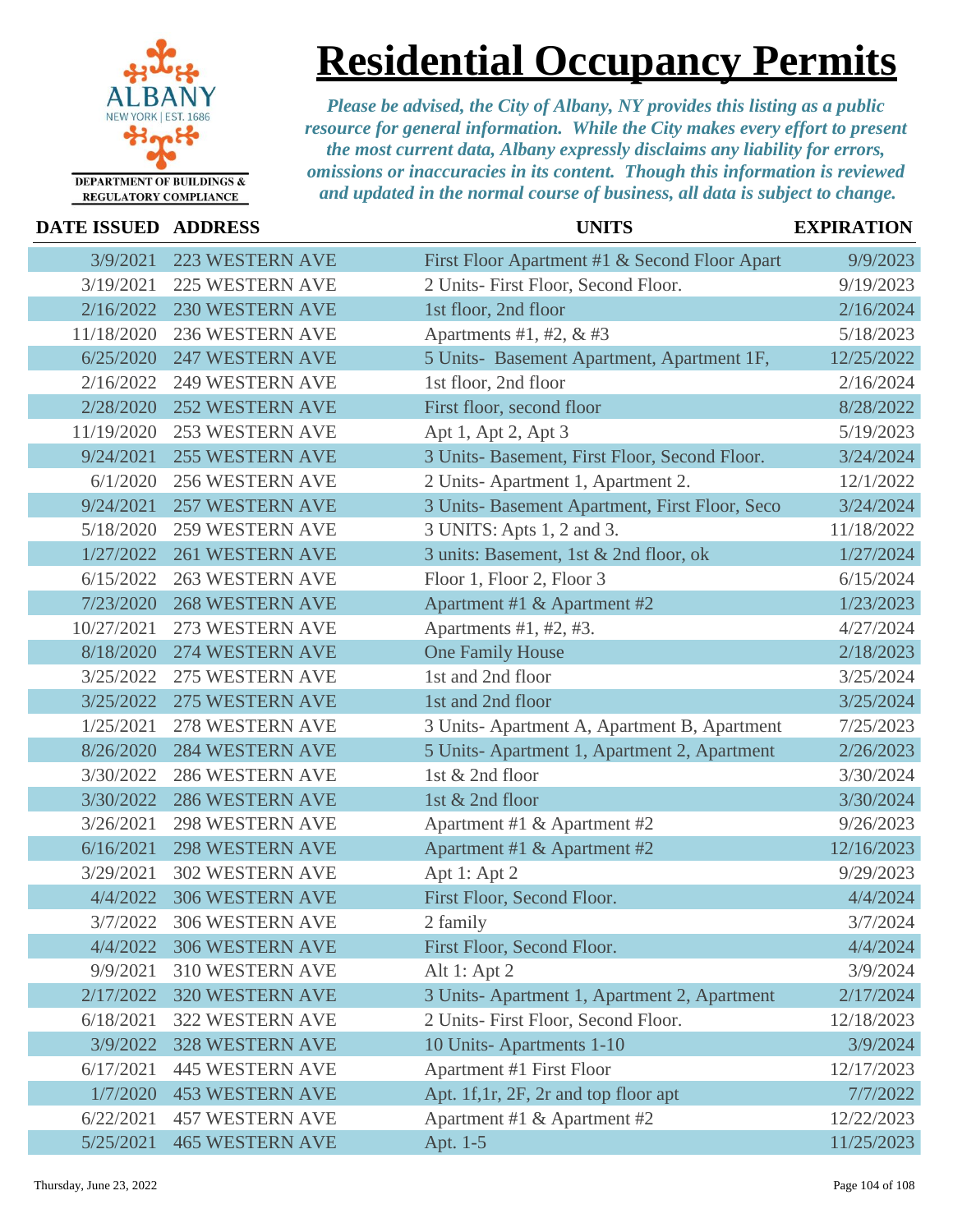

### **Residential Occupancy Permits**

| DATE ISSUED ADDRESS |                                                            | <b>UNITS</b>                                           | <b>EXPIRATION</b> |
|---------------------|------------------------------------------------------------|--------------------------------------------------------|-------------------|
| 9/7/2021            | 540 WESTERN AVE                                            | Apt 1: Apt 2: Apt 3: Apt 4: Apt 5                      | 3/7/2024          |
| 6/11/2021           | 575 WESTERN AVE                                            | 4 Units- First Floor Front, First Floor Rear, Sec      | 12/11/2023        |
| 6/11/2021           | 577 WESTERN AVE                                            | 4 Units- Basement Apartment, First Floor, Seco         | 12/11/2023        |
| 9/28/2021           | <b>628 WESTERN AVE</b>                                     | Apt 1: Apt 2                                           | 3/28/2024         |
| 2/26/2020           | <b>634 WESTERN AVE</b>                                     | Apartment #2 & Apartment #3                            | 8/26/2022         |
| 10/21/2021          | <b>642 WESTERN AVE</b>                                     | first and second floors                                | 4/21/2024         |
| 1/14/2021           | <b>654 WESTERN AVE</b>                                     | <b>UNITS: First Floor</b>                              | 7/14/2023         |
| 1/25/2022           | <b>754 WESTERN AVE</b>                                     | 2 Units- First Floor, Second Floor.                    | 1/25/2024         |
| 8/12/2021           | 830 WESTERN AVE                                            | 2 Units- First Floor, Second Floor.                    | 2/12/2024         |
| 4/29/2021           | 841 WESTERN AVE                                            | 28 Units-841-1A, 841-1B, 841-1C, 841-1D, 84            | 10/29/2023        |
| 3/29/2021           | 873 WESTERN AVE                                            | Basement apt: Second fl apt                            | 9/29/2023         |
| 3/13/2020           | <b>875 WESTERN AVE</b>                                     | Apt 1, Apt 2                                           | 9/13/2022         |
| 2/21/2020           | 886 Western Ave                                            | Apt 1, Apt 2, Apt 3                                    | 8/21/2022         |
| 9/21/2020           | 932 WESTERN AVE                                            | Apt 1, Apt 2                                           | 3/21/2023         |
| 12/30/2019          | 943 WESTERN AVE                                            | Apt 1, Apt 2                                           | 6/30/2022         |
| 10/29/2020          | 947 WESTERN AVE                                            | 3 Units- First Floor, Second Floor F, Second Fl        | 4/29/2023         |
| 4/8/2021            | 1083 WESTERN AVE                                           | Basement apt, 1e,1w,2e,2w                              | 10/8/2023         |
| 12/22/2021          | 1093 Western Ave                                           | 4 Units- 1E, 1W, 2E, 2W.                               | 12/22/2023        |
| 2/7/2020            | 1128 WESTERN AVE                                           | Basement A, B B, 1a, 1b, 2a, 2b                        | 8/7/2022          |
| 1/25/2022           | 13 WESTERN AVE (334 Wash 3 units: 1st, 2nd & 3rd floor: ok |                                                        | 1/25/2024         |
| 3/24/2021           | 206 WESTERN AVE 1st                                        | Apt 1: Apt 2: Apt 3: Apt 4: Apt 5: Apt 6               | 9/24/2023         |
| 12/11/2020          | 228 WESTERN AVE 1st                                        | 2 Units- First Floor, Second Floor.                    | 6/11/2023         |
| 1/7/2021            | 258 WESTERN AVE 1st                                        | First floor, Second floor                              | 7/7/2023          |
| 12/11/2020          | 240 WESTERN AVE 2nd                                        | 2 Units- First Floor, Second Floor.                    | 6/11/2023         |
| 12/11/2020          | 248 WESTERN AVE 3rd                                        | 2 Units- First Floor, Second Floor.                    | 6/11/2023         |
| 2/16/2021           | 272 WESTERN AVE Final                                      | Apartment 1, Apartment 2                               | 8/16/2023         |
| 1/11/2021           | <b>72 WHITEHALL RD</b>                                     | 2 UNITS: 1ST and 2ND FLOORS                            | 7/11/2023         |
|                     | 8/27/2021 227 WHITEHALL RD                                 | Apt 1: Apt 2                                           | 2/27/2024         |
| 12/29/2020          | 329 WHITEHALL RD                                           | 1 family                                               | 6/29/2023         |
| 8/7/2020            | 353 WHITEHALL RD                                           | <b>One Family</b>                                      | 2/7/2023          |
| 1/30/2020           | <b>360 WHITEHALL RD</b>                                    | 72 Units-100,101,102,103,104,105,106,107,              | 7/30/2022         |
| 4/7/2021            | <b>426 WHITEHALL RD</b>                                    | 101, 102, 103, 104, 105, 106, 107, 108, 109, 110, 112, | 10/7/2023         |
| 4/7/2021            | <b>428 WHITEHALL RD</b>                                    | 50 UNITS: 101, 102, 103, 104, 105, 106, 107, 1         | 10/7/2023         |
| 12/29/2020          | <b>6 WILBUR ST</b>                                         | 2 UNITS: 1st and 2nd Fls                               | 6/29/2023         |
| 7/7/2020            | <b>15 WILBUR ST</b>                                        | 2 Units- First Floor, Second Floor.                    | 1/7/2023          |
| 12/29/2021          | 23 WILBUR ST                                               | Bsmt/1st floor Apt.                                    | 12/29/2023        |
| 5/13/2022           | <b>10 WILKINS AVE</b>                                      | 1st and 2 nd floor apartment                           | 5/13/2024         |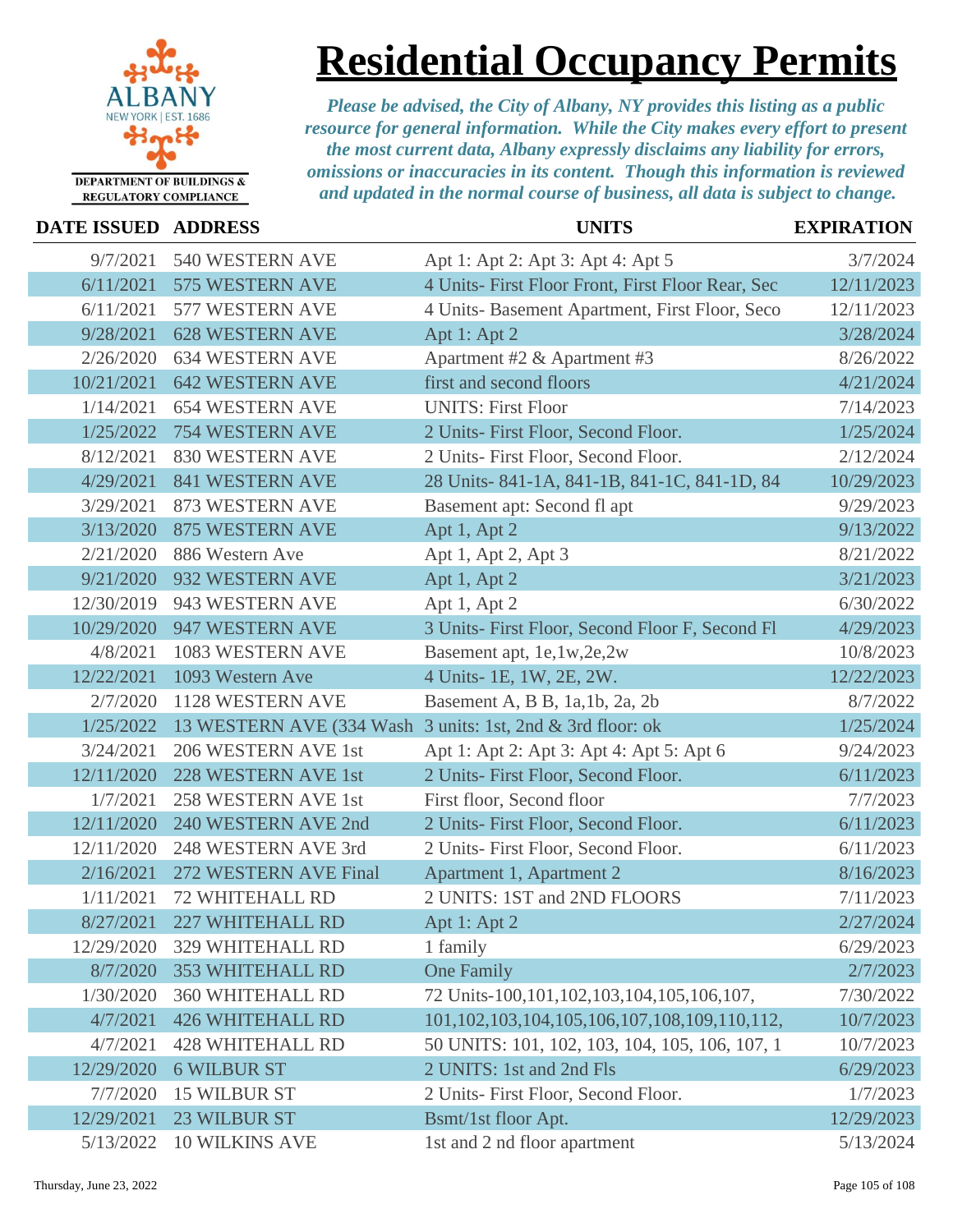

### **Residential Occupancy Permits**

| DATE ISSUED ADDRESS |                            | <b>UNITS</b>                                      | <b>EXPIRATION</b> |
|---------------------|----------------------------|---------------------------------------------------|-------------------|
| 9/13/2021           | <b>12B WILKINS AVE</b>     | 2 Units- First Floor, Second Floor.               | 3/13/2024         |
| 5/23/2022           | <b>28 WILKINS AVE</b>      | Apartment 1, Apartment 2                          | 5/23/2024         |
| 5/2/2022            | <b>18 WILLETT ST</b>       | Basement apartment apt 1 st 2nd and 3 rd floor    | 5/2/2024          |
| 9/27/2021           | <b>40 WILLETT ST</b>       | 9 Units-Apartments 1-9                            | 3/27/2024         |
| 11/9/2021           | <b>42 WILLETT ST</b>       | 9 Units- Bf, Br, First Floor, 2R, 2F, 3F, 3R, 4F, | 5/9/2024          |
| 3/4/2022            | <b>44 WILLETT ST</b>       | Apartments 1-9                                    | 3/4/2024          |
| 11/22/2021          | <b>46 WILLETT ST</b>       | 6- Garden Front, Garden Rear, Front Studio, 1R    | 11/22/2023        |
| 11/4/2021           | <b>48 WILLETT ST</b>       | Apartment 1, Apartment 2, Apartmen<br>5 Units-    | 5/4/2024          |
| 11/12/2021          | <b>58 WILLETT ST</b>       | 7 Units- Apartment B, Apartment 1, Apartment      | 5/12/2024         |
| 11/22/2021          | <b>60 WILLETT ST</b>       | 1 Unit-Basement Apartment.                        | 11/22/2023        |
| 5/31/2022           | <b>74 WILLETT ST</b>       | <b>Apartment 6B</b>                               | 5/31/2024         |
| 6/11/2020           | <b>86 WILLETT ST</b>       | 23Units-92 1A, 92 1B, 92 1c, 92 1d, 92 2a, 92     | 12/11/2022        |
| 7/6/2020            | <b>86 WILLETT ST</b>       | 84 Willett St. -- BR, 1A, 1B, 1C, 2A, 2B, 2C, 3A, | 1/6/2023          |
| 12/10/2021          | 98 WILLETT ST              | Apt 1: Apt 2: Apt 3                               | 12/10/2023        |
| 12/13/2021          | 100 WILLETT ST             | Apt 1: Apt 2: Apt 3: Apt 4: Apt 5                 | 12/13/2023        |
| 11/24/2020          | 102 WILLETT ST             | Apts. 1-6                                         | 5/24/2023         |
| 12/7/2020           | <b>161 WILLIAMSBURG CT</b> | 1 family house                                    | 6/7/2023          |
| 10/27/2020          | <b>165 WILLIAMSBURG CT</b> | 1 Unit- Single Family.                            | 4/27/2023         |
| 3/6/2020            | <b>6 WINNIE ST</b>         | 2 Units-Apartment A, Apartment B.                 | 9/6/2022          |
| 7/21/2021           | 81 WINNIE ST               | 3 Units- Basement Apartment, First Floor, Seco    | 1/21/2024         |
| 12/30/2019          | 81 WINNIE ST               | Apt. 1, Apt. 2, Basement                          | 6/30/2022         |
| 7/21/2021           | 83 WINNIE ST               | 3 Units- Basement Apartment, First Floor, Seco    | 1/21/2024         |
| 12/30/2019          | 83 WINNIE ST               | Apt. 1, Apt. 2                                    | 6/30/2022         |
| 7/21/2021           | 87 WINNIE ST               | 2 Units- First Floor, Second Floor.               | 1/21/2024         |
| 11/9/2020           | 101 WINNIE ST              | Apt.B1 and B2, 1,2,3,4,5,6,7,8,                   | 5/9/2023          |
| 5/17/2022           | <b>23 WINTHROP AVE</b>     | 1st & 2nd floor                                   | 5/17/2024         |
| 5/16/2022           | <b>31 WINTHROP AVE</b>     | 2nd floor                                         | 5/16/2024         |
| 2/27/2020           | <b>49 WINTHROP AVE</b>     | 1st floor 2 units and 2nd floor 2 units           | 8/27/2022         |
| 10/28/2021          | <b>60 WINTHROP AVE</b>     | 2 Units- First Floor, Second Floor.               | 4/28/2024         |
| 7/7/2020            | <b>62 WINTHROP AVE</b>     | 4 Units-Apartment 1, Apartment 2, Apartment       | 1/7/2023          |
| 4/28/2022           | <b>66 WINTHROP AVE</b>     | 1st & 2nd floor                                   | 4/28/2024         |
| 1/4/2021            | <b>67 WINTHROP AVE</b>     | Apt 1, Apt 2                                      | 7/4/2023          |
| 8/30/2021           | <b>69 WINTHROP AVE</b>     | Unit 1 and Unit 2                                 | 2/29/2024         |
| 9/23/2020           | <b>75 WINTHROP AVE</b>     | 5 Units- Basement Apartment, 73 Apartment 1,      | 3/23/2023         |
| 9/23/2020           | <b>79 WINTHROP AVE</b>     | 5 Units- Basement, 77 Apartment 1, 77 Apartm      | 3/23/2023         |
| 3/16/2022           | <b>81 WINTHROP AVE</b>     | Apartment 1-2 on 1 st floor apartment 3 -4 on 2   | 3/16/2024         |
| 3/16/2022           | <b>81 WINTHROP AVE</b>     | Apartment 1-2 on 1 st floor apartment 3 -4 on 2   | 3/16/2024         |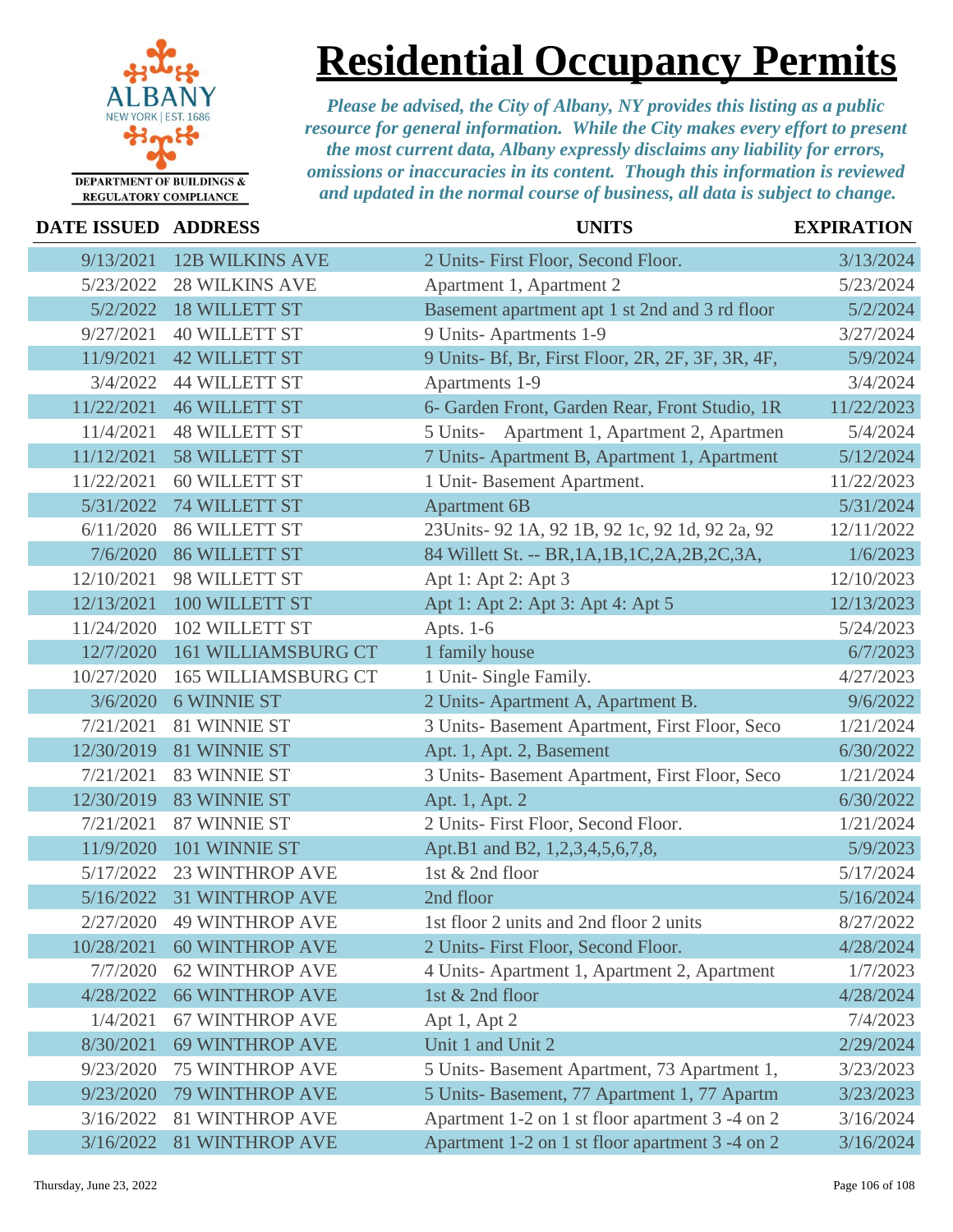

### **Residential Occupancy Permits**

| <b>DATE ISSUED ADDRESS</b> |                          | <b>UNITS</b>                                 | <b>EXPIRATION</b> |
|----------------------------|--------------------------|----------------------------------------------|-------------------|
| 1/18/2022                  | 94 WINTHROP AVE          | 2nd floor apartment                          | 1/18/2024         |
| 2/11/2021                  | 95 WINTHROP AVE          | <b>Basement Apartment</b>                    | 8/11/2023         |
| 6/24/2021                  | 97 WINTHROP AVE          | 4 Units- Apartment 1F, Apartment 1F, Apartme | 12/24/2023        |
| 3/11/2020                  | <b>111 WINTHROP AVE</b>  | 1N, 2N, 1S, 2S                               | 9/11/2022         |
| 4/27/2021                  | 114 WINTHROP AVE         | 2 UNITS: Apt 1 & Apt 2                       | 10/27/2023        |
| 10/8/2021                  | <b>119 WINTHROP AVE</b>  | First Floor Apartment & Second Floor Apartme | 4/8/2024          |
| 12/21/2020                 | <b>140 WINTHROP AVE</b>  | First Floor Apartment & Second Floor Apartme | 6/21/2023         |
| 3/11/2021                  | <b>143 WINTHROP AVE</b>  | Apt.1r,11, 2r 2l                             | 9/11/2023         |
| 3/11/2021                  | <b>147 WINTHROP AVE</b>  | Apt. 1r, 11, 2r, 21                          | 9/11/2023         |
| 11/22/2021                 | <b>149 WINTHROP AVE</b>  | Apt 1: Apt 2: Apt 3: Apt 4                   | 11/22/2023        |
| 7/21/2021                  | <b>150 WINTHROP AVE</b>  | 2 Units- First Floor, Second Floor.          | 1/21/2024         |
| 11/22/2021                 | <b>153 WINTHROP AVE</b>  | Apt 1: Apt 2: Apt 3: Apt 4                   | 11/22/2023        |
| 11/22/2021                 | <b>157 WINTHROP AVE</b>  | Apt 1: Apt 2: Apt 3: Apt 4                   | 11/22/2023        |
| 7/22/2021                  | <b>163 WINTHROP AVE</b>  | Apartment 1, Apartment 2                     | 1/22/2024         |
| 4/1/2021                   | <b>168 WINTHROP AVE</b>  | Second fl apt                                | 10/1/2023         |
| 7/28/2020                  | <b>169 WINTHROP AVE</b>  | Floor 1, Floor 2                             | 1/28/2023         |
| 3/10/2021                  | 17 WOODLAWN AVE          | First Floor Apartment #1                     | 9/10/2023         |
| 12/15/2021                 | 21 WOODLAWN AVE          | Apartment #1, Apartment #2, Apartment #3, Ap | 12/15/2023        |
| 12/28/2021                 | <b>25 WOODLAWN AVE</b>   | 8 Units-Apartments 1-8.                      | 12/28/2023        |
| 5/4/2021                   | 50 WOODLAWN AVE          | Apartments #1, #2, #3, #4                    | 11/4/2023         |
| 2/14/2022                  | 74 WOODLAWN AVE          | 1st and second floor apartment               | 2/14/2024         |
| 1/17/2020                  | 90 WOODLAWN AVE          | 2 Units-Apartment 1, Apartment 2.            | 7/17/2022         |
| 3/29/2021                  | 90 WOODLAWN AVE          | Apartment 1, Apartment 2                     | 9/29/2023         |
| 2/27/2020                  | 97 WOODLAWN AVE          | 1st floor unit and 2nd floor unit            | 8/27/2022         |
| 8/16/2021                  | 102 WOODLAWN AVE         | First Floor, Second Floor                    | 2/16/2024         |
| 7/10/2020                  | <b>131 WOODLAWN AVE</b>  | Apt 1                                        | 1/10/2023         |
| 5/7/2022                   | 143 WOODLAWN AVE         | First Floor, Second Floor.                   | 5/7/2024          |
|                            | 4/28/2022 17 WOODSIDE DR | One Family                                   | 4/28/2024         |
| 5/19/2022                  | <b>17 YARDBORO AVE</b>   | 1st Floor2nd Floor                           | 5/19/2024         |
| 4/19/2022                  | <b>23 YARDBORO AVE</b>   | 1family house                                | 4/19/2024         |
| 3/7/2022                   | <b>25 YARDBORO AVE</b>   | 4 apartments                                 | 3/7/2024          |
| 12/27/2021                 | 250 YATES ST             | 1st floor, Basement                          | 12/27/2023        |
| 7/28/2021                  | 270-272 YATES ST         | 2 Units- First Floor, Second Floor.          | 1/28/2024         |
| 2/24/2021                  | 276 YATES ST             | Apartment #1 & Apartment #2                  | 8/24/2023         |
| 1/10/2022                  | 286 YATES ST             | 1st floor, 2nd floor                         | 1/10/2024         |
| 7/6/2020                   | 288 YATES ST             | 288 Yates: Apartment #1, Apartment #2290     | 1/6/2023          |
| 5/29/2020                  | 441 YATES ST             | Units 1F, 1R, 2F, 2R 3F, 3R                  | 11/29/2022        |